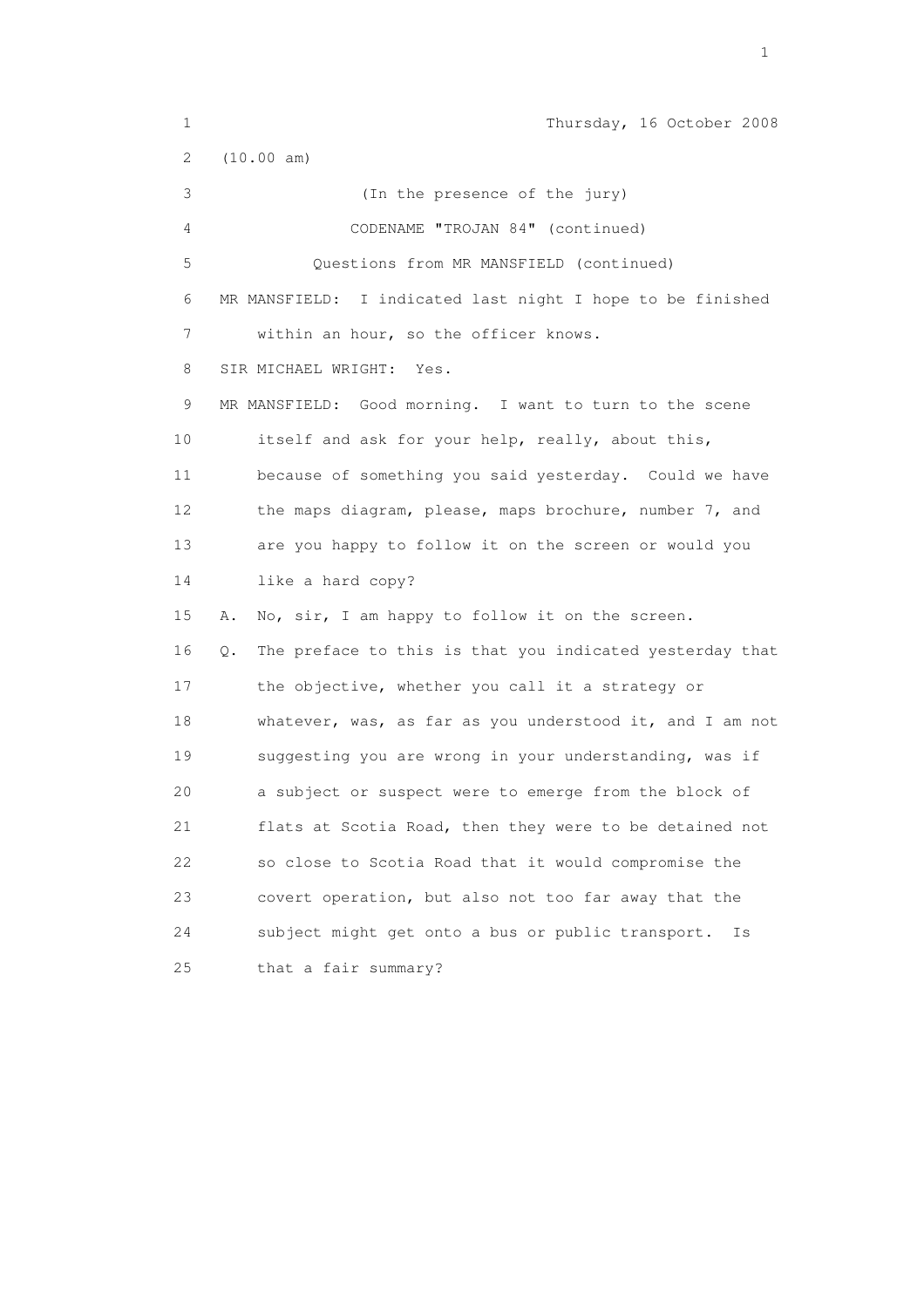1 A. Yes, sir.

 2 Q. What you went on to add, and I suggest in this you were 3 right, "it was as simple as that"; those were the words 4 you used yesterday?

5 A. Yes, sir.

 6 Q. Now, this in principle was not a difficult concept, was 7 it?

8 A. No, sir.

 9 Q. That idea, and a perfectly legitimate one. Now, looking 10 at this location plan, what was needed to ensure that 11 that could be implemented as an idea was, first of all, 12 you do need a Silver, an officer performing that role 13 who has control of the location both from the point of 14 view of where surveillance is roughly speaking, and 15 firearms. In other words, a dual purpose Silver? 16 A. Yes, sir. 17 Q. I just want to do this in theory and then I want to see 18 what happened in practice, and I want to suggest, so 19 it's clear to you, that you were placed in an impossible 20 position that day. Not your fault. I make that 21 entirely clear.

22 A. Sir.

 23 Q. So Silver, for the location. Secondly, somebody on 24 behalf of Silver needs to have gone ahead or gone with 25 Silver, I don't know, we will ask you how it would

 $\overline{2}$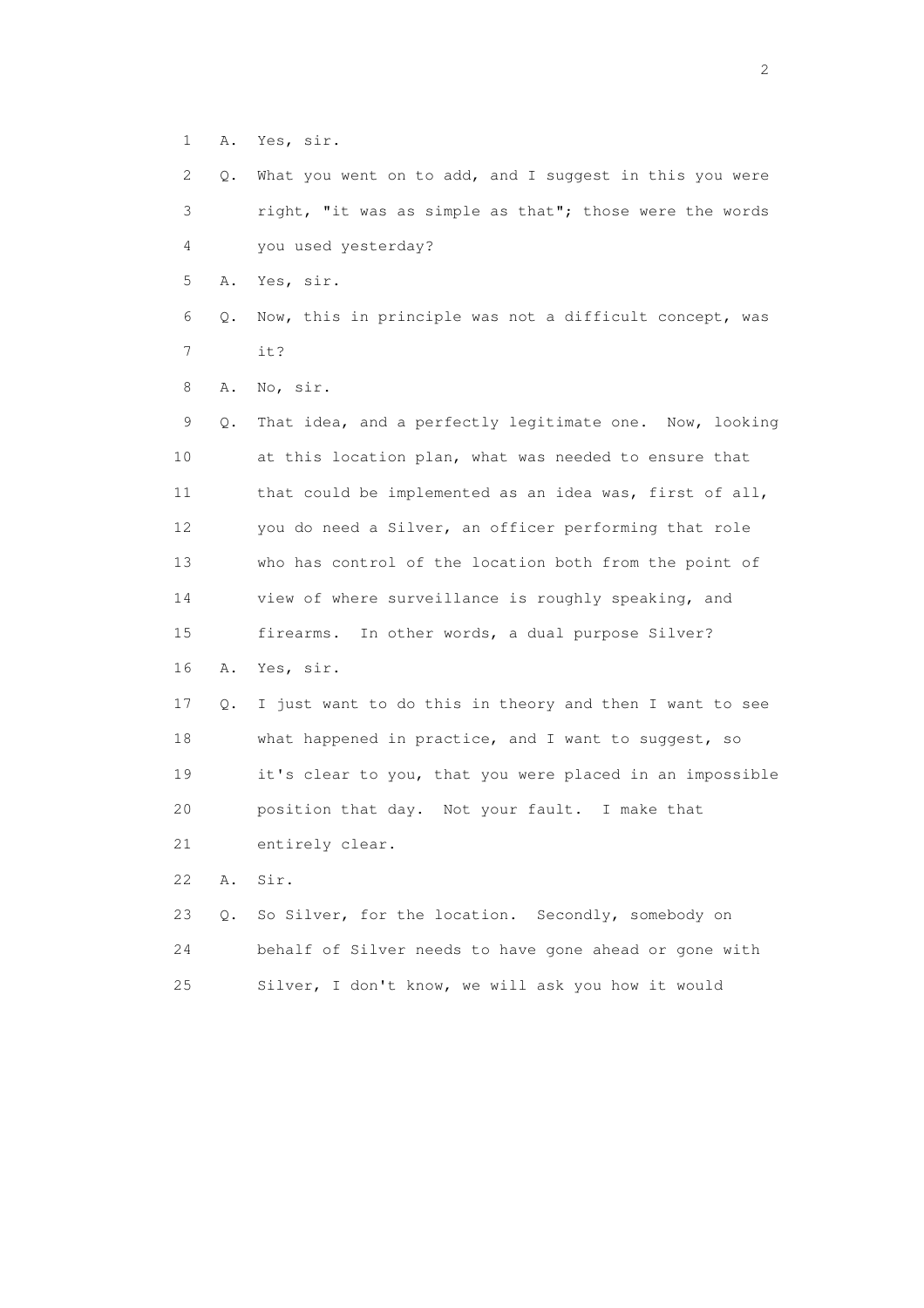1 normally be done, needs to have a reconnaissance of the 2 area covertly? 3 A. Right, sir. 4 Q. Yes? I do not want you to be pushed into agreeing 5 something. 6 A. Could you say that again, please. 7 Q. Yes. You should have somebody in charge of the location 8 as a whole, to have a grip on surveillance and firearms 9 and how they, you know, fit into each other's plans -- 10 A. Control at that point, sir, would have been surveillance 11 alone. 12 SIR MICHAEL WRIGHT: That's what was crossing my mind, 13 Mr Mansfield. You are asking a firearms officer about 14 surveillance matters, aren't you? 15 MR MANSFIELD: That's one of the problems I want to confront 16 with this officer. He is the first one on the ground. 17 I think you have agreed that what is needed here and 18 we have heard it hinted about by Alan, is a senior 19 officer who has a grip on the whole situation here, on 20 the ground. Do you follow what I am putting to you? 21 A. I think so, sir, yes. 22 Q. Right? 23 A. I follow what you are saying, sir, and that does sound 24 sensible. 25 Q. Yes, and it may not come in this order, but somebody at

 $\sim$  3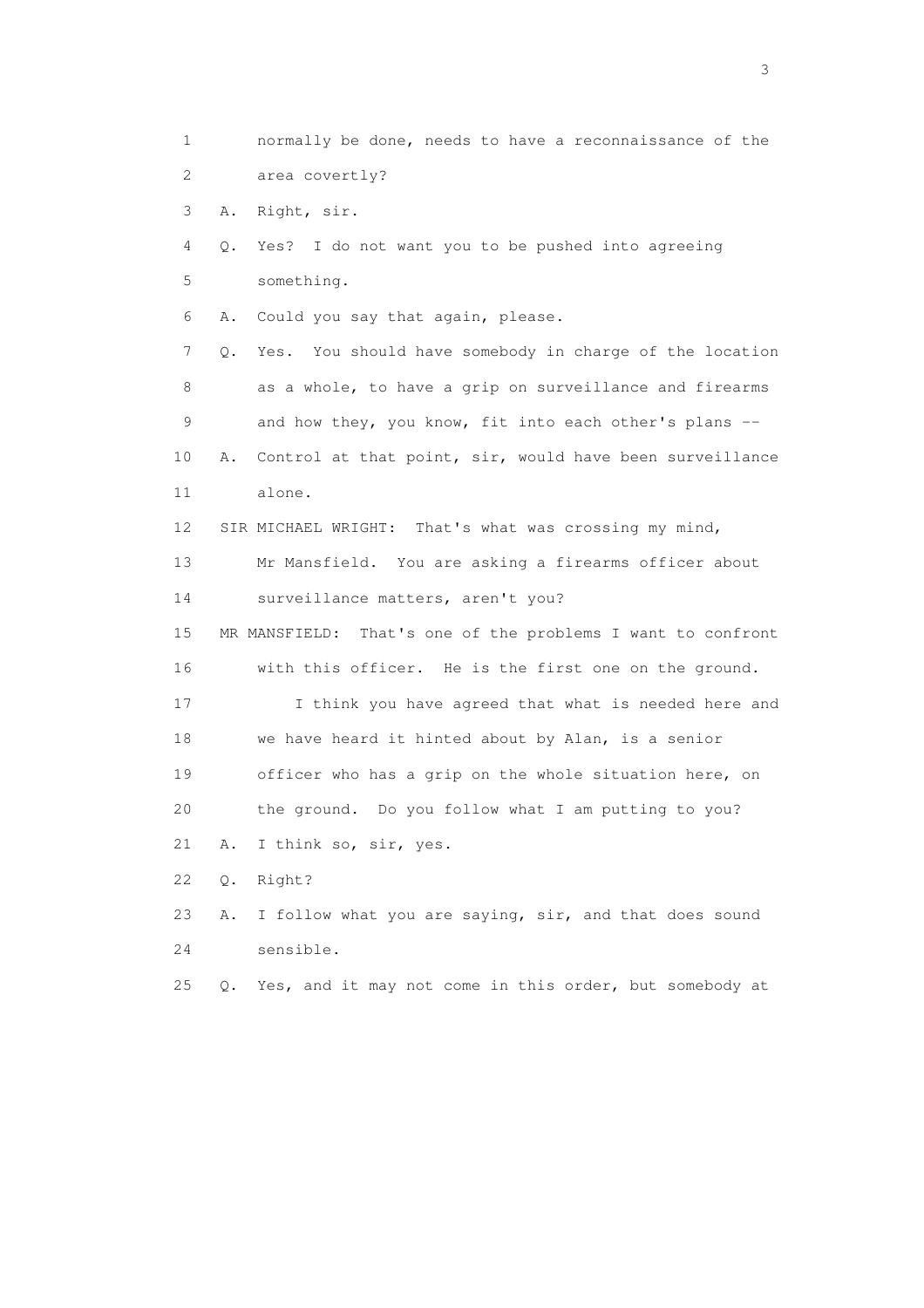1 some stage has got to give the proximity, the area 2 within which that idea of stopping somebody not too 3 close but not too far away that they can get on public 4 transport, somebody's got to sort the area out and sort 5 of have a rough idea of what's possible, through

6 a reconnaissance?

7 A. That sounds sensible, sir, yes.

8 Q. That sounds sensible.

9 SIR MICHAEL WRIGHT: We know that in fact it was what was

10 originally intended.

11 MR MANSFIELD: Yes.

 12 You didn't know this, but -- perhaps I ought to ask 13 you whether you did: that Mr McDowall when he set his 14 strategy, which embraces part of this, when he set his 15 original strategy at 4.55 in the morning, he had in fact 16 asked for a reconnaissance. Did you know that?

17 A. No, sir, not at that --

 18 SIR MICHAEL WRIGHT: I don't suppose you would have done. 19 MR MANSFIELD: I am not suggesting you would have been told 20 that, but anyway that's what he had asked for.

 21 You have agreed that at some point it's sensible for 22 somebody to have recced just this proximity because you 23 need to be able to sort out, certainly from a firearms 24 point of view, where it might be possible to do a stop 25 or an intercept in a controlled fashion without alerting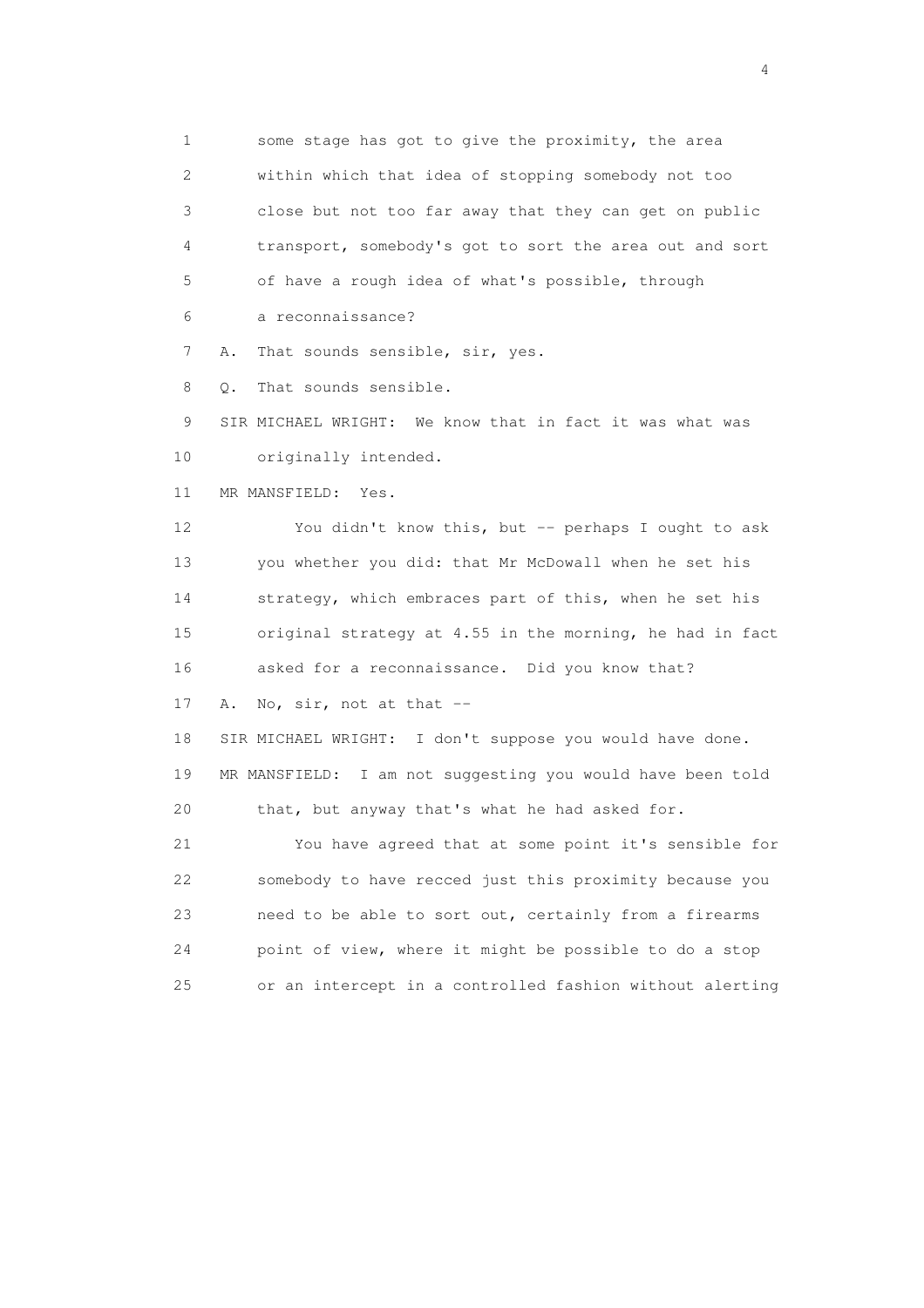1 people in Scotia Road?

2 A. Yes, sir.

 3 Q. Of course what that would involve, in other words 4 working that out, you would have been able to work out 5 that there is only one pedestrian exit from Scotia Road; 6 you probably know that now, do you? 7 A. Yes, sir. 8 Q. Which eventually comes out on to Upper Tulse Hill. Now 9 the individual, whether they walked round the road or 10 across the park or whatever, we know all the points 11 there, that person could either turn to their left 12 towards Tulse Hill or their right in the other 13 direction, plainly? 14 A. Yes, sir. 15 Q. They possibly could walk straight across. So you need 16 to know where it might be possible to do a stop, either 17 on -- I'm predicating this on a person on foot, do you 18 understand, I'm not dealing with a car? 19 A. Yes, sir. 20 Q. I appreciate there is a car possibility. Therefore you 21 need to work out roughly what the window of opportunity 22 is going to be here, given where you may hold up with 23 all your vehicles. Do you follow? 24 A. Yes, sir. 25 Q. All of this does not require hindsight, does it? In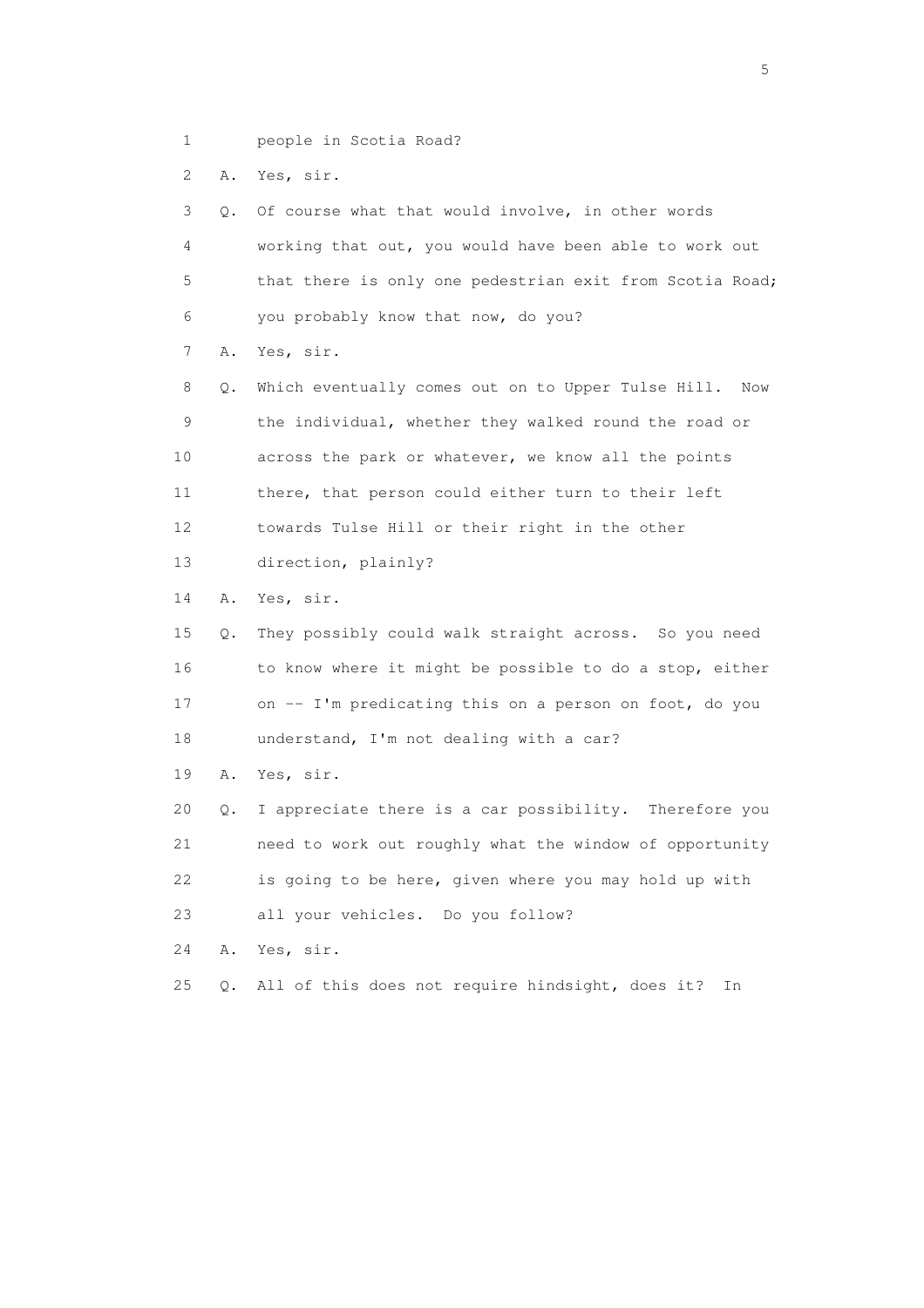1 other words, this is just, if I may put it, standard 2 operating procedure, isn't it? 3 A. Yes, sir. 4 Q. In order to provide a bigger window, in order to stop 5 the person getting on to public transport, one of the 6 options is in fact to close down the nearest access 7 point, and you see on that map it's the two bus stops 8 that some people thought or described as being right 9 outside Scotia Road. You see the ones I mean? 10 A. Yes, sir. 11 Q. They are 201s, it's a local South London route, and 12 I don't go through it, I don't know whether you know 13 that in -- where it goes, perhaps you don't? 14 A. No, sir. 15 Q. Then I won't ask you about that. Because obviously if 16 those bus stops are suspended, just those two, that 17 gives you a better opportunity for interception? 18 A. Yes, sir. 19 Q. Now, the next stage is, having identified places where 20 you could do it, obviously how you do it. I do not want 21 to encroach upon any sensitive tactics at all, but given 22 the resources that the black and greens had that day, 23 just taking that team, for example -- 24 A. My team, sir? 25 Q. Yes, I am sorry, your team, the team that you go down

 $\sim$  6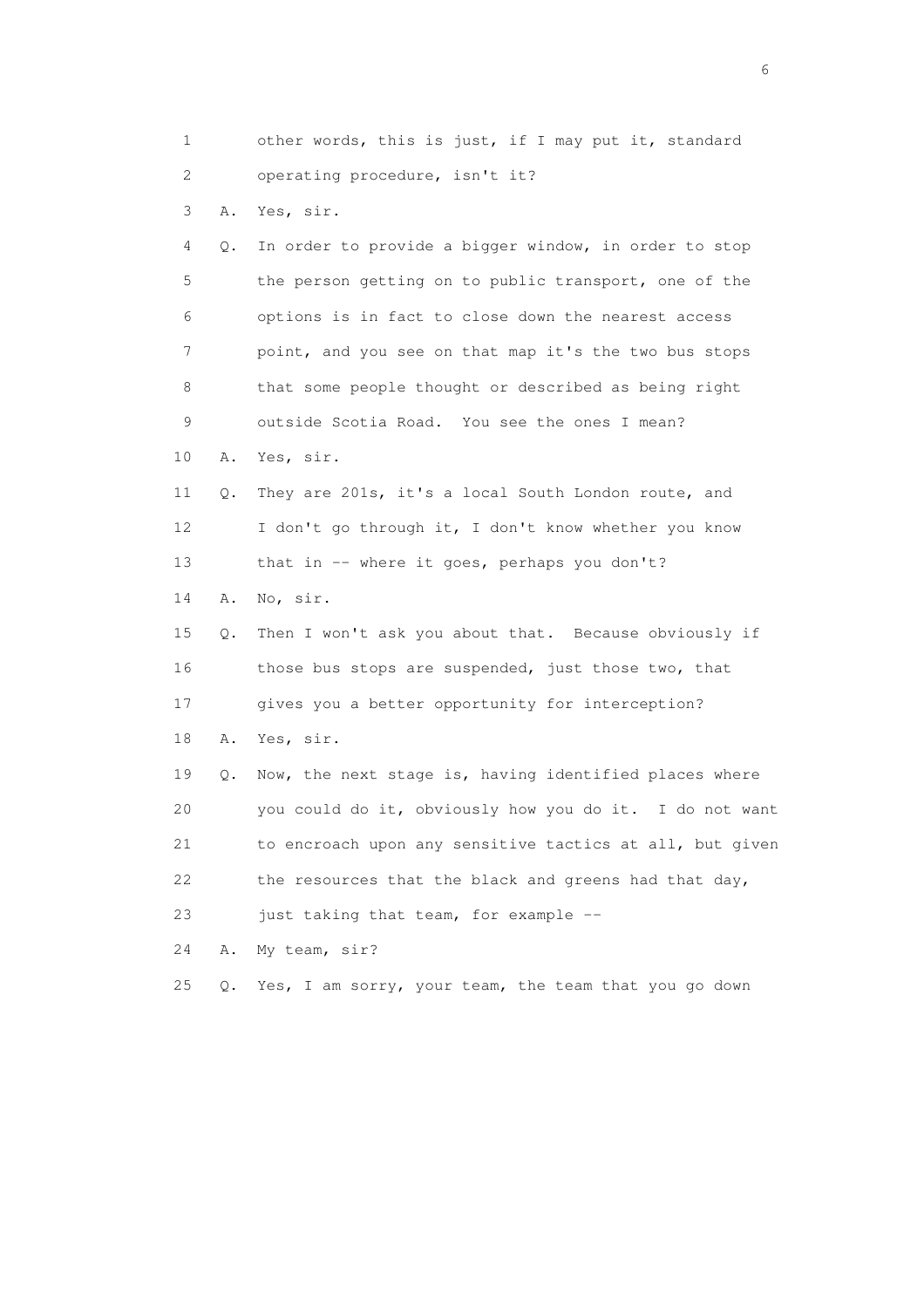1 with. Somebody on foot could have been stopped by a car 2 or officers getting out on foot, or by a motorcycle? 3 A. Yes, sir. 4 Q. Now, I just want to ask you about the motorcycle option. 5 You have talked about six vehicles, do you remember 6 yesterday, that's the control vehicle and five others? 7 A. Yes, sir. 8 Q. But did you also have motorcycles in attendance? 9 A. Motorcycles were available, sir, but they were never -- 10 I never considered them as an option from the moment we 11 left Leman Street because of the communications problem. 12 Q. Right, we heard that yesterday, so can I be clear, does 13 this mean they didn't even leave Leman Street or they 14 did leave but -- 15 A. No. They would be available and therefore they would 16 have been in the area, but only contactable probably by 17 mobile phone or on a mobile phone. 18 Q. Did they come to any of the briefings? 19 A. Yes, they were at -- 20 Q. Nightingale Lane? 21 A. Yes, sir, Nightingale Lane. 22 Q. So they did come to Nightingale Lane, and then did they 23 deploy eventually to the TA Centre or you just don't 24 know where they went? 25 A. They were always available, and they would have made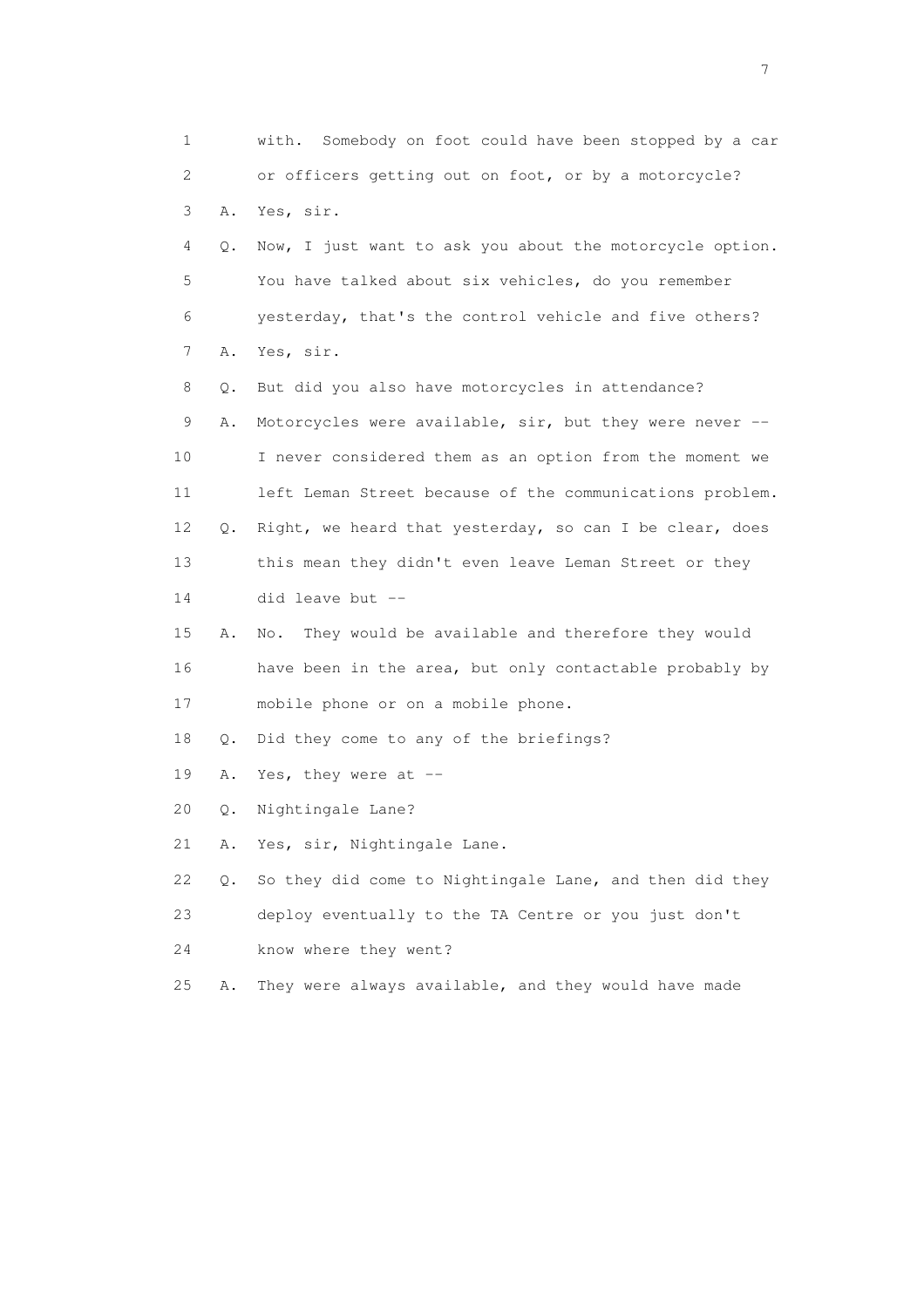1 their way there. I'm not too sure exactly when or if 2 they arrived. They definitely weren't there prior to me 3 arriving. 4 Q. All right. Just continuing with what I suggest are 5 sensible and logical steps here, so I will leave the 6 motorcycles out of it. 7 A. Sir. 8 Q. You have obviously been to the area that day but you 9 knew this area anyway because you had served at 10 Streatham? 11 A. Yes, sir. The TA Centre was part of Streatham's ground, 12 as we called it, the Streatham policing area. The 13 Upper Tulse Hill Road, that is exactly the boundary of 14 Streatham. Anything north of that is Brixton's area, so 15 I knew, strangely enough, south of Tulse Hill quite 16 well, including the TA Centre, but I wasn't aware of the 17 north of it. 18 Q. That's a fair answer. I want to ask you this question; 19 there is a proviso here, if you had been given the 20 information and if you had got there earlier. It would 21 have been perfectly viable, had you been in position to 22 do so, to have, in fact, stopped Jean Charles de Menezes 23 before he got on the bus in Tulse Hill without alerting 24 anyone in Scotia Road, wouldn't it? 25 A. Yes, sir.

en de la construction de la construction de la construction de la construction de la construction de la constr<br>18 de juny : la construction de la construction de la construction de la construction de la construction de l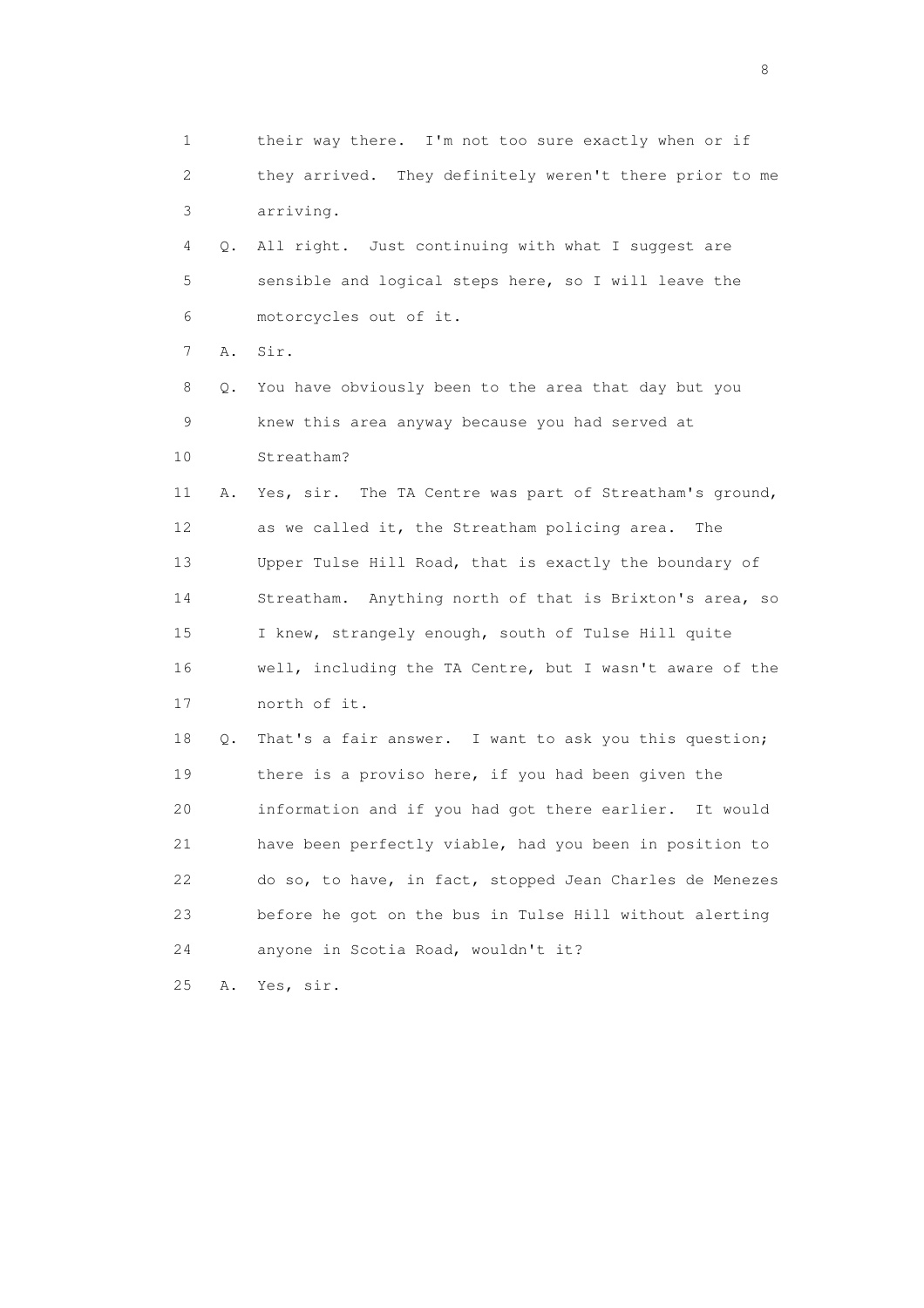1 SIR MICHAEL WRIGHT: If you had had what I think is called 2 the assets there.

3 A. I think that's what counsel said.

 4 MR MANSFIELD: Yes. Now, there is just one other thing, 5 it's a proviso here, before we go to what actually 6 happened.

 7 Of course the other thing, and that's why I am 8 suggesting a Silver needs to be there, of course, is you 9 can't act unless you are given the -- sorry, I'll do it 10 slowly.

 11 First of all, the surveillance team have got to 12 relay what they are seeing to the central operations 13 room, who can then take a decision to give you 14 an instruction; right?

15 A. Yes, sir.

 16 Q. So that if in fact a Silver had worked out that the 17 window of opportunity for identification was four 18 minutes, roughly, or five minutes maximum, from 19 Scotia Road to the bus stop in Tulse Hill; or four 20 minutes, three minutes, to the one 201 in Upper Tulse 21 Hill before you get round the corner, then everybody 22 would have known that in fact there was considerable 23 urgency about the question of identifying, if you have 24 only got a short window.

25 Do you follow?

en de la construction de la construction de la construction de la construction de la construction de la constr<br>1911 : la construction de la construction de la construction de la construction de la construction de la const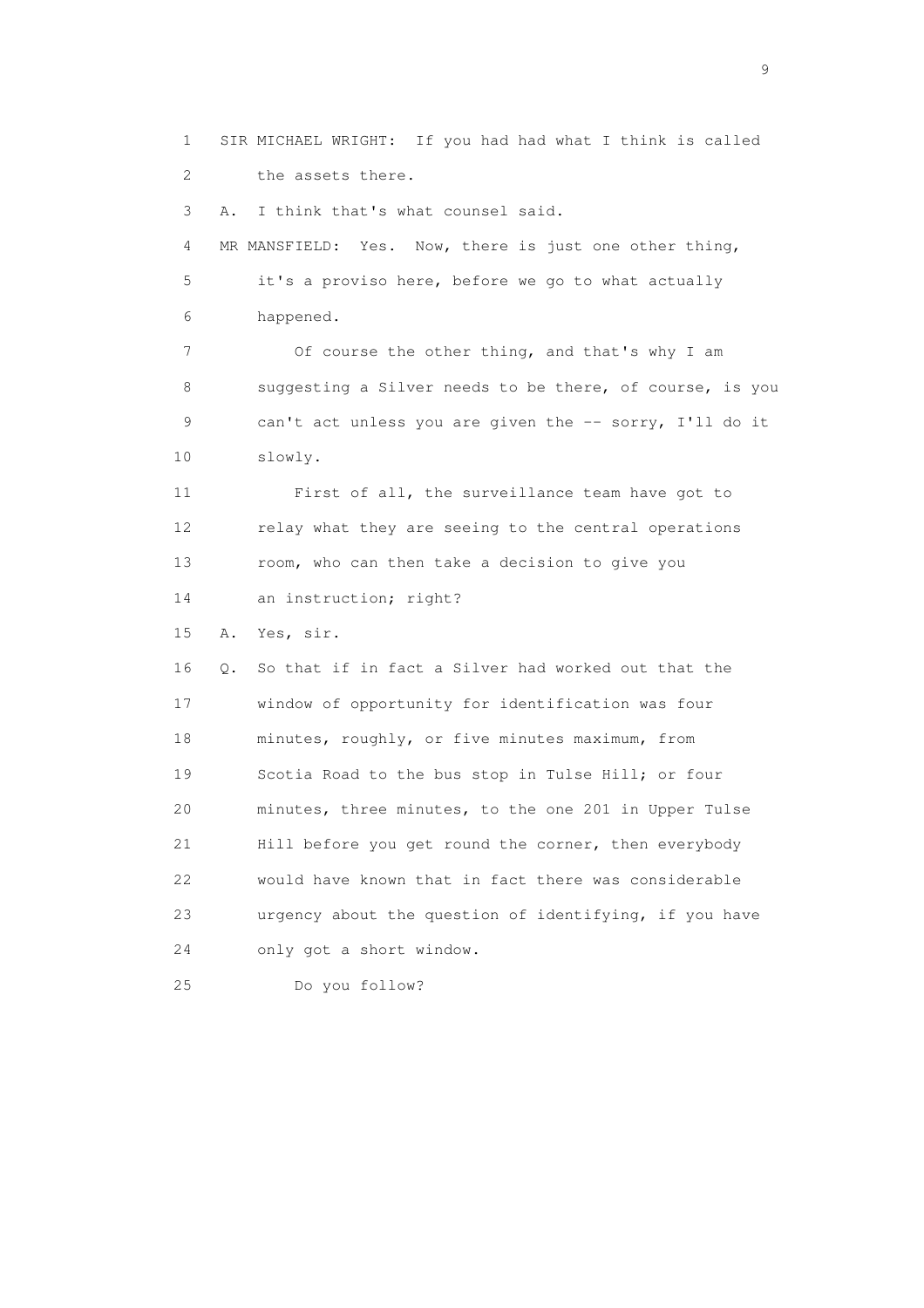1 A. Yes, sir.

| 2  | Q. | So what you need is, if the word "containment" is going  |
|----|----|----------------------------------------------------------|
| 3  |    | to be used for surveillance, the surveillance            |
| 4  |    | officers -- I know it's not your area particularly but   |
| 5  |    | you do work in conjunction with surveillance quite       |
| 6  |    | often, is that right?                                    |
| 7  | Α. | Yes, sir.                                                |
| 8  | Q. | That's what we are led to believe, right.<br>The         |
| 9  |    | surveillance officers have really got to be on the job,  |
| 10 |    | haven't they; do you know what I mean? They've really    |
| 11 |    | got to be tight containment of that area. They can't     |
| 12 |    | let somebody just wander around, can they?               |
| 13 | Α. | No, sir.                                                 |
| 14 | Q. | That's the -- what I suggest are the sensible things.    |
| 15 |    | What actually happened here, if I can go back slightly   |
| 16 |    | over one of the things that went wrong, first of all     |
| 17 |    | when you came on you did not know first of all that      |
| 18 |    | a red team, never mind what they are called, but         |
| 19 |    | a surveillance team were already down at Scotia Road     |
| 20 |    | from 6 o'clock onwards; you didn't know that, did you?   |
| 21 | Α. | No, sir.                                                 |
| 22 | Q. | You didn't know here that the Scotia Road address had    |
| 23 |    | already been prioritised by an officer called Alan who   |
| 24 |    | had asked for orange, the standby team, to go there; you |
| 25 |    | didn't know that?                                        |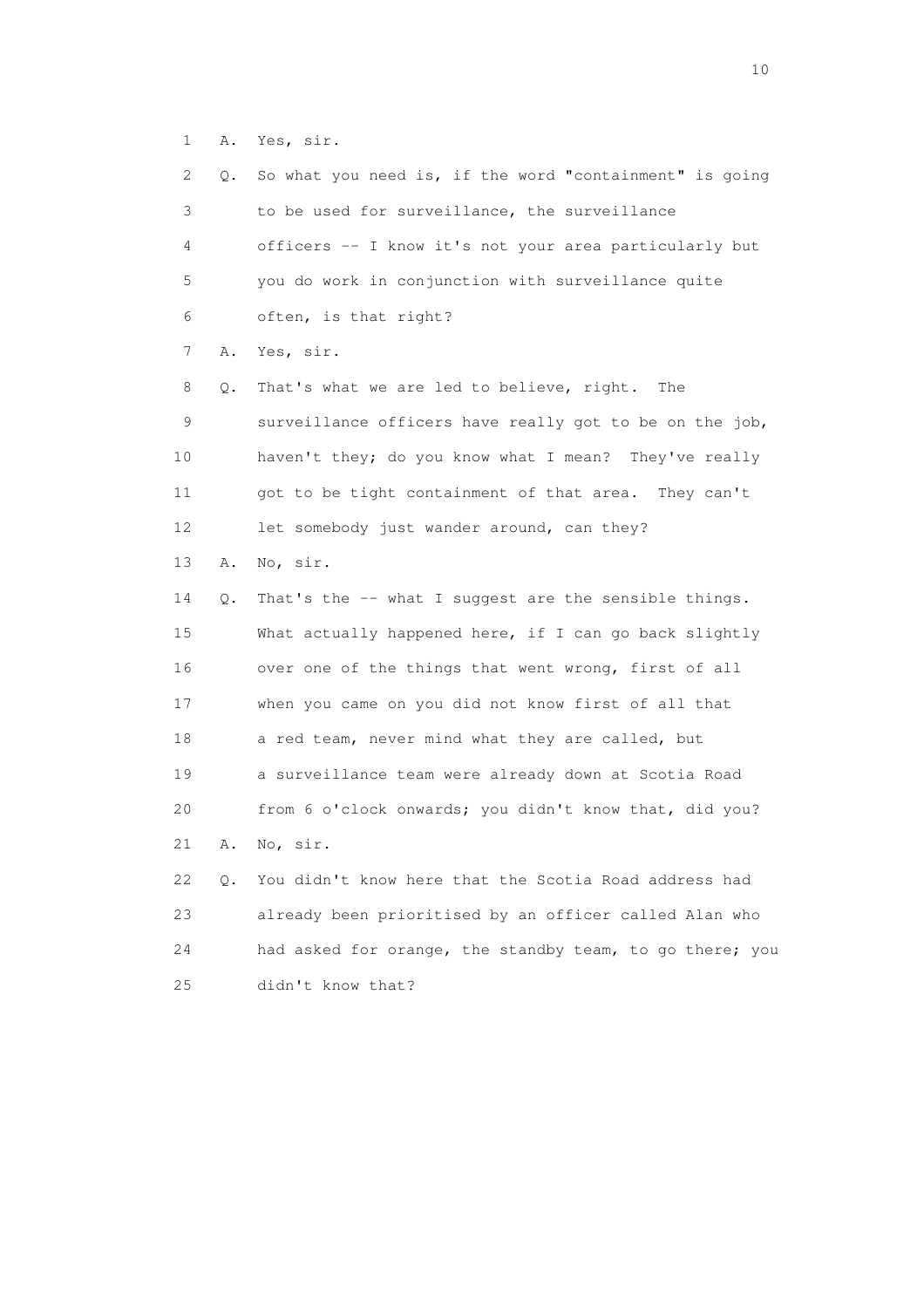1 A. No, sir.

| 2  | Q. | Because of course, if an orange team had got down there  |
|----|----|----------------------------------------------------------|
| 3  |    | at a much earlier stage, then of course you would have   |
| 4  |    | had to get kitted up and briefed and so on, but there    |
| 5  |    | would have been, what, some form of handover, would      |
| 6  |    | there? If there is a team already on the plot and you    |
| 7  |    | are taking over, you have a handover situation?          |
| 8  | Α. | Yes, sir.                                                |
| 9  | Q. | Just so the jury may understand, a handover would occur  |
| 10 |    | at the TA Centre or somewhere else? How would it work?   |
| 11 | Α. | The TA Centre may sound ideal, but bearing in mind we    |
| 12 |    | had six vehicles, so if we were settled and if we had    |
| 13 |    | actually got to do what we wanted to do, ie wait at the  |
| 14 |    | TA Centre, then we -- and another team was going to take |
| 15 |    | over from us, then there may be up to another six        |
| 16 |    | vehicles, so we are talking about 12 vehicles, which is  |
| 17 |    | a huge amount, even in that TA Centre. So if it wasn't   |
| 18 |    | possible there, we would have identified another place   |
| 19 |    | where maybe we would do it on a sort of                  |
| 20 |    | a vehicle-by-vehicle basis but we would identify an area |
| 21 |    | that was safe and didn't compromise the operation to     |
| 22 |    | give the oncoming team an updating brief on exactly what |
| 23 |    | was going on, what we were actually doing there, what    |
| 24 |    | plans we may have in place for any interceptions that we |
| 25 |    | might need to do.                                        |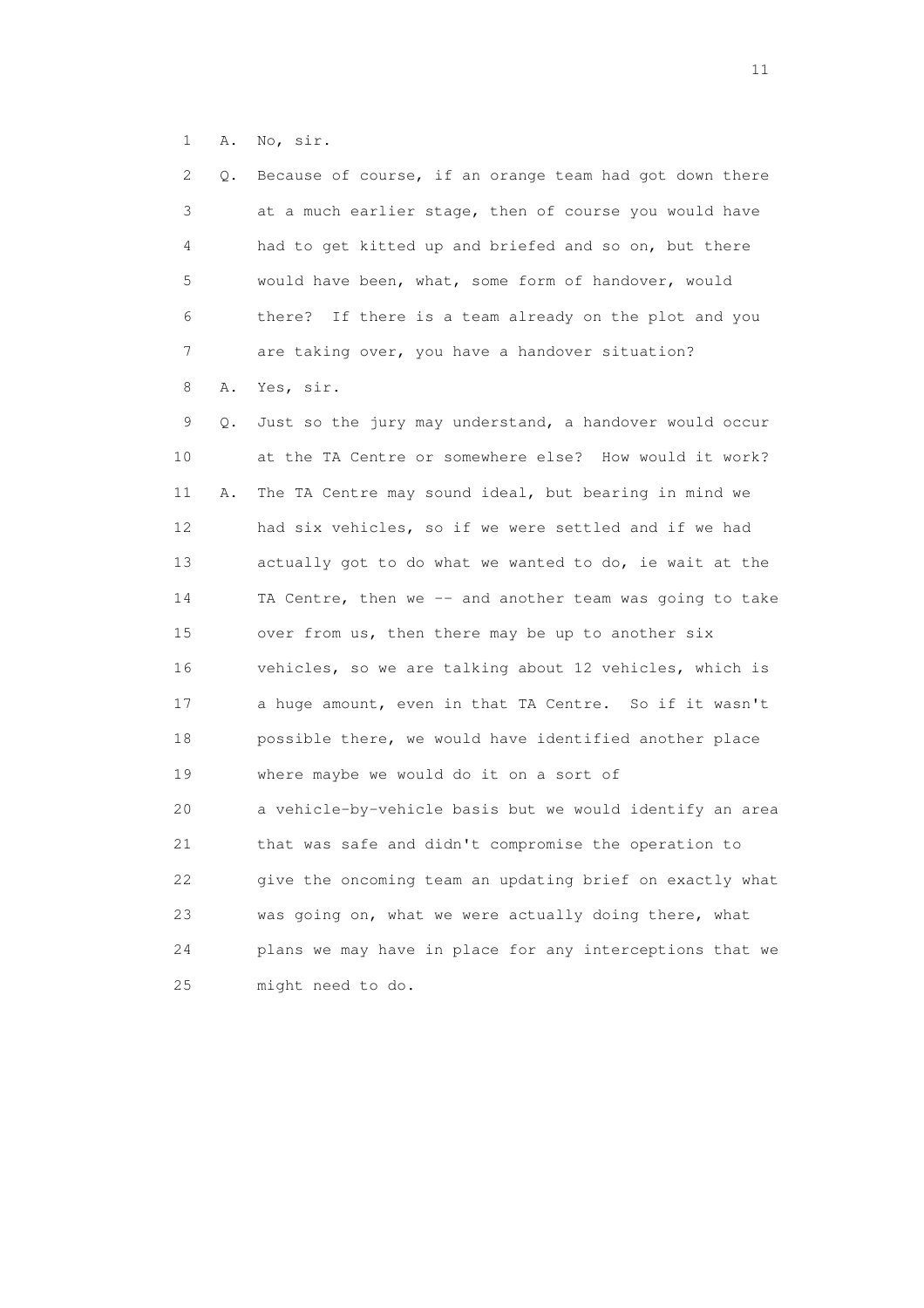1 Q. Right. And of course -- right, I understand that. So 2 you didn't know about the orange team having been asked, 3 although it appears that never got through to the orange 4 team itself, but you didn't know that? 5 A. No, sir. 6 Q. Just moving on, to begin with, when you first came on, 7 I think you said yesterday you were not given the 8 impression of urgency at that point, that there was any 9 urgency for you to get on and down there, at that point? 10 A. Not at that point, sir, no more urgency than it would 11 normally be once we had been given a task, if that makes 12 sense. 13 Q. I'll come back to the briefing, I just want to deal with 14 deployment for the moment. You have to do a briefing at 15 Leman Street; there is another briefing at 16 Nightingale Lane. The position therefore is, so far as 17 you in the control vehicle are concerned, that you don't 18 actually get -- I am still on the plan 7 -- you don't 19 actually arrive at the holding centre until, would this 20 be fair, Jean Charles de Menezes as we now know him to 21 be, until the person leaving Scotia Road of interest has 22 already got on a bus? 23 A. Are you talking about me personally? 24 Q. Yes, you personally.

25 A. I think, yes, he was definitely out at that stage, and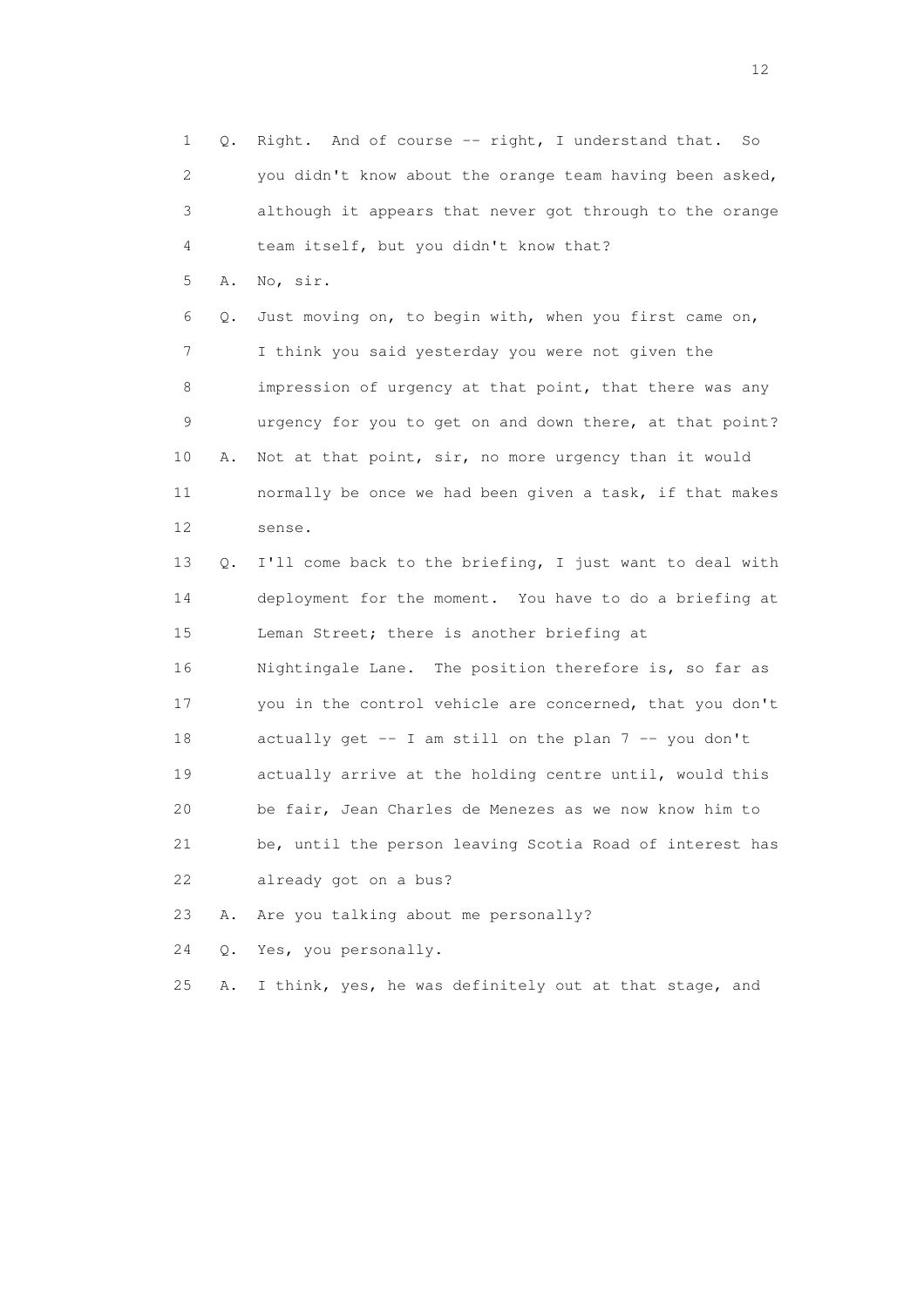1 I think it probably coincided with him getting on the 2 bus, and me arriving at the TA Centre or thereabouts. 3 Q. I understand that, and some of this isn't in your 4 statement, so I am doing it from what you said 5 yesterday. 6 A. Yes, sir. 7 Q. I'm not disputing any of that. So in a sense, the 8 objective of trying to stop him, identify him as 9 a certainty, a possible or a probable, plus the 10 opportunity to intercept as far as you are concerned 11 before he gets on a bus is already gone? 12 A. Yes, sir. 13 Q. The reason I am mentioning that to you, that Silver -- 14 sorry, Greg Purser, as we now know him to be -- 15 estimated that you didn't deploy to the TA Centre, he 16 has put a time in his statement of about 9.40. That 17 would seem to fit with what you are saying; is that 18 about right? 19 A. Sorry, sir, could you say that again. 20 Q. 9.40, he said in his statement, the deployment to the 21 TA Centre, as far as he is concerned? 22 A. Yes, sir. 23 Q. You're with him? 24 A. Yes -- I think he is slightly wrong in that time. 25 I think I said that yesterday, about 9.45, I think we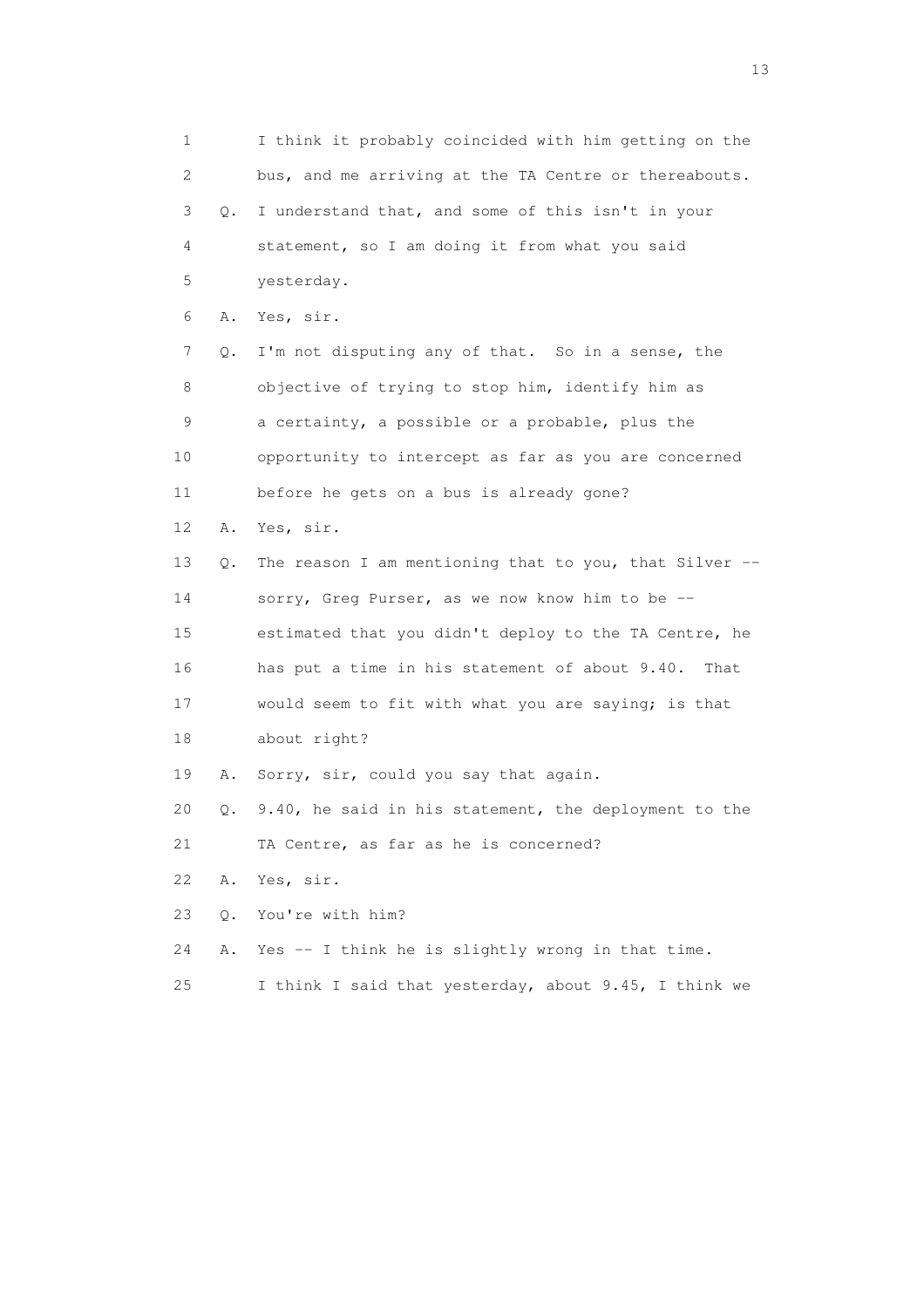1 were there earlier than that. That's my understanding. 2 Q. I put 9.40. That's what he put in his statement but we 3 will see what he actually says. Anyway, so that it's 4 also clear from this that, what actually happened that 5 beyond a car going in advance to satisfy themselves that 6 the TA Centre is a suitable holding place and you then 7 follow, there had not been any reconnoitre of the area 8 for possible intercept places?

9 A. No, sir. Can I just add something there?

10 Q. Certainly.

 11 A. That wouldn't have been necessarily been something we 12 would have done, identifying suitable areas for 13 an interception, because that might channel you into, 14 right, it would be great here, and you might have that 15 as a preconceived idea. We tend to prefer flexibility 16 around what we do, because we never know what the 17 situation might be when we are called upon to do that 18 interception. So we would have looked at a map in this 19 very way, we might have identified on a map, okay, where 20 could he go, like you have just done, but I wouldn't 21 have said: that's a good place for an interception; or 22 that's quite a good place. That wouldn't have been 23 something we would do in normality.

 24 Q. That's perfectly fair. Can I put it the other way 25 around: the one thing you might want to do is ensure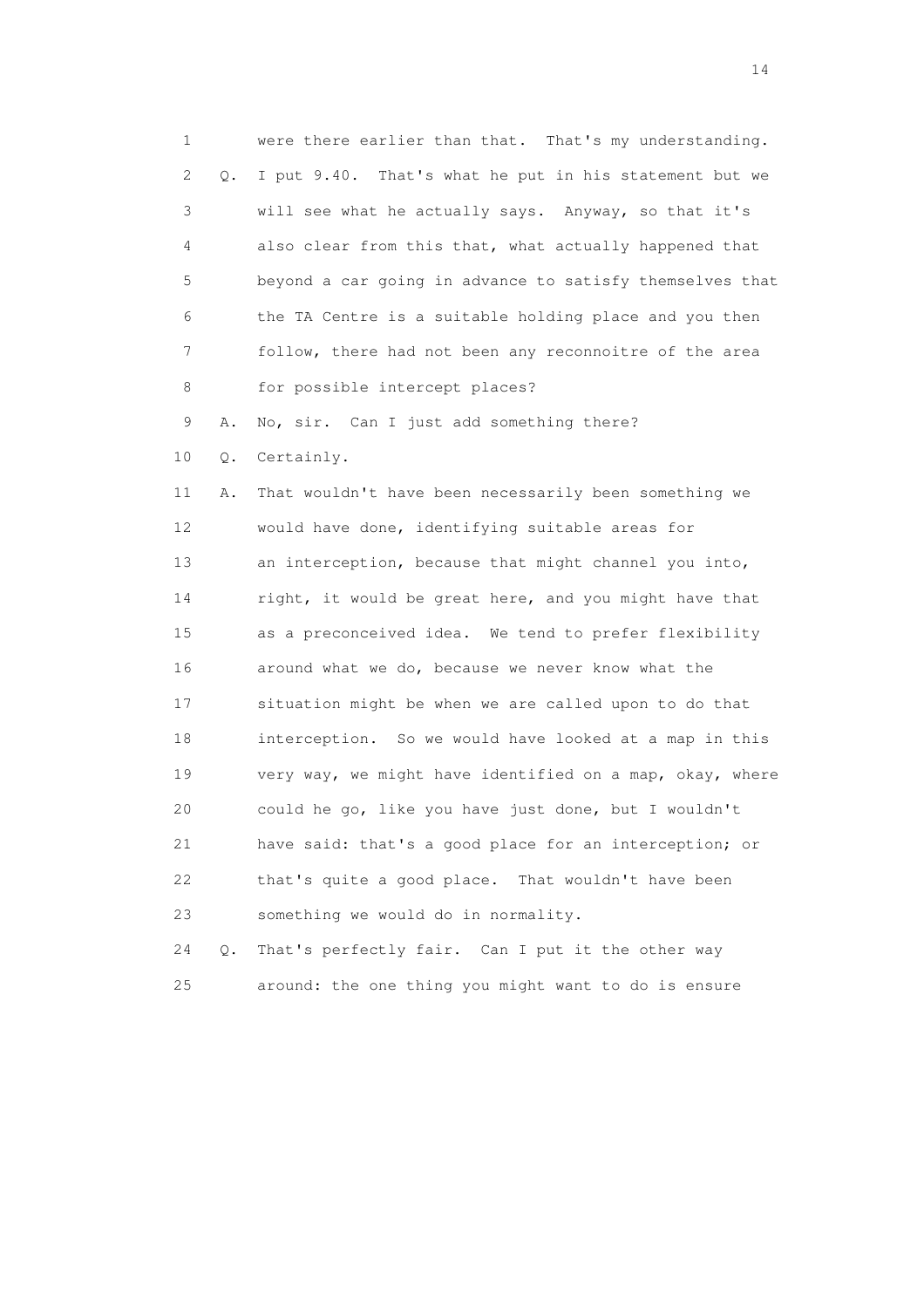1 that you eliminate areas where you really don't want to 2 do it. In other words, you would say, "Whatever happens 3 we certainly don't want to do it in Marnfield Crescent 4 or Scotia Road"; you might approach it that way? 5 A. You might identify a children's play area or a school or 6 a pub or something where there might be a mass of people 7 and say, just so we know they're there, just in case we 8 do come across a subject or asked to do something, so 9 that we all know they are areas that maybe we wouldn't, 10 you know, we want them to wait. So that's all I can say 11 in relation to that. 12 Q. That's perfectly fair. So far as you are concerned, 13 therefore, we have now got the clear picture of really 14 the impossibility that you were put in. There was no 15 way you could have exercised an intercept before he got 16 on a bus, because he is either getting on it when you 17 get there or he has already got on it? 18 A. Sorry, sir, can I say one other thing? 19 Q. Certainly. 20 A. You make the assumption there, I think, that we couldn't 21 have done anything because as a team we weren't together 22 in that place. 23 If at the time when the subject came out of the 24 premises, which I think was 9.34 --

25 Q. Correct?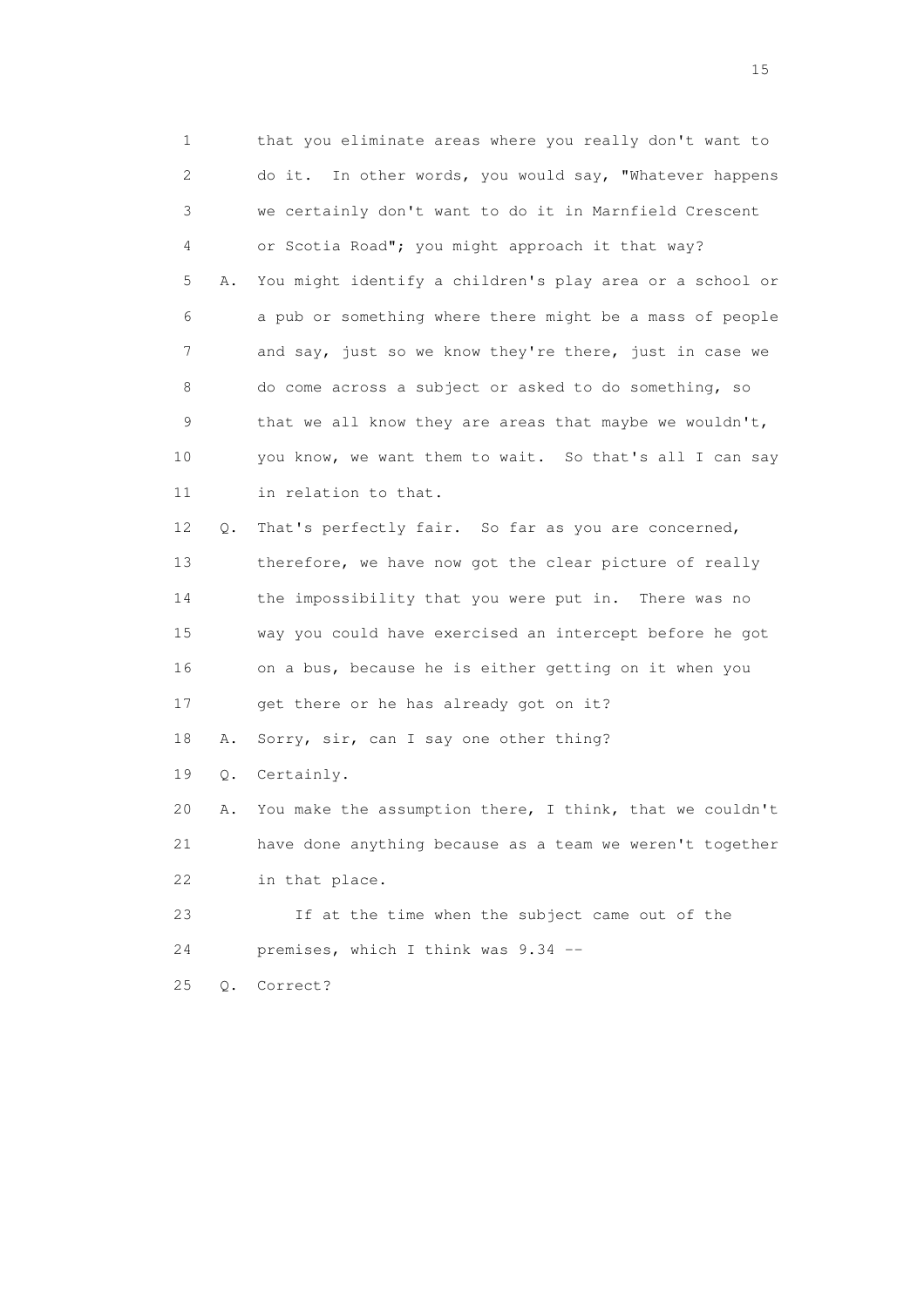1 A. -- somebody had identified extremely quickly and 2 Commander Dick had made the decision, right, we need 3 that person intercepted, I think we could have done 4 something between there and that Tulse Hill bus stop, if 5 we were given that as an option. We weren't, but if we 6 were. 7 Q. That was going to be the residual position I was going 8 to put to you. If in fact two cars have got there 9 before you, which is I think what you are saying, isn't 10 it? 11 A. Yes, sir. 12 Q. You are the third car, so there are two cars there? 13 A. Yes, sir. 14 Q. What appears to be, and we will get times from the other 15 two cars, roughly speaking, but we are dealing with a 16 very tight frame here. It's just possible that 17 Jean Charles de Menezes was walking past the TA Centre 18 when the two cars were already there? 19 A. Yes, sir. 20 Q. Just possible? 21 A. Exactly, sir. 22 Q. Of course it's not unusual for the team to be split up 23 and in different places, and for parts of the team under 24 control to take action themselves even if you are not 25 right there?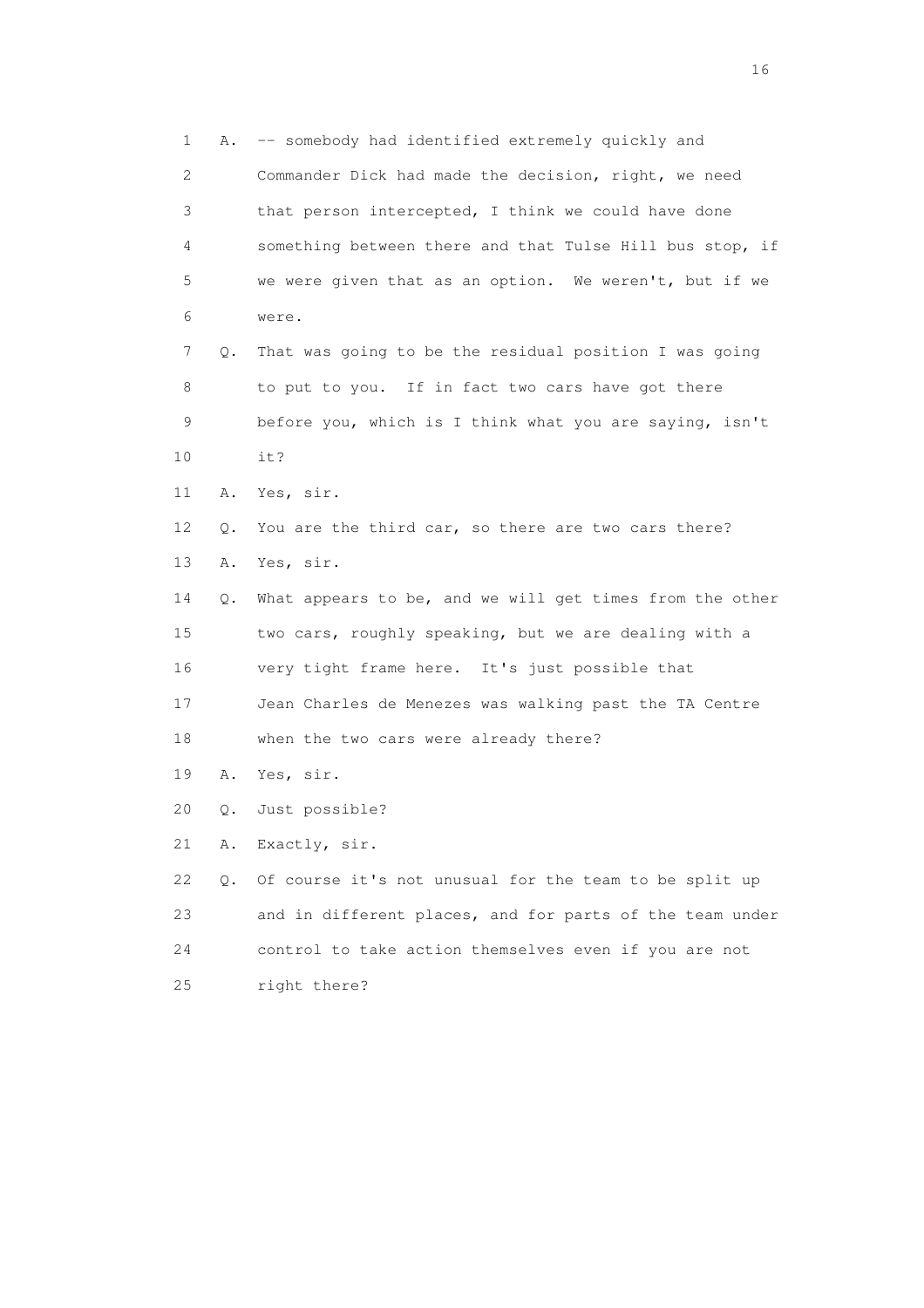1 A. Yes, sir. We -- but -- we would have still had to have 2 received an instruction, which may have delayed it 3 slightly. 4 Q. Yes. So what is required here, and it goes back to the 5 point I was putting to you before, is identifying the 6 window of opportunity so surveillance officers can get 7 their fix on the subject and then transmit whatever the 8 fix is back to central control, who can then give you 9 an instruction? 10 A. Yes, sir. 11 Q. Can I just wind the clock back a little bit. I will try 12 and do the rest as quickly as possible but -- 13 A. Can I just say one other thing in relation to that. 14 That's not in isolation. That communication will go 15 from the control exercised by the surveillance team 16 around the premises back to the hub, ie the control 17 room, but we would be listening to that control over our 18 Cougar sets. 19 So if it happened that quickly, somebody came out 20 who was identified, all of our cars would know that, or 21 those that were within range at that moment in time. So 22 they could be preparing, thinking, well, we may get 23 something here and I might say: prepare yourselves, you 24 know, I'll just contact the control room.

25 So it's not in isolation, that comms doesn't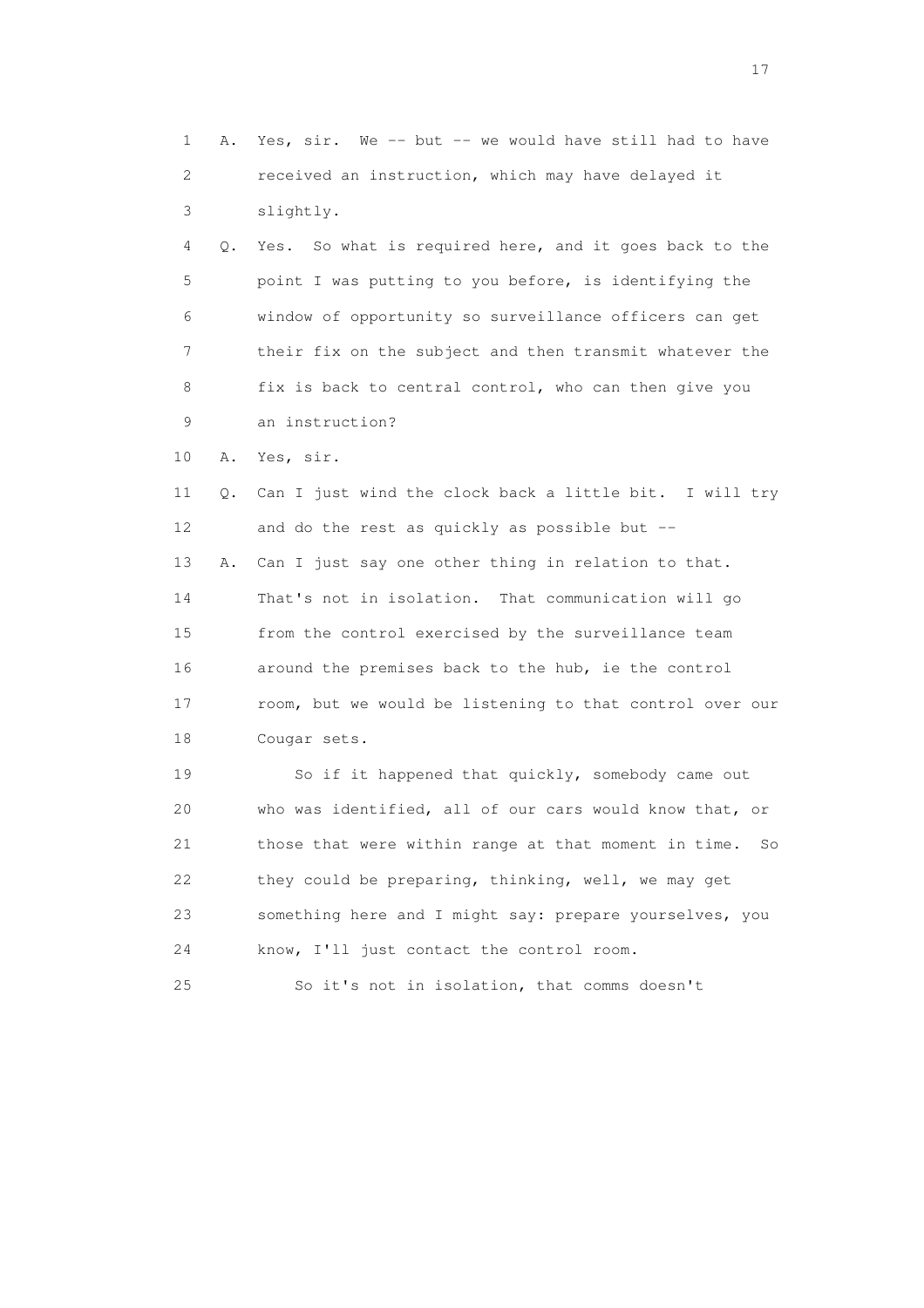1 happen -- we know that's happened. We are not waiting 2 for a call necessarily. 3 Q. The irony, if I may put it this way, is that there was 4 -- and we await the evidence but I have checked it as 5 far as can be in advance -- that one of the grey team 6 members, James, was in fact in Upper Tulse Hill doing 7 a check on this person, in fact not far from the 8 TA Centre. But you didn't know that? 9 A. No, sir. 10 Q. All right. 11 SIR MICHAEL WRIGHT: Do you think you would have been able 12 to do, carry out an interception with, say, half the 13 team? If it was just one person? 14 A. With these type of stakes, sir, yes. 15 SIR MICHAEL WRIGHT: With these? 16 A. With this threat level, yes. 17 SIR MICHAEL WRIGHT: You think you could, so that if two of 18 your cars had arrived and you were just getting there, 19 if you had had the instructions, even though you didn't 20 necessarily have the whole team there, you might have 21 been able to do it? 22 A. That was six SFOs would have been in position, sir, and 23 as it happens a supervisor too. 24 SIR MICHAEL WRIGHT: Yes. 25 MR MANSFIELD: Do you mean Ralph?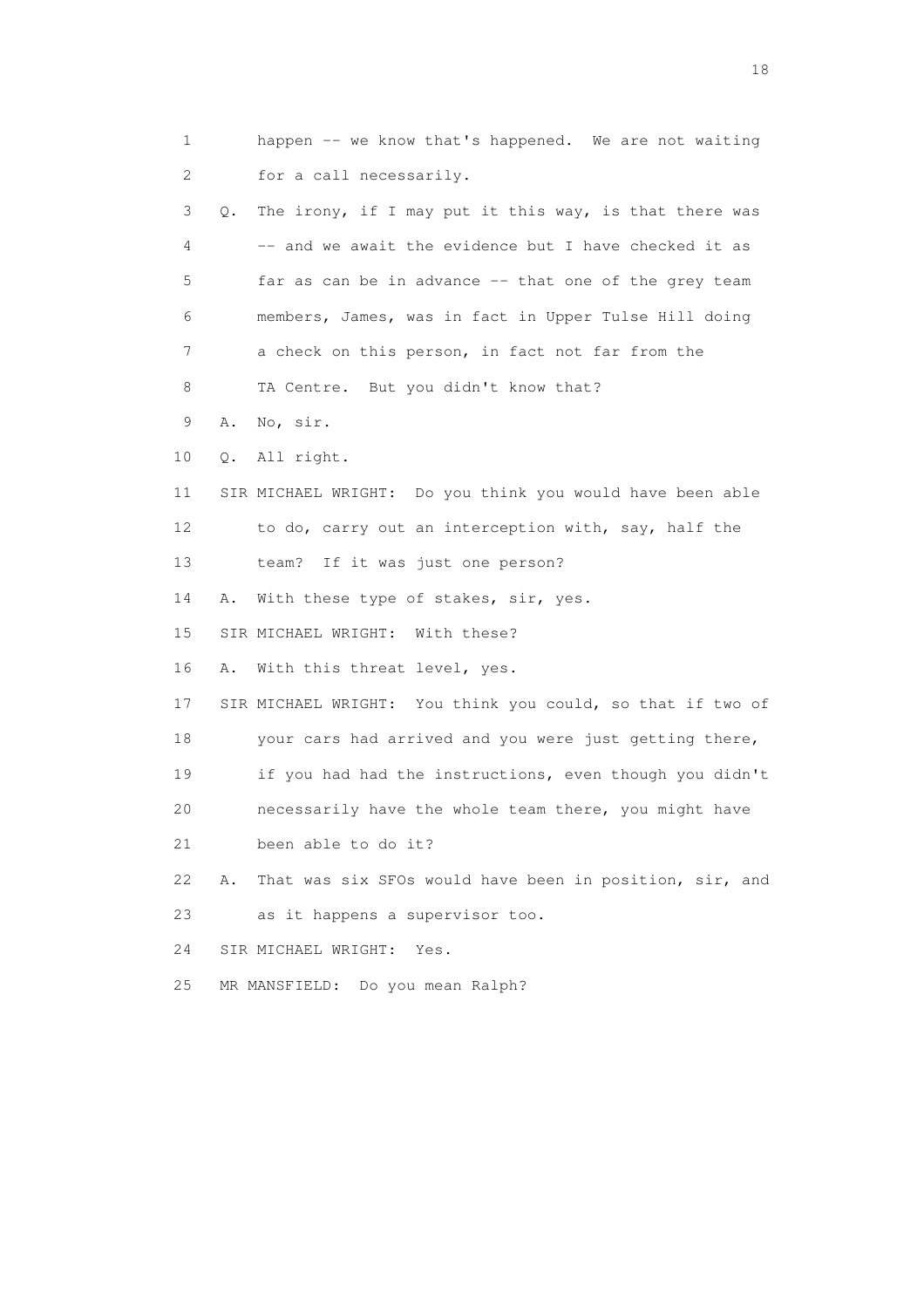1 A. No, I mean Terry actually.

2 Q. So Terry would have been there?

3 A. Sir.

 4 Q. I just want to turn the clock back to the beginning 5 a bit and just ask you some scene-setting issues. Can 6 we go back to Leman Street; you are welcome to look at 7 your statement or any other document you wish, but you 8 did a briefing there and there are one or two matters. 9 When the officers came on that morning, they were 10 issued with special ammunition, weren't they? 11 A. Yes, sir. 12 Q. Were you present when that happened? 13 A. Not when they were all filling the magazines, sir, no. 14 Q. Was anything said to them as to why they were taking 15 this ammunition that day, possibly for the first time, 16 some of them? 17 A. I would have passed on the requirement which I think 18 came from Trojan 80 or the fact that that had been 19 authorised, but that was something that would have been 20 supervisor's responsibility to pass that on to the team. 21 Q. But it plainly begins the day for them on the basis of 22 being issued with unusual ammunition and it's -- you 23 would agree with that? 24 A. Yes, sir, yes, I would. 25 Q. So this, being totally realistic, must begin to affect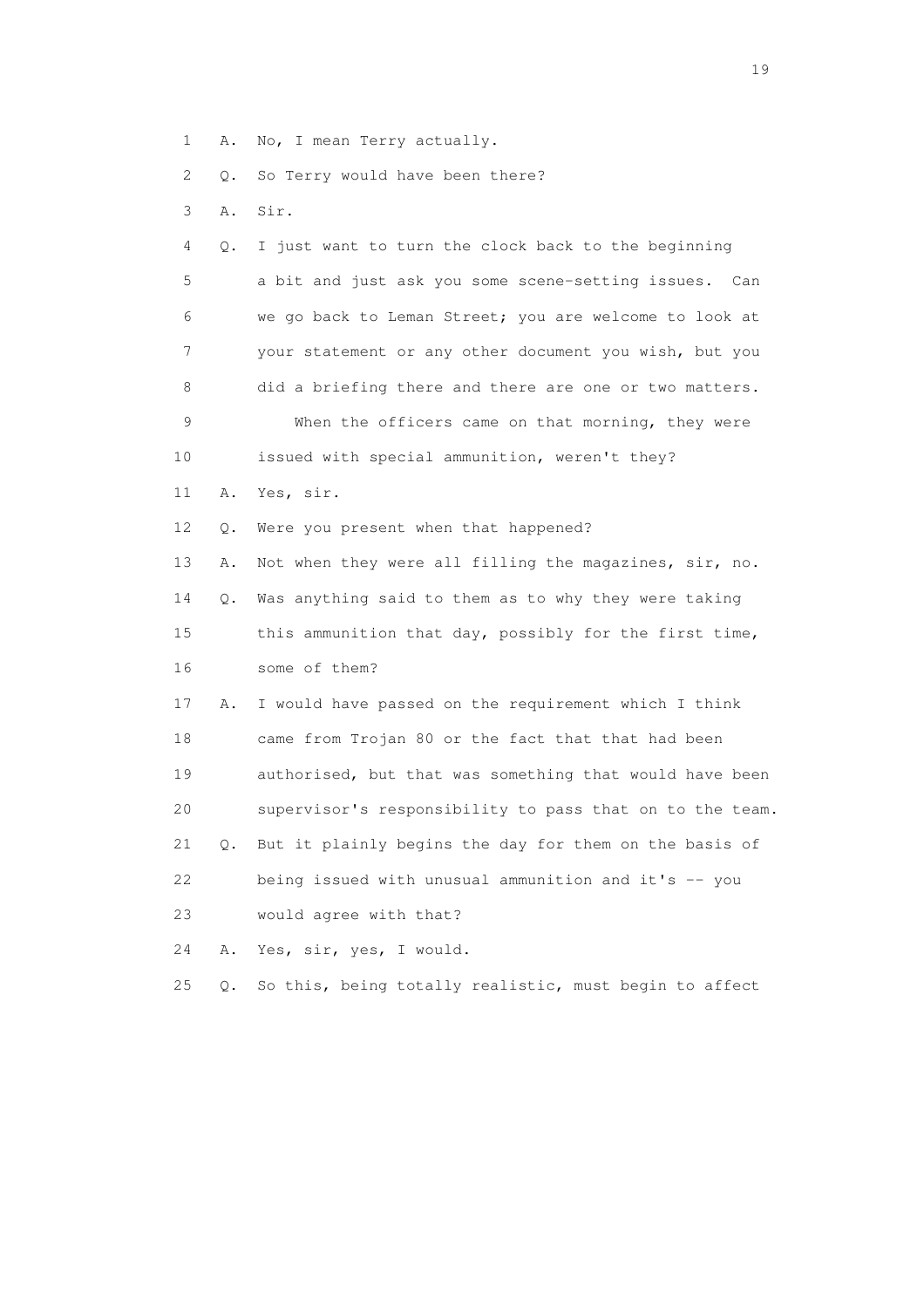1 the mindset of the officers, mustn't it? 2 A. Yes, sir, and my briefing would have reaffirmed that, 3 I am sure. 4 Q. Yes, I'm coming to that in a moment. Just so that again 5 it's clear, the ammunition is being issued for the 6 purposes of the use in a handgun at close quarters, 7 isn't it? 8 A. Yes, sir. 9 Q. So that automatically conveys to the person, the 10 firearms officer, that there is a possibility at the 11 very least that they might have to get up very close to 12 somebody who needs to be immediately incapacitated by 13 the use of this ammunition? 14 A. Yes, sir. 15 Q. Right. So they have drawn that ammunition before you do 16 the briefing; is that right? 17 A. Well, they were almost prepared to leave at that point, 18 sir, when I gave the briefing, so yes, I would say so. 19 Q. I appreciate the briefing is done, what, relatively 20 quickly because you have got to get -- well, you have 21 got to get to New Scotland Yard and they have got to get 22 down to the plot, as it were, down to Nightingale Lane? 23 A. Yes, sir. 24 SIR MICHAEL WRIGHT: Could I check on one point Mr Mansfield 25 has put to you.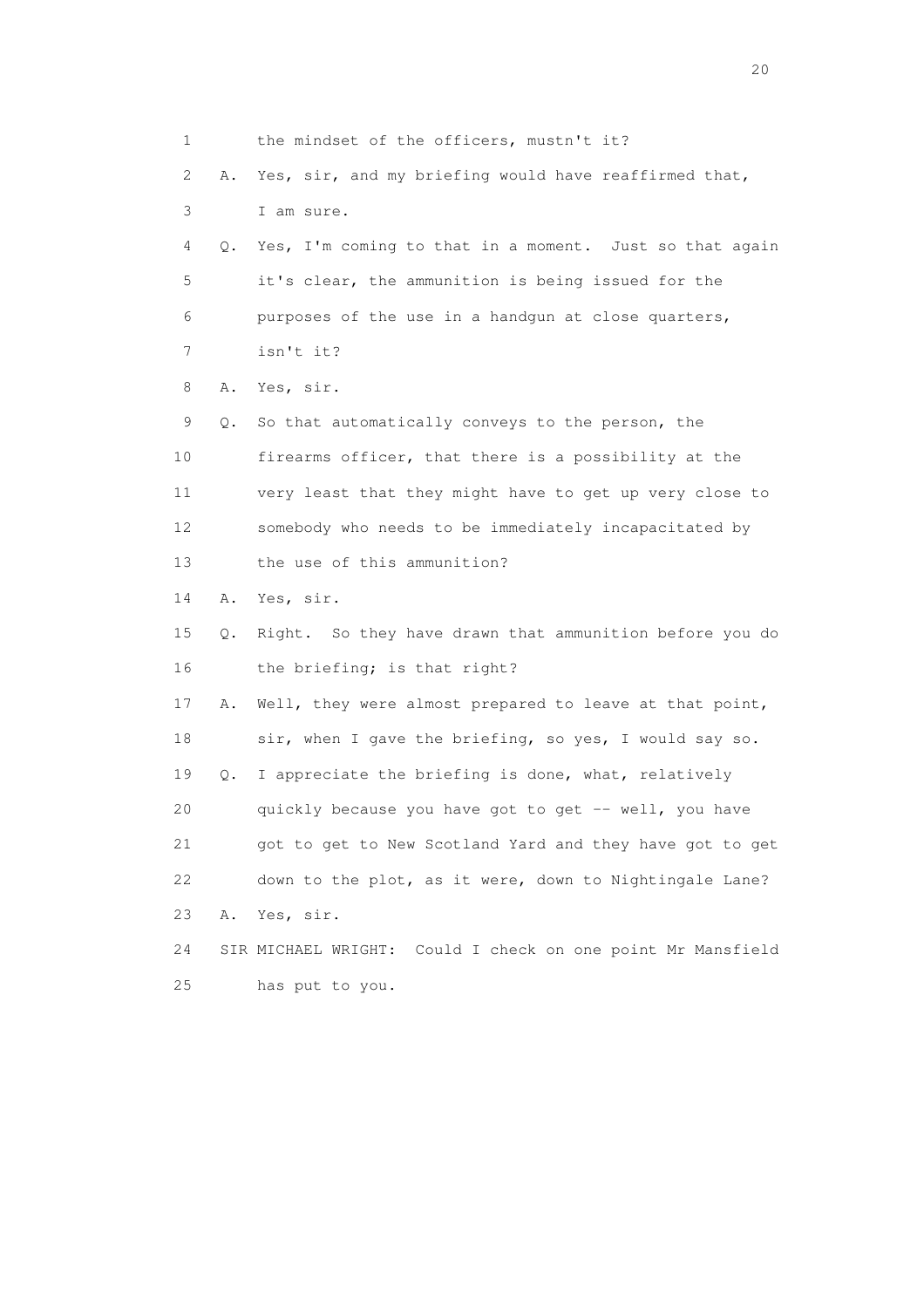1 This was 9mm ammunition, wasn't it? 2 A. Yes, sir. 3 SIR MICHAEL WRIGHT: Only usable in the Glock handgun? 4 A. It would have been used in the MP5 as well, or it could 5 have been used in the MP5 but predominantly because of 6 the range, it would have been the Glock that it would 7 have been used in. 8 SIR MICHAEL WRIGHT: Because of the special characteristics 9 of that ammunition? 10 A. Yes, sir. 11 MR MANSFIELD: I just want to ask one or two things about 12 the briefing that you gave, but can I preface it in this 13 way: it is essential, I think you would agree, and very 14 difficult to do, but to give a balanced briefing to 15 firearms officers; do you follow what I am saying? 16 A. Sorry, can you repeat the question. 17 Q. Yes, I will spell it out so it's easier to follow. In 18 other words, when you are giving a briefing, you mustn't 19 overestimate the risks and you mustn't underestimate the 20 risks? 21 A. Yes, but I think when you regard the threat that we -- 22 that those officers may have been faced that day, 23 I don't think you can overestimate what you are saying 24 or underestimate, sorry, if you see what I mean. It is 25 what it is. It is -- it would have been the highest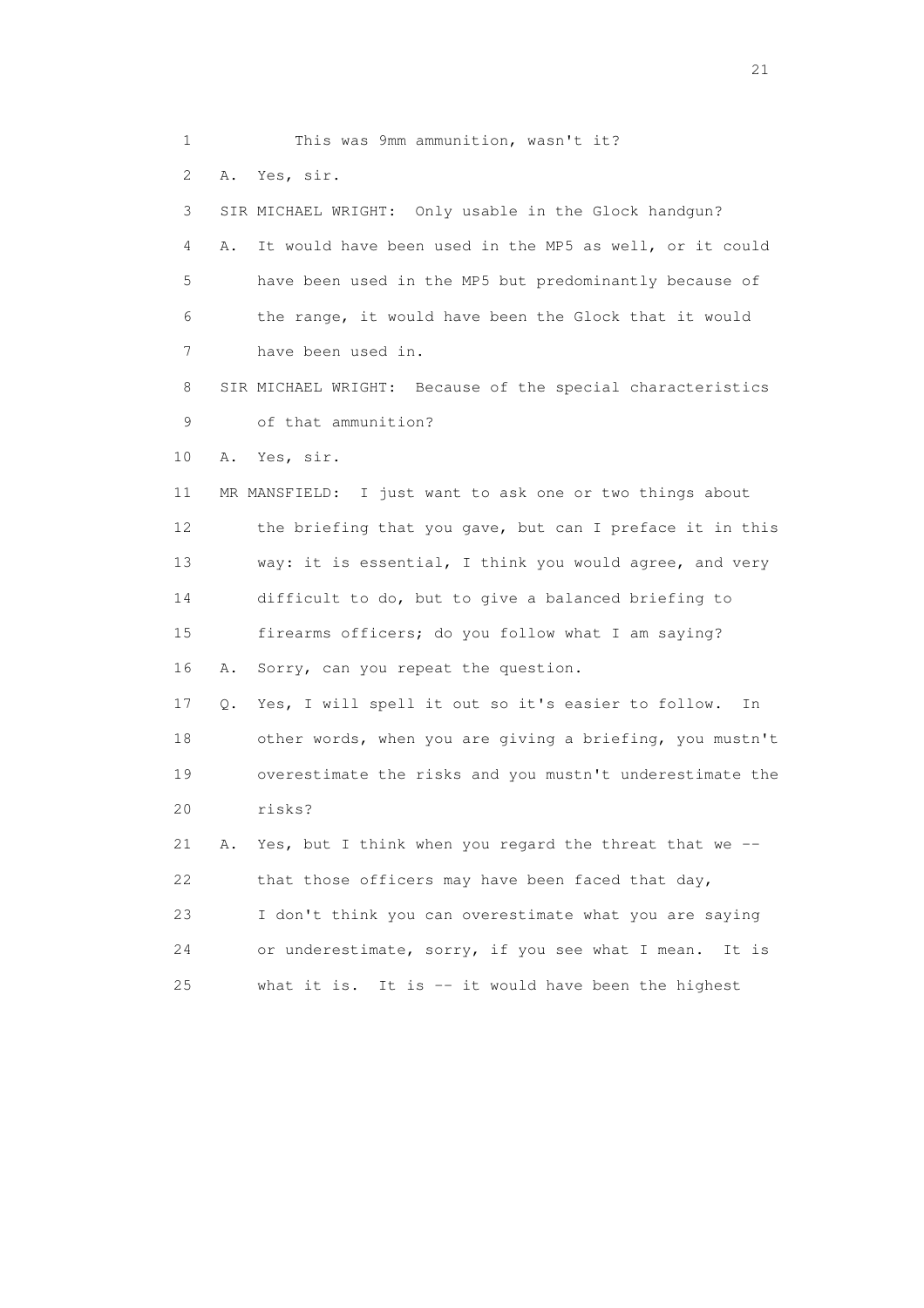1 threat we had ever faced, so you want to make sure that 2 they understand that, and I may have to ask them to 3 confront that, and therefore I want to make sure that 4 they are at the highest levels of response. 5 Q. Yes, but at the highest level of response, there has to 6 be a balance, because the risks at the highest level of 7 response either way can be serious. In other words, at 8 every level of response there has -- do you follow, from 9 the lowest level to the highest level, there has to be 10 a balance created because of the risks of mistake? 11 A. Yes, sir. 12 Q. I appreciate you can't flog it to death every time, but 13 was anything said that: you will be under severe 14 pressure today, we appreciate that, you are going to be 15 asked to take on a threat that you may never have taken 16 on before, but always remember that actually when you 17 are under the greatest pressure, you need to take the 18 greatest care; something like that? 19 A. Are you suggesting that's what I should have said? 20 Q. I'm suggesting that whether it's you or Silver, somebody 21 should have said at some stage: although this is a very 22 great threat, it's at times of the greatest threat that 23 really you have to exercise the greatest care, because 24 you are dealing with a very fine situation.

25 A. Yes, I think that's fair, sir, although we all know, the

22 and 22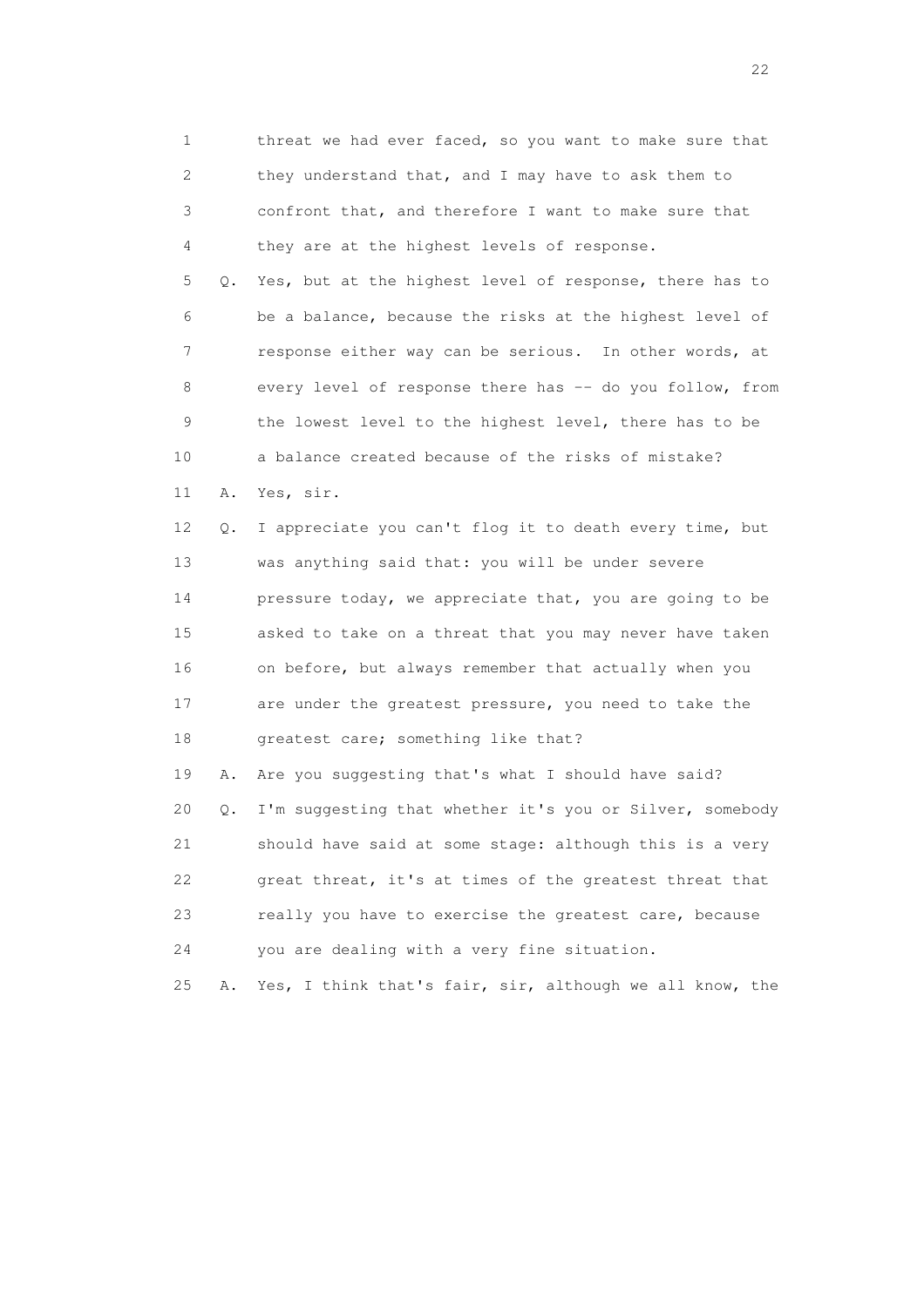1 whole team know that ultimately we may have to lean on 2 each individual officer's responsibilities, which is 3 that ACPO manual page that you saw yesterday.

4 Q. Yes.

 5 A. So we always know that. Whenever we have a briefing, we 6 are always dealing with the most dangerous people in 7 London, and it is very difficult to then up the ante 8 from the most dangerous people we deal with every day. 9 So I understand what you are saying, there should be 10 a balance, but I think the officers provide that in 11 their own minds. In fact, they almost become worn by 12 the fact that everybody is telling them they are dealing 13 with the most dangerous people in the world, so they 14 are, you know, they have to temper that in their own 15 minds. I would never have said: you will be under 16 pressure today; it's just not something that you would 17 say in those terms.

18 Now that you have suggested that to me, there may be 19 a line that I could deliver that may well sort of sound 20 better in relation to providing that balance for them, 21 but I didn't on this day. I suppose I relied on the 22 officers to balance it in their own minds.

 23 Q. I just want to trace through something just to see 24 whether you can see what may have happened here, and it 25 comes to the question of -- which you agree you said --

23 and 23 and 23 and 23 and 23 and 23 and 23 and 23 and 23 and 23 and 23 and 23 and 23 and 23 and 23 and 23 and 24 and 25 and 25 and 25 and 26 and 26 and 26 and 26 and 26 and 26 and 26 and 26 and 26 and 26 and 26 and 26 an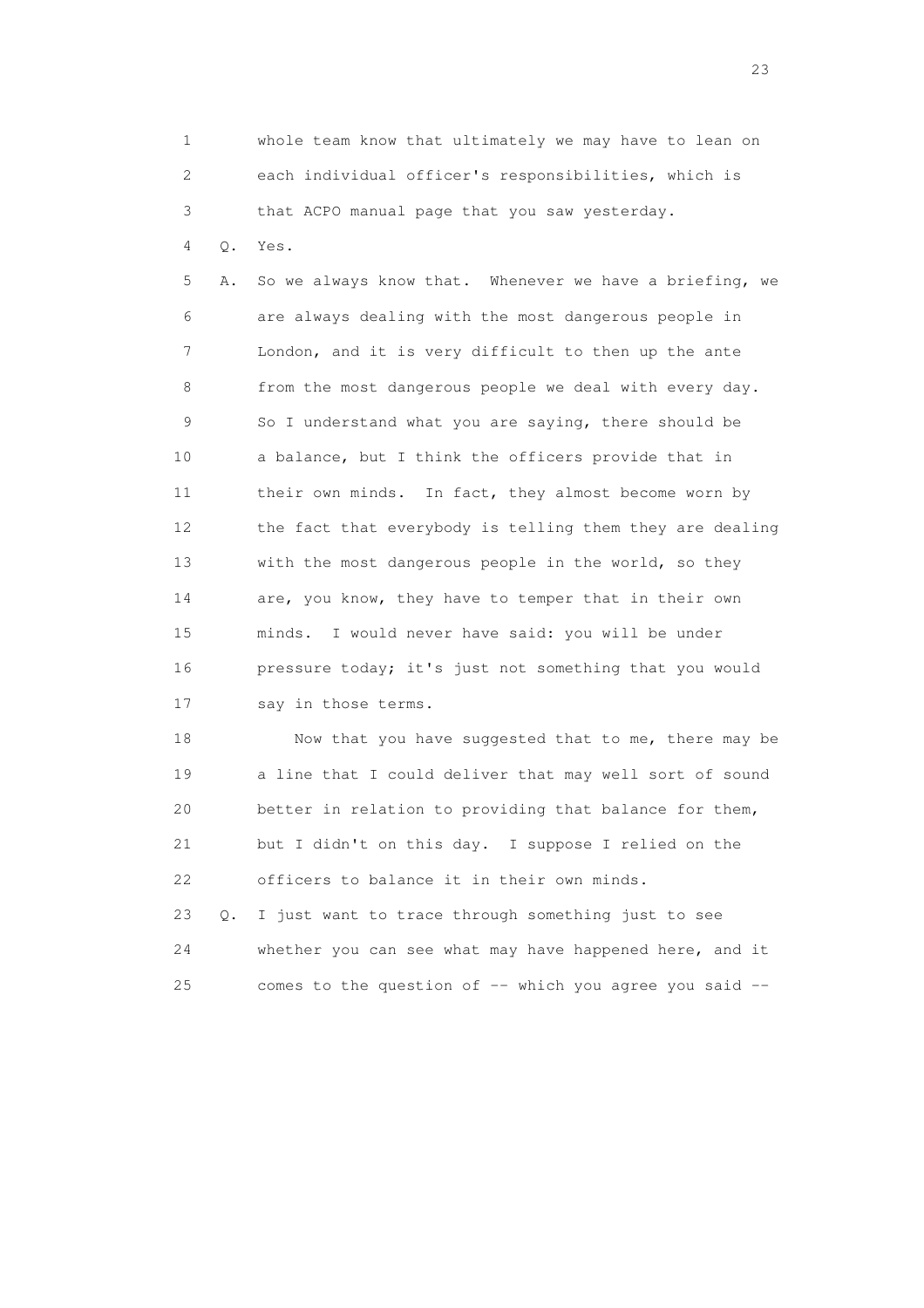| 1  |    | that somebody questioned what you meant by "unusual      |
|----|----|----------------------------------------------------------|
| 2  |    | tactics"; do you remember you were asked this yesterday? |
| 3  | Α. | Yes, sir, it was Terry who asked me that.                |
| 4  | Q. | Terry did that. I'll come to just a bit of that in       |
| 5  |    | a moment, but did he or someone say, or stress, at that  |
| 6  |    | point, when this part of it was being dealt with, that   |
| 7  |    | in fact the officers should use conventional tried and   |
| 8  |    | tested tactics?                                          |
| 9  | Α. | Did anybody say that?                                    |
| 10 | Q. | Yes.                                                     |
| 11 | Α. | No, sir.                                                 |
| 12 | Q. | It could be my fault. Is D1 the same as Terry?           |
| 13 | Α. | Yeah, it would be, sir, actually.                        |
| 14 | Q. | Well, it appears that it was him. I won't take a lot of  |
| 15 |    | time, if you don't remember that being said, that's      |
| 16 |    | what $--$                                                |
| 17 | Α. | Could you say that again, sir?                           |
| 18 | Q. | Yes. When this question of unusual tactics, somebody     |
| 19 |    | asked the question, and I think we are talking about the |
| 20 |    | same person, Terry?                                      |
| 21 | Α. | We are, yes.                                             |
| 22 | Q. | That in fact he said words to the effect "we should      |
| 23 |    | use", or stressed the need for conventional tried and    |
| 24 |    | tested tactics in this context?                          |
| 25 | Α. | He said that in his statement, sir?                      |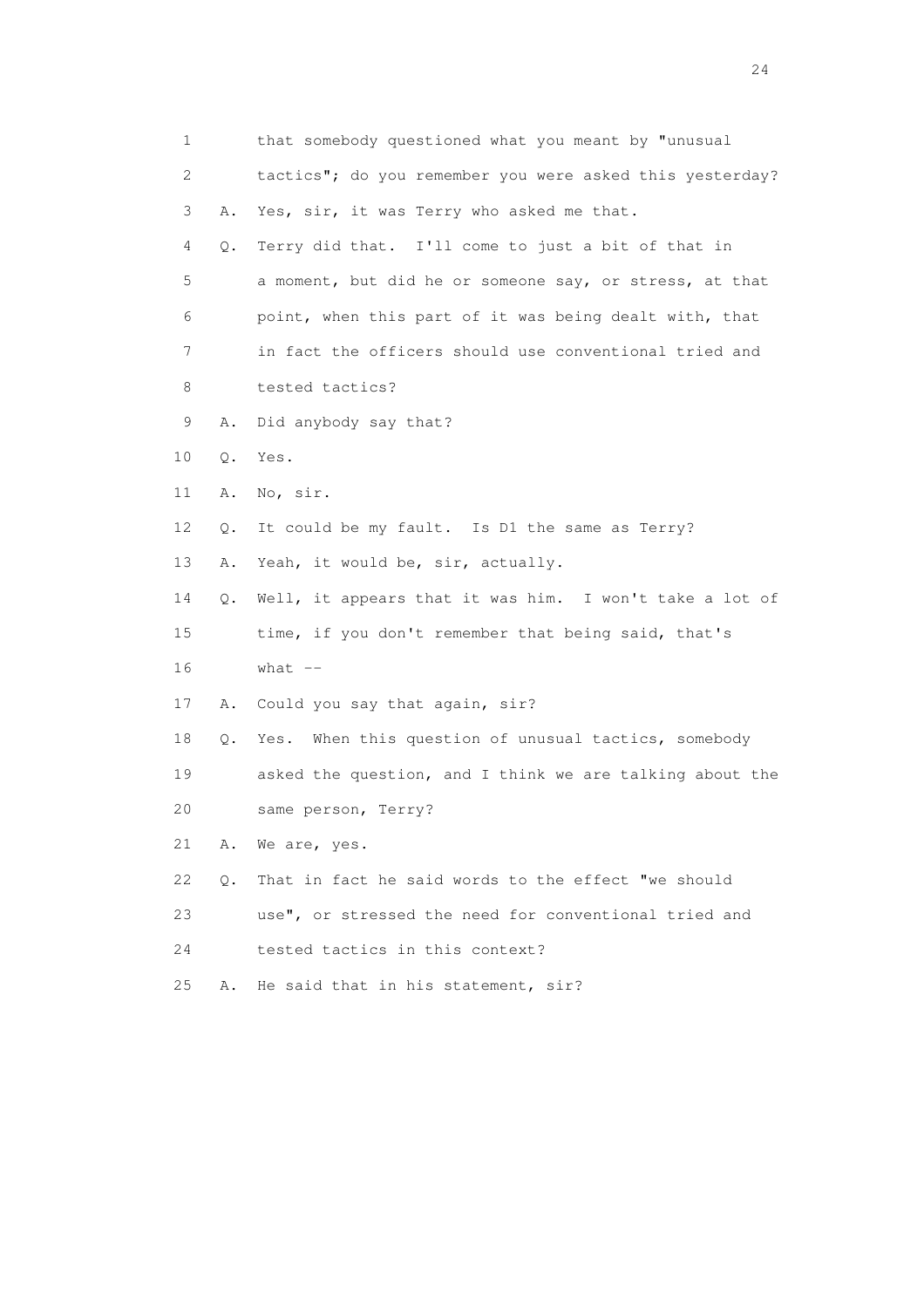1 Q. No, someone else who was listening said that that's what 2 he said. 3 A. Right, okay. 4 Q. I just want to ask you whether that's something you 5 remember or not? 6 A. No, sir, I don't remember -- 7 Q. All right, I'll leave that to one side. 8 MS LEEK: Sir, again I hesitate to interrupt but I wonder in 9 my learned friend could indicate exactly who it was that 10 said that -- 11 MR MANSFIELD: It's page 382 and I think it's an officer 12 called Vic. 13 MS LEEK: Thank you. 14 MR MANSFIELD: That's a codename. 15 A. Could I see the -- 16 Q. Certainly, we will have it up on screen so you can see 17 it. It's page 382. This is a statement by Vic about 18 this. If you see a third of the way down this page, 19 this is an officer called Vic who was at this briefing. 20 You probably know who he actually is. 21 "It was expressed that as firearms officers we may 22 have to deploy and use extraordinary tactics. Delta 23 1..." 24 Who I have assumed is Terry? 25 A. It is.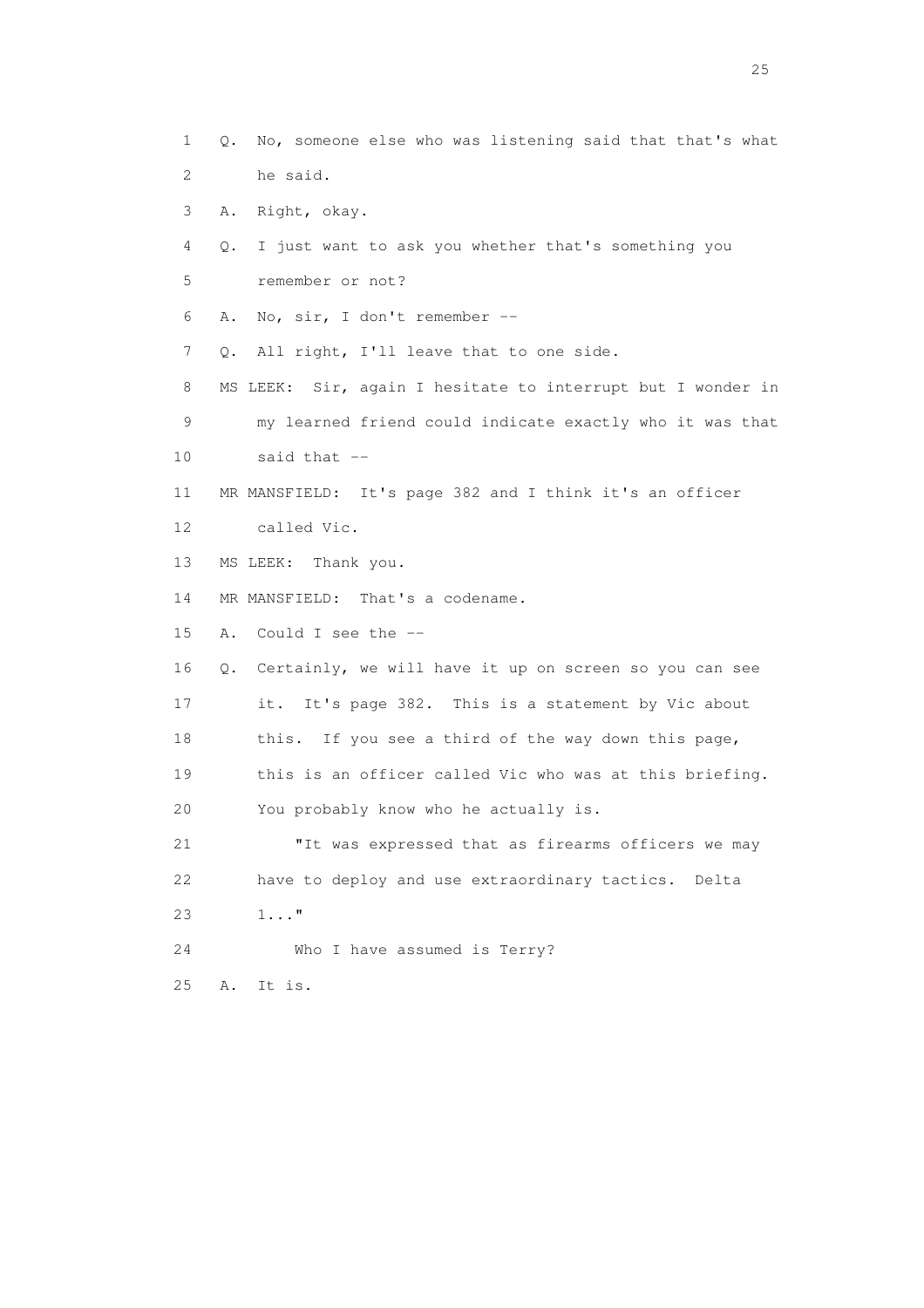1 Q. "... stressed we should use conventional tried and 2 tested tactics. TJ84 agreed and reiterated that to the 3 team but said that the tactics may involve something the 4 department hadn't done before." 5 A. I would say that was a good thing. 6 SIR MICHAEL WRIGHT: Sorry? 7 A. I would say that was a good thing. 8 MR MANSFIELD: Yes, I am not disputing that. I just wanted 9 to know whether that is what you said. The problem here 10 is other people hear different things. 11 The question I'm asking you, since you are mentioned 12 in that paragraph, whether that is something you told 13 them? 14 A. Well, I reiterated it, according to that officer. 15 Q. Did you? I am sorry to test your memory. 16 SIR MICHAEL WRIGHT: Can you now remember? 17 A. I am sorry, I obviously don't remember saying that, but 18 somebody thinks I did, and that would be a good thing. 19 MR MANSFIELD: Right. I think we are all agreed on that. 20 I just wanted to do it as a precursor to what you 21 actually may also remember saying. 22 A. Yes, sir. 23 Q. I am sorry, there are one or two statements, because the 24 impact of what you say is important, isn't it? 25 A. Very important, sir, yes.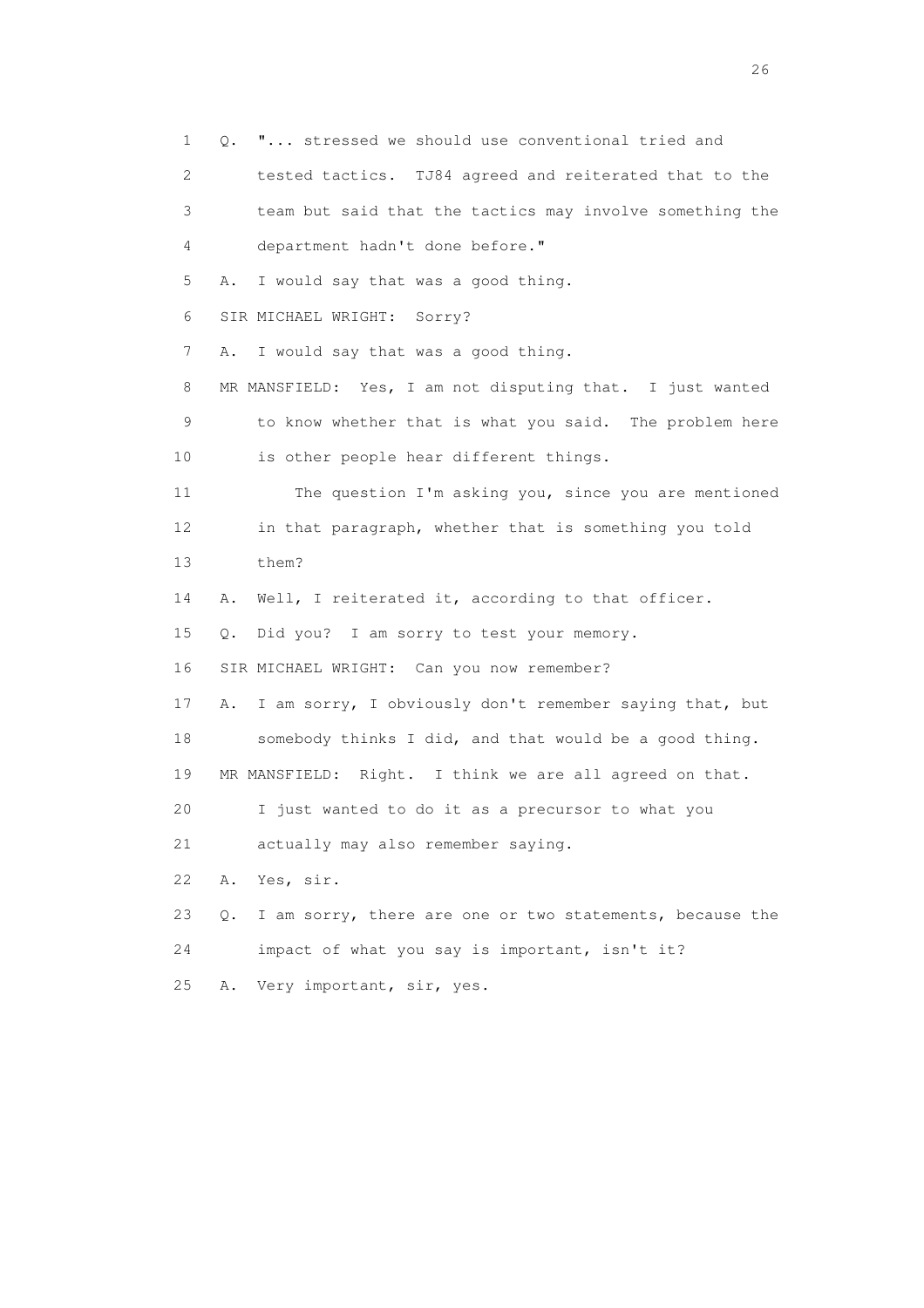| 1               | Q. | You have taken some care in evidence in ensuring, for     |
|-----------------|----|-----------------------------------------------------------|
| 2               |    | example, that the words spoken by TJ80, which you         |
| 3               |    | assumed were Commander Dick's words, were translated      |
| 4               |    | precisely over the intercom?                              |
| 5               | Α. | Yes, sir.                                                 |
| 6               | Q. | Did you say, when it came to unusual tactics, they were   |
| 7               |    | going to be used or they may be used?                     |
| 8               | Α. | I remember "may" as being quite prominent. I wouldn't     |
| $\mathsf 9$     |    | say "they will" because I didn't know at that stage.      |
| 10              | Q. | Well, did you say it in such a way that you gave the      |
| 11              |    | impression that there was -- that that was what was       |
| 12 <sup>°</sup> |    | really in mind? In other words, the impression that we    |
| 13              |    | are getting very close to, and I use the term             |
| 14              |    | generically, a Kratos situation. Do you think you may     |
| 15              |    | have given that impression?                               |
| 16              | Α. | I may have given the impression that Kratos tactics will  |
| 17              |    | be used?                                                  |
| 18              | Q. | Well, yes.                                                |
| 19              | Α. | That's what you are asking me?                            |
| 20              | Q. | There is a reason and I'll come to it in just one<br>Yes. |
| 21              |    | second. Do you think you may have said something that     |
| 22              |    | sort of suggested that?                                   |
| 23              | Α. | I don't -- well, if I did, that obviously wasn't what     |
| 24              |    | I meant, but I am pretty sure I -- if it had come across  |
| 25              |    | that way, I would have re-worded it, because I wouldn't   |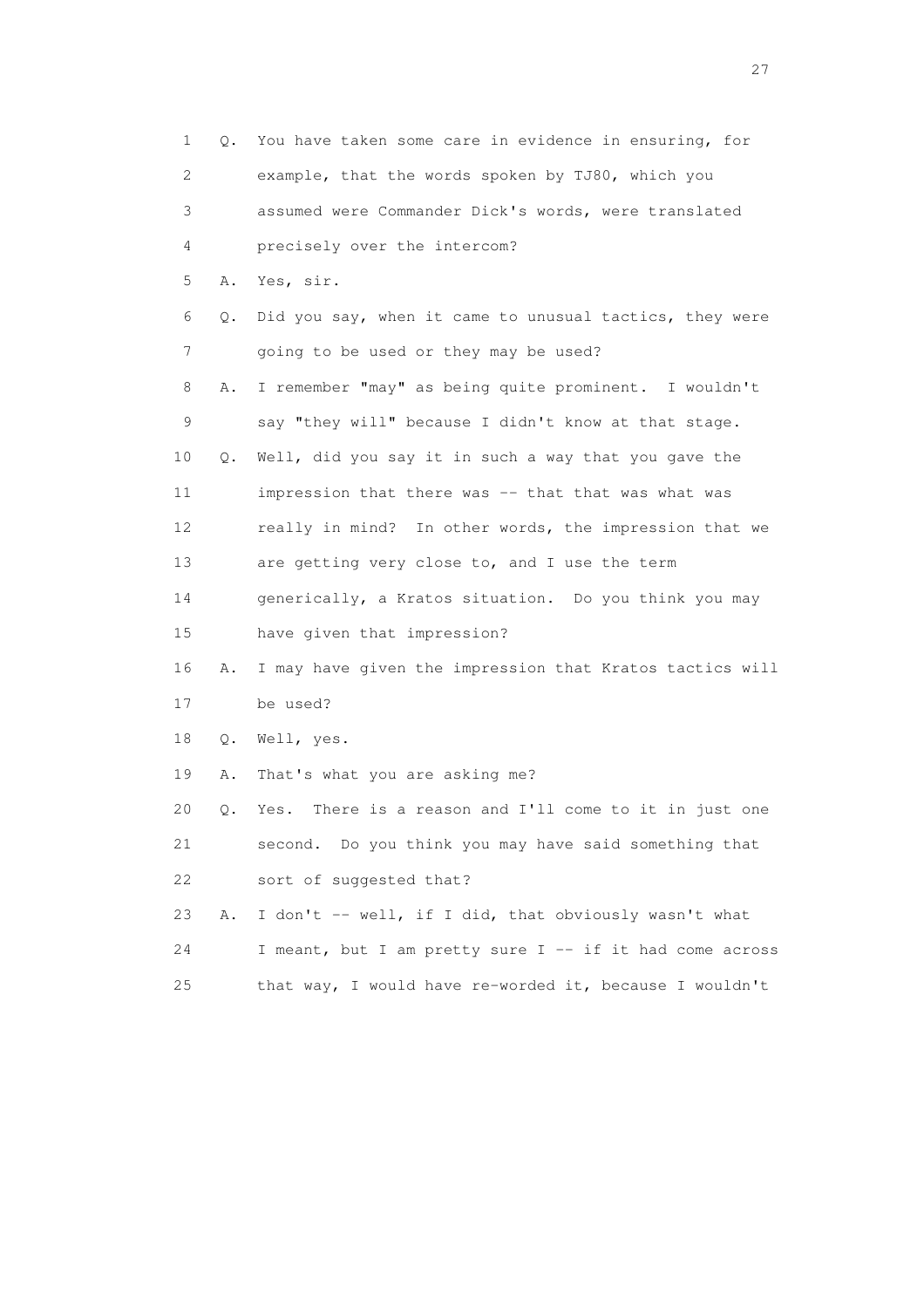1 have said that.

| 2               | Q. | All right, maybe you may not have meant to. But can      |
|-----------------|----|----------------------------------------------------------|
| 3               |    | I ask you to, in this context -- you know Ralph,         |
| 4               |    | obviously, very well, he is a team leader, isn't he?     |
| 5               | Α. | Yes, sir, he is.                                         |
| 6               | Q. | Could we have page 361? This is what he so far says.     |
| 7               |    | He may, when he gets here, say he didn't mean that or he |
| 8               |    | didn't say it, all right, it's in the middle of the      |
| 9               |    | page, just before you leave, this is the briefing, all   |
| 10              |    | right:                                                   |
| 11              |    | "One of our senior tactical advisers  he [that is        |
| 12 <sup>°</sup> |    | you] informed us we would be involved in unusual tactics |
| 13              |    | that the department hadn't done before, which            |
| 14              |    | I interpreted as meaning a crucial, critical brain shot  |
| 15              |    | on a suicide bomber."                                    |
| 16              |    | Do you see how he's put that?                            |
| 17              | Α. | I do, sir, yes.                                          |
| 18              | Q. | That's why I wanted to ask you whether you could have    |
| 19              |    | said something which led the team leader to believe that |
| 20              |    | that was the exercise that day, in other words           |
| 21              |    | delivering a critical shot to a suicide bomber?          |
| 22              | Α. | You will obviously question him, sir --                  |
| 23              | Q. | I will.                                                  |
| 24              | Α. | -- but he will say that isn't what he meant by that.     |
| 25              | Q. | You know that, do you?                                   |

28 and 28 and 28 and 28 and 28 and 28 and 28 and 28 and 28 and 28 and 28 and 28 and 28 and 28 and 28 and 28 and 28 and 28 and 28 and 28 and 28 and 28 and 28 and 28 and 28 and 28 and 28 and 28 and 28 and 28 and 28 and 28 an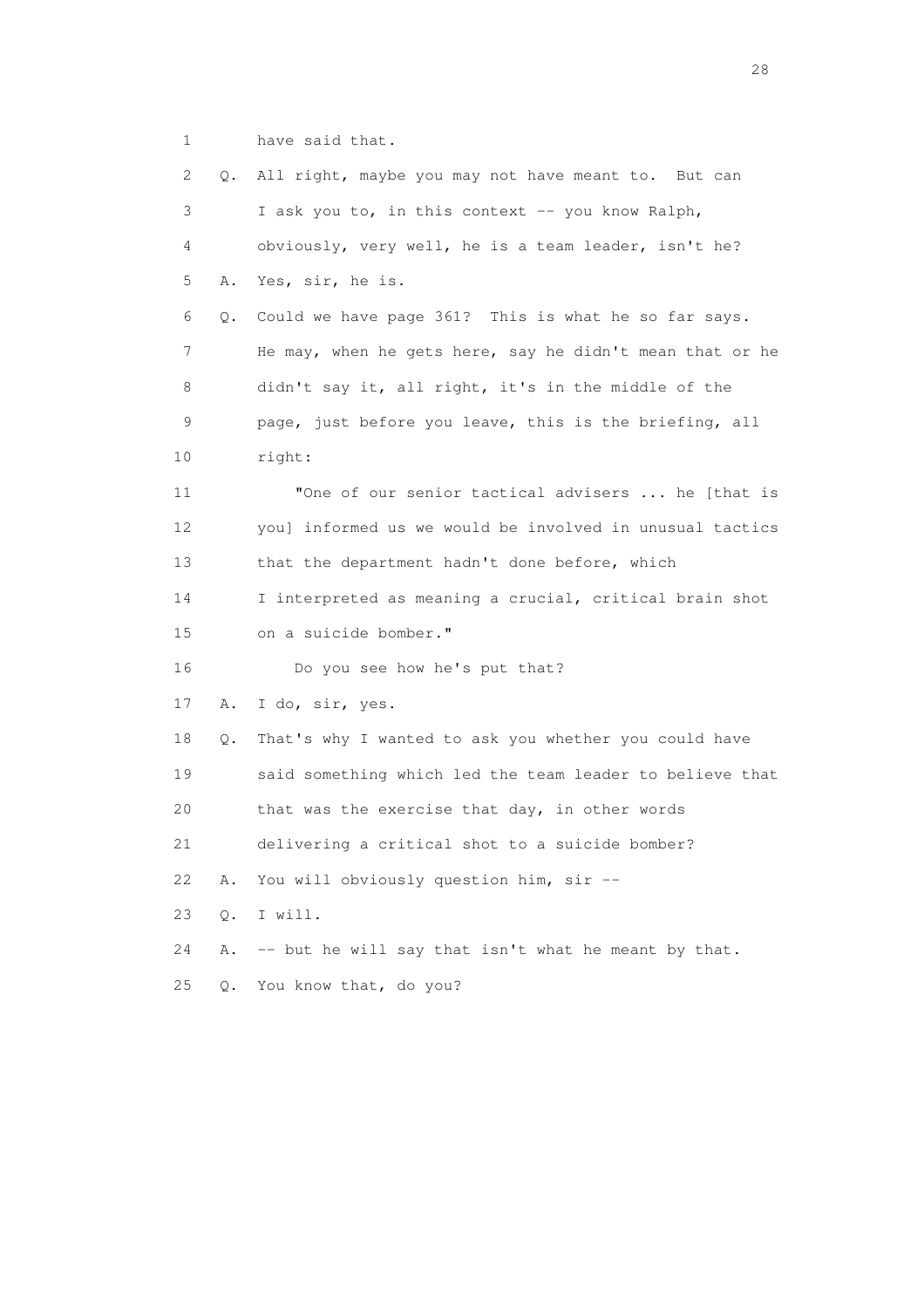1 A. I am fairly sure that's what he will say, sir.

2 Q. You may hope he will say it, but do you know -- I'm

3 sorry to ask. Have you spoken to him about this?

4 A. This particular issue?

5 Q. Yes.

6 A. No, sir.

7 Q. You are assuming he will say it?

 8 SIR MICHAEL WRIGHT: Is what you are really saying that the 9 words, "unusual tactics the department hadn't done 10 before", wouldn't have meant a crucial, critical shot to 11 you, which is why you don't think it would have meant it 12 to him?

 13 A. I think I thought what you meant was that I was saying 14 those tactics would be used.

 15 MR MANSFIELD: That's right. That's what I am suggesting. 16 A. I wouldn't have known that. I wouldn't have delivered 17 it in that way. He may have written it in that way but 18 I wouldn't have delivered it in that way.

19 SIR MICHAEL WRIGHT: You think you would only have said

20 "may" anyway?

21 A. Yes, sir.

 22 SIR MICHAEL WRIGHT: As I've interrupted you, can I ask you 23 one thing: what's the distinction between the team 24 leader, who was Ralph, and the gentleman who you 25 described as the supervisor, who was Terry?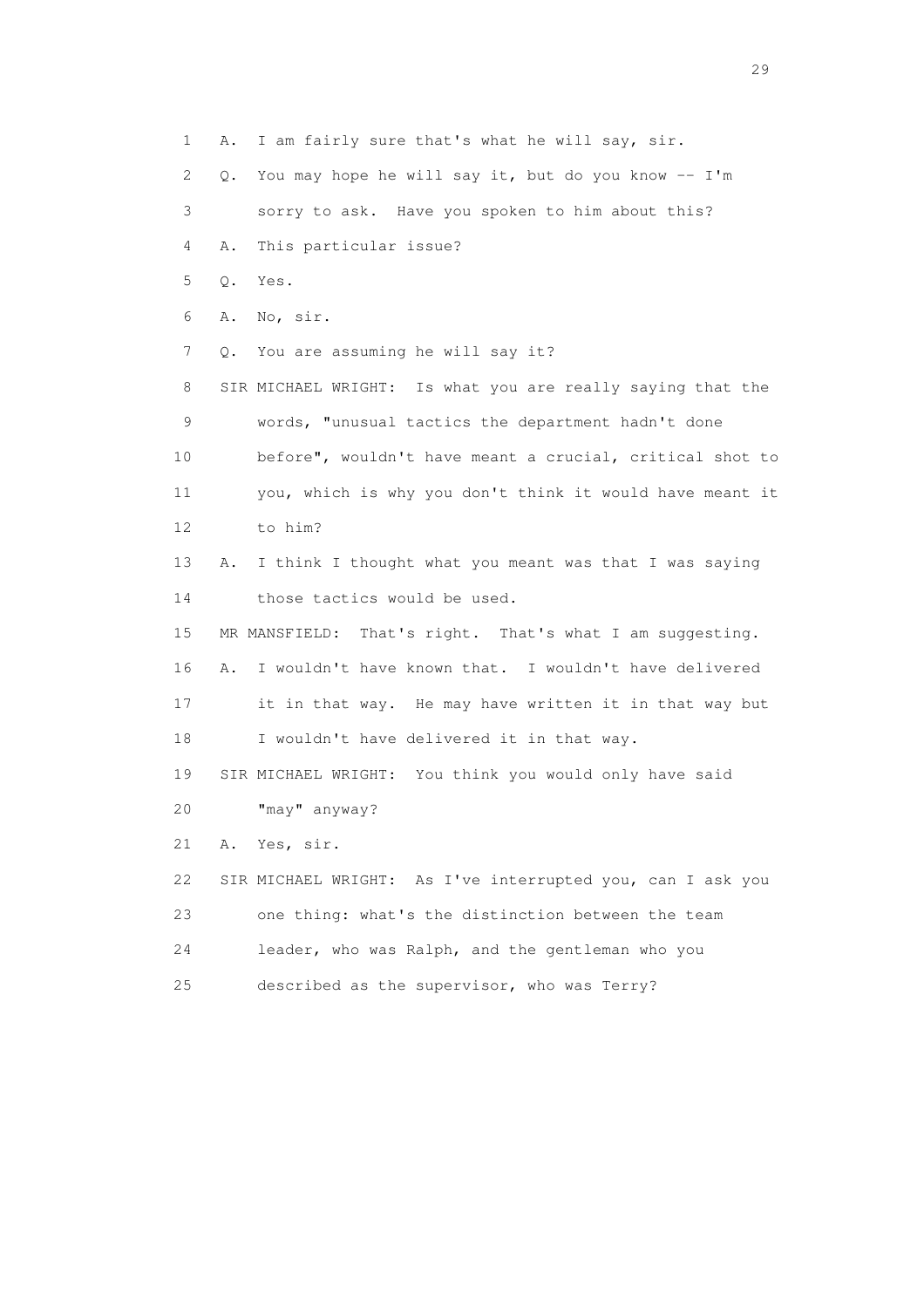1 A. Interchangeable, sir. We were lucky on this particular 2 day -- 3 SIR MICHAEL WRIGHT: Is it a question of rank? 4 A. The supervisor? 5 SIR MICHAEL WRIGHT: Yes. 6 A. It's a rank thing. He is a sergeant. 7 SIR MICHAEL WRIGHT: He is a sergeant? Very well. Whilst

8 the team leader may be a constable.

 9 A. Yeah, I apologise, sir, we do use a lot of different 10 terms for the same people. But team leader is 11 a sergeant. 12 MR MANSFIELD: I want to ask you about the critical shot 13 situation before one other aspect of the briefing. 14 When you were asked about it yesterday, when you 15 were, as it were, explaining what you meant by "unusual 16 tactics" to the jury yesterday, you indicated that there 17 were certain implications that you were explaining to 18 them a DSO would understand; do you remember? 19 A. Yes, sir. 20 Q. You can follow it in your statement because there is 21 a particular passage, it's on 334 in your statement. 22 A. Whereabouts, sir? 23 Q. Sorry, I also said a number of -- sorry: 24 "The implications of any decision for

25 an interception were understood by the DSO."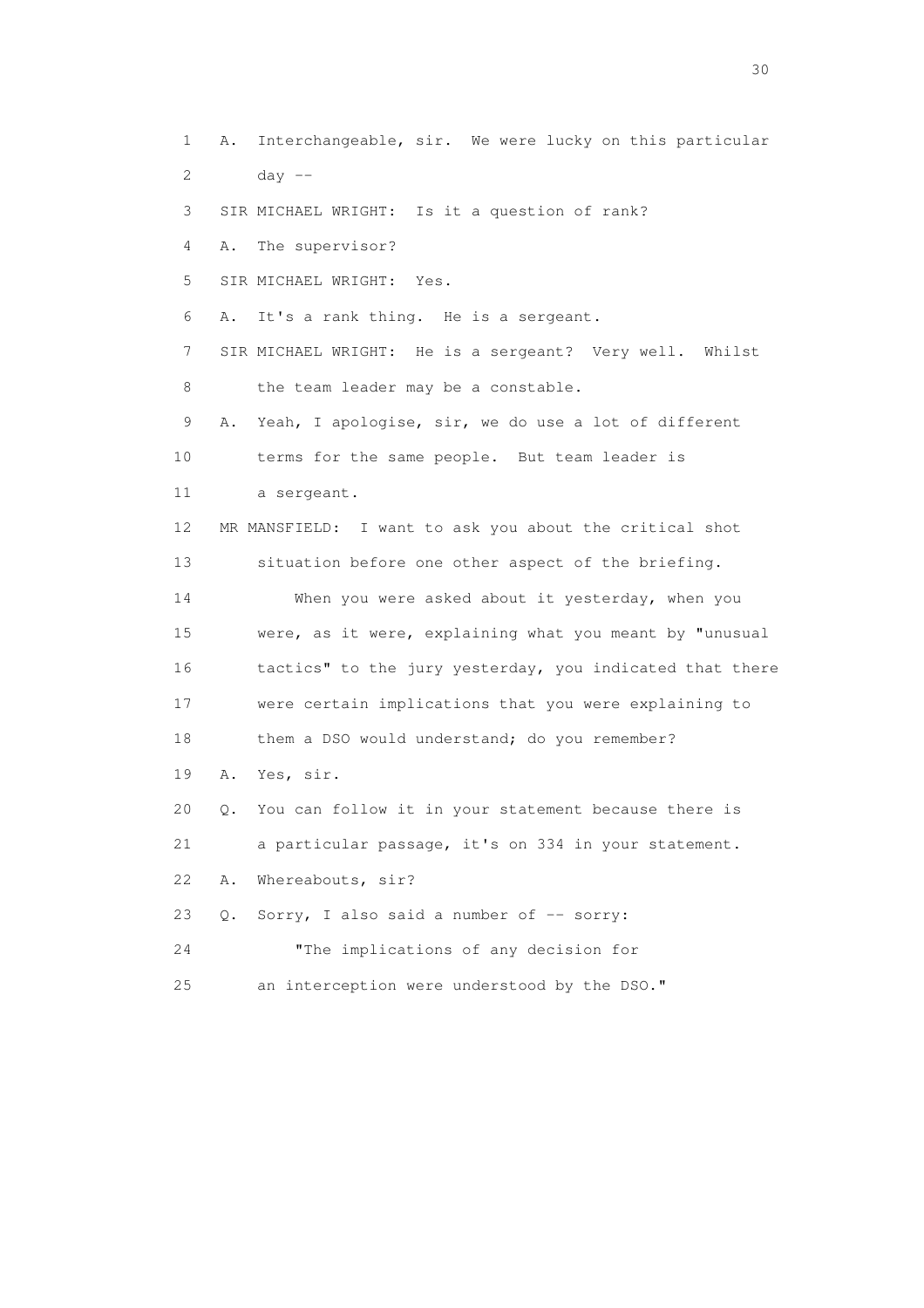1 All right? You have that in the middle of 334. 2 Now, you explained yesterday that the implications were 3 in one sense either that there would be an instruction 4 for the use of this unusual tactic, coming from a DSO; 5 that's one way in which the officers would understand 6 it. 7 A. Yes, sir. 8 Q. Just to fill that out, one of the implications is that 9 if the DSO says -- and I'll come to what she would have 10 said -- it would have been a code word, wouldn't it, for 11 a critical shot? 12 A. What, you are saying to me that she would have delivered 13 a code word to me? 14 Q. Yes. If -- 15 A. No, she wouldn't, sir. 16 Q. Well, I want to take this carefully as to what people 17 understood. So at the level at which it's a directed 18 critical shot, because the DSO's got intelligence that 19 isn't available on the ground, the DSO is going to issue 20 a code word, isn't she? 21 A. No, sir. 22 Q. Not? 23 A. No, sir. 24 Q. Only in a Clydesdale situation is a code word used? 25 A. At that time, that was the only time it would be used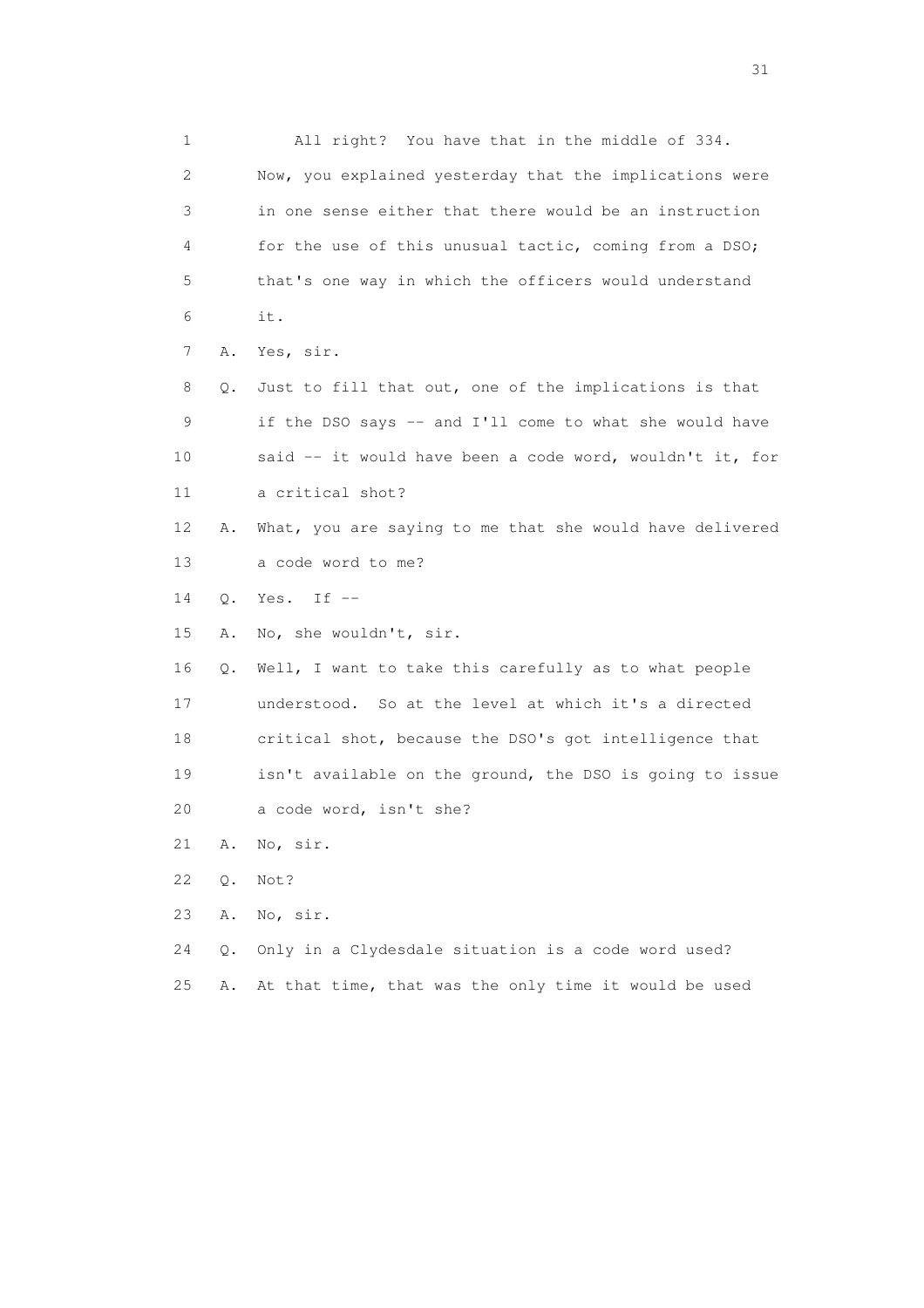| 2  | Q. | Right, so can I just -- sorry, this may be me that      |
|----|----|---------------------------------------------------------|
| 3  |    | I haven't followed this entirely myself. As this wasn't |
| 4  |    | a pre-planned event like Trooping the Colour, which is  |
| 5  |    | the example given --                                    |
| 6  | Α. | Correct.                                                |
| 7  |    | Q. -- to which code words would apply, if a DSO were to |
| 8  |    | direct or authorise the delivery of a critical shot     |
| 9  |    | outside a Clydesdale situation, there was no code word  |
| 10 |    | for transmitting that?                                  |
| 11 | Α. | No, sir.                                                |
| 12 | Q. | The officers and you knew that at the time, that's how  |
| 13 |    | you were operating in July 2005?                        |
| 14 | Α. | Yes, sir.                                               |
| 15 | Q. | Right. So what did they expect to be told if they were  |
| 16 |    | being told to deliver a critical shot? What words would |
| 17 |    | they expect to hear?                                    |
| 18 | Α. | "Critical shot authorised", sir.                        |
| 19 | Q. | So was that the established framework or could it be    |
| 20 |    | something less than that?                               |
| 21 | Α. | It would never be anything other than exactly that, or  |
| 22 |    | it would have -- it would include "critical shot". It   |
| 23 |    | would include those words, "critical shot authorised".  |
| 24 |    | That's $--$                                             |
| 25 |    | SIR MICHAEL WRIGHT: As part of the instruction?         |
|    |    |                                                         |

1 and this wasn't a Clydesdale.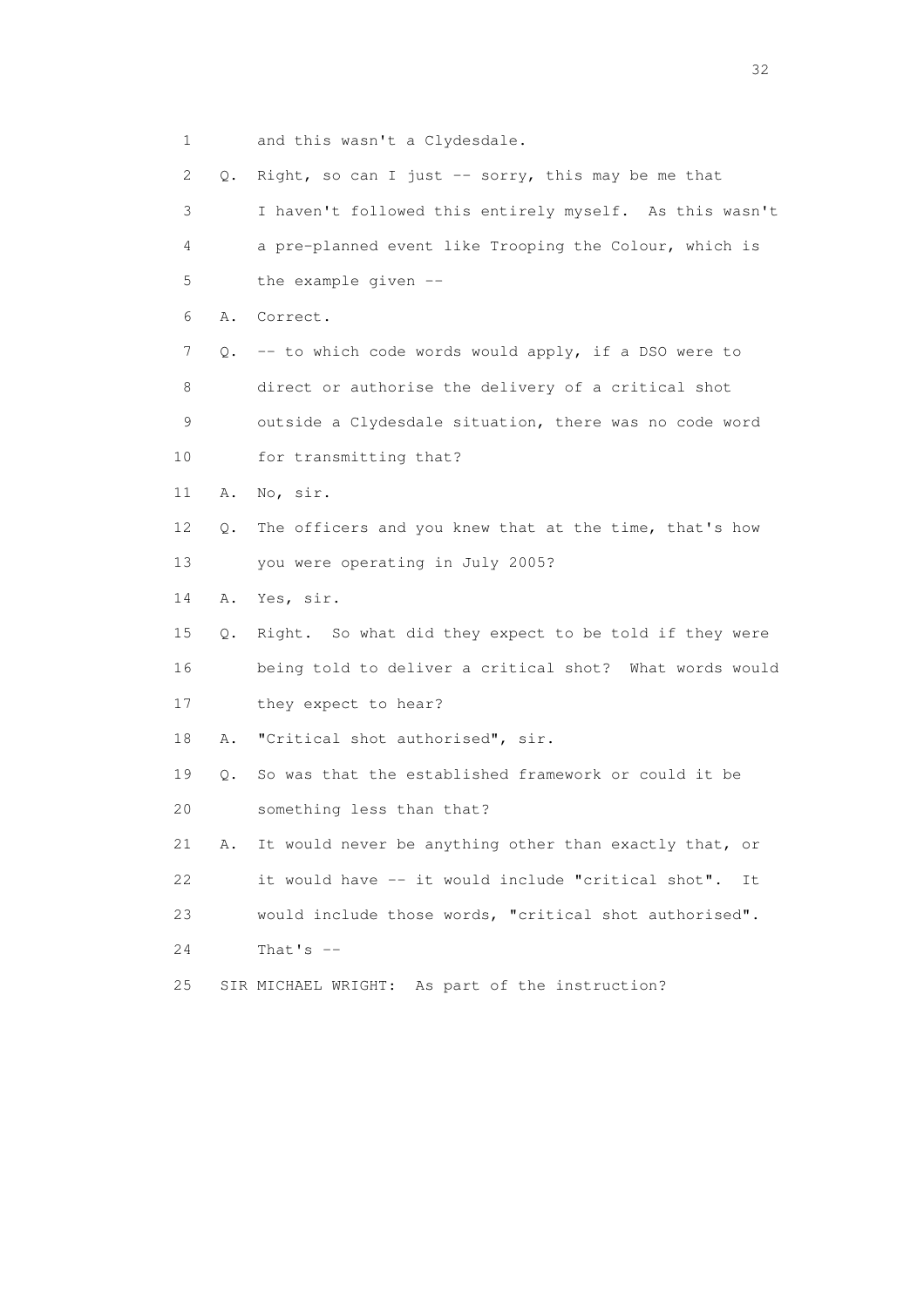1 A. Yeah, because I mean, I was the one who was going to 2 have to deliver those words, so I thought about what 3 I was going to deliver, and it was going to be in its 4 simplest form. 5 MR MANSFIELD: Just going back to your briefing, when the 6 person, Terry, asked about what was meant, did you say 7 to them, since you have not been involved in this 8 before, in reality, did you say: look, if it's 9 a directed authorised delivery of a critical shot, I'll 10 say just that, "critical shot". Did you say that to 11 them all? 12 A. What I said was I would deliver the exact words that 13 Commander Dick delivered to me. 14 Q. Yes, that's not quite the same, and I'm going to 15 examine, you see, what may have gone wrong here is 16 a serious misunderstanding as to what was going on if 17 there is no code word. So you said to them, "I'll 18 deliver the exact words"; did you? 19 A. I said I would deliver exactly what Commander Dick 20 delivered to me, via Trojan 80. 21 Q. All right. But you didn't tell them that the only 22 directed authorisation would be the use of the words 23 "critical shot"? 24 A. Sorry, sir, can you say that one more time? 25 Q. Yes, you didn't say to them that the only circumstance

<u>33</u> and the state of the state of the state of the state of the state of the state of the state of the state of the state of the state of the state of the state of the state of the state of the state of the state of the s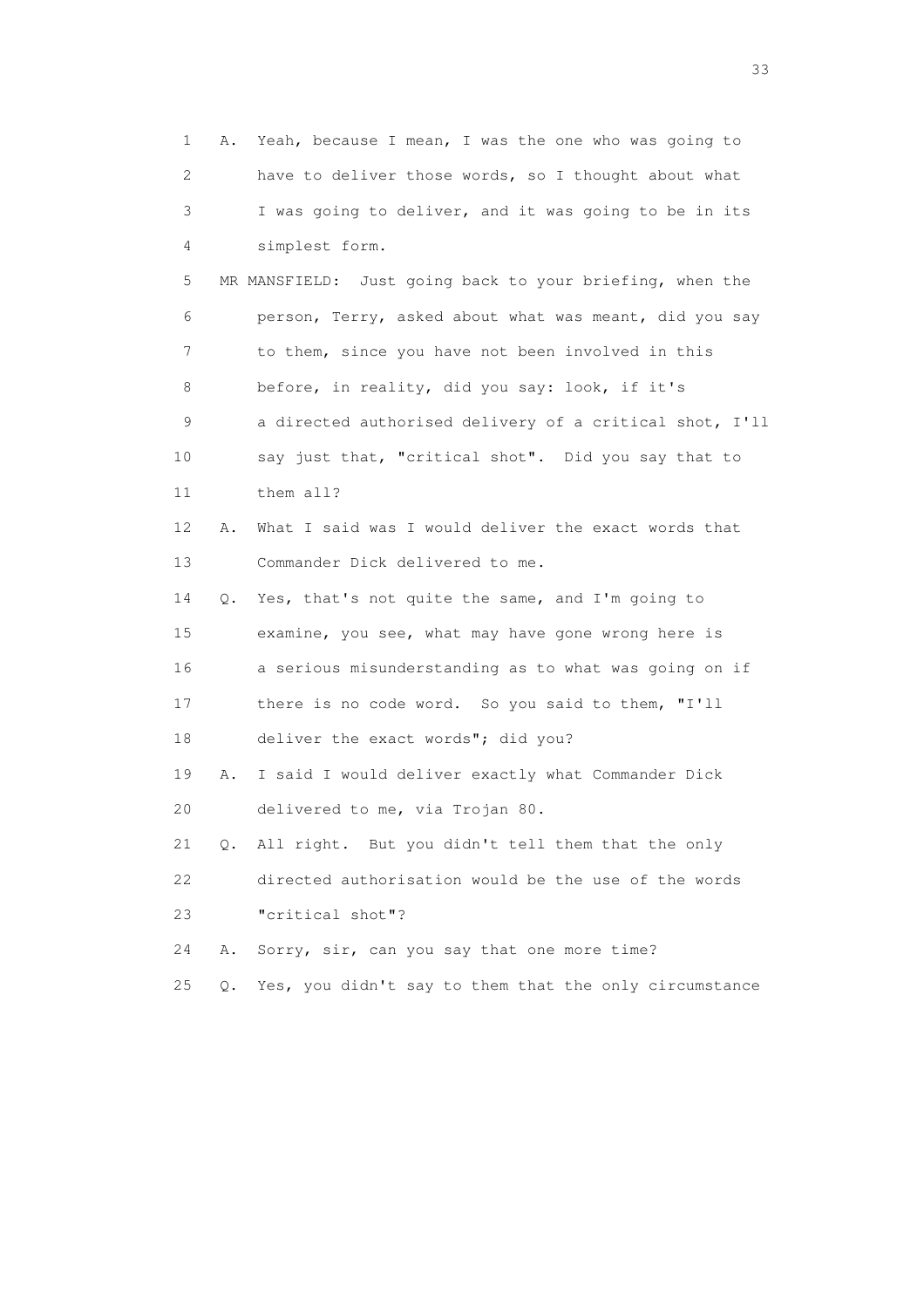1 for a directed, in other words somebody from above 2 telling them to use a critical shot, would be the use of 3 the words "critical shot"? 4 A. No, I didn't say those exact words. 5 Q. No, all right? 6 A. In my statement I said: 7 "I then said in relation to a critical shot, the 8 instruction would come direct from the DSO ..." 9 Q. Yes, but then they are not being told what form of 10 instruction is going to be, as it were, enclosing 11 critical shot? 12 A. No, but I think if you asked any of them, they would 13 say, they would be expecting to hear "critical shot 14 authorised", if that's what the instruction was. 15 Q. That doesn't seem to have been a question that has been 16 put to all of them yet, so we await. So I will leave 17 that question for the moment. 18 So that's one circumstance, and the importance of 19 that route, that is somebody from above saying, via you, 20 "critical shot", is that the officer then is entitled to 21 do it in a way that does not include a warning. That's 22 almost a Clydesdale situation. No warning if it's 23 authorised from above, Clydesdale and Kratos People? 24 A. That's a possibility. I wouldn't say it's a foregone 25 conclusion what may happen if a "critical shot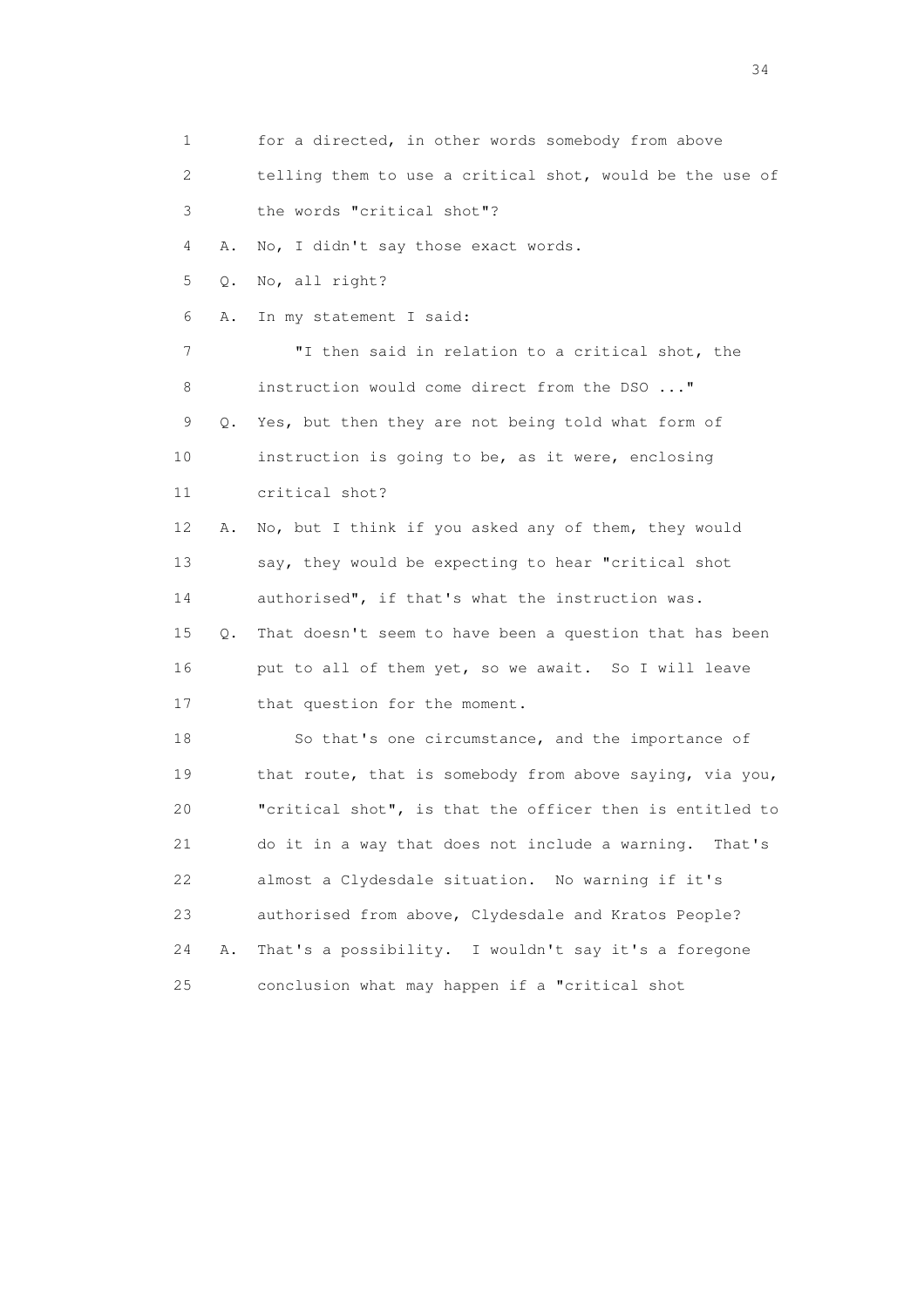1 authorised" decision is given.

| 2  | Q. | May I put it this way: it enables the officer to deliver   |
|----|----|------------------------------------------------------------|
| 3  |    | the critical shot without warning because it's been        |
| 4  |    | authorised, if the officer wants to?                       |
| 5  | Α. | Yes, sir.                                                  |
| 6  | Q. | Right, and of course if the officer has got into the       |
| 7  |    | state of mind that he believes that the person is not      |
| 8  |    | only the terrorist from yesterday but is carrying a bomb   |
| 9  |    | today, he might not want to warn that person that he's     |
| 10 |    | an armed officer before he shoots him; do you follow       |
| 11 |    | what I am saying?                                          |
| 12 | Α. | I think so, but I think that's, if you will forgive me,    |
| 13 |    | fairly common sense. If it was a suicide bomber, you       |
| 14 |    | wouldn't want to warn him.                                 |
| 15 | Q. | Exactly. I appreciate that. So can I just move --          |
| 16 |    | that's one scenario about the authority from above.<br>The |
| 17 |    | other way you put it, and please understand, I am not      |
| 18 |    | contesting that you didn't put it this way, is that if     |
| 19 |    | they had an opportunity $-$ do you remember the            |
| 20 |    | alternative -- in other words, it had not come from        |
| 21 |    | above, but they were having to assess the situation        |
| 22 |    | themselves.                                                |
| 23 |    | You will find this on page 333. So the jury may            |
| 24 |    | follow it, it's in the middle of the page.<br>This is your |
| 25 |    | statement:                                                 |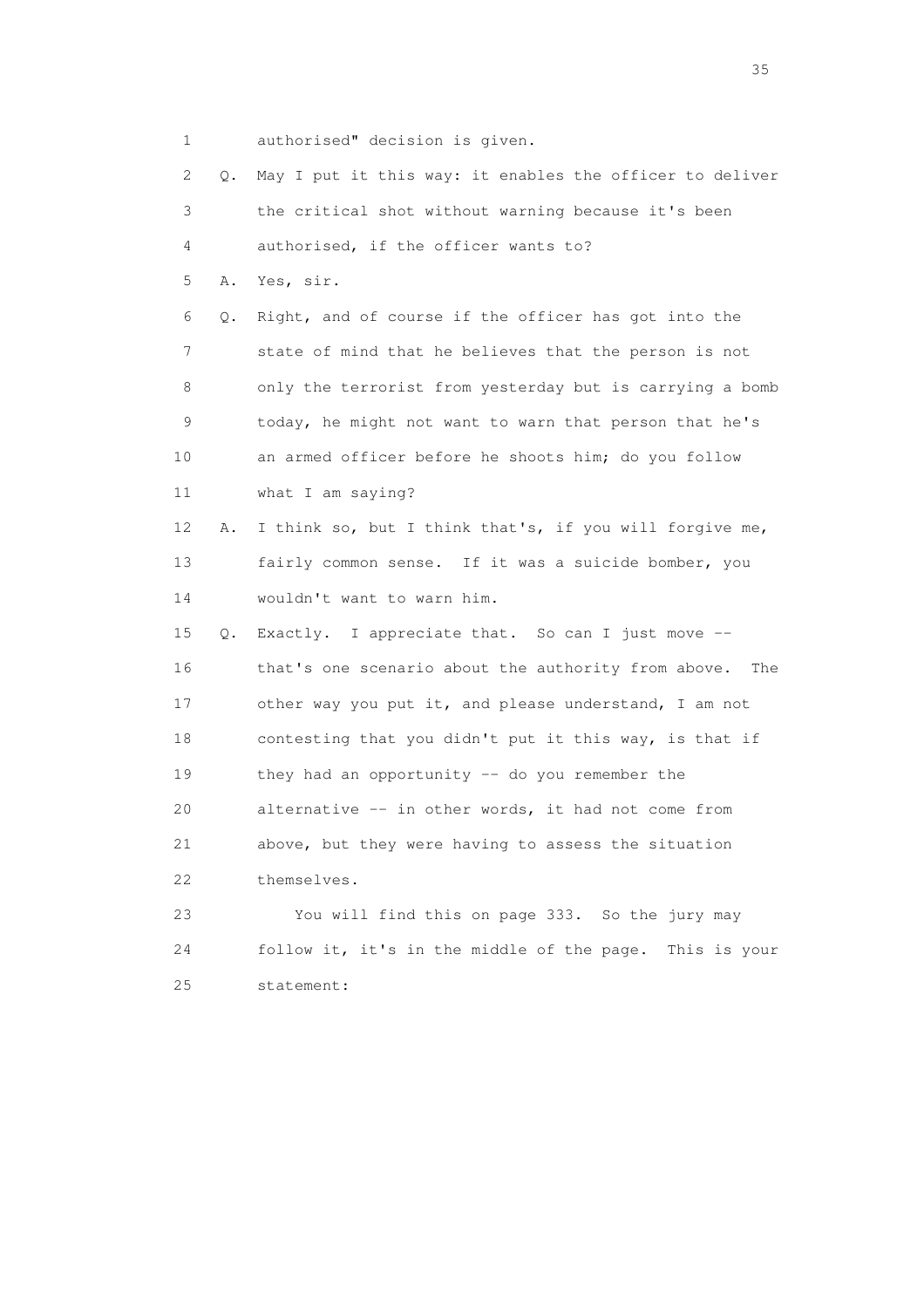1 "I then said that in relation to a critical shot, 2 the instruction would come direct from the DSO [we have 3 just dealt with that] but what it also meant was that if 4 we were deployed to intercept a subject and there was an 5 opportunity to challenge, but the subject was 6 non-compliant, a critical shot may be taken."

 7 So can I just take that: the challenge may come in 8 a variety of forms but obviously it does require some 9 sort of action or word that makes it clear to the person 10 concerned that they are being asked to either stop, put 11 their hands in the air or whatever, something like that; 12 that's the nature of the challenge?

13 A. Yeah, that -- the two instructions that we could get in 14 relation to this was "critical shot authorised" or 15 "challenge from a distance", words to that effect, yes, 16 sir.

 17 Q. All right, well, "challenge from a distance", what sort 18 of distance were you contemplating, would you have been 19 contemplating?

 20 A. Yes, sir, this is the 40-metre issue that you have 21 already heard, which --

 22 Q. That's going to be somewhat difficult in an Underground 23 carriage?

 24 A. Exactly, sir, yes, it is, extremely difficult. It's 25 very difficult anywhere in London, especially in rush

 $36<sup>2</sup>$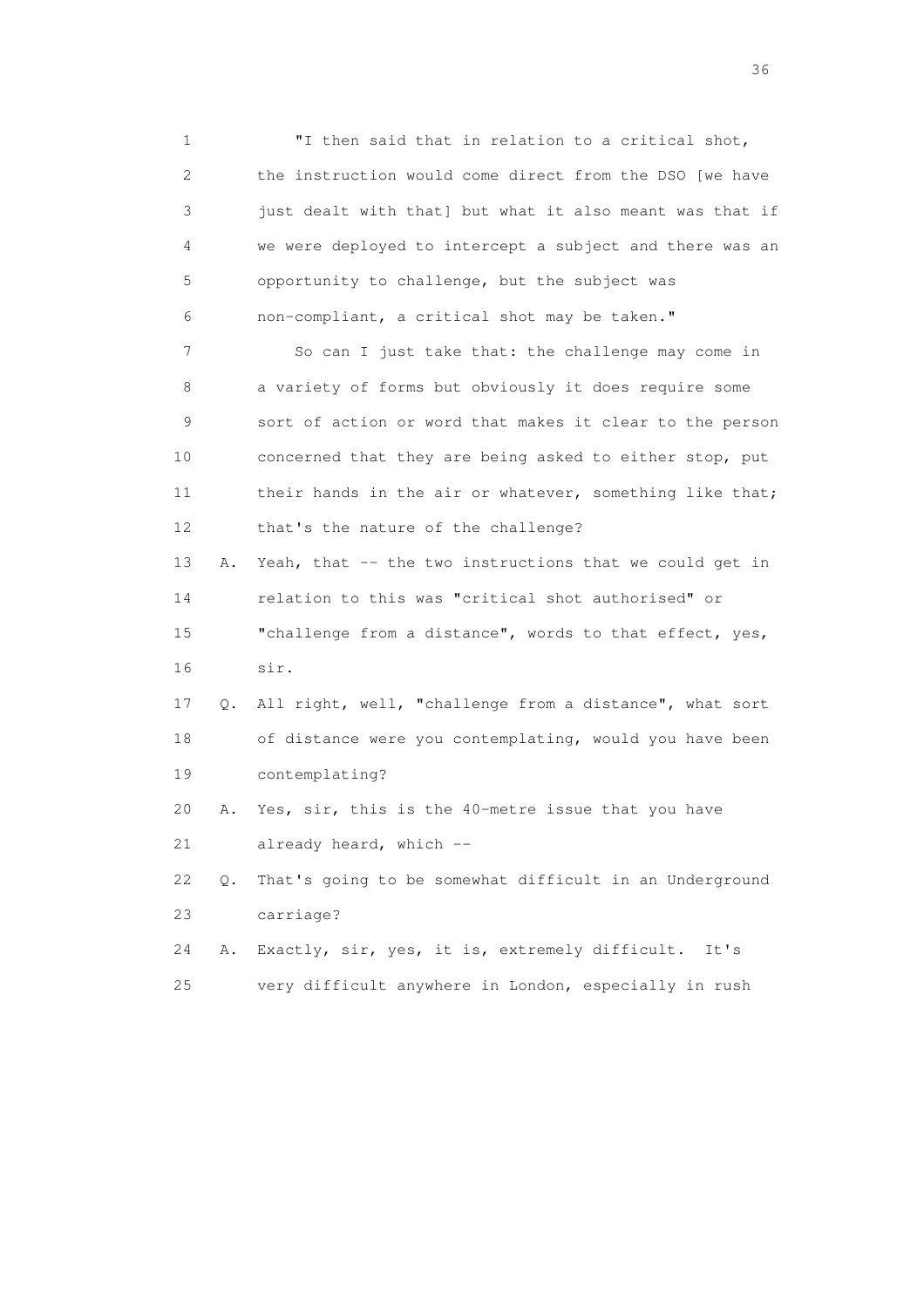1 hour. 40 metres is fairly fanciful, to be honest. 2 SIR MICHAEL WRIGHT: I hope it's not fanciful, but it can't 3 be achieved. 4 MR MANSFIELD: You never get a chance. So therefore if 5 that's an unrealistic thing to expect, and I follow that 6 entirely, then if you don't get the opportunity, because 7 40 metres is unrealistic, how is the officer going to 8 deal with this situation? 9 A. It is extremely difficult. None of this is easy, sir. 10 Q. No, no, and may I adopt entirely what you said 11 yesterday, I think the words were "a hugely difficult 12 decision"? 13 A. Yes, sir. 14 Q. Right, it's a hugely difficult decision, if you haven't 15 got the space to do that sort of challenge, how are you 16 going -- and one of the criteria is non-compliance, 17 isn't it, with a challenge? 18 A. Yes, sir. 19 Q. But if you have not got the space to do the challenge, 20 it's very difficult to see how they are going to work 21 out whether there is non-compliance if you haven't done 22 the challenge? 23 A. If you are talking yesterday, we were talking about the 24 threshold of non-compliance, it's minimal. 25 Q. It's minimal to non-existent?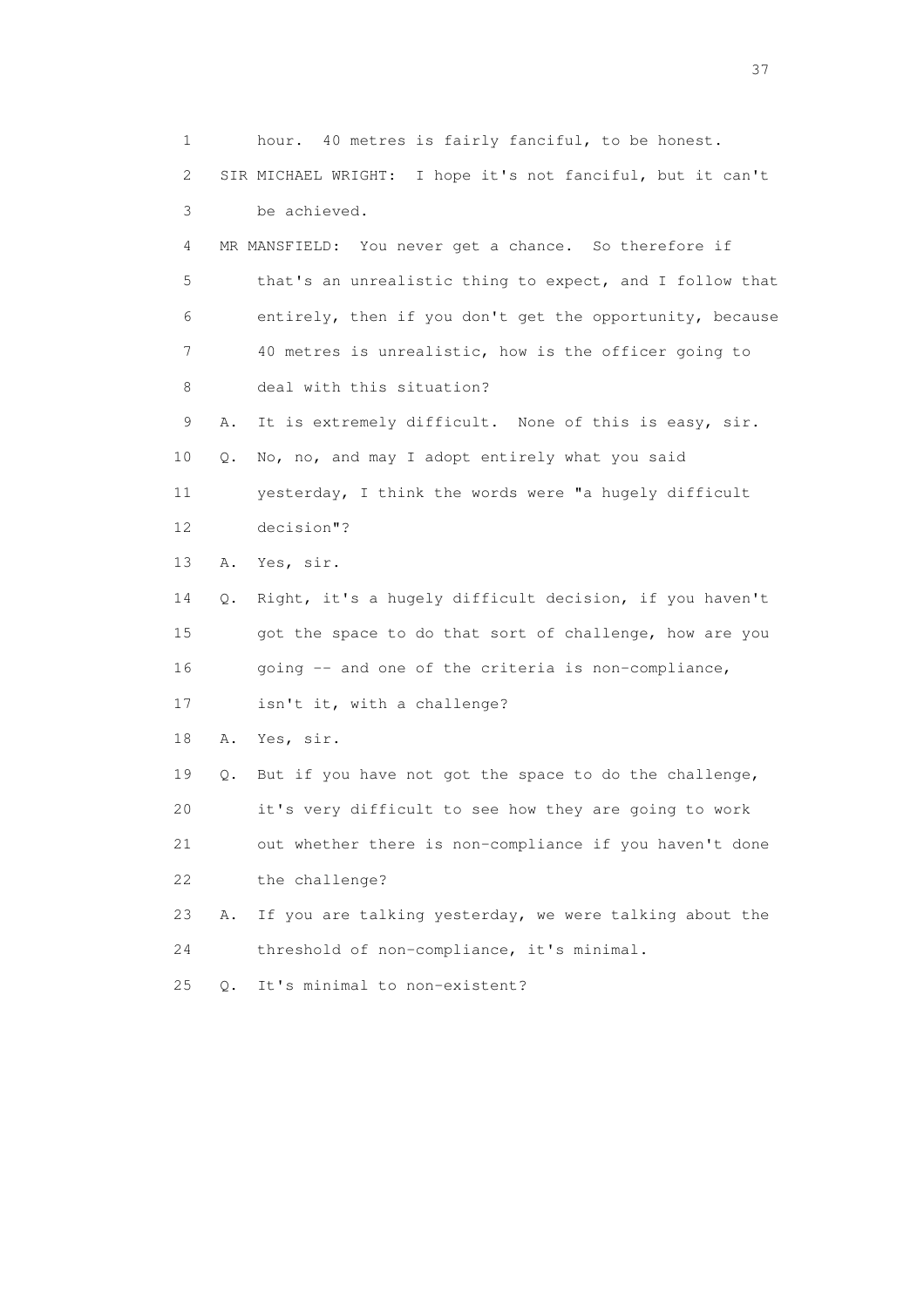- 1 A. Yes, sir.
- 2 Q. Really?
- 3 A. Well, it can be.
- 4 Q. Can be, all right. So if it's minimal to non-existent, 5 really all the officer's left with is delivering
- 
- 6 a critical shot?
- 7 A. They will still assess it. There is no doubt they will 8 still assess it.
- 9 Q. All right.
- 10 A. Even if a critical shot is authorised.
- 11 Q. Even if it's authorised, they still have to, under the 12 legal requirements, they still have a margin of
- 13 discretion, but of course --
- 14 A. It's minimal at best.
- 15 Q. -- it's reducing by every second that goes by. One 16 understands that.
- 17 In relation to an assessment in split second timing, 18 if it hasn't been authorised from above, now assessing 19 a suicide bomber is also a hugely difficult exercise, 20 isn't it?
- 21 A. Yes, sir.
- 22 Q. We have already seen a photograph, it wasn't put up for 23 you, but first of all the person can appear to be 24 perfectly normal, in other words not sweating, not 25 praying, not any of those profile features that we have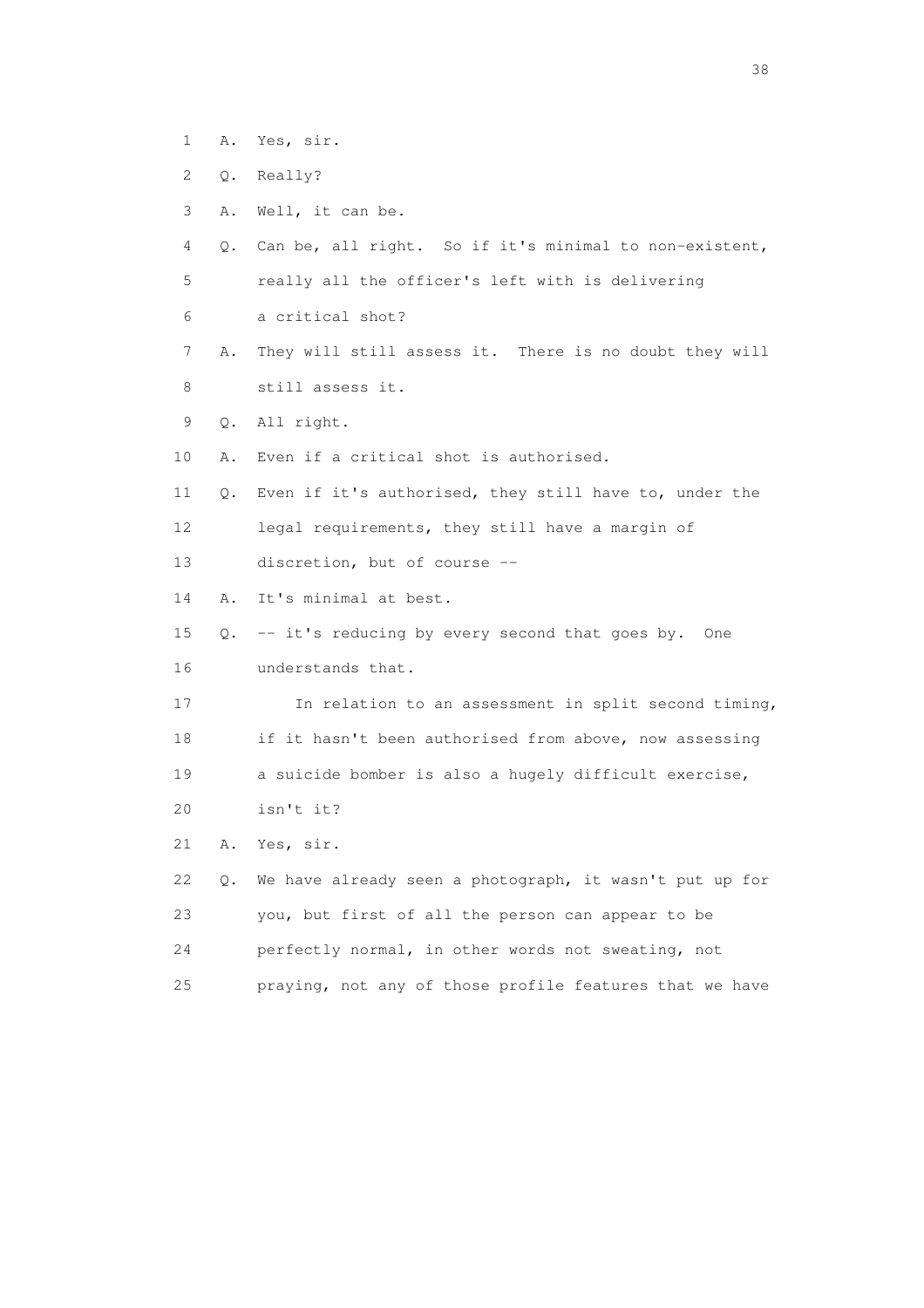1 seen?

2 A. Sir.

| 3  | Q. | All right, or we have heard about. They may be, they        |
|----|----|-------------------------------------------------------------|
| 4  |    | may not, so we have to look for something else.             |
| 5  |    | Now, when I suggest, when you had your briefing, did        |
| 6  |    | you have an explosives expert there?                        |
| 7  | Α. | Not at that time, sir, no. He arrived soon after the        |
| 8  |    | briefing had finished at Nightingale Lane.                  |
| 9  | Q. | Were you aware that -- do you know Andrew? I suppose        |
| 10 |    | you do know Andrew, another tactical adviser?               |
| 11 | Α. | Yes, I do.                                                  |
| 12 | Q. | Sorry, I am using his codename. Perhaps you were            |
| 13 |    | unaware that he had suggested the night before that it      |
| 14 |    | would be desirable to have an explosives expert present     |
| 15 |    | at any briefing of officers in relation to any              |
| 16 |    | operation; were you aware of that?                          |
| 17 | Α. | I wasn't aware of it at the time, sir. Subsequently,        |
| 18 |    | we -- it is fairly standard at the time.                    |
| 19 | Q. | It is standard. And --                                      |
| 20 | Α. | In relation to this type of operation.                      |
| 21 |    | SIR MICHAEL WRIGHT: It is now done, is it?                  |
| 22 | Α. | Yes, and it was in other operations very soon after this    |
| 23 |    | one, days after this, it was identified as a sensible       |
| 24 |    | thing to do.                                                |
| 25 |    | MR MANSFIELD: And again, trying to be sensible about it, is |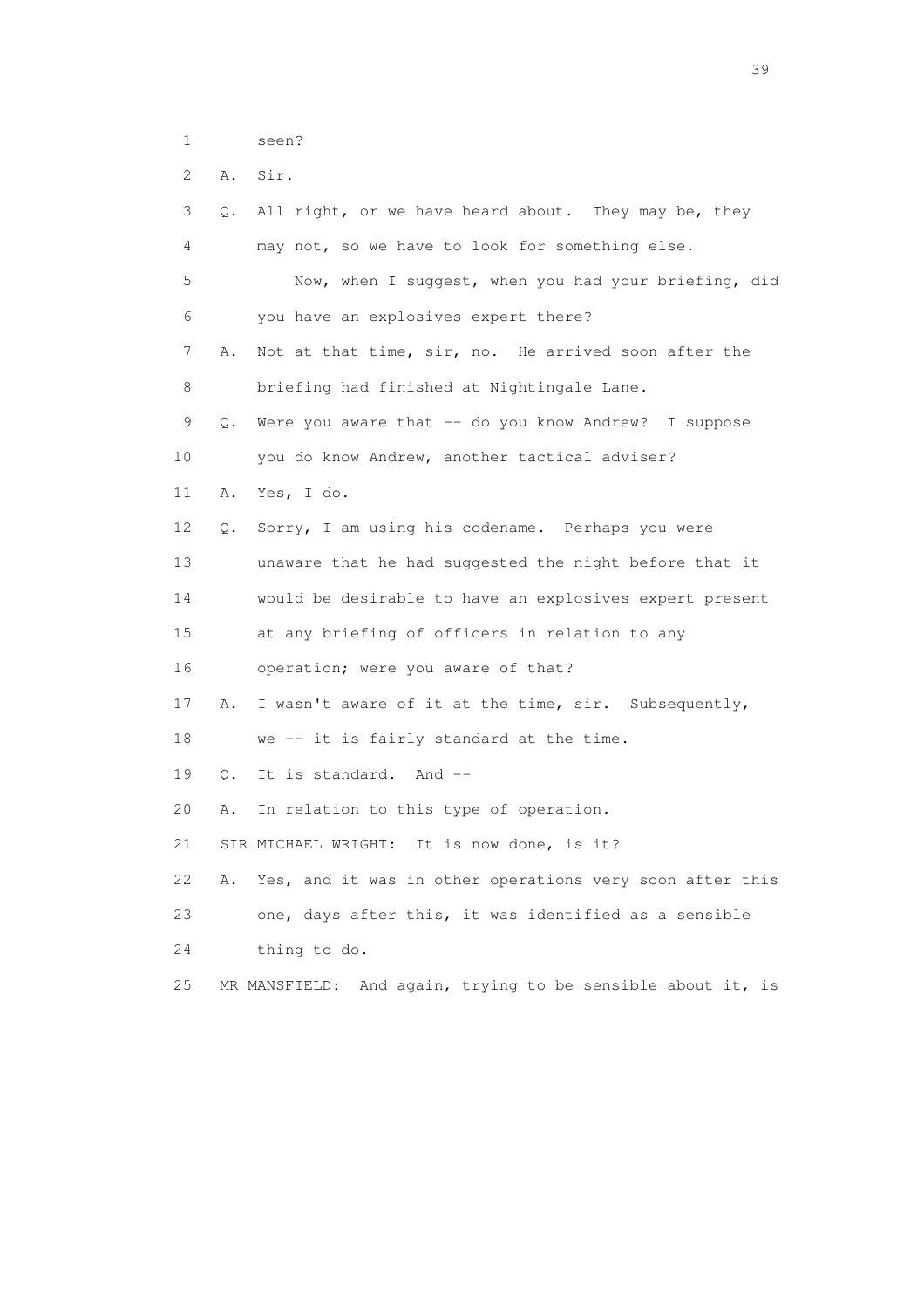1 the reason that you have an explosives officer in 2 an area which is one with which the Metropolitan Police 3 were unfamiliar, other than their researches, is for the 4 explosives officer to give the latest information on 5 what a firearms officer should be looking for in trying 6 to assess whether the person standing in front of them 7 or wherever they are is a suicide bomber?

8 A. Yes, sir.

 9 Q. When you gave yours, and it's not a criticism, when you 10 gave your briefing, were you familiar with the forms of 11 non-rucksack body-borne bomb that were possible? Are 12 you following? All right, I'll take it in stages. 13 The previous incidents on the 7th and the 21st all 14 involved rucksacks, didn't they? 15 A. Yes, sir. 16 Q. So seeing a rucksack and possibly somebody rummaging, 17 which was what the Silver mentioned in his briefing, in 18 a rucksack would be fairly obvious, wouldn't it? 19 A. Yes, sir. 20 Q. So if there is no rucksack and there is nobody rummaging

 21 with wires in a rucksack, then you have to look for 22 something else. Were you familiar with the other forms 23 of suicide vest, suicide belt and forms of detonation? 24 A. Generally, sir, or specifically --

25 Q. I do mean specifically because if you are asking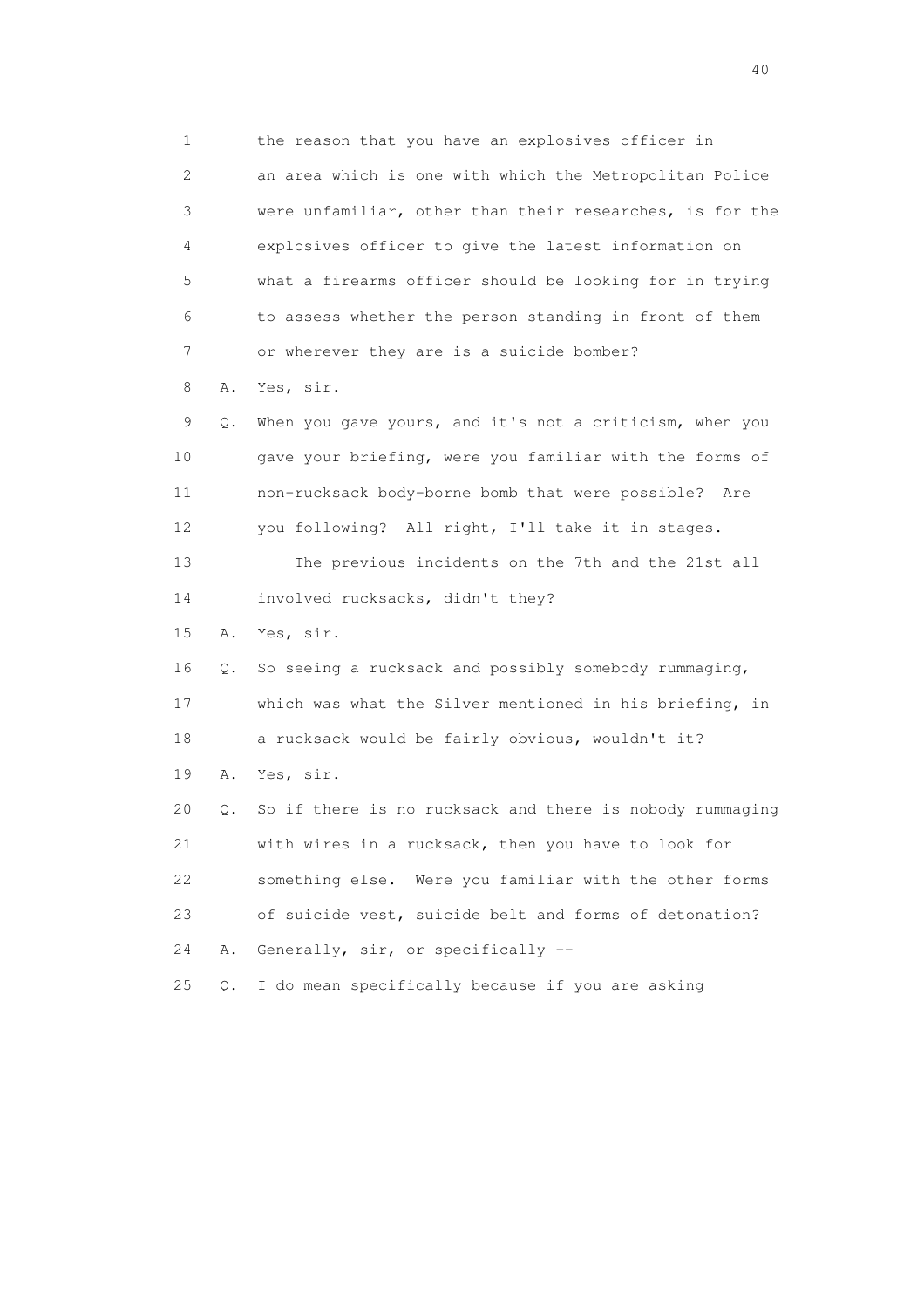| 1              |    | an officer to make an assessment, they need to know      |
|----------------|----|----------------------------------------------------------|
| 2              |    | exactly what they are looking for. Were there any        |
| 3              |    | specific instructions given or advice given about what   |
| 4              |    | to look for if it wasn't a rucksack?                     |
| 5              | Α. | No, sir.                                                 |
| 6              | Q. | Right. It's not a criticism, it's just asking about      |
| $\overline{7}$ |    | this.                                                    |
| 8              | Α. | Sorry, sir, just the briefing that Mr Purser gave        |
| 9              |    | obviously included some detail in relation to what, from |
| 10             |    | intelligence, they knew about those issues.              |
| 11             | Q. | Yes, I'm going to leave Mr Purser's for Mr Purser rather |
| 12             |    | than you. It's really your initial briefing.             |
| 13             | Α. | But I was party to Mr Purser's briefing.                 |
| 14             | Q. | Yes, you were, but would it be fair to say that in fact, |
| 15             |    | although there wasn't an explosives officer at           |
| 16             |    | Nightingale Lane in time for the briefing by Mr Purser;  |
| 17             |    | he came a bit later, I think you have just said?         |
| 18             | Α. | Yes, sir.                                                |
| 19             | Q. | There was not any intelligence that you were aware of at |
| 20             |    | that time to suggest that the people from the day        |
| 21             |    | before, let alone the people from the 7th, were in fact  |
| 22             |    | constructing suicide vests or suicide bombs of that      |
| 23             |    | kind, was there?                                         |
| 24             | Α. | No, sir.                                                 |
| 25             | Q. | Those kind of suicide bombs, the ones that are           |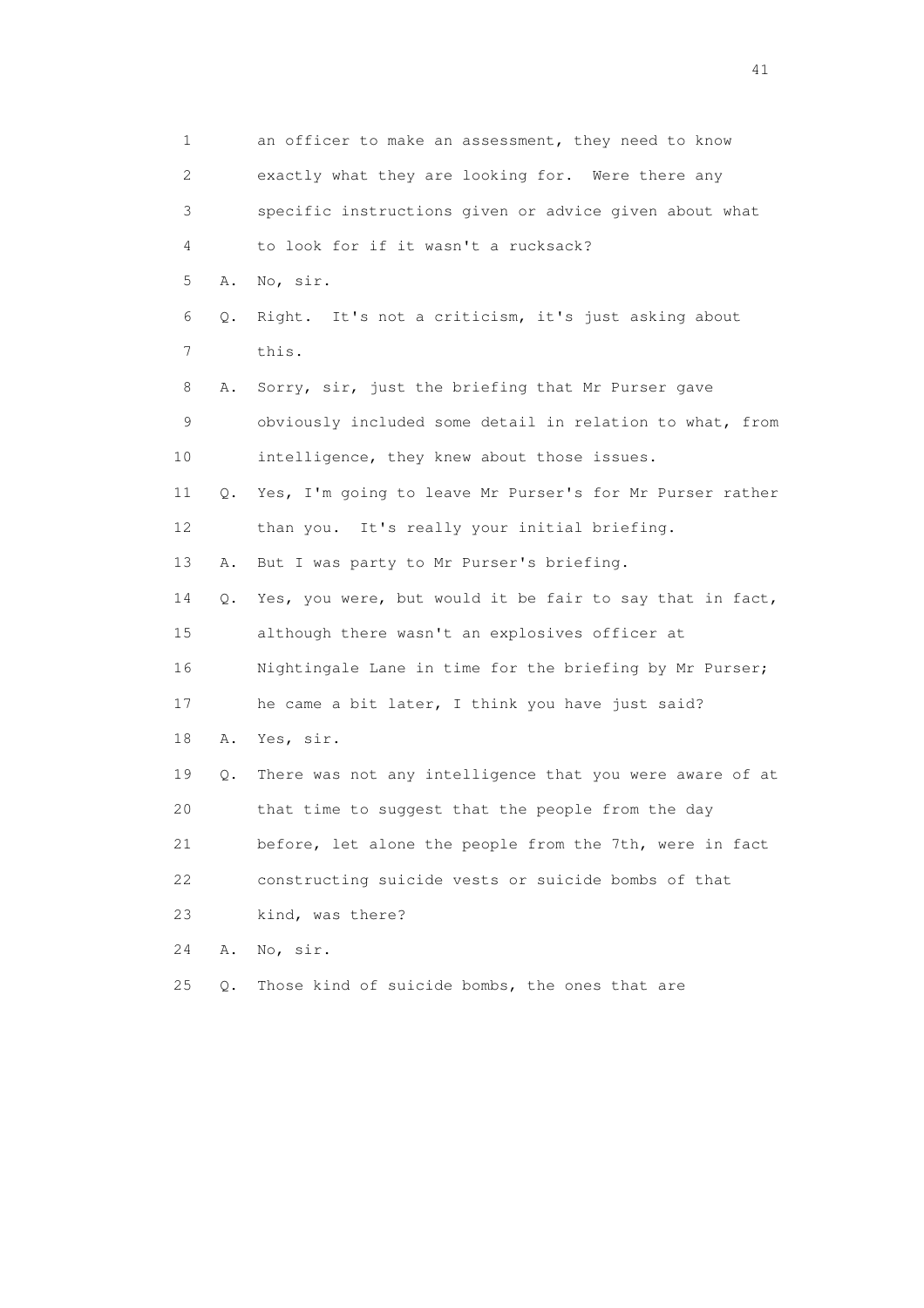1 constructed to be underneath a jacket or something like 2 that, are relatively sophisticated, aren't they? 3 Perhaps you can't answer the question, I don't know, but 4 I think you have served in other arenas, so I am asking 5 you, perhaps you know generally about this or not? 6 A. I wouldn't say they were sophisticated, or they don't 7 necessarily have to be sophisticated at all, sir. They 8 could be fairly simple. 9 Q. All right. 10 SIR MICHAEL WRIGHT: Did you know, before Mr Purser told 11 everybody about it, about the munitions that had been 12 found at Luton station? 13 A. I think I did, sir, because I had been party to 14 briefings in the previous days before this operation. 15 SIR MICHAEL WRIGHT: What did you understand those munitions 16 to consist of? 17 A. Volatile explosives, initiation devices that -- wires 18 and batteries, I think. Those sort of details I was 19 party to. 20 SIR MICHAEL WRIGHT: Did you know anything about whether, 21 what their size was? Whether they were large or small 22 devices? 23 A. Other than they used rucksacks and therefore ... 24 SIR MICHAEL WRIGHT: Yes. 25 A. I --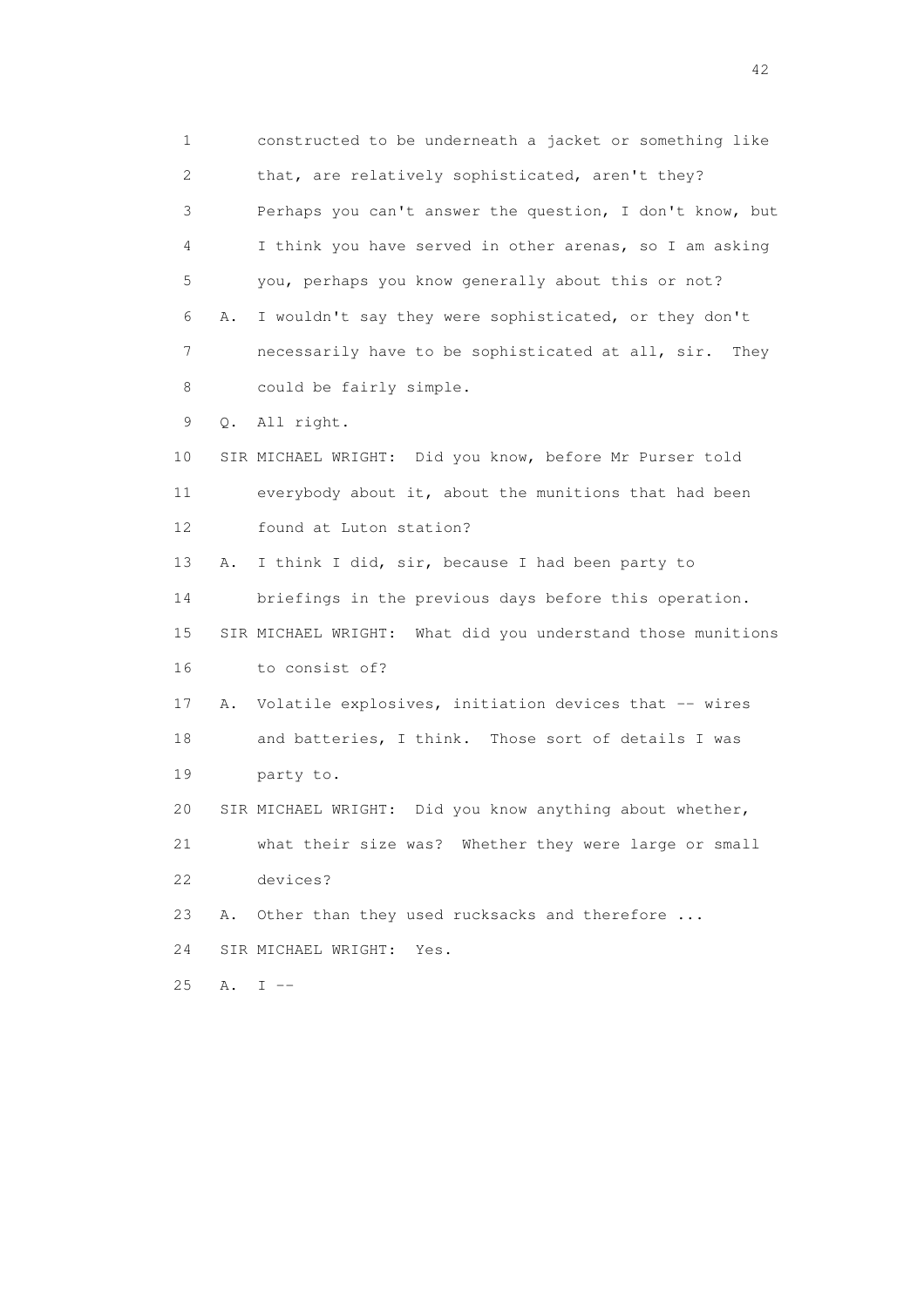1 SIR MICHAEL WRIGHT: I am sorry, I mean the unexploded 2 munitions that were found at Luton station, apparently 3 having been left there by the 7/7 bombers. 4 A. Yeah, I knew about those items that had been left, sir. 5 SIR MICHAEL WRIGHT: Did you know what size or nature those 6 explosives were? 7 A. I do have quite a lot of knowledge around this issue, 8 sir, anyway, so I have lots in my mind about what's 9 possible in relation to those items that were found on 10 7/7. 11 SIR MICHAEL WRIGHT: All right. 12 MR MANSFIELD: One of the things I wanted to ask you about 13 is: however a non-rucksack bomb is constructed about the 14 person, whether it's in a vest, or a belt, whichever 15 form it takes, it has to be detonated, doesn't it? 16 A. Yes, sir. 17 Q. Was any, I think from what you have already said, this 18 follows, but was anything said to the officers about 19 what they should look for if this person had a bomb on 20 their person in relation to detonation? In other words, 21 somebody about to detonate a vest or a belt? 22 A. Were they told anything? 23 Q. Yes. Were they told what to look for? 24 A. Not specifically what to look for. I mean, you said you 25 are coming on to Mr Purser's briefing, and he obviously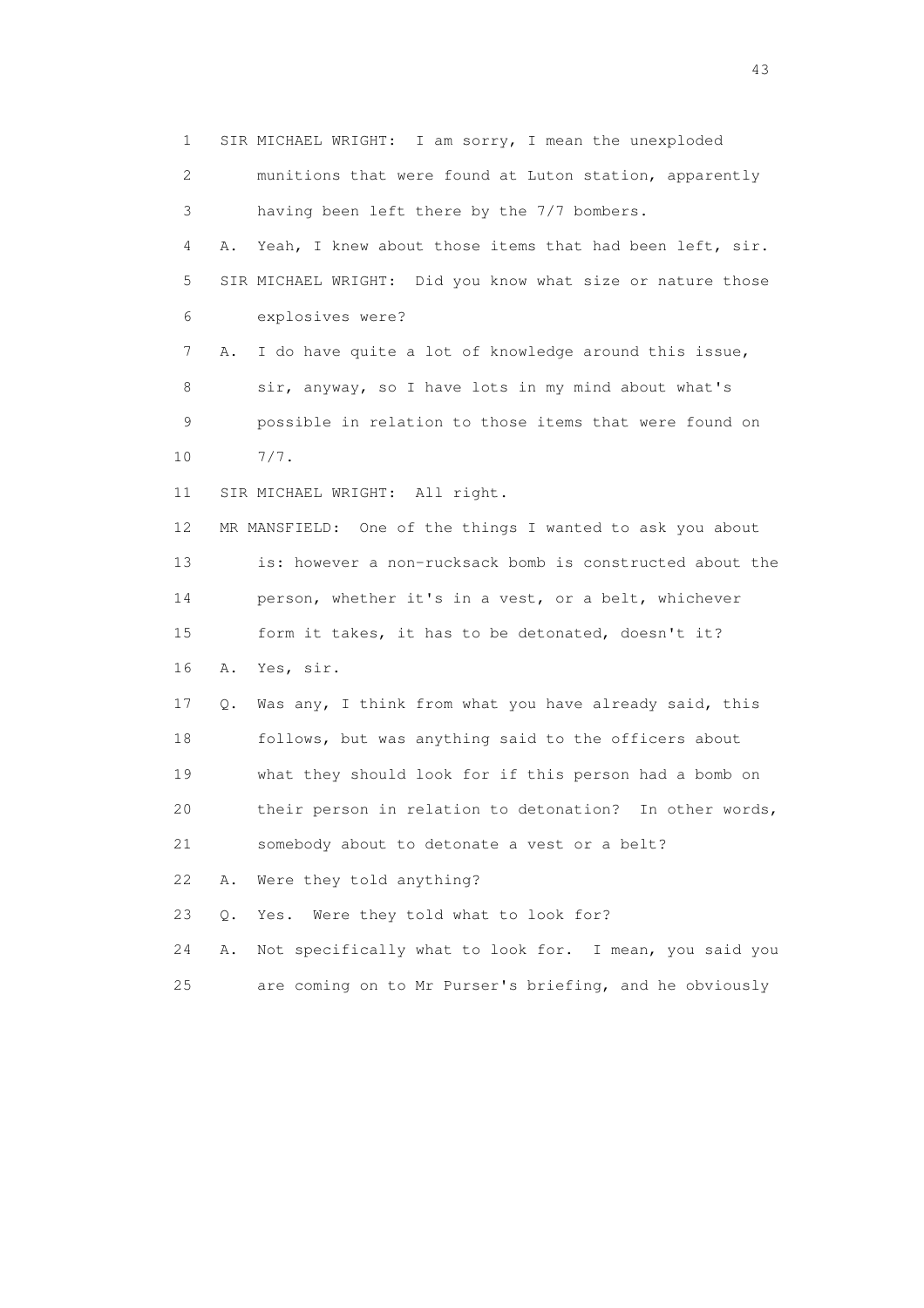| 1                         |    | gave some indication in relation to the initiation       |
|---------------------------|----|----------------------------------------------------------|
| $\mathbf{2}^{\mathsf{I}}$ |    | devices that were possible, and I think you could draw   |
| 3                         |    | a summary from that information as to what you may be    |
| 4                         |    | looking for.                                             |
| 5                         | Q. | One of the things is plainly whether the person          |
| 6                         |    | concerned has got some item in his hand or her, but in   |
| 7                         |    | this case it's a his, in his hand which might operate    |
| 8                         |    | and detonate the vest or belt? Whether they have         |
| 9                         |    | something actually in their hand?                        |
| 10                        | Α. | Yeah, that's a possibility.                              |
| 11                        | Q. | That's one thing?                                        |
| 12                        | Α. | Yes, sir.                                                |
| 13                        | Q. | The reason I am putting this to you, because of course   |
| 14                        |    | this is what I suggest we may hear later from an expert, |
| 15                        |    | if you have got a vest or a belt and you are going to    |
| 16                        |    | detonate it, you have to have something coming from the  |
| 17                        |    | vest or the belt to a point where you can detonate it.   |
| 18                        |    | In other words, wires through a pocket in your trousers  |
| 19                        |    | to a battery and you then have to, with your hand in     |
| 20                        |    | your pocket, connect the wires to the battery. Are you   |
| 21                        |    | familiar with that?                                      |
| 22                        | Α. | Yes, you are identifying one specific incident, but that |
| 23                        |    | initiation device could be in any number of different    |
| 24                        |    | places.                                                  |
| 25                        | Q. | Yes, I appreciate that, but that's an initiation device. |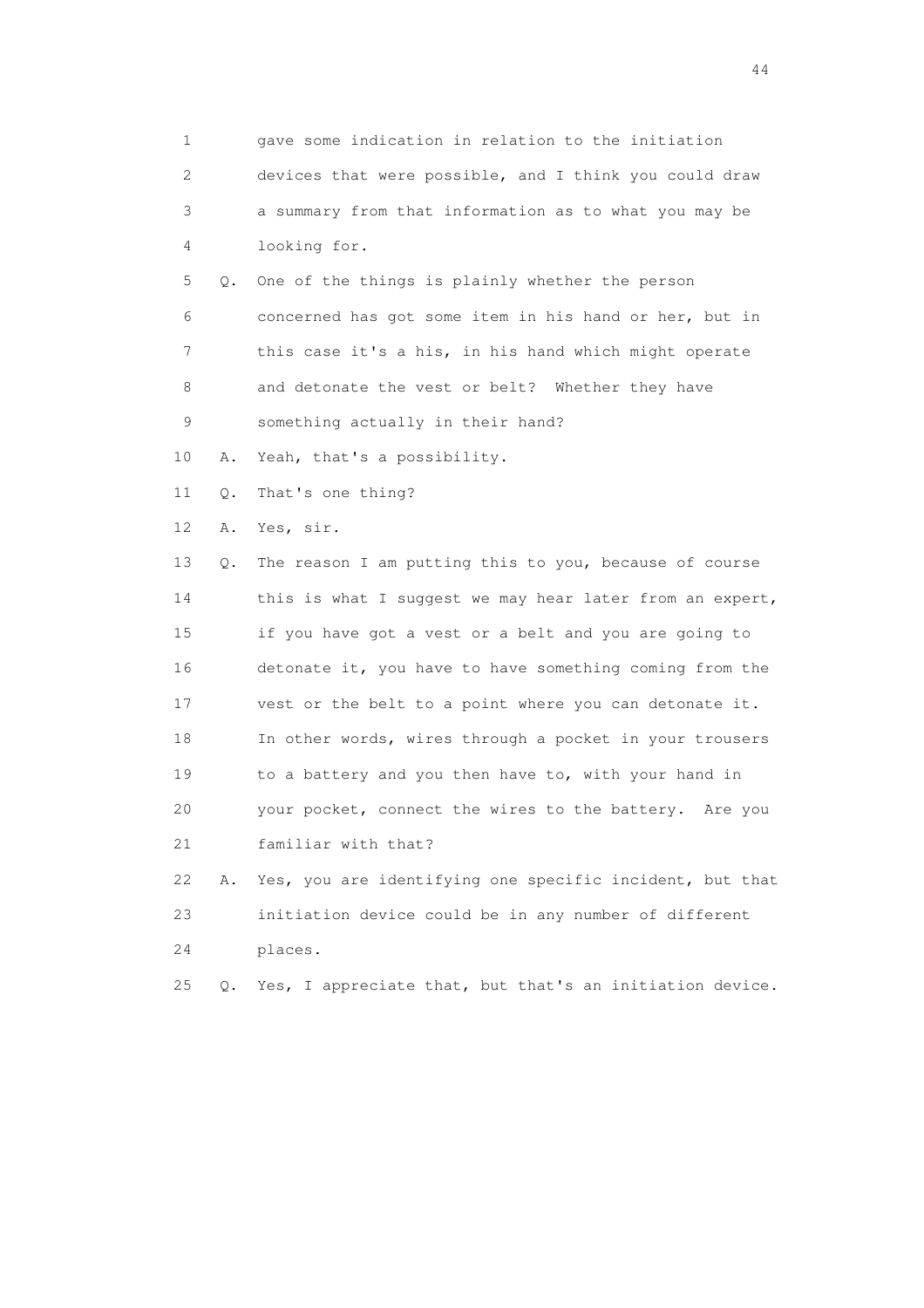- 1 A 9-volt battery is involved in this?
- 2 A. Yes, sir.
- 3 Q. Commonly?
- 4 A. Yes, sir, but any battery could be utilised in relation 5 to this -- a device. It could be one of the flat camera 6 batteries, it could be one of the tiny batteries you get 7 in watches. There are a number of different ways you 8 can initiate a device.
- 9 Q. But you have to initiate it?
- 10 A. Yes, sir.
- 11 Q. It goes without saying, it's common sense, it has to be 12 initiated?
- 13 SIR MICHAEL WRIGHT: You have to make a contact?

 14 MR MANSFIELD: You have to make the contact, and one of the 15 ways the contact is made is manually through having your 16 hand in the pocket or place where the battery is, which

- 17 is then connected to the vest or the belt?
- 18 A. Yes, sir, not necessarily the pocket.
- 19 Q. No, all right, where else could it be?
- 20 A. It could be in the hand.
- 21 Q. What, and done remotely?
- 22 A. No, those elements required to initiate a device could 23 be held in a hand.
- 24 SIR MICHAEL WRIGHT: You run the wire down your sleeve?
- 25 A. Exactly, sir, that's a possibility, we are only talking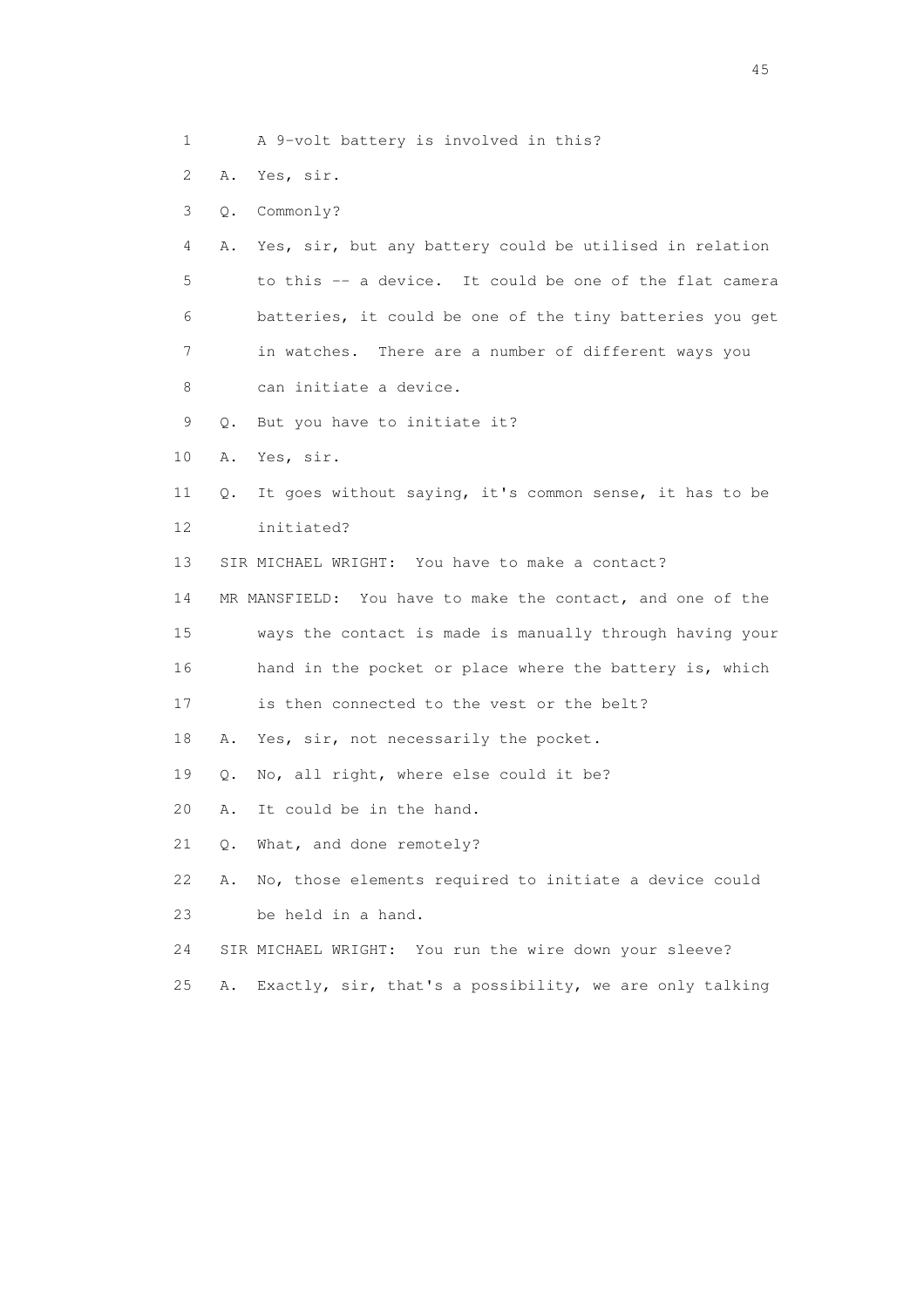1 about possibilities here.

2 MR MANSFIELD: Yes, I appreciate that.

| 3  | But the point I am just examining, I apologise to do          |
|----|---------------------------------------------------------------|
| 4  | it with you, but given your experience, you obviously         |
| 5  | know a little about this. If it's going to be in the          |
| 6  | hand, then there has to be a wire going from the hand up      |
| 7  | the sleeve and through, there would be a likelihood of        |
| 8  | a protruding wire?                                            |
| 9  | Yes, sir.<br>Α.                                               |
| 10 | Was any of this sort of detail gone through at your<br>Q.     |
| 11 | briefing?                                                     |
| 12 | No, sir.<br>Α.                                                |
| 13 | Or at Mr Purser's briefing?<br>Q.                             |
| 14 | The way we have just been discussing this?<br>Α.              |
| 15 | Yes.<br>Q.                                                    |
| 16 | No, sir.<br>Α.                                                |
| 17 | I want to just go back to your briefing for a second on<br>Q. |
| 18 | a slightly different topic. Do you recall yesterday you       |
| 19 | were anxious for understandable reasons to ensure that        |
| 20 | your officers realised that this time was going to be         |
| 21 | different; they were going to get intelligence which          |
| 22 | they had not got on previous occasions. In other words        |
| 23 | they were going to get a better briefing than before?         |
| 24 | I was hoping that was going to be the case. I wasn't<br>Α.    |
| 25 | talking about the briefing there, I was talking about         |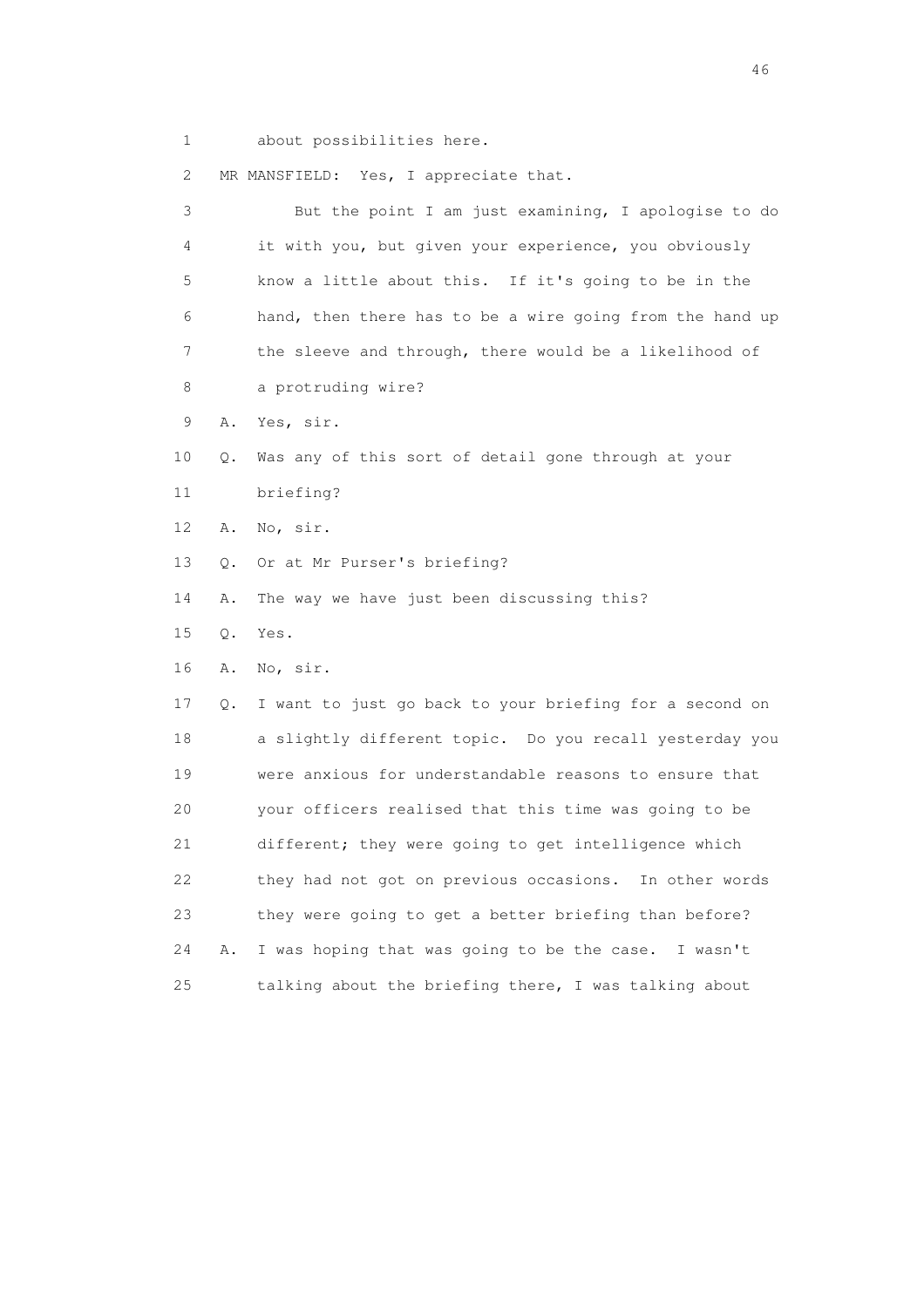1 the DSO and the fact is she can demand intelligence, you 2 know what I mean, we might not be in that position, but 3 she could. 4 Q. What the officers were upset or anxious about, however 5 you like to put it, was the fact that they didn't feel 6 they had been put in the picture properly on previous 7 occasions. 8 A. Yes, sir, that's true. 9 Q. I am afraid it's another statement, but I just want to 10 follow through. Terry, who we have heard of already, 11 377, please, is the page, he's at your briefing, is he 12 not? 13 A. Yes, sir. 14 Q. He is hearing you talk about intelligence? 15 A. Yes, sir. 16 Q. I have asked you about a passage, the critical shot, 17 that's just before halfway down. If you look a little 18 further up, you will see that he is talking about you 19 and information, do you see: 20 "Trojan 84 stated that the flow of information and 21 relevant intelligence would be made available to us 22 directly -- and as it was generated and that some of it 23 may necessarily have been 'sanitised'; but, that 'trust' 24 should be maintained in the assessment of the 25 intelligence given to us."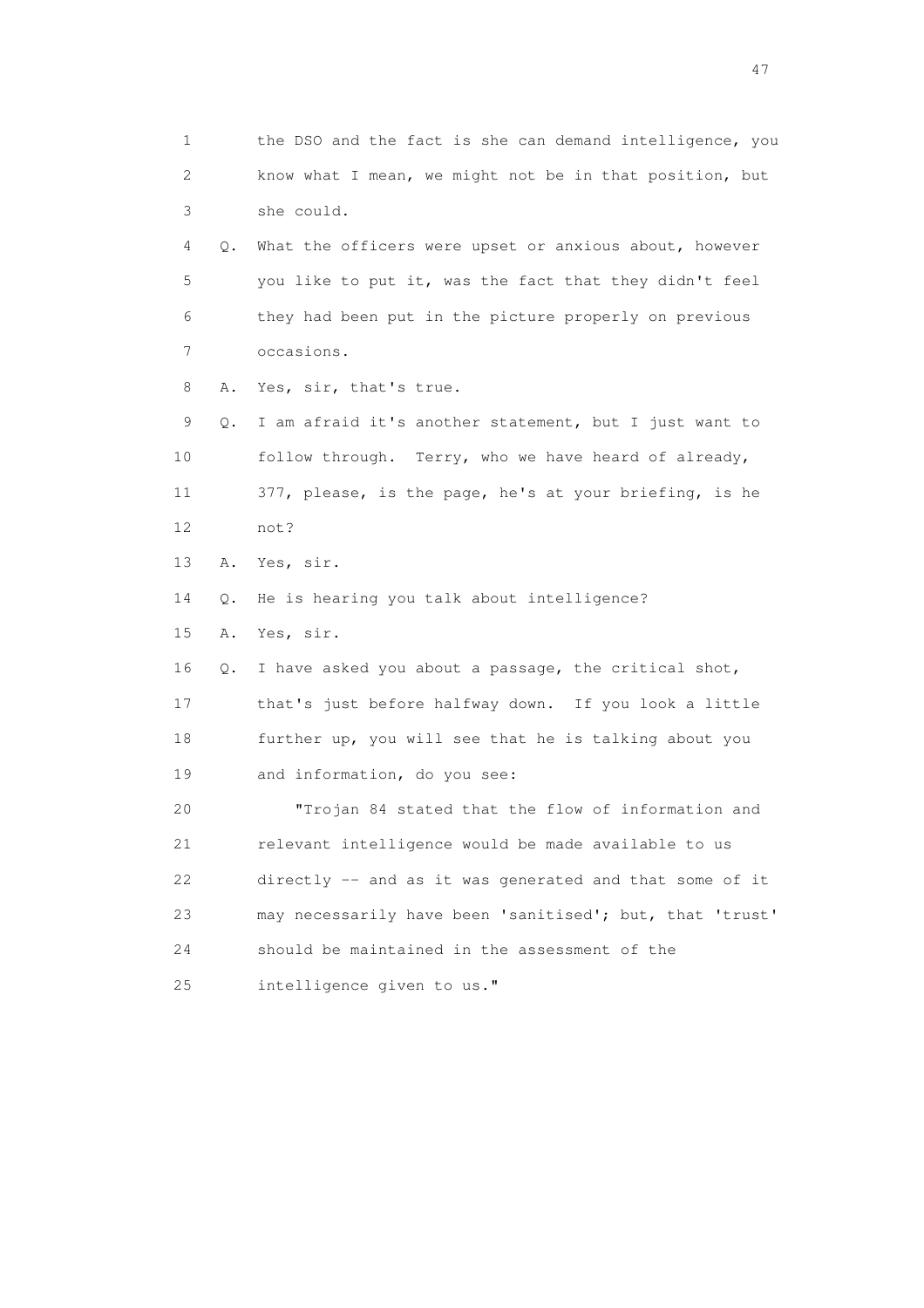1 Then it goes on: 2 "It was stated that we may have to use unusual 3 tactics." 4 Do you see that? 5 A. It is, yes. 6 Q. Did you indicate to them that they were going to get 7 hopefully better intelligence, but it may be sanitised 8 so they would not know the finer detail because it might 9 risk the operation, that sort of thing? 10 A. Yeah, it's an interesting way that he has put it there. 11 Q. I suggest it is an interesting way, and what I want to 12 suggest, so you see where this is leading, that when we 13 get to the crucial moment when repeatedly officers are 14 being told: he mustn't be allowed to get on the tube; do 15 you follow? 16 A. Yes, sir. 17 Q. They may have thought that this was sanitised 18 information saying, "We now know he is a bomber from 19 yesterday and a bomber today". Do you think that that 20 is a possibility? 21 A. Yeah, that's an incredibly complicated brain process 22 that you have identified there in relation to a firearms 23 officer who is going to conduct an interception. 24 SIR MICHAEL WRIGHT: Consider the example that Mr Mansfield 25 is putting to you. The suggestion, I think, is that the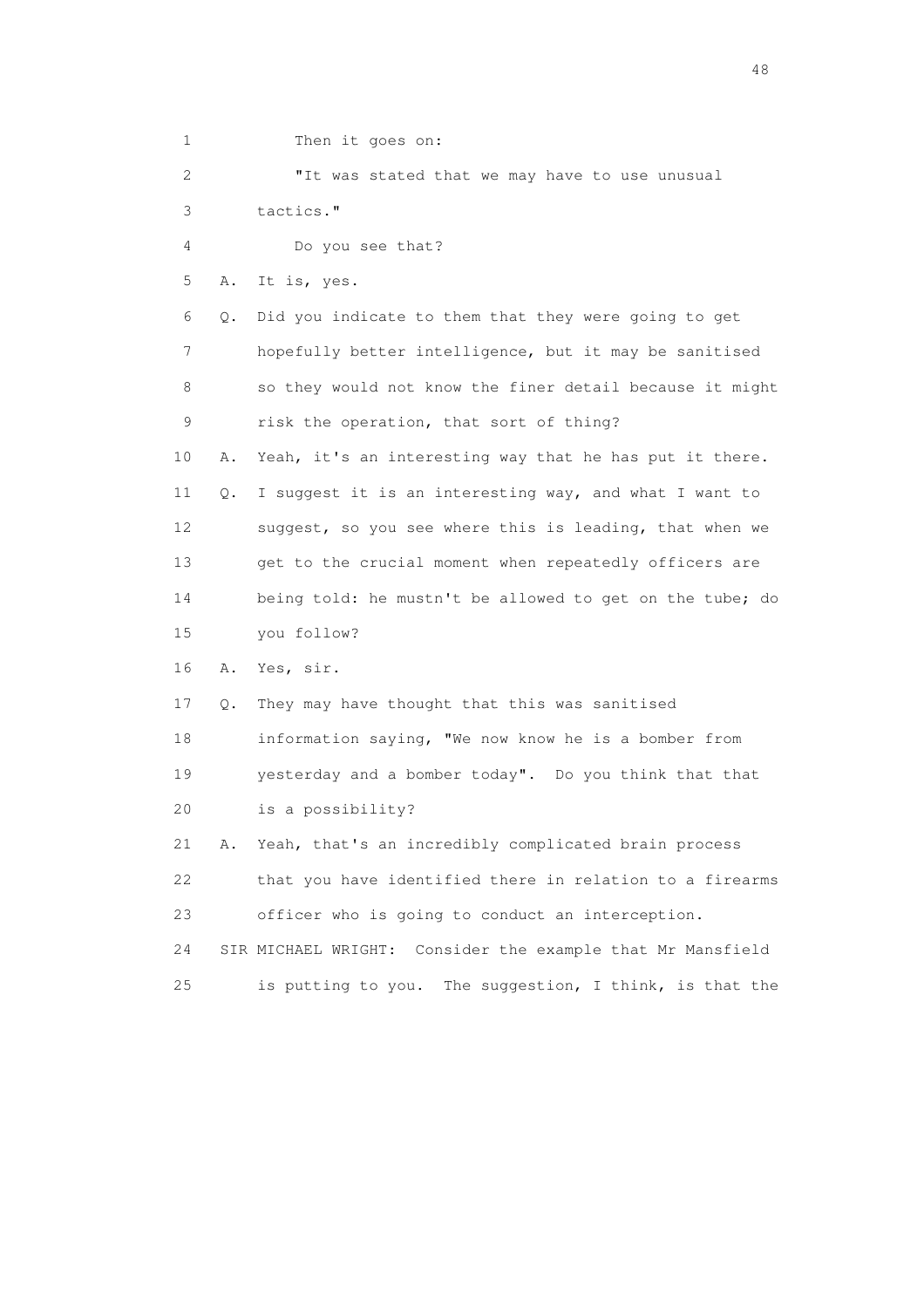1 simple order, "Stop him getting on the tube" has behind 2 it, as it were, the implications that back in the hub, 3 in the control area, it's been realised that he was 4 a bomber yesterday and he is a bomber today. 5 Can you think of any conceivable reason why your 6 firearms officers should not have been told that if 7 that's what was thought back in the centre? 8 A. That they wouldn't have been told that he was a bomber 9 from the previous -- 10 SIR MICHAEL WRIGHT: That he had been identified as 11 a bomber. 12 MR MANSFIELD: Well, sorry, may I interrupt, it's two 13 stages. That he was not only the bomber from the day 14 before -- it's twofold, you don't shoot just because 15 he's the bomber from the day before. Much as you may 16 wish to do that, you can't do that. 17 A. We wouldn't, no. 18 Q. You have to assess and say: is he a bomber today; is he 19 an immediate threat today, so he has got to be killed. 20 So it's a two-stage thing, and what I am putting to you 21 is that if they are being told in your briefing where 22 you are going to get better intelligence today but it 23 may not come over in bald terms, but you don't know what 24 its going to be at that stage, that they may have 25 thought that when -- and there's a very good reason for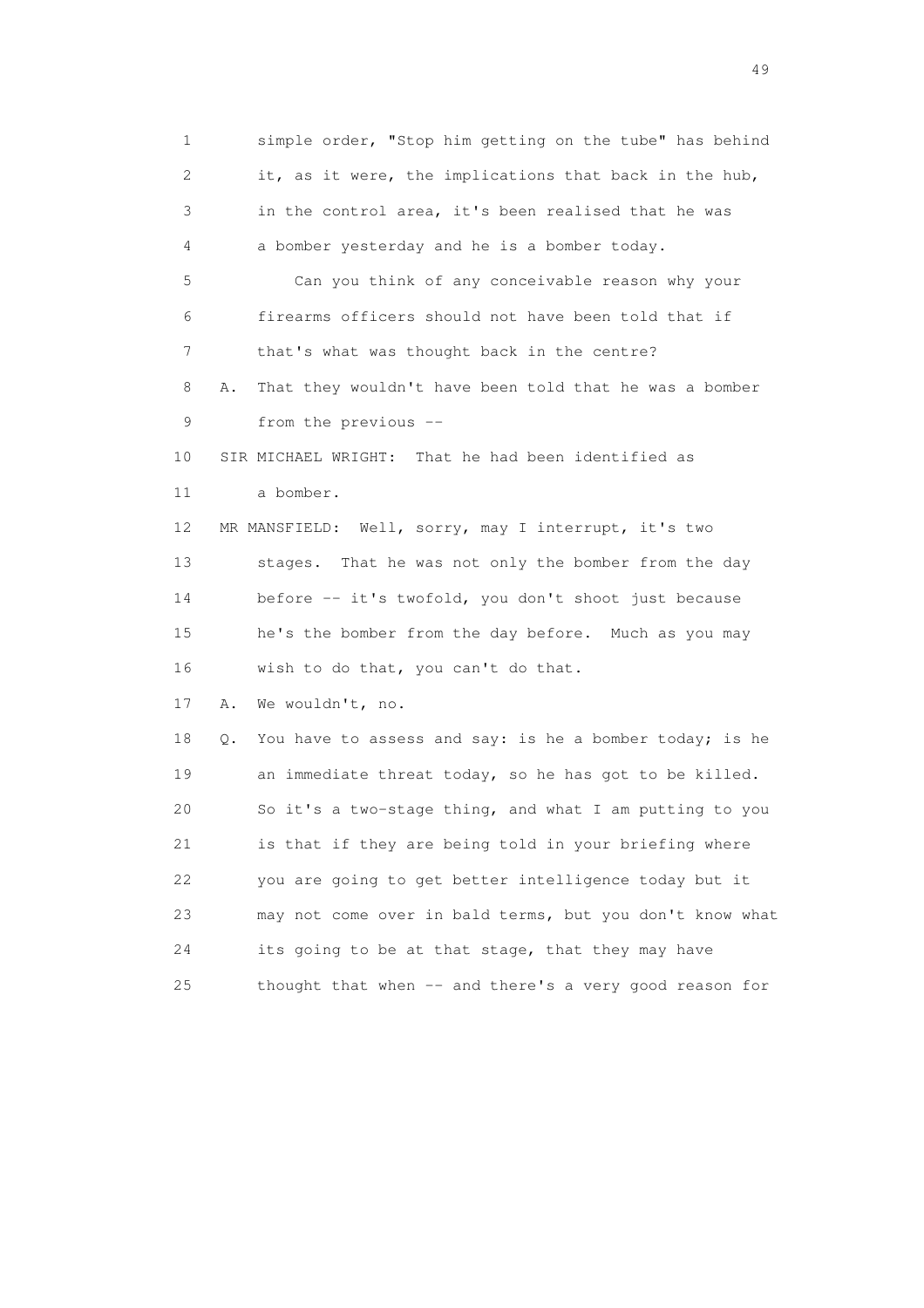1 saying this. I suggest it's not too convoluted.

 2 When it came to what I suggest is almost an mad rush 3 at the end, officers, particularly those who fired, have 4 concertinaed everything together and thought: we are 5 being told we have to deliver a critical shot, there's 6 no code word, it's stop him before he gets on the train. 7 A. Right, I don't think there is any doubt that they may 8 well have clumped all that together in their minds. 9 What they would not have thought was: this is a critical 10 shot because that's not something I delivered. We were 11 put, they were put, I put them, in an invidious 12 position. There is no doubt in my mind about that. And 13 the mindset played a huge part in relation to it. 14 I mean, in relation to what those officers thought in 15 relation to all of those briefings, I am sure they tried 16 to justify it in their own minds as to what all this 17 meant, but even when I delivered the line, I mean one of 18 the guys in his statement has put in "because of the 19 urgency in his voice". I mean, that, coupled with the 20 positive identification of a suicide bomber from the day 21 before and all of the mindset, all of the briefing, I am 22 sure had a huge impact on the way they thought.

 23 And that is the crying shame in all of this, you 24 know, we released 2 and 12 into an impossible situation 25 where they had to make sense, because of the individual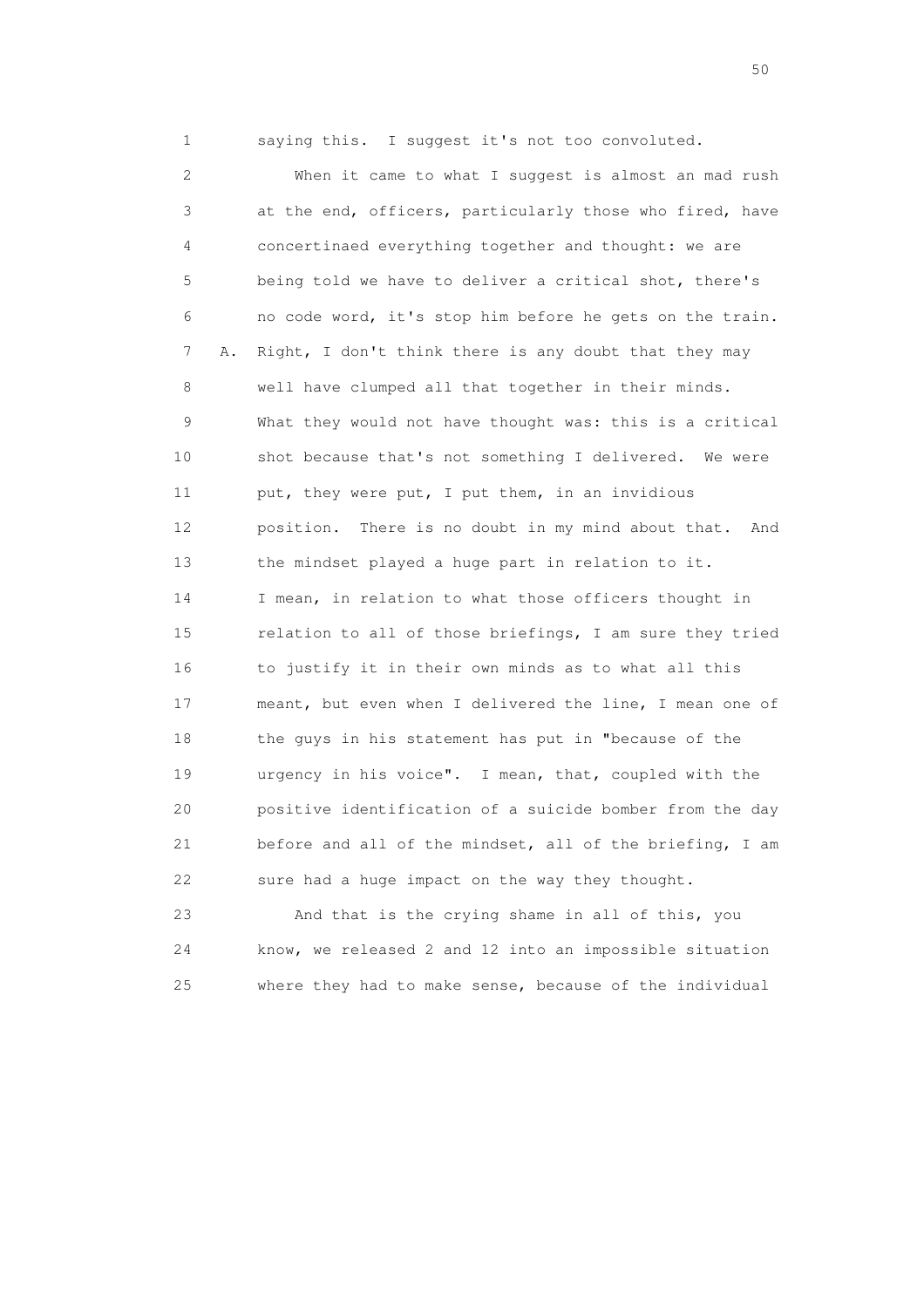1 officer responsibility, they were given the judgment 2 call, and that is unbelievably outrageous that they 3 should be left with that responsibility. I mean, we 4 can't do it any other way and it was difficult, but 5 yeah, I think you are absolutely right in that, the 6 concertinaing of all the information, I'm sure had 7 a huge part in the outcome.

 8 Q. Thank you for that. May we just have, so you can see 9 why I am putting it to you, page 349, this is C2's 10 statement. I am not going to read it all, but I do not 11 want to take it out of context either. Halfway down the 12 page, he's saying he heard them say this was definitely 13 our man and so forth, nervous, strange, acting strangely 14 and so on, standing up on the stairs, very twitchy:

 15 "We held at the junction at the other side of the 16 junction from where the bus was. I could see the bus 17 from our location. I heard over the radio that he had 18 left the bus, walked towards the tube station and went 19 in the main entrance."

 20 So pausing there, it's clear that he's still in the 21 car at that point when the target is going in the 22 station.

23 If we go on:

 24 "At this point we move forward into Binfield Road 25 which runs alongside Stockwell tube station. I heard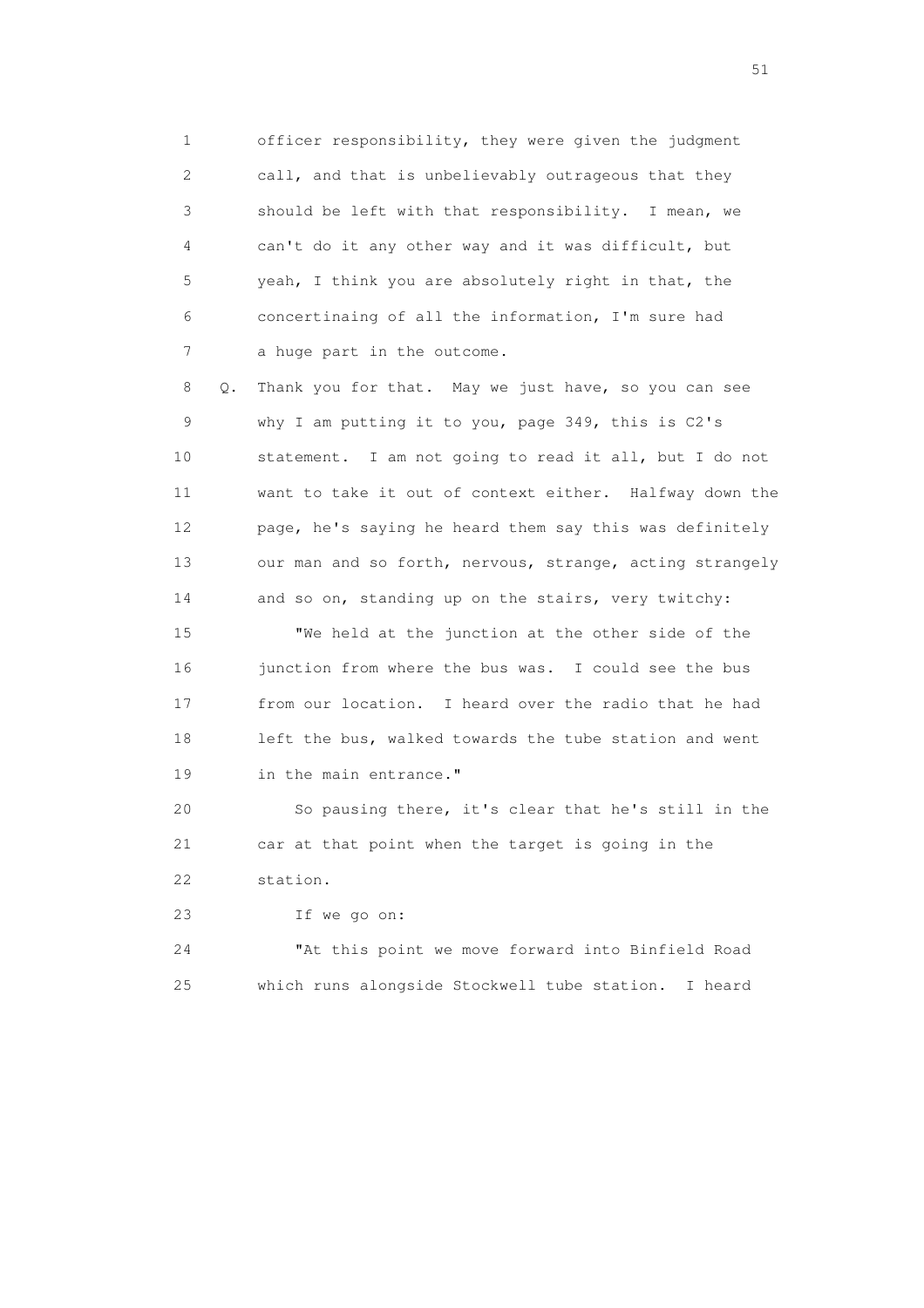1 over the radio, 'Stop him from getting on the tube, he 2 must not get on the tube'. I believe that this was 3 a relayed instruction from the DSO and that this suspect 4 was a suicide bomber who had entered the tube in order 5 to blow up a train."

6 Do you see that?

7 A. I do, sir, yes.

 8 Q. Now do you follow what I have been putting to you, that 9 one of the features of what happened that day was 10 because there were no code words, because it was all 11 happening at the wrong end of the telescope instead of 12 at Scotia Road up at Stockwell station, it's all been 13 concertinaed into an impossible situation, hasn't it? 14 A. Yes, sir, absolutely.

 15 Q. Thank you. Now I am going to ask for your help on one 16 more thing and then I will finish. I am sorry, it's 17 taken 15 minutes longer than I anticipated. I know you 18 have seen the compilation once or more than once and 19 I won't do this if you think you can't help. What 20 I have asked very kindly is for the camera that shows 21 the queue of traffic coming up to Stockwell station. If 22 you were shown it again, would you be in a position to 23 say, "I think that's my car", or you can't do that? 24 A. To be honest, sir, I don't even know what car I was in 25 that day, I still can't recall it, so it would be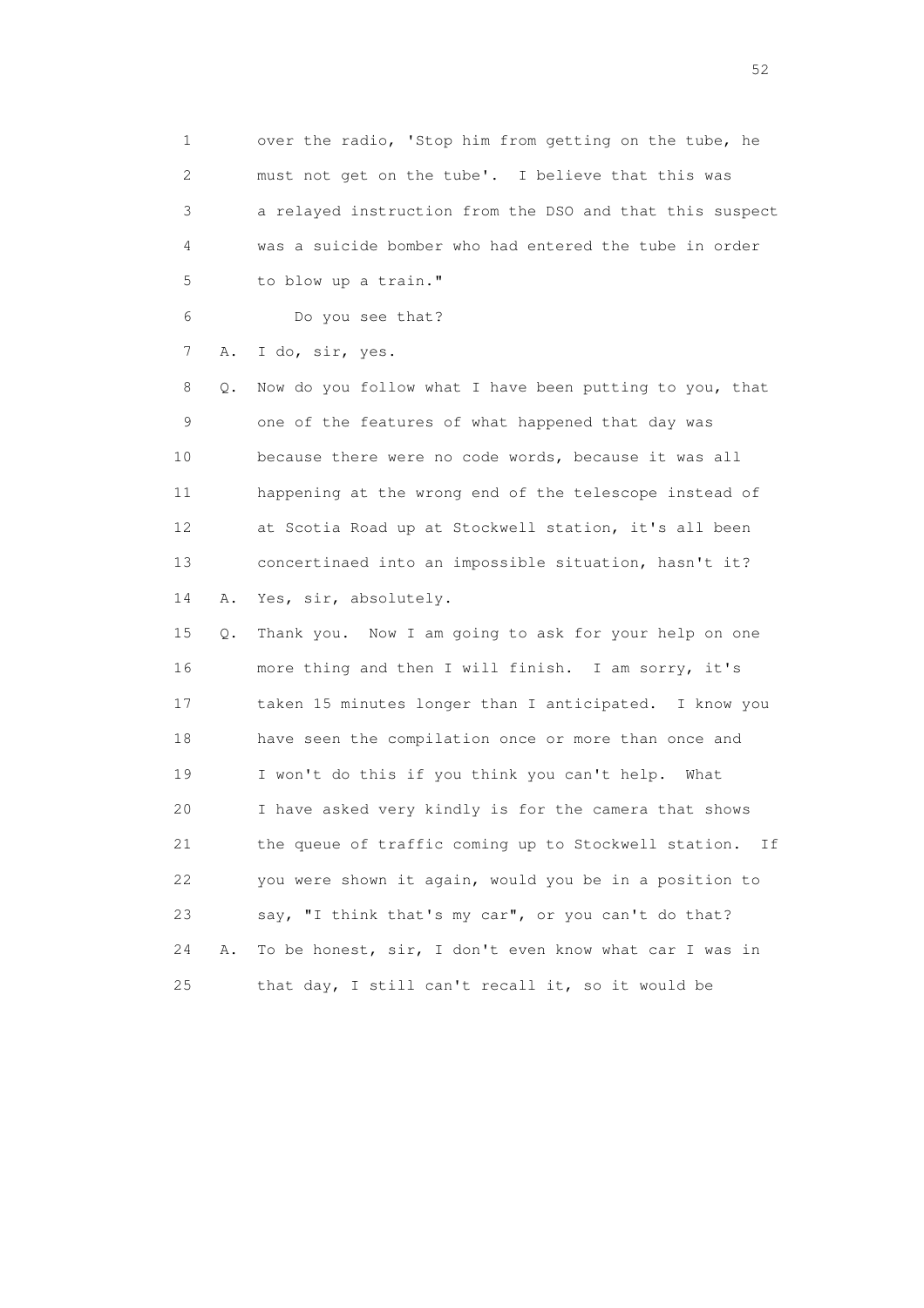1 difficult.

| 2. | Q. | I think it's quite quick and it's been set up. Can we      |
|----|----|------------------------------------------------------------|
| 3  |    | have that sequence shown to you? If you gain any help      |
| 4  |    | from this, please say; if you don't, I'll leave it.        |
| 5  |    | Video footage shown                                        |
| 6  |    | There will be a shot, that's Jean Charles                  |
| 7  |    | de Menezes, then it goes back up. Now we see the queue.    |
| 8  |    | Can we pause from a minute on one of the closer shots.     |
| 9  |    | Is that of any help or not?                                |
| 10 | Α. | As to where I was?                                         |
| 11 | Q. | Yes, can you estimate it? I do not want to press it, if    |
| 12 |    | you really don't know I'll leave it.                       |
| 13 | Α. | What's the time on that? 10.02, is that?                   |
| 14 | Q. | Don't worry too much about the time because the times,     |
| 15 |    | they may be out by a minute or so.                         |
| 16 |    | SIR MICHAEL WRIGHT: Somebody told us that the car that is  |
| 17 |    | just protruding, where the lines diverge, that's the       |
| 18 |    | Mercedes, which was the Alpha car?                         |
| 19 | Α. | Yeah, I think I talked about that.                         |
| 20 |    | MR MANSFIELD: There is a number 2 bus there, not the right |
| 21 |    | one, but there is one there, but are you further back in   |
| 22 |    | that line of cars? Or you haven't actually got there       |
| 23 |    | yet?                                                       |
| 24 | Α. | I am almost certain I am in that line somewhere, because   |
| 25 |    | that, like you say, that is the number 2 bus and the       |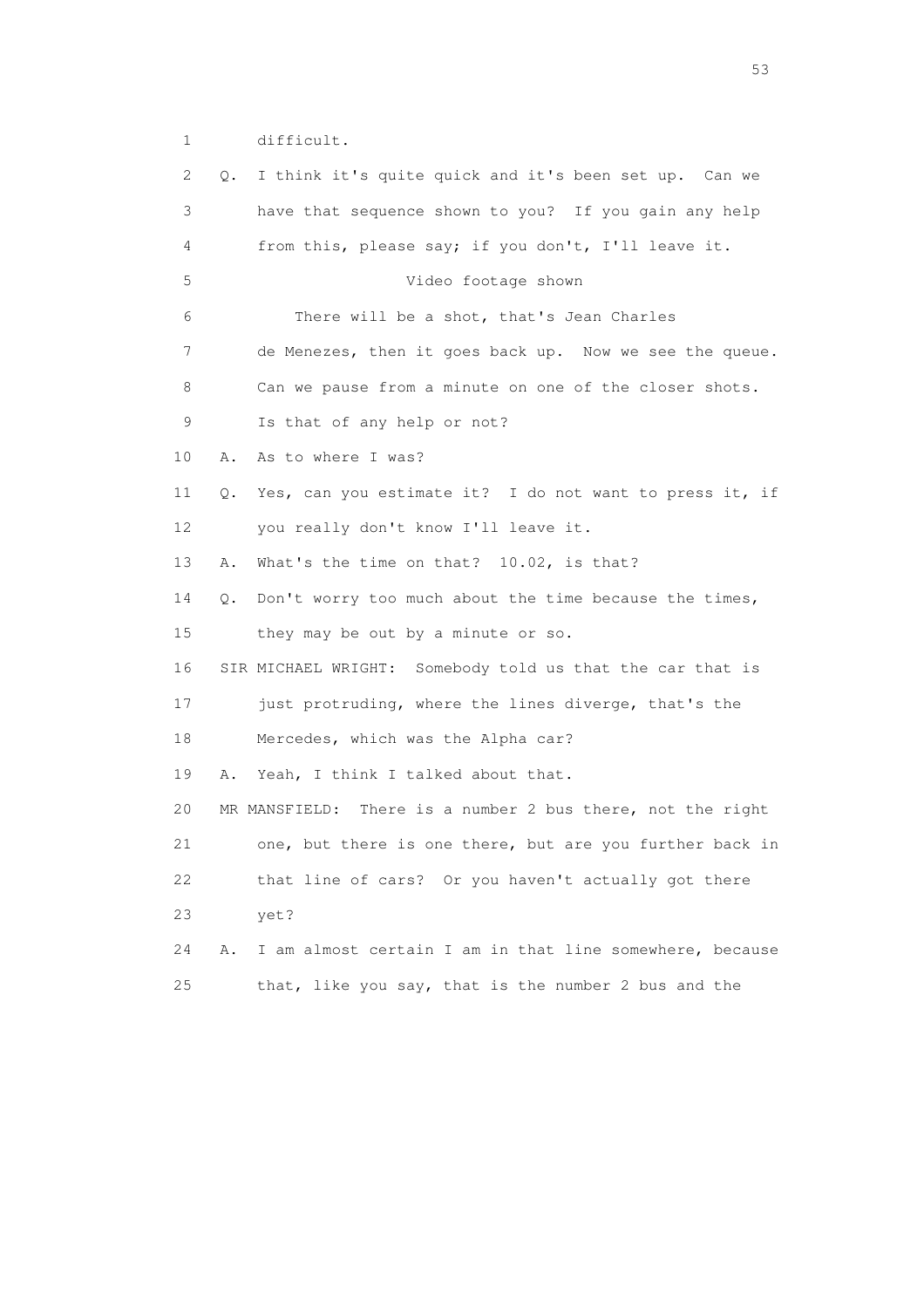1 Alpha car is right beside it. 2 SIR MICHAEL WRIGHT: That's the wrong number 2 bus? 3 A. Yes. 4 MR MANSFIELD: The bus is the one you overtake at some 5 point. 6 A. Yes, if you look behind the white van, that huge gap in 7 the road, there was never a huge gap. I was always in 8 a queue of traffic, and I pretty much could see the 9 Alpha car every now and then. 10 Q. Sorry, I am being aided here. Are you saying in fact if 11 we get to the van, then there is a car behind the van, 12 then there's no traffic but when you were there, there 13 was traffic beyond that? 14 A. What I am saying is I was always in a line of traffic. 15 I was never -- I could never see a gap in front of me. 16 Therefore I can't have been behind that. We were all 17 there somewhere, there were four vehicles and they were 18 all ours in that group. 19 Q. So in that lineup, there are four vehicles? 20 A. Yeah, because the Alpha vehicle is in front. 21 MR MANSFIELD: All right. Thank you very much. 22 SIR MICHAEL WRIGHT: Mr Gibbs. 23 Questions from MR GIBBS 24 MR GIBBS: Sir, I think my microphone isn't working, so I'll 25 speak very loudly.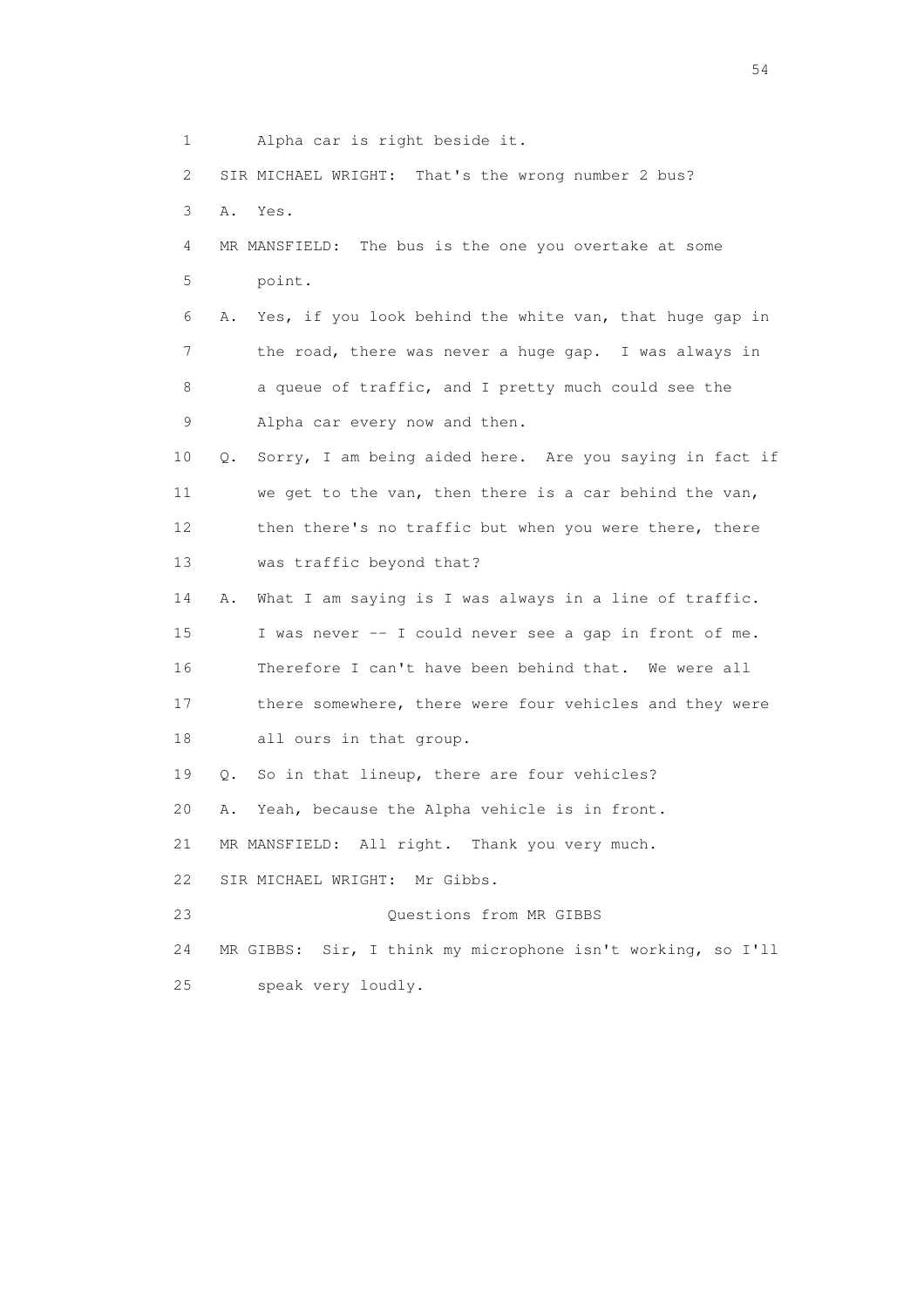1 SIR MICHAEL WRIGHT: Can somebody help? Otherwise you will 2 have to do your usual task of speaking up. 3 MR GIBBS: Yes. 4 SIR MICHAEL WRIGHT: We will see what we can do. 5 MR GIBBS: Shall I start anyway? 6 SIR MICHAEL WRIGHT: It doesn't work on the button? 7 MR GIBBS: No. 8 SIR MICHAEL WRIGHT: All right, carry on. Do your best. 9 MR GIBBS: Officer, I represent the red and grey 10 surveillance teams. 11 A. Sir. 12 Q. I have got very few questions because your memory of the 13 telephone calls that you had with the team and the 14 traffic that you heard over the Cougar surveillance 15 radio coincides almost exactly with their memories of it 16 as well. 17 Can I do it just in broad outline, that the first 18 surveillance officer with whom you had telephone contact 19 was the leader of the red team, Derek? 20 A. Yes, sir. 21 Q. Do you remember calls both to and from you with him? 22 A. Yes, sir. 23 Q. Was he concerned about your whereabouts? 24 A. Yes, sir. 25 Q. Were you asking him about what was going on at

the state of the state of the state of the state of the state of the state of the state of the state of the state of the state of the state of the state of the state of the state of the state of the state of the state of t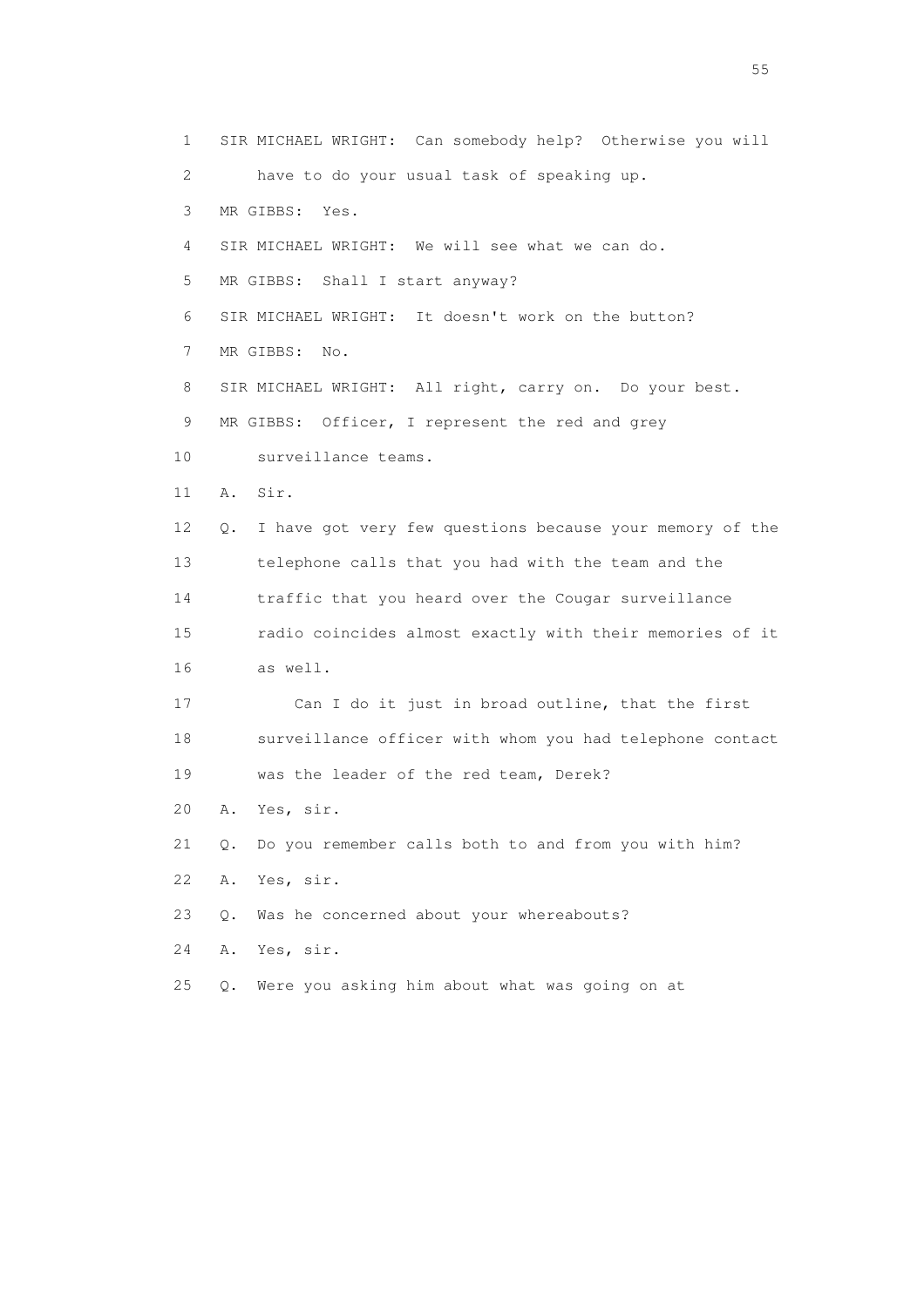1 Scotia Road?

2 A. Yes, sir, I am sure I would have been.

| 3  | Q. | Later you tried to get in contact with the grey team     |
|----|----|----------------------------------------------------------|
| 4  |    | leader; am I right?                                      |
| 5  | Α. | Yeah, I didn't know it was the grey team leader. I just  |
| 6  |    | had a number of a surveillance officer, sir.             |
| 7  | Q. | Did you try to get hold of the telephone number of the   |
| 8  |    | grey team leader and in trying to do that, speak to      |
| 9  |    | a number of other officers?                              |
| 10 | Α. | I was given two numbers by Derek. I didn't know who      |
| 11 |    | they were. They were just surveillance officers who      |
| 12 |    | I understood to be with the subject on or near the bus.  |
| 13 | Q. | Eventually, we know that you managed to have a telephone |
| 14 |    | conversation with the grey team leader's telephone, he   |
| 15 |    | is called James, of about two and a half minutes?        |
| 16 | Α. | Yes, sir.                                                |
| 17 | Q. | Did you realise in fact that you were speaking to his    |
| 18 |    | front seat passenger?                                    |
| 19 | Α. | I know that now but I didn't know that at the time, sir. |
| 20 | Q. | You were asking where they were, where the subject was?  |
| 21 | Α. | Yes, sir.                                                |
| 22 | Q. | Whereabouts on the bus the subject was?                  |
| 23 | Α. | Yes, sir.                                                |
| 24 | Q. | Did he say he would put it out over the radio to get the |
| 25 |    | exact whereabouts?                                       |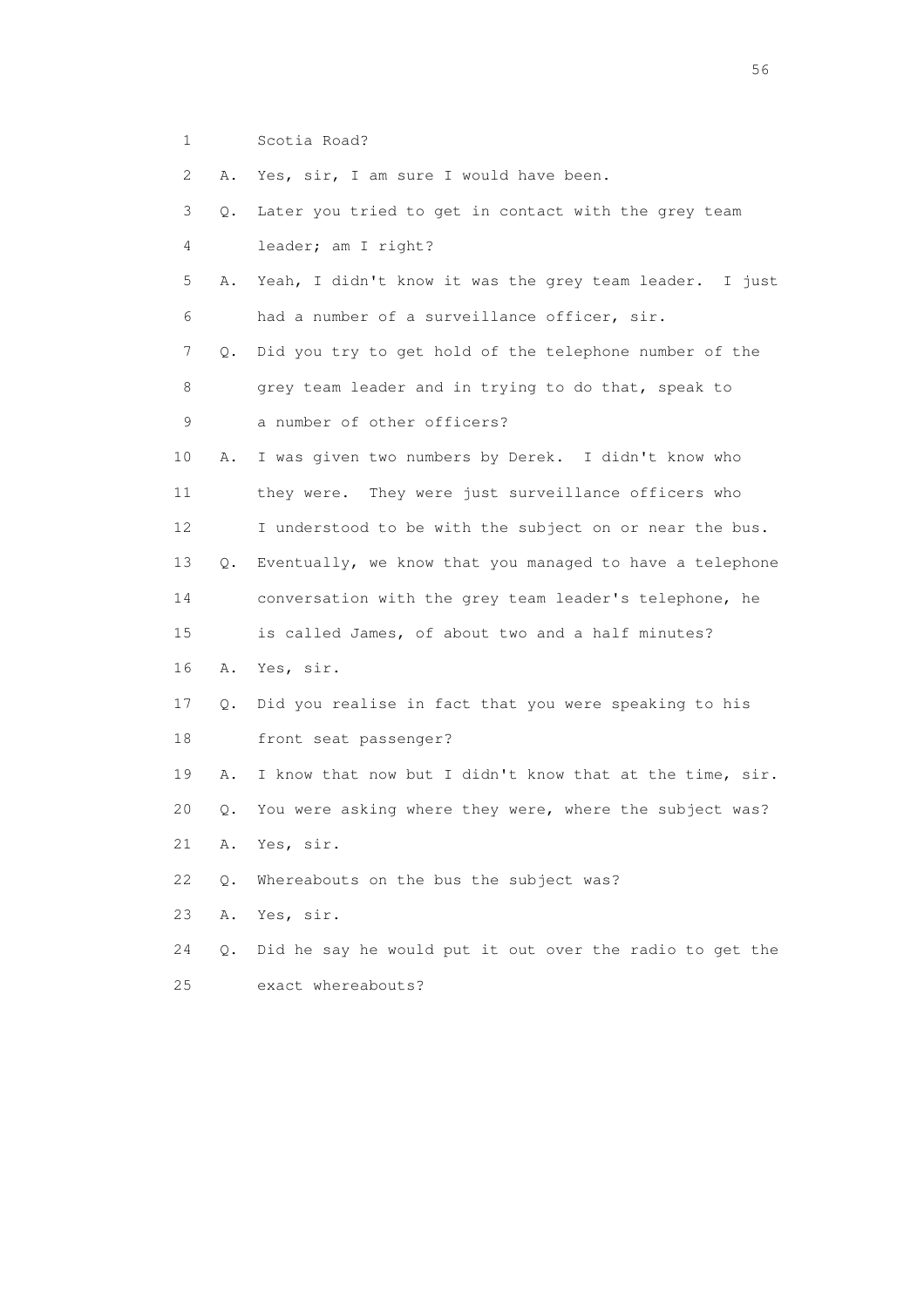- 1 A. Did he say that to me, sir?
- 2 Q. Yes, do you remember holding while he put that out over 3 the radio?
- 4 A. I don't remember, sir, but that's a distinct
- 5 possibility.
- 6 Q. You were given the whereabouts of the subject on the 7 bus?
- 8 A. Yes, sir, they couldn't identify the floor they were on, 9 ie ground or upper, but ...
- 10 Q. Then I think you hang up and you made another telephone
- 11 call to somebody else?
- 12 A. Yes, sir.
- 13 Q. Am I right in thinking that you had intermittent good
- 14 reception on the Cougar?
- 15 A. Intermittent good reception, sir?
- 16 Q. Yes.
- 17 A. What do you mean by that?
- 18 Q. In the sense that --
- 19 A. Intermittent, yes, that's true.
- 20 Q. Am I right?
- 21 A. Yes, I understand what you mean.
- 22 Q. We know, I'm not going to take you to it, from the
- 23 questions and answers that you gave in your interview
- 24 that there was a certain amount of noise in your
- 25 vehicle?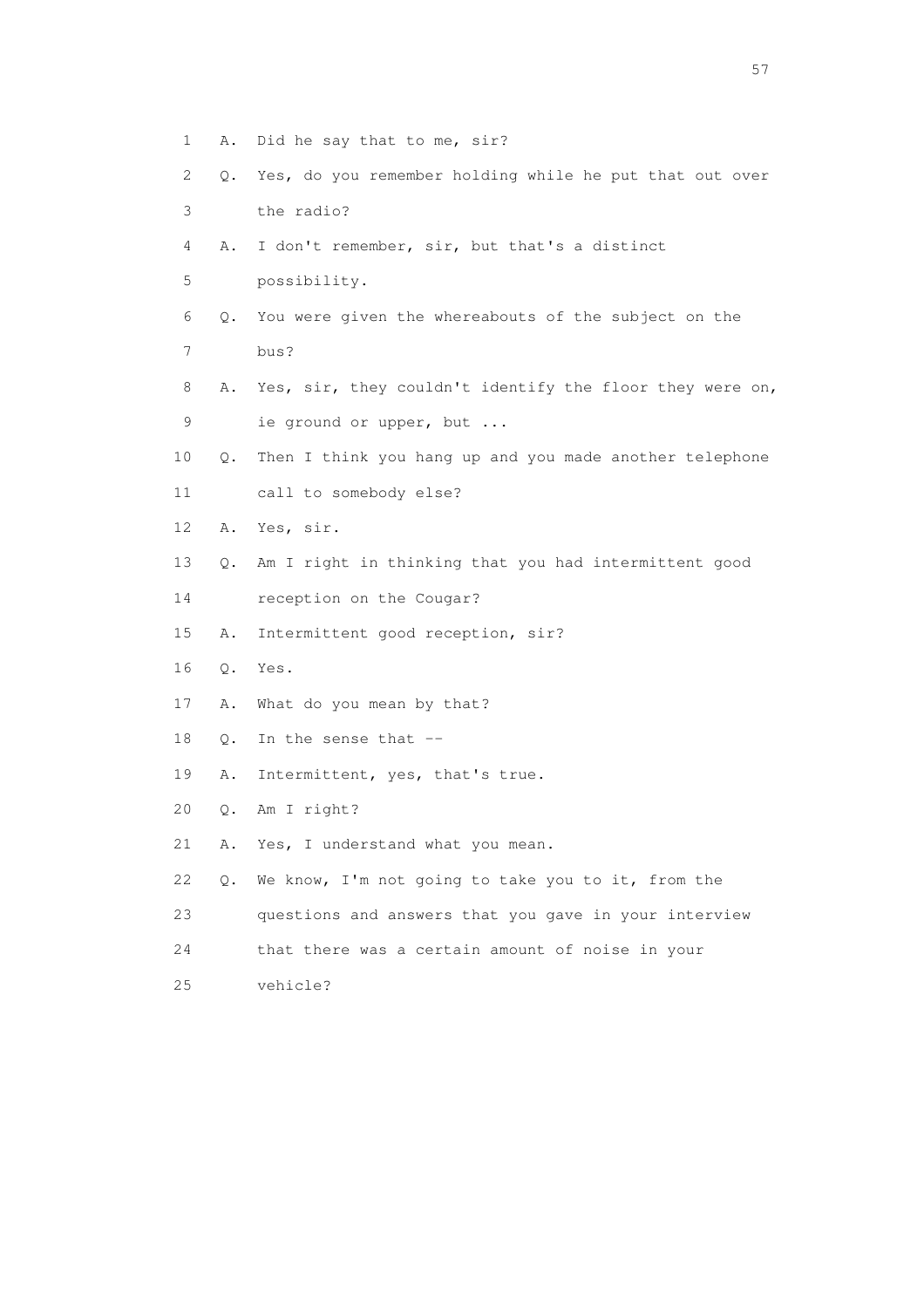- 1 A. Yes, sir.
- 2 Q. Because you weren't the only one who was on the
- 3 telephone, and you had the firearms radio back-to-back
- 4 75 channel coming into the car too?
- 5 A. Yes, sir.
- 6 Q. Were you giving information out over the firearms radio
- 7 as well as on the telephone?
- 8 A. Yes, sir.
- 9 Q. Your primary source of instructions, have I understood
- 10 it right, were from the control room?
- 11 A. Yes, sir.
- 12 Q. In particular from whom in the control room were you
- 13 getting instructions?
- 14 A. Trojan 80, sir.
- 15 MR GIBBS: Thank you very much.
- 16 SIR MICHAEL WRIGHT: Thank you, Mr Gibbs.
- 17 Mr Stern, before you embark on that, there is
- 18 something I want to ask Mr Mansfield.
- 19 MR MANSFIELD: Yes.
- 20 SIR MICHAEL WRIGHT: I have just been looking back at the
- 21 transcript, for anybody who wants to see it, it's
- 22 pages 49 and 50, you put to this witness, Mr Mansfield,
- 23 the contents or a part of Charlie 2's statement.
- 24 MR MANSFIELD: Yes.
- 25 SIR MICHAEL WRIGHT: On the basis of what Charlie 2 has said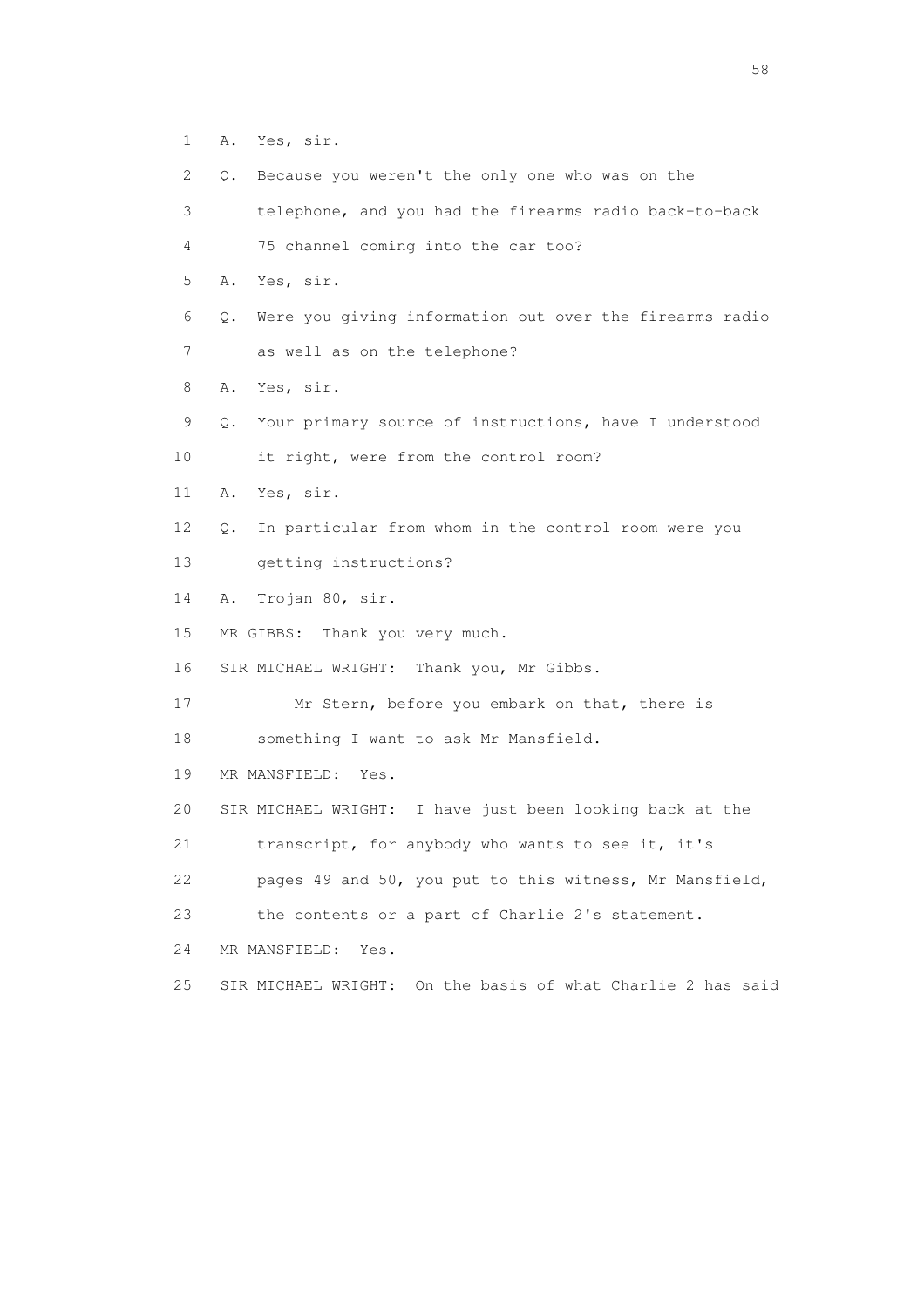1 in his statement, you put to this witness that that 2 officer and his colleague, Charlie 12, had been put in 3 an impossible situation. Those were your words. 4 MR MANSFIELD: Yes. 5 SIR MICHAEL WRIGHT: That was the proposition you were 6 putting to this witness. 7 MR MANSFIELD: Yes. 8 SIR MICHAEL WRIGHT: Indeed, he agreed with you. 9 MR MANSFIELD: He did. 10 SIR MICHAEL WRIGHT: Is that your case? 11 MR MANSFIELD: It's not the end of the case because they are 12 in an impossible position, I make it clear now, but of 13 course they still have to make an assessment, and the 14 question is, what was the assessment that they made in 15 a very difficult, almost impossible, situation? In 16 other words, they are placed in an impossible situation, 17 but, and I think the officer would agree, I didn't 18 follow it up with him, but they still have to make 19 an assessment even if they are placed in an impossible 20 situation of what they are facing. There are further 21 questions to be asked in that context. 22 SIR MICHAEL WRIGHT: What has been, I don't say bothering 23 me, it's not bothering me at all, but I think what 24 I want to have clear is whether effectively, because it 25 seems to me you must be, that you are accepting the

 $59<sub>2</sub>$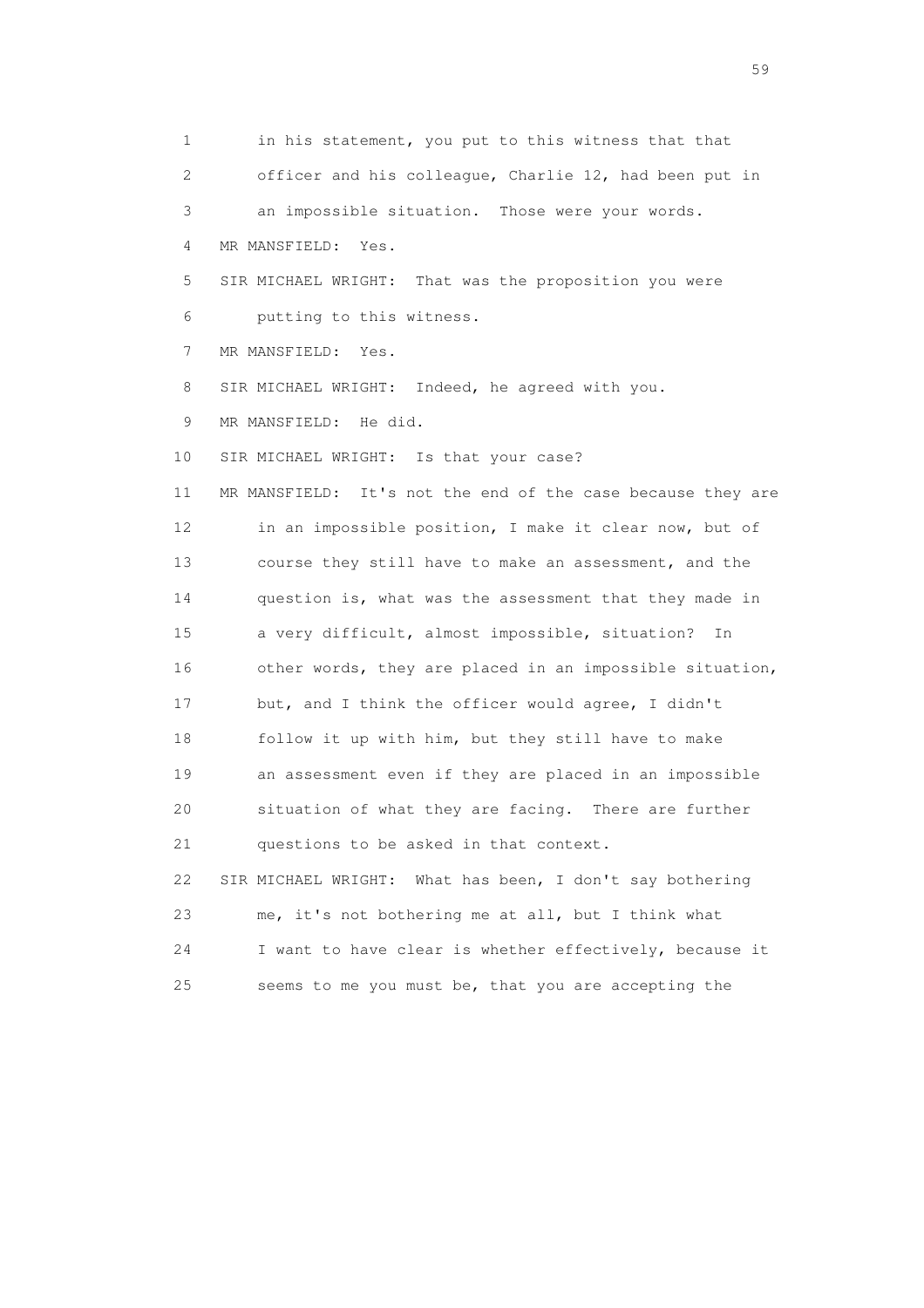1 accuracy of Charlie 2's description of his state of mind 2 at that point?

 3 MR MANSFIELD: Oh yes, absolutely, and I'll obviously have 4 to examine how he arrived at that state of mind, and may 5 I make it clear, I want to suggest that when they went 6 down the escalator, there was only one thing in their 7 minds, and that was they are going to shoot this man. 8 SIR MICHAEL WRIGHT: It is the state of his mind at the 9 crucial moment that I am interested in. 10 MR MANSFIELD: Yes, and so it's clear exactly what I am 11 saying, there is nobody taken by surprise, there was no 12 assessment in fact at the end of the day. They just 13 went in and did it. 14 SIR MICHAEL WRIGHT: Yes. That doesn't alter the fact, what 15 I want to know is what you are accepting about what he 16 says about what he believed at the moment when he pulled 17 the trigger. 18 MR MANSFIELD: Yes, I appreciate that. 19 SIR MICHAEL WRIGHT: Very well, thank you. You will see why 20 I wanted to interpose at that point, Mr Stern, before 21 you embarked on your cross-examination. 22 MR STERN: Yes, I think so, sir, if I may say so, but 23 I won't respond to my learned friend Mr Mansfield.

24 SIR MICHAEL WRIGHT: I don't expect you to.

25 MR STERN: I will wait until we hear the evidence and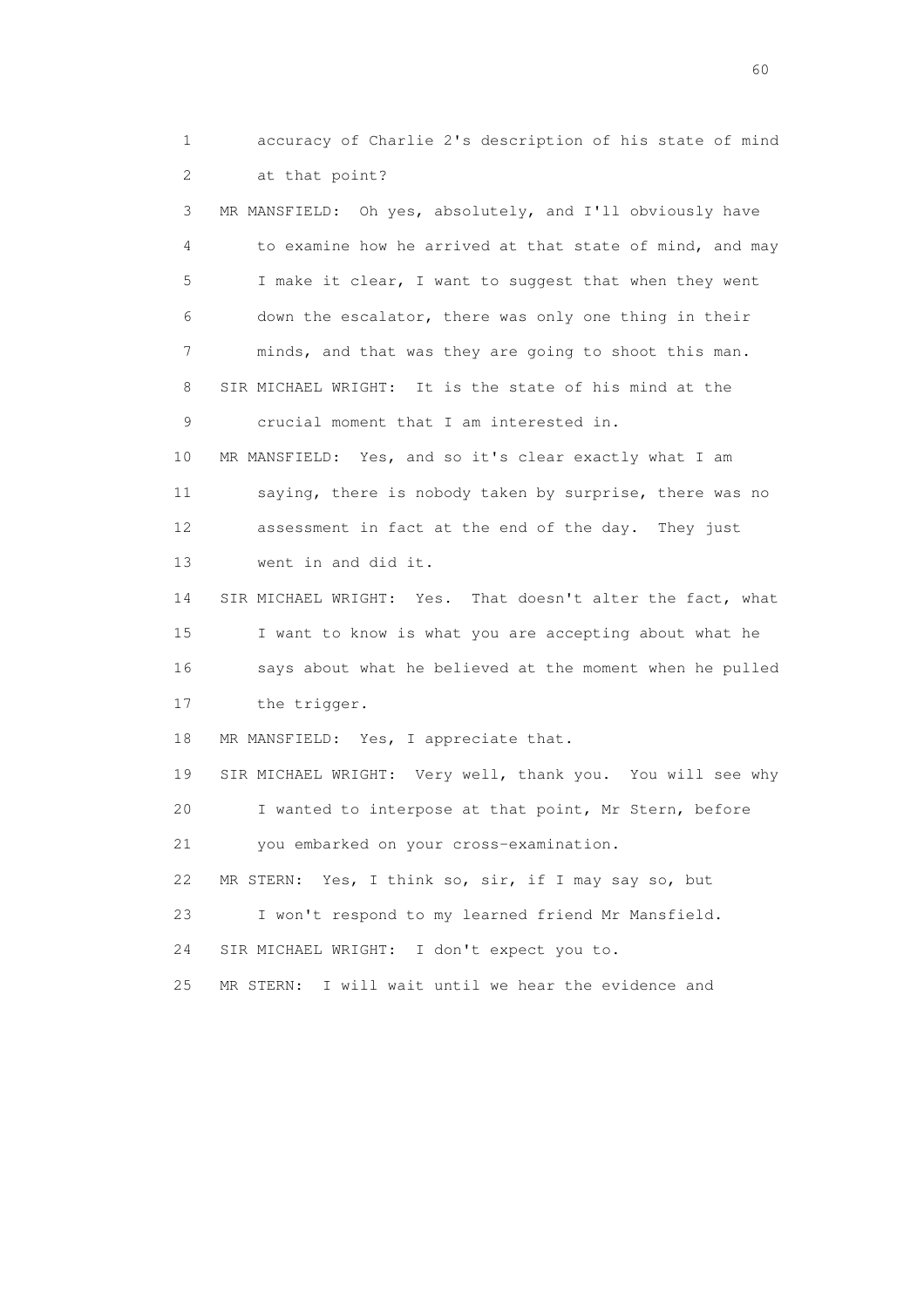1 I won't make comments.

 2 SIR MICHAEL WRIGHT: Very well. 3 Questions from MR STERN 4 MR STERN: Can I just ask you, please, a few questions about 5 the briefing. 6 The issue of non-compliance and the consequence that 7 you envisaged and others envisaged may take place, you 8 said in your interview that at part of the briefing, you 9 had told the officers that the DSO would be aware of 10 that possible course of action? 11 A. In relation to what, sir, sorry? 12 Q. In relation to a critical shot taken by the officers as 13 a result of non-compliance of the suspect? 14 A. Yes, sir. 15 Q. The purpose of doing that was, I think you told us 16 yesterday, was to support the officers? 17 A. Yes, sir. 18 Q. And that it was your understanding that the DSO was 19 aware of that possibility? 20 A. Yes, sir. 21 Q. And that you wanted to convey that to the officers? 22 A. Yes, sir. 23 Q. I want to ask you, please, about initiation devices, and 24 some of the things that were said at the briefing. I do 25 not want to ask you about them outside of that briefing,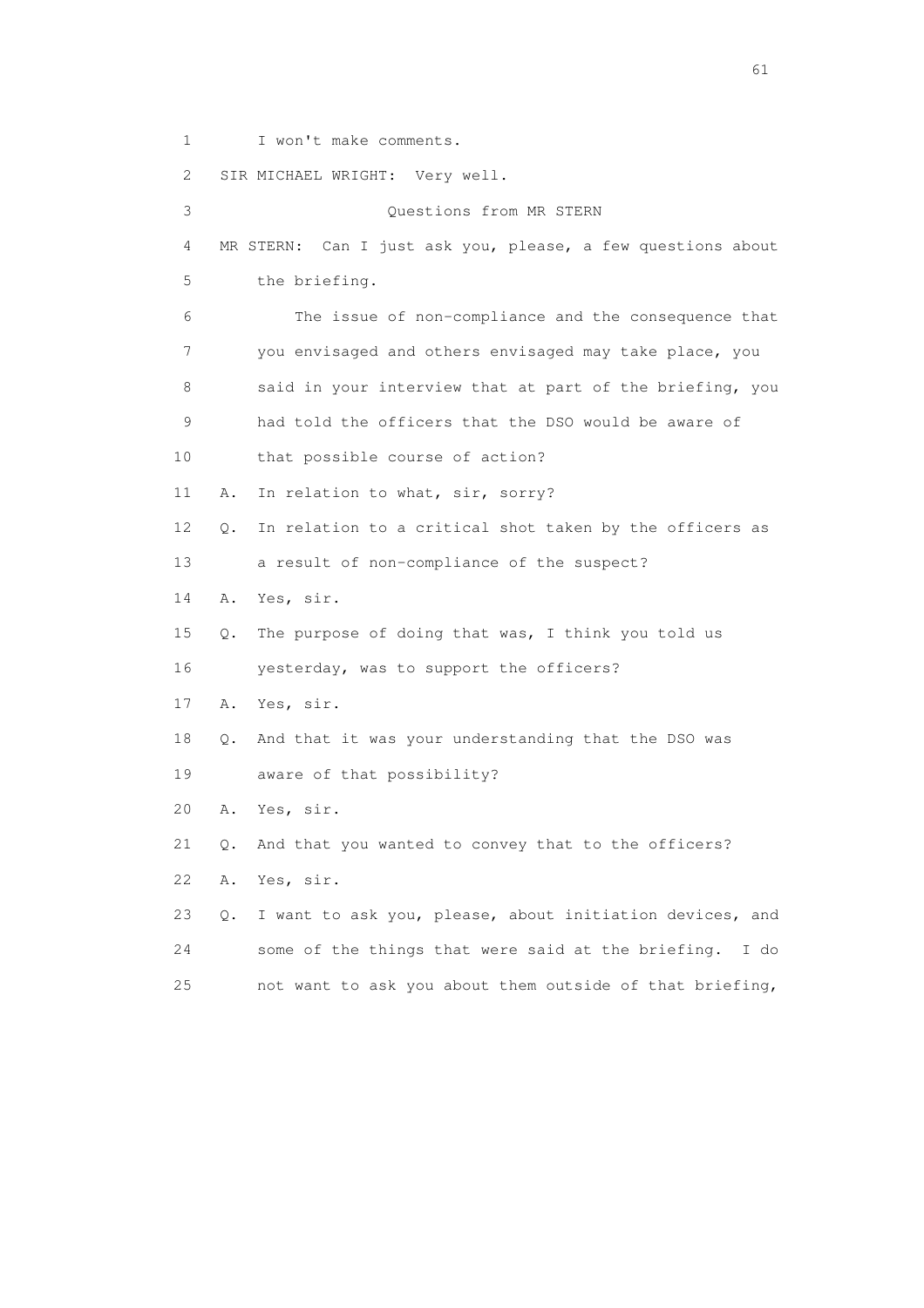1 because that is obviously what you conveyed and Silver 2 conveyed to the officers at that time. 3 A. Sir. 4 Q. I think it was said, and forgive me if I merge the two 5 briefings just for a moment on this issue, but I ask you 6 because, as I think you have already hinted or alluded 7 to, you have some experience in this area? 8 A. Yes, sir. 9 Q. I won't ask you any more about that. Was the position 10 made clear that it would be extremely difficult for the 11 officers to be able to see whether or not an individual 12 had, for example, two wires in order to initiate the 13 device? 14 A. Yes, sir. 15 Q. It was made clear that such a device could be triggered 16 by just connecting two wires together? 17 A. Yes, sir. 18 Q. And that would be simple and easy to do? 19 A. Sir. 20 Q. It was also made clear, and I think there were questions 21 on this particular subject, that devices could be 22 concealed around the body and, as you have already 23 indicated, could be triggered easily? 24 A. Yes, sir. 25  $Q.$  Can I look with you, please, at the video that  $-$  or

 $\sim$  62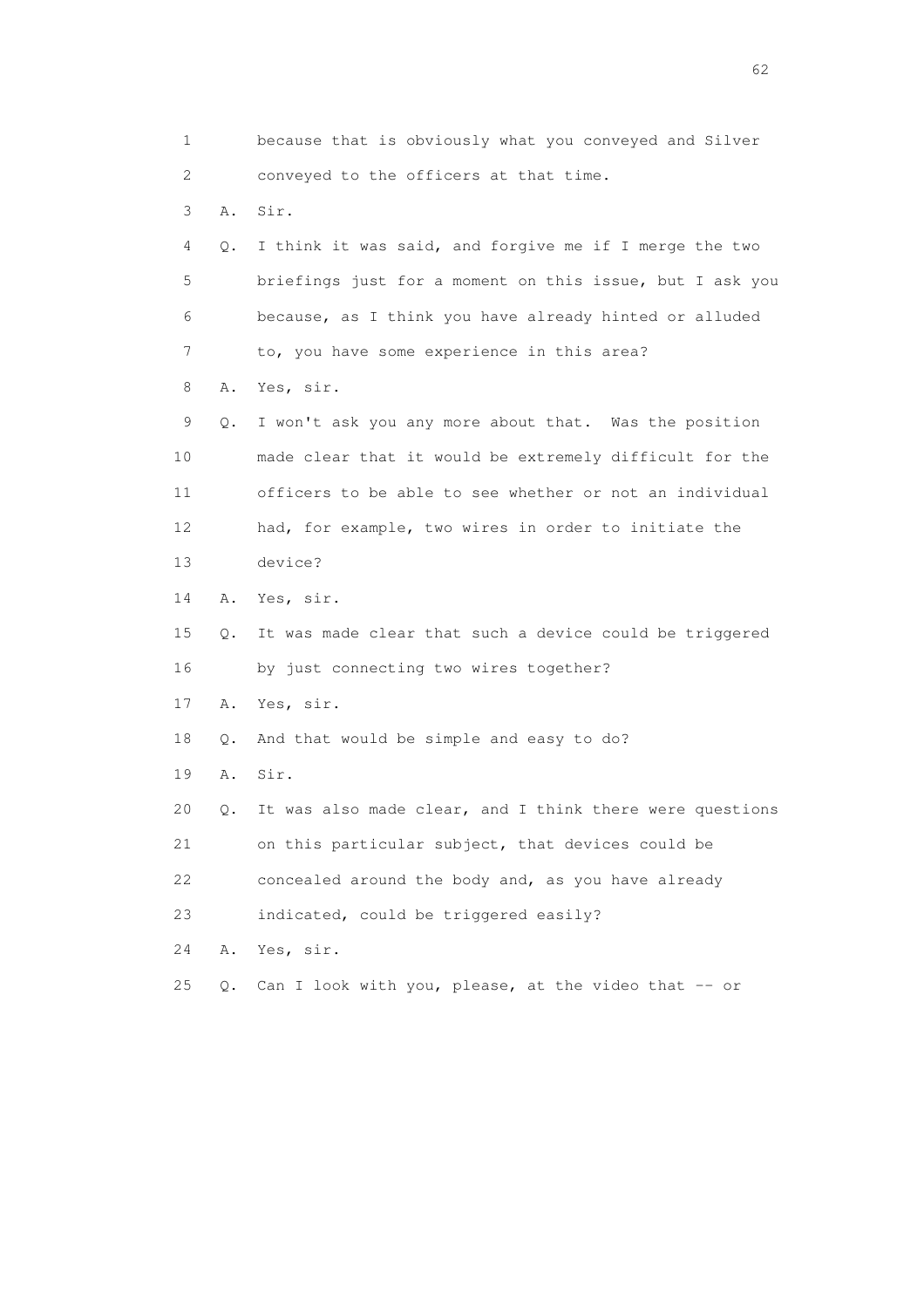1 camera that was shown to you just a few minutes ago, and 2 I would like to look at it with you from the beginning, 3 if we may. If we could start it, and take it to 4 10.02.32. I think you are aware that this has already 5 been shown and indeed you have looked at it? 6 A. Yes, sir. 7 Q. I think you thought it was Mr Perry who had shown it, 8 but I think it was me. 9 A. Apologies, sir. 10 Q. He's always getting mistaken. Normally my father. 11 There at 10.02.32 we can see Mr de Menezes walking 12 towards the station? 13 A. Sir. 14 Q. If we could move it on two seconds, we can see just two 15 seconds, that the Alpha car is in that queue? 16 A. Yes, sir. 17 Q. Yes? 18 A. Yes, sir. 19 Q. If this could just be played, please, through, we will 20 see the Alpha car pull out in a moment or two and then 21 it will rather cheekily pull back in. Then I think, as 22 you can see, the traffic will start moving but 23 unfortunately the picture, the camera then moves to 24 another scene or another shot. 25 Now, just pausing there for a moment, if we may, is

experience of the contract of the contract of the contract of the contract of the contract of the contract of the contract of the contract of the contract of the contract of the contract of the contract of the contract of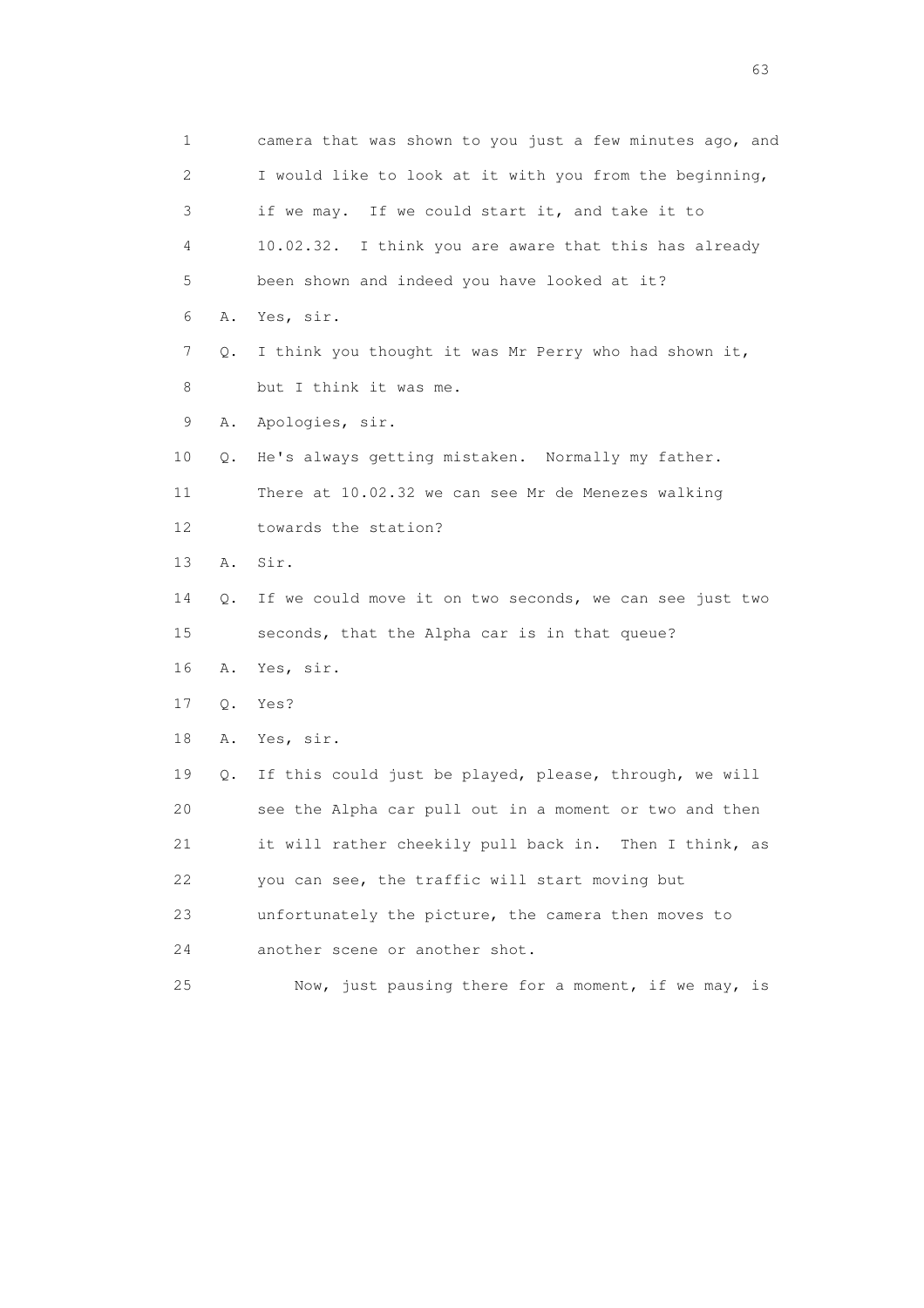1 it right that if state red had been called at that 2 point, the officers would have been out of the car 3 pretty quickly. 4 A. Yes, sir. 5 Q. I won't show the photograph again but I think we can see 6 that, and you will remember the scene, that set of 7 lights is almost directly opposite Stockwell tube 8 station? 9 A. Yes, sir. 10 Q. I don't know how long it would have taken the officers 11 to get across that road over to the station if state red 12 had been called but seconds, we are talking, aren't we? 13 A. Yes, sir. 14 Q. If we play on, please. You will see, because they have 15 been highlighted -- obviously you wouldn't know that -- 16 the surveillance officers are moving into the station. 17 (Pause) 18 Could you pause it now, thank you. Now, this is 19 10.04.08. Forget about whether that's the actual time, 20 but we can see that it's about a minute and a half after 21 we had first seen the Alpha car in that queue? 22 A. Sir. 23 Q. The cars were in Binfield Road which we know is just 24 round the corner. How shortly before the officers were 25 in this position would state red have been called,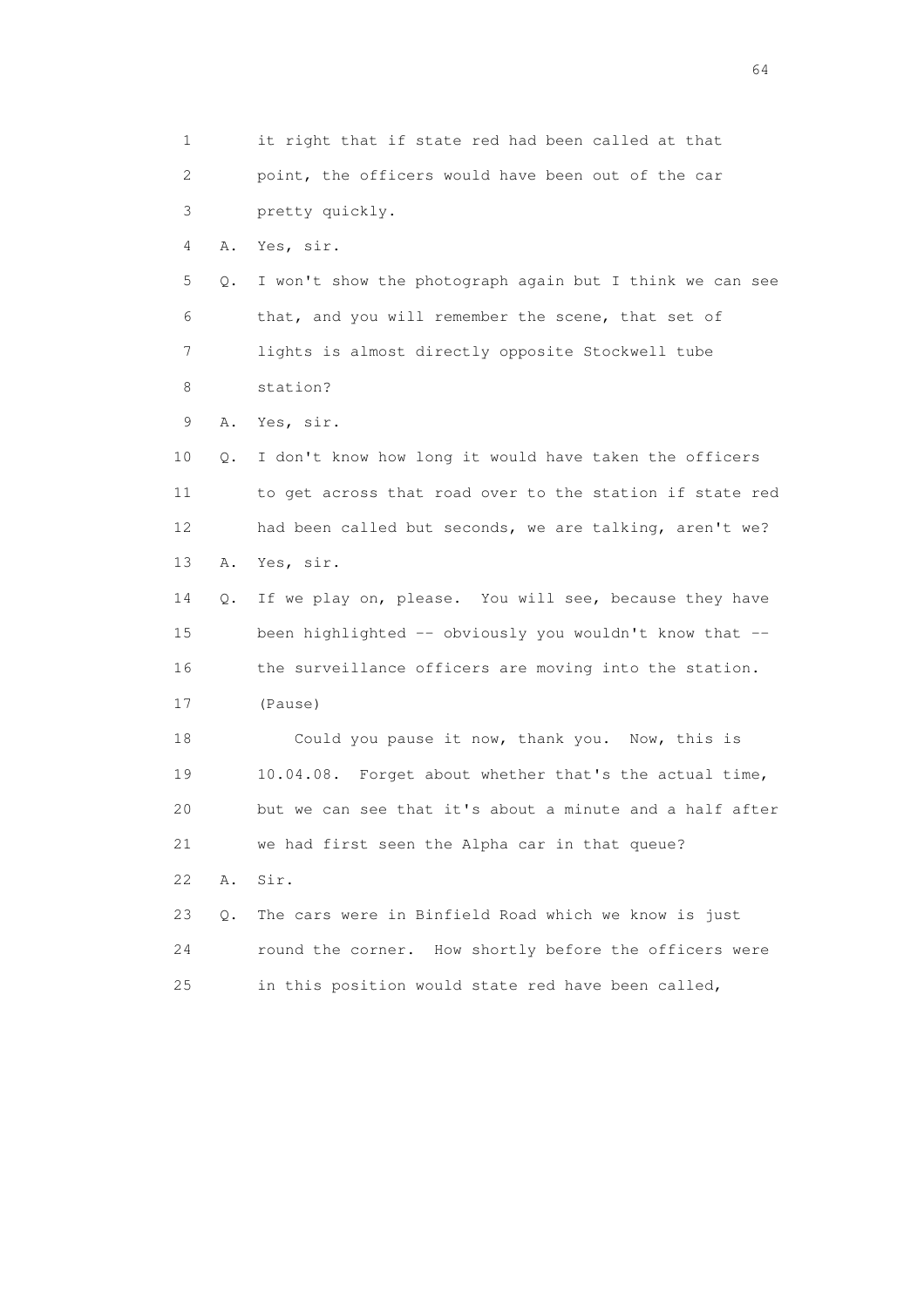1 approximately? Are we talking a minute or seconds? 2 A. Seconds, sir. 3 SIR MICHAEL WRIGHT: Charlie 2 is coming up from the bottom 4 of the picture, is he? 5 MR STERN: Charlie 2 is from Binfield and we will hear in 6 due course the evidence that C12 is coming from the 7 opposite direction because I think -- 8 SIR MICHAEL WRIGHT: That is C12? 9 MR STERN: It is in the distance, yes. 10 Charlie 12, again the jury will hear this, but 11 Charlie 12 in fact as a result of hearing things over 12 the radio, did not come to the TA Centre but came 13 directly from Nightingale Lane and took a different 14 route, therefore? 15 A. Yes, sir. His vehicle would have been parked on the 16 left-hand side of those telephone boxes. 17 Q. I'm not even sure it's parked? 18 A. Well, stopped. 19 Q. It's stopped and he is running as we can see. 20 What do you make of the suggestion that your 21 officers at this time as they are running into this 22 station were intent on shooting a person dead without 23 any further assessment? What do you make of that 24 assertion? 25 A. They would never have had that state of mind at that

 $\sim$  65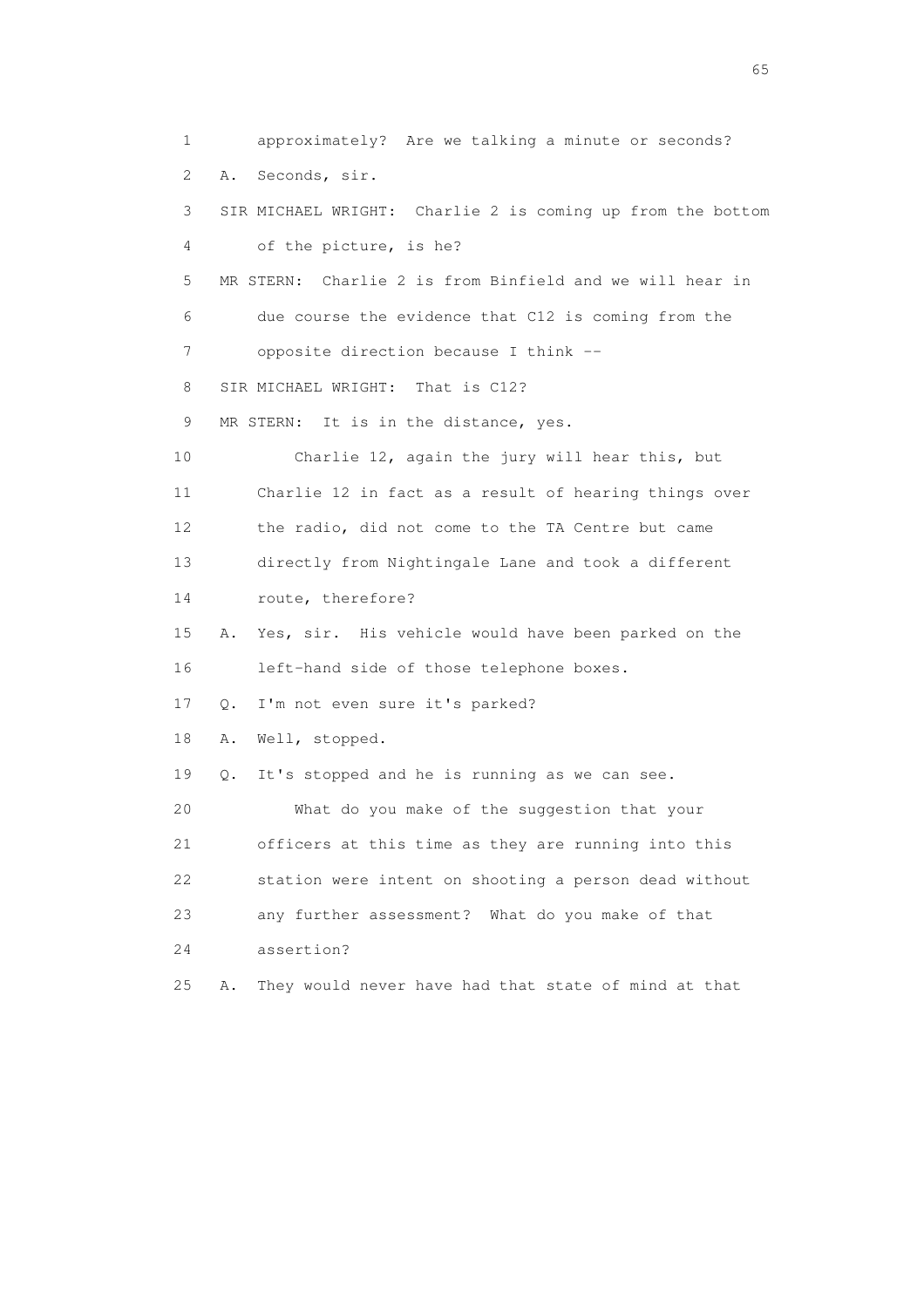1 point, that they were going to shoot somebody, at that 2 point. That may sound like a bold statement but I can 3 put myself in that position, if I was in that position 4 there would always be a judgment stage first, 5 regardless. 6 Q. Can I help you a little more with the timing please, and 7 there is a phone schedule that we have that I hope will 8 enable all the phone calls that are within the records 9 that we have between 9.20 and 10.16 on some sort of 10 schedule. I wonder if we could hand those out. (Handed) 11 They are limited copies, I think, because they are 12 in colour. This is for the jury and for the witness. 13 For others, there are references on the side which show 14 where it is that the calls have come from. 15 SIR MICHAEL WRIGHT: While you are doing that, Mr Stern, 16 I have had a plea for help from a member of the jury, so 17 we will have a ten minute break, quarter to. 18 (11.40 am) 19 (A short break) 20 (11.50 am) 21 (In the presence of the jury) 22 SIR MICHAEL WRIGHT: Can I make it clear to everybody who 23 has not yet cross-examined that I want to utilise the 24 luncheon adjournment to take the screens down rather 25 than losing time in the afternoon for that purpose, and

 $\sim$  66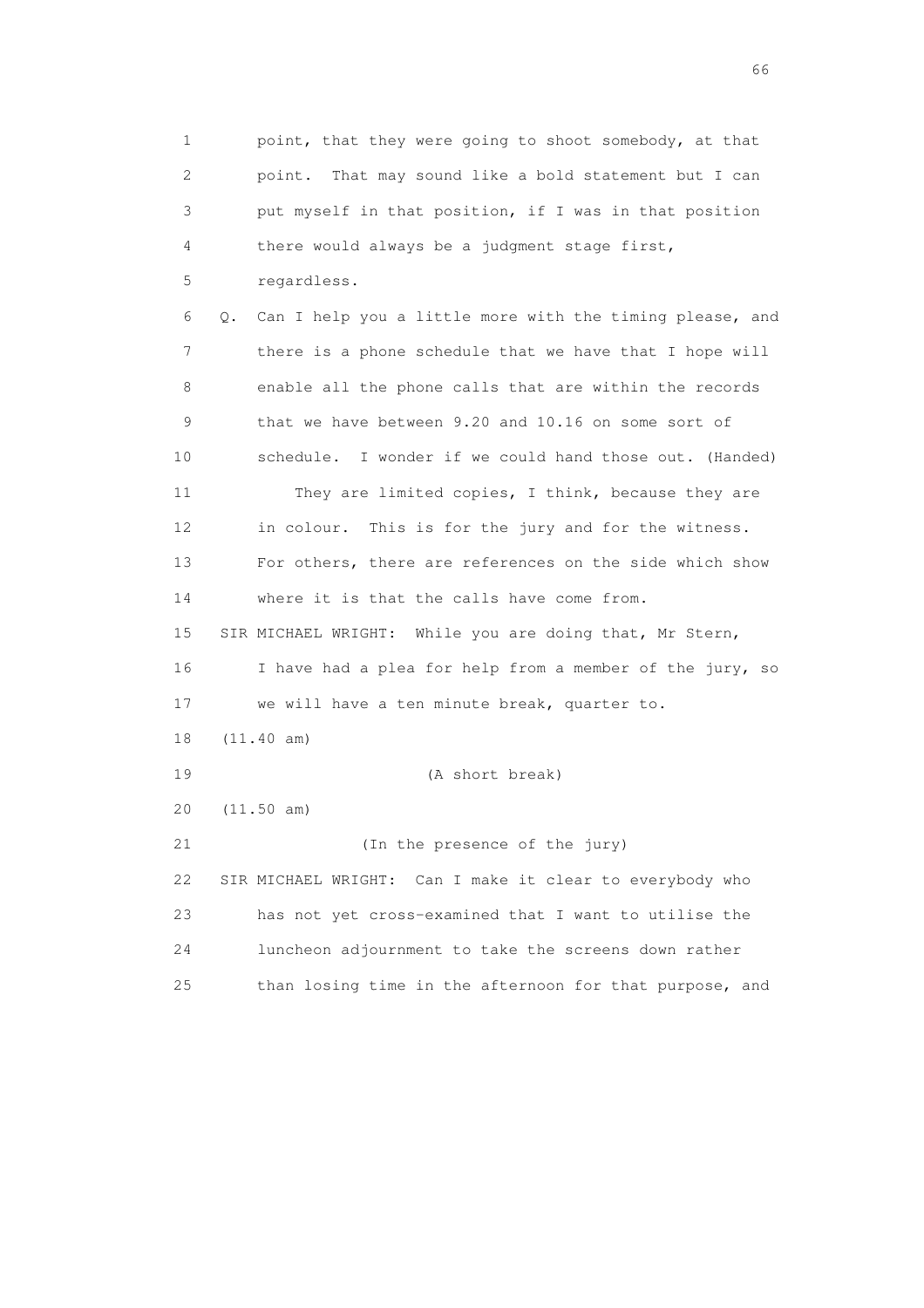1 so I am going to finish this witness before the luncheon 2 adjournment, even if you either get a late lunch or no 3 lunch at all. There is a fair warning. Yes, Mr Stern. 4 MR STERN: Thank you. T84, I hope you have the schedule 5 there. 6 A. Yes, sir. 7 Q. And the jury have it. The times run between 9.20 and 8 10.16, and -- 9 SIR MICHAEL WRIGHT: This is a comprehensive list, is it? 10 MR STERN: I hope so. 11 SIR MICHAEL WRIGHT: It's everybody's phone calls? 12 MR STERN: It's everybody's such that we have. You see it's 13 been colour-coded and I think you have been given the 14 colour bronze or thereabouts. 15 We can see that the call made by you, which is 16 number 33, at 9.42.18, is I think the call that you make 17 to Derek? 18 A. Yes, sir. 19 Q. I think as you told us, that was after you had arrived 20 at the TA Centre and after you had spoken to the soldier 21 that was there in order to try to make arrangements? 22 A. Yes, sir. 23 Q. But there were two other vehicles there before? 24 A. Yes, sir. 25 Q. One of those vehicles was the Alpha vehicle?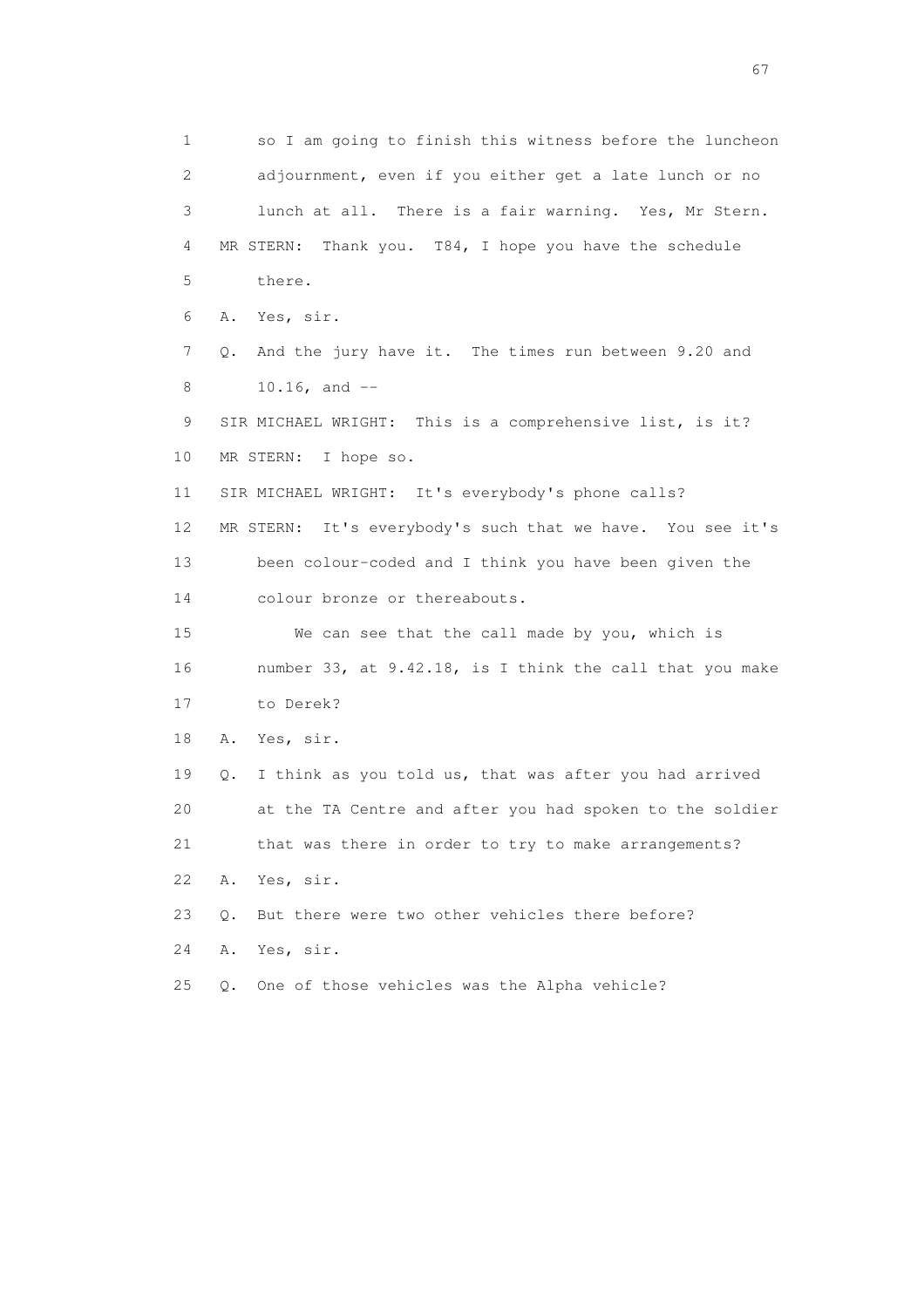- 1 A. Yes, sir.
- 2 Q. Do you remember which one the other one was? Would it 3 automatically have been Bravo?

4 A. It was the vehicle that Terry was in, sir.

 5 Q. Terry was in. He might be able to tell you that. That 6 was the C vehicle?

7 A. Yes, sir.

 8 Q. So those two vehicles were there, and then you spoke to 9 Derek. Why did you speak to Derek? We know he was the 10 red team, whereas at this point we know the grey team 11 had taken over. Did you know that at that stage? 12 A. No, sir, that was the only phone number that I had at 13 that point, was Derek's.

- 14 Q. You were given a number for surveillance and it turned 15 out to be the number of Derek?
- 16 A. Sir.
- 17 Q. We can see at 9.43 call number 39, you speak to Derek 18 again, and then at 9.45 you speak to Ralph. He's the 19 team leader; yes?
- 20 A. Yes, sir.

 21 Q. Then there is another call to Derek, and then over the 22 page, we can see what happens at call 50, 9.48.50, there 23 is a call from Silver to Mr Dingemans?

24 A. Yes, sir.

25 Q. As far as you know, is that approximately the time that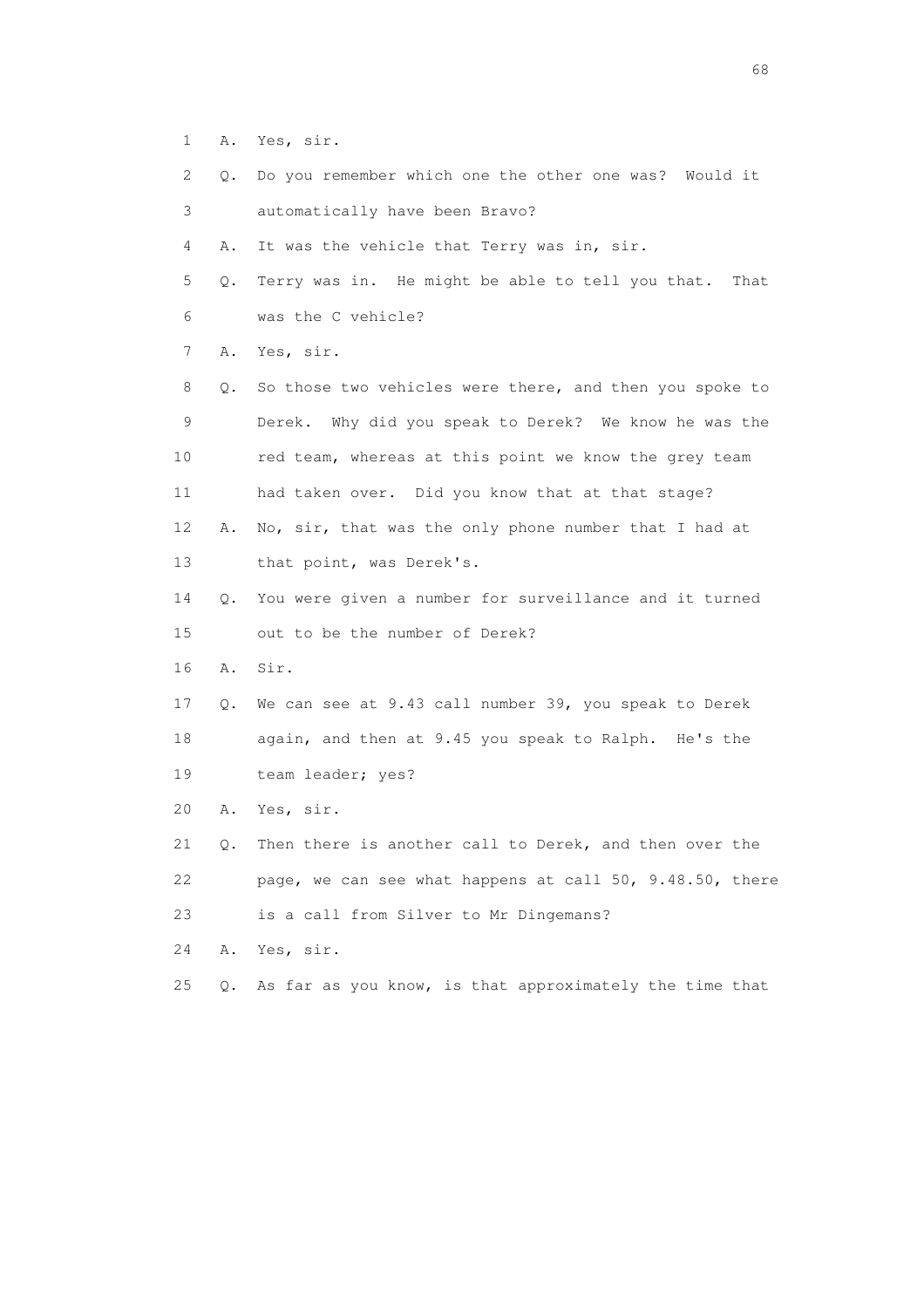| 1  |    | Mr Dingemans was called on, then, to move forward and to |
|----|----|----------------------------------------------------------|
| 2  |    | carry out an arrest or at least stop the suspect?        |
| 3  | Α. | I don't know whether it was that time, sir, I knew that  |
| 4  |    | that was happening, but                                  |
| 5  | Q. | Then, as we look further down, we can see the first call |
| 6  |    | by you to James, the grey surveillance team, is call     |
| 7  |    | number 79 at 9.56.48?                                    |
| 8  | Α. | Yes, sir.                                                |
| 9  | Q. | I think you didn't speak to James but you in fact spoke  |
| 10 |    | to somebody else?                                        |
| 11 | Α. | I didn't know who that would be, sir.                    |
| 12 | Q. | You spoke to somebody from, as we will discover, the     |
| 13 |    | grey surveillance?                                       |
| 14 | Α. | Yes, sir.                                                |
| 15 | Q. | When you spoke to that person, did you make it clear     |
| 16 |    | that there was a possibility that there might be a CO19  |
| 17 |    | stop?                                                    |
| 18 | Α. | No, sir.                                                 |
| 19 | Q. | Did they know that you were from CO19?                   |
| 20 | Α. | Yes, sir.                                                |
| 21 | Q. | Did that person say, well, what are you involving        |
| 22 |    | yourselves in this?                                      |
| 23 | Α. | No, sir.                                                 |
| 24 | Q. | Did they seem surprised that you were there?             |
| 25 | Α. | Not at all, sir. But if I can just, a rider on that:     |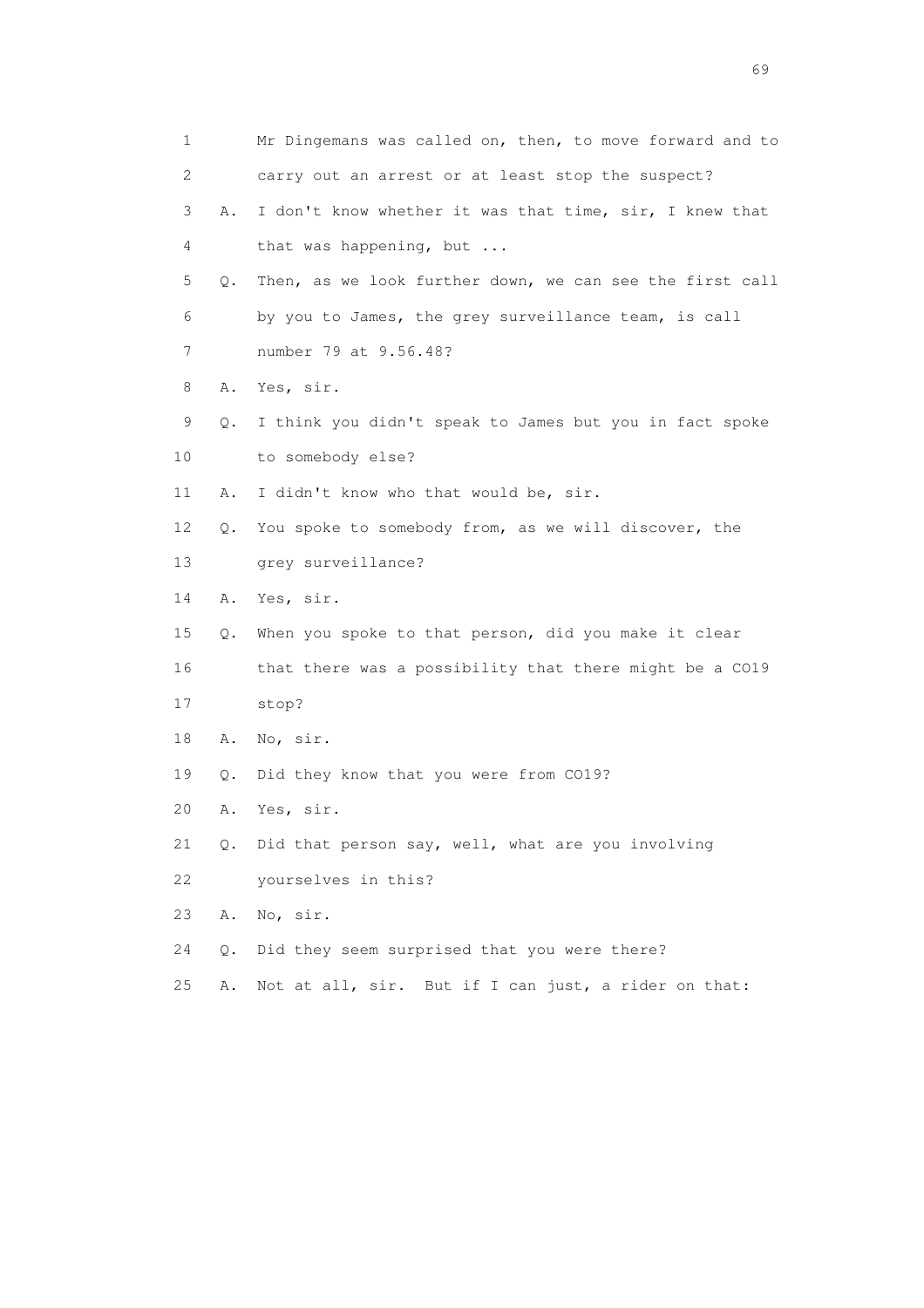1 there is no reason why they should, because I don't know 2 where they are, they may be in a very covert situation. 3 It wouldn't be a conversation, it would be a single, 4 short, sharp discussion. 5 Q. This was two and a half minutes, so probably not as 6 short and sharp as that. Then we can see there is 7 another call from Silver to Mr Dingemans at call 83, and 8 then there is a call at 9.59.36 from you to 9 Chief Inspector Esposito? 10 A. Yes, sir. 11 Q. He's in the operations room, as we know. Then there is 12 this open line that you have with him. If we look 13 across, that's nine minutes and 14 seconds? 14 A. Yes, sir. 15 Q. So that is clearly the call at which you and he are able 16 to communicate freely and openly all the time? 17 A. Yes, sir. 18 Q. That begins at, as we can see there, just before 19 10 o'clock? 20 A. Yes, sir. 21 Q. That's all I want to ask you about phones, thank you. 22 SIR MICHAEL WRIGHT: Do you want to put this in the jury 23 bundle? 24 MR STERN: Yes, that would be helpful. I gather that one of 25 the schedules, 49, it may be it can be put in there.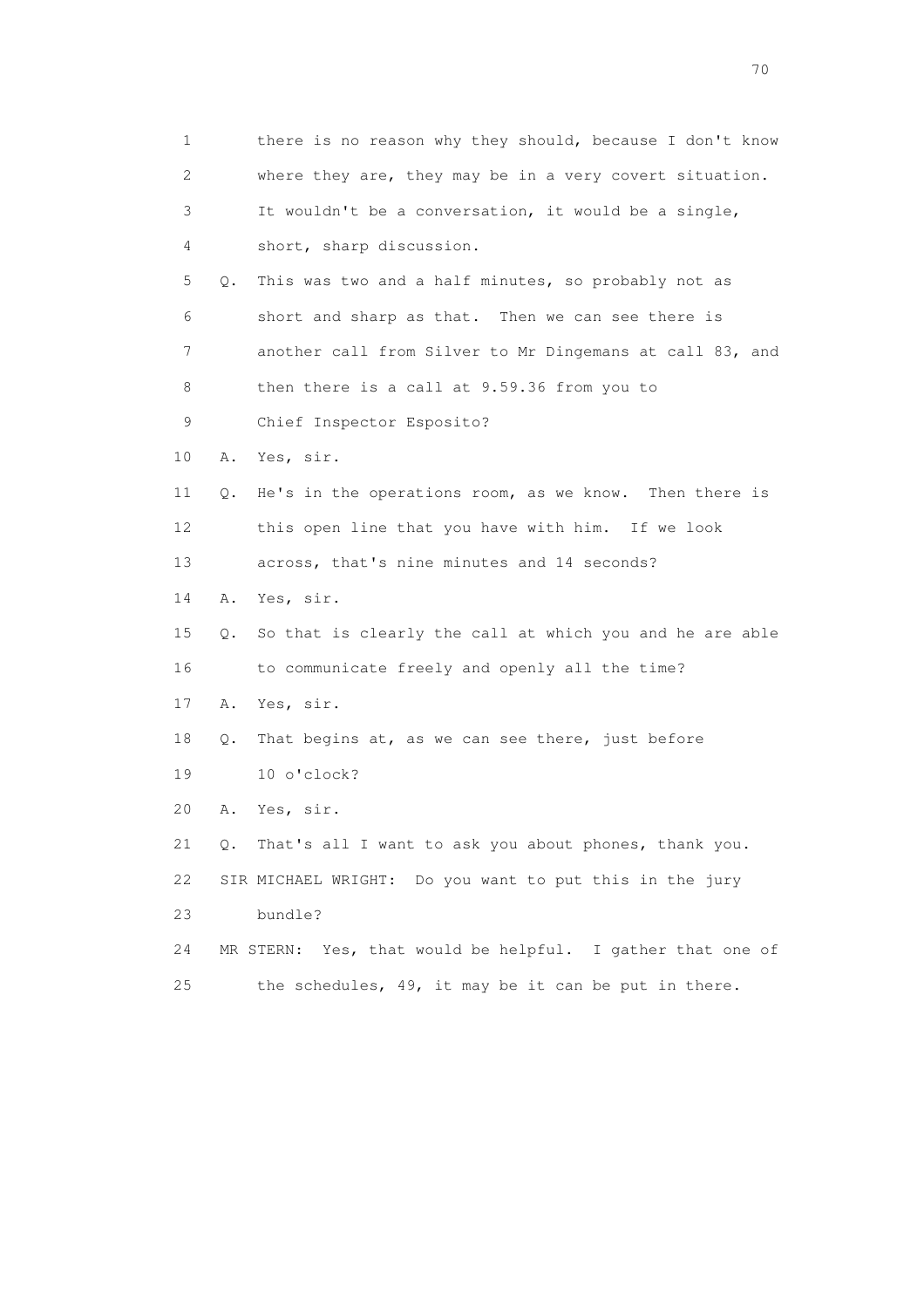1 In other words, it may be helpful if all the phone 2 schedules were in one divider. 3 SIR MICHAEL WRIGHT: I will wait for somebody to do a bit of 4 research on that and then we will decide. 5 MR STERN: I was rather hoping somebody could inform me. 6 There is one at 50 but there may be one at 49 as well. 7 MR HOUGH: I think there is one at 45, a schedule of calls 8 made early in the morning on the 22nd, and then there is 9 one at 50 which is a schedule of calls specifically 10 relating to Mr Purser. It could go in at either of 11 those as far as I am concerned. 12 MR STERN: It may help if it goes in at 50. 13 SIR MICHAEL WRIGHT: This is comprehensive, if your team 14 have got it right, Mr Stern, it has all those -- 15 MR STERN: That's the plan and I hope it has been, obviously 16 errors and omissions excepted, but it is comprehensive. 17 SIR MICHAEL WRIGHT: Put it in at 50, ladies and gentlemen, 18 easy one to remember. 19 MR STERN: Thank you. 20 SIR MICHAEL WRIGHT: Actually, it's not 50. 50 is 21 McDowall's update. There is one at 49. 22 MR STERN: Thank you. 23 MR HOUGH: I think some of the jury are looking confused. 24 The updated index, I had had Mr McDowall's update at 49, 25 and Mr Purser's log at 50.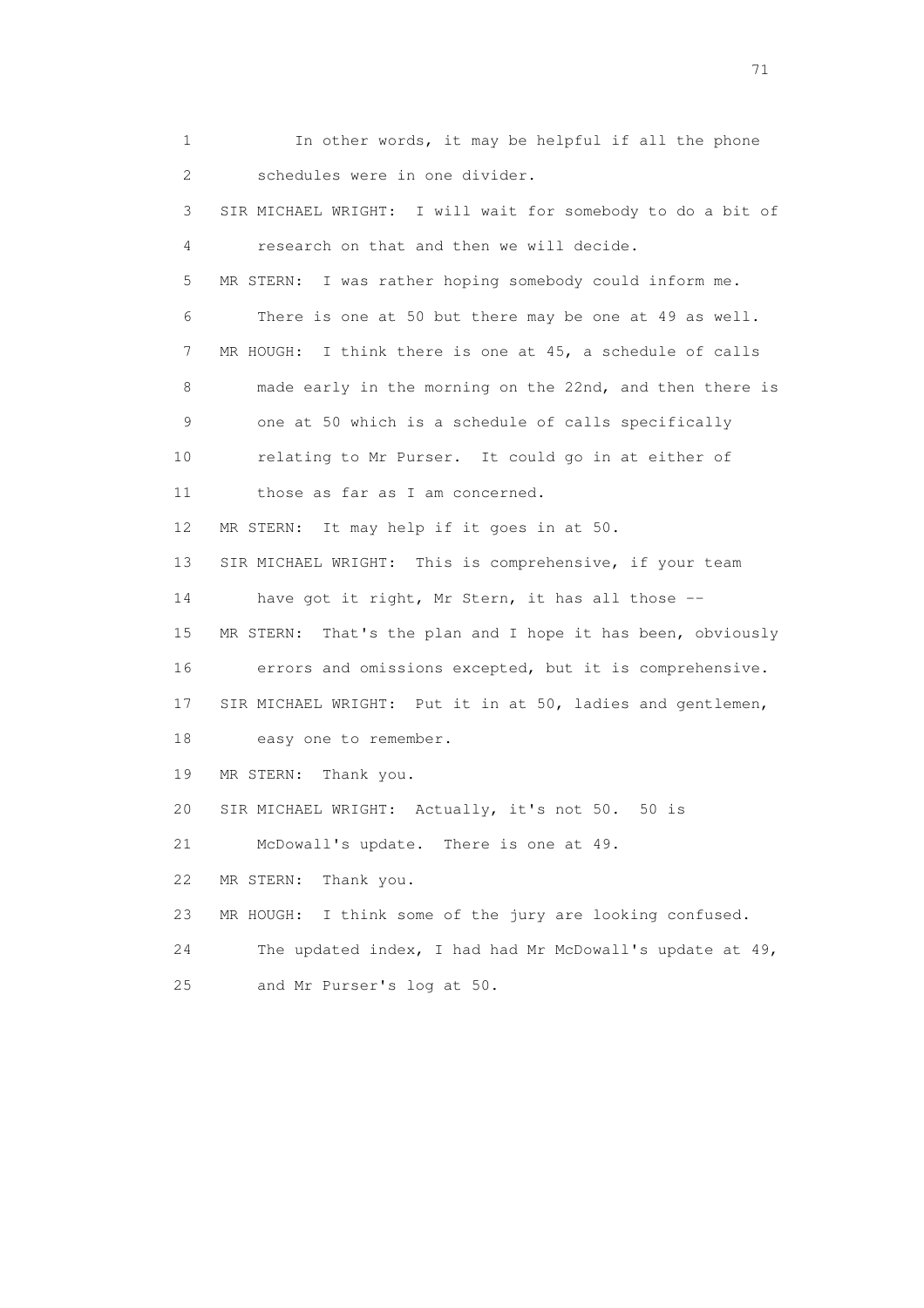1 SIR MICHAEL WRIGHT: All right. In that case ... 2 MR HORWELL: 50 is its proper place. 3 MR HOUGH: 50 is where Mr Purser's call log should be. This 4 index has been circulated and can be re-circulated. 5 SIR MICHAEL WRIGHT: Thank you. 6 MR STERN: Thank you very much. 7 Just one short matter in relation to the "stop 8 getting on the tube". The way that you put it in your 9 statement, and it's very short, so I don't ask for it to 10 be put up, at page 335: 11 "I then put over the radio that they want us to stop 12 the subject getting on the tube." 13 Do you think that's the way you put it, that it was 14 a "they"? 15 A. It might have been, sir, yes. 16 Q. The next matter that I want to deal with, with you, 17 please, is you were asked about certain comments that it 18 was said you made to a Mr Costello. 19 I wonder if we could have up on the screen, please, 20 statement page 856. Just so we remind ourselves who 21 this person is, he is a Chief Inspector at the 22 operations, support for the Metropolitan Police 23 specialist firearms unit, and he was acting, as we can 24 see, in that regard on 22 July when he was the 25 post-incident manager?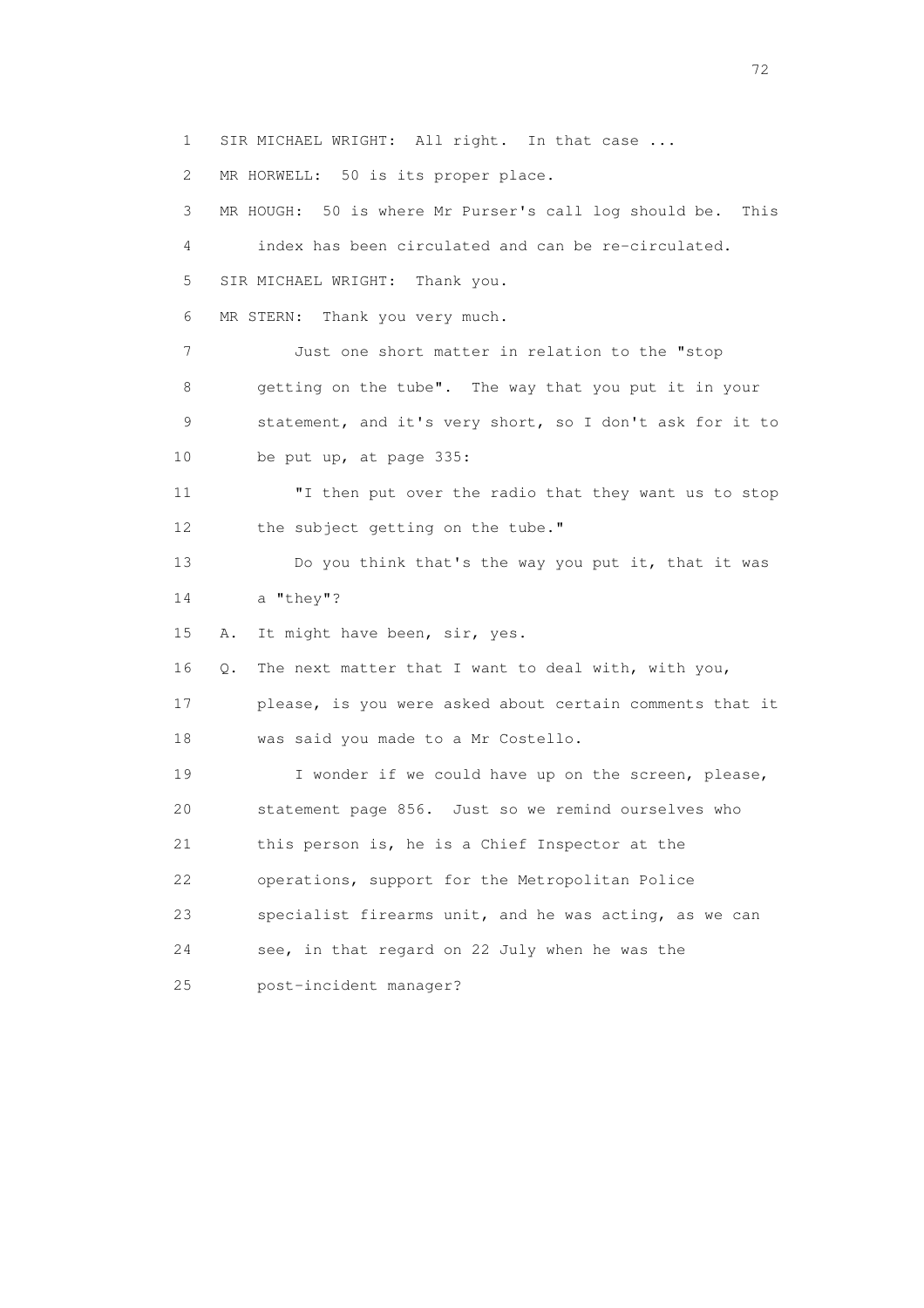1 A. Yes, sir.

 2 Q. What does the post-incident manager do? 3 A. They facilitate the process between the IPCC or 4 investigators and the firearms involved. 5 Q. He started a log at 10.15 in the morning, and I don't 6 ask for it to go on the screen because it's a manuscript 7 version and rather difficult to read. I think as 8 Mr Mansfield has already referred to, it begins at 9 page 1212 and goes through to 1228. 10 Now, do you accept that you spoke to him or not? If 11 we look there, we can see the part that's been drawn up 12 on the screen, at 10.15 commenced his log: 13 "I attended the CO19 base room where I received 14 a telephone call from TJ84, the senior CO19 officer on 15 scene. He provided me with a brief outline regarding 16 the incident." 17 Let me just start there. Do you recall speaking to 18 him or not? 19 A. I don't, sir, I don't recall talking to him. 20 Q. "He stated that he and his team had been supporting 21 an SO13 counter-terrorist operation with surveillance 22 officers. A suspect had been followed from an address 23 on to a bus and to Stockwell tube station. The suspect 24 had gone into the tube followed by surveillance 25 officers. SFO officers had deployed into the tube where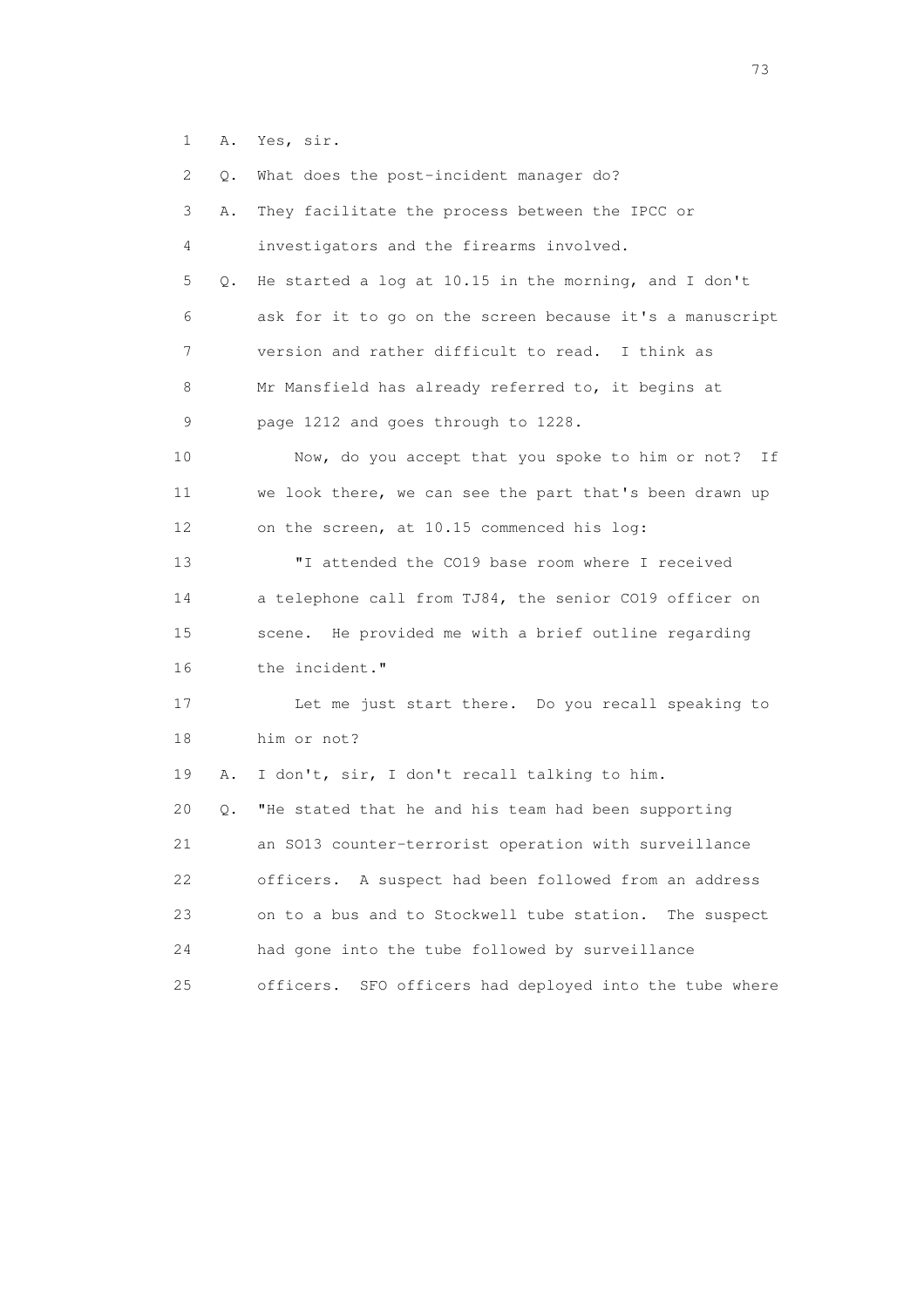1 surveillance officers had pointed out the suspect to 2 them. As the suspect was pointed out, he had launched 3 himself at the officers, the SFO officers had intervened 4 and shot the suspect in the head." 5 And that he requested a senior officer attend the 6 scene and was advised that Chief Inspector Dickson was 7 on route. 8 So this is 10.15, minutes after the incident itself; 9 yes? 10 A. Sir. 11 Q. You were not referred to a slightly expanded version of 12 that which we will see if we go to page 858. If we look 13 at the foot of that page, 13.30 on the same day, he says 14 that he spoke to you at HD. What's HD? 15 A. That's Leman Street. 16 Q. Right. So again, can we take it that you don't recall 17 this either? Or do you recall this? 18 A. Can I just read it? 19 Q. Yes, of course. Well, I will read it so we will save 20 a little time: 21 "I spoke to TJ84 ... he provided me with an update 22 to his previous briefing. He stated that he and the SFO 23 team had attended Nightingale Lane for a full briefing 24 with Silver, including intelligence on the premises 25 under observation at 21 Scotia Road ... the team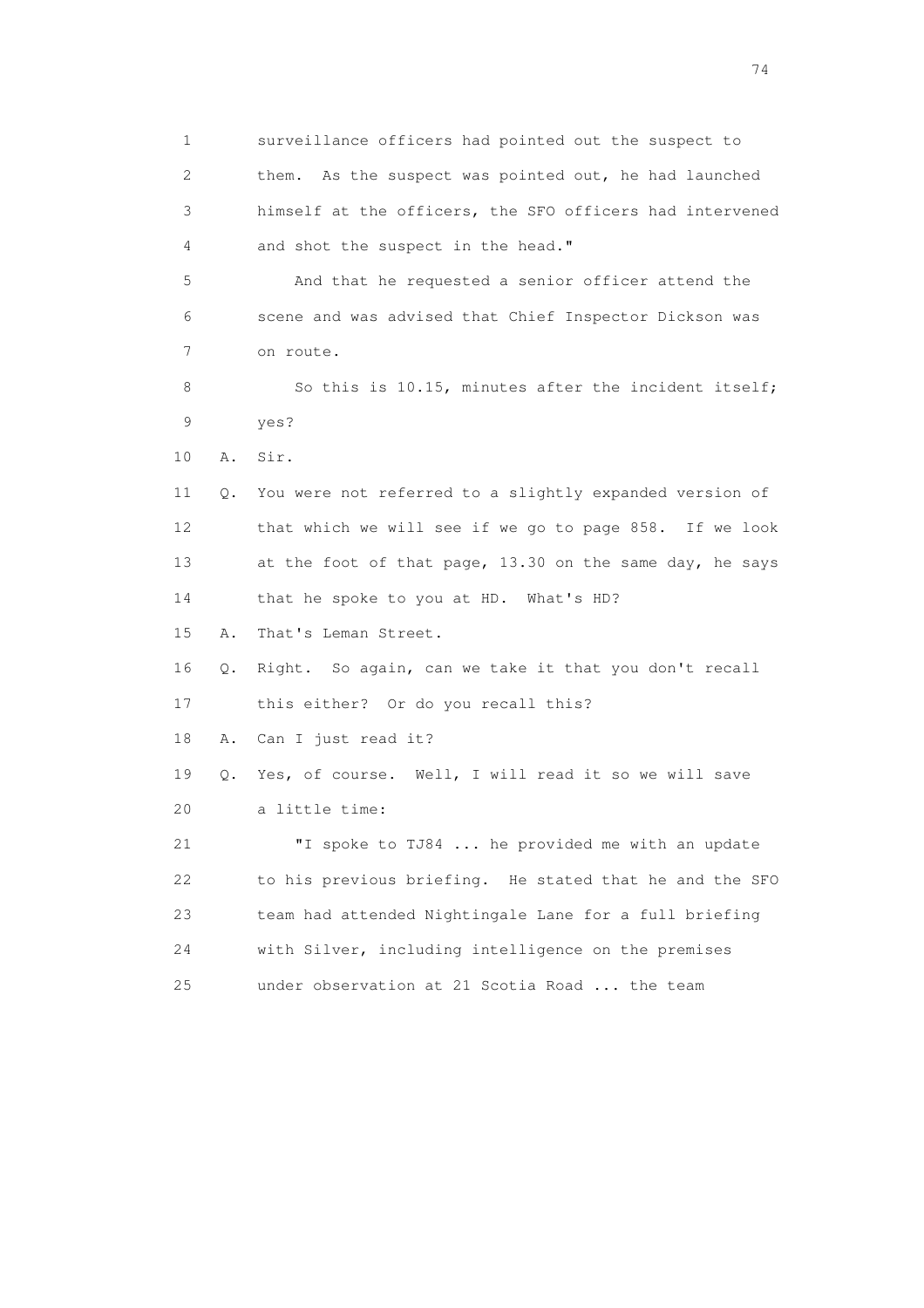1 briefing included intercepting the subjects away from 2 the address. He stated that a male had left the address 3 and was followed by the surveillance team. At that time 4 it was not decided to use the SFO team. Some time 5 later, the surveillance team decided that this was the 6 suspect and called for SFO support, surveillance 7 officers reporting that the suspect appeared jumpy and 8 furtive. They were told that he was not to be allowed 9 to get into the tube but the SFO team were not able to 10 get there in time. On arrival at Stockwell tube, the 11 suspect had gone into the station and SFO officers 12 deployed into the station down the escalators and into 13 a hall leading to the platforms. They were met by 14 a surveillance officer who indicated one of the 15 platforms and a waiting train. They went with this 16 officer on to the train. Immediately the suspect was 17 pointed out, he launched himself at the officer..."

 18 "at the officer", so in other words in this case it 19 would be at the surveillance officer, rather than the 20 firearms officer?

21 A. Sir.

 22 Q. "... and the SFO officers got in between and shot the 23 suspect in the head. He stated that C12 shot a couple 24 of times and C2 shot five or six times. He stated that 25 their briefing had included the fact that the subject

na matsay na katalog as na kasang na mga 175 may 2008. Ang isang isang nagsang nagsang nagsang nagsang nagsang<br>Tagapang nagsang nagsang nagsang nagsang nagsang nagsang nagsang nagsang nagsang nagsang nagsang nagsang nagsa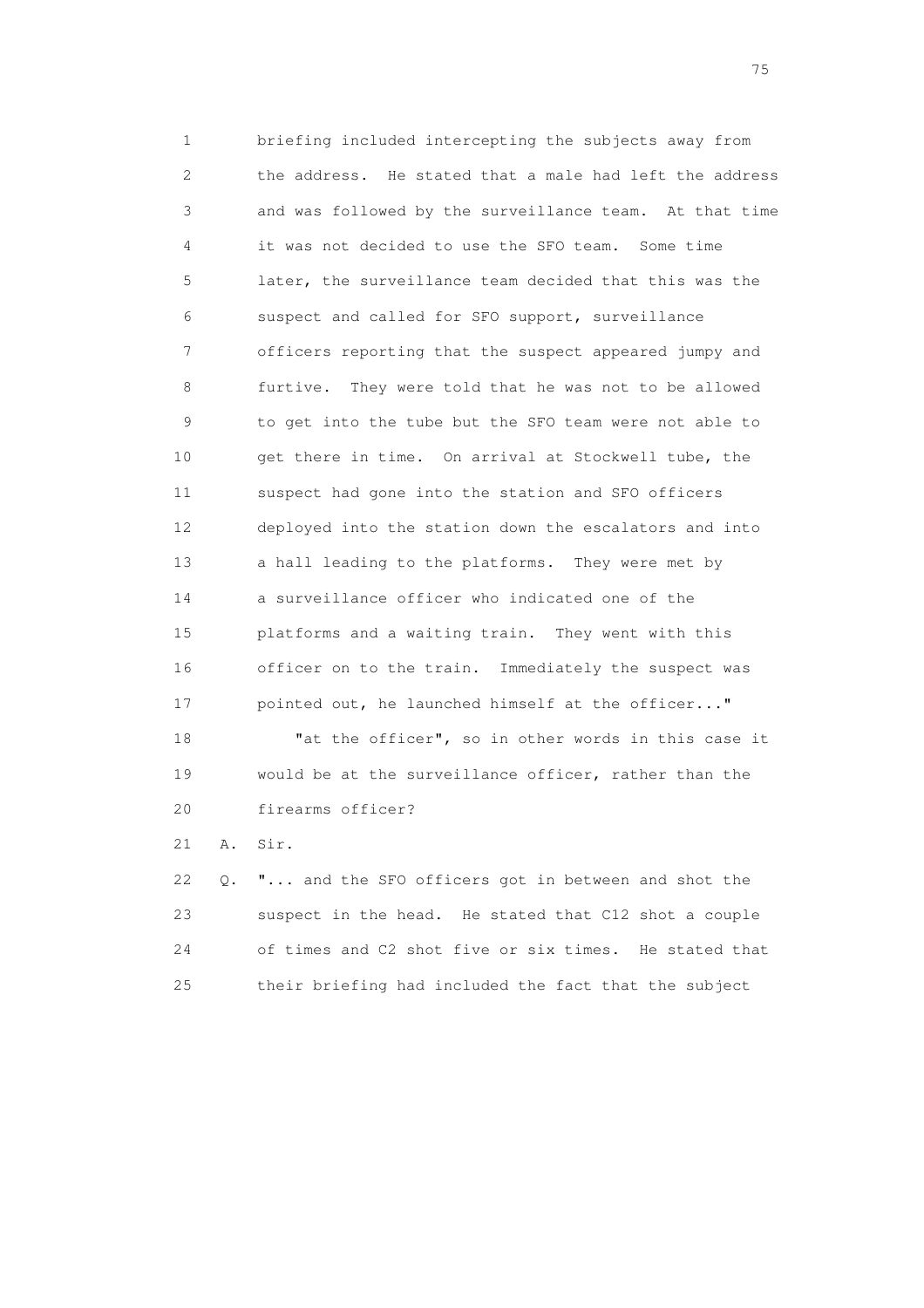1 had access to weapons and was involved in terrorist 2 bombings of 21 July. He stated that during the 3 surveillance instructions were received that the subject 4 was not to be allowed to be lost if he entered the tube 5 and that radio communications were poor. He confirmed 6 that the information had been provided by the principal 7 officers, C2 and C12." 8 Obviously you have never seen that entry? 9 A. No. 10 Q. Do you remember speaking to him now? 11 A. I don't really, but he was the post-incident manager -- 12 Q. Exactly, so it would make sense that you would speak to 13 him? 14 A. Yes, sir. 15 Q. All right. So far as the "launched himself at the 16 officer", I think that was a point emphasised by my 17 learned friend Mr Mansfield. Can we look at what the 18 surveillance officer says about that, or one of them. 19 Can we look at statement page 246, please. I wonder if 20 the middle part could be expanded, and we will see the 21 part that begins "my view" -- 22 SIR MICHAEL WRIGHT: Whose statement is this? 23 MR STERN: Ken: 24 "My view was unobstructed at this time, the male in 25 denim then, I would describe as, appeared to lunge and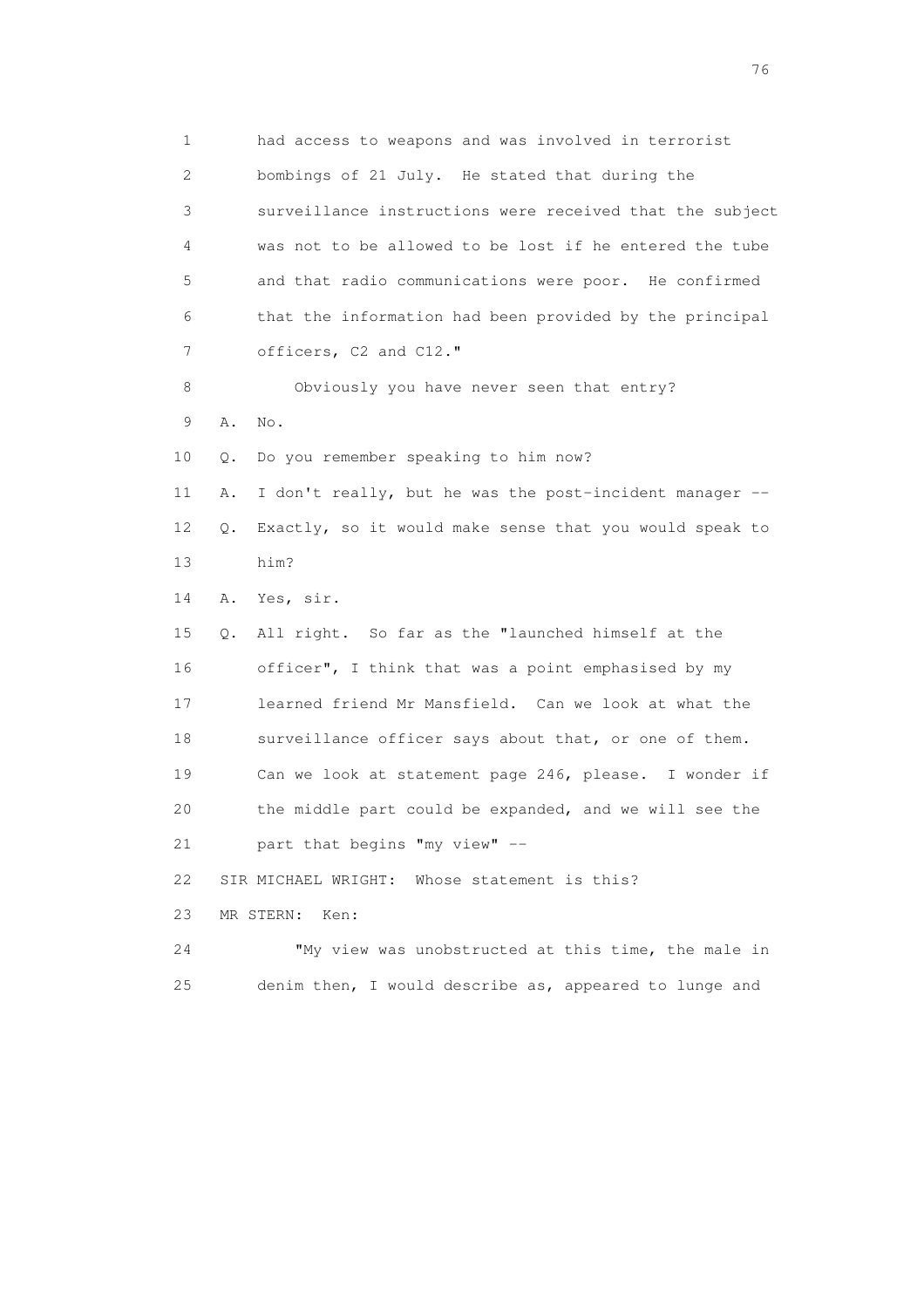1 bolt forward towards the open door, Ivor and the 2 firearms officers. This surprised me as it wasn't the 3 reaction I had expected from someone being challenged by 4 police. Aware that the male was showing no signs of 5 compliance I feared for his safety. I have no idea 6 what, but it appeared to me that the male was doing 7 something unusual with his hands which looked odd to me, 8 what was this I do not know other than his manner and 9 movement wasn't that of a person acting in a normal 10 manner, his hands moving around his torso area." 11 Ken is a surveillance officer and obviously we are 12 going to hear from him in relation to that. 13 So that is the way he described Mr de Menezes', as 14 we now know him to be, action towards the surveillance 15 officer. 16 Were you aware of that? 17 A. That particular statement? 18 Q. Yes. 19 A. No, sir. 20 MR STERN: Yes, those are all the matters I want to ask you. 21 SIR MICHAEL WRIGHT: Thank you. Mr Perry? 22 Ouestions from MR PERRY 23 MR PERRY: Thank you very much, sir. 24 Trojan 84, I represent Mr Purser as well as 25 Cressida Dick and Mr McDowall and Mr Esposito.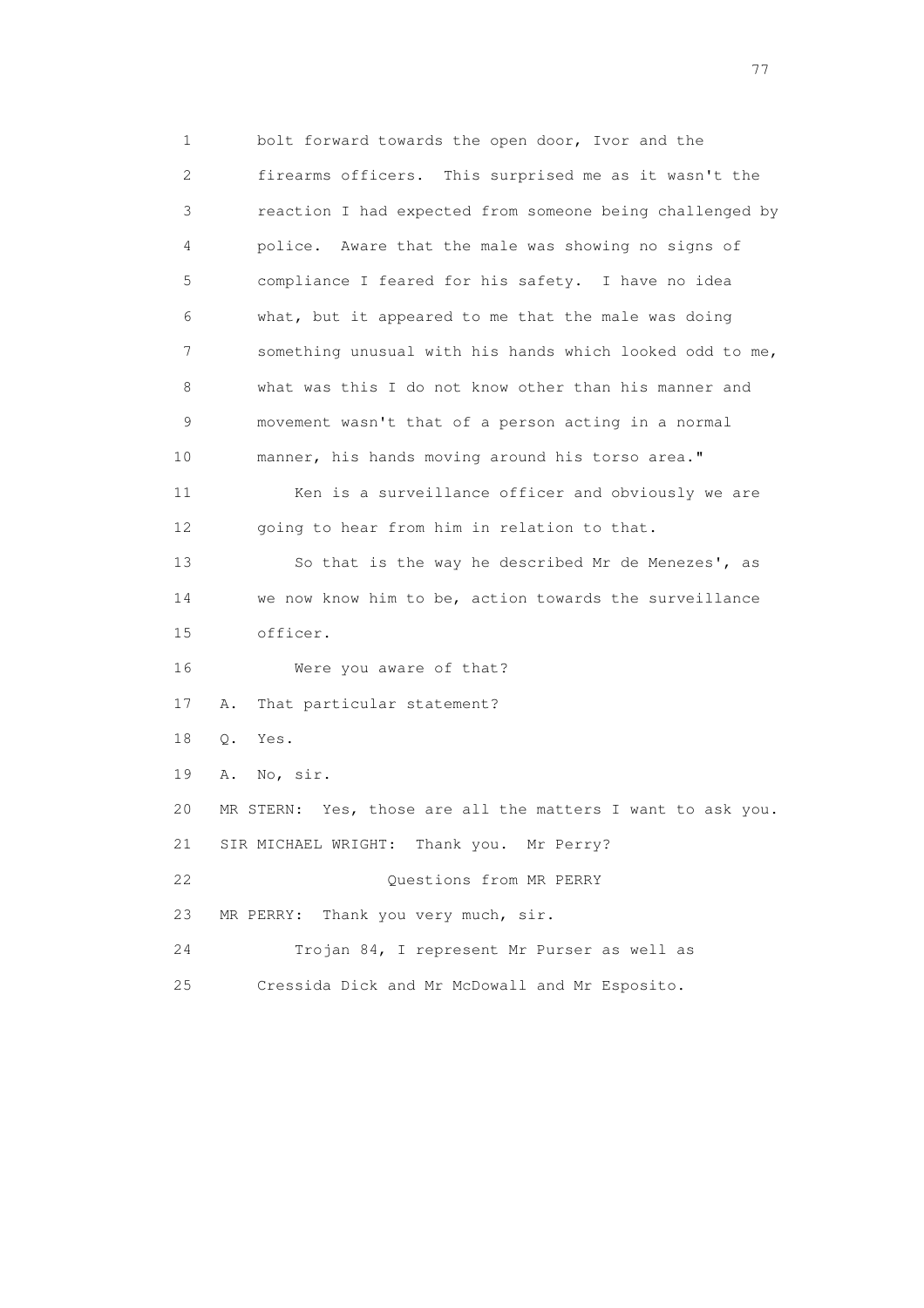1 A. Sir.

| $\mathbf{2}^{\mathsf{I}}$ | Q. | I first of all want to ask you, please, about equipment  |
|---------------------------|----|----------------------------------------------------------|
| 3                         |    | in the control car in which you were located.            |
| 4                         |    | Concentrating on the equipment, we have heard about the  |
| 5                         |    | Cougar radio system. May we just get clear what you      |
| 6                         |    | have in your car? Did you have a Cougar radio in the     |
| 7                         |    | control car?                                             |
| 8                         | Α. | Yes, sir.                                                |
| 9                         | Q. | Could you just describe it to us, the Cougar radio, does |
| 10                        |    | it have speakers in the car?                             |
| 11                        | Α. | Yeah, it would have speakers, sir.                       |
| 12                        | Q. | Are they at the front of the car or were they at the     |
| 13                        |    | front?                                                   |
| 14                        | Α. | I am not too sure of the position in the car since       |
| 15                        |    | I can't remember what car I was in.                      |
| 16                        | Q. | The reason you are not sure of the position is because   |
| 17                        |    | sometimes they are actually located in the roof or in    |
| 18                        |    | the upholstery and sometimes at the front of the car; is |
| 19                        |    | that the position?                                       |
| 20                        | Α. | Yeah, in a control car they would be in the roof, but    |
| 21                        |    | I don't think I was in a control car. I think I was in   |
| 22                        |    | a normal car, sir.                                       |
| 23                        | Q. | So there is the Cougar radio and was there also in the   |
| 24                        |    | control car a back-to-back radio?                        |
| 25                        | Α. | Yes, sir.                                                |

n and the state of the state of the state of the state of the state of the state of the state of the state of the state of the state of the state of the state of the state of the state of the state of the state of the stat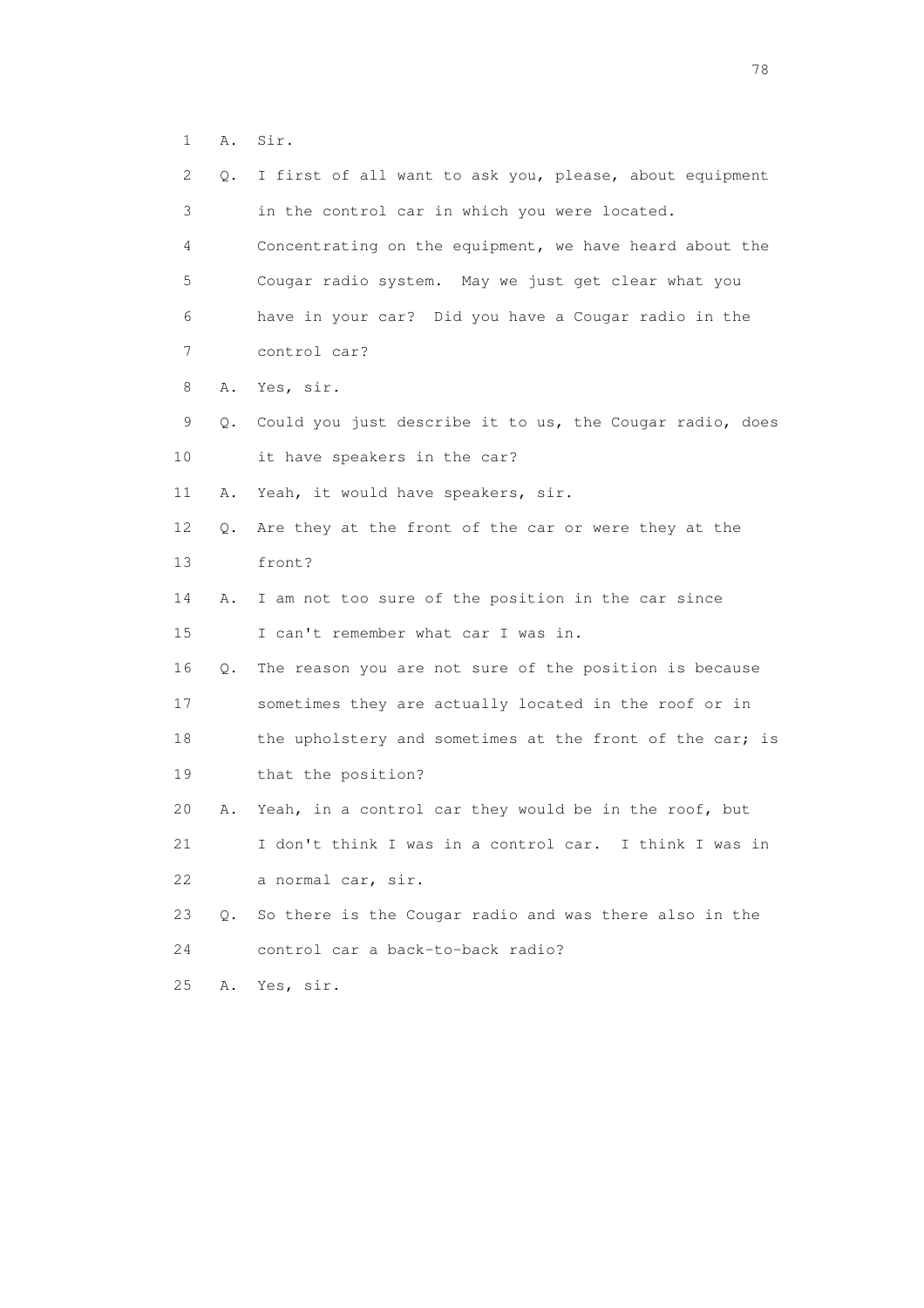1 Q. So we understand that, the back-to-back radio, that's 2 not the Airwave radio? 3 A. No, sir. 4 Q. It's what we have heard of as channel 75, is that right? 5 A. I think so, sir, yes. 6 Q. The back-to-back radio, that's just for communications 7 between the members of the firearms team? 8 A. Yes, sir. 9 Q. Whereas the Cougar enables the firearms team both to 10 eavesdrop in on to the surveillance team chatter and to 11 broadcast to the surveillance team? 12 A. Yes, sir. 13 Q. And also to enable the surveillance team to broadcast to 14 the firearms team? 15 A. Yes, sir. 16 Q. So you have described the control car; is this also the 17 case for the other cars that were part of the firearms 18 team equipment on that day? 19 A. Yes, sir. 20 Q. So they have the Cougar radios, the back-to-back radios 21 and then the other method of communication is by mobile 22 telephone? 23 A. Yes, sir. 24 Q. Thank you very much for that. The second matter I wish 25 to deal with, please, Trojan 84, is the meeting up with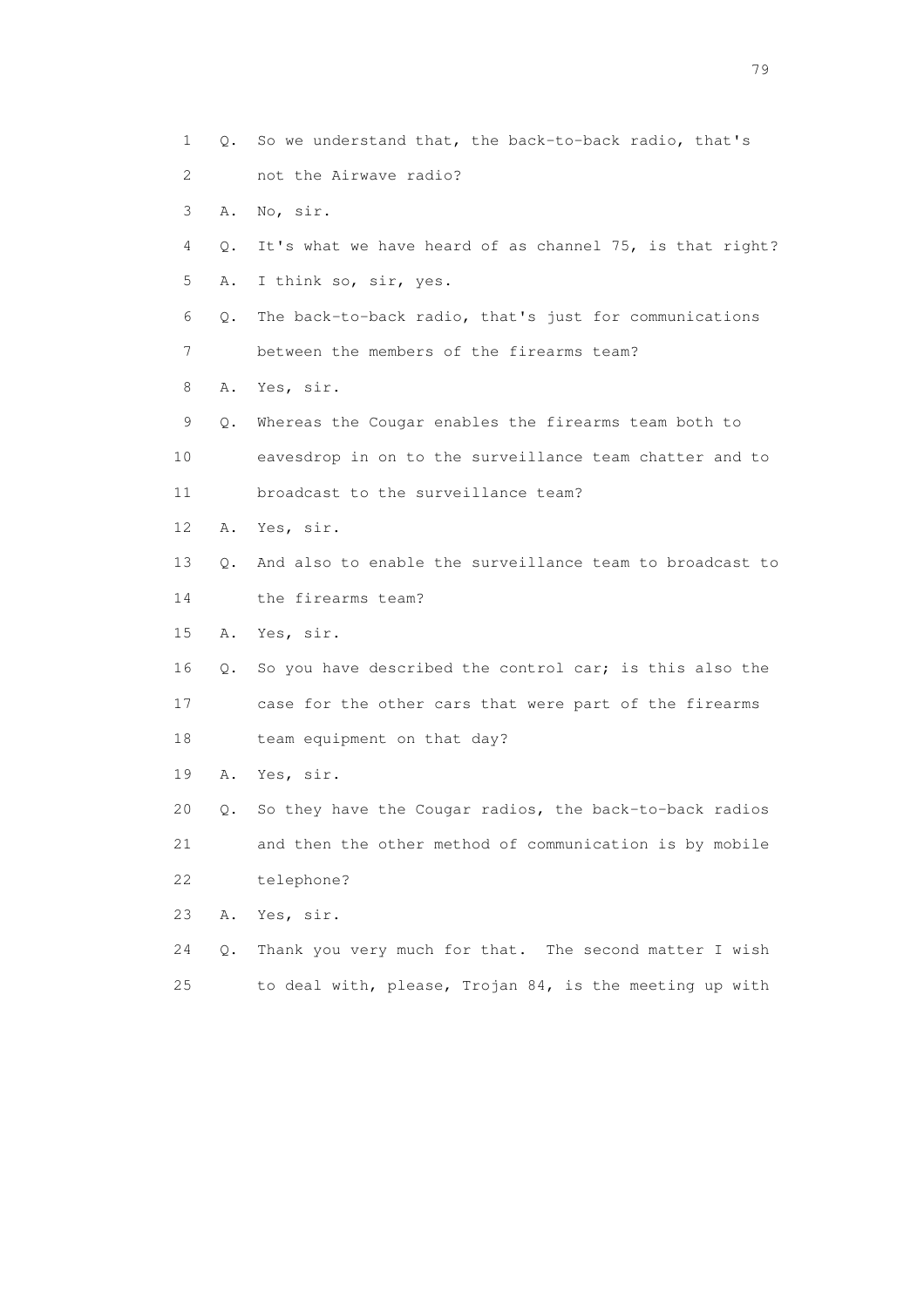1 Mr Purser, the Silver at New Scotland Yard. I just want 2 to see whether we can be a little more precise about 3 timing, and to assist, I'm going to ask, please, for -- 4 I'm very sorry, this is another telephone schedule, but 5 it has telephones on it, telephone calls on it not 6 included on Mr Stern's. It's actually a complete 7 schedule of everything from midnight.

 8 SIR MICHAEL WRIGHT: I thought that's what he was giving us. 9 MR PERRY: I think Mr Stern's comes from 9.20. If we can 10 hand it out, people can judge -- I'm sure Mr Stern's is 11 better. It's up on the screen as well. We are going to 12 hand out, again as Mr Stern did, this will be subject to 13 any errors and omissions. (Handed)

 14 We have tried to be as comprehensive as possible. 15 If I may, when we have this in front of us, just 16 explain: this is effectively all the telephone calls 17 from just after midnight on Friday 22 July and it goes 18 on to page 10, to the calls at 10.32 that morning. 19 That's the final page.

 20 If I may just explain, ladies and gentlemen, it has 21 the time on the left-hand column, the duration of the 22 call, the source of the call, the destination of the 23 call, the identity of the person called, and then it 24 goes on in chronological order and we have given various 25 people colour coding.

entration of the state of the state of the state of the state of the state of the state of the state of the state of the state of the state of the state of the state of the state of the state of the state of the state of t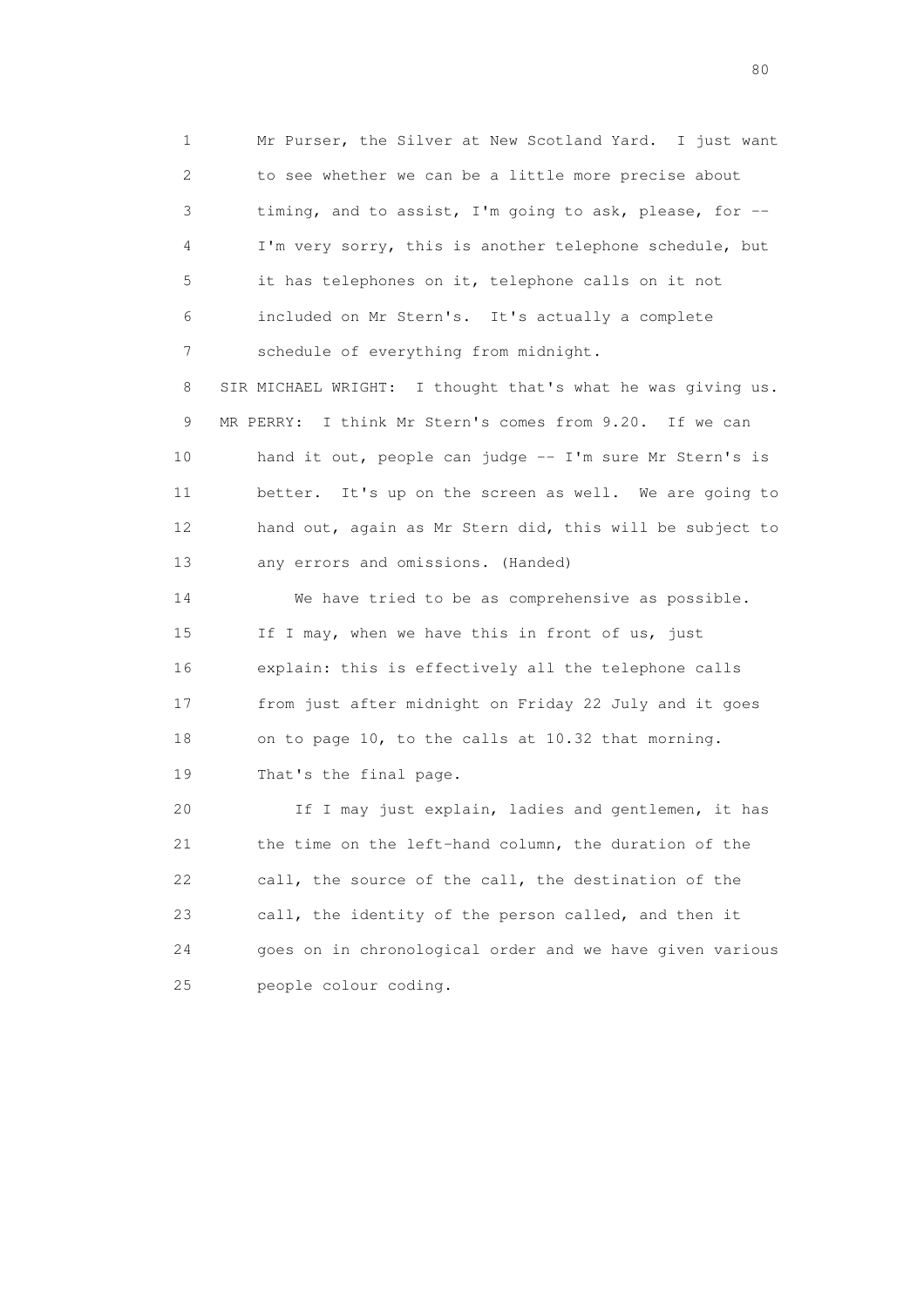1 For these purposes, just to make this clear, I am 2 concentrating on the meeting with Mr Purser at New 3 Scotland Yard, please, Trojan 84. To pick this up, if 4 we go to the bottom of page 3 of the telephone schedule, 5 and we see at 8.04 there is a call from you just over 6 a minute to Mr Purser, and that, just so we know, that's 7 the first contact that you have had. I can tell you 8 that.

 9 If we go over to page 4, we see other contact at 10 8.18.53, 44 seconds, you to Mr Purser, and then at 11 8.22.09, you to Mr Purser.

12 Just so we understand the purpose of this exercise, 13 you have told us that you had the briefing at 14 Leman Street. You then peel off to go to New Scotland 15 Yard and when you arrive at New Scotland Yard, there is 16 contact between you and Mr Purser and you effectively 17 collect him, I think from the goods yard or that area 18 around New Scotland Yard?

19 A. Sir.

20 Q. What we can say and what this shows is that that would 21 probably have been some time around 8.22 because there 22 is no further contact between you and Mr Purser on the 23 telephone?

24 A. Sir.

25 Q. So if we can have you and Mr Purser from about 8.22 and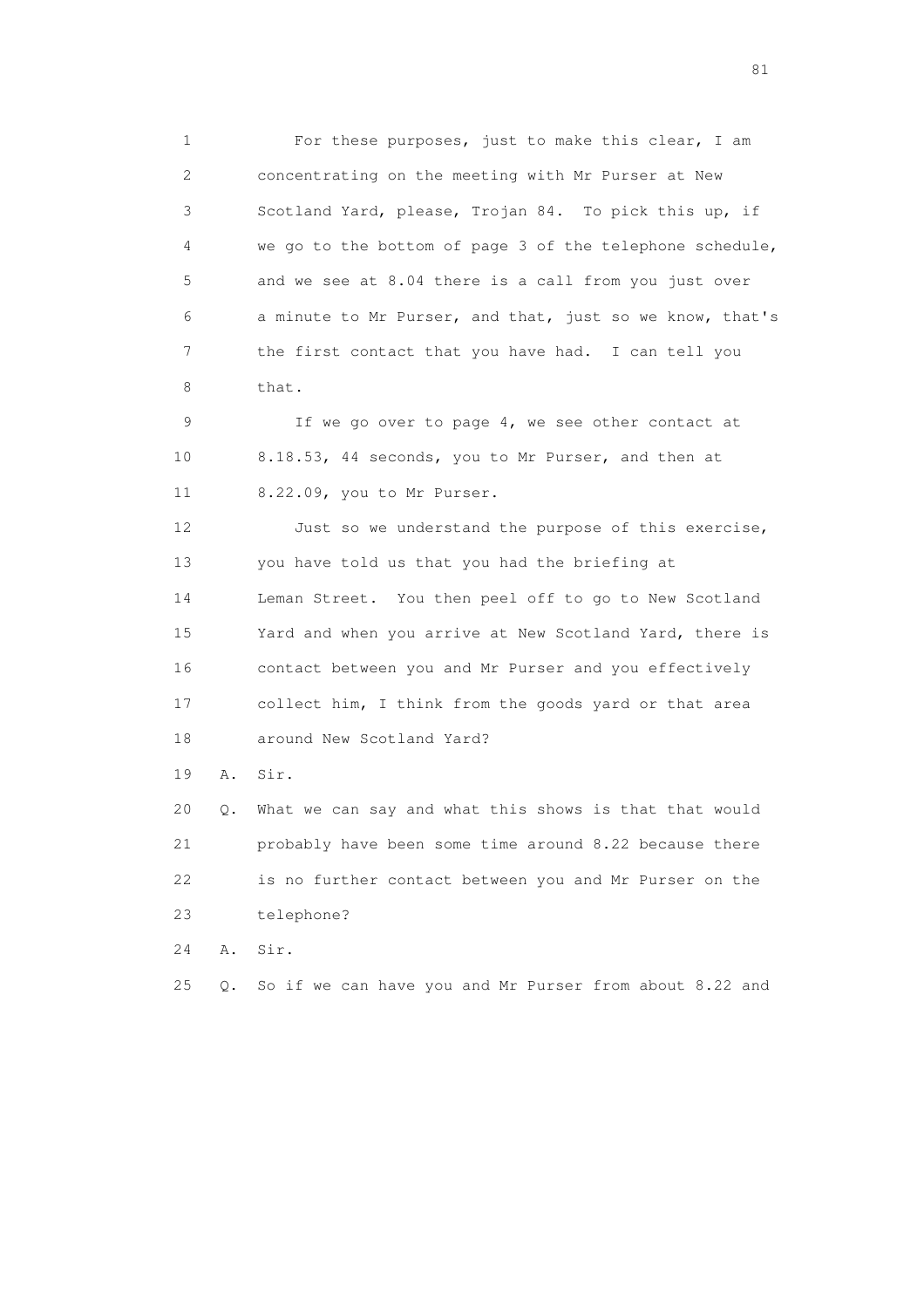1 that's when you travel on to Nightingale Lane. I just 2 want to ask you about that, if I may, the journey to 3 Nightingale Lane, so this is the third topic. 4 You collected Mr Purser from some time after 8.22 5 then. Mr Purser's in the rear of the car, you are in 6 the front passenger seat, and Delta 10 is the driver. 7 That's effectively how it remains when you deploy also 8 from Nightingale Lane? 9 A. Yes, sir. 10 Q. During the journey to Nightingale Lane, do you remember 11 Mr Purser was on the telephone to the control room to 12 Commander Dick? 13 A. I don't remember that, sir. 14 Q. At any rate, before the briefing at Nightingale Lane, 15 you told Mr Purser that the officers, the firearms 16 officers, were not happy because they felt they were 17 being kept in the dark at previous briefings about the 18 information that was in fact available? 19 A. I am sure I said something along those lines, yes, sir. 20 Q. It doesn't matter about the precise language, but that 21 was certainly the message that was being conveyed? 22 A. Yes, sir.

|    | 23 Q. The point of that, the point of that conversation, was |
|----|--------------------------------------------------------------|
| 24 | that you were suggesting to Mr Purser that he should         |
| 25 | give a full and comprehensive briefing to your officers      |

experience of the state of the state of the state of the state of the state of the state of the state of the s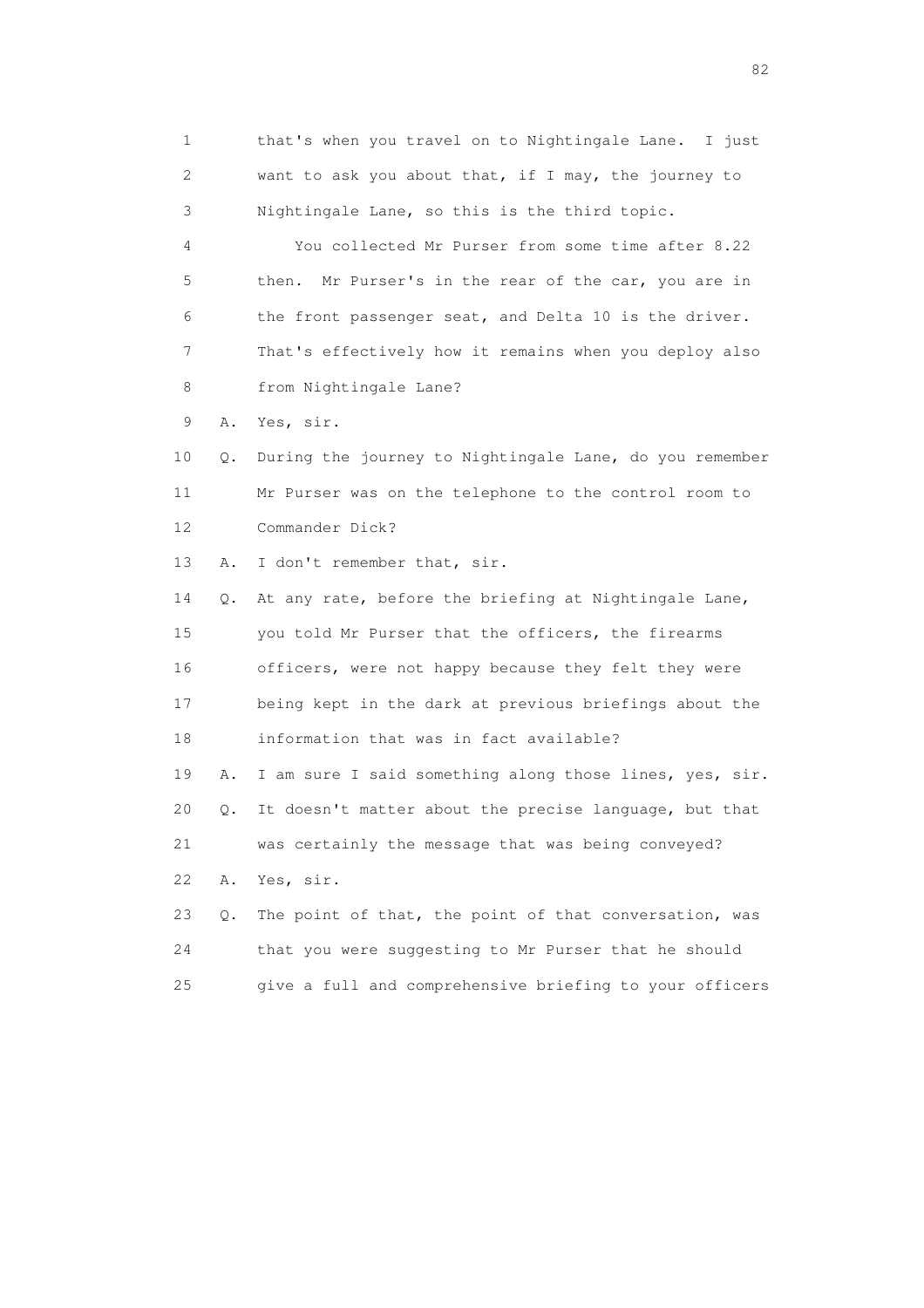1 so that they would be fully in the picture? 2 A. Yes, sir. 3 Q. The reason for that was you felt that your officers were 4 being asked to embark upon an operation which might lead 5 them to a confrontation with suicide bombers? 6 A. Yes, sir. 7 Q. May I just ask you about Mr Purser's briefing, because 8 you have told us and you have complimented him on the 9 manner and content of his briefing, but I want to ask 10 you a few questions about that, if I may? 11 A. Yes, sir. 12 Q. First of all, Mr Purser's briefing was delivered in 13 a calm and sober manner? 14 A. Yes, sir. 15 Q. Would you accept that there was no emotive language? He 16 wasn't whipping people up into a frenzy or anything of 17 that sort? 18 A. He is a calm and sober individual, sir, I would describe 19 him as. 20 Q. We are going to see him very shortly, and people can 21 make their own assessment, but that was your assessment 22 and thank you, you've answered my question. 23 I just want to ask you this: we have heard about 24 what the atmosphere was like in London on Friday 25 22 July, and perhaps some of us can remember, but in

experience and the contract of the contract of the contract of the contract of the contract of the contract of the contract of the contract of the contract of the contract of the contract of the contract of the contract of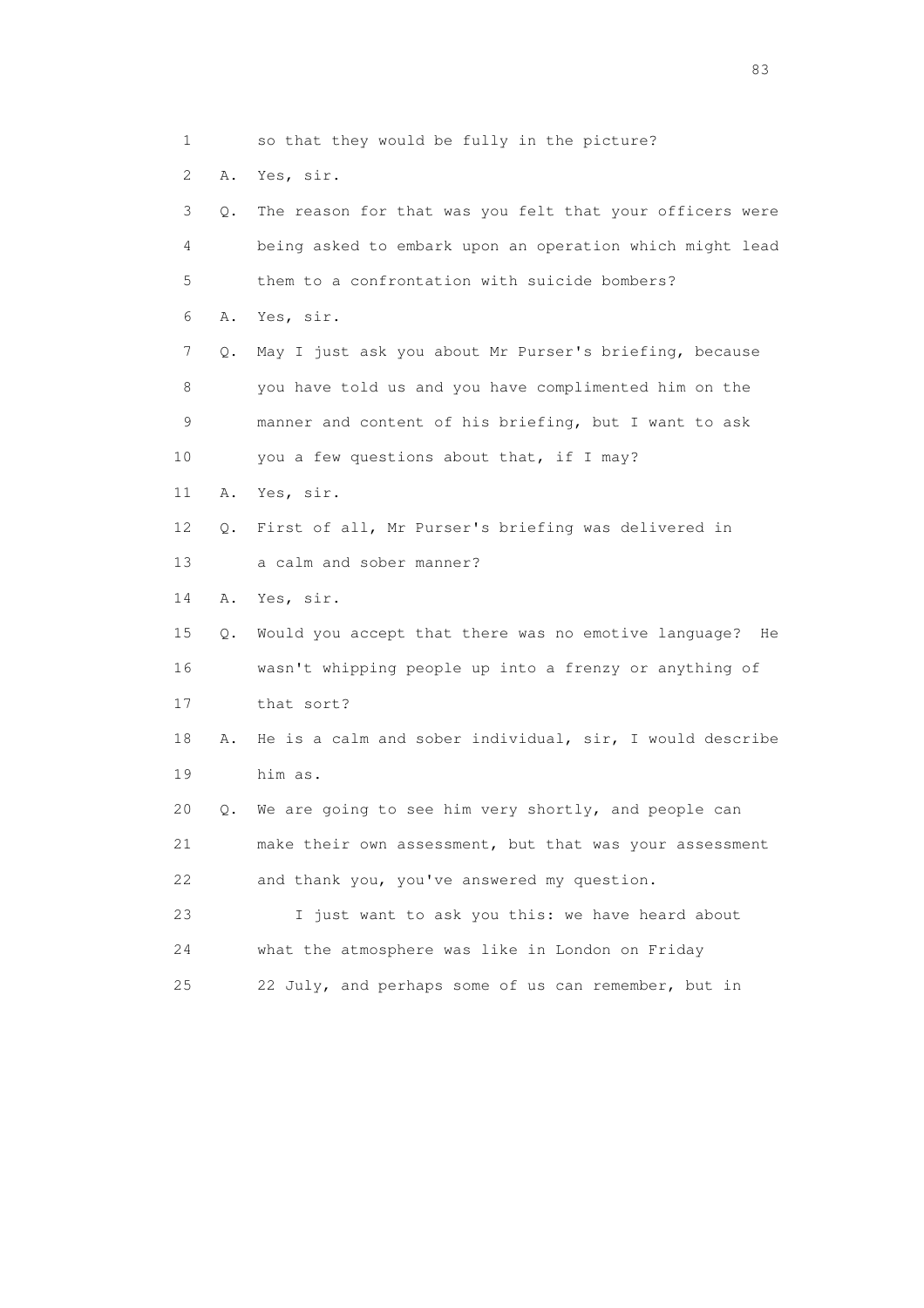1 particular what was the atmosphere at Nightingale Lane 2 at the time of this briefing? 3 A. Full of apprehension, I suppose I would describe it as, 4 sir. 5 Q. Was it quite a low-key mood? 6 A. Sombre, I suppose, maybe I would describe it as, sir. 7 Q. Thank you very much. At the end of the briefing, can 8 you recall some of the officers asking Mr Purser 9 questions as: could the failed bombers change tactics. 10 A. Yes, I remember that. 11 Q. Can you remember questions about whether they had access 12 to explosives? 13 A. Yes, sir. 14 Q. You can recall that? 15 A. Specifically that question? 16 Q. Specifically that question. 17 A. I don't remember the exact thing but we talked a lot 18 about explosives and capability. 19 Q. Mr Purser, of course, you know from the briefing, and we 20 will hear from him, but he had been very closely 21 involved in the investigation into the bomb attacks on 22 7 July? 23 A. Yes, sir. 24 Q. He had also had some knowledge of the bomb factory that 25 had been found in West Yorkshire at an address called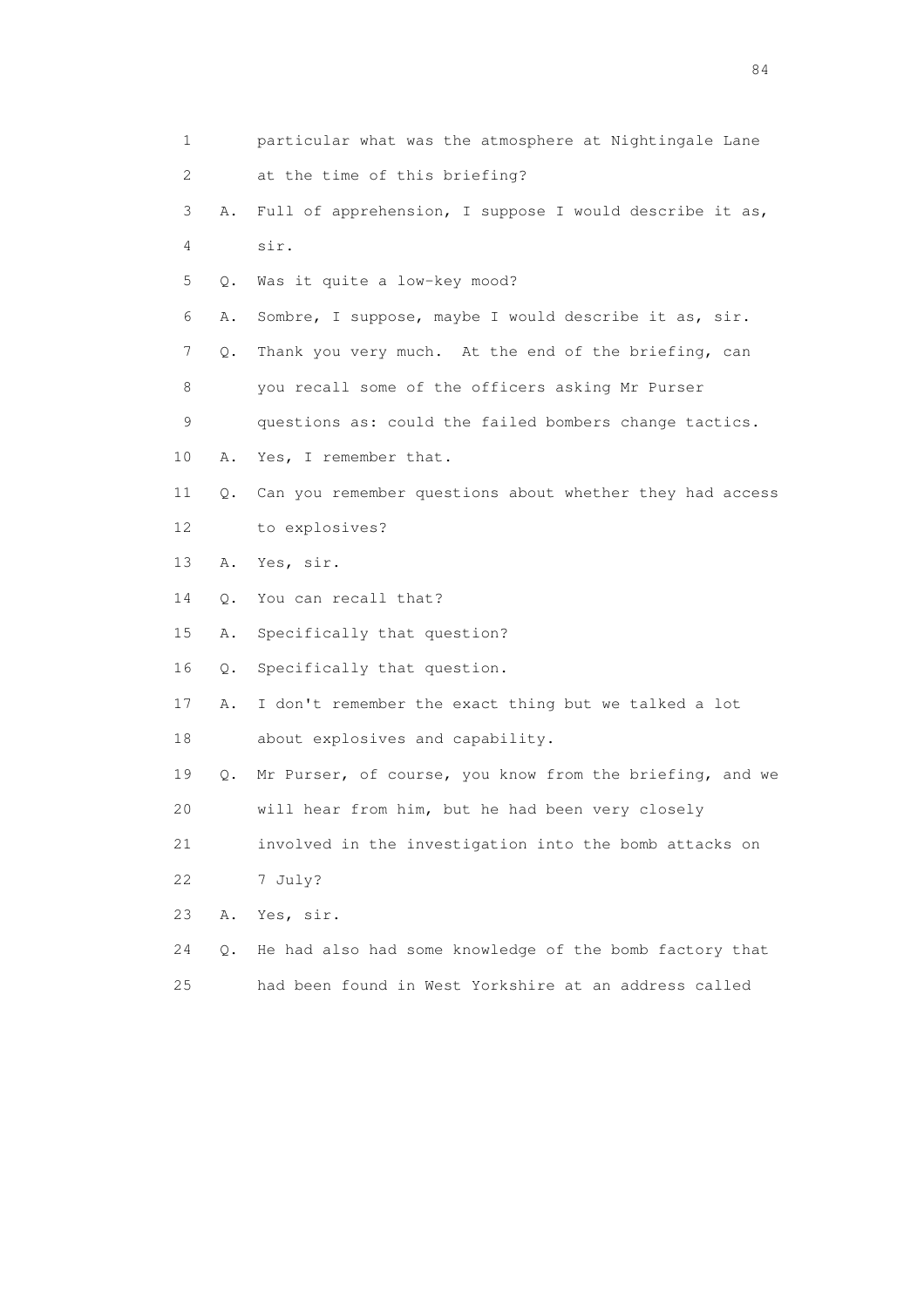- 1 Alexandra Grove?
- 2 A. Yes, sir.

 3 Q. So he was explaining some of the background to the 4 7 July attacks for the purpose of informing the officers 5 at this briefing of the relevant background? 6 A. Yes, sir. 7 Q. You considered everything that he said to be relevant 8 and appropriate? 9 A. Absolutely, sir, yes. 10 Q. I just want to ask you, because when you were answering 11 questions yesterday, you were asked if Mr Purser 12 described the failed bombers as deadly and determined, 13 and what you told us yesterday was that was a phrase in 14 common usage at the time in CO19? 15 A. Yes, sir. 16 Q. You said that "deadly and determined" had become almost 17 a term of art. I think it was in common usage? 18 A. Parlance. 19 Q. Common parlance, thank you. Had it become almost a term 20 of art? It was something to describe suicide bombers? 21 A. Yes, sir, yes. 22 Q. Because we have already heard, just to remind people, 23 Mr Whiddett said that at the SO12 briefings that he had 24 given that day of the surveillance team, he said -- 25 SIR MICHAEL WRIGHT: Sorry, Mr Perry. Do you mean by that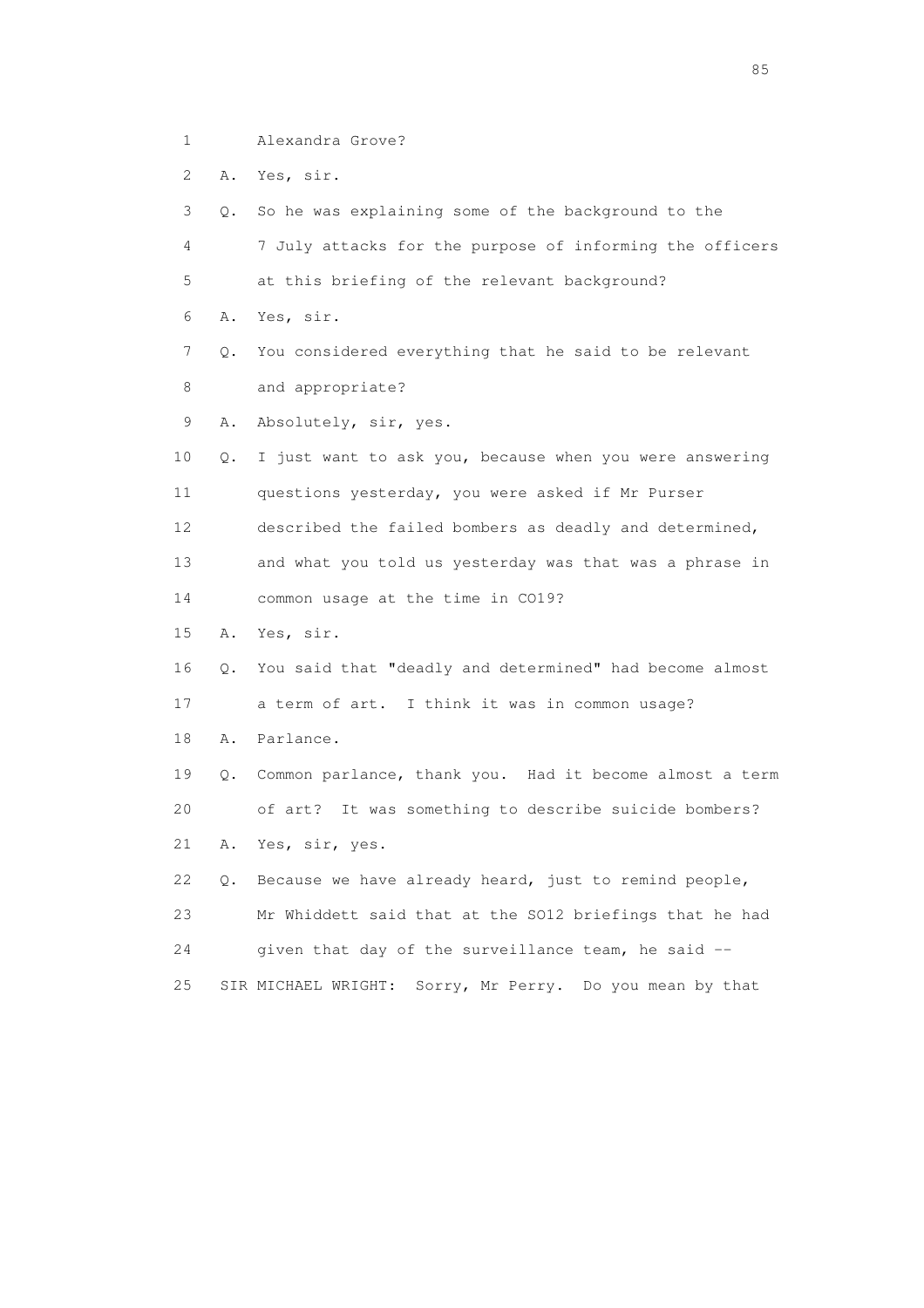1 that the use of the phrase "deadly and determined" 2 didn't actually mean anything? 3 A. I didn't mean that at all, sir. 4 SIR MICHAEL WRIGHT: That's what I wondered. When you say 5 it was in common parlance, you mean as being attached to 6 suicide bombers? 7 A. Yeah, you would use the term "deadly and determined 8 suspects" or "deadly and determined individuals" or 9 "deadly and determined suicide bombers". 10 SIR MICHAEL WRIGHT: It meant what it said? 11 A. Yes, sir. 12 SIR MICHAEL WRIGHT: That's all right. 13 MR PERRY: Thank you, sir. 14 We have heard from Mr Whiddett that he described or 15 said to the surveillance teams they might be confronted 16 with somebody who was deadly and determined or, to put 17 it simply, a suicide bomber, as though the terms were 18 interchangeable? 19 A. Yes, sir. 20 Q. I am going to suggest that Mr Purser himself didn't 21 actually use the word "deadly and determined", but that 22 would certainly be an accurate paraphrase of the 23 sentiment that he was conveying? 24 A. Yes. 25  $Q.$  Would that be a fair way of  $-$ 

entration of the contract of the contract of the contract of the contract of the contract of the contract of the contract of the contract of the contract of the contract of the contract of the contract of the contract of t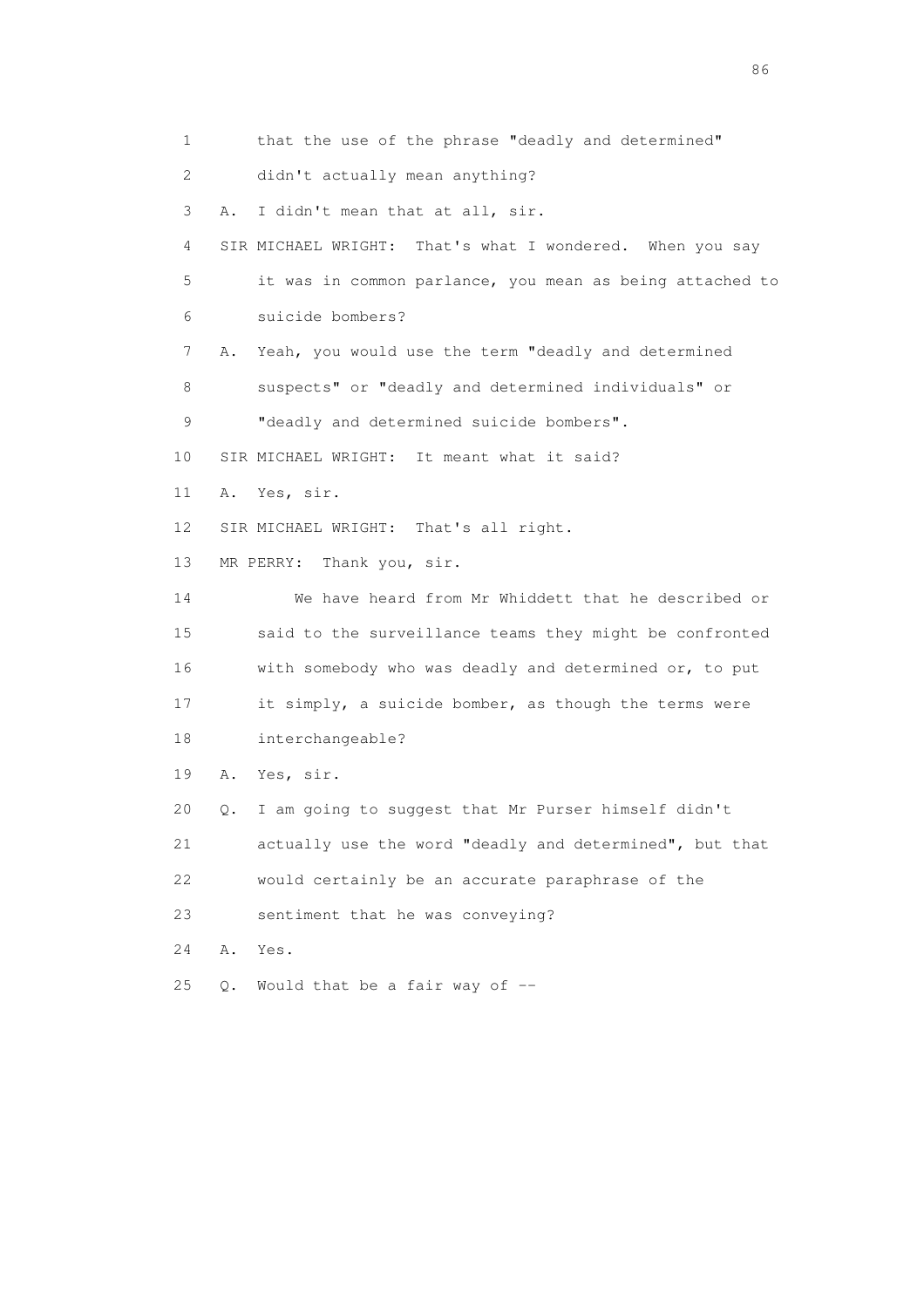1 A. Yes.

| $\mathbf{2}^{\mathsf{I}}$ | Q.    | Do you recall also at the briefing discussions about how |
|---------------------------|-------|----------------------------------------------------------|
| 3                         |       | arrests might be made? There was a discussion over how   |
| 4                         |       | close you might want to be, whether you could do it from |
| 5                         |       | a distance, what the effect of shouting out to a suspect |
| 6                         |       | "armed police" might be in a built-up area?              |
| 7                         | Α.    | Yes, sir, it was to do with the challenge from cover and |
| 8                         |       | the distance element, 40 metres was, I think, mentioned  |
| 9                         |       | as well.                                                 |
| 10                        | Q.    | I just want to ask you this: when you do perform a stop, |
| 11                        |       | and imagine for these purposes that you have got the     |
| 12                        |       | whole team involved, so you have got something like 15   |
| 13                        |       | armed officers, possibly a few more?                     |
| 14                        | Α.    | How many, sir?                                           |
| 15                        | Q.    | About 15. What are the sort of noise levels that are     |
| 16                        |       | involved in an armed intervention involving a specialist |
| 17                        |       | firearms team?                                           |
| 18                        | Α.    | In normality?                                            |
| 19                        | $Q$ . | Yes.                                                     |
| 20                        | Α.    | Yeah, I mean, it can be extremely noisy. One of the      |
| 21                        |       | ways you dominate an individual is by shouting at them   |
| 22                        |       | as close as possible, really, really loudly.             |
| 23                        | Q.    | That's the key, isn't it, it's the domination; it's      |
| 24                        |       | trying to shout out to make sure that the subject knows  |
| 25                        |       | that you are in control?                                 |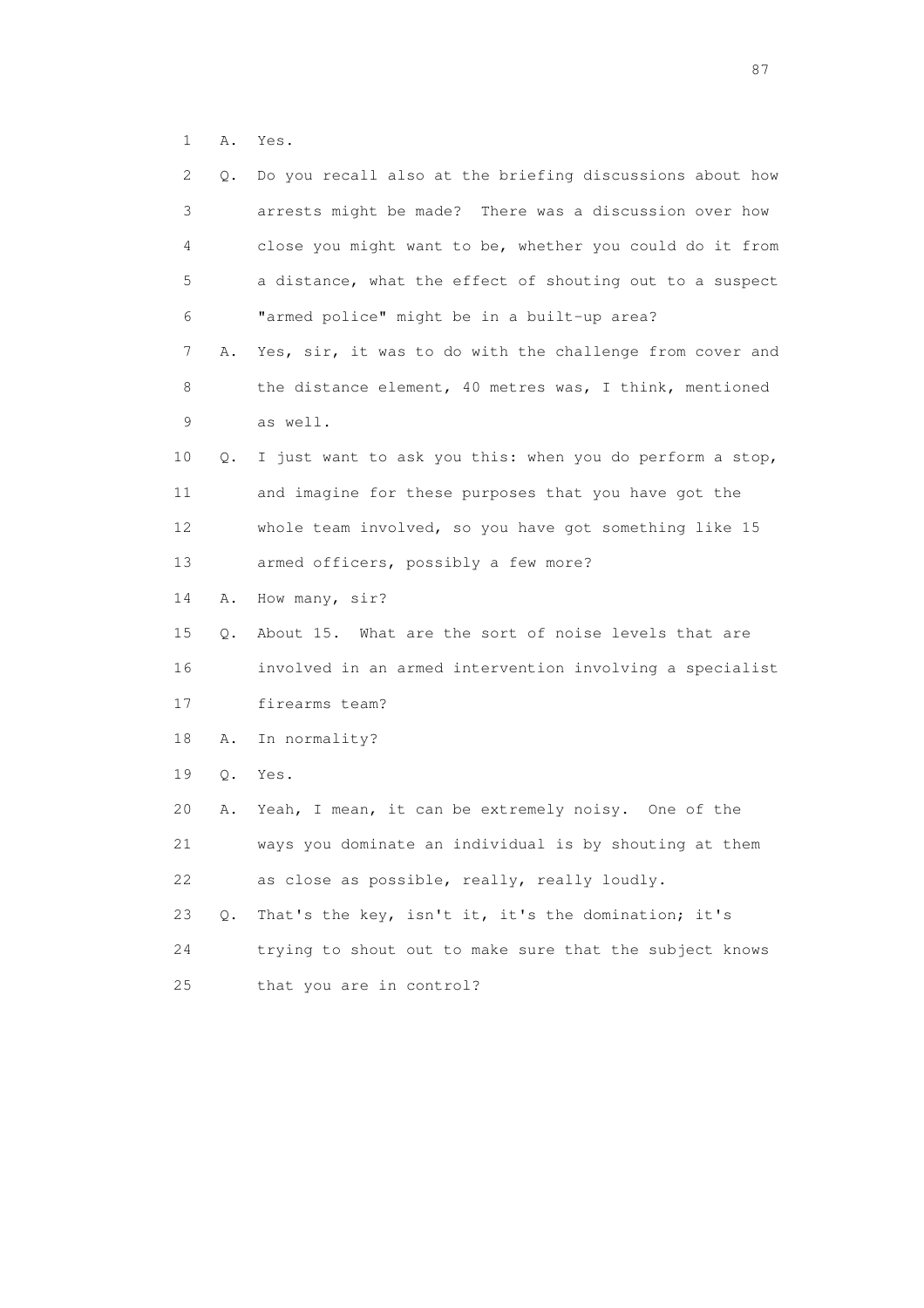1 A. Yes, sir.

| 2  | Q. | At the end of the briefing, Mr Purser was complimented   |
|----|----|----------------------------------------------------------|
| 3  |    | by at least two members of the team, can you recall      |
| 4  |    | this, on the thoroughness and the form of his briefing?  |
| 5  | Α. | Yes, sir.                                                |
| 6  | Q. | Do you recall now that certainly included Ralph, the     |
| 7  |    | team leader of the black team?                           |
| 8  | Α. | Yes, sir.                                                |
| 9  | Q. | You were asked questions earlier this morning about      |
| 10 |    | whether there should be explosives people there and      |
| 11 |    | whether you had had all this information from people     |
| 12 |    | with an expertise in explosives. If you had gone into    |
| 13 |    | all the detail and had explosives people there, how much |
| 14 |    | longer do you think that would have added to the length  |
| 15 |    | of the briefing?                                         |
| 16 | Α. | Up to half an hour, possibly, sir.                       |
| 17 | Q. | Thank you. I just want to ask now, please, about the     |
| 18 |    | issue about the bus stops being suspended. The purpose   |
| 19 |    | of asking you these questions, Trojan 84, is I am going  |
| 20 |    | to suggest it may be something that was actually         |
| 21 |    | mentioned by you. I am not saying that in a critical     |
| 22 |    | way at all, I am just trying to be precise about it.     |
| 23 |    | For the purposes of these questions, may I just          |
| 24 |    | invite your attention, please, to the telephone schedule |
| 25 |    | again?                                                   |

en de la construction de la construction de la construction de la construction de la construction de la constr<br>1880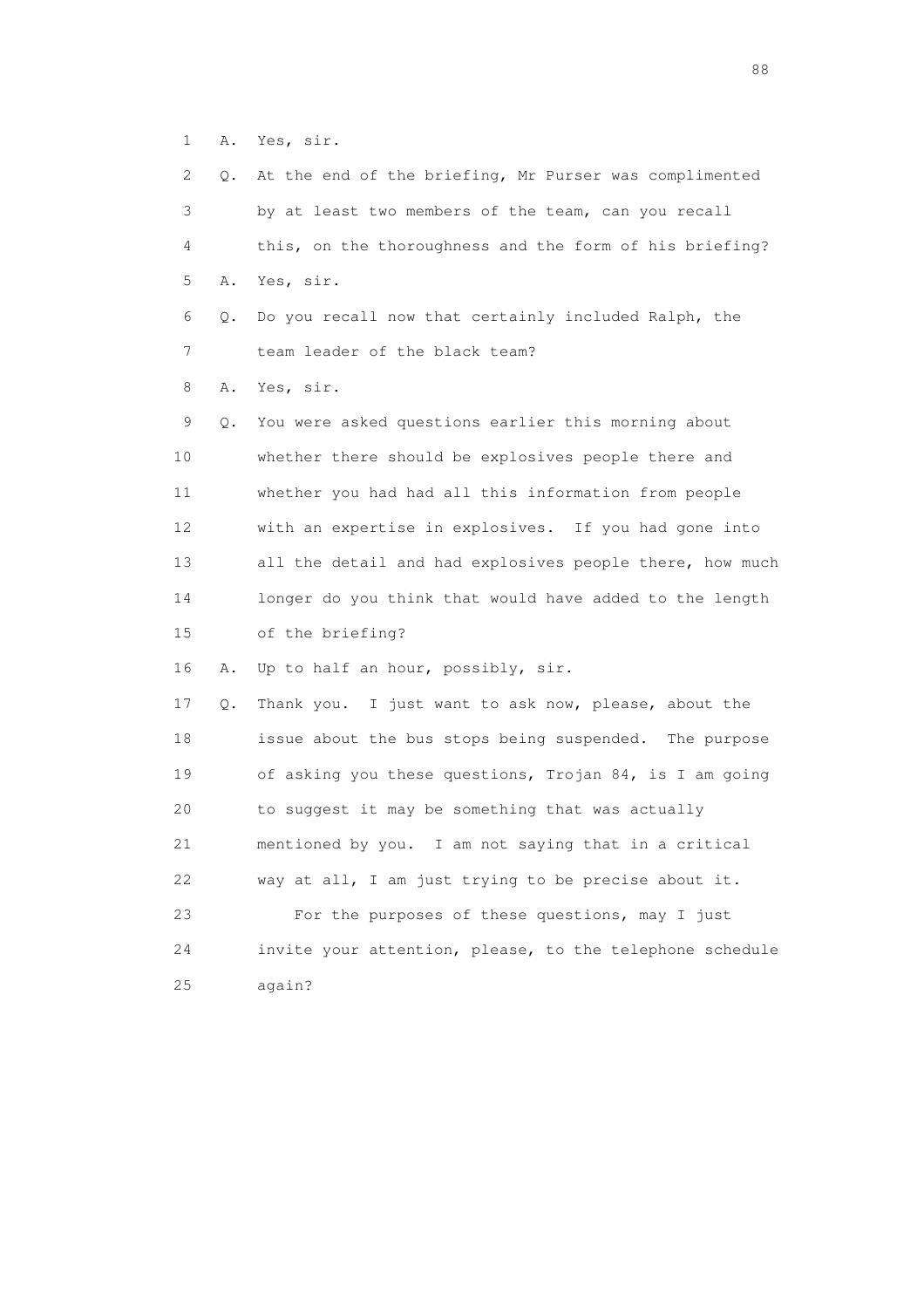1 A. Sir.

| 2  | Q. | These telephone calls don't appear on any other schedule |
|----|----|----------------------------------------------------------|
| 3  |    | but if we go to page 4, just to put this in context, at  |
| 4  |    | 8.20.09, we see that you had spoken to Derek, the leader |
| 5  |    | of the SO12 red surveillance team?                       |
| 6  | Α. | Yes, sir.                                                |
| 7  | Q. | We can also see that there is also a call to Derek at    |
| 8  |    | 8.35, sorry, from Derek to you?                          |
| 9  | Α. | Yes, sir.                                                |
| 10 | Q. | So this is probably either -- one call before you are on |
| 11 |    | the way to Nightingale Lane, and one while you are on    |
| 12 |    | the way to Nightingale Lane?                             |
| 13 | Α. | Sir.                                                     |
| 14 | Q. | And certainly before the briefing. To put this in        |
| 15 |    | context, we can see that Derek had spoken to Pat or      |
| 16 |    | certainly someone in the operations room, and the person |
| 17 |    | it appears he was speaking to was Pat. Because if we     |
| 18 |    | look at 8.02 on the previous page, we have 8.02.28,      |
| 19 |    | a call at 2 minutes, 19 seconds, Derek on to the SO12    |
| 20 |    | operations room. Then if we go on to page 4 at 8.10,     |
| 21 |    | and 32 seconds, a 45-second call from Derek to the       |
| 22 |    | operations room.<br>And at 8.19 Derek again to the       |
| 23 |    | operations room.<br>Those calls are before your          |
| 24 |    | conversations with Derek?                                |
| 25 | Α. | Sir.                                                     |

en andere en de la seule de la constantin de la constantin de la constantin de la constantin de la constantin<br>189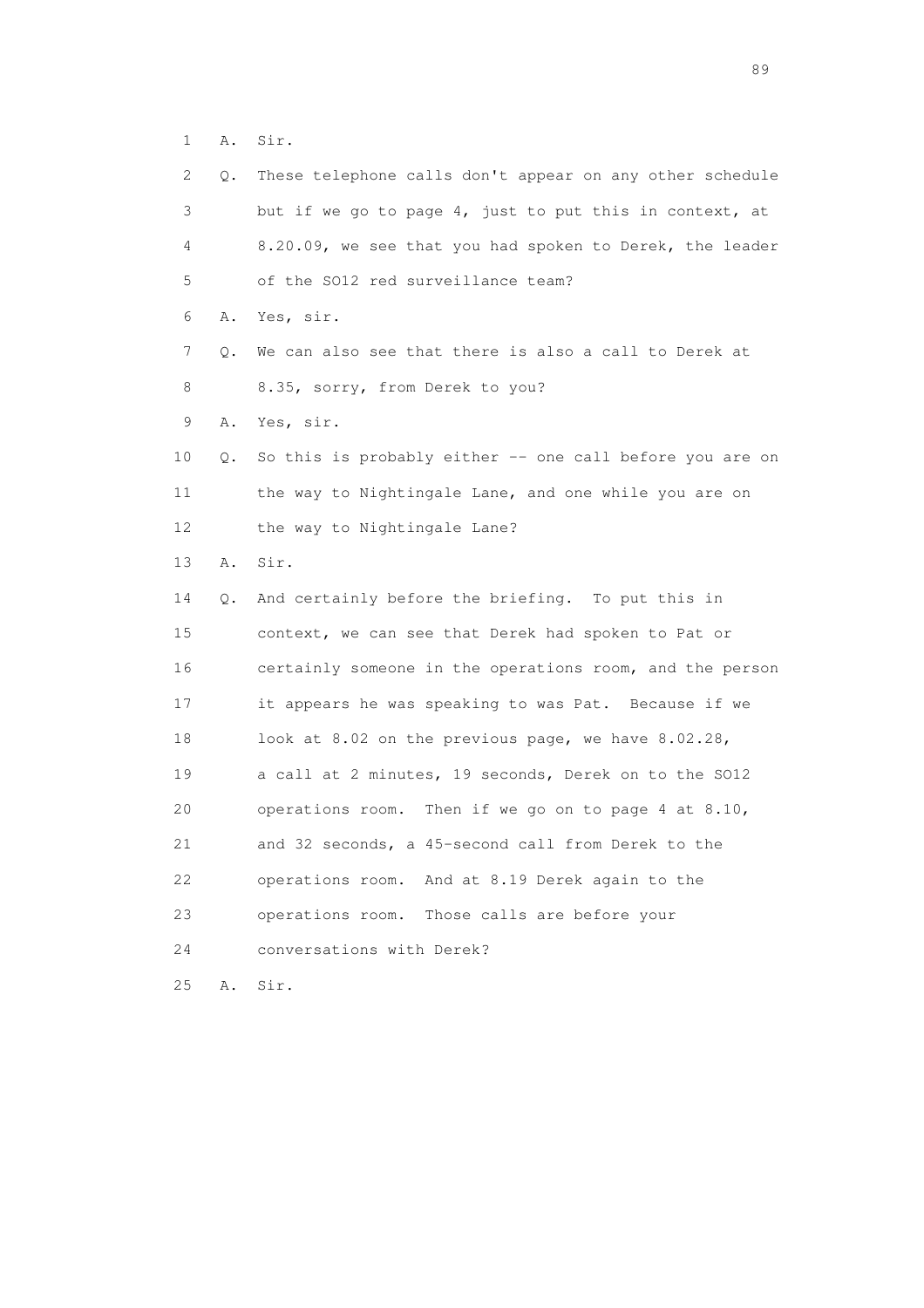1 Q. It would follow, would it not, that if Derek had been 2 given information by Pat about what Pat had been doing 3 in relation to the plot at Scotia Road, that's likely to 4 be the sort of thing that Derek would have passed on to 5 you? 6 A. Possibly, sir, yes. 7 Q. So if he had mentioned to you anything about the buses 8 being suspended, that would have been the sort of thing 9 that you would have passed on at the briefing at 10 Nightingale Lane? 11 A. Yes, sir. 12 Q. Thank you. Now moving on, please, to the TA Centre. 13 I just want to see whether we can be more -- again, the 14 purpose of doing this is to see whether we can be more 15 precise and accurate about timing so we have it clear in 16 our own minds. 17 I want to try to do this, please, by reference to 18 the deployment of Mr Dingemans and his arrest team to go 19 off to perform the arrest. But before we look at the 20 telephone schedule, may I just ask you this: you have 21 told us that you recall that the deployment of 22 Mr Dingemans was either at or before your arrival at the 23 TA Centre? 24 A. Yeah, that's what I thought, sir, yes. 25 Q. That's --

entration of the contract of the contract of the contract of the contract of the contract of the contract of the contract of the contract of the contract of the contract of the contract of the contract of the contract of t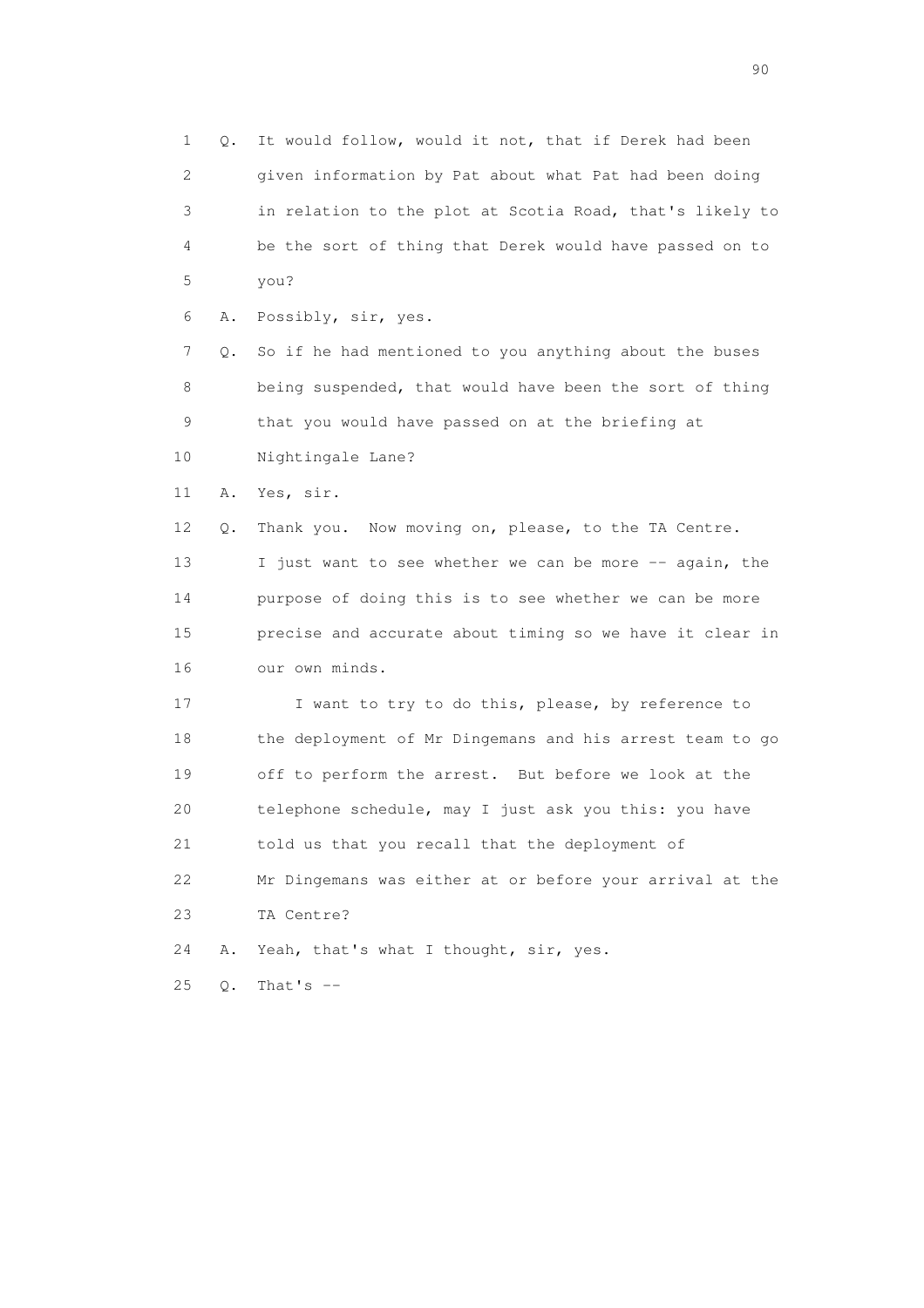1 A. That's what I had in my mind.

| 2  |    | Q. -- what you thought. Just so you know, and so everyone |
|----|----|-----------------------------------------------------------|
| 3  |    | else can see it, the call to Mr Dingemans from Mr Purser  |
| 4  |    | deploying the arrest team, if we turn to page 7 of the    |
| 5  |    | telephone schedule, is the call at 9.48.50. If you have   |
| 6  |    | that at page 7.                                           |
| 7  | Α. | Yes, sir.                                                 |
| 8  | Q. | Now, before this, of course, just so we build up the      |
| 9  |    | picture, your car arriving at the TA Centre was,          |
| 10 |    | I think, I hope I have this right, and I think you have   |
| 11 |    | told us, the third car to arrive?                         |
| 12 | Α. | Yes, sir.                                                 |
| 13 | Q. | So two cars had arrived before you, and then when you     |
| 14 |    | arrive at the TA Centre, you get out of your car at some  |
| 15 |    | point and you are talking to the caretaker or someone     |
| 16 |    | who's employed at the TA Centre?                          |
| 17 | Α. | That's correct, yes.                                      |
| 18 | Q. | Is it during the course of your conversations with the    |
| 19 |    | person who works at the TA Centre that something then     |
| 20 |    | changes the atmosphere completely?                        |
| 21 | Α. | I think I said Charlie 2 came and said, "Boss, we need    |
| 22 |    | to go".                                                   |
| 23 | Q. | That was the point that everyone is then going back to    |
| 24 |    | the cars and they are leaving?                            |
| 25 | Α. | Yes, sir.                                                 |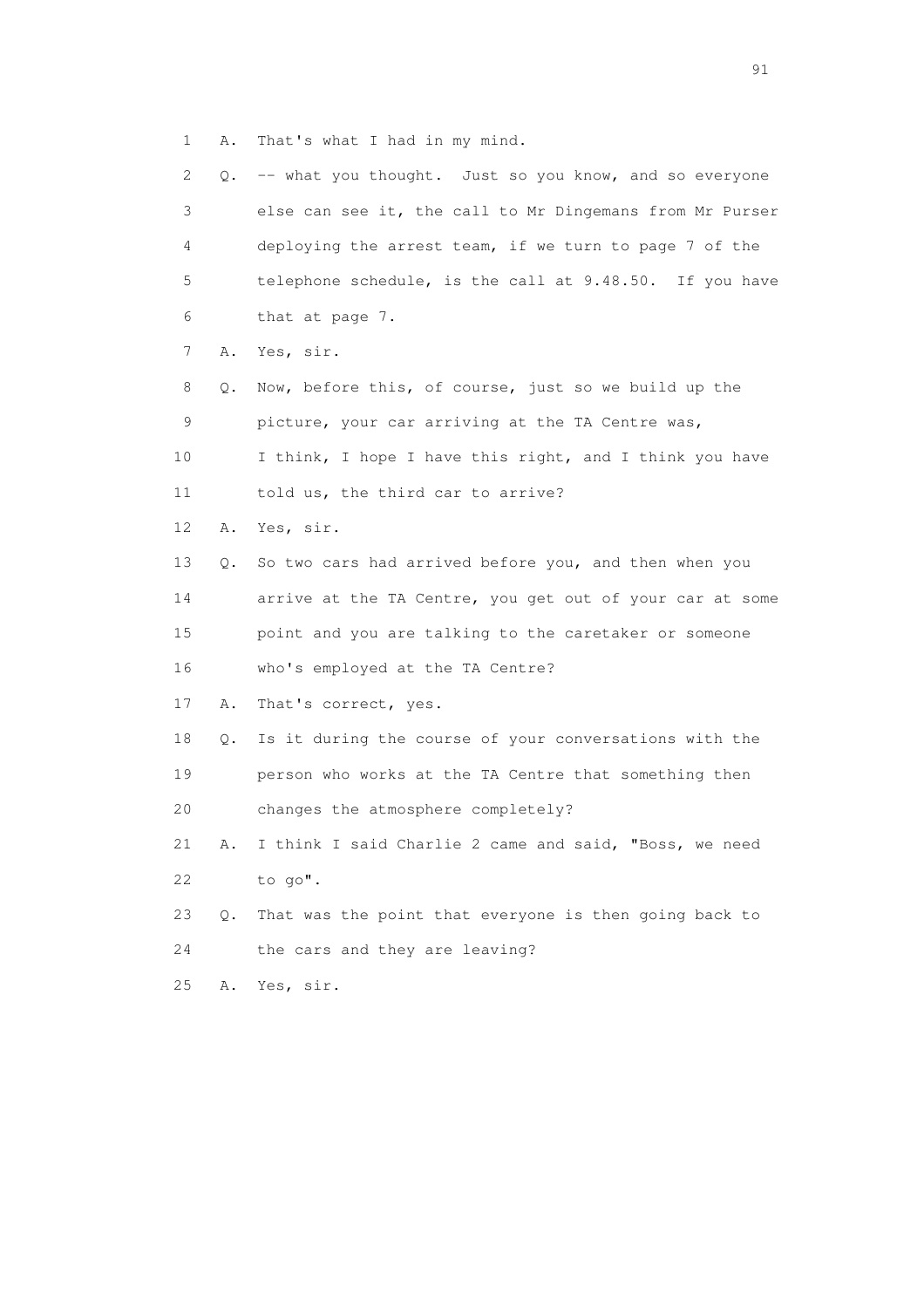1 Q. Would it be fair to describe it as really that was the 2 sea change, that was the time at which things suddenly 3 became urgent and important? 4 A. Yes, sir. 5 Q. Because prior to that point, there had been no question 6 of any deployment at all, had there? 7 A. No, sir. 8 Q. And had there been, you, as the tactical firearms 9 adviser with the team would have made sure that you were 10 in a position before then, had you been required, to be 11 in a position to do something? 12 A. Yes, sir. 13 Q. I want to deal, please, now with the journey to 14 Stockwell, and again the purpose of this is to get 15 an idea of timing. If we can have on the screen, 16 please, the MJ1, it's a photograph, I think it's ready 17 to come up on the screen. Thank you very much. 18 So everyone knows, perhaps if we just take the 19 bundle of documents, the first volume of the jury 20 bundle, and go to divider 11, just to have this open as 21 we look at this photograph. I'm going to try to locate 22 it by reference to the plan. If we turn to plan 23B, 23 people may know this area in any event, but if we look 24 at 23B and turn it side on, looking up the page, we come 25 up the route taken by the number 2, which is the feed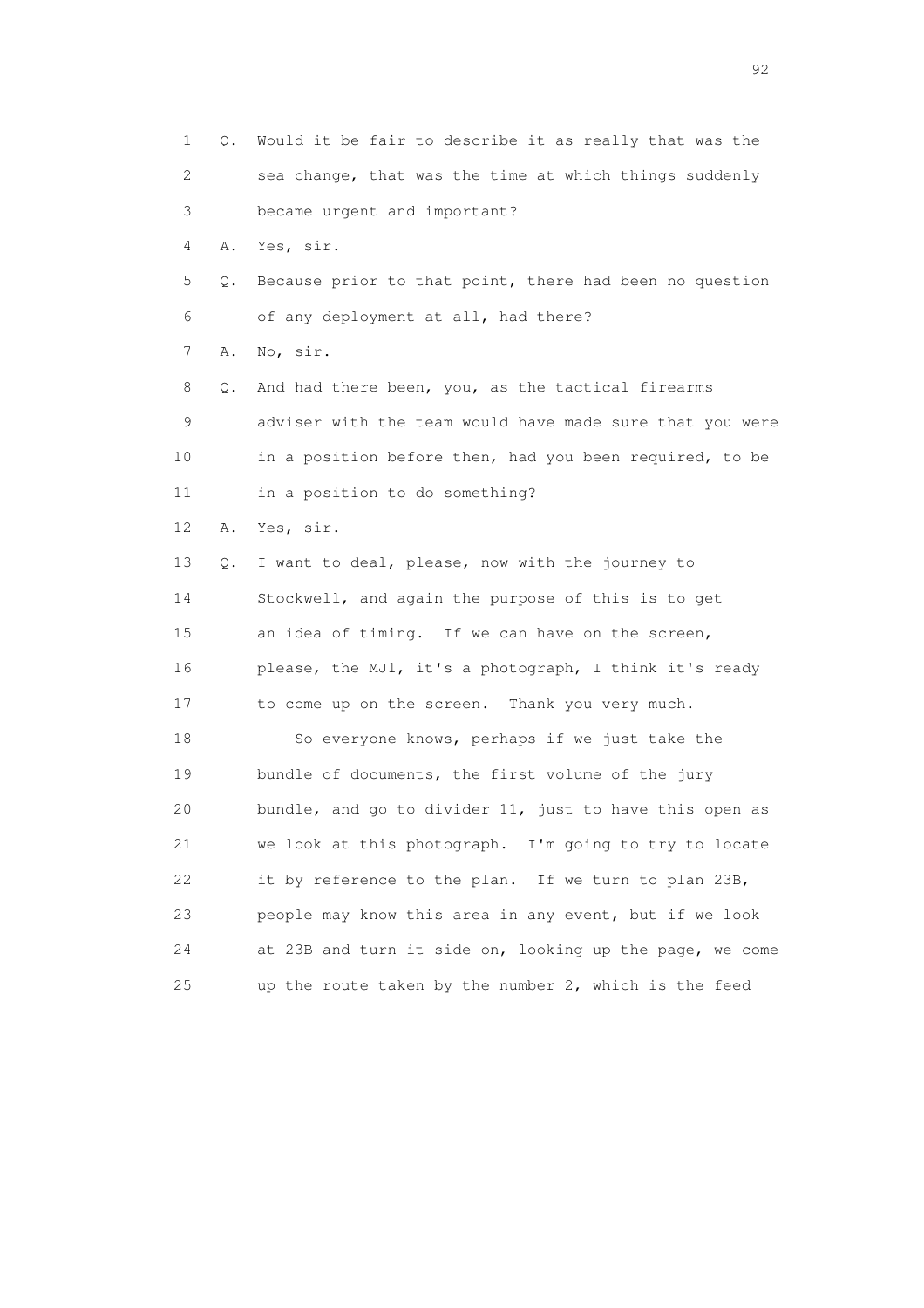1 from Effra Road into Matthews Road at Brixton and 2 Brixton Hill. As you come out of Effra Road, you come 3 into the one-way system at Brixton, don't you, as you go 4 round -- 5 A. Yes, sir. 6 Q. -- the St Matthews Church and there is Brixton Hill  $7$  and  $-$  8 SIR MICHAEL WRIGHT: Lambeth Town Hall. 9 MR PERRY: Round the town hall and the Ritzy cinema is on 10 the other side of the road. 11 This photograph here, so everyone knows where this 12 was taken, is effectively at the bottom of this plan 13 coming into Effra Road? 14 A. Right, sir. 15 Q. I hope I have that right. It's the junction of Brixton 16 Water Lane? 17 A. Yes, sir. 18 Q. Just so everyone knows. The other thing we have to know 19 about this photograph is that the clock time, 9.58.22, 20 is different from the clock time on the CCTV camera on 21 the number 2, and it's about a minute and a half 22 different. We don't have an anchor point to know which 23 one is right, but it could be that this is 9.56.50, 24 round about there, as opposed to 9.58.22. 25 A. Right, sir.

experience of the contract of the contract of the contract of the contract of the contract of the contract of the contract of the contract of the contract of the contract of the contract of the contract of the contract of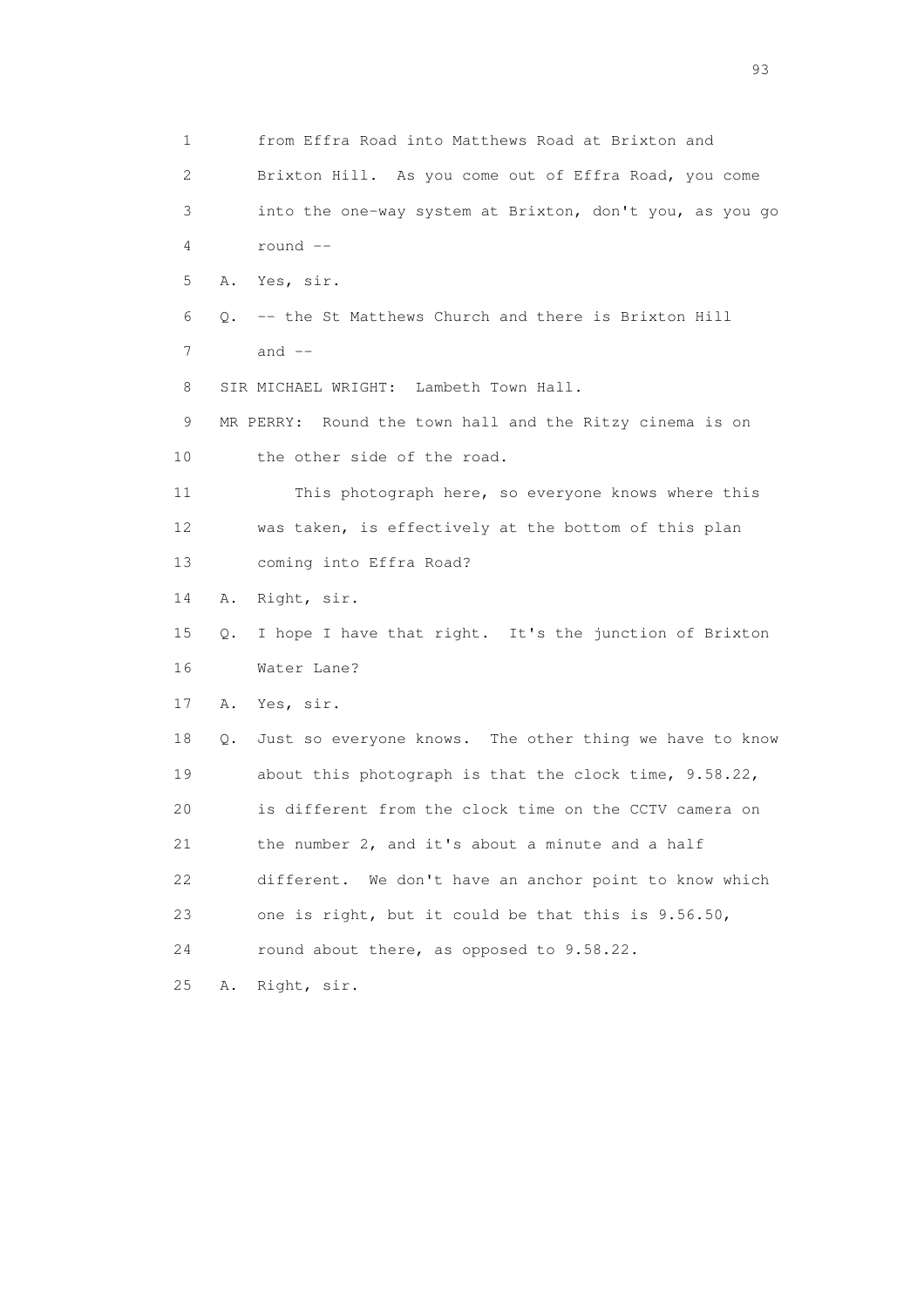| 1  | Q. | This will become clear. But the point of this is, first  |
|----|----|----------------------------------------------------------|
| 2  |    | of all, those three cars there, could you just confirm,  |
| 3  |    | please, Trojan 84, that they are the three cars          |
| 4  |    | containing the specialist firearms officers?             |
| 5  | Α. | Yes, sir.                                                |
| 6  | Q. | The other piece of information that we might want to     |
| 7  |    | just bear in mind here is the number 2 from Tulse Hill   |
| 8  |    | took four minutes to do this journey using the CCTV      |
| 9  |    | camera on the bus; right?                                |
| 10 | Α. | To this point, sir?                                      |
| 11 | Q. | Sorry?                                                   |
| 12 | Α. | To this point from Tulse Hill?                           |
| 13 | Q. | To this point, four minutes. You, of course, at this     |
| 14 |    | point although it's not clear from this but perhaps      |
| 15 |    | I could just ask you to confirm, you are using what is   |
| 16 |    | colloquially known as the blues and twos?                |
| 17 | Α. | Yes, I think we turned them off at Water Lane, actually. |
| 18 | Q. | You turned them off there?                               |
| 19 | Α. | Yes, that's when I assessed that we needed to go quiet.  |
| 20 | Q. | Is it fair to assume that you would have been quicker    |
| 21 |    | than a number 2 bus?                                     |
| 22 | Α. | Yes, sir.                                                |
| 23 | Q. | By this stage, is it also fair to say that, so far as    |
| 24 |    | your state of mind is concerned, there was a positive    |
| 25 |    | identification?                                          |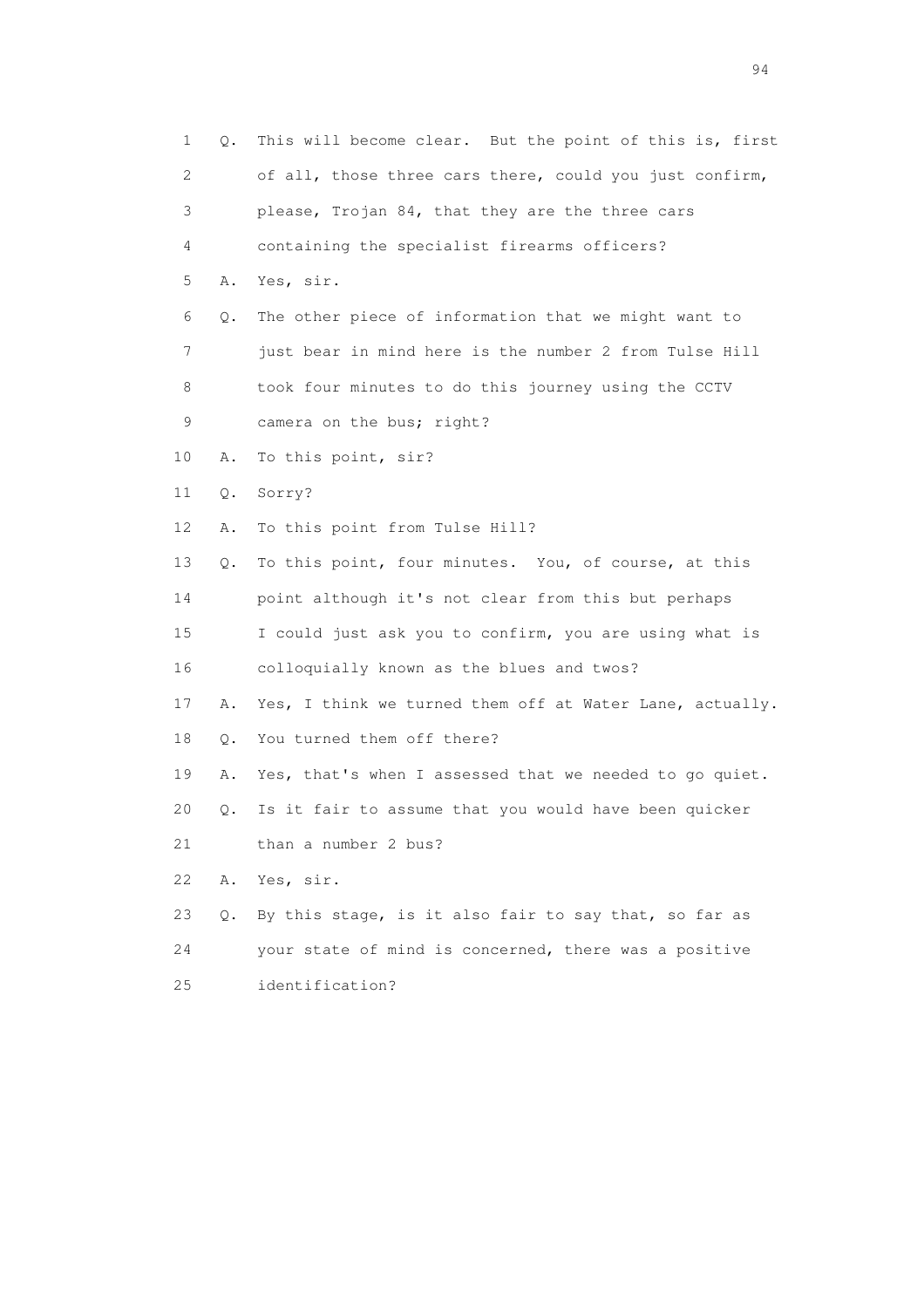1 A. Yes, sir, at that point.

| 2  | Q. | At around this, certainly by this time, the way you      |
|----|----|----------------------------------------------------------|
| 3  |    | described it yesterday was there was a sea of positive   |
| 4  |    | identifications, is the way you put it?                  |
| 5  | Α. | Yes, sir. I did break it up into stages when             |
| 6  |    | I described it, sir; and the first stage was the TA      |
| 7  |    | Centre to the Brixton roundabout, so we are in the first |
| 8  |    | stage, and in my mind that was when the doubt occurred.  |
| 9  |    | It was after that, the second stage, when I was          |
| 10 |    | surrounded by the sea of positive identification, as     |
| 11 |    | I described it.                                          |
| 12 | Q. | We can put that to one side for the moment. If we go     |
| 13 |    | back to the telephone schedule and we just see your call |
| 14 |    | to Mr Esposito, if we go to page 8 of the telephone      |
| 15 |    | schedule, it's 9.59.36, we see the call from you.        |
| 16 |    | I think we have promoted or moved Mr Esposito to the     |
| 17 |    | detective branch, apologies to him, but it's             |
| 18 |    | Chief Inspector Esposito. This is the call, just to      |
| 19 |    | locate it, that you say you were making as you got to    |
| 20 |    | the town hall at Brixton?                                |
| 21 | Α. | Yes, sir, and that would tie up with that photograph as  |
| 22 |    | well, sir.                                               |
| 23 | О. | That's the point I was going to make. This ties up with  |
| 24 |    | the timing we have on the photograph and by linking it   |
| 25 |    | to the timing on the telephone schedule we can see       |
|    |    |                                                          |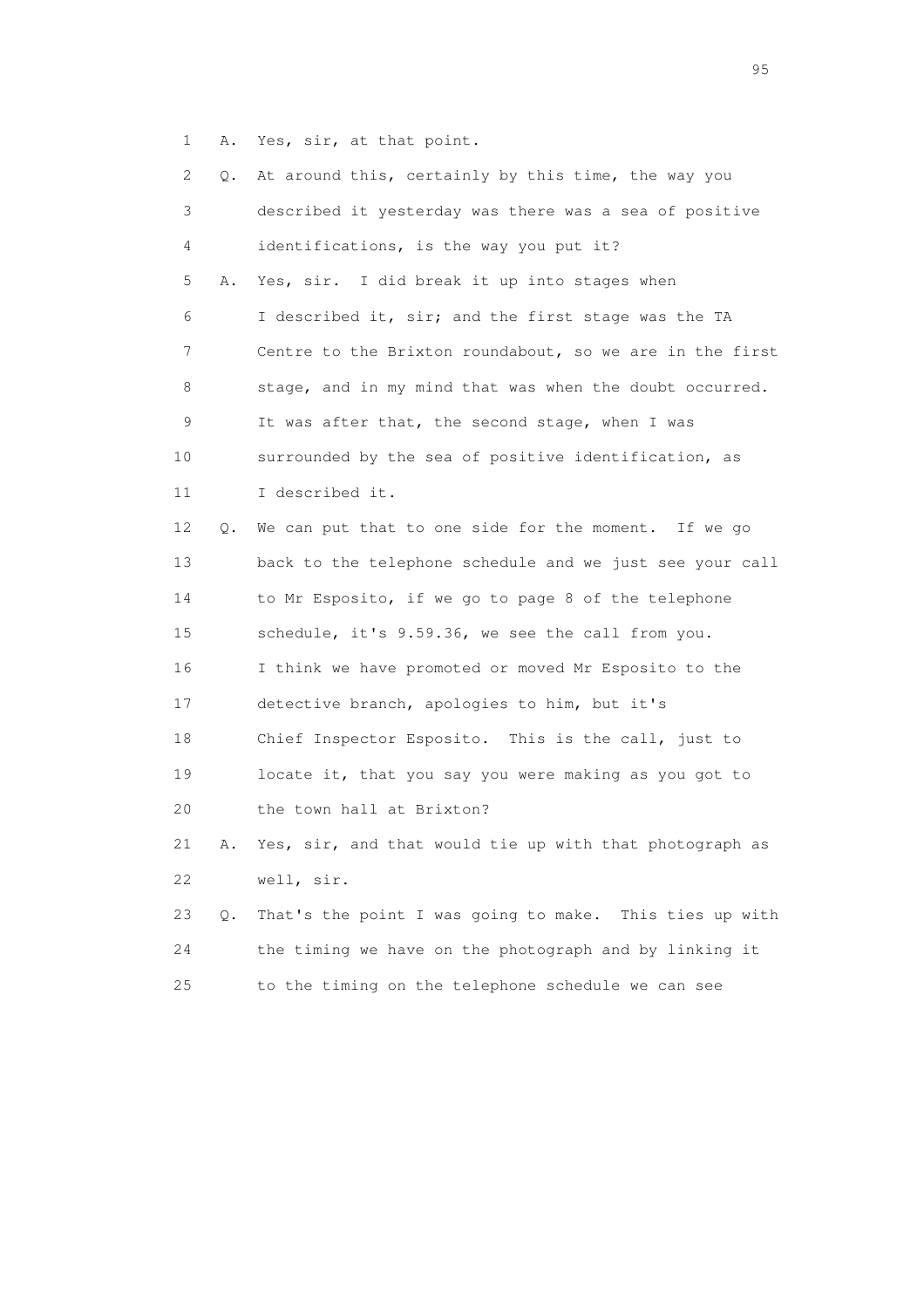1 precisely, assuming your recollection is correct as to 2 where you were, and that's the assumption for these 3 purposes, where you were, at 9.59.36? 4 A. Yes, sir. 5 SIR MICHAEL WRIGHT: At the town hall you were getting 6 a hard time from Mr Esposito? 7 A. Yes, sir. 8 MR PERRY: Thank you very much, sir. 9 There are just two other matters, please. Calling 10 amber is what I want to ask you about now, please, 11 Trojan 84. Just so everyone knows, I have finished 12 completely with the telephone schedules and any other 13 documents. 14 SIR MICHAEL WRIGHT: They can go behind divider 50 when you 15 have a few spare minutes. 16 MR PERRY: Thank you very much, sir. 17 So everyone knows, that schedule has everything so 18 far as we have been able to include it. There is 19 a little caveat that of course it doesn't include calls 20 from the room operations room because the data was not 21 available for various reasons. 22 Calling amber is the next topic, please, Trojan 84, 23 and for these purposes may I ask for your interview with 24 the Independent Police Complaints Commission to go up on 25 the screen. It's dated 30 November 2005, page 39 of 50.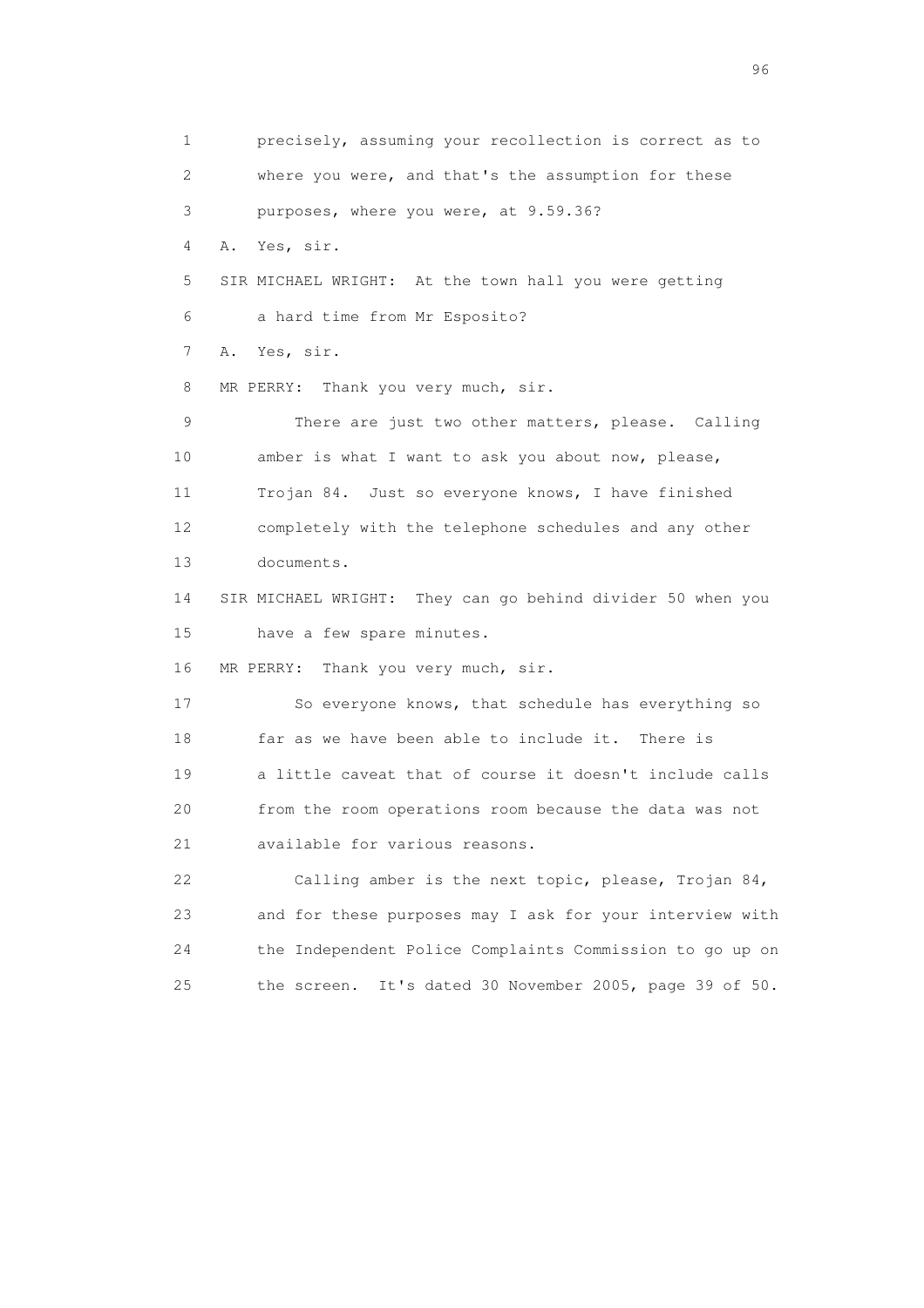1 This was the interview that was conducted with you. 2 I am using the page numbers of the actual interview 3 itself at the top. 4 Just to put this in context, state green is when the 5 surveillance is still underway? 6 A. Yes, sir. 7 Q. State amber is where everyone's alerted to an arrest is 8 going to take place? 9 A. Silver hands over control to firearms team. 10 Q. It's page 367, thank you very much. State red, so we 11 have this in the background, is when the arrest is now 12 immediately to take place? 13 A. Yeah, with an assessment. 14 Q. Yes, exactly. Mr Reynolds in the middle of the page: 15 "Commander Dick at this stage ... it is apparent she 16 concludes that although the person being followed was 17 suspected of being the subject Osman, there was 18 insufficient certainty of his identification or intent 19 and capability to cause an explosion at that time to 20 justify a pre-emptive critical shot. Was that decision 21 accurately communicated to you? 22 "Answer: Yes, because otherwise the instructions 23 would have been critical shot to be taken. 24 "Question: Thank you. So from what you knew at the 25 time, did you concur with that thinking of hers?

experience of the contract of the contract of the contract of the contract of the contract of the contract of the contract of the contract of the contract of the contract of the contract of the contract of the contract of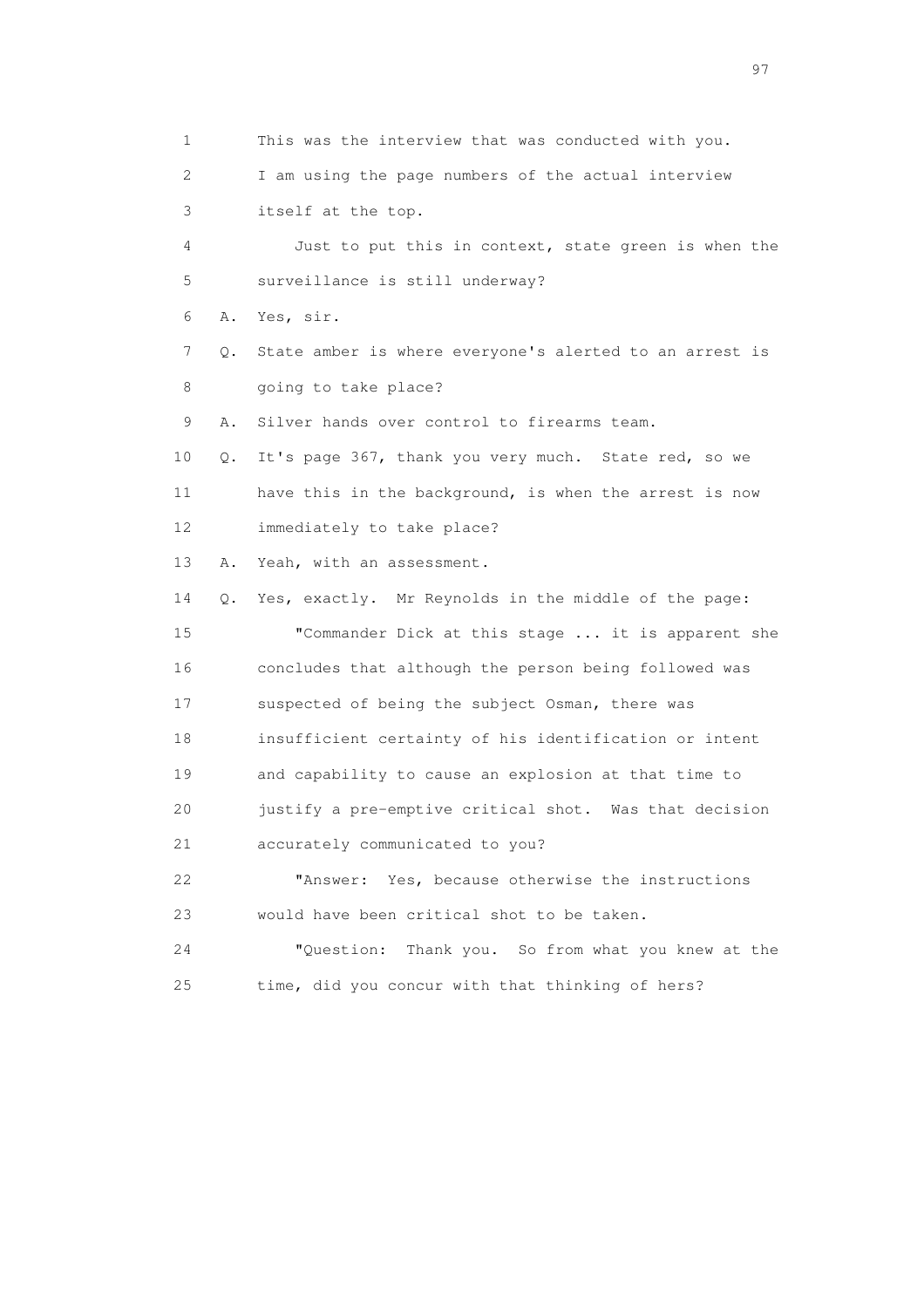1 "Answer: Yeah.

 2 "Question: Who actually made the decision for CO19 3 to go to state red?

 4 "Answer: Well ... the, in effect we ... the fact 5 stop the person before they get on the tube to my mind 6 was amber."

 7 So we are clear about it, first of all you said that 8 and is it accurate?

 9 A. Yes, it is, but bearing in mind I had to do a lot of 10 explaining to the IPCC about how this all functioned and 11 so I might have put it in this way to get them to 12 understand that would have been normality, but this 13 wasn't normality.

 14 Q. I know what you said about the difficulties and the type 15 of operation that we are investigating, but effectively 16 the fact that the person was to be stopped before they 17 got on to the tube was to your mind amber?

 18 A. Yes, I mean, I didn't think about that at the time, but 19 yes, you could say that.

 20 Q. I just want to ask you now about the viability or the 21 feasibility or the reasonableness or practicability of 22 doing a stop in other circumstances, and this is the 23 final topic.

 24 We have already established that you didn't hear 25 anything prior to your arrival at the TA Centre to alert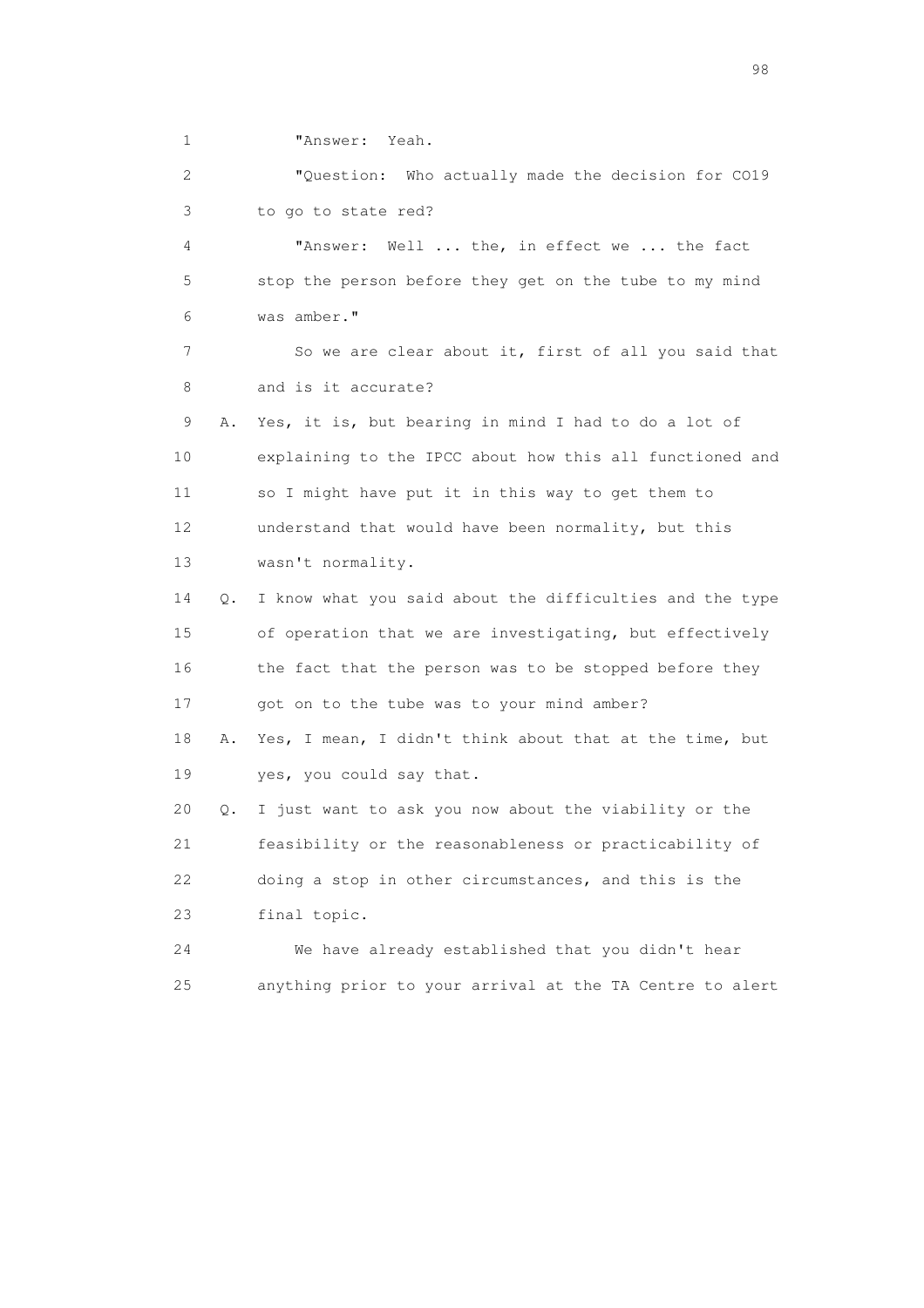1 you to the possibility of an intervention? 2 A. No, sir. 3 Q. If the position was that there was no basis for 4 an intervention before the person who had left 5 Scotia Road actually got on to the number 2 bus, if 6 there was no possibility or no basis for 7 an intervention, then we can exclude any action before 8 that point? 9 A. Yes, sir. 10 Q. Because if there was no basis for an intervention, you 11 can't simply say, well, intervene, can you? It's got to 12 be proportionate and there has to be a proper 13 justification for an intervention? 14 A. Yes, sir. 15 Q. If the first communication of a positive identification 16 was at or around Brixton, then that becomes the point at 17 which an intervention would be considered? 18 A. Yes, sir. 19 Q. If that's the position, it would not be a good idea or 20 it would be very difficult at any rate, to do 21 an intervention while someone is on a number 2 bus with 22 other people on it? 23 A. Difficult. It is an option, though, sir. 24 Q. It's an option but it's difficult? 25 A. Yes, sir.

en de la construction de la construction de la construction de la construction de la construction de la constr<br>1990 : le construction de la construction de la construction de la construction de la construction de la const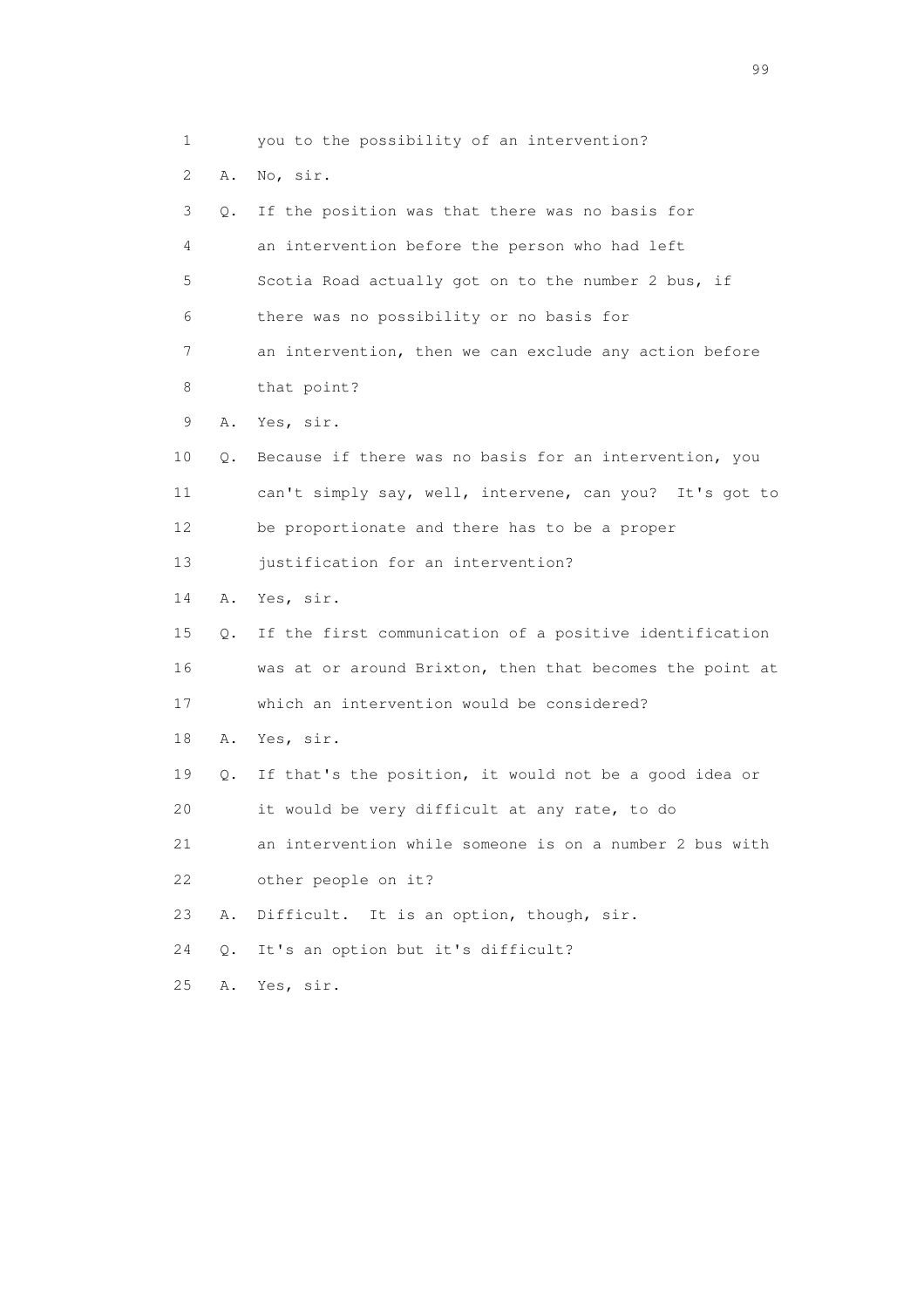1 Q. Of course while this person we now know tragically that 2 it was Mr de Menezes, but while the person was on the 3 number 2, it was not clear where he was going at that 4 stage? 5 A. No, sir. 6 Q. However, as he arrived at Stockwell, it became clear 7 that he was going to leave the number 2? 8 A. Yes, sir. 9 Q. Or at some point it became clear. But of course as he 10 was getting off from the bus, it was still not clear 11 where he might go? 12 A. Yes, sir. 13 Q. Because we have heard that Dorset Road wasn't very far 14 away, Blair House wasn't very far away but of course you 15 have got the tube station as well? 16 A. Yes, sir. 17 Q. If at that point a decision was taken that something had 18 to be done, balancing the risk and the threat posed, and 19 the tube station became the only place it was to be 20 done, then regrettably that's where it had to be done; 21 that's the position, isn't it? 22 A. Yes, sir. 23 Q. To do nothing in these circumstances would simply not 24 have been an option, would it? 25 A. Based on everything Commander Dick knew?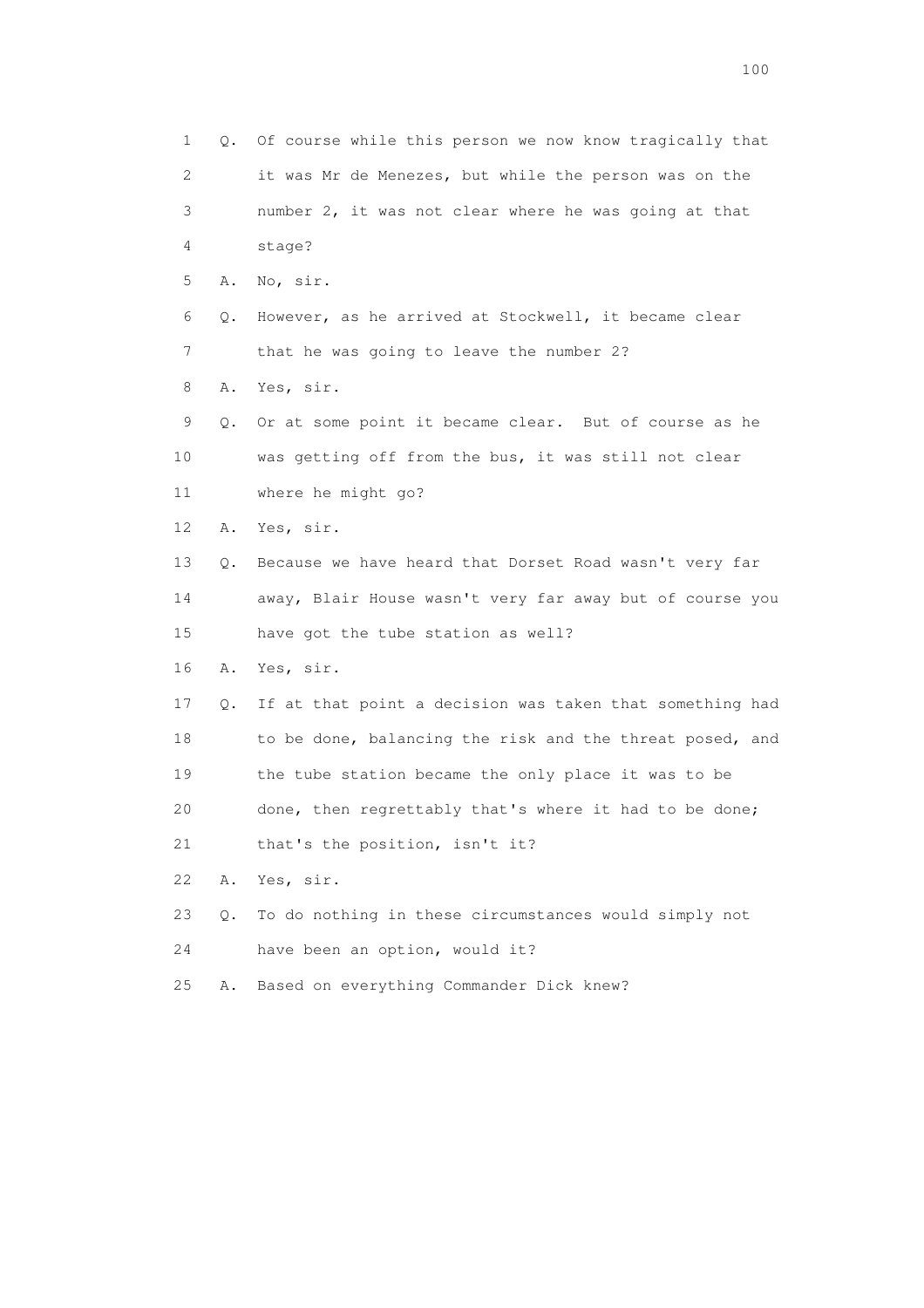- 1 Q. Yes.
- 2 A. That's a difficult question for me to answer, I think, 3 sir.

| 4  | Q. All right. Let me just put it this way: the risk as it  |
|----|------------------------------------------------------------|
| 5  | was perceived to be, perhaps we can approach it from       |
| 6  | a slightly different direction, was that a person who      |
| 7  | had been the subject of an identification -- and don't     |
| 8  | worry for these purposes what level of certainty,          |
| 9  | because it's about balancing risk and threat, isn't        |
| 10 | it -- a person who had been identified was going into      |
| 11 | a tube station and the risk assessment was that the        |
| 12 | identification was of that person as a suicide bomber?     |
| 13 | A. Yes, sir.                                               |
| 14 | Q. Given the events of the previous day, the risk was that |
| 15 | that person might be embarking upon a suicide terrorist    |
| 16 | attack?                                                    |

- 17 A. Yes, sir.
- 18 Q. So in those circumstances you have to think in this very 19 short period of time about the threat to the public
- 20 safety, haven't you?
- 21 A. Absolutely, sir, yes.
- 22 Q. That is paramount?
- 23 A. Yes, sir.
- 24 Q. No matter how difficult the position might be, the
- 25 public safety must come first?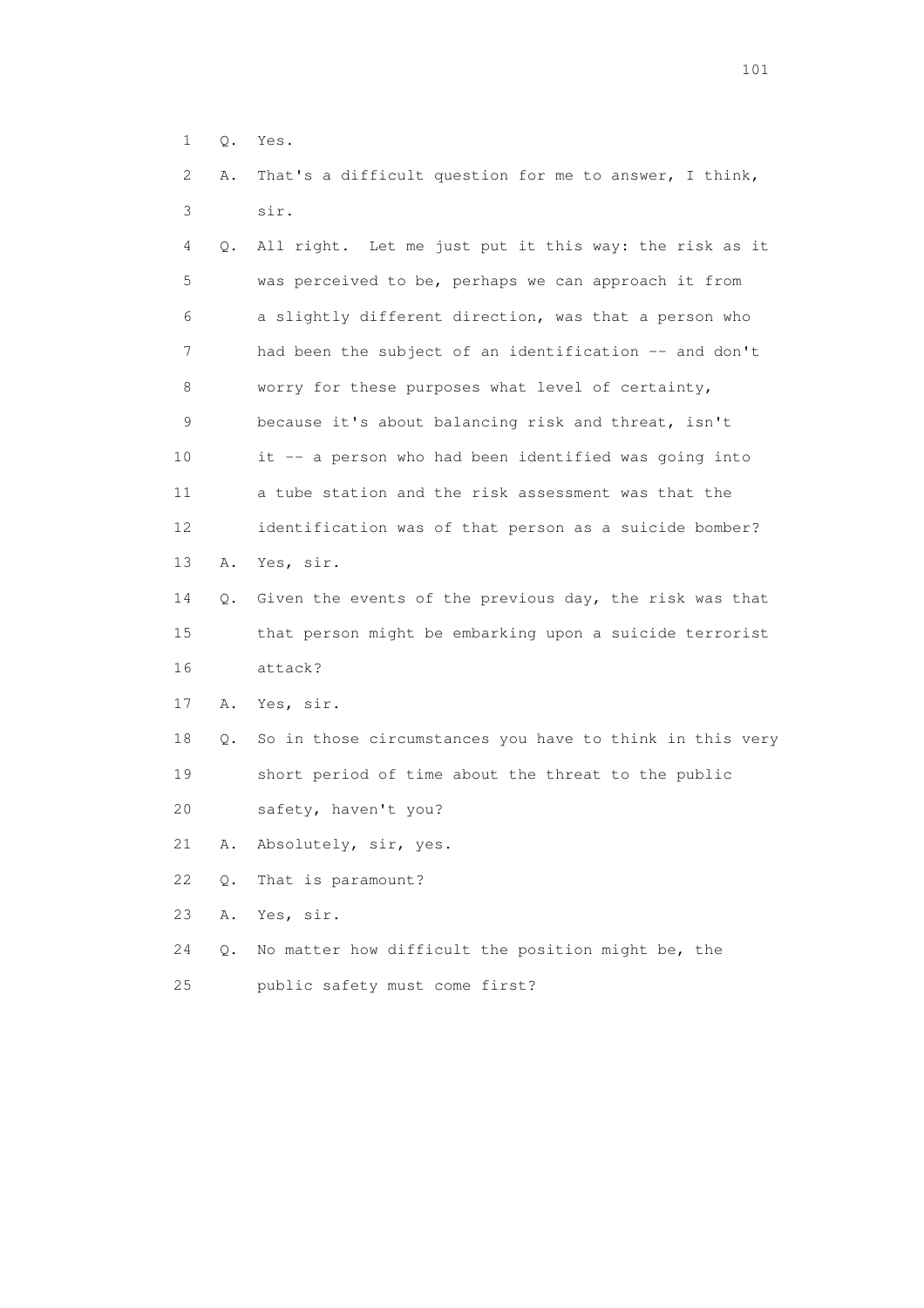1 A. Absolutely, sir.

 2 Q. If it was perceived that the public was under threat, 3 and there was no other alternative, then no matter how 4 difficult, it had to be done at this point? 5 A. That's exactly what the officers thought as well, sir, 2 6 and 12. 7 MR PERRY: Yes, and I am not -- that's exactly what I am 8 saying. That's all I wish to ask you, Trojan 84. Thank 9 you very much? 10 SIR MICHAEL WRIGHT: Thank you, Mr Perry. Mr King? 11 MR KING: No, thank you, sir. 12 SIR MICHAEL WRIGHT: Mr Horwell. 13 Questions from MR HORWELL 14 MR HORWELL: My name is Richard Horwell. I appear on behalf 15 of the Commissioner. 16 Yesterday you were asked whether there was anything 17 said about the need for urgency in getting firearms 18 officers to Scotia Road? 19 A. Yes, sir. 20 Q. You said that nothing was said as to the need for 21 urgency at that stage? 22 A. No,  $\sin$ , other than the normal -- we wouldn't be tasked 23 unless there was a certain amount of need to get there. 24 Q. That's what I wanted to ask you. The understanding in 25 any such operation would be that firearms officers would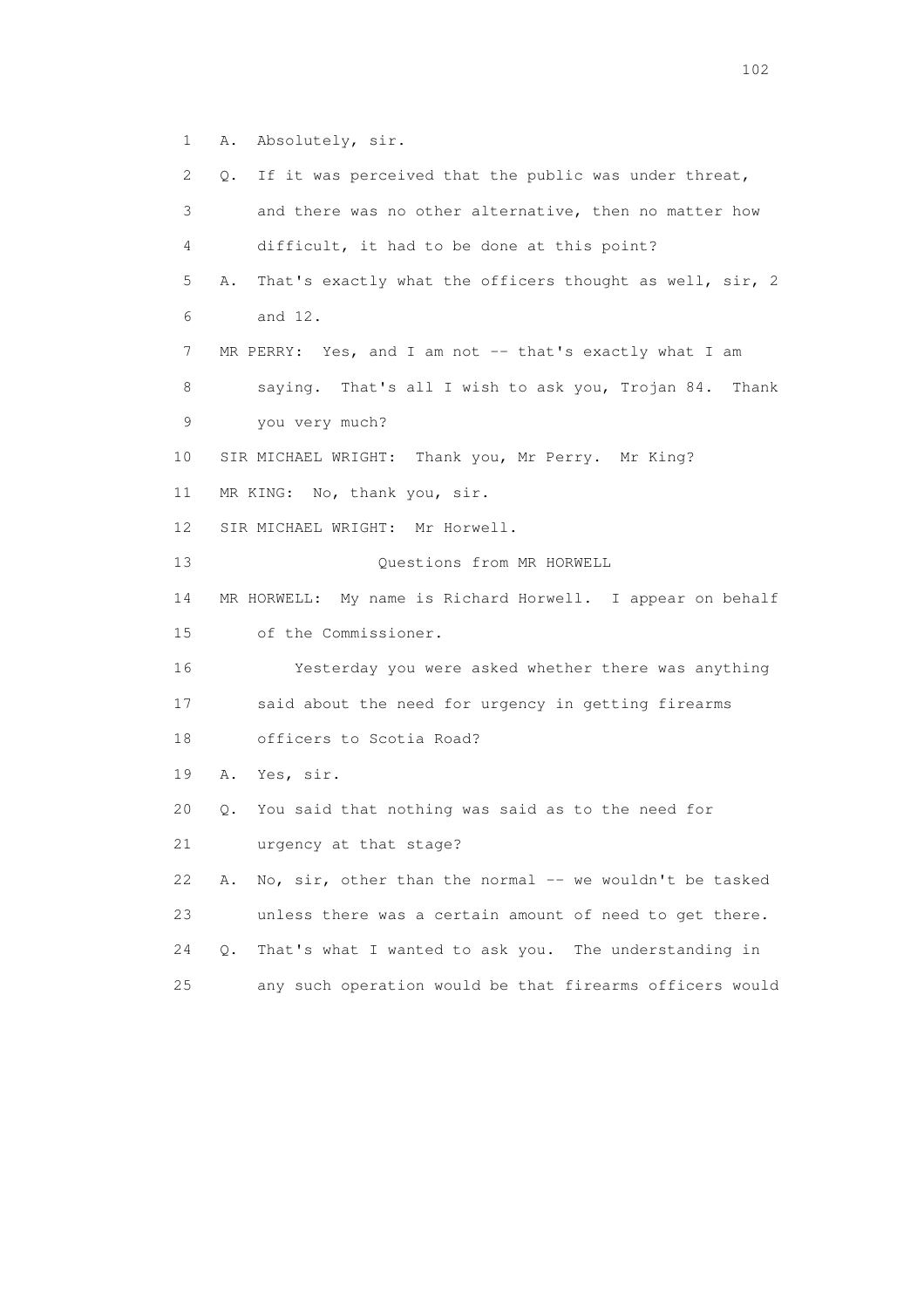1 have to get to the location as soon as reasonably 2 practicable? 3 A. Yes, sir. 4 Q. Can I just refer to one short extract from your 5 interview? It's exhibits page 354, please. If we start 6 at the bottom: 7 "Did you discuss how an arrest would actually take 8 place if there was an identified subject coming out of 9 Scotia Road? 10 "Answer: No because it was unnecessary I felt. 11 I knew that he had the tactical advice document. He was 12 aware of firearms tactics generally because he had been 13 involved in these before and therefore ... in my mind we 14 weren't going to implement any other tactic than was 15 known about or understood in that, in that particular 16 theatre therefore, you know the whole basis of our 17 operations is flexibility really around all of those 18 options ..." 19 This is a slightly separate point, I am introducing 20 it now to save time: a number of officers and indeed you 21 as well, Trojan 84, have highlighted the importance for 22 flexibility. 23 If I can read on: 24 "Had you done any preparational recce of the area at 25 all?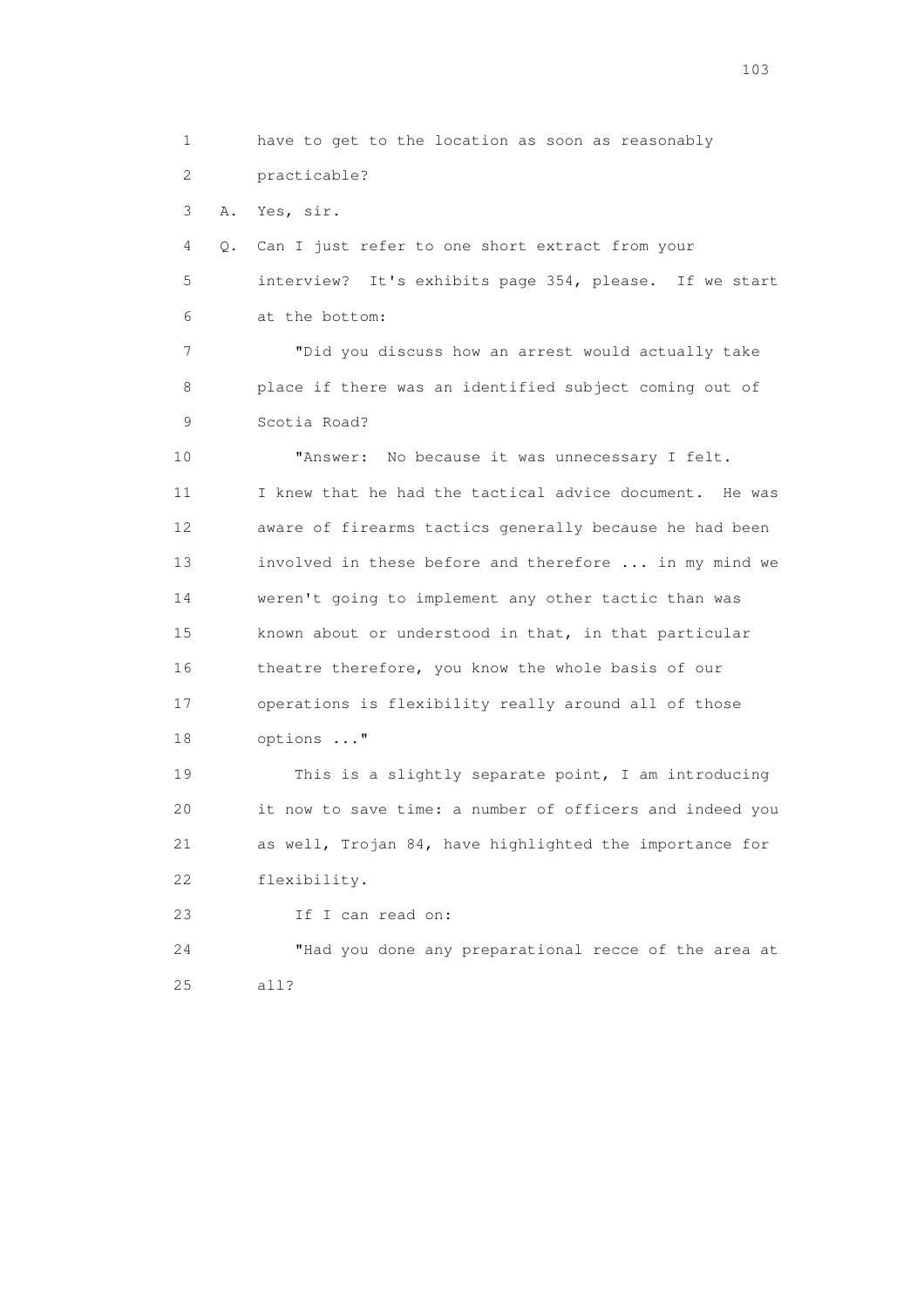1 "Answer: Well ... no. Predominantly because it was 2 a ... there was pressure on us as a team to get out to 3 that plot as soon as we can, as soon as we could so my 4 whole intention I suppose was to ensure that that took 5 place." 6 A. Yes, sir. 7 Q. It may well be semantics, but there plainly was pressure 8 upon the firearms team to get to Scotia Road as soon as 9 they could? 10 A. Yeah, your introduction to that question in relation to 11 the first part was at Leman Street, that's when there 12 was no urgency. I am answering that with the knowledge 13 in my mind now that Derek was worried that we weren't 14 there. They are different. 15 Q. So the urgency at Leman Street is the normal urgency 16 that applies to any operation? 17 A. That's correct, sir. 18 Q. In which firearms officers would know perfectly well 19 they were to get to the plot as soon as reasonably 20 practicable? 21 A. Yes, sir. 22 Q. This is further urgency that we have seen in the course 23 of your interview referring to the concerns of Derek? 24 A. Yes, sir. 25 Q. Thank you. Mr Mansfield has asked you about the window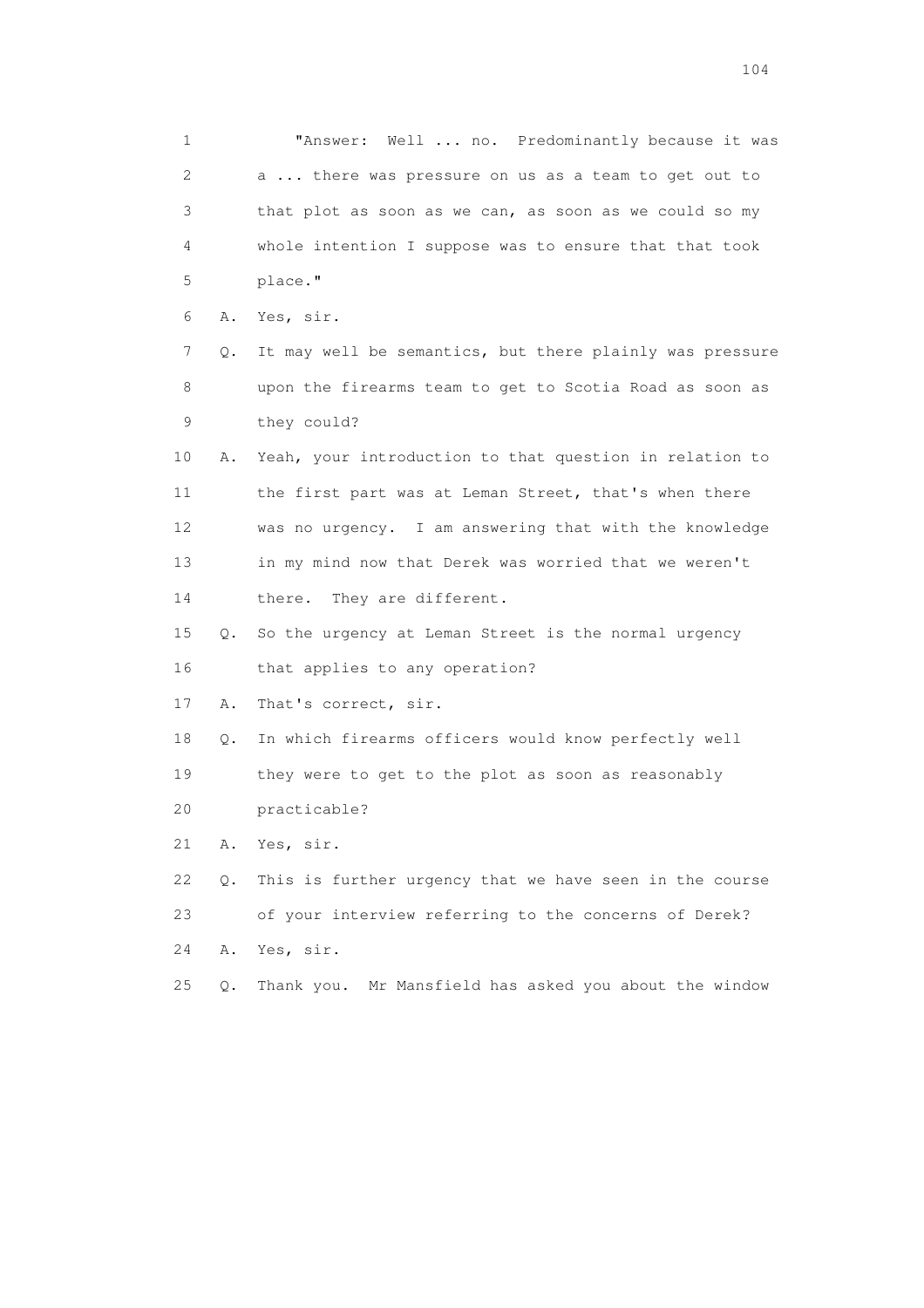|    | 1                         | of opportunity, and he's referred to the window of       |
|----|---------------------------|----------------------------------------------------------|
|    | $\mathbf{2}^{\mathsf{I}}$ | opportunity of some four to five minutes before he got   |
|    | 3                         | on the bus, as we know he did?                           |
|    | 4<br>Α.                   | Yes, sir.                                                |
|    | 5<br>Q.                   | Does that itself involve a large element of hindsight,   |
|    | 6                         | because no-one knew where he was going to go?            |
|    | 7<br>Α.                   | Yes, absolutely.                                         |
|    | 8<br>Q.                   | Does this come down to the importance of flexibility in  |
|    | 9                         | an operation such as this, when you have no              |
| 10 |                           | intelligence, no idea whatsoever, first of all whether   |
| 11 |                           | there is actually a man in the premises; and secondly,   |
| 12 |                           | if there is and if he comes out, no intelligence, no     |
| 13 |                           | idea at all as to where he is going to go. The very      |
| 14 |                           | thought of choosing in advance a place to stop him       |
| 15 |                           | simply isn't how these operations are advanced; is that  |
| 16 |                           | right?                                                   |
| 17 | Α.                        | Absolutely right, sir.                                   |
| 18 | Q.                        | Because of the need for flexibility?                     |
| 19 | Α.                        | Yes, sir.                                                |
| 20 | Q.                        | The Met, I think this came either from your interview or |
| 21 |                           | evidence, Trojan 84, the Met had the best available      |
| 22 |                           | resource to make the stop that day?                      |
| 23 | Α.                        | Yes, sir.                                                |
| 24 | $Q$ .                     | Which $--$                                               |
| 25 | Α.                        | Which is us.                                             |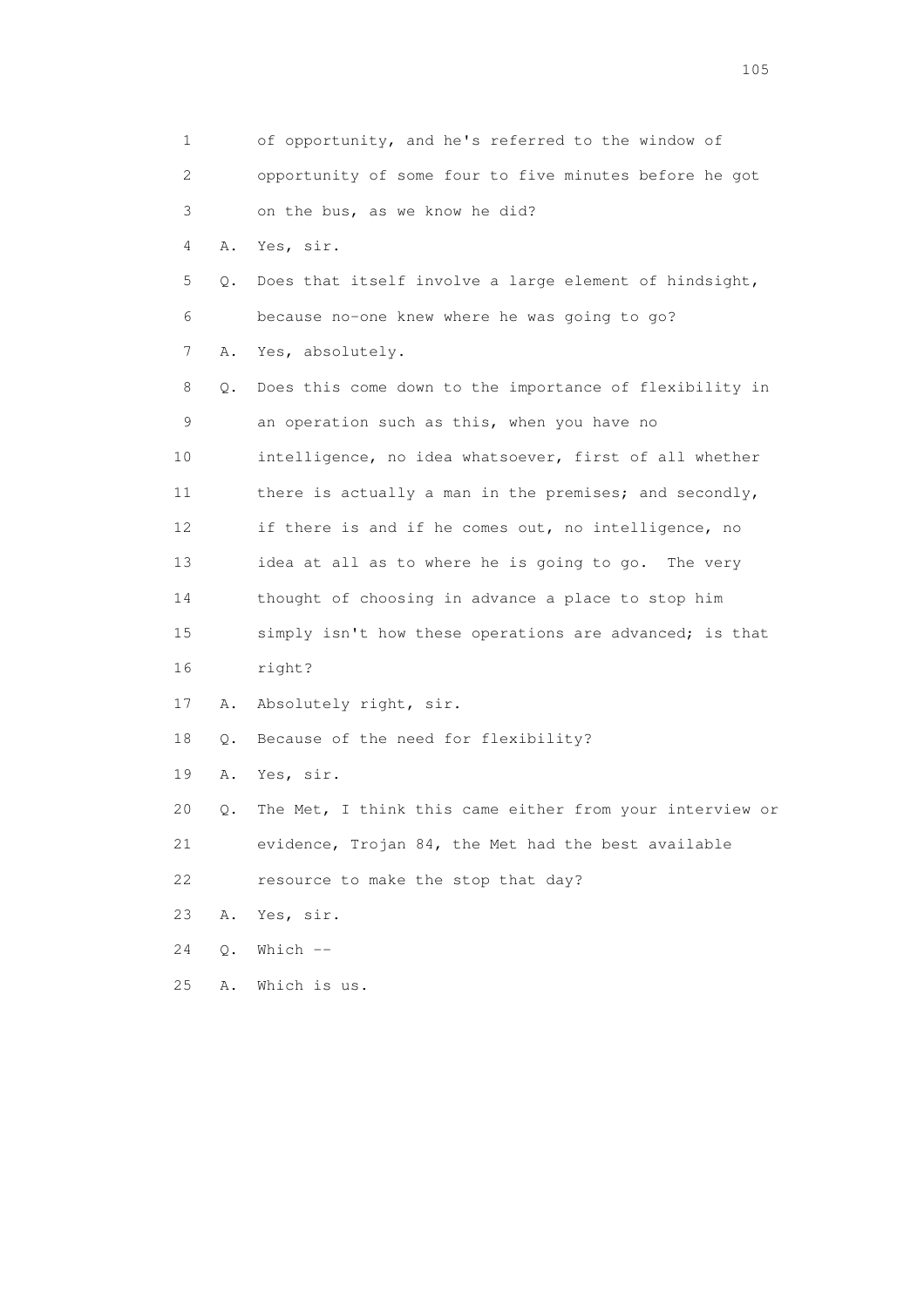| $\mathbf 1$ | Q.        | Which is you, the black and green team. And Mr Perry     |
|-------------|-----------|----------------------------------------------------------|
| 2           |           | has taken you through some of the telephone calls.<br>Do |
| 3           |           | you still have the record in front of you?               |
| 4           | Α.        | Yes, sir.                                                |
| 5           | Q.        | Could you turn, please, to page 7. I just want to make   |
| 6           |           | sure that I have understood some of the evidence you     |
| 7           |           | gave yesterday. The call I want you to focus upon is     |
| 8           |           | the call about a third down the page at 9.44.08, 1       |
| 9           |           | minute and 3 seconds, this is you calling Esposito?      |
| 10          | Α.        | Sir.                                                     |
| 11          | Q.        | Is this right, the evidence that you gave yesterday was  |
| 12          |           | that it was during this call that you were either        |
| 13          |           | getting in your car to leave or had got in your car to   |
| 14          |           | leave?                                                   |
| 15          | Α.        | That's what I gave yesterday, sir, yes.                  |
| 16          | Q.        | And that is right, is it?                                |
| 17          | Α.        | I think that's right, sir.                               |
| 18          | Q.        | You remember speaking to Esposito on the telephone when  |
| 19          |           | you got in your car to leave to commence the follow?     |
| 20          | Α.        | Yes, I remember that specifically. I was definitely      |
| 21          |           | talking to him as I got in the car or in the car at the  |
| 22          |           | TA Centre.                                               |
| 23          | $\circ$ . | Was it you calling him, as this chart shows, or can't    |
| 24          |           | you remember?                                            |
| 25          | Α.        | No, I can't remember the exact -- who it was. I know     |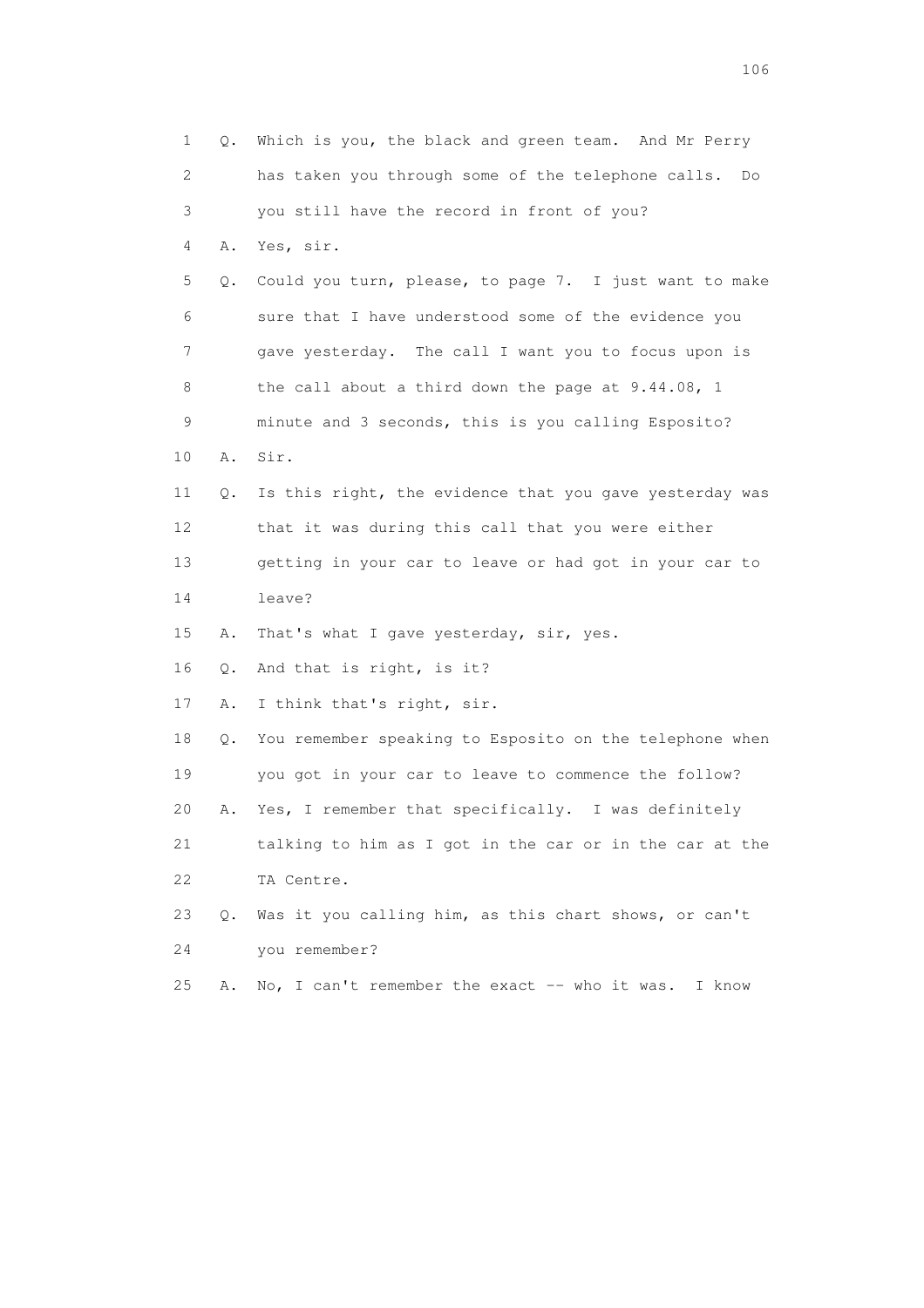1 I spoke to him as I was going(?) in the car. 2 Q. As we have heard, that was the first occasion on which 3 CO19 were called to commence the follow that morning? 4 A. Yes, sir. 5 Q. By that time there were three vehicles at the TA Centre? 6 A. Yes, sir. 7 Q. You have been asked about the mindset of the officers 8 that were present during that follow? 9 A. Yes, sir. 10 Q. You have said that in your opinion, on that morning, the 11 SFOs were facing the highest threat we had ever faced? 12 A. Yes, sir. 13 Q. In your opinion, was anything done to misrepresent to 14 them at any stage the enormity and the danger of the 15 threat that they posed, that the terrorist posed to 16 them? 17 A. Absolutely not, I would say to that, sir. 18 Q. It's been suggested by Mr Mansfield, well, shouldn't you 19 have made it clear to these officers that when they are 20 under the greatest threat they must exercise the 21 greatest of care? 22 A. Yes, sir. 23 Q. Isn't that part and parcel of the training that SFOs 24 receive? 25 A. Yes, sir, I was hoping that would have come out in my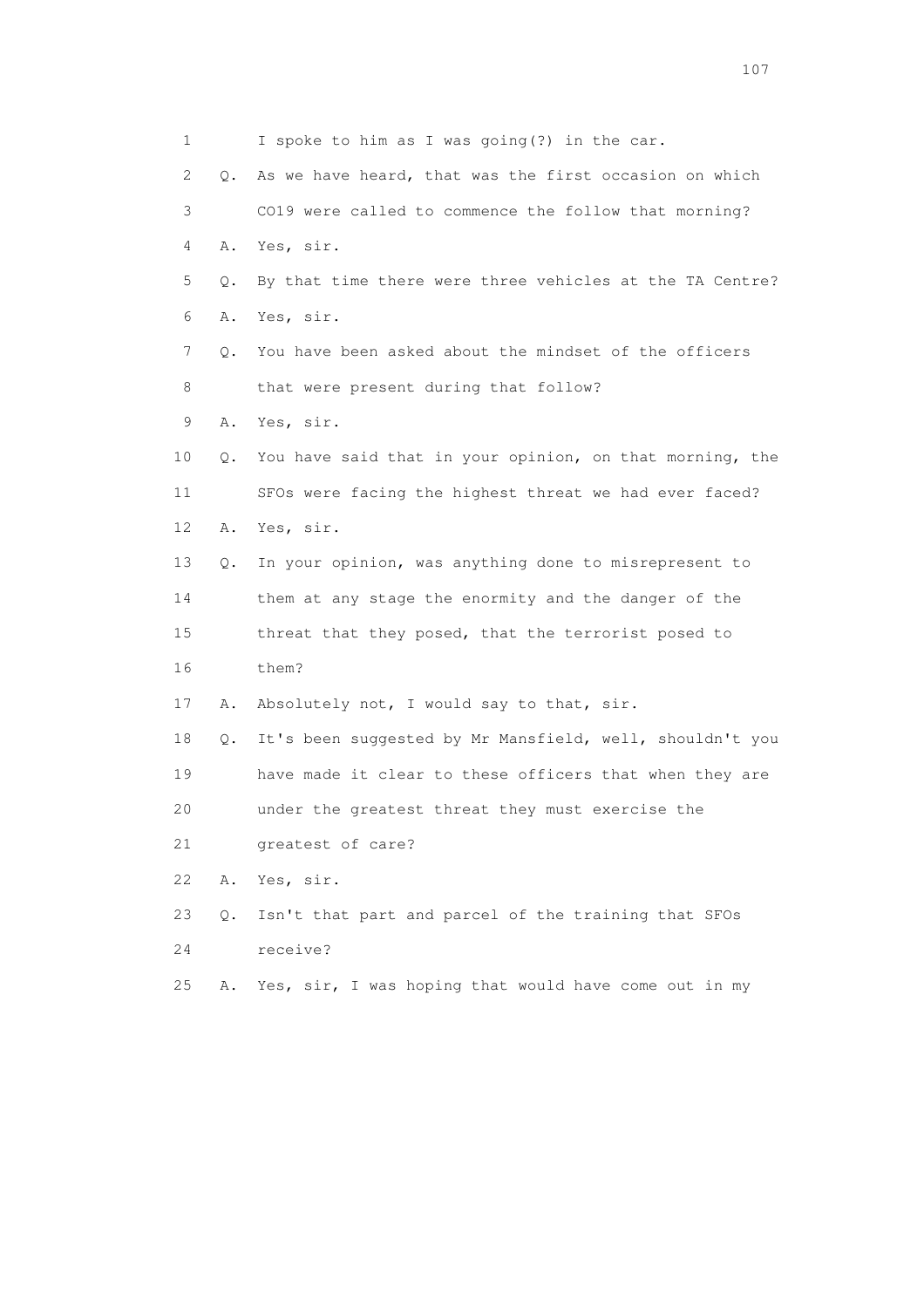1 answer, but yes, I would agree with that. 2 Q. If it had been said, it would have been stating no more 3 than the obvious; do you agree? 4 A. Yes, sir, absolutely. 5 Q. You have been asked about a sentence from Ralph's 6 witness statement: 7 "He informed us we would be involved in unusual 8 tactics that the department hadn't done before." 9 A. Yes, sir. 10 Q. Simply using common sense, let alone your memory, that 11 simply wouldn't make sense, would it? 12 A. No, sir. 13 Q. Because in this and every other such operation, you have 14 no idea what is going to happen? 15 A. No, sir. 16 Q. As to suggestions that were made some time ago now that 17 those in the operations room at New Scotland Yard did 18 not know where CO19 were during the course of the 19 follow, nothing could be further from the truth; do you 20 agree? 21 A. Absolutely right, sir. 22 Q. You were in constant communication with Trojan 80 23 telling him about the progress you were making? 24 A. Yes, sir. 25 Q. You have been asked about the means of detonation. Now,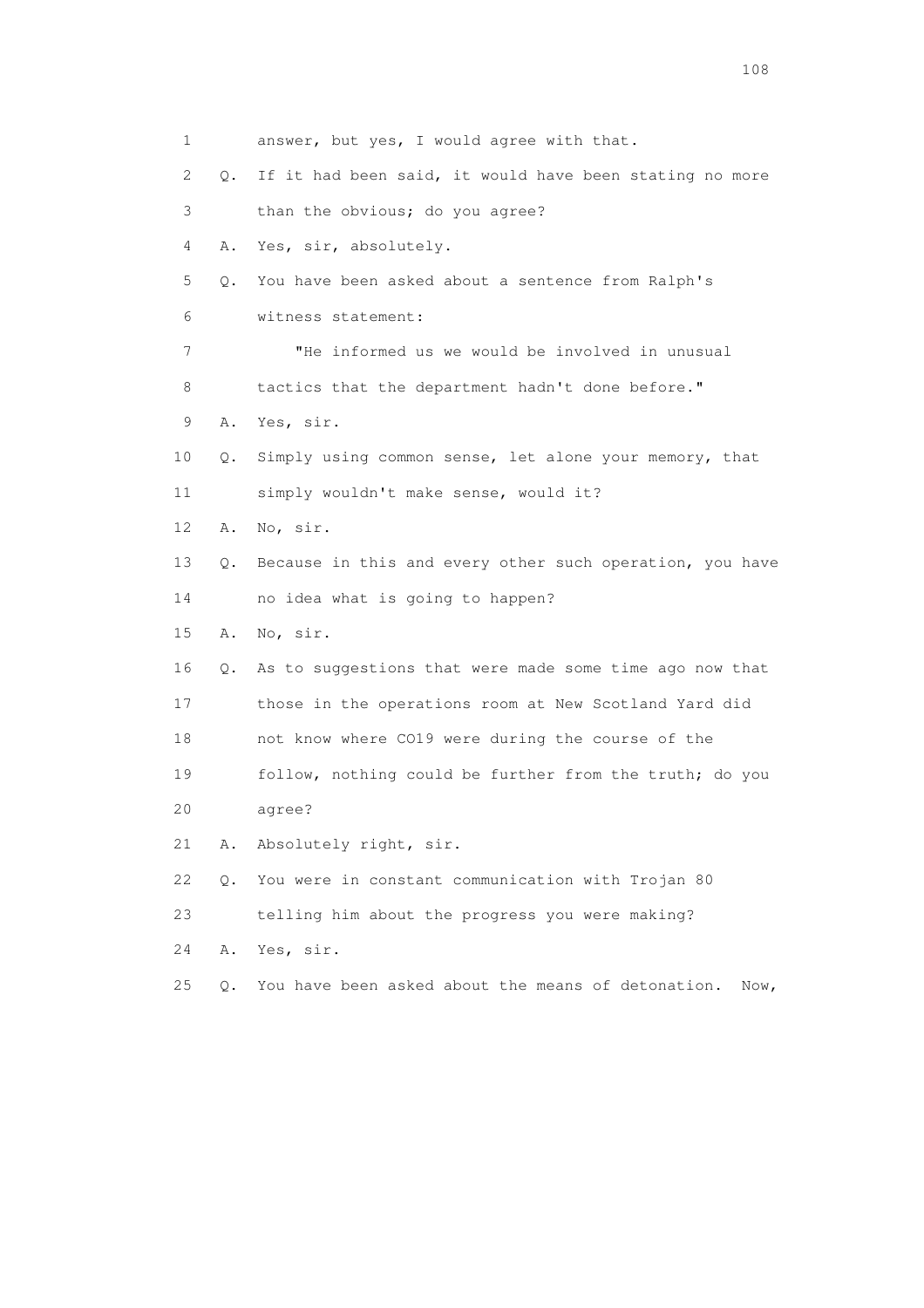1 we are going to hear from an expert. 2 A. Sir. 3 Q. If you can't answer these questions, please say so, but 4 as the topic has been raised, I want to see if we can 5 take it further. 6 There are a large number of ways of detonating 7 an explosive device? 8 A. Yes, sir. 9 Q. A number we have heard about already. Another is remote 10 detonation by another person? 11 A. Yes, sir. 12 Q. Have you heard of a dead man's switch? 13 A. Yes, sir. 14 Q. So that if a suicide terrorist receives a critical shot 15 and collapses, that itself will detonate the bomb? 16 A. It's possible, sir, yes. 17 Q. Thirdly, there is of course a timer? 18 A. Yes, sir. 19 Q. The device can be timed in advance to go off at 20 a certain time? 21 A. Yes, sir. 22 Q. These numerous forms of detonation are one of the 23 reasons why this was the greatest threat the 24 Metropolitan Police Service had ever faced? 25 A. Yes, sir.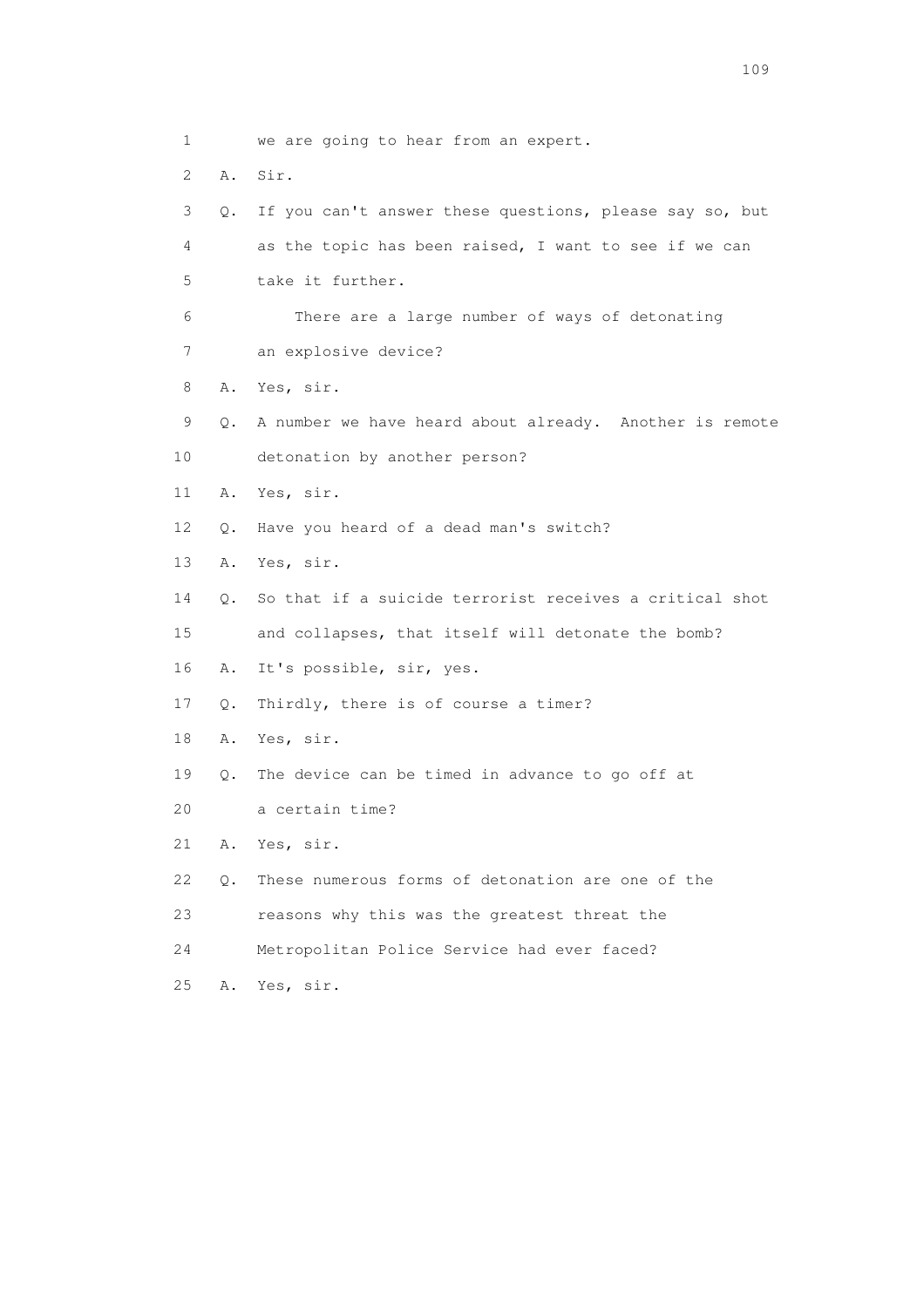| 1                         | 0. | You said earlier this morning that: whatever may be said   |
|---------------------------|----|------------------------------------------------------------|
| $\mathbf{2}^{\mathsf{I}}$ |    | about what happened, we can't do it in any other way.      |
| 3                         |    | Can I just ask you about that answer?                      |
| 4                         | Α. | Could you put that in a context, I am sorry.               |
| 5                         | Q. | The difficulty, the impossibility of the situation that    |
| 6                         |    | C2 and C12 faced.                                          |
| 7                         | Α. | Yes, absolutely.                                           |
| 8                         | Q. | Do we take it from that answer, "we can't do it any        |
| 9                         |    | other way", first that you cannot pre-plan an operation    |
| 10                        |    | of this type?                                              |
| 11                        | Α. | Sorry, I am having difficulty in relation to the context   |
| 12                        |    | around when I said that, where I was in my discussion.     |
| 13                        | Q. | Sending the firearms officers into Stockwell to make       |
| 14                        |    | this intervention?                                         |
| 15                        | Α. | Yeah, I think what I meant with "we can't do it any        |
| 16                        |    | other way" is we are relying on individual officers'       |
| 17                        |    | responsibility, that text, because once $-$ if             |
| 18                        |    | Commander Dick hadn't given critical shot authorised or    |
| 19                        |    | challenge from cover, that eliminates the Kratos bit.      |
| 20                        |    | They were down to conventional tactics and in relation     |
| 21                        |    | to that, what I meant was that appears or in my eyes it    |
| 22                        |    | could be seen as a cop-out, because what we are doing is   |
| 23                        |    | we are passing responsibility to 2 and 12, which I think   |
| 24                        |    | is wholly unreasonable when you have such a high level     |
| 25                        |    | I am not saying there isn't any model to fit<br>of threat. |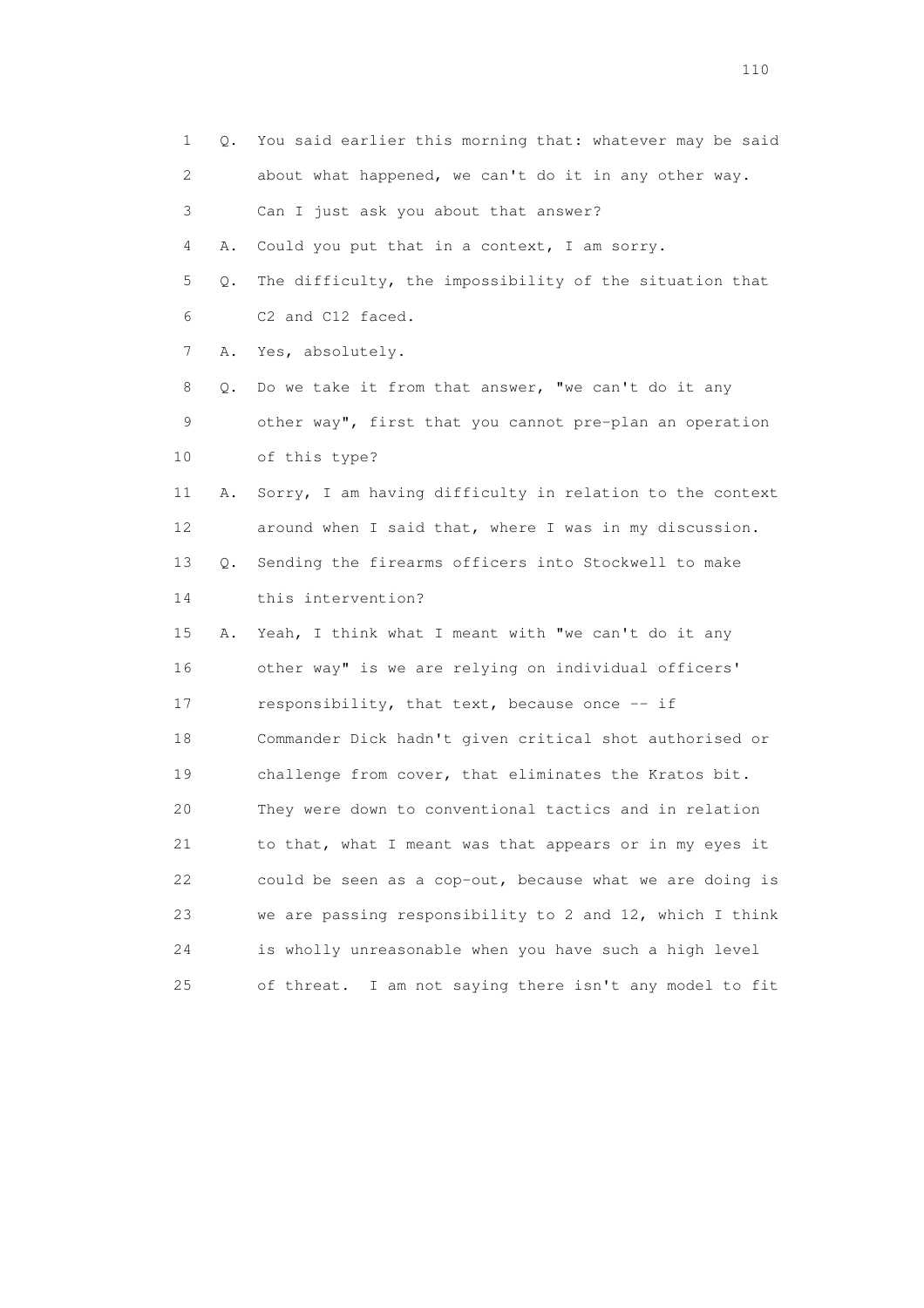1 it to. That's just the way it is. I just think it's 2 hugely unfair. 3 SIR MICHAEL WRIGHT: It is that situation that you can't 4 deal with in any other way. 5 A. Yes, sir, that was the context(?). 6 MR HORWELL: That's what I wanted to ask you. 7 Can I just go back a little bit, in terms of the 8 answer you have given. Part of the reason for that 9 answer, is it not, that the police service cannot 10 pre-plan an operation of this type. They have no idea 11 where this man is going to go? 12 A. Absolutely right, sir. 13 Q. When the decision was made to order CO19 to intervene, 14 of necessity it meant that officers would have to go 15 into Stockwell to make the stop? 16 A. Yes, sir. 17 Q. As we have heard, any armed intervention is a dangerous 18 undertaking? 19 A. Extremely dangerous, sir, yes. 20 MR HORWELL: Thank you very much. 21 SIR MICHAEL WRIGHT: Ms Leek. 22 MS LEEK: Sir, I am grateful to Mr Horwell for it being my 23 fault that we are going to go into the lunch hour. 24 SIR MICHAEL WRIGHT: Wait a minute. No, I don't think so. 25 The dead man's switch that you were asked about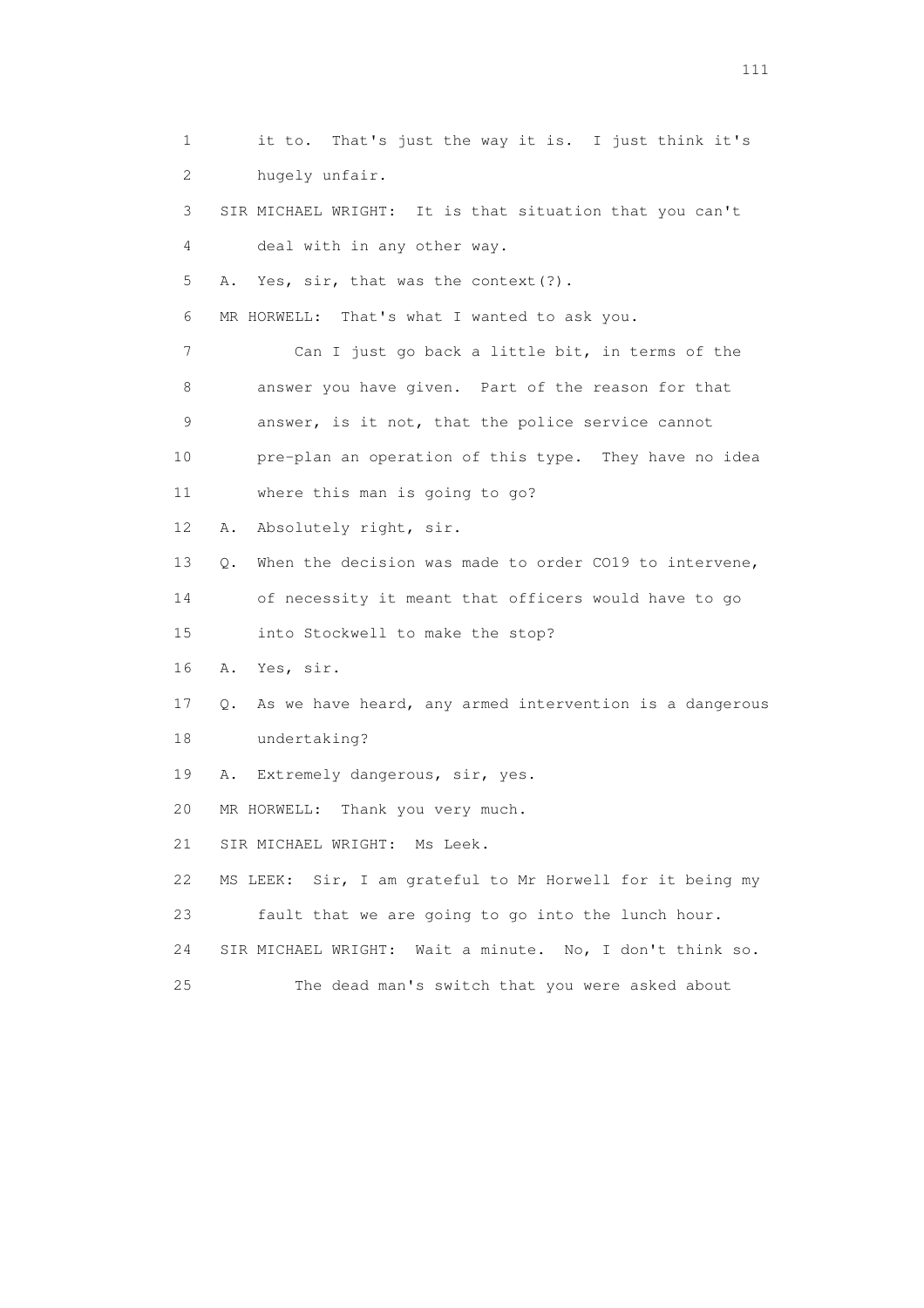1 a moment ago?

2 A. Sir.

3 SIR MICHAEL WRIGHT: You are aware of that?

4 A. Yes, sir.

 5 SIR MICHAEL WRIGHT: If I have understood that correctly, no 6 matter how many number of rounds is fired, it will not 7 effectively prevent the detonation of the bomb? 8 A. In relation to a dead man's switch being present, sir? 9 SIR MICHAEL WRIGHT: If that is what the bomber has. 10 A. It would depend on where on the body that dead man's 11 switch was, to be honest, sir, and what attitude the 12 body was in.

13 SIR MICHAEL WRIGHT: Go on.

 14 A. Well, a dead man's switch, I know the way it's been 15 described, but a dead man's switch could be exactly 16 that. If somebody is lying on the ground dead and the 17 switch may be underneath them, it's a bit like a mercury 18 tilt switch or something. If you pull the body up, it 19 could go off. If you were firing at somebody who was 20 lying down and a dead man's switch was underneath, and 21 you were firing at the head, it wouldn't necessarily 22 mean that the device would go off. If you moved them -- 23 SIR MICHAEL WRIGHT: Then it will?

24 A. Yeah.

25 SIR MICHAEL WRIGHT: It is right that because it is called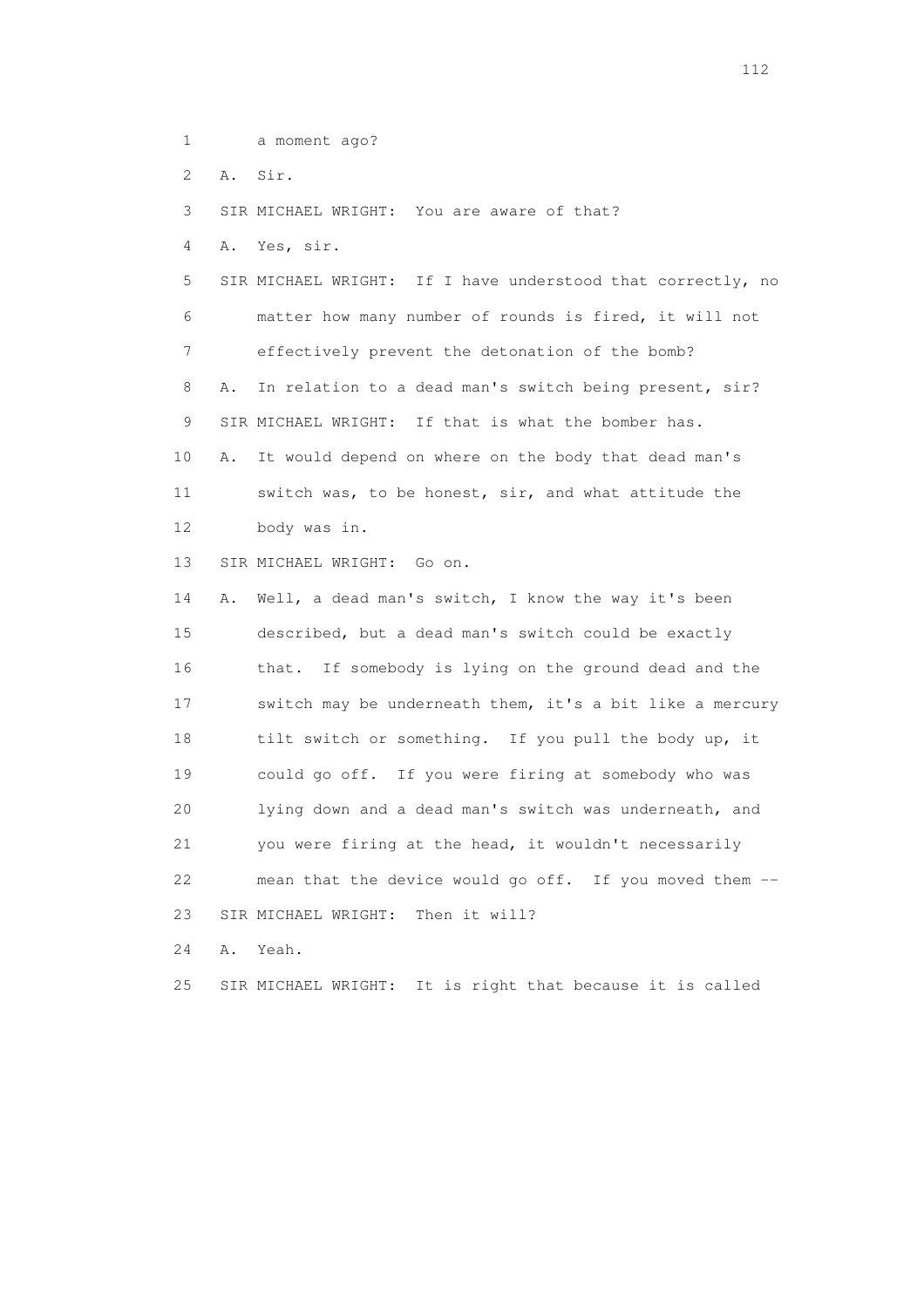1 the dead man's switch and because it may well work when 2 the bomber is dead, it doesn't matter how many rounds 3 you fired, it won't obviate that risk? 4 A. No. 5 SIR MICHAEL WRIGHT: Thank you. 6 Questions from MS LEEK 7 MS LEEK: Officer, you have been asked by a number of 8 different people about calls that you made to a number 9 of different officers and I'm going to try to pull it 10 all together so far as what you were doing was 11 concerned. 12 I'm going to start with the call at 9.42 to Derek. 13 You made a call to Derek -- I'm not going to deal with 14 the ones before 9.33, 9.34 when he comes out of the 15 property -- at 9.42 and that is a call for 32 seconds? 16 A. Ma'am. 17 Q. You make a second call to Derek at 9.43.46, that is 18 a four-second call? 19 A. Yes, ma'am. 20 Q. That could be a failed call, a call that's gone straight 21 through to a voicemail, something like that? 22 A. Could be, ma'am, yes. 23 Q. By this stage we know that the subject is on the bus; 24 yes? 25 A. Mm.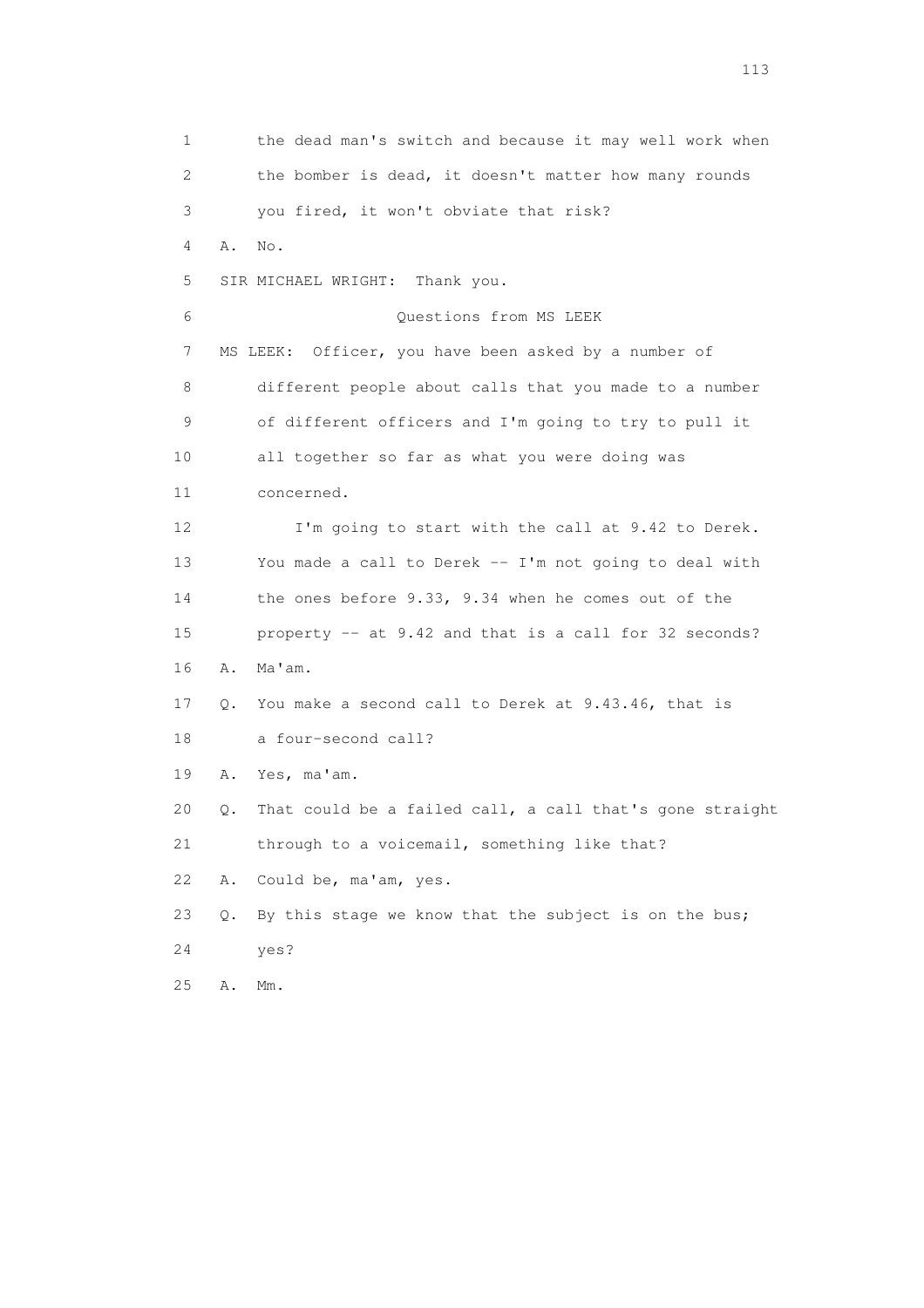1 Q. You then call Trojan 80. You said you can't remember if 2 he called you or you called him but we know from phone 3 records that in fact you called him at 9.44.08? 4 A. Yes, ma'am. 5 Q. You had a call lasting 1 minute and 3 seconds? 6 A. Yes, ma'am. 7 Q. You then called Ralph at 9.45, Derek at 9.46, Tim at 8 9.47 and 9.48, and Tim is a pseudonym for one of the 9 surveillance officers, but you have said you didn't know 10 who you were calling? 11 A. Yes, ma'am. 12 Q. You just had a number that you had got from Derek? 13 A. Yes, ma'am. 14 Q. Can you recall when you phoned Derek at 9.46 why you 15 needed a telephone number for the surveillance team? 16 A. Because Derek was retaining control at Scotia Road and 17 had sent other officers, I didn't know grey at the time, 18 but had sent other officers to follow the subject. 19 Q. Had there been some discussion about getting behind the 20 bus at that stage? We have heard your answers to 21 questions from Mr Perry about what was going on with 22 Mr Dingemans, but do you recall precisely when you left 23 the TA Centre, or can you not say at this stage? 24 A. Not precisely, no, reconstructing it. 25 Q. One call that we have not yet heard about is a call at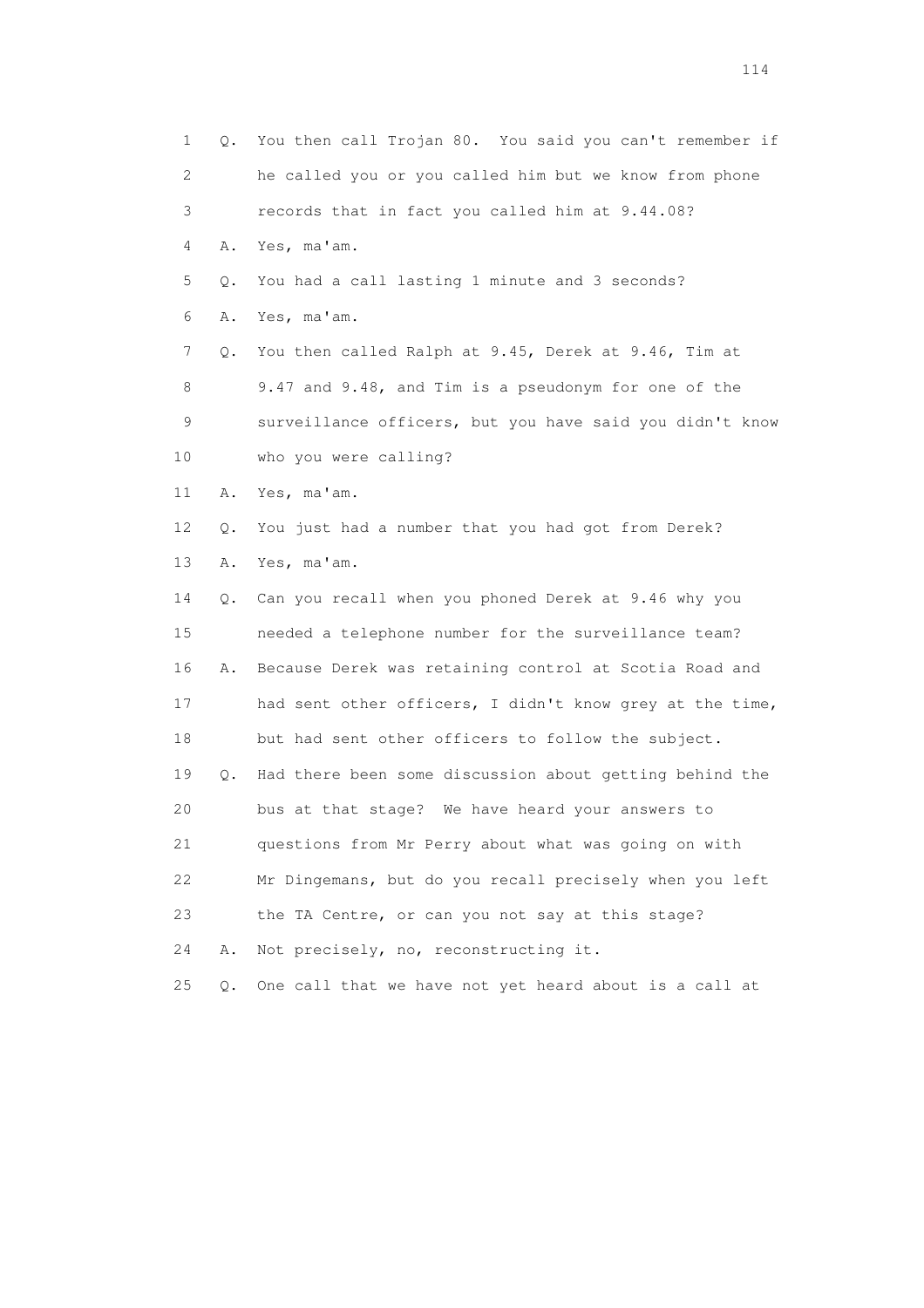1 9.51.54, and that was a call from Ralph which was

2 a 22-second call?

3 A. Yes, ma'am.

 4 Q. Can you remember now what that telephone call was about? 5 A. No, but it wouldn't have been unusual as we were moving 6 at that point for me to contact Ralph if I needed to say 7 something specific to him or vice versa.

 8 Q. You say bearing in mind that you were moving; is that 9 because you think you would not have made a telephone 10 call to him unless you had actually been doing something 11 or going somewhere?

12 A. Yes, that's ...

 13 Q. Then we have heard about the call, you called James at 14 9.56, and I think we will hear that in fact you spoke to 15 a surveillance officer called Ken who was using James' 16 mobile phone?

17 A. Yes, ma'am.

 18 Q. It was immediately after the end of that telephone call 19 which lasted two and a half minutes that you called back 20 Trojan 80 at 9.59, and that was 9.59.36, and that was to 21 the best of your recollection round about the time that 22 you were at Brixton Town Hall?

23 A. Yes, ma'am.

 24 Q. I think you said that you were given a bit of a hard 25 time because you hadn't been available, but in fact you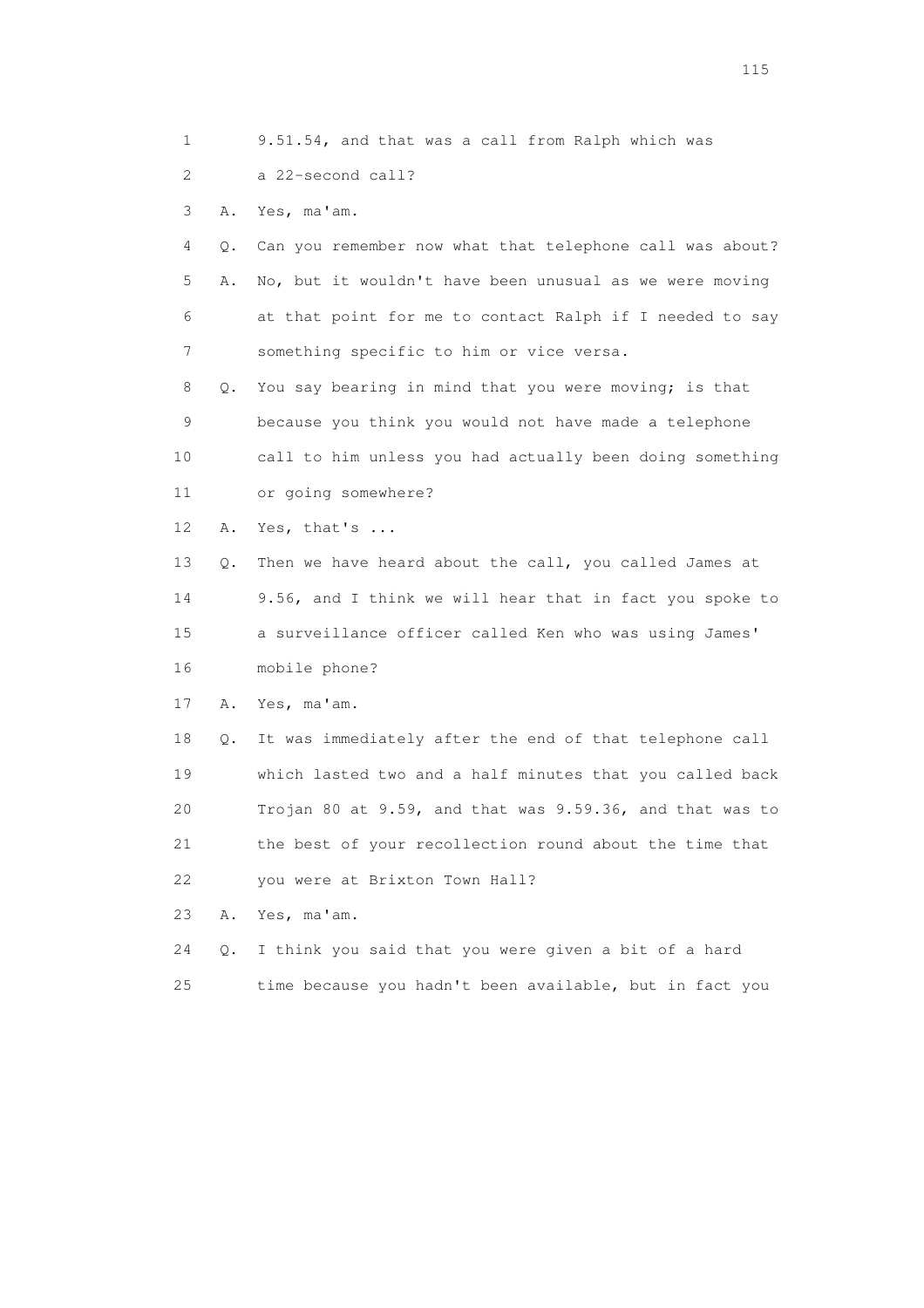1 had been establishing the location of the subject 2 relative to where you were? 3 A. Yes, ma'am. 4 Q. Although you can't be precise about when you left the 5 TA Centre, and exactly what was going on at that stage, 6 it's obviously very difficult to recall at this stage, 7 we know where you were when you had started the call 8 with Mr Esposito? 9 A. Yes, ma'am. 10 Q. As you have said, the point at which you gave the order 11 that was passed on to you from the control room was when 12 you were in the queue of traffic at Stockwell? 13 A. Yes, ma'am. 14 Q. Those are two locations that we can be sure of? 15 A. Yes, ma'am. 16 Q. When you passed that order through to Ralph, he quite 17 rightly confirmed with you what you had said. You would 18 expect him to confirm that, wouldn't you? 19 A. Yes, ma'am. 20 Q. He immediately gave state red and we know that the 21 officers deployed immediately? 22 A. Yes, ma'am. 23 Q. So far as you were aware, no delay whatsoever in your 24 team deploying as soon as that order was given? 25 A. No, not at all.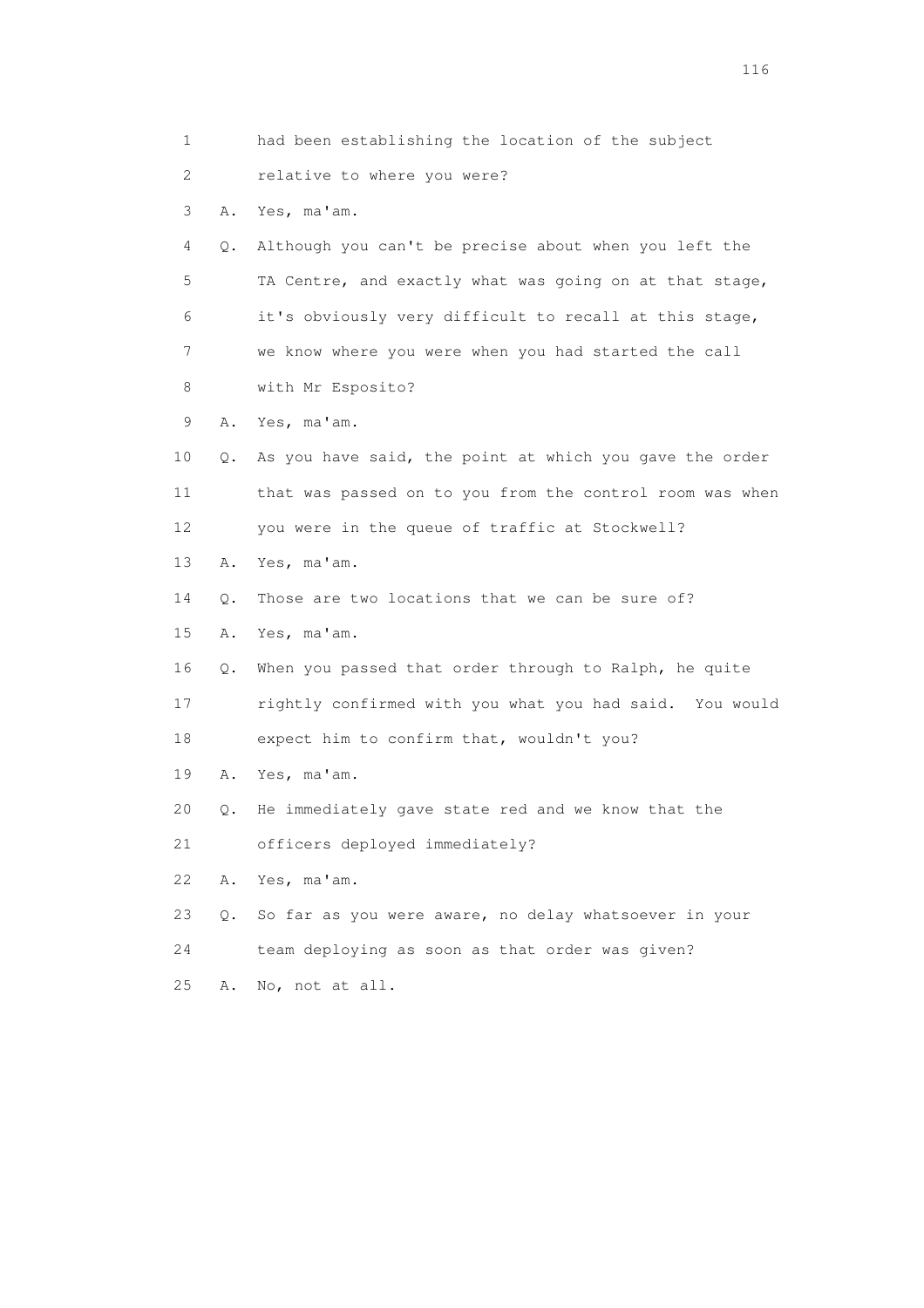| 1                         | 0.    | You were asked a number of questions yesterday by        |
|---------------------------|-------|----------------------------------------------------------|
| $\mathbf{2}^{\mathsf{I}}$ |       | Mr Mansfield with regard to information that you were    |
| 3                         |       | given in the immediate aftermath of the incident, and    |
| 4                         |       | information that you passed on to other people?          |
| 5                         | Α.    | Yes, ma'am.                                              |
| 6                         | $Q$ . | I think it's right to say, I'm not going to take you to  |
| 7                         |       | all the precise sections of the firearms manual, in 2005 |
| 8                         |       | there was no requirement in the manual for a tactical    |
| 9                         |       | adviser to record anything said by principal officers?   |
| 10                        | Α.    | No, ma'am, that is correct.                              |
| 11                        | Q.    | What you were required to do, if anything was told to    |
| 12                        |       | you, was to make sure that the post-incident manager was |
| 13                        |       | aware of that?                                           |
| 14                        | Α.    | Yes, ma'am.                                              |
| 15                        | Q.    | As we have heard this morning in answer to questions     |
| 16                        |       | from Mr Stern, that is precisely what you did by 10.15   |
| 17                        |       | within ten minutes of this incident occurring?           |
| 18                        | Α.    | Yes, ma'am.                                              |
| 19                        | Q.    | That is so the post-incident manager can facilitate the  |
| 20                        |       | obtaining of evidence from officers subsequently back at |
| 21                        |       | Leman Street?                                            |
| 22                        | Α.    | Yes, ma'am.                                              |
| 23                        | Q.    | You were not the initial investigating officer, and you  |
| 24                        |       | were not the post-incident manager?                      |
| 25                        | Α.    | Correct, ma'am.                                          |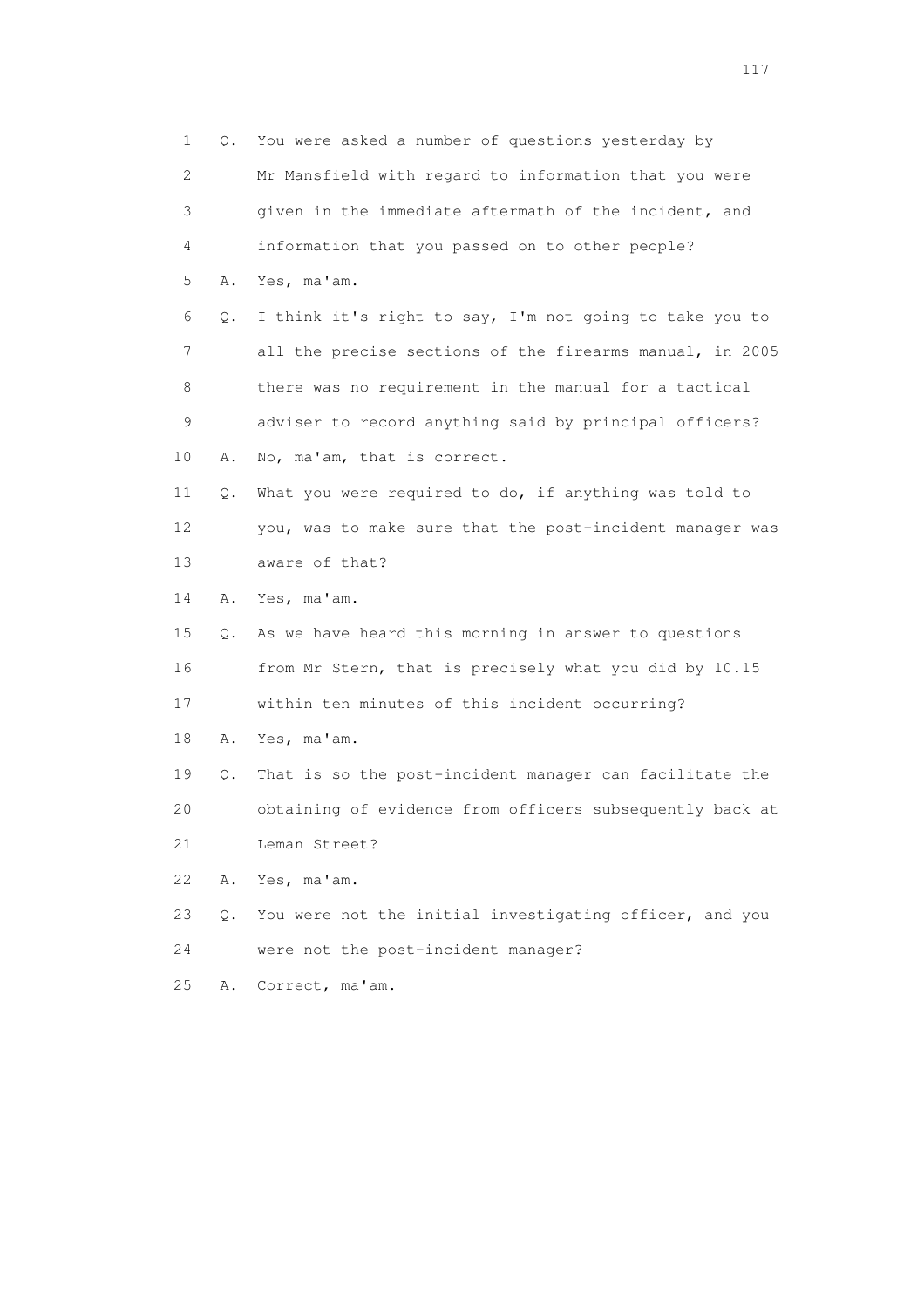- 1 Q. So that was not your role?
- 2 A. Yes.
- 3 Q. Again, there was no requirement in 2005 for a tactical
- 4 adviser to conduct a debrief?
- 5 A. No, ma'am.
- 6 Q. Nor was there anything in the manual preventing officers 7 from conferring when making up their notes?
- 8 A. Correct, ma'am.
- 9 Q. However, there was specifically something in the manual 10 referring to the danger of anything anybody said when 11 making up their notes being portrayed as collaboration 12 or collusion in cross-examination?
- 13 A. Yes, ma'am.
- 14 Q. You are specifically made aware of that possibility by
- 15 the provisions of the ACPO manual --
- 16 A. Yes, ma'am, that's correct.
- 17 Q. -- with regard to firearms. In fact that manual
- 18 specifically sanctions conferring when making up notes?
- 19 A. Yes, ma'am.
- 20 Q. There was never any order from DPS, the
- 21 Directorate of Professional Standards, or anybody else
- 22 in this case to say that officers could not make up
- 23 their notes together?
- 24 A. No, ma'am, absolutely correct.
- 25 SIR MICHAEL WRIGHT: There has never been any suggestion, Ms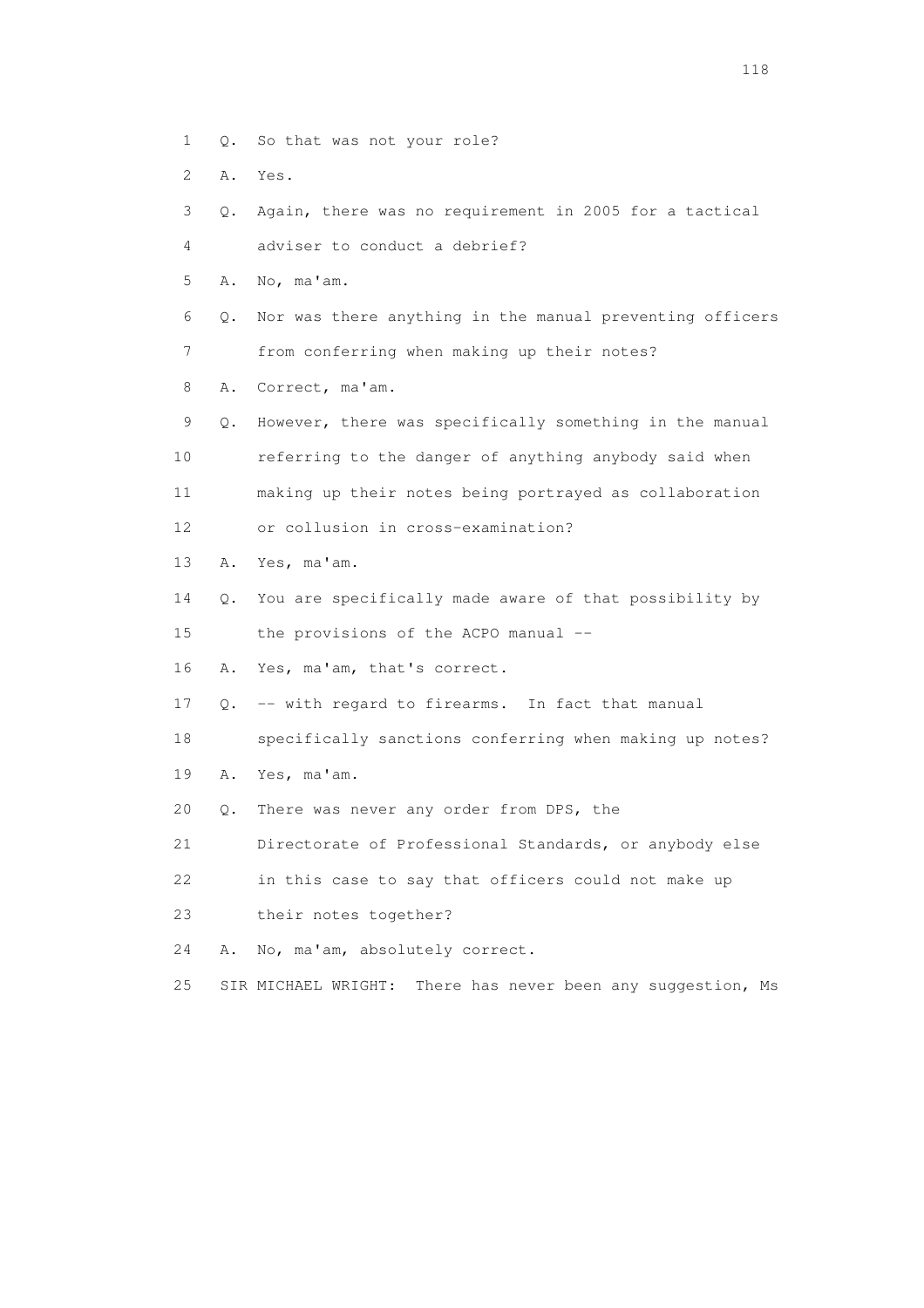1 Leek, that the fact that conferring went on is to be 2 laid at the door of the officers. Everybody understands 3 that it is officially sanctioned. What Mr Mansfield was 4 on about was whether it ought to be. 5 MS LEEK: I am grateful for that, sir, but I wanted to make 6 absolutely sure, lest there be any confusion as to what 7 the role of this officer and the firearms officers 8 making up their statements was. 9 I will move on to the question of briefings. 10 Mr Mansfield put it to a witness last week -- when I say 11 briefings, I am talking about what happened at 12 Leman Street as well, the getting ready to go part of 13 this incident -- or maybe the week before that some of 14 the officers refused to take hollow grain ammunition. 15 Did any officer ever tell you that he was refusing to 16 take hollow grain ammunition? 17 A. No, ma'am. 18 Q. Would you have been made aware if any officer had 19 refused to take hollow grain? 20 A. Yes, ma'am. 21 Q. Was it in fact a choice that was open to individual 22 officers as to whether they took that ammunition, that 23 ammunition having been authorised? 24 A. Yes, ma'am. 25 Q. Is it the case that a specifically designated rifle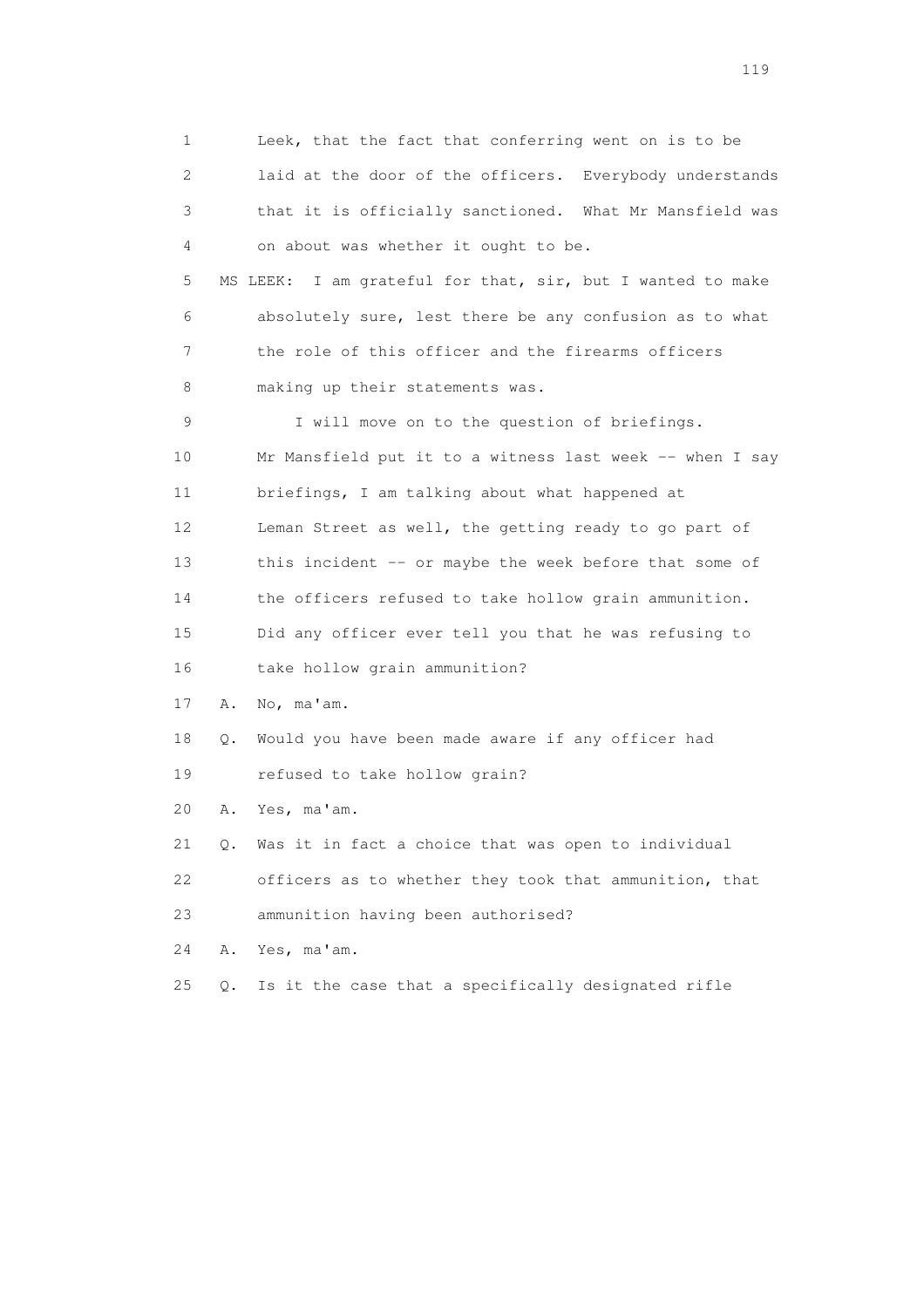1 officer would have a particular function in an incident, 2 would only carry a Glock as a back-up, as a second 3 weapon? 4 A. Yes, ma'am. 5 Q. And might quite properly choose not to take hollow grain 6 ammunition? 7 A. Yes, ma'am. 8 Q. Does the same go for an officer who was using a G36 as 9 his primary weapon? 10 A. Yes, ma'am. 11 Q. These are perfectly proper decisions which are a matter 12 of individual judgment? 13 A. Yes, ma'am. 14 Q. Not a refusal to follow any sort of order or 15 authorisation? 16 A. Yes, ma'am. 17 Q. You have been asked about using the expression, or the 18 words "unusual tactics". Did you consider it important 19 to make sure that your officers were fully prepared for 20 what was an unprecedented operation in which there was 21 a real possibility that they may be ordered to take 22 a critical shot? 23 A. Absolutely, ma'am. 24 Q. Did you do that in a balanced and measured fashion? 25 A. I think I did, ma'am, yes.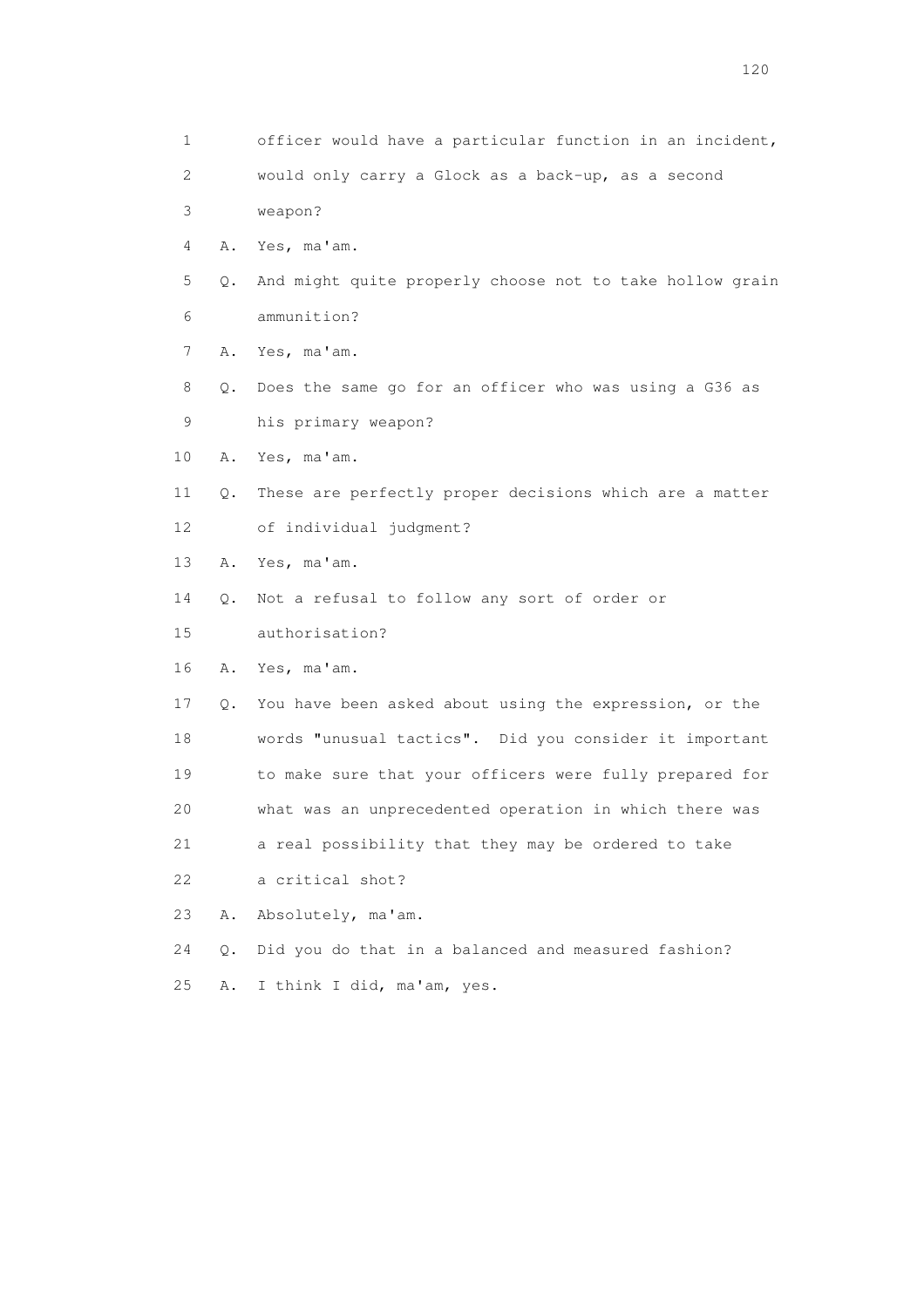1 Q. In fact these tactics were unusual, were they not, 2 because they had never been used before? 3 A. Yes, ma'am. 4 Q. You said yesterday that the strategy given to the 5 officers in the briefing was that no subject would be 6 allowed to run. By this do you mean no person at all or 7 any identified subject? 8 A. Any identified subject. 9 Q. Thank you. Did you at any stage mentioned the word 10 "Kratos" or to your knowledge give the impression that 11 this was a Kratos situation? 12 A. No, ma'am. 13 Q. But was it always the possibility that a Kratos type 14 situation could ensue at some point? 15 A. Yes, ma'am. 16 Q. If any officer had understood that at some point this 17 could turn into a Kratos situation, depending on what 18 developed, that would not be incorrect? 19 A. No, ma'am, it wouldn't. 20 Q. Did you also -- we have heard that you talked about 21 information possibly being sanitised, and was that 22 because you were aware that information -- that all of 23 the intelligence cannot necessarily be given over the 24 radio? 25 A. Yes, ma'am.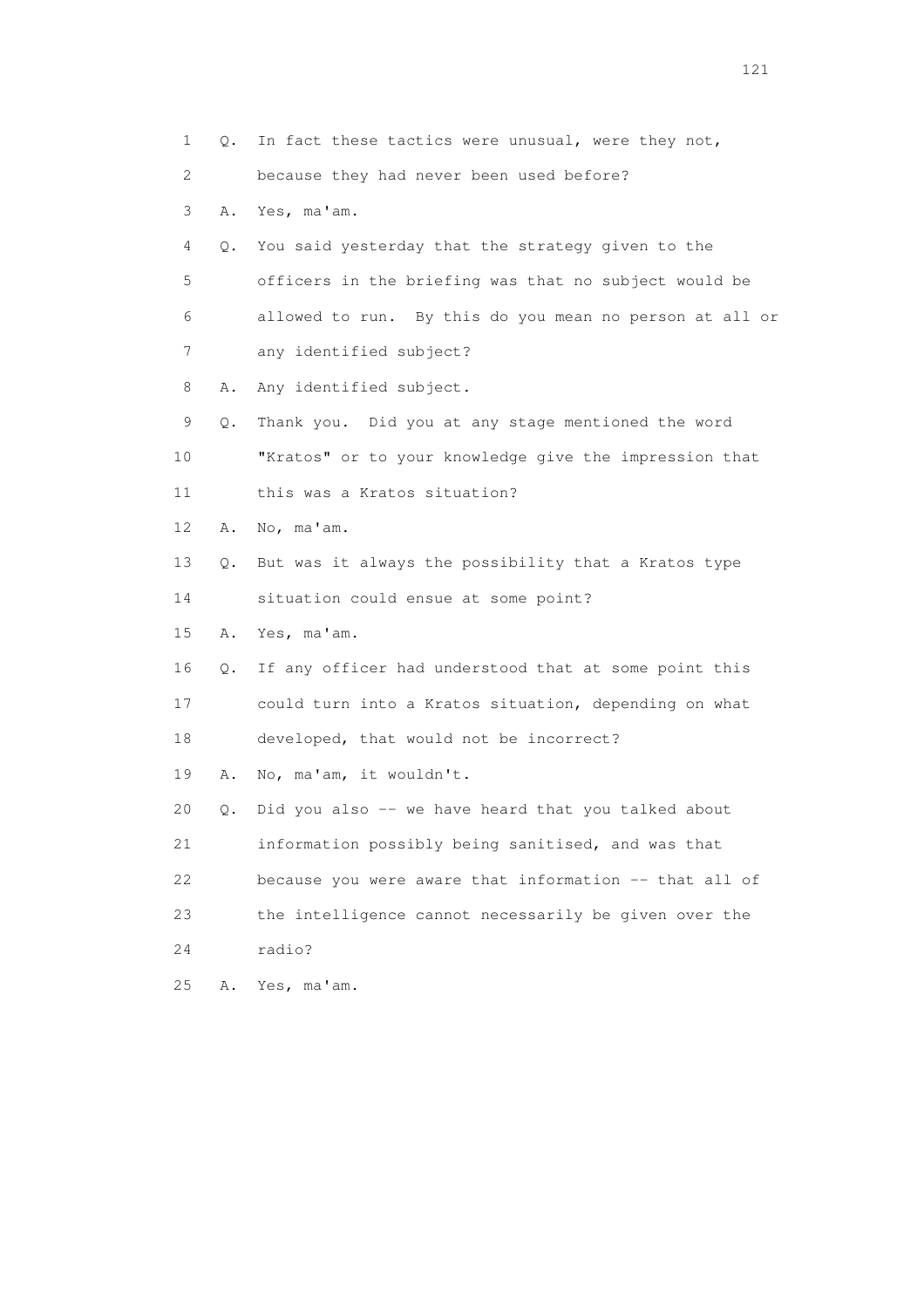1 Q. You were asked about what Ralph said about taking 2 a critical shot, and you were referred to his statement 3 at page 361. You weren't referred, in fact, to what he 4 said at the Health and Safety prosecution last year. On 5 15 October 2007, he said this. He was asked: 6 "Question: And what did you understand by the order 7 he's to be stopped getting on the tube? 8 "Answer: Well exactly that, my Lord, that we had to 9 do an intervention and try and stop this man from 10 getting on the Underground train. 11 "Question: And what did you consider that might 12 involve, given what you knew?" 13 I think it's important that the jury hear this 14 because his statement was put to you on a particular 15 basis. He said this: 16 "Answer: Given that I believed this man to be 17 Hussain Osman at the time and given the background 18 information that I had been given about Hussain Osman, 19 I definitely felt that there was a real likelihood that 20 we may have to take a critical shot on this man, if 21 necessary, in order to prevent him detonating a device 22 and killing members of the public on the tube station or 23 actually on the train itself." 24 A. Mm. 25 Q. You never actually said that he would have to give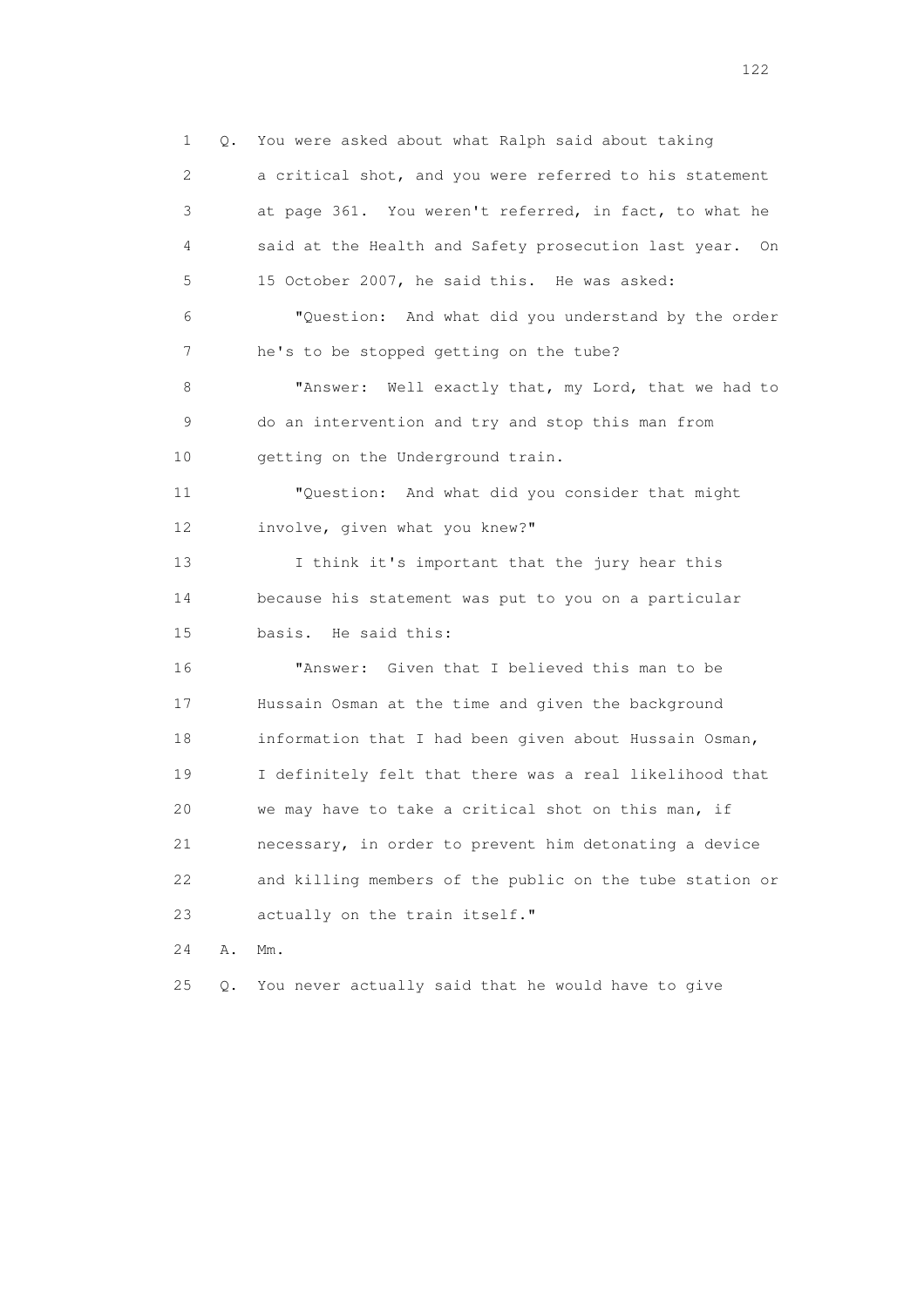1 a critical shot, did you?

2 A. No, ma'am.

| 3               | Q. | Once there was even a possible identification, is it now |
|-----------------|----|----------------------------------------------------------|
| 4               |    | and was it your understanding that it was the DSO to     |
| 5               |    | take command and Trojan 80 would be advising her as to   |
| 6               |    | the tactical options?                                    |
| 7               | Α. | Yes, ma'am.                                              |
| 8               | Q. | I don't for a moment want to underplay your role, but    |
| 9               |    | from that point, is your role really passing information |
| 10              |    | to Trojan 80 as to your location, and passing            |
| 11              |    | information and instructions from Trojan 80 and the DSO  |
| 12 <sup>°</sup> |    | to your team?                                            |
| 13              | Α. | Yes, ma'am.                                              |
| 14              | О. | That is what you did as far as you were able to?         |
| 15              | Α. | Yes, ma'am.                                              |
| 16              | Q. | In reality, as you have said, once the order was given   |
| 17              |    | by the control room that this man had to be stopped from |
| 18              |    | getting on the tube, there was very little, possibly no  |
| 19              |    | choice, as to where to conduct the stop, is that right?  |
| 20              | Α. | Yes, ma'am, possibly.                                    |
| 21              | Q. | I just want to clear up for the jury some terminology    |
| 22              |    | that was used yesterday about team leaders and           |
| 23              |    | supervisors. When you refer to supervisors, are you in   |
| 24              |    | fact referring to officers with the rank of sergeant?    |
| 25              | Α. | Yes, ma'am.                                              |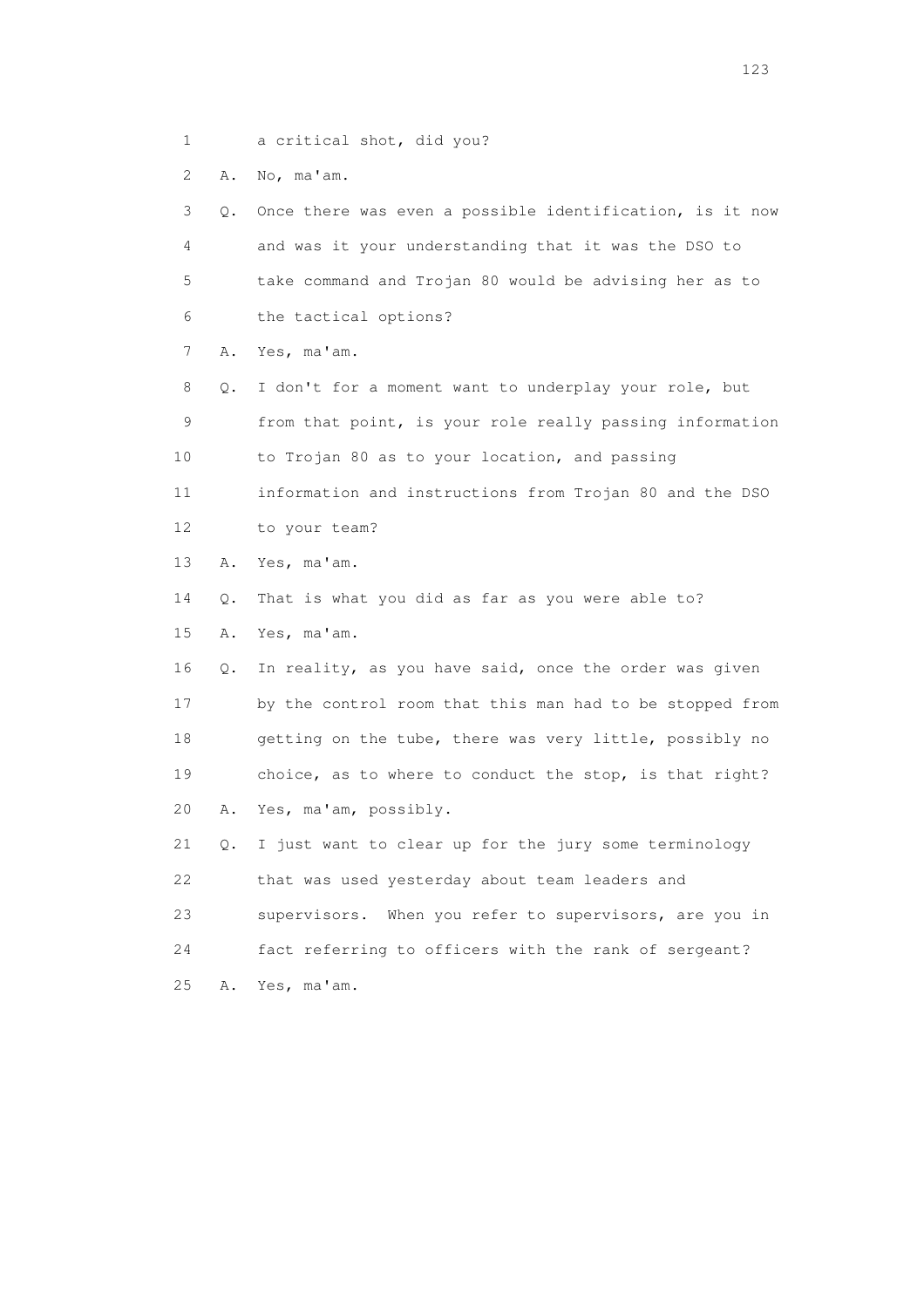1 Q. Where you have an amalgamation of two teams, in each of 2 which there is a sergeant, is one of the sergeants 3 designated the team leader? 4 A. Yes, ma'am. 5 Q. In this case Ralph had the designation of the team 6 leader? 7 A. Yes, ma'am. 8 Q. Whilst Terry was a sergeant or a supervisor, he was not 9 the team leader? 10 A. Correct, ma'am. 11 Q. You were asked by Mr Mansfield if you should have said 12 something about because of the risk of danger you also 13 have to exercise restraint, and you said that may be 14 something that's sensible to use in the future? 15 A. Yes, ma'am. 16 Q. Because lessons are always being learned? 17 A. Yes, ma'am. 18 Q. You were aware, however, that these officers were 19 repeatedly told and taught in training of the necessity 20 for restraint in any situation? 21 A. Yes, ma'am. 22 Q. However dangerous? 23 A. Yes, ma'am. 24 Q. And however serious? 25 A. Yes, ma'am.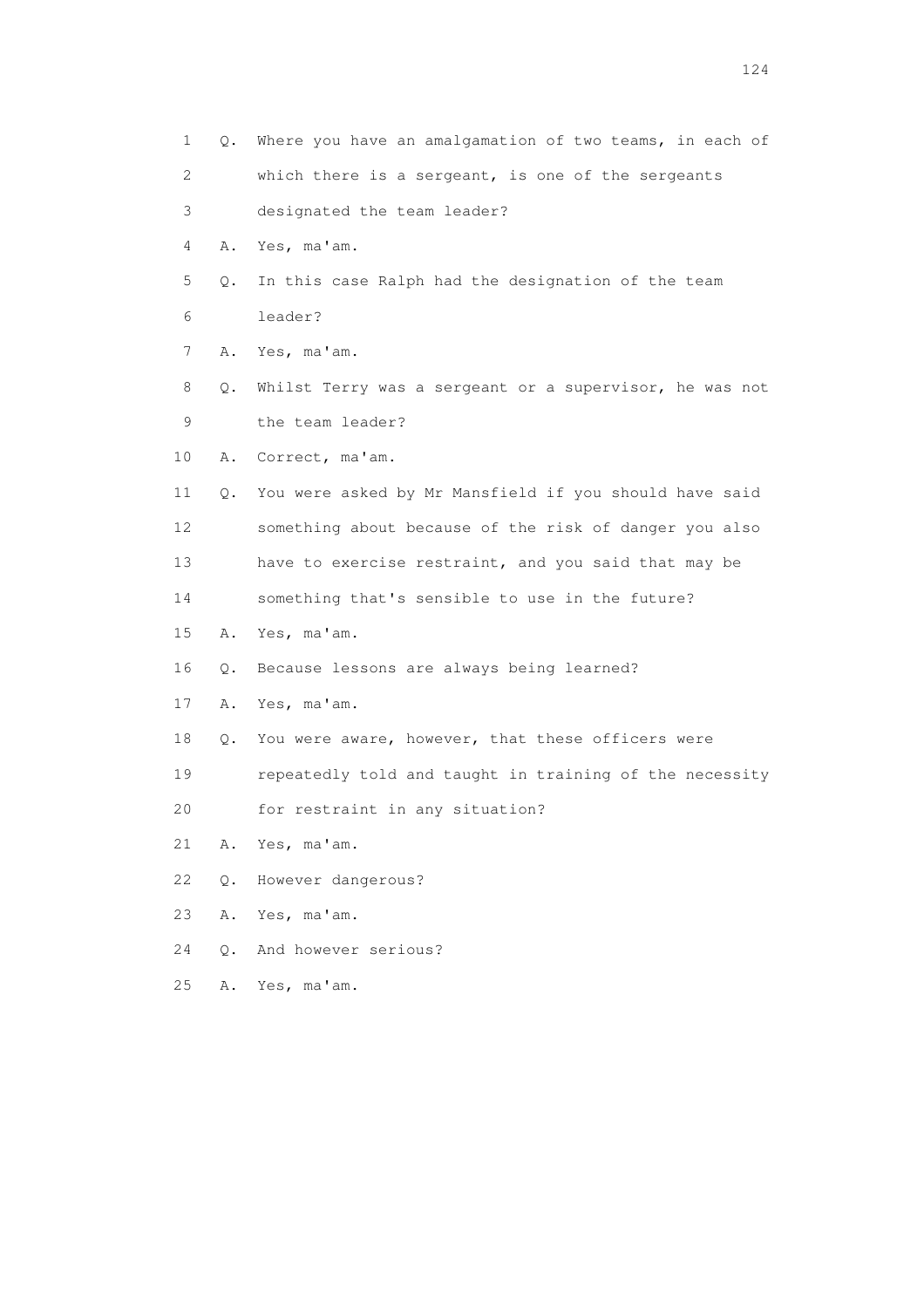| 1  | Q.    | Is that the purpose of reminding them of their legal     |
|----|-------|----------------------------------------------------------|
| 2  |       | obligations only to use reasonable force in every single |
| 3  |       | firearms operation in which they are deployed?           |
| 4  | Α.    | Yes, ma'am.                                              |
| 5  | Q.    | That reminder was in fact given to them just before they |
| 6  |       | deployed in this incident?                               |
| 7  | Α.    | Yes, that's correct, ma'am.                              |
| 8  | Q.    | You were also asked whether you had any intelligence     |
| 9  |       | that at the time of the briefing, that these outstanding |
| 10 |       | suspects were making suicide vests or were thought to be |
| 11 |       | making suicide vests. Before highlighting the            |
| 12 |       | possibilities of what individuals may do or the types of |
| 13 |       | equipment that they use, you don't necessarily have to   |
| 14 |       | wait for intelligence to suggest they are actually doing |
| 15 |       | it, do you?                                              |
| 16 | Α.    | No, ma'am.                                               |
| 17 | Q.    | You cannot discount the possibility, bearing in mind     |
| 18 |       | what you and Silver knew about what those possibilities  |
| 19 |       | were?                                                    |
| 20 | Α.    | No, you can never eliminate the possibility.             |
| 21 | $Q$ . | Quite. Finally, yesterday afternoon you said that you    |
| 22 |       | felt sorry for the officers when you went down to the    |
| 23 |       | station?                                                 |
| 24 | Α.    | Yes, ma'am.                                              |
| 25 | Q.    | Is that because when you sent them down into the         |
|    |       |                                                          |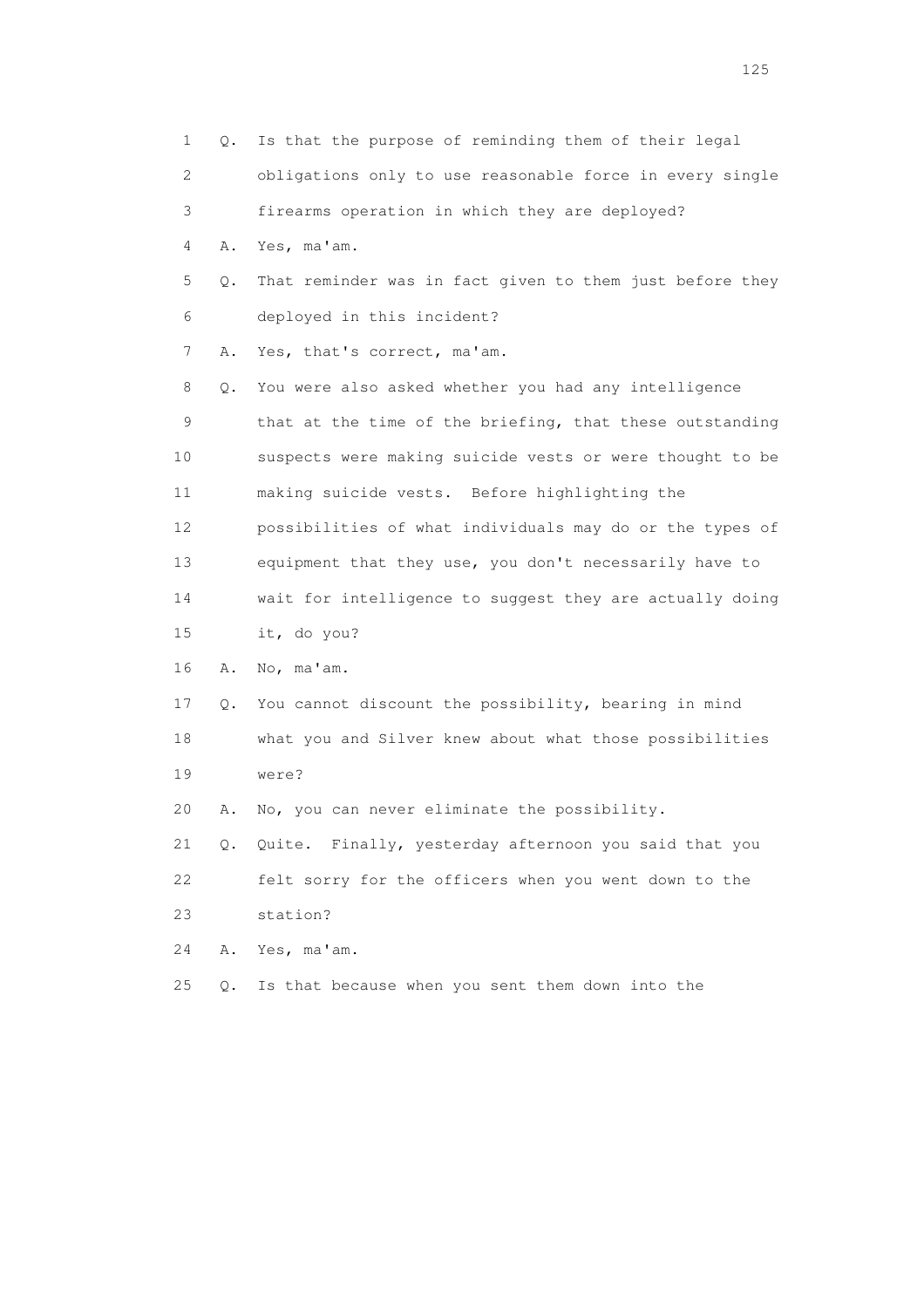1 station, first of all you thought there was a real 2 possibility that they might be blown up? I am sorry to 3 have to put it like this. 4 A. Yes, ma'am. 5 Q. Is it because you knew from the way SO19, now CO19 6 operates, that the last thing any firearms officer wants 7 to do is discharge a firearm, let alone kill somebody? 8 A. Absolutely right, ma'am. 9 MS LEEK: Thank you. 10 SIR MICHAEL WRIGHT: Thank you. 11 MR HOUGH: I won't keep the jury from their lunch a moment 12 longer; if I may keep the lawyers from theirs by about 13 five minutes. 14 SIR MICHAEL WRIGHT: Go on. 15 MR HOUGH: I am content for the jury to leave now if the 16 lawyers remain behind. 17 SIR MICHAEL WRIGHT: You have no re-examination? 18 MR HOUGH: I have no re-examination. 19 Questions from THE CORONER 20 SIR MICHAEL WRIGHT: I want to ask you one question on 21 a topic which I am bound to say to me doesn't seem to 22 have had adequate attention. 23 When your team were being briefed at 24 Nightingale Lane by you and subsequently by Mr Purser, 25 this was only 14 days since the 7/7 explosions, all your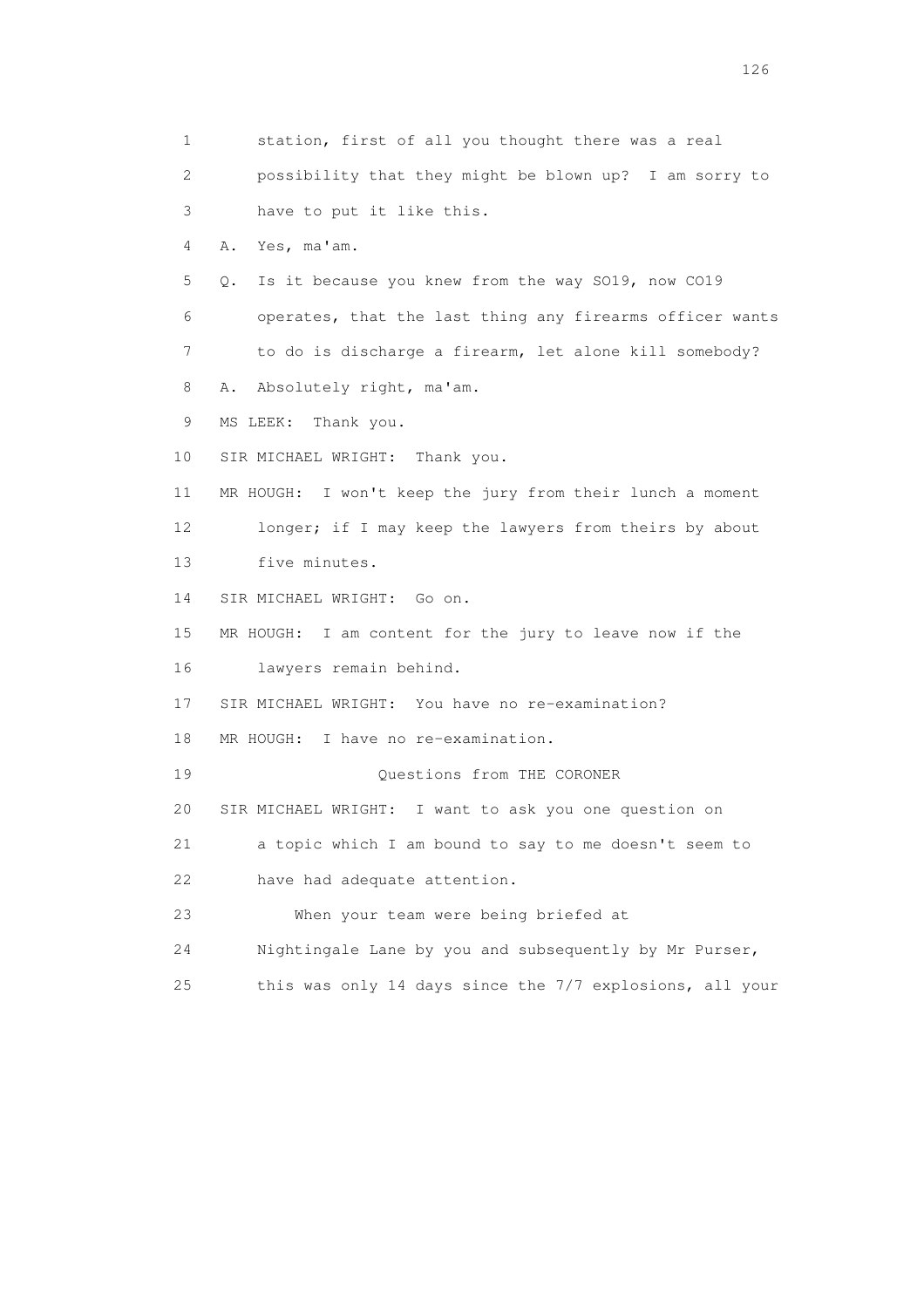1 men knew that the object of this particular deployment 2 was, if possible, to detect and detain an escaped 3 suicide bomber? 4 A. Yes, sir. 5 SIR MICHAEL WRIGHT: If I use that expression correctly. 6 A. Yes, sir. 7 SIR MICHAEL WRIGHT: They knew that that was the problem 8 they might have to deal with. 9 A. Yes, sir. 10 SIR MICHAEL WRIGHT: Can there be any doubt whatever that 11 all your men knew that they were going out on 12 an operation from which not all of them might ever come 13 back? 14 A. They were all -- they would all have been aware of that, 15 sir, yes. 16 SIR MICHAEL WRIGHT: The risk was that they were facing 17 their own death? 18 A. Correct, sir. 19 SIR MICHAEL WRIGHT: Thank you. That's all I wanted to ask 20 you. 21 There are two questions from the jury to which I am 22 afraid the answer to both is I am not going to put them. 23 The first is because as I told you yesterday, it is 24 inviting this witness to express an opinion as to 25 another witness's state of mind, and we will do that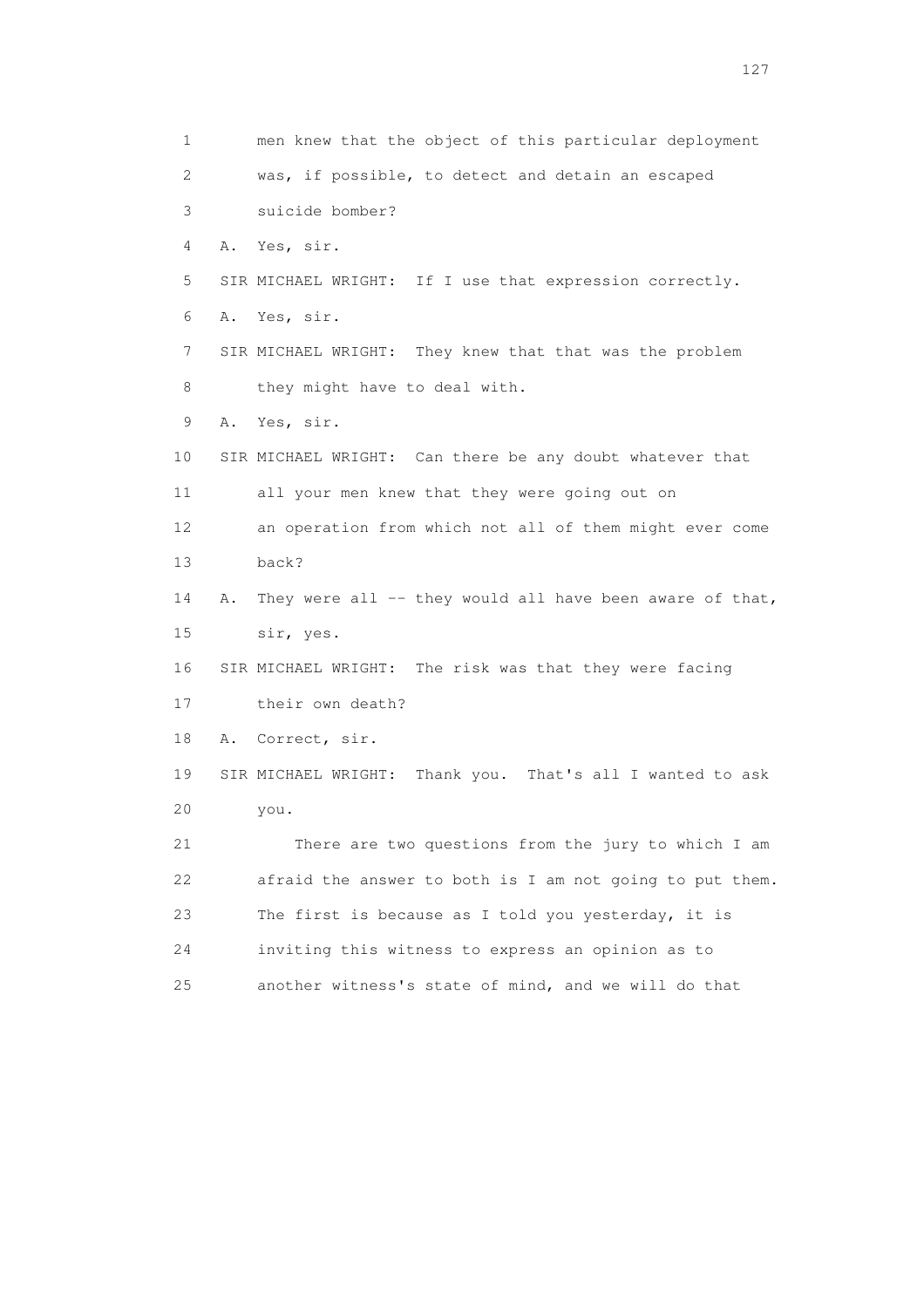1 when that witness is called.

 2 The other question, you will all guess what it is, 3 the security around this inquest is already at such 4 a level that the introduction for your observation of 5 firearms and ammunition is an absolute non-starter. 6 What I will ask about is, if you really want to, I'm not 7 sure it will get you anywhere, but if you want to, there 8 may be photographs available of the kind of firearms 9 that these officers used. 10 (The witness withdrew) 11 2.20. Ladies and gentlemen, you can go. 12 (1.23 pm) 13 (In the absence of the jury) 14 Housekeeping 15 MR HOUGH: Just very quickly, we have had a number of 16 telephone schedules put in. May I put a request on 17 behalf of your team that those who produce the latest 18 schedule, which is probably the most comprehensive, 19 provide it in electronic form to Barlows, so that they 20 can then send it around to all interested persons who 21 can then first of all be asked to confirm its 22 accuracy -- I am sure it is entirely accurate -- and 23 also to say if there is anything they want added either 24 before or after or during the period covered, so that 25 a comprehensive, an entirely comprehensive schedule can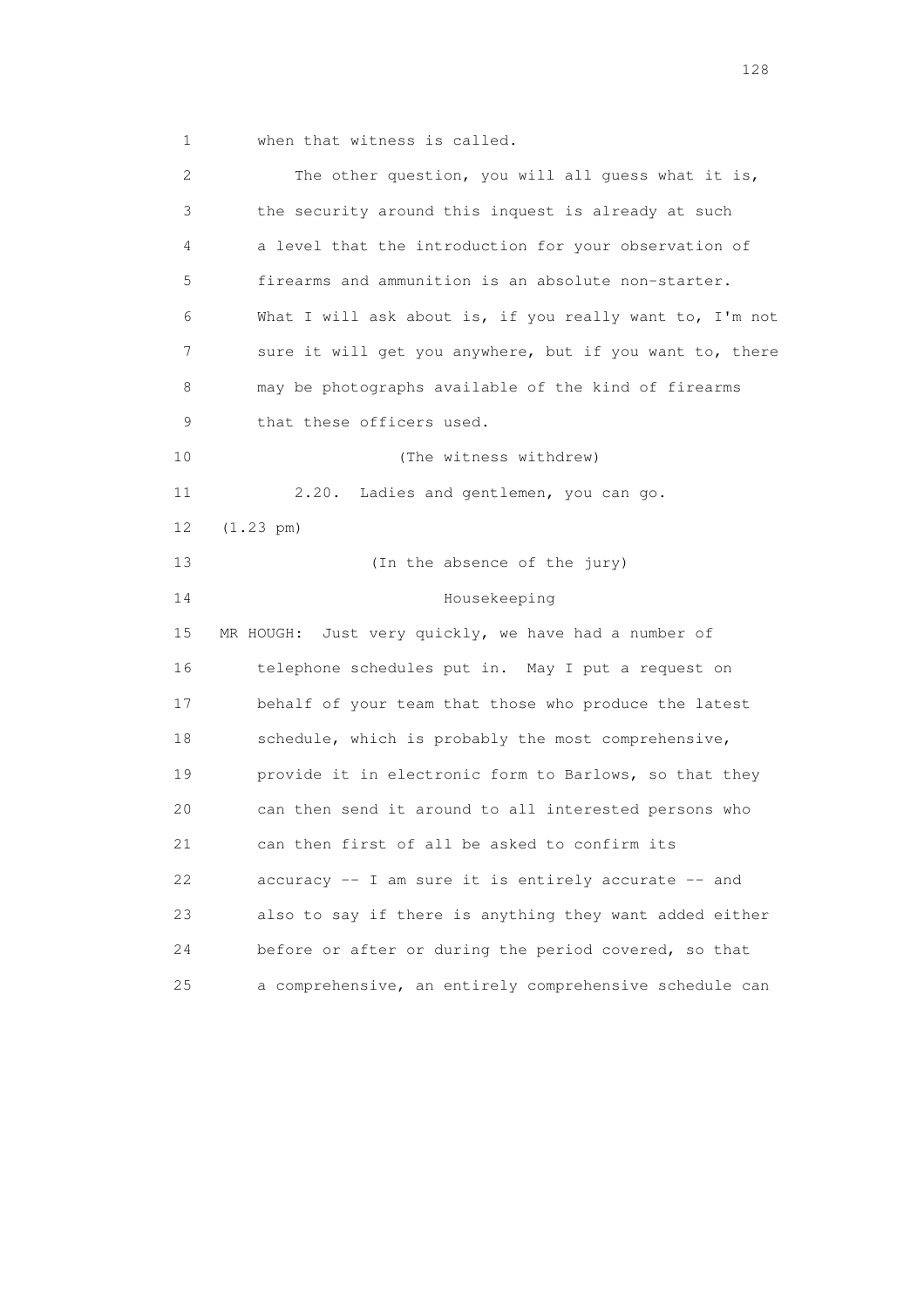1 be put to the jury and in due course be proved by the 2 person at the IPCC who has been doing telephones, 3 because obviously we are concerned that anything the 4 jury gets should be formally proved. 5 SIR MICHAEL WRIGHT: Mr Perry, I think that request is 6 really directed at those instructing you. 7 MR PERRY: Yes. 8 SIR MICHAEL WRIGHT: It can be done, I'm sure. 9 MR PERRY: Yes. 10 SIR MICHAEL WRIGHT: Mr Purser this afternoon, and he's 11 likely, I'm afraid, to run over into tomorrow. What 12 about Derek? 13 MR HOUGH: Derek, I don't know if Mr Gibbs yet -- 14 SIR MICHAEL WRIGHT: He said last night he might not need to 15 be dealt with tomorrow. 16 MR HOUGH: It's Mr Gibbs who might or might not know that. 17 MR GIBBS: Because I can't hear you, sir, I am following it 18 on the screen. 19 SIR MICHAEL WRIGHT: Do you mean to tell me that you are 20 deaf as well as dumb! 21 MR GIBBS: You have it exactly right. 22 SIR MICHAEL WRIGHT: I am sorry, we were asking whether you 23 have anything more to tell us about Derek's 24 arrangements? 25 MR GIBBS: I do not yet but I hope I might do later.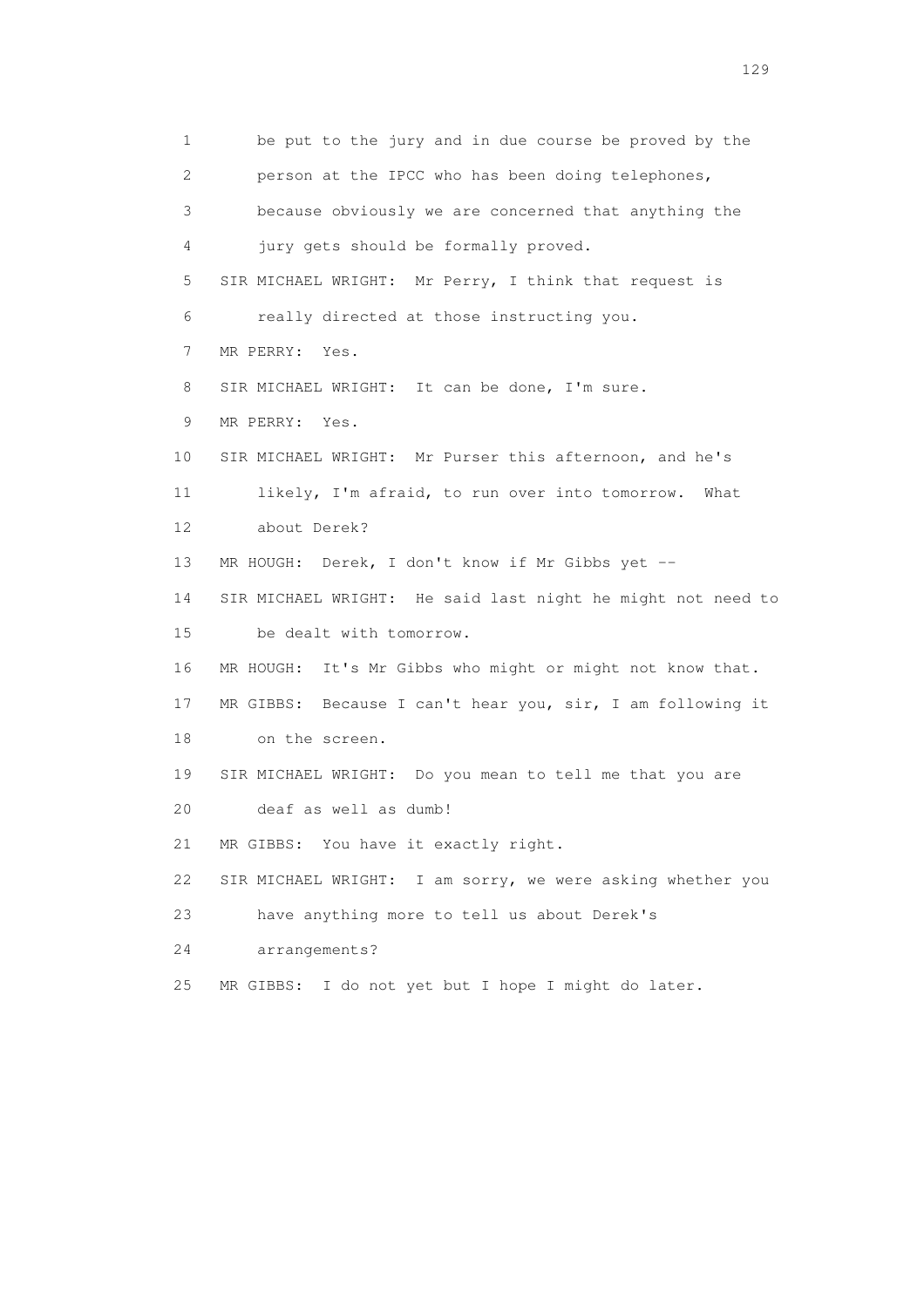1 SIR MICHAEL WRIGHT: Fair enough. 2.20. 2 (1.26 pm) 3 (The short adjournment) 4 (2.20 pm) 5 (In the presence of the jury) 6 SIR MICHAEL WRIGHT: Yes, Mr Hilliard. 7 MR HILLIARD: Mr Purser, please. 8 DETECTIVE CHIEF INSPECTOR GREGORY PURSER (sworn) 9 SIR MICHAEL WRIGHT: Please sit down, Mr Purser. 10 A. I am Gregory Purser, Detective Chief Inspector in the 11 Metropolitan Police, currently attached to the 12 Counter-Terrorism Command, formerly SO13, sir. 13 Ouestions from MR HILLIARD 14 MR HILLIARD: Mr Purser, I will ask you questions first of 15 all on behalf of the Coroner. Then you will be asked 16 some questions by others. 17 I just want to spend a minute or two just starting 18 at the beginning of your police service, just so we can 19 bring it up to date, and then there is a particular area 20 I want to focus on. 21 You started as a police constable in Staffordshire 22 in 1979? 23 A. Yes, I did. 24 Q. And transferred to the Metropolitan Police in 1982? 25 A. That's correct.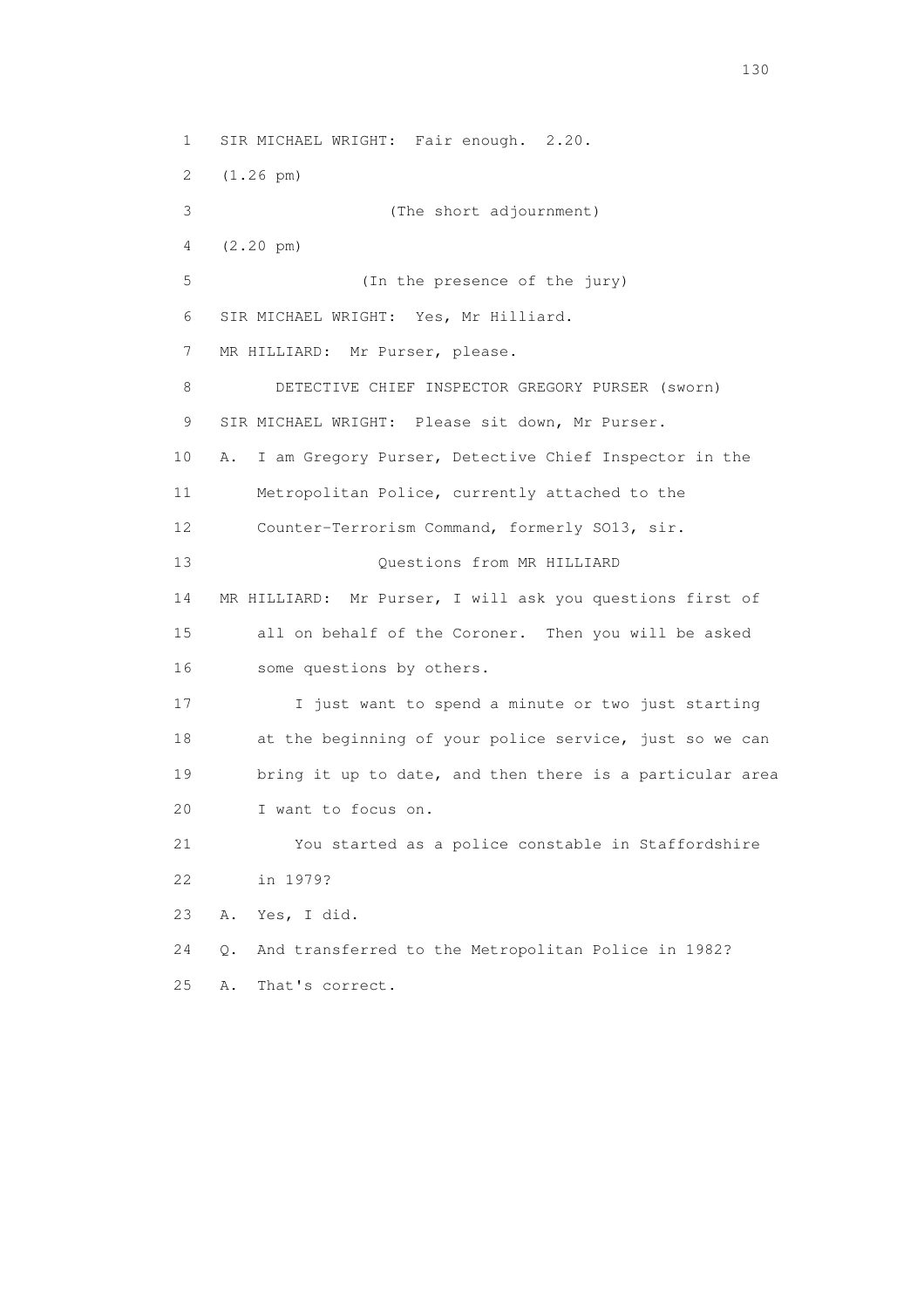|    | 1<br>0. | I don't know if it's still called it but to what was     |
|----|---------|----------------------------------------------------------|
|    | 2       | then called the Criminal Investigation Department, the   |
| 3  |         | plain clothes branch, is that right, in 1998?            |
|    | 4<br>Α. | No, in 1988.                                             |
| 5  | Q.      | Thank you. As a detective constable at that time?        |
| 6  | Α.      | Yes, I was, yes.                                         |
| 7  | Q.      | In due course were you promoted to detective sergeant,   |
| 8  |         | and thereafter detective inspector?                      |
| 9  | Α.      | Yes, I was.                                              |
| 10 | Q.      | Was it in 1999 that you joined the murder squad?         |
| 11 | Α.      | Yes, at northwest London, yes.                           |
| 12 | Q.      | Did you deal in particular with murders by shootings?    |
| 13 | Α.      | Yes, I did, yes.                                         |
| 14 | Q.      | Did that mean, just so we can understand why I am asking |
| 15 |         | about this, that on occasions, perhaps very often, the   |
| 16 |         | suspects you were pursuing would be armed or potentially |
| 17 |         | armed and dangerous?                                     |
| 18 | Α.      | Yes, if I may, the circumstances were that I joined the  |
| 19 |         | murder squad, and it was a general team, and we would    |
| 20 |         | basically -- a murder would occur and we would then take |
| 21 |         | on that murder, be it a domestic murder or a shooting.   |
| 22 |         | At that particular time in London and sadly still is,    |
| 23 |         | there is a recognised problem within the black community |
| 24 |         | of gun violence, and as a result of that, we started to  |
| 25 |         | take more and more shootings as a general murder squad,  |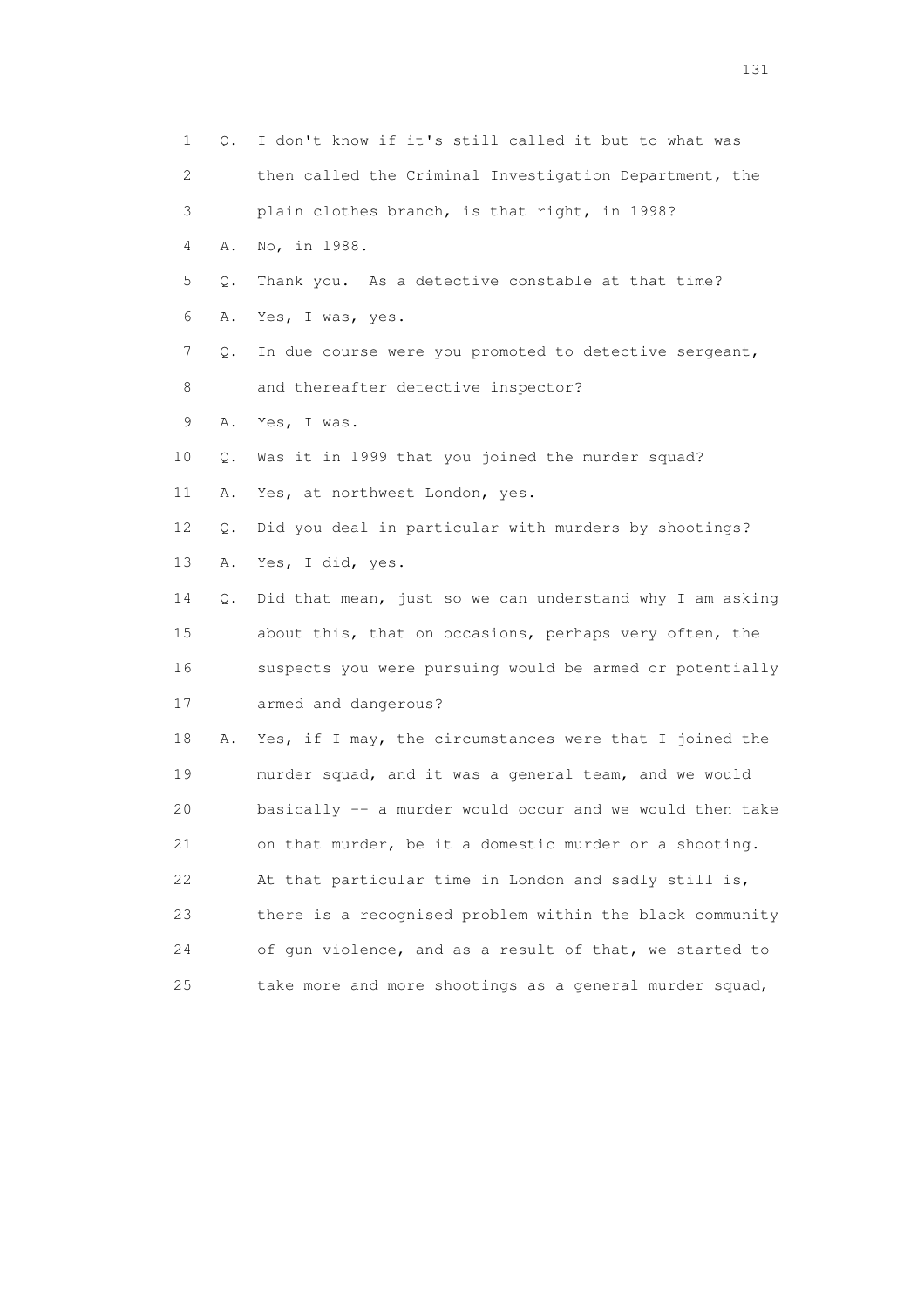| $\mathbf 1$ |       | and the decision was taken, I believe, in -- it might    |
|-------------|-------|----------------------------------------------------------|
| 2           |       | be 2000 -- to set up Operation Trident. I was on the     |
| 3           |       | murder squad for Operation Trident. It was woefully      |
| 4           |       | under-resourced at that time because we didn't realise   |
| 5           |       | how bad the situation was, and as a result of that I had |
| 6           |       | a very intense two-year period in relation to shootings  |
| 7           |       | and murders from shootings.                              |
| 8           | Q.    | In the course of investigating those crimes, did you     |
| 9           |       | become involved in firearms operations and in operations |
| 10          |       | that involved surveillance?                              |
| 11          | Α.    | Yes, I did, yes.                                         |
| 12          | Q.    | Did you run operations of that kind as Silver,           |
| 13          |       | an expression we have come to be familiar with?          |
| 14          | Α.    | Yes, I did.                                              |
| 15          | Q.    | With what sort of frequency?                             |
| 16          | Α.    | I would imagine I was involved in something like, over   |
| 17          |       | that period of two years, at least 30 operations.<br>The |
| 18          |       | majority of them are operations -- were operations where |
| 19          |       | we would force entry, rapid entry or what we would call  |
| 20          |       | a call-out, where CO19 would surround a premises and     |
| 21          |       | call them out.                                           |
| 22          | $Q$ . | Then did you join S013, the Anti-Terrorist Branch, was   |
| 23          |       | that in 2002?                                            |
| 24          | Α.    | Yes, I did.                                              |
| 25          | $Q$ . | Did you become a Detective Chief Inspector in 2004?      |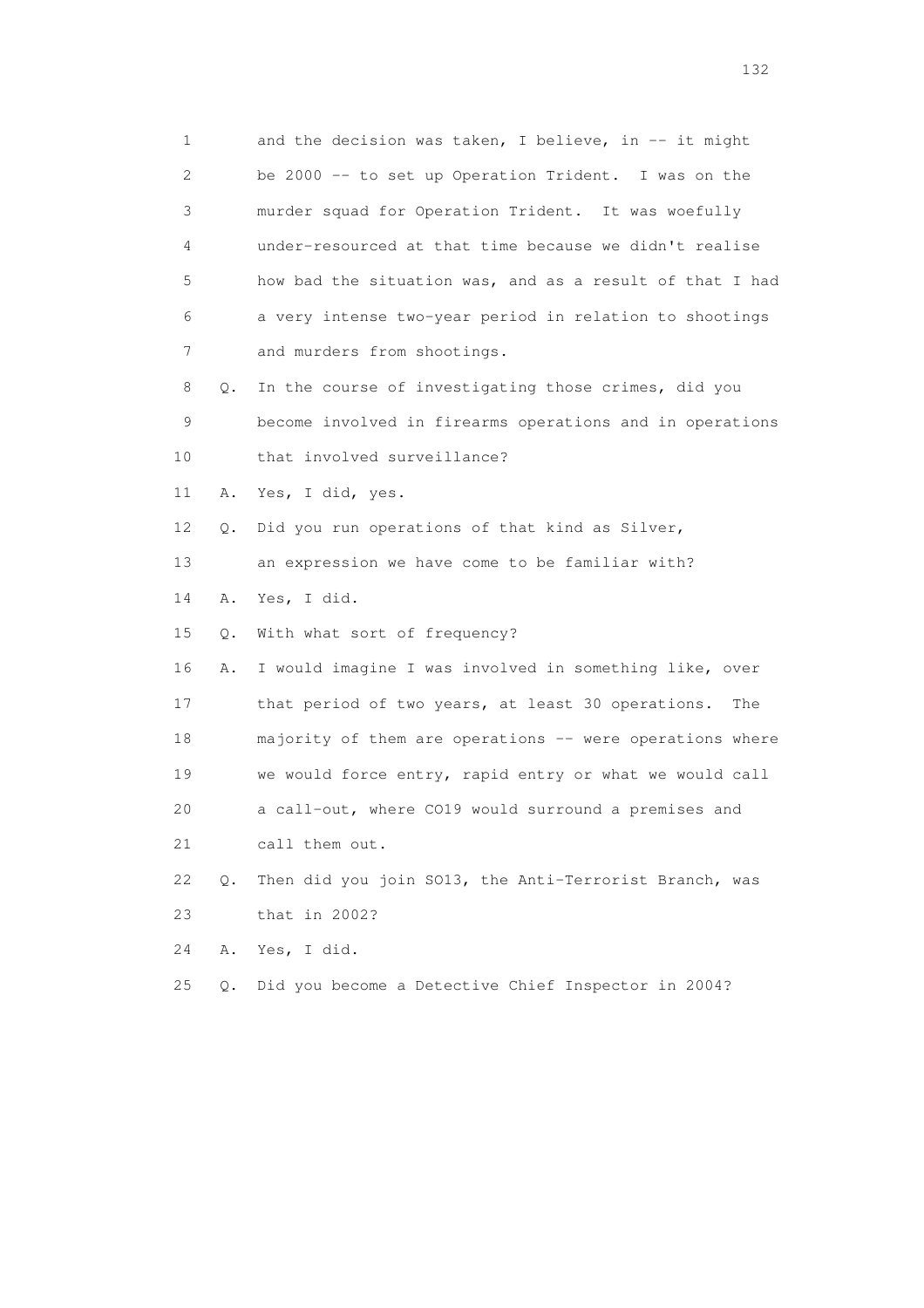1 A. Yes, I did.

| 2  | Q. | I want to come on, please, first of all, to 7 July of    |
|----|----|----------------------------------------------------------|
| 3  |    | 2005, and the bombings that occurred on that day. Can    |
| 4  |    | you help us, after those bombings, so the 7 July ones,   |
| 5  |    | what was your particular role in the Anti-Terrorist      |
| 6  |    | Branch?                                                  |
| 7  | Α. | My role was to be the deputy senior investigating        |
| 8  |    | officer in relation to the 7/7 tragedies. That involved  |
| 9  |    | managing the influx of staff that we had drawn from      |
| 10 |    | other units within the Metropolitan Police, and ensuring |
| 11 |    | that they were given the right work to go out and carry  |
| 12 |    | on the investigation. In addition to that, I also took   |
| 13 |    | a portfolio for family liaison. It was split between     |
| 14 |    | myself and somebody from the mortuary that did the       |
| 15 |    | disaster victim identification, and what we would do is  |
| 16 |    | we would go and see the victims' families in relation to |
| 17 |    | the 7/7, and that carried on through where I would       |
| 18 |    | actually go and meet victims that had had life-changing  |
| 19 |    | injuries.                                                |
| 20 | Q. | Right?                                                   |
| 21 |    | SIR MICHAEL WRIGHT: You were deputy to Mr Boutcher?      |
| 22 | Α. | No, no, sir, I was deputy to Mr Prunty.                  |
| 23 |    | SIR MICHAEL WRIGHT:<br>That's right.                     |
| 24 | Α. | Yes.                                                     |
|    |    |                                                          |

25 MR HILLIARD: Right.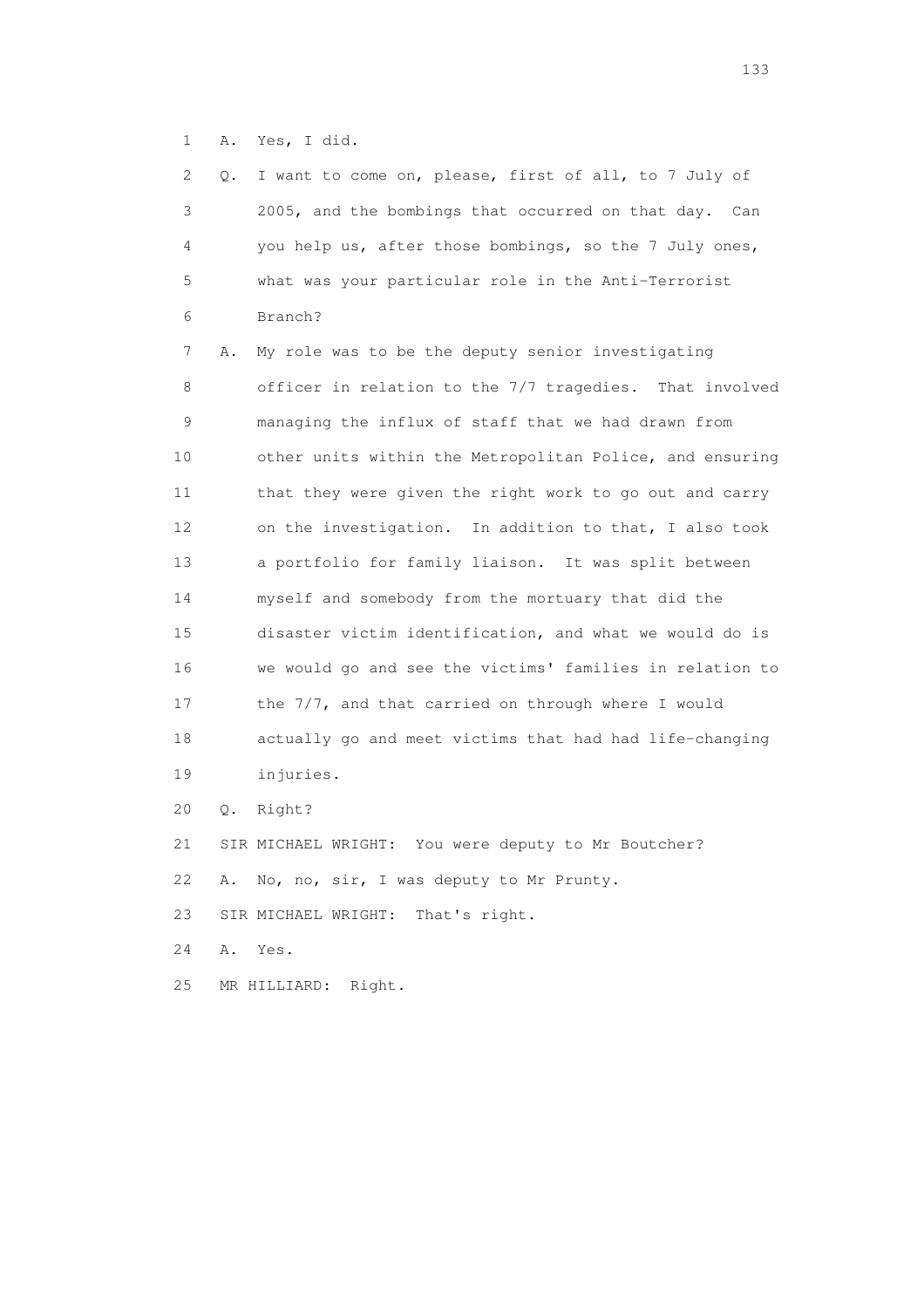1 Then I want to come on to the 21st and 22nd July of 2 the same year, all right? We have heard a lot about the 3 attempted bombings on the 21st, and I want to come to 4 what you were involved with on the 22nd. Just to help 5 us and you as we go along, have you got a copy of 6 a witness statement that you made on 22 July 2005? 7 A. No, I don't think I have. 8 Q. Do you have copies of any of your documents there? 9 A. Just my red book notes, I think, sir. 10 Q. Right. You haven't even got a copy of your -- not the 11 22 July statement -- 12 A. No, sir. 13 Q. Don't worry, we will find one from somewhere. (Handed) 14 If you look at that, so you can see, it confused me 15 at first, it's on both sides of the page. All right? 16 A. Yes. 17 Q. So that's your statement of 22 July 2005. You have made 18 a couple of others but we will manage without those. If 19 we need them we will get them. 20 Do you remember also that you were interviewed by 21 the Independent Police Complaints Commission on 22 23 November 2005? 23 A. Yes, that's correct. 24 Q. Then if we go, please, to, as it were, contemporaneous 25 documents, so not documents after the event, you have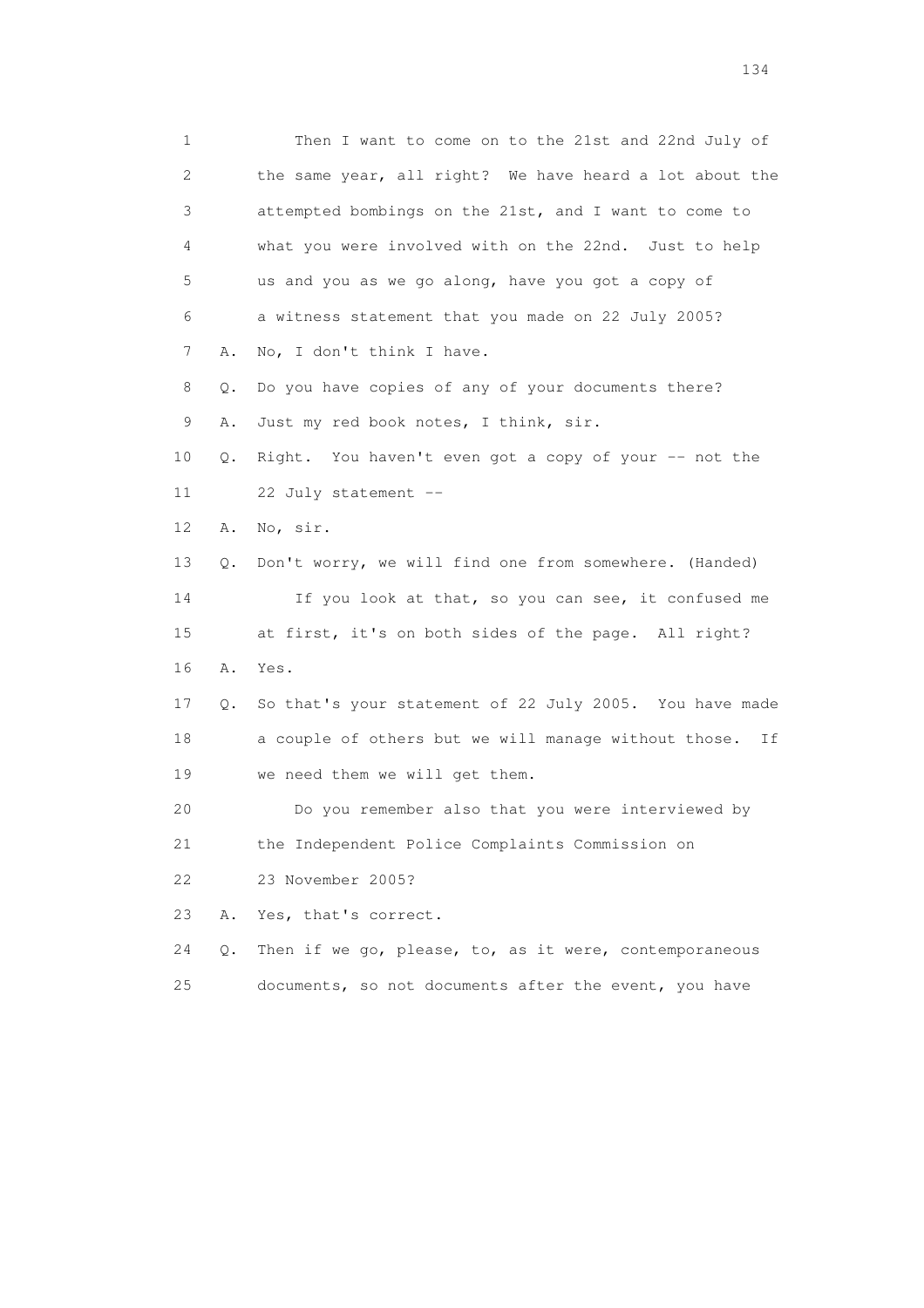1 just referred, I think, to notes that you made in 2 a book? 3 A. Yes. 4 Q. We have heard about red books, blue books, book of some 5 kind? 6 A. This is my red book, yes. 7 Q. Have you got a copy of those notes there? 8 A. Yes, I have. 9 Q. Then in addition, I don't expect you are going to have 10 this, do you remember completing something we have heard 11 about, a form 3605, which is an armed operation record? 12 A. Yes, that's right. 13 Q. Do you remember completing that? 14 A. Yes. 15 Q. I don't suppose you have got it, have you? 16 A. No. 17 Q. It's not your fault. We will get it when we need it. 18 Right, certainly have the statement there and the 19 notes, and if we need the armed operation record, we 20 will get it. Can you help us with this first of all: so 21 far as your statement is concerned, the one made on 22 22 July, did you make that on your own or with anybody 23 else? 24 A. I made it on my own. 25 Q. Does your statement indicate that you began duty on the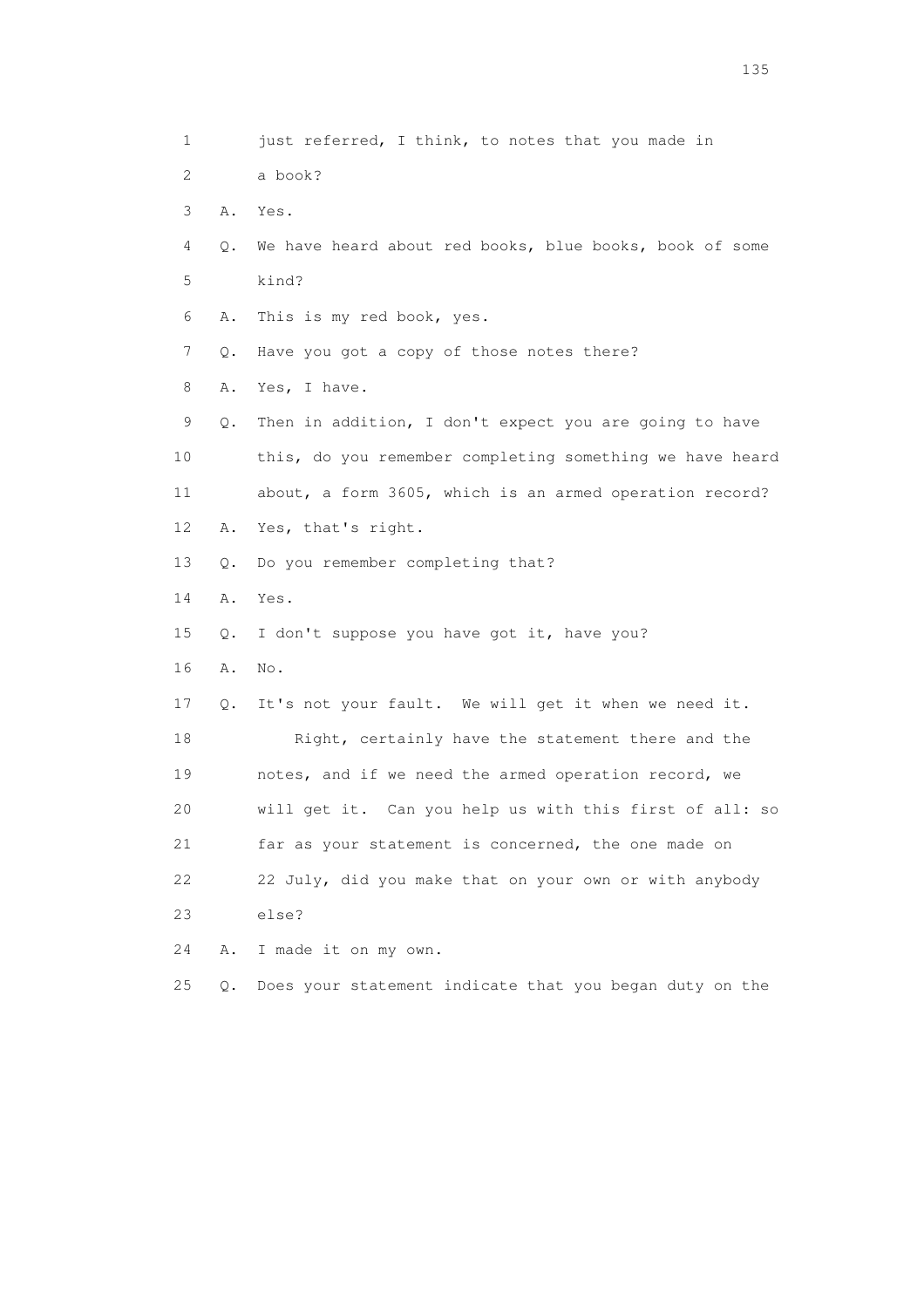1 22nd at 6.30 in the morning?

2 A. That's right, yes.

| 3               | Q. | Then that at about 6.50, you say in the statement, you   |
|-----------------|----|----------------------------------------------------------|
| 4               |    | went to a briefing that was chaired -- is this right --  |
| 5               |    | by Commander McDowall and Assistant Commissioner Hayman? |
| 6               | Α. | Yes.                                                     |
| 7               | Q. | If you look at the notes in your red book, do they begin |
| 8               |    | on the first page with notes of what was said at that    |
| 9               |    | meeting?                                                 |
| 10              | Α. | Yes.                                                     |
| 11              | Q. | Can you just help us, please: it may be that we have     |
| 12 <sup>°</sup> |    | this in the system. Page 414. It doesn't matter if we    |
| 13              |    | have not. There we are. Can you help us with this?       |
| 14              |    | How does it begin?                                       |
| 15              | Α. | I think the "4 am overt strategy", I think that was      |
| 16              |    | Mr McDowall. I think I should explain that when I went   |
| 17              |    | to this meeting, I was in at 6.30. I can't remember why  |
| 18              |    | I was in at 6.30. I was either texted or I was phoned    |
| 19              |    | up to be in at 6.30 for a 6.30 meeting. I wouldn't have  |
| 20              |    | gone to this meeting unless I had been invited.          |
| 21              | Q. | Right.                                                   |
| 22              | Α. | We then sat in our conference room and the conference    |
| 23              |    | room is basically six tables around which a dozen or so  |
| 24              |    | people can sit. Then there is an outer circle of chairs  |
| 25              |    | and I sat in the outer circle because I was engaged in   |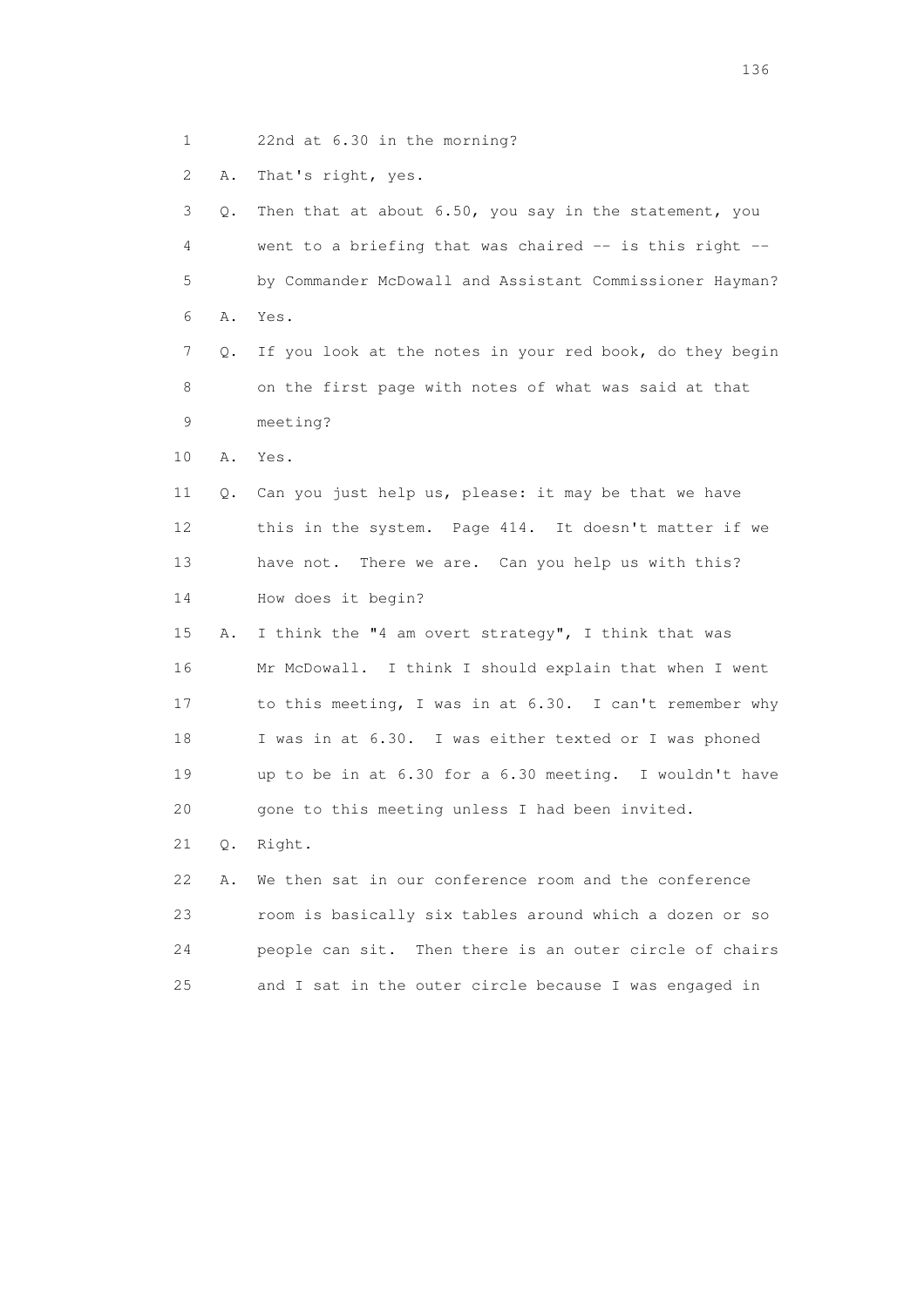1 the 7/7 murders and therefore was really unaware as to 2 why I was there. I expected to be tasked with some 3 work. I had previously been, the day before, tasked 4 with dealing with somebody that had been arrested and 5 an incident at the UCH hospital. 6 So I have then come to this meeting, Mr McDowall has 7 come in, and really it was a quick run-through of 8 developments over the last 12, 16 hours. He talked 9 about, at 4 am there was going to be up until that 10 point, or possibly there was going to be an overt 11 strategy. By that I meant -- I understood that they 12 were looking to release photographs that we had 13 recovered from the CCTV. 14 He then talked about finding "corres", 15 correspondence in rucksack at Shepherd's Bush. As 16 a result of that they found -- 17 Q. We have been through this so often, but a club was 18 identified? 19 A. Yes. 20 Q. Two people there, Hussain Osman and you have down there 21 as Omar, identified as members; yes? 22 A. Yes. 23 Q. And how they connected in their different ways to two of 24 the attempted bombings. You have then got a reference 25 to what you have put down as "21 Scofield Road"?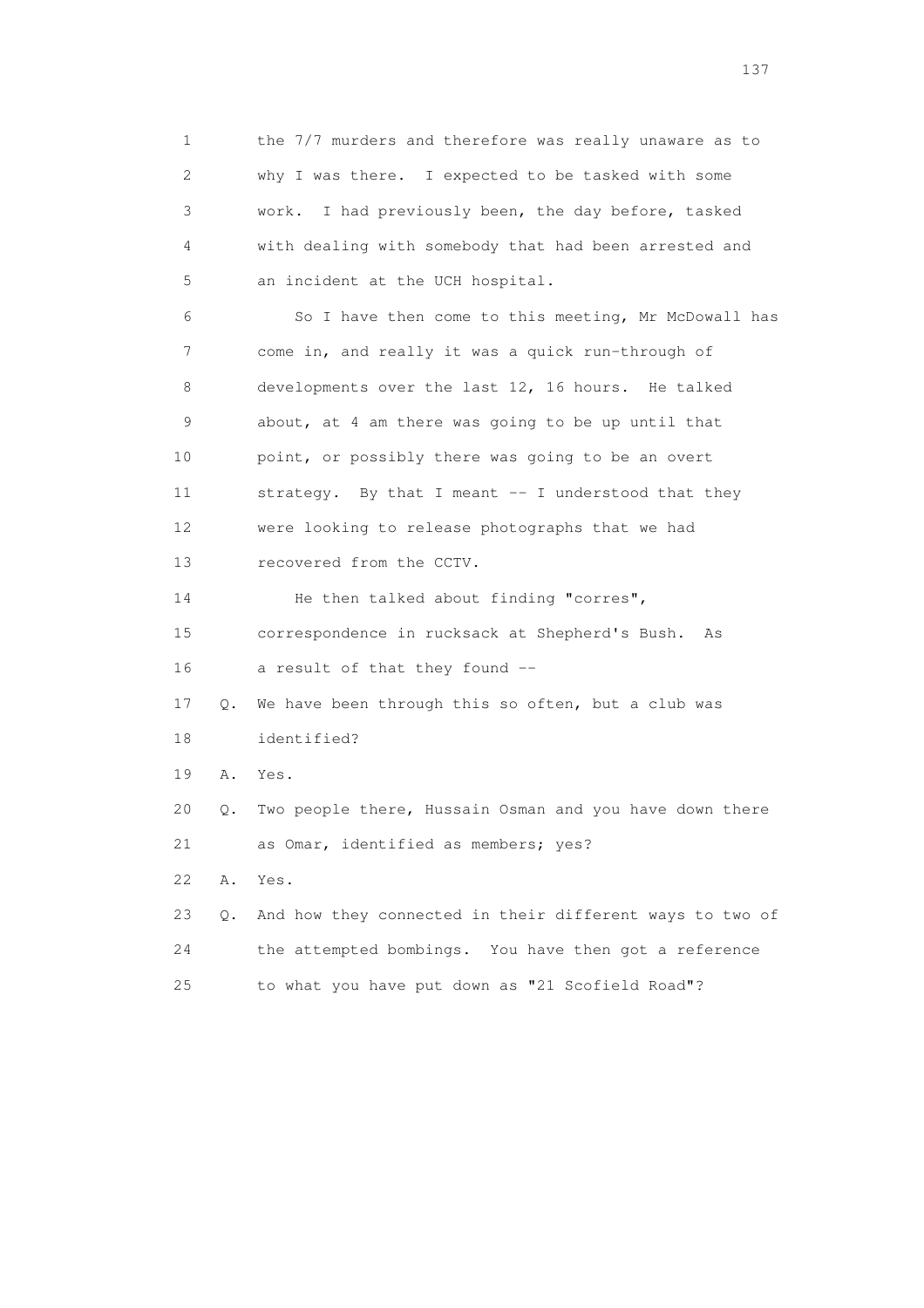1 A. It is Scotia, yes.

2 Q. We know now its Scotia.

| 3  |    | Then an reference, is this right, to a connection       |
|----|----|---------------------------------------------------------|
| 4  |    | between Mr Omar and something we have heard about,      |
| 5  |    | Operation Ragstone?                                     |
| 6  | Α. | Yes.                                                    |
| 7  | Q. | Then a reference to two vehicles, a black Nissan and    |
| 8  |    | a blue Golf, and then a reference to another name,      |
| 9  |    | Girma, is that at the end of the line?                  |
| 10 | Α. | Yes.                                                    |
| 11 | Q. | Then bottom of those four lines that begin with L199,   |
| 12 |    | reference to something "anomalous target", that's       |
| 13 |    | an operation we have heard about, Operation Anomalous?  |
| 14 | Α. | Yes.                                                    |
| 15 | Q. | Was that people going abroad to --                      |
| 16 | Α. | For jihad, yes.                                         |
| 17 | Q. | Then an address for Omar, 61A Portnall Road?            |
| 18 | Α. | Yes.                                                    |
| 19 | 0. | Reference last line to West Yorkshire, and I can't read |
| 20 |    | what that word is?                                      |
| 21 | Α. | I am not sure. It's a "Basbain", a possible suspect.    |
| 22 |    | Other than that, I can't help you.                      |
| 23 | Q. | The next page, there is not much on it. Let us see if   |
| 24 |    | we have the right one:                                  |
| 25 |    | "BS ground -- four Asian males".                        |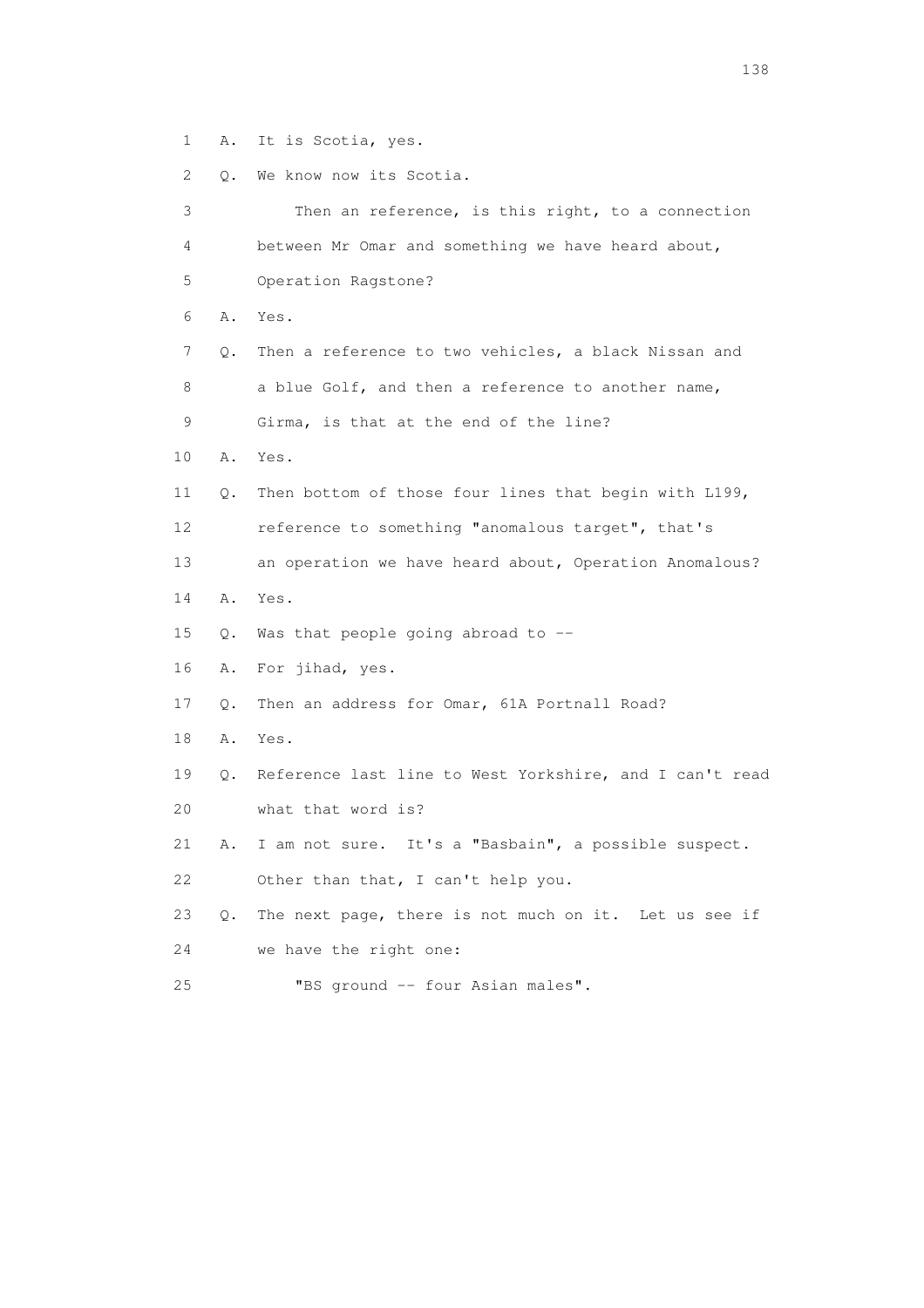1 A. "Sulphuric acid. Peroxide. Uniform cold stop". 2 That was relating to a local police station, I'm not 3 sure which one BS is, but it will be somewhere like 4 Chelsea or Kensington. Four Asian males had allegedly 5 been stopped by uniformed police. It was a cold stop 6 which just means it's a stop in the street and material 7 found on them. 8 Q. Something that had happened that night? 9 A. Yes. 10 Q. I don't think we will need to worry about that. Then 11 "black"? 12 A. "Black Primera [Nissan Primera] located historic address 13 for keeper". 14 Q. And then? 15 A. Then it says "Silver Scotia". Basically, Mr McDowall 16 ran through the meeting. I have only taken scant notes 17 because I wasn't involved in the enquiry. At the end of 18 it, at about 7.10 he said: we need a Silver, we have got 19 two addresses, we have got DI Merrick Rose and we needed 20 another Silver. I looked at Mr Prunty -- 21 Q. Your boss, you told us about earlier? 22 A. My boss, and indicated to him, was he happy for me to do 23 it, and then he said to Mr McDowall, "Greg will do it". 24 Q. Had you known before then that you might be involved in 25 that way, or not at all?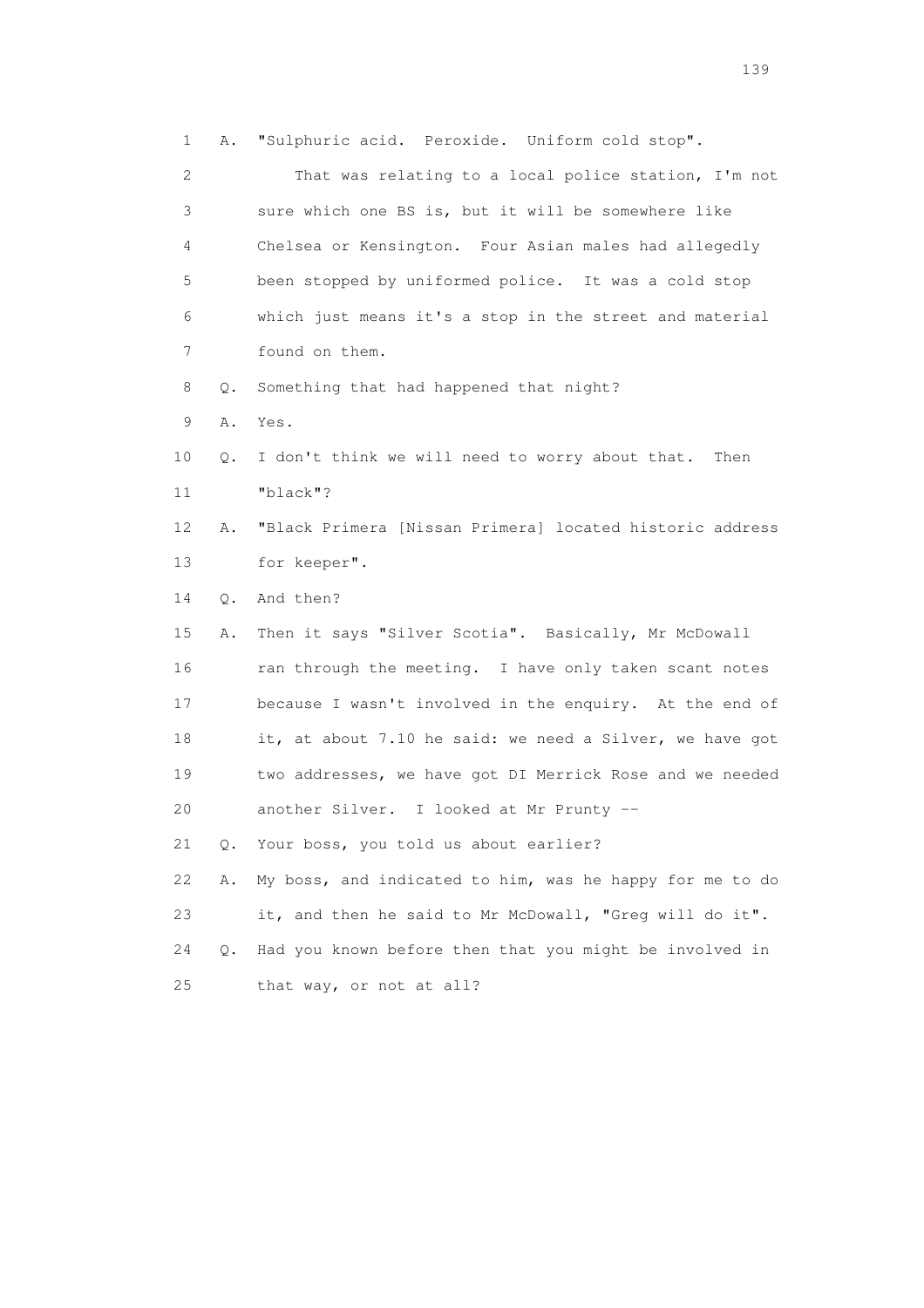1 A. No, not at all. 2 Q. At the end of it, you find yourself as Silver for 3 Scotia Road? 4 A. Yes. 5 Q. Is that how it was divided up? 6 A. Yes. 7 Q. That's where we get as far as, is that right, in the bit 8 we've looked at, "Silver Scotia"? 9 A. That line across there, it means I have left that 10 meeting. 11 Q. It means the end of that? 12 A. Yes. 13 Q. All right. Then the next bit of the note that we can 14 see that begins "SO19", just this page, what does this 15 page relate to? 16 A. What happened then was that I went with DI Merrick Rose 17 and his tac adviser to my office, which is down the 18 corridor at New Scotland Yard. Because I wasn't aware 19 I was going to be Silver at the start of the meeting, 20 I wanted a more up-to-date, more comprehensive briefing. 21 I wanted DI Rose also to have that briefing, and 22 I wanted to ensure that we had got photographs. We 23 didn't have any material at that time and I didn't feel 24 that we were properly prepared. 25 At that time I sat down with the tac adviser for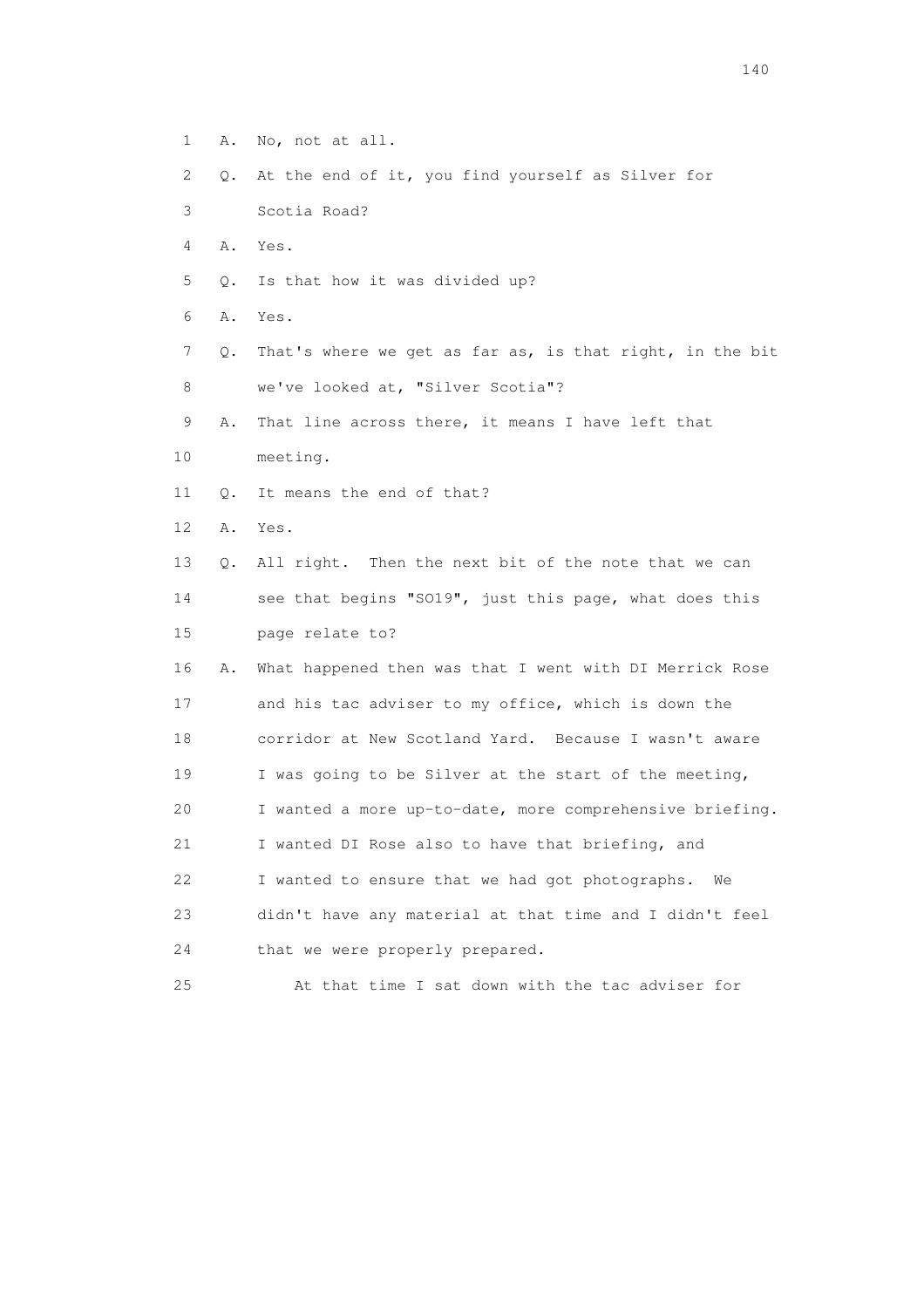| 1  |    | Merrick Rose and Merrick Rose, and during that time he   |
|----|----|----------------------------------------------------------|
| 2  |    | has basically told me that I would have the black team   |
| 3  |    | and he's gone through that.                              |
| 4  | Q. | This is Mr Rose, is it, talking to you here?             |
| 5  | Α. | Sorry, no, it was the tac adviser telling me which       |
| 6  |    | firearms team I would have.                              |
| 7  | Q. | Right. So you are told you have got the black team?      |
| 8  | Α. | Yes.                                                     |
| 9  | Q. | The reference there, crossed out, I say crossed out,     |
| 10 |    | it's Trojan 84, so we have that shorthand put in instead |
| 11 |    | of the full name; yes?                                   |
| 12 | Α. | Yes.                                                     |
| 13 | Q. | What role did you understand he was going to be playing? |
| 14 | Α. | I was told that he would be my tac adviser, that he was  |
| 15 |    | at Leman Street and that he was going to come and        |
| 16 |    | collect me.                                              |
| 17 | Q. | Because you are at New Scotland Yard?                    |
| 18 | Α. | Yes.                                                     |
| 19 | Q. | He is going to come and get you. Then a reference to     |
| 20 |    | 21 Scotia Road, so it's, I'm not criticising, there it   |
| 21 |    | is, it is now accurate, the address?                     |
| 22 | Α. | Yes.                                                     |
| 23 | Q. | Then "black team", is that what it goes on to say?       |
| 24 | Α. | Yes, it says:                                            |
| 25 |    | "Three ships [three cars] a rifle car, bikes".           |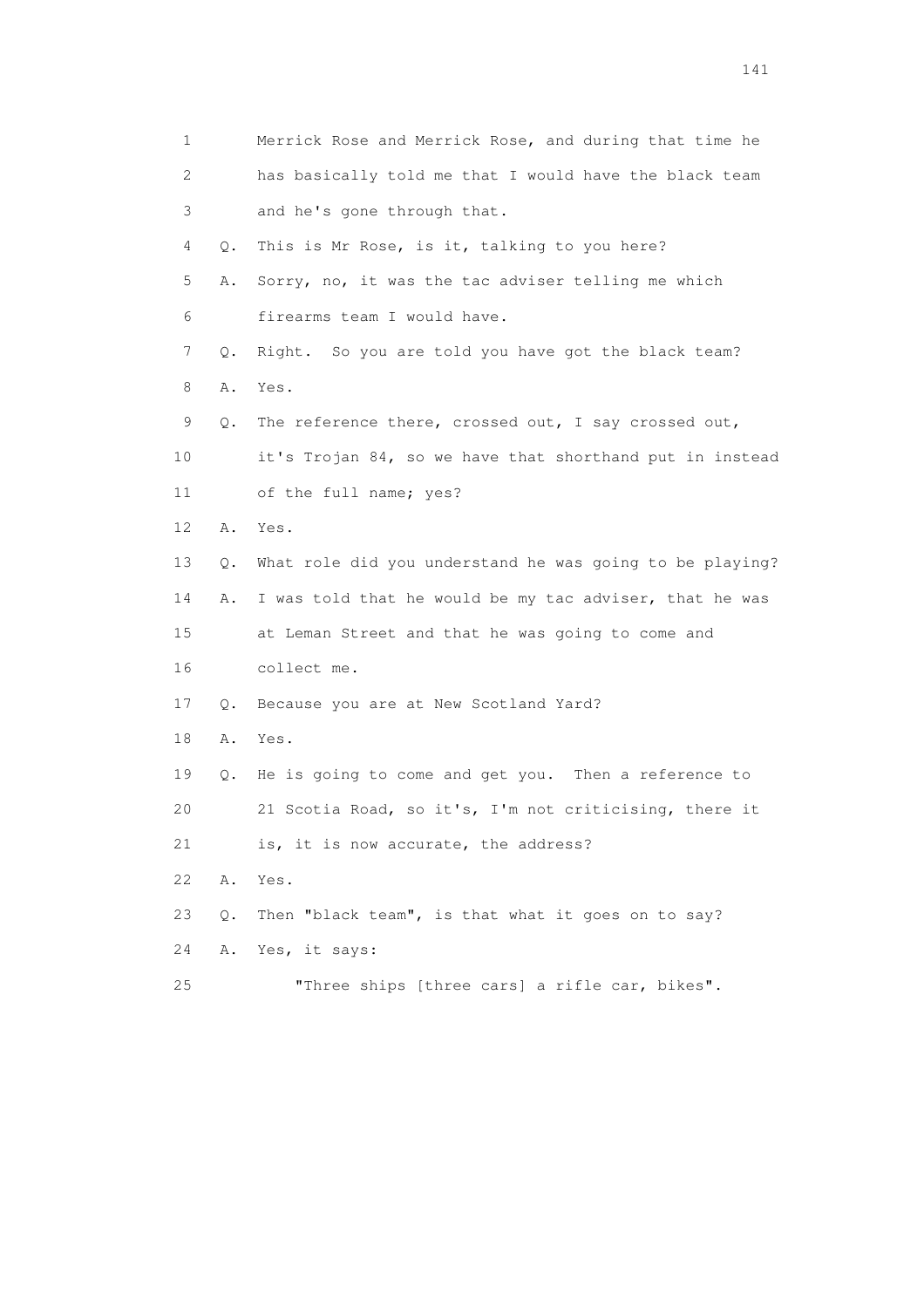1 Q. Then a reference to one of the surveillance team 2 leaders, is that right, Derek? 3 A. Yes, it is, yes. 4 Q. What's the word, is that "coverage"? 5 A. Yes, "coverage". I don't know why it's there. 6 Q. All right. Then some mobile telephone numbers, and then 7 just right at the bottom: 8 "Scotia Road, no control of flat front door"? 9 A. That's right, yes. 10 Q. What was that a reference to? 11 A. That was telling me that 21 Scotia Road wasn't 12 a stand-alone address, but it was part of a -- it was 13 a communal -- we didn't have, we use the phrase "eye on 14 the door", we couldn't see the front door, we had 15 a communal door. 16 Q. So you were aware of that, and again did you learn that, 17 do you think, in this particular meeting you are telling 18 us about? 19 A. Yes. 20 Q. So this is some more information you are getting at that 21 meeting, and in addition, we have mentioned already the 22 form 3605, the armed operation record, we have seen one 23 of those already, and that's something that has to be 24 completed, isn't it? 25 A. It's a form that, if we do a firearms operation, it's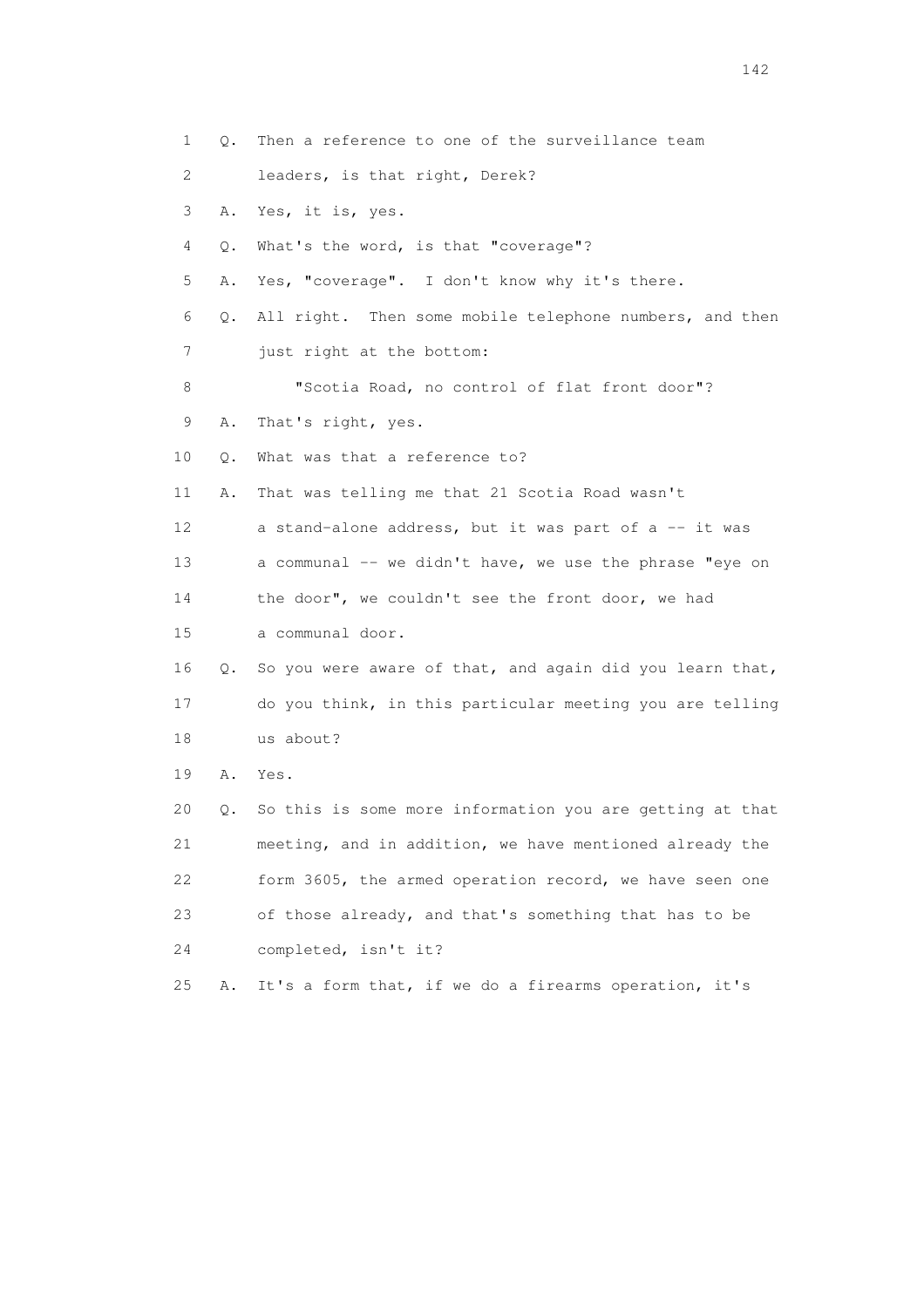1 sort of the lead through for the firearms operations. 2 I specifically wanted it for the warning that you give 3 firearms officers. 4 Q. Right. This is about their responsibilities? 5 A. Yes. 6 Q. And firing their weapons. Do you remember a delay 7 whilst those forms were obtained? 8 A. Well, what was -- what I identified we needed, we needed 9 those forms, we needed arrest teams, we needed 10 photographs, and I needed a briefing. 11 Q. Right? 12 A. So I am not sure in what order we did that. But 13 certainly I asked for DCI Mellody to come down to my 14 office. In a normal day, I would have phoned down and 15 asked for the information, the intelligence to come up 16 to me, but this wasn't a normal day and I thought 17 I would save time by going down myself to the next floor 18 and getting the required intelligence that was 19 available. 20 I had got that. I have then come back. I believe 21 that Mr Rose had gone and -- gone to operational room to 22 try to get arrest teams put in place, and then he has 23 come back, and at that time, I think that's the order, 24 I was joined by Mr Mellody, and he went again through 25 the latest information for me.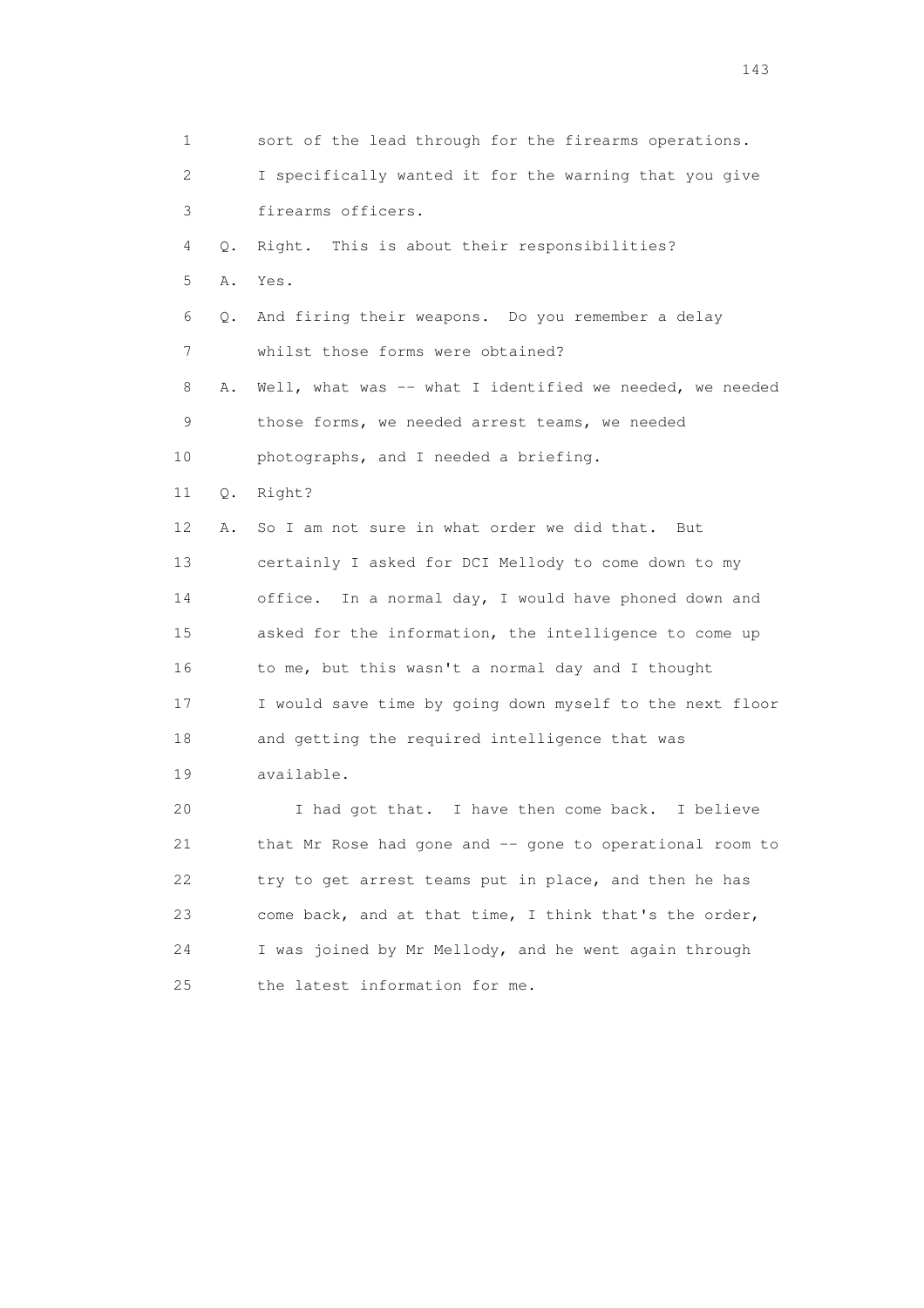1 Q. We have a copy for you now of form 3605, so I will ask 2 that you have that. (Handed)

 3 Right. Then does Mr Mellody brief you about the 4 intelligence or such intelligence as there is, as was 5 known at that time?

6 A. Yes, he did, yes.

 7 Q. After that, did you have to wait for, I don't know how 8 much of a wait there was, but essentially you are there 9 and then it's Trojan 84 who comes and collects you; is 10 that right?

 11 A. Yes, I went downstairs with DI Rose. At about 8.05 12 I got a phone call from Trojan 84, that he was coming to 13 the New Scotland Yard or would be coming to New Scotland 14 Yard. DI Rose, his tac adviser was parked in the goods 15 yard at New Scotland Yard and they left about 8.05. 16 I have then gone out the front of New Scotland Yard and 17 waited for Trojan 84.

 18 Q. We have heard that it may have been some time not long 19 after about 8.20 that you and Trojan 84 and a driver, 20 I think, met up and then began your journey to

21 Nightingale Lane. Does that sound about right?

22 A. That's right, yes.

23 Q. The purpose of you going to Nightingale Lane was?

24 A. The firearms team had already been sent there.

25 Q. This is the black team?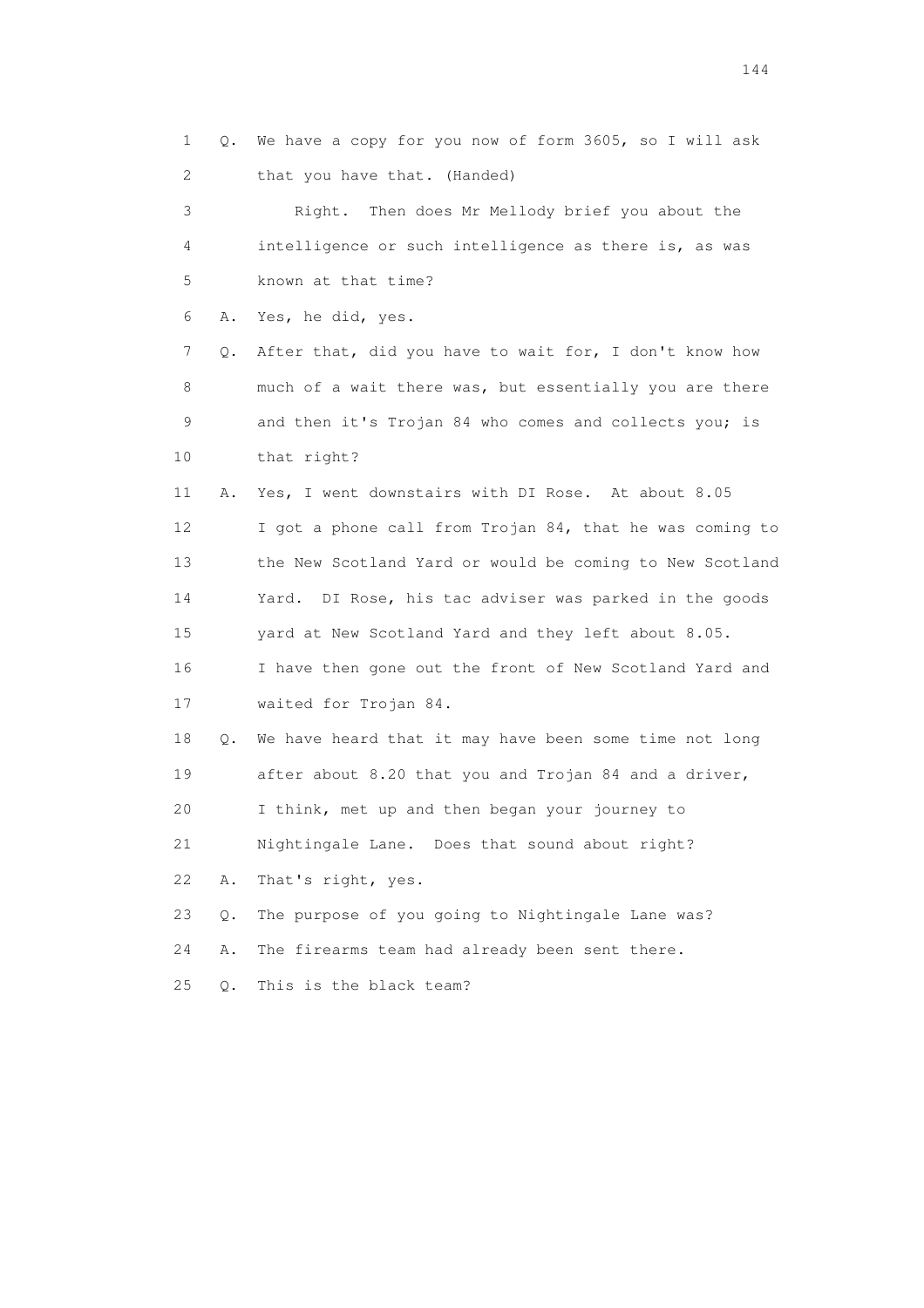- 1 A. The black team.
- 2 Q. Mixture of black and green, I think we have heard, but 3 called the black team, and the team leader Ralph? 4 A. Yes. 5 Q. Right. 6 A. It was considered to be a good venue for them because 7 it's police premises and it means they can park their 8 cars up and leave equipment in the cars in a secure 9 area. It's got classrooms within the building and it's 10 got other facilities. So it was an ideal venue to brief
- 11 somebody.
- 12 Q. So we are clear, it's you who's going to be doing the 13 briefing; is that right?
- 14 A. It's both myself and Trojan 84, it's a joint briefing. 15 Q. Right. Sorry, you were going to say? You carry on. 16 A. At that time, or just prior to the meeting with 17 Mr Mellody, because it was a communal door I had been 18 told by Mr McDowall that the strategy was to contain, 19 challenge and detain. Clearly now that I had a communal  $20$  --
	- 21 Q. Told by him that the strategy was to contain, challenge 22 and detain, yes?
	- 23 A. Yes. Now that I realised we have got a communal door, 24 that was causing me some concern because I didn't think 25 it would be achievable to do that, and then en route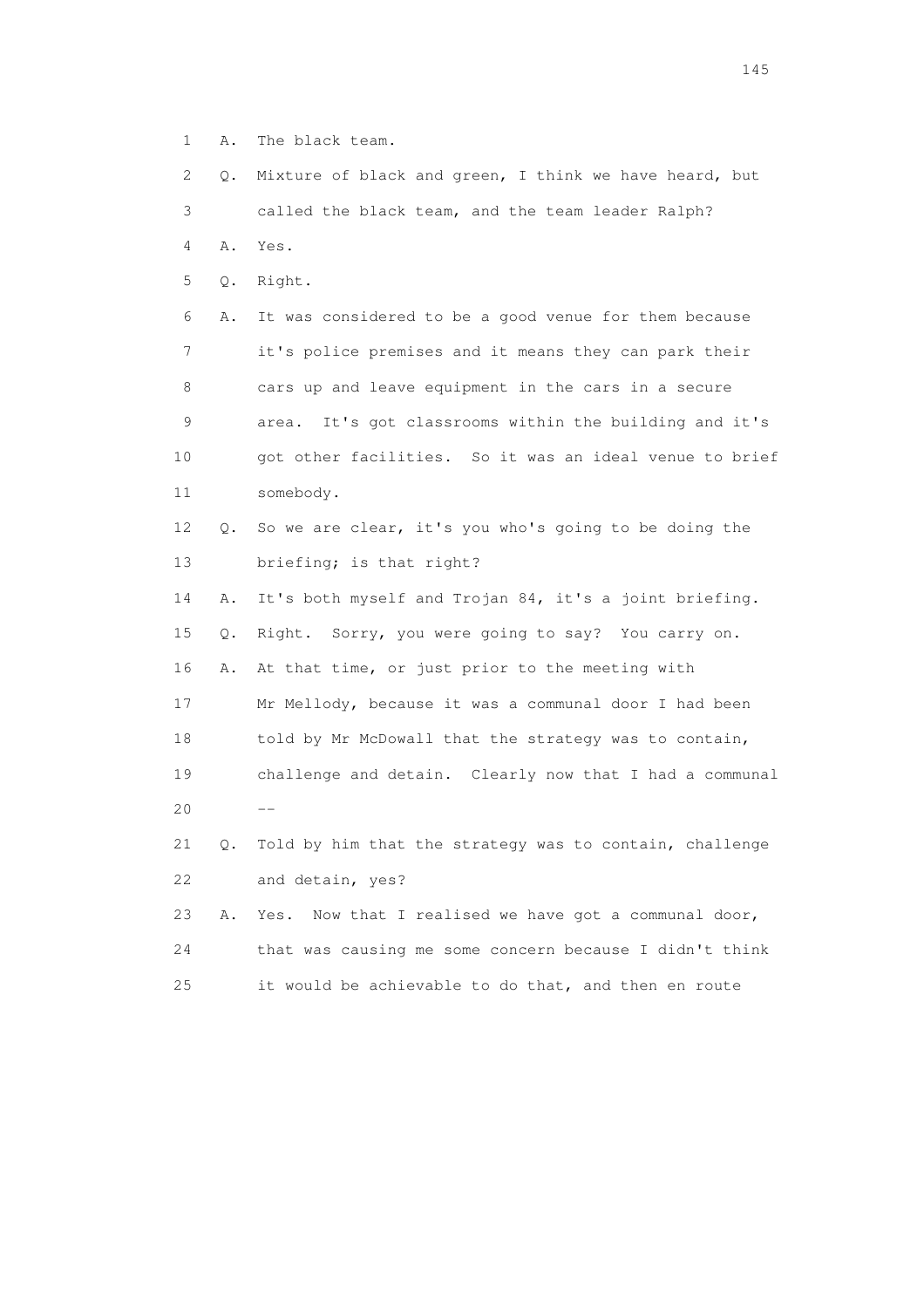1 I spoke to or just as we arrived, I am not sure which, 2 I spoke to Commander Dick. It was a brief conversation 3 because I was going into the briefing, but she explained 4 that she was in charge, that she would speak to me again 5 after the briefing. I raised the issues around 6 strategy. It was clear that -- 7 Q. Just so we understand, what was your concern? So now 8 that the original strategy as you understood it was 9 contain, challenge and detain? 10 A. Yes. 11 Q. Just help us, by that you understood? 12 A. I understood that by that anybody coming out of number 13 21, the door to number 21, that we would allow them to 14 come out of the premises and, when it was -- when they 15 were a distance away, it was safe to challenge them, we 16 would do so. What we didn't want to do was compromise 17 the address because we weren't sure whether anybody else 18 was in the address. 19 Q. Then, as you say, you then speak to Commander Dick, is 20 this right, because you are concerned about the fact 21 that you may not be able to say who's actually come out 22 of number 21 because there is a communal door? 23 A. Yes. 24 Q. It's a group of, a block of flats, you know, a number of 25 flats. Yes?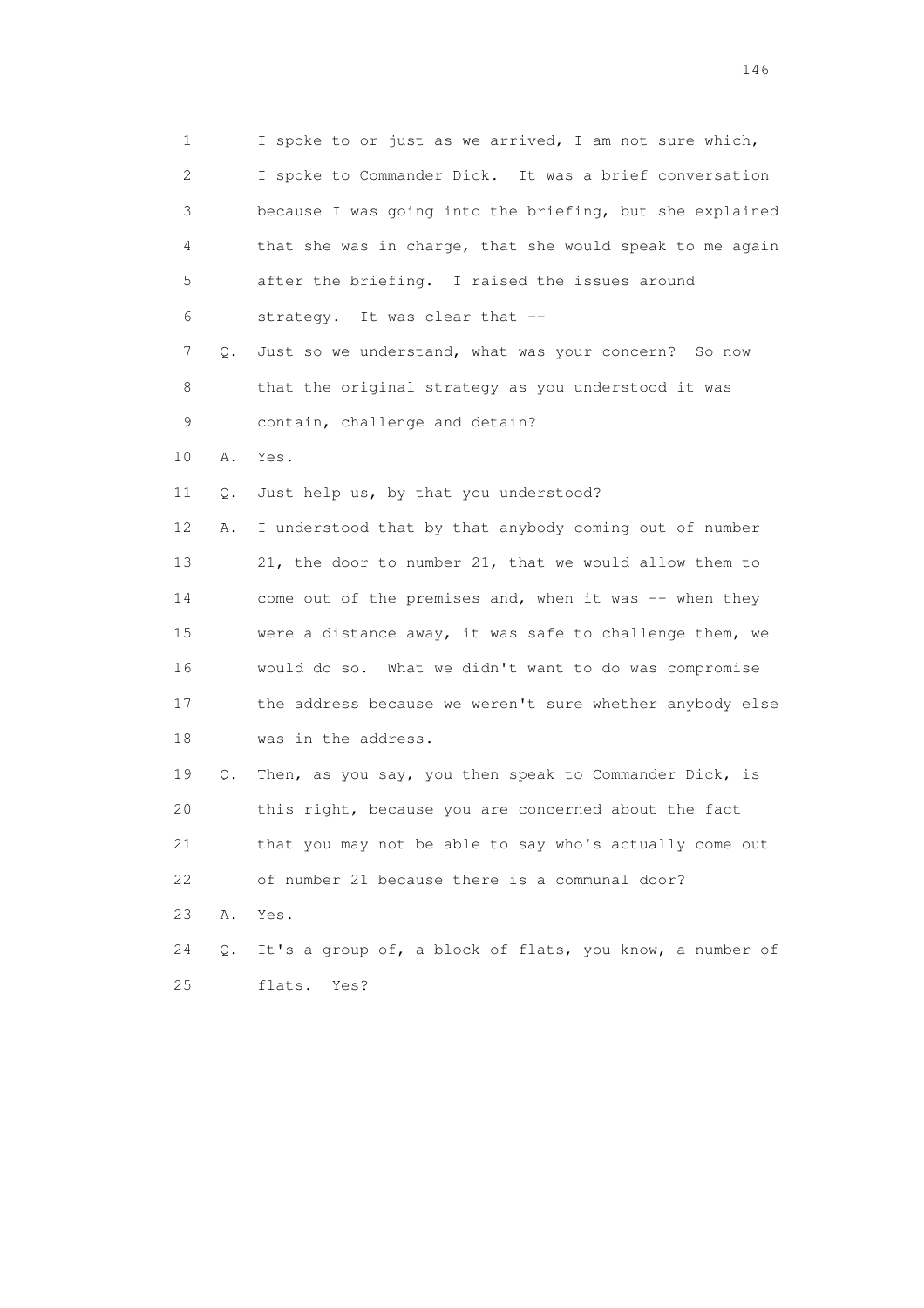1 A. On speaking to her, and I am not sure whether it was her 2 or whether it was Trojan 84, but at that time, I know 3 there is nine flats now, but at that time I thought 4 there was six initially. What I was trying to explain 5 to her was that we just wouldn't be able to deal with 6 that amount of people, and many of them would have 7 nothing to do with the address that we were interested 8 in. It became clear to me they had obviously been 9 speaking about this at New Scotland Yard, and what was 10 agreed was a, whether you call it a tactical change or 11 a strategic change, what was agreed was that any 12 identified suspects coming out of the premises, they 13 wouldn't be allowed to run, and we would use CO19 to 14 detain them as soon as it was safe to do so without 15 compromising the address. 16 I then moved on around intelligence opportunities 17 for people that came out that were unidentified. 18 Q. So when you say you then moved on, do you mean you went 19 on to talk about that? 20 A. I went on to talk about that, it wasn't a full 21 conversation, but again I was left with the impression

 22 that she had already considered this as an option. 23 Q. If we just look for you page 9 of your armed operation 24 record, and see if we can get page 136 on the screen. 25 Can you see "Tactics"?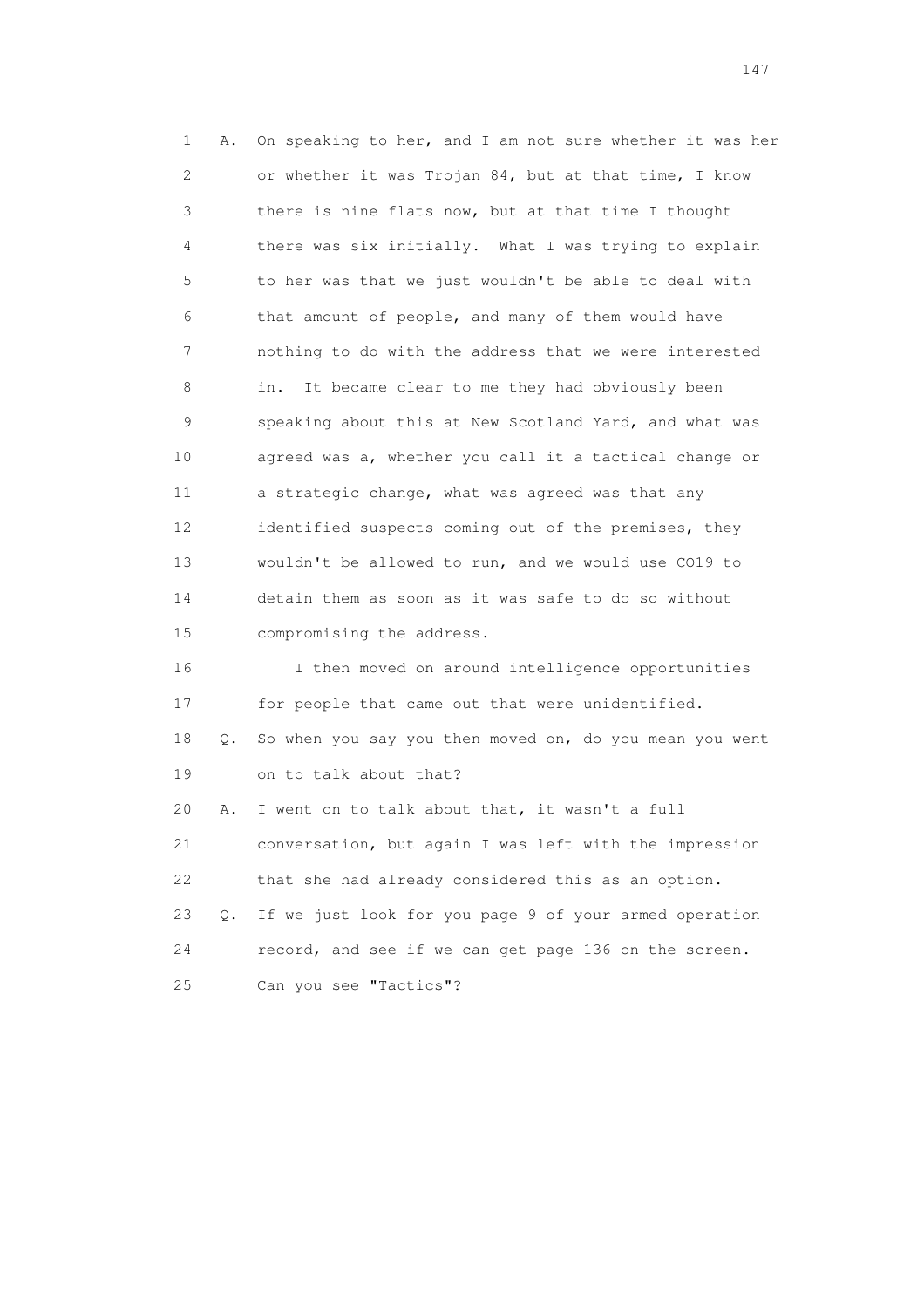1 A. This wasn't written until after the briefing, sir. 2 Q. Does it relate to what you have just been telling us 3 about or not? 4 A. Yes. 5 Q. All right. What does this say: 6 "Discussed with Commander Dick and during briefing." 7 A. "Discussed with Commander Dick and during briefing." 8 Q. Just pausing, that's why you say to us this is written. 9 You obviously wouldn't know ahead of the briefing, would 10 you, so we understand that, yes? 11 A. "Arrest if possible, forensic SO13 arrest." 12 Q. Sorry, what does that mean, a forensic SO13 arrest? 13 A. What we try and do with the firearms team is that 14 forensics is extremely important to us in terrorist 15 investigations -- 16 Q. Does that mean scientific evidence, is that right? 17 A. Yes. What we like to try and do is what we call 18 a sterile arrest, and to achieve this, we try and ask 19 for CO19 not to actually lay hands on people they detain 20 at gunpoint, and what they will do is if the person is 21 compliant, we will get the person to lie on the floor 22 and stand back and not actually touch them. This is to 23 try to stop the transfer of firearm residue on to them. 24 Then what we would do is, when it was safe to do so, 25 I would bring my officers forward and they would be in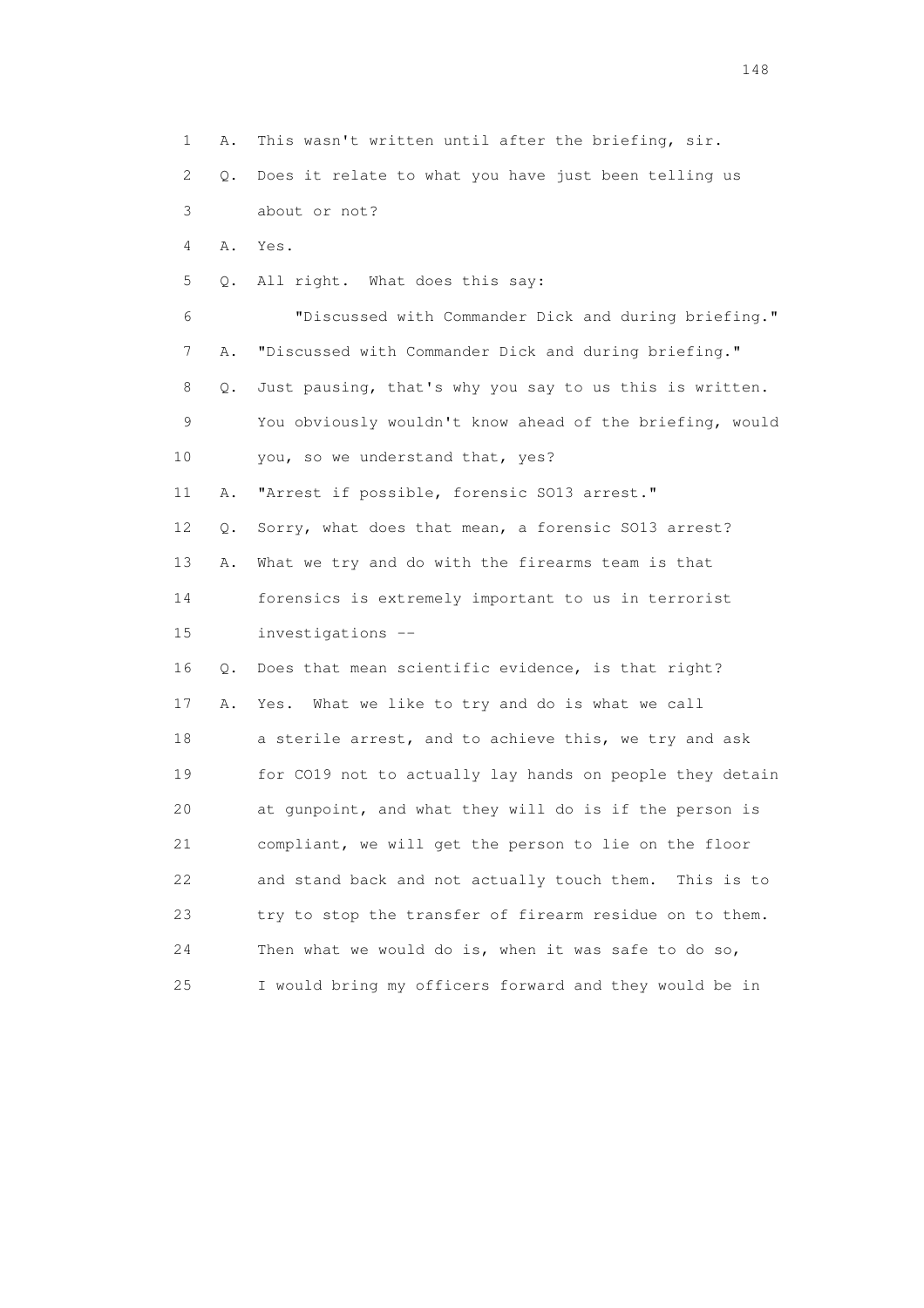1 these white paper suits and gloves, and they would 2 detain these people. Very often they would put them 3 into white suits as well, and what we are looking for is 4 firearms residue and obviously swabbing to see if there 5 is any explosive traces. Then they are put into a car 6 that has been pre-prepared and sterilised and then we 7 would take them to the police station. 8 Q. What you are avoiding is simply this, if somebody has 9 traces of, for example, firearms residue on them, you 10 want to be absolutely sure that it hasn't come from 11 firearms officers? 12 A. Yes. 13 Q. "forensic SO13 arrest" and then "standard arrest"? Is 14 that what that says? 15 A. Yes, it does. 16 Q. What does that mean? 17 A. Basically what I have just described. 18 Q. Right. Then how does it go on? 19 A. "suspect address", which is referring to the block. 20 "Non-ident", non-identified with suspects. Then it's 21 referring to Mr de Menezes: 22 "Not carrying anything, SO13 arrest, team to deploy, 23 intelligence opportunity." 24 Q. Presumably it's not referring to him at that time? 25 A. This was written --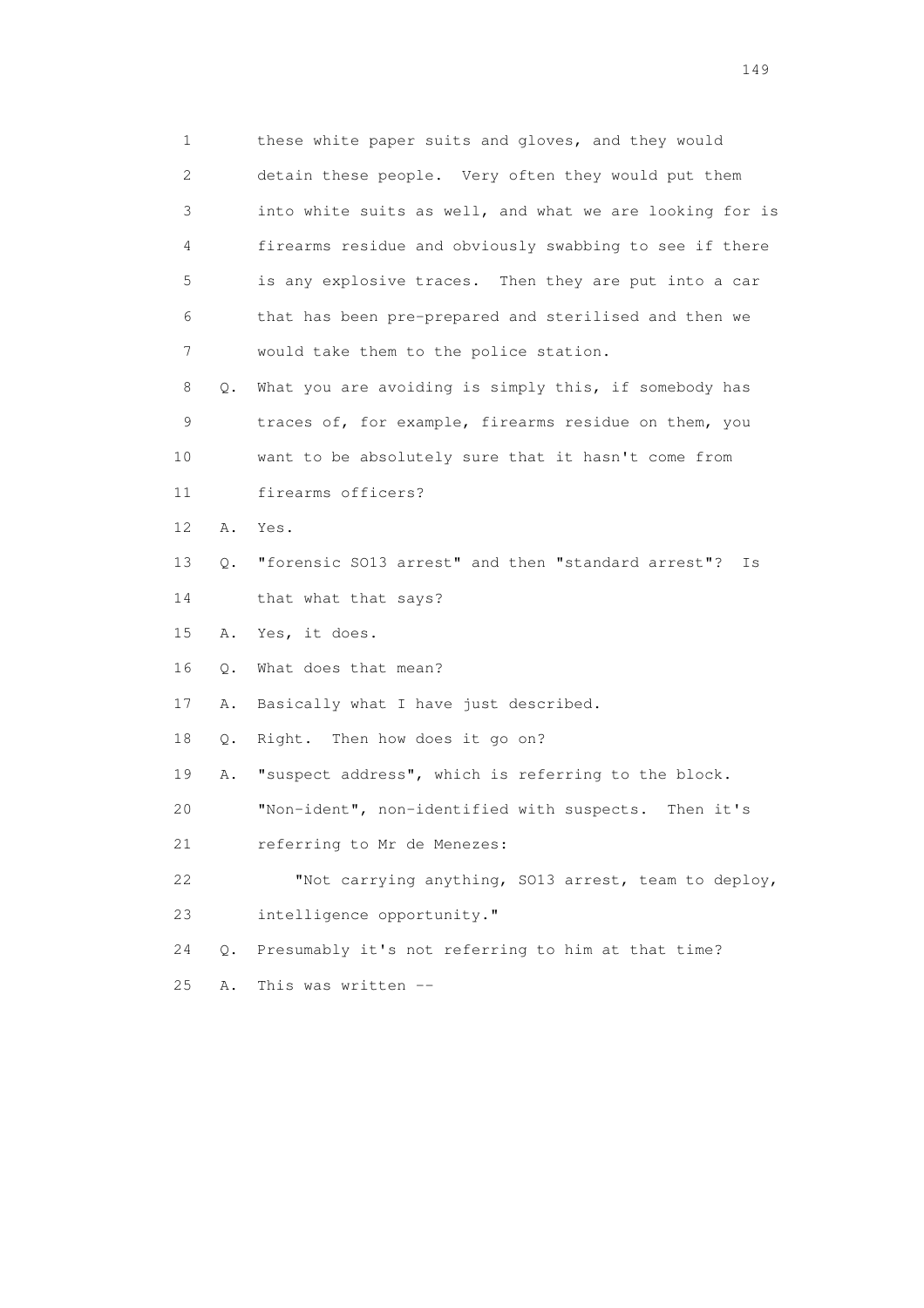- 1 Q. It would be way after the briefing?
- 2 A. Yes.
- 3 Q. This is after the shooting even?
- 4 A. No, no, no, it's --
- 5 Q. When is it then?
- 6 A. This is after I have had a conversation with her and she
- 7 has agreed it.
- 8 Q. Hang on, this is after he has come out of the address 9 and before the shooting?
- 10 A. Yes.
- 11 Q. We had better come back to that bit. Is this all
- 12 written at the same time or different times, this
- 13 section?
- 14 A. It would be different times.
- 15 Q. Right.
- 16 A. I believe.
- 17 Q. "Tactics, discussed with Commander Dick and during
- 18 briefing."
- 19 Is that written, can you say, before or after 20 Mr de Menezes came out of the --
- 21 A. The top bit was written more or less after the briefing.
- 22 Q. Right. The bit about how the arrests are going to be
- 23 done, whenabouts was that written, same sort of time?
- 24 A. Same, yes.
- 25 Q. Then the next bit: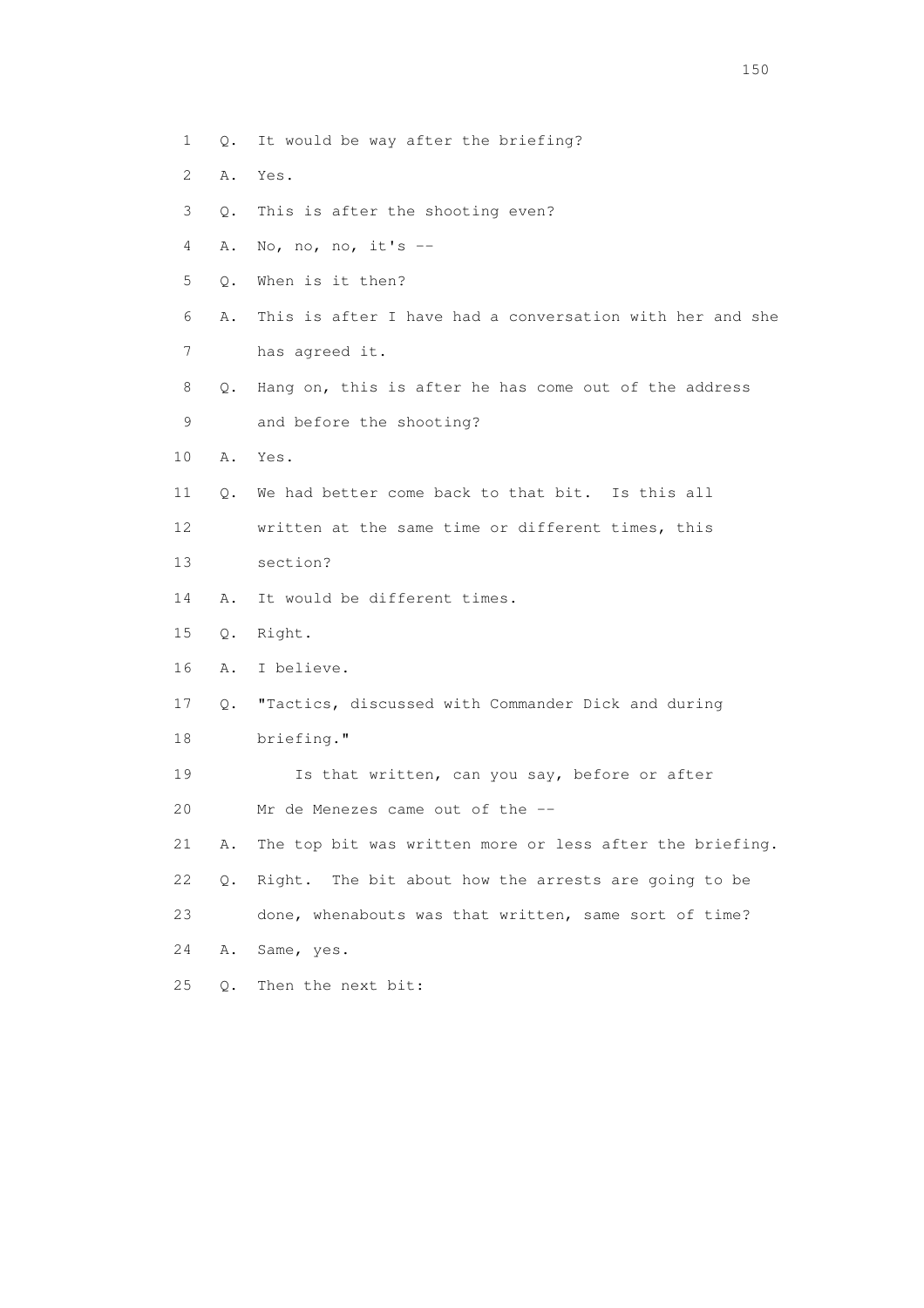1 "Suspect address, non-ident with suspects, not 2 carrying anything, SO13 arrest team to deploy, intel 3 opportunity." 4 When was that written? 5 A. It might have been written at the same time, sir. 6 Q. Do you think that may actually be in general terms? 7 Just have a think about it. Rather than, as it were, 8 specific to an individual, because it is under the 9 "Tactics" heading, isn't it? 10 A. Yes. 11 Q. Do you think that may have been the general approach? 12 A. It was written at Nightingale Lane after the main 13 briefing. 14 Q. All right. Can we just, with that in mind, so this is 15 really just in general terms, is it? 16 A. Yes. 17 Q. Can we go back: 18 "Suspect address, non-ident with suspects, not 19 carrying anything, SO13 arrest team to deploy, intel 20 opportunity." 21 Did that mean this: that if somebody who wasn't 22 identical or identifiable with one of the suspects came 23 from the address and they weren't carrying anything, 24 then an SO13 arrest team were to go into action and the 25 person would then be interviewed, taking advantage of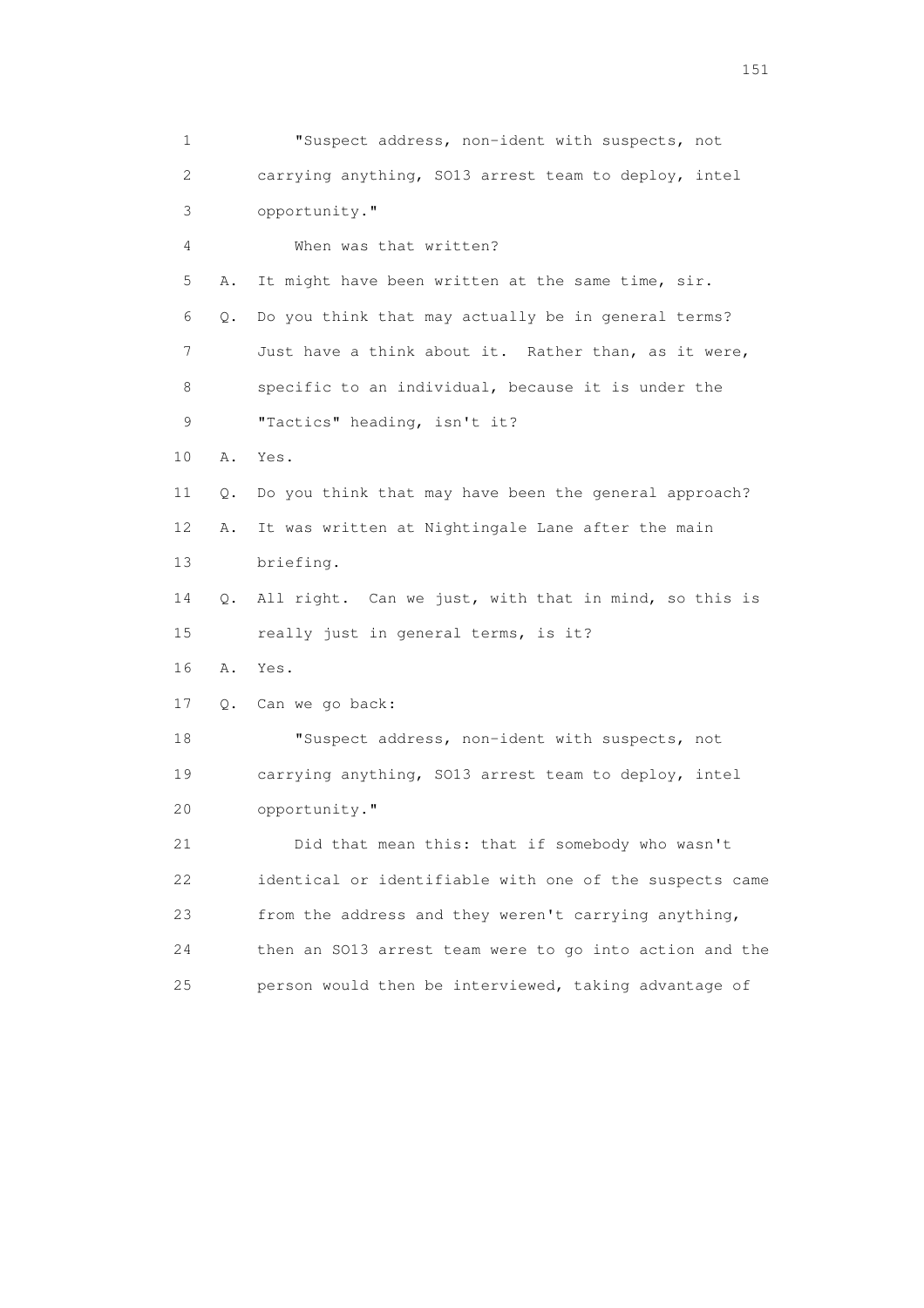1 the intelligence opportunity; is that -- 2 A. As a potential witness. 3 Q. You think we can look at that whole section as all being 4 done after the briefing? 5 A. Yes. 6 Q. All right. If we go on, page 18, middle pages, but 145. 7 Got the date and there time, 8.50: 8 "Briefing to SO19, Nightingale Lane." 9 A. Yes. 10 Q. Is that your signature after that entry? 11 A. Yes, it is, yes. 12 Q. Did you begin the briefing at 8.50? 13 A. I believe I did, yes. 14 Q. Did you make notes, as it were, before you gave it or as 15 you gave it? 16 A. No, I didn't, no. 17 Q. There is a pretty full account of it in your statement, 18 the one that you made on 22 July, so a bit later the 19 same day, obviously? 20 A. Yes. 21 Q. Can you just help us, please, then obviously by 22 reference to the statement made the same day, with what 23 you said in the briefing? 24 A. What -- Trojan 84 and I had discussions before going 25 into the meeting. He had clearly been speaking to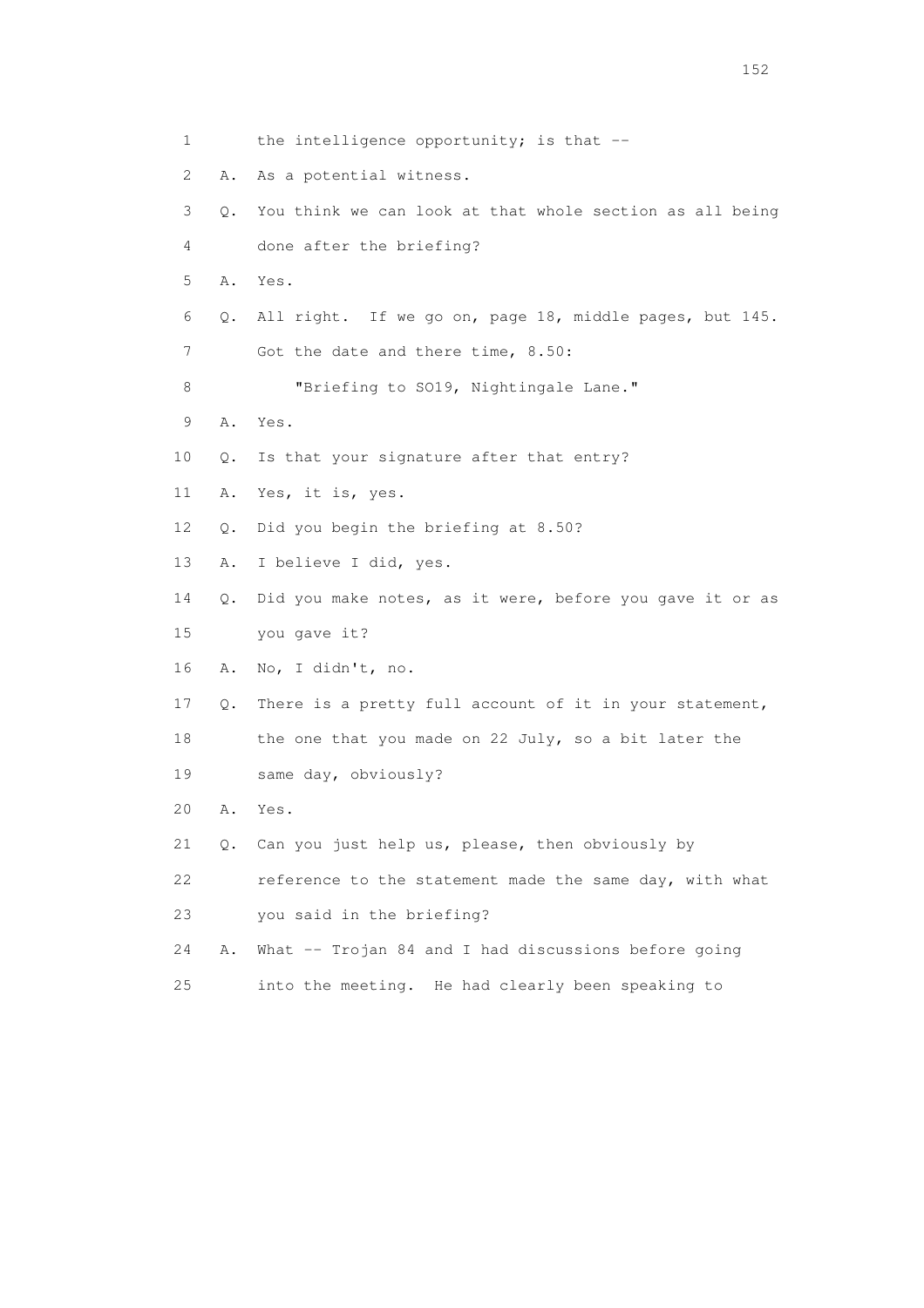1 Trojan 80 as well, and we were getting information in 2 stereo, if you wish. I was getting information from 3 Commander Dick. But as we went in, we had parked up at 4 the back, as we went in he sort of held me back, and 5 said that his team were not happy. They felt that they 6 didn't know what was going on and that they had been 7 kept in the dark; and I took that to mean that it wasn't 8 just the event of 21/7 but recent events, ie as far back 9 as 7/7. When I was told that, I formed the opinion that 10 I needed to speak to them openly, so they would know 11 what was required of them. 12 Q. Right. So in your mind, did that include the need then 13 to say something about 7/7?

 14 A. One of the problems we have, sir, is there is kind of 15 this big myth about secrecy and even my own officers, 16 they get to the stage, well, you are not telling us 17 something, there is something you haven't told us -- 18 Q. Don't worry, for the reason you have just given us a few 19 minutes ago, that's why you thought you would need to 20 tell them something about 7/7? 21 A. My view was that if they have got these doubts and these

 22 worries, I am in a position to give them a full briefing 23 and clear their minds from having these worries, and at 24 the same time build up trust with them so that if, 25 further down the line, and it was likely -- I at that

n 153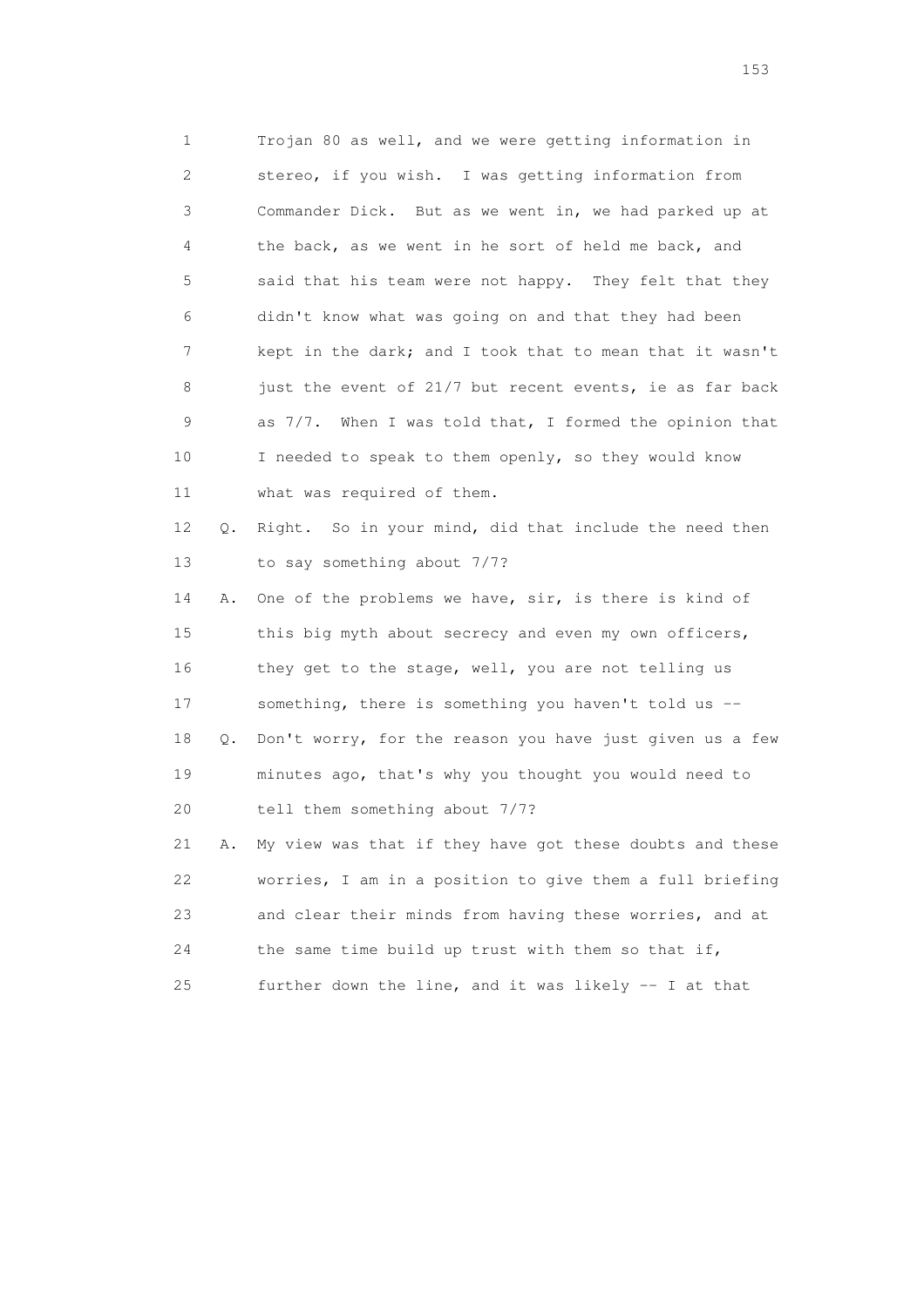1 time envisaged that we would be together for 12 hours 2 and that we might move from this address to another 3 address, we might have to go to a rapid entry on 4 an address, there was a number of things that could 5 happen. I wanted them to be in a position that they 6 were concentrating on their task and not being upset 7 about not knowing what's going on.

 8 Q. So you have decided to tell them something about 7/7? 9 A. Yes. Again, there is this issue around sensitive 10 material, and what we talk about when we talk about 11 sensitive material. We are talking about if, for 12 instance, an informant is involved, we would look to 13 protect that source of information, or if there is 14 technical information or if there is what we call 15 intelligence or information from a third party, ie 16 France or Italy, we would be -- there is a requirement 17 for us to honour their intelligence and protect it.

18 In this case, in 7/7 and on 21/7, we were hit cold, 19 we did not see this coming at all, so this big bank of 20 sensitive information wasn't there. So I decided, I was 21 nervous about doing it and fortunately Ralph was there, 22 and I have known and worked with Ralph for many years 23 and I raised the issue with him, and I know him and 24 I trust him.

25 Q. Right. Did you say that, and I am looking at your note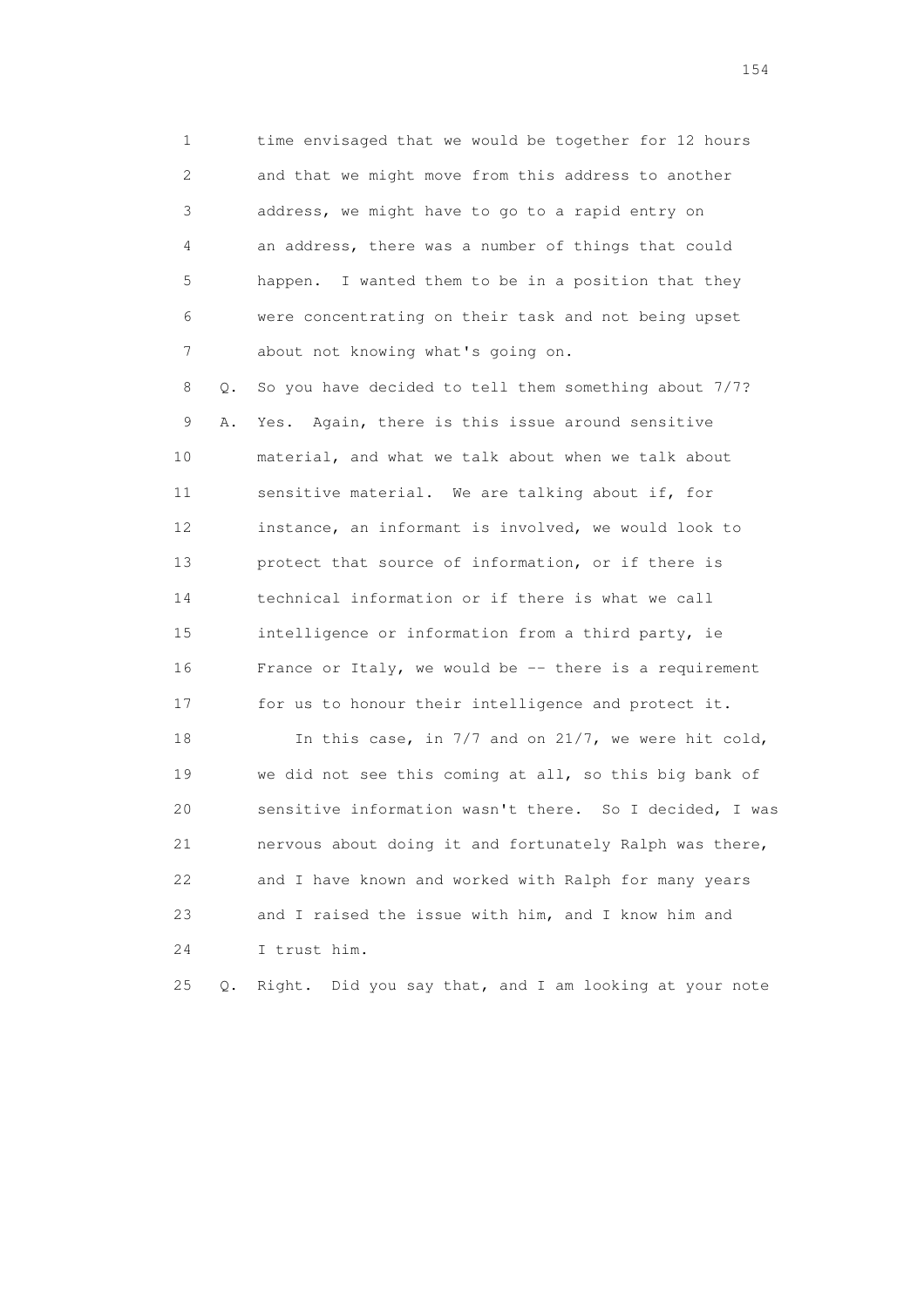| $\mathbf 1$ |    | of how the briefing went, the aim of the operation was   |
|-------------|----|----------------------------------------------------------|
| 2           |    | to detain those suspected of being involved in the       |
| 3           |    | attempted bombings in London on 21 July, so the day      |
| 4           |    | before?                                                  |
| 5           | Α. | Yes.                                                     |
| 6           | Q. | Did you say to them that on 7 July four bombs had        |
| 7           |    | exploded in London, three on the underground and one on  |
| 8           |    | a bus?                                                   |
| 9           | Α. | Yes, I did.                                              |
| 10          | Q. | Did you say that you had had no knowledge that that      |
| 11          |    | event or those events were going to take place?          |
| 12          | Α. | Yes, I did.                                              |
| 13          | Q. | Did you explain that you had identified property from    |
| 14          |    | a scene examination that belonged to somebody called     |
| 15          |    | Mohammed Sidique Khan?                                   |
| 16          | Α. | Yes, I did.                                              |
| 17          | Q. | That was from two sites?                                 |
| 18          | Α. | Yes.                                                     |
| 19          | Q. | He came from West Yorkshire?                             |
| 20          | Α. | Yes.                                                     |
| 21          | Q. | That he hadn't been reported missing. That you had also  |
| 22          |    | found property in the name of Hassib Hussain on the bus, |
| 23          |    | and that he was someone who also lived in West Yorkshire |
| 24          |    | and had been reported missing?                           |
| 25          | Α. | Yes.                                                     |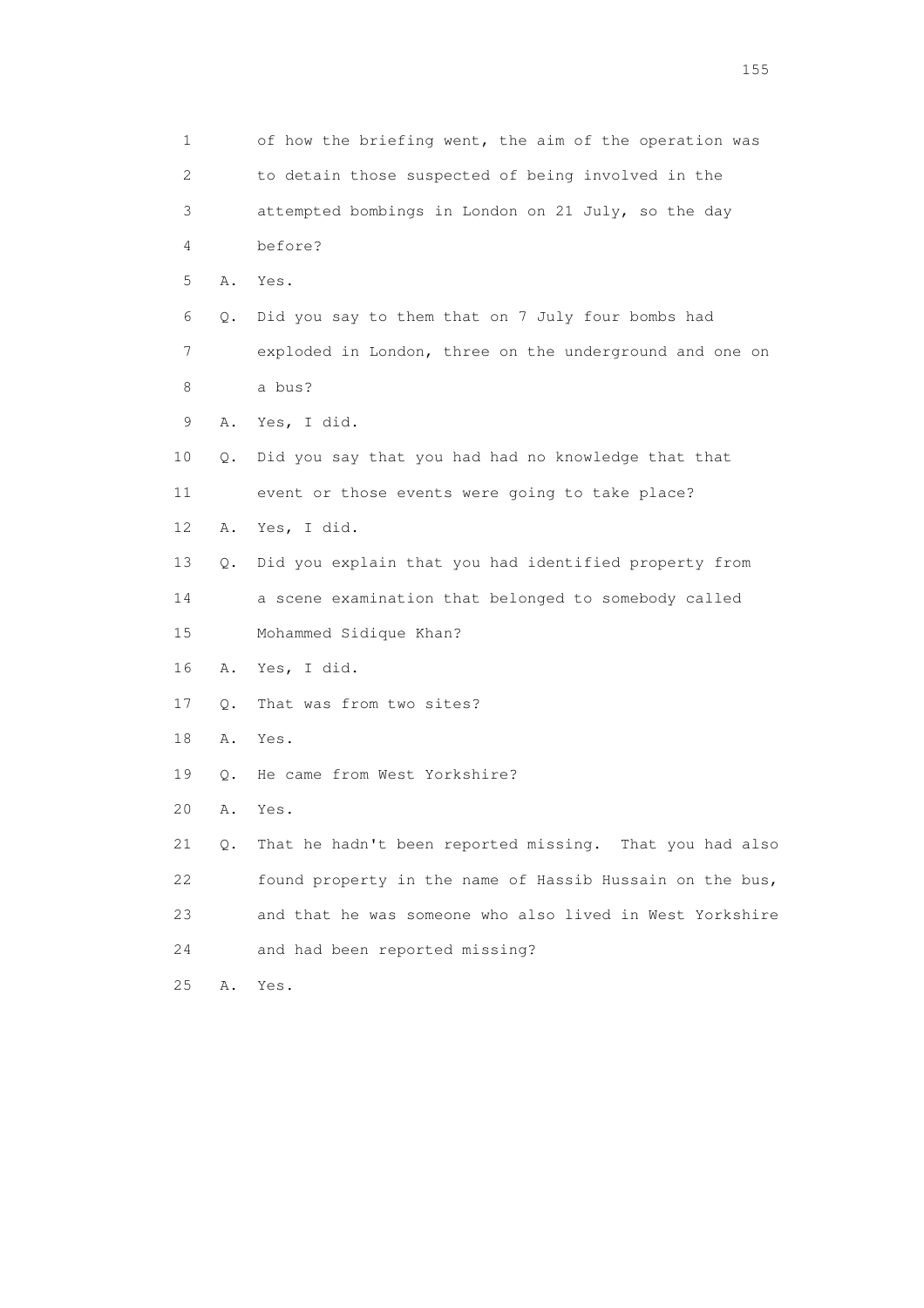| 1  | 0. | Did you tell the officers in the briefing that police    |
|----|----|----------------------------------------------------------|
| 2  |    | officers had gone to Hassib Hussain's address and were   |
| 3  |    | told that he had gone to London with two friends,        |
| 4  |    | a Mr Khan and a Mr Tanweer?                              |
| 5  | Α. | That's right, yes.                                       |
| 6  | Q. | Then you carry on, please, with what you told them, just |
| 7  |    | according to the note, in the briefing?                  |
| 8  | Α. | From going to that address, I don't know if I -- but     |
| 9  |    | basically we were able to obtain pictures of those we    |
| 10 |    | were looking for. From that we have a CCTV team and      |
| 11 |    | they just view all the CCTV.                             |
| 12 | Q. | Can I just explain, what I am anxious that you don't do  |
| 13 |    | is sort of elaborate, because what we want to know is    |
| 14 |    | what you said in the briefing, all right? It doesn't     |
| 15 |    | mean to say you can't add or subtract from what's in the |
| 16 |    | statement, but if you can just try and keep it so that   |
| 17 |    | the jury know what it was you told the firearms team.    |
| 18 | Α. | I then explained that they had, through the CCTV,        |
| 19 |    | established or identified the four suspects walking      |
| 20 |    | along the Thameslink line at King's Cross.<br>Further    |
| 21 |    | investigation established that they must have come down  |
| 22 |    | the north line from Bedford.                             |
| 23 | Q. | Pausing a moment, did you explain that each of the four  |
| 24 |    | men were carrying large rucksacks?                       |
| 25 | Α. | Yes, they were.                                          |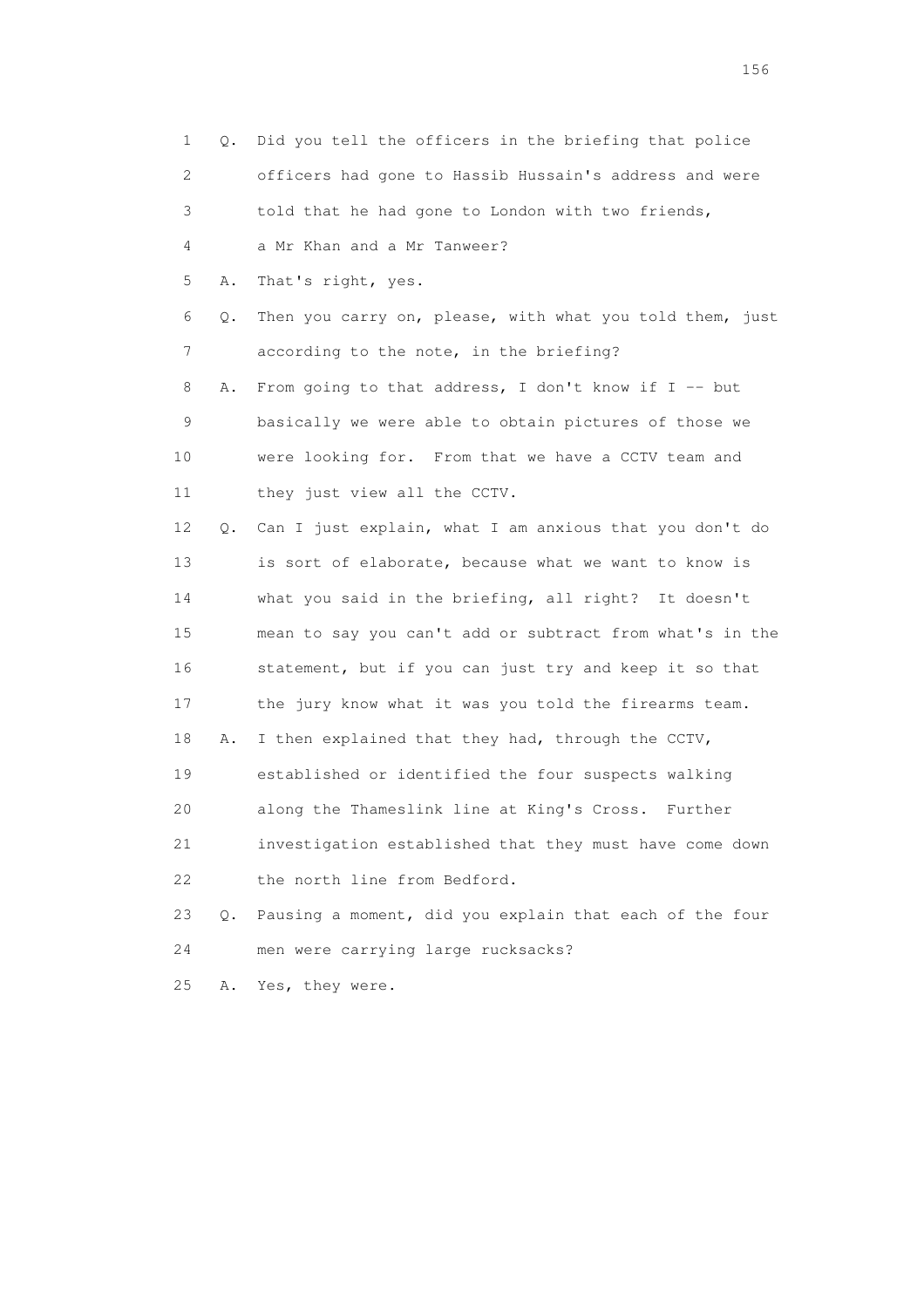1 Q. That's what you told them when you briefed them?

2 A. Mm.

 3 Q. Then you were saying something about where they had come 4 from?

 5 A. Yes. We then made enquiries, and we have recovered or 6 found one of the vehicles that they had hired up in 7 West Yorkshire, and I believe it was a Nissan Micra, and 8 it was in the car park at Luton. Further enquiries 9 found that a second vehicle had been there but had been 10 removed. That vehicle, the second vehicle, was found to 11 have a converted firearm and the Nissan Primera, Nissan 12 Micra, sorry, was found to have an assortment of 13 explosives, home-made explosives, within it.

 14 They varied, improvised explosive devices, there was 15 jars of white powder, home-made explosives. They also 16 had flat disks with explosives in. And they had long, 17 almost, I don't really know how to describe it, they are 18 like sticks wrapped in paper with explosives in. 19 Q. If we just look at the note, if I read it out, will you 20 tell me if you think this is the best recollection of 21 what you actually said at the meeting? If it isn't, 22 tell us. Did you say that CCTV film was examined at 23 Luton and Bedford, and that on viewing the car park at 24 Luton police had discovered two cars that were related 25 to the four suspects and that on examining a Nissan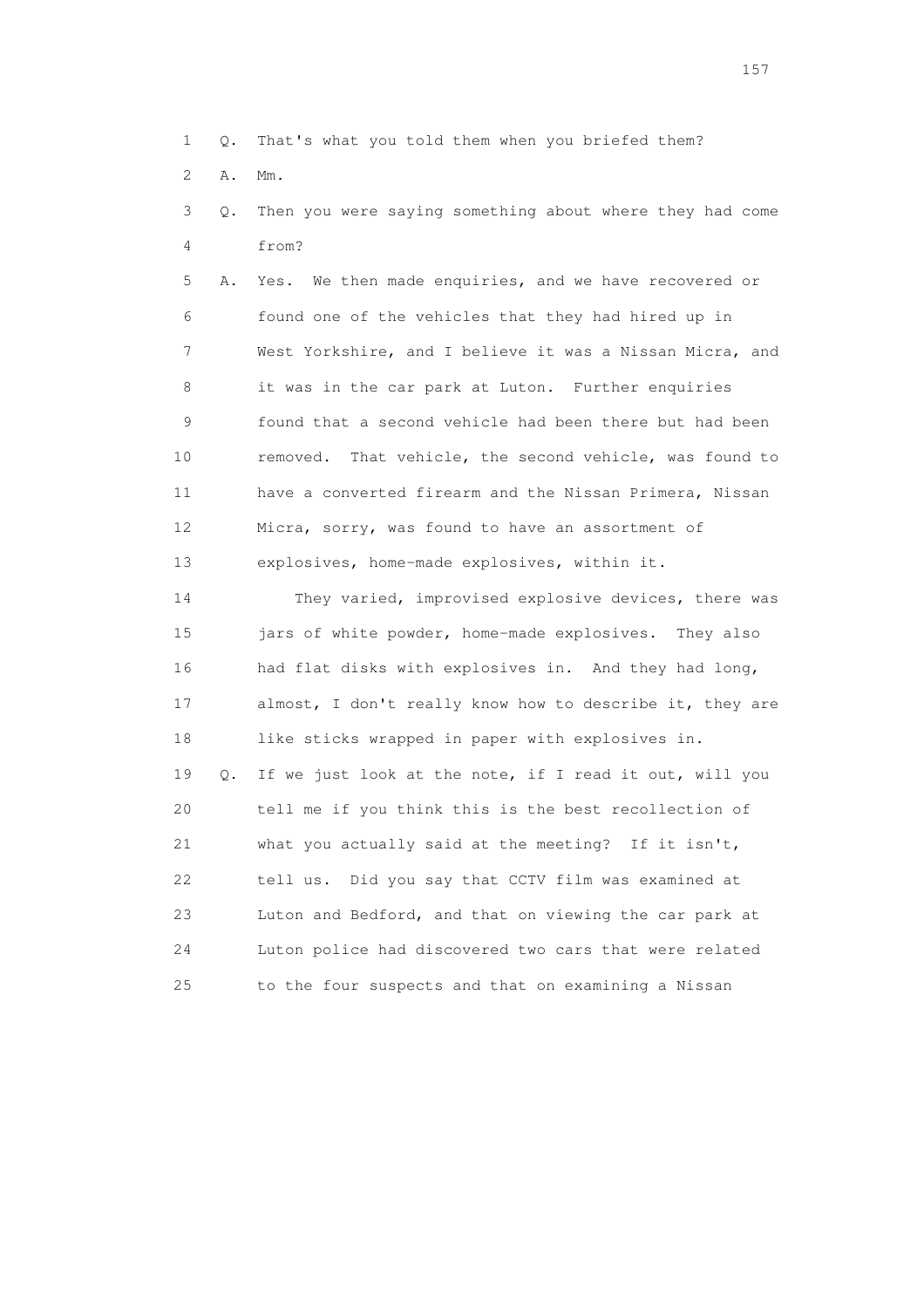1 Micra, several items were found.

| $\overline{2}$  |    | First, two improvised explosive devices, IEDs, the         |
|-----------------|----|------------------------------------------------------------|
| 3               |    | size of a litre jar that appeared to be able to be         |
| 4               |    | detonated by a battery and a light bulb. These devices     |
| 5               |    | also had galvanised nails attached to them.                |
| 6               |    | Secondly, there were two similar devices, but it           |
| 7               |    | appeared they required a flame to initiate them.<br>In     |
| 8               |    | addition to this, there were several other items and in    |
| 9               |    | particular there were four tube-like devices, about two    |
| 10              |    | inches long, filled with white crystal and had             |
| 11              |    | a diameter of about one inch, and on examining the         |
| 12 <sup>°</sup> |    | second vehicle, a converted qun and ammunition were        |
| 13              |    | recovered from the boot area?                              |
| 14              | Α. | Yes.                                                       |
| 15              | Q. | Did you go on to tell them that further enquiries had      |
| 16              |    | taken you to West Yorkshire, you gave a particular         |
| 17              |    | address in Leeds, and you said that that was discovered    |
| 18              |    | to be the bomb factory?                                    |
| 19              | Α. | Yes, it was.                                               |
| 20              | Q. | Did you tell them that examination of that scene was       |
| 21              |    | ongoing, but that a brown sludge had been found in the     |
| 22              |    | Examination indicated that it was not explosives.<br>bath? |
| 23              |    | Porton Down had indicated that it was not a biological     |
| 24              |    | substance but they weren't sure what it was, and had       |
| 25              |    | said it might be some kind of insecticide?                 |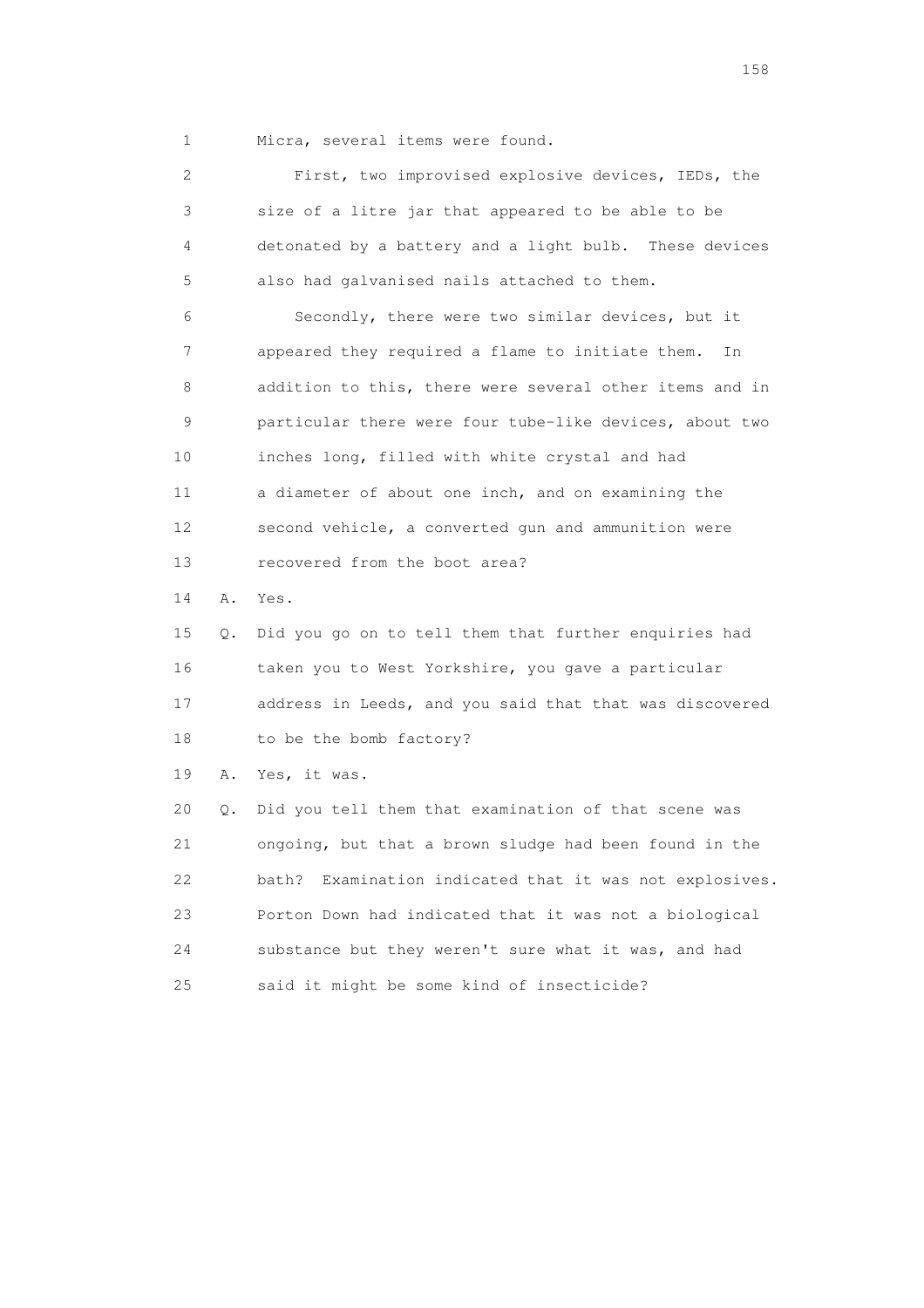1 A. They did, yes.

 2 Q. The part that we have just dealt with, so dealing with 3 7/7, is this right, that you have given them that from 4 your memory of events?

5 A. Yes, I did.

 6 Q. The next part that we are going to hear about, of the 7 briefing, did you tell them that from notes that you had 8 made in the briefings that you had had earlier on on the 9 22nd that you have told us about?

10 A. Yes.

 11 Q. Did you tell them that, at the Warren Street incident, 12 so of the four failed bomb attacks the day before, 13 a rucksack had been recovered and there had been 14 correspondence in it. That related to the joint 15 membership of a club in South London in the names of 16 Hussain Osman and Abdi Omar, with the 21 Scotia Road 17 address, and did you explain that their likenesses -- 18 they had good likenesses for the Shepherd's Bush and the 19 Warren Street bombs? 20 A. Yes, sir, what I actually said was that Osman had a good 21 likeness and that Omar was good for Warren Street. 22 Q. Thank you. Then did you tell them in this briefing that 23 further intelligence indicated that Omar was implicated 24 in something we have heard about, Operation Ragstone?

25 A. That's correct.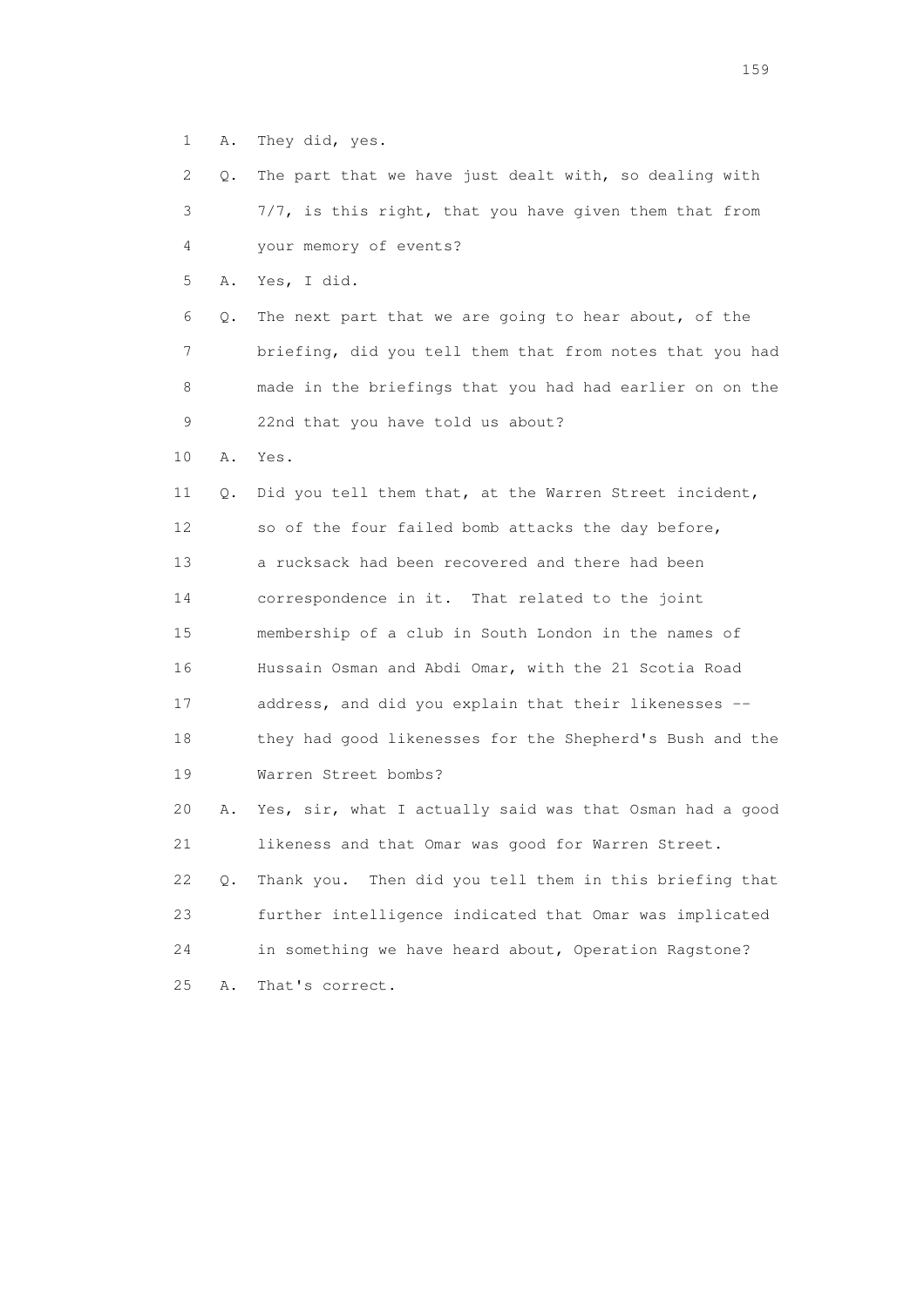| 1  | О.    | Did you tell them that that operation related to the     |
|----|-------|----------------------------------------------------------|
| 2  |       | suspicious behaviour of 15 Asian males dressed in combat |
| 3  |       | clothing on a camping trip in Cumbria?                   |
| 4  | Α.    | That's correct.                                          |
| 5  | Q.    | Did you tell them that one of the vehicles identified on |
| 6  |       | that camping trip was a black Nissan Primera?            |
| 7  | Α.    | Yes, I did.                                              |
| 8  | Q.    | That that was understood to be in the possession of Omar |
| 9  |       | and it was registered to the Portnall Road address?      |
| 10 | Α.    | Yes.                                                     |
| 11 | Q.    | Did you tell them that enquiries overnight had           |
| 12 |       | established that the Nissan was parked unattended -- so  |
| 13 |       | nobody in it or by it -- in Scotia Road?                 |
| 14 | Α.    | That's correct, yes.                                     |
| 15 | Q.    | Did you go on to explain to them that the purpose of the |
| 16 |       | operation was to detain and arrest, I think, three       |
| 17 |       | suspects?                                                |
| 18 | Α.    | Yes, it is.                                              |
| 19 | Q.    | One of them Osman?                                       |
| 20 | Α.    | Yes.                                                     |
| 21 | $Q$ . | Did you then talk them through the options?              |
| 22 | Α.    | Yes, I did.                                              |
| 23 | Q.    | Did you talk about the possibility of something called   |
| 24 |       | a hands-off arrest?                                      |
| 25 | Α.    | Yes, that's what I have explained earlier.               |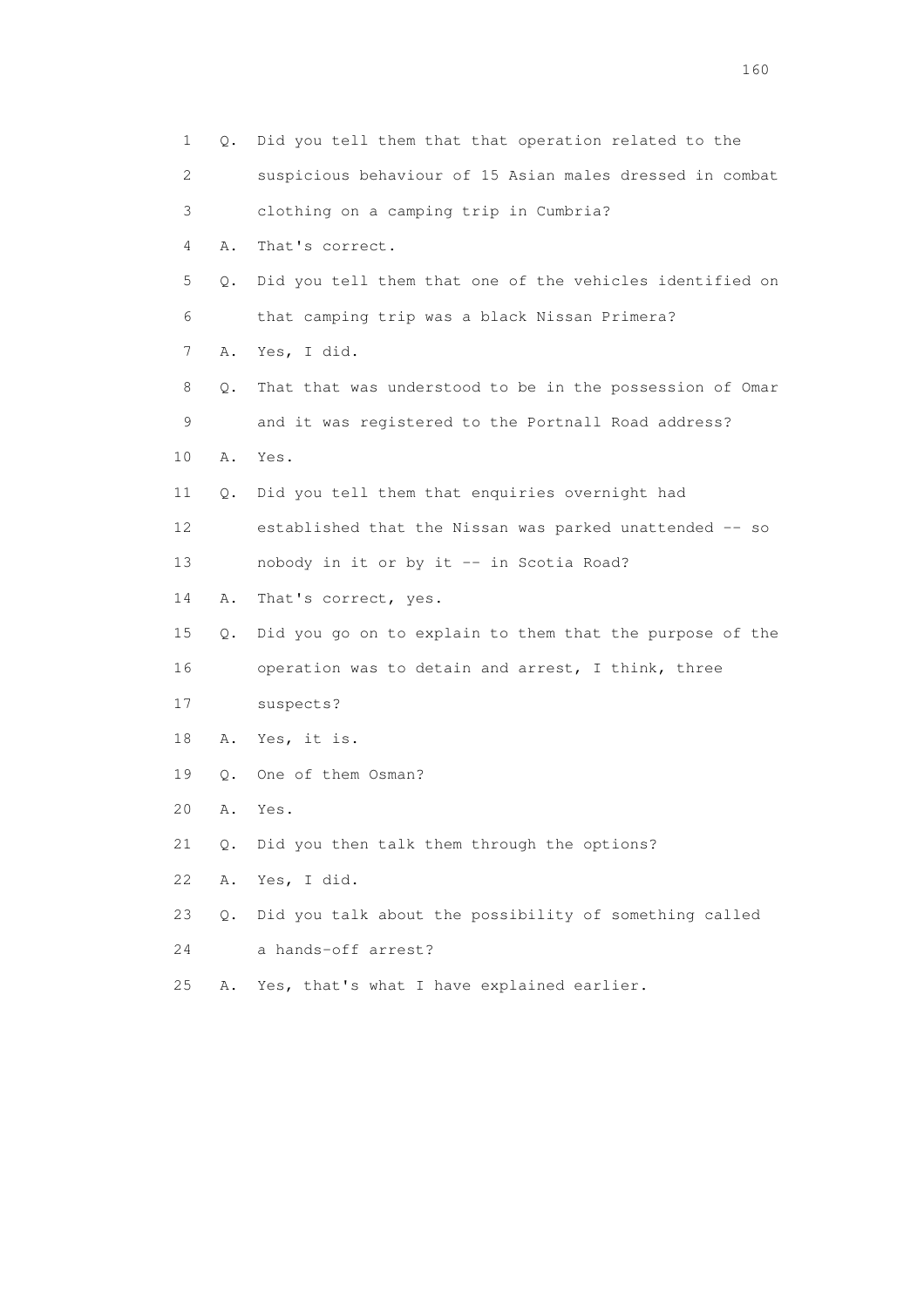1 Q. That's what you have been explaining about earlier, so 2 that's where SO19 will try and arrest somebody without 3 actually touching them; yes? 4 A. Yes. 5 Q. I am sure it's obvious, you wouldn't have needed to give 6 them the explanation you have given us, they would know 7 what you meant by a hands-off arrest? 8 A. Yes, they would. 9 Q. Right. Did you then discuss the options of challenging 10 a suspect who was in possession of a rucksack or an item 11 like it such as a bag? 12 A. Yes, I did. 13 Q. Did you tell them that the evidence so far as it related 14 to the 7/7 bombings indicated that the devices were not 15 radio controlled or initiated remotely, as some of the 16 suspects had been seen rummaging in the top of their 17 rucksacks before the bombs went off? 18 A. Yeah, that last statement refers to 7/7. 19 Q. Yes? 20 A. We haven't got that much information or intelligence 21 about because they are all clearly dead. 22 Q. Yes. 23 A. But we have witnesses that saw them rummaging in the 24 rucksack before -- 25 Q. Right. So that's how you were able to give them that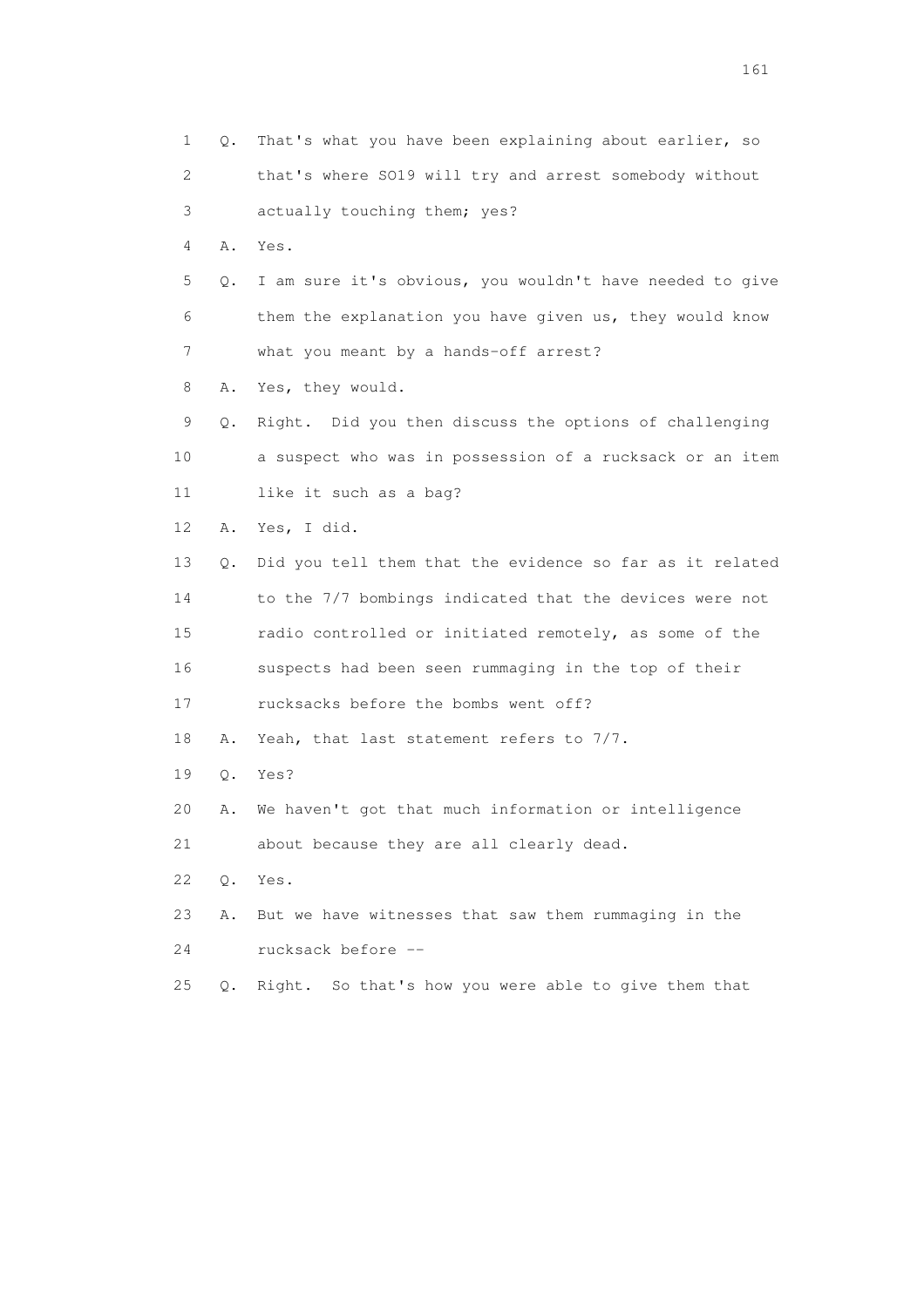- 1 information about the 7/7 bombs?
- 2 A. Yes.

| 3               | Q. | Did you then say that so far as the ones the day before  |
|-----------------|----|----------------------------------------------------------|
| 4               |    | were concerned, that at least one of those may have been |
| 5               |    | initiated by means of a battery and a light bulb?        |
| 6               | Α. | That's right, yes.                                       |
| 7               | О. | Did you say that that was similar to two of the devices  |
| 8               |    | that had been found at Luton that you were telling us    |
| 9               |    | about earlier?                                           |
| 10              | Α. | Yes, that's what I believed.                             |
| 11              | Q. | And that that meant they could be triggered just by      |
| 12 <sup>°</sup> |    | connecting two pieces of wire?                           |
| 13              | Α. | Yes.                                                     |
| 14              | О. | Again, is that something you told them in the briefing?  |
| 15              | Α. | Yes.                                                     |
| 16              | О. | Did you explain that in the incidents the day before,    |
| 17              |    | the initiator was most likely something I think we have  |
| 18              |    | heard about, called for short HMTD, did you explain that |
| 19              |    | that was a very volatile home-made explosive?            |
| 20              | Α. | Yes, I did.                                              |
| 21              | Q. | That that had detonated but that the rest of it had      |
| 22              |    | failed to ignite?                                        |
| 23              | Α. | Yes. I am not sure whether it was the brown sludge that  |
| 24              |    | just wouldn't go or whether the initiator, the           |
| 25              |    | detonator, the material they had, wasn't big enough to   |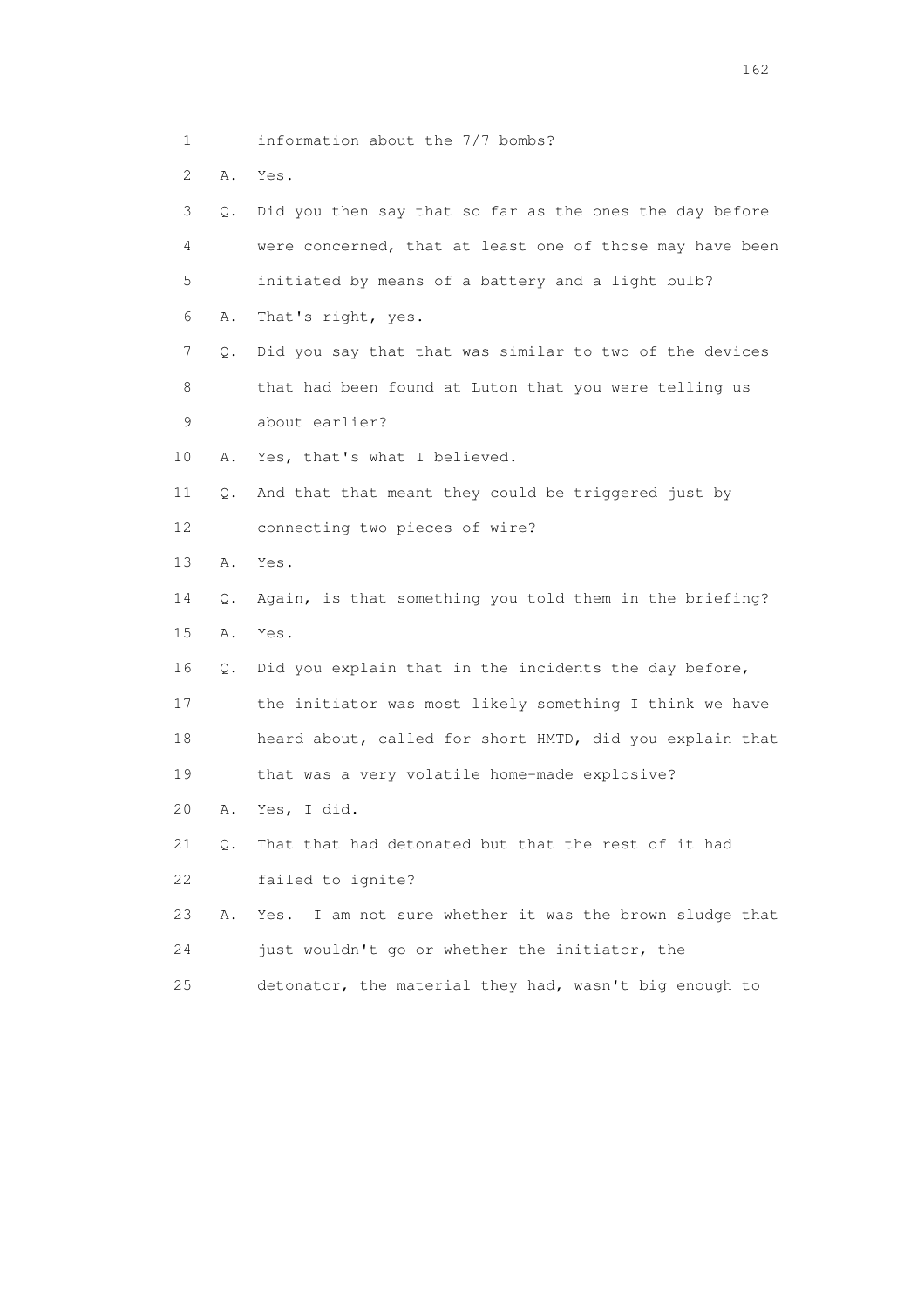- 1 push it.
- 2 Q. Right. This is brown sludge from 21/7?
- 3 A. Yes, it is.
- 4 Q. Right. Did you record in your statement then about 5 a question that you were asked?
- 6 A. Yes, I did.
- 7 Q. What's your record say as to the statement you made on 8 the same day, what does that say about the question that 9 was asked?

 10 A. They were asking me whether the improvised explosive 11 devices could be carried on the person, and I stated 12 that in relation to 21/7 and to 7/7 they had obviously 13 been carrying rucksacks. However, I believed that they 14 may potentially change their tactics, and go for a more 15 covert form of explosives, and that was a possibility. 16 Q. Right. I'm going to keep coming back to the document 17 you wrote on the day, so that we can see if we can get 18 this as accurate as possible. I am just going to read 19 out what you said. Did you say:

 20 "I was then asked if they could be carrying IEDs [so 21 that's improvised explosive devices] around their 22 person. I stated that in relation to the incidents on 7 23 and 21 July 2005, they had clearly been carrying some 24 kind of rucksack. However, in light of their failed 25 attempts yesterday, it may well be that they change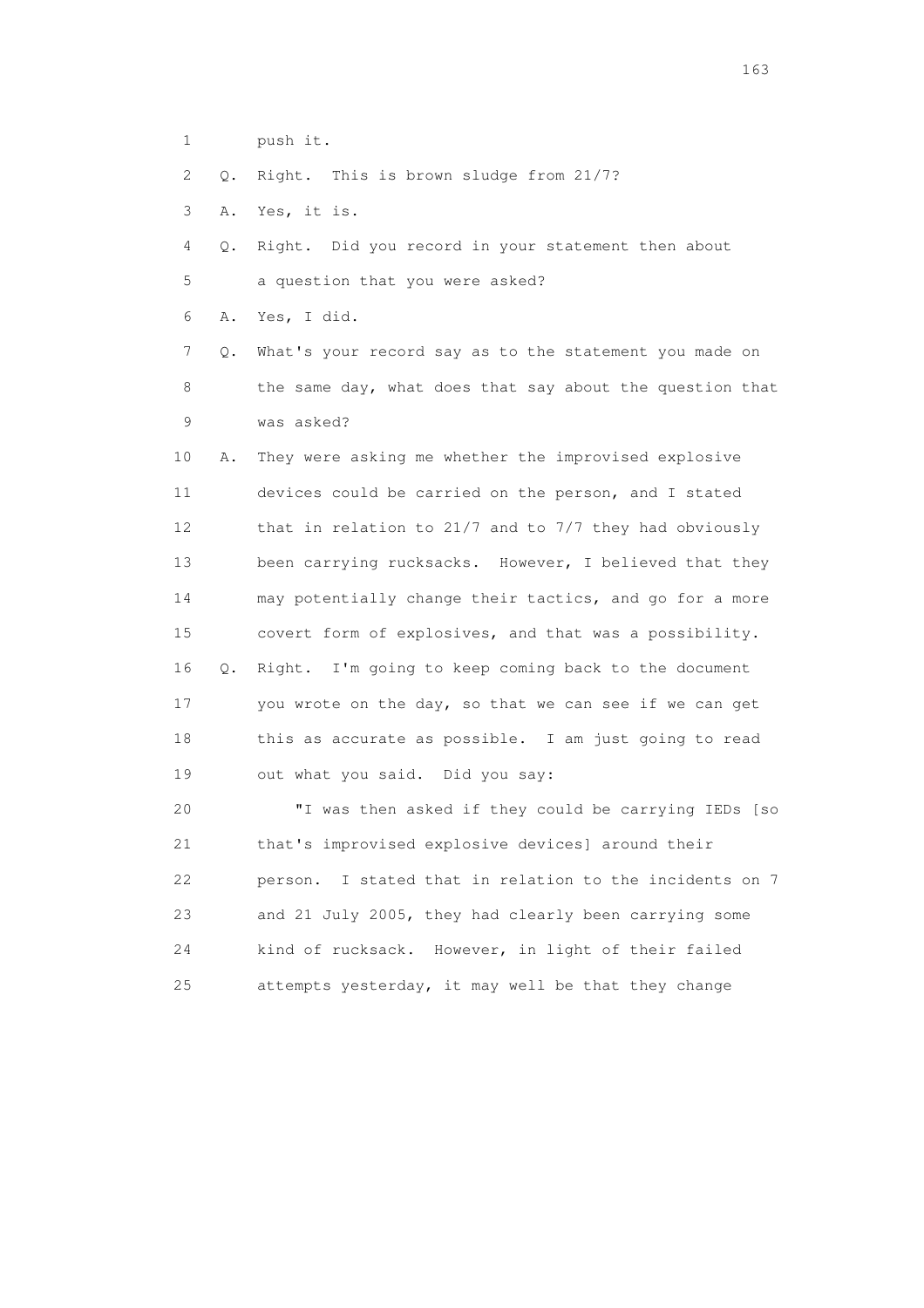1 tactics and start to use items similar or identical to 2 those found in the Nissan Micra, and move to carrying 3 IEDs on their person." 4 Yes? 5 A. Yes. 6 Q. And the Nissan Micra, that's a reference, that's one of 7 the vehicles that was at Luton; is that right? 8 A. That's right, yes. 9 Q. So in answer to their question about whether they could 10 be carrying improvised explosive devices around their 11 person, you were saying that that in your view was 12 a possibility? 13 A. Yes. 14 Q. Does your note indicate that you then discussed the 15 range required safely to challenge a suspect? 16 A. Yes. Around -- I wanted to know how we were going to do 17 this. 18 Q. Yes? 19 A. We then had quite an in-depth conversation around using 20 a rifle to challenge, which is a recognised tactic. We 21 discussed it at length, and what I was after was 22 I wanted to know, it's not in my statement but I wanted 23 to know whether we could do it quietly, and Ralph 24 explained to me that they would not be doing this 25 quietly.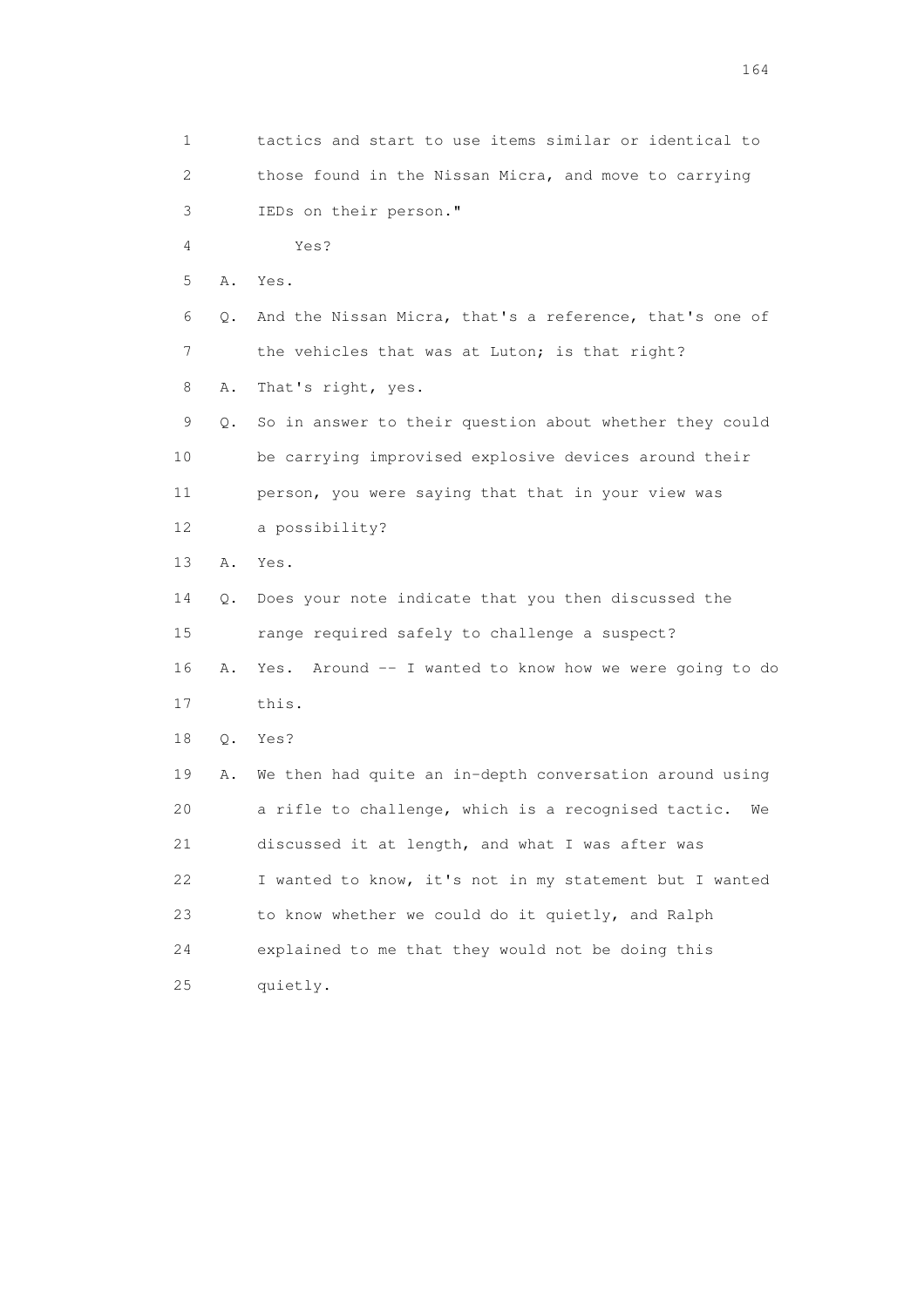1 Q. Just so we understand, we have heard about, I think it 2 may even have been this morning, about how challenge is 3 really going to be pretty noisy and that part of the 4 mechanism of the challenge is dominating the person, and 5 noise is one element of that. Is that what you are 6 talking about? 7 A. Yes. It's a recognised tactic, if you wish. 8 Q. We have heard that part of it is usually shouting, 9 "Armed police", or something like that? 10 A. Yes, and they could have -- they might at 50 metres 11 require to use a PA system as well. 12 Q. Right. So I am just going to go back to the note: 13 "We then discussed the range required to safely 14 challenge a suspect. I was informed by Ralph that this 15 could be safely done at a distance of about 40 to 16 50 metres." 17 Yes? 18 A. Yes. 19 Q. Then there is also some discussion, is there, you have 20 just indicated, about noise, whether it could be done 21 quietly, and you have explained about that; correct? 22 A. Yes, yes. 23 Q. It goes on: 24 "In relation to the address, 21 Scotia Road, we 25 discussed the options available due to the fact that two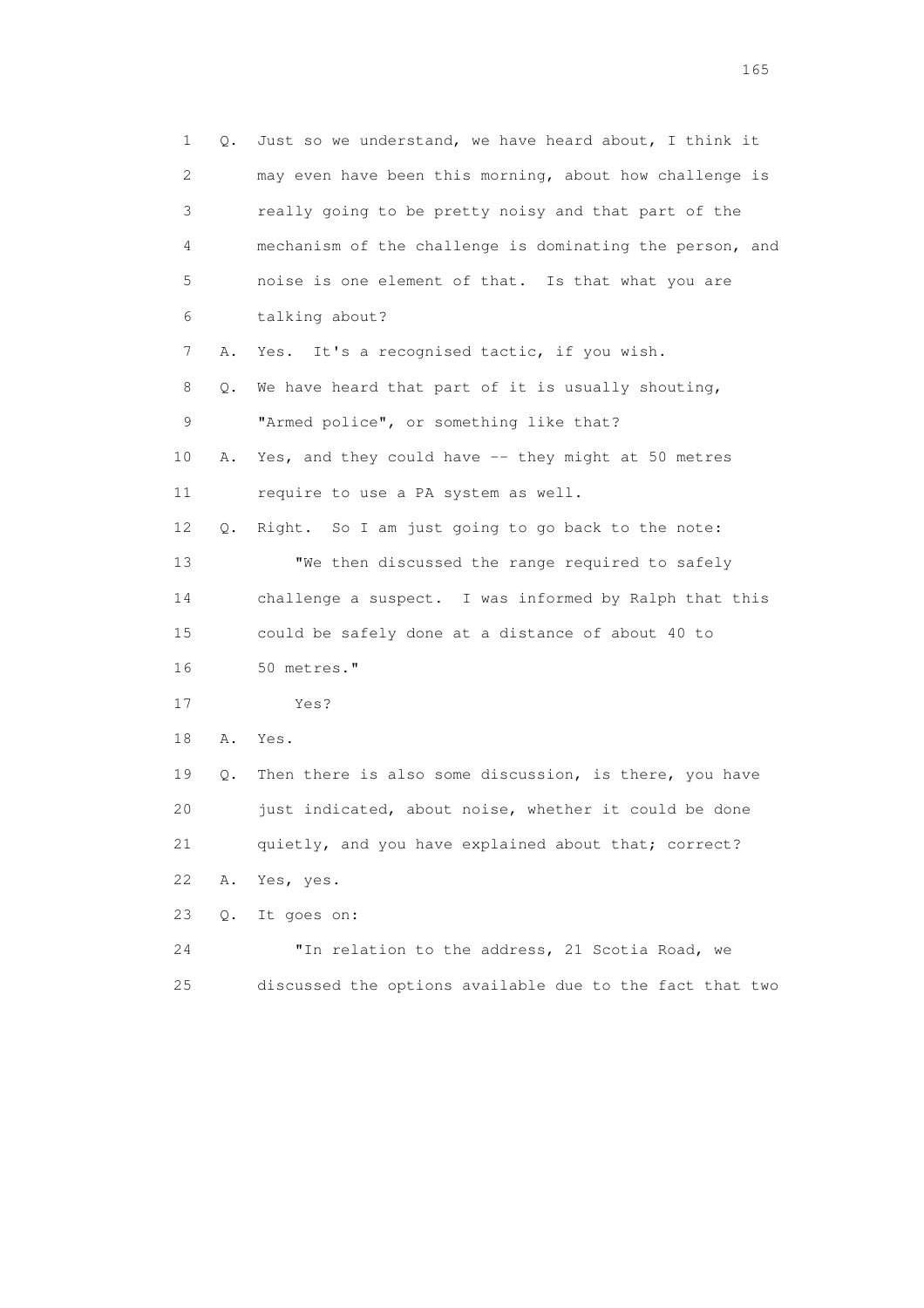1 bus stops were near to the address."

2 I will just read this.

3 A. Yes.

 4 Q. "The difficulty this presented was that if challenged 5 near to the address, we could compromise the address, 6 and I was informed by Trojan 84 that there were at least 7 two people in the address. If this occurred, we would 8 be in a position as in Madrid when those in the premises 9 self-detonated an IED. If we let them walk too far, 10 they could get on to a bus and a repeat of the previous 11 incident could occur."

 12 In other words a bombing or attempted suicide 13 bombing?

14 A. Yes.

 15 Q. Now, can you remember who raised the fact that two bus 16 stops were near to the address?

 17 A. I can't, it was just -- it was the general discussion. 18 Q. Right. In the course of your involvement, as it were, 19 from the start and up until the time of the shooting, 20 had you heard at any time anything about a bus stop or 21 stops being suspended or buses being diverted, beyond 22 this and someone saying there is a difficulty because 23 two bus stops are near the address? Had there been any 24 other talk about that?

25 A. I believe that Trojan 84 may have made reference to it

<u>166</u> **166**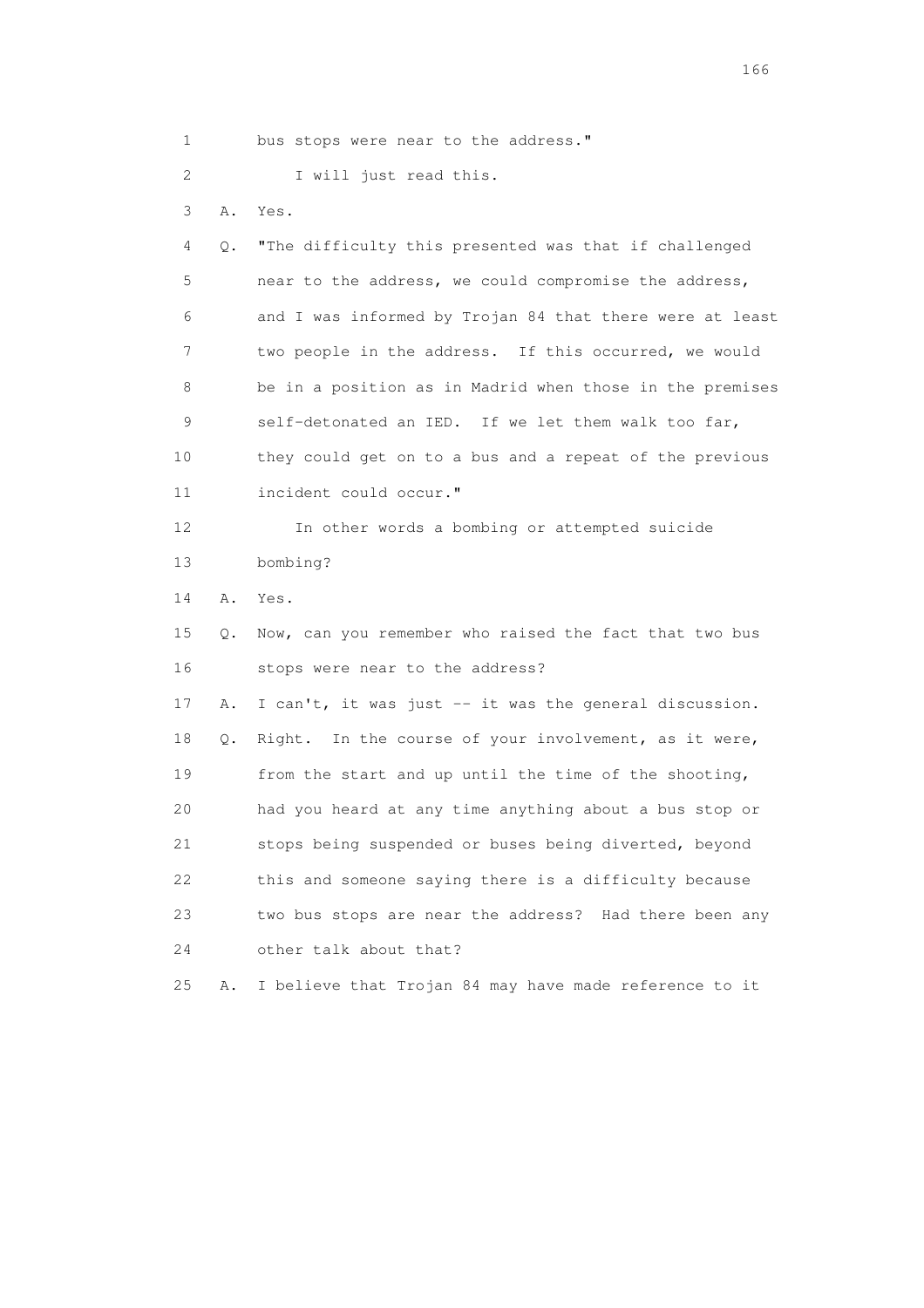1 in the briefing.

| 2  | Q.        | Right. What did you understand the position, that it     |
|----|-----------|----------------------------------------------------------|
| 3  |           | was an option that was being considered, or it had been  |
| 4  |           | discounted or that it was an option that people were     |
| 5  |           | going for? Can you remember?                             |
| 6  | Α.        | I think from recollection he just made the comment that  |
| 7  |           | he believed that the bus stops nearby had been           |
| 8  |           | suspended. But that was the first I had heard of it.     |
| 9  | Q.        | Would that have been, so we understand, at this 8.50     |
| 10 |           | briefing?                                                |
| 11 | Α.        | Yes.                                                     |
| 12 | Q.        | There is then a reference in the note, and I say the     |
| 13 |           | note, but in your statement of that day, to you          |
| 14 |           | discussing issues with, as she then was, Commander Dick; |
| 15 |           | do you see that?                                         |
| 16 | Α.        | Yes.                                                     |
| 17 | Q.        | Was that in relation to this question of, if we          |
| 18 |           | challenge near to the address, we might compromise the   |
| 19 |           | address?                                                 |
| 20 | Α.        | It's slightly out of sequence, I believe. I don't think  |
| 21 |           | I actually -- although my phone was on, I don't think    |
| 22 |           | I spoke to her during the briefing.                      |
| 23 | $\circ$ . | Did you speak to her about that issue at some<br>Right.  |
| 24 |           | time?                                                    |
| 25 | Α.        | As soon as I finished talking to SO13 officers,          |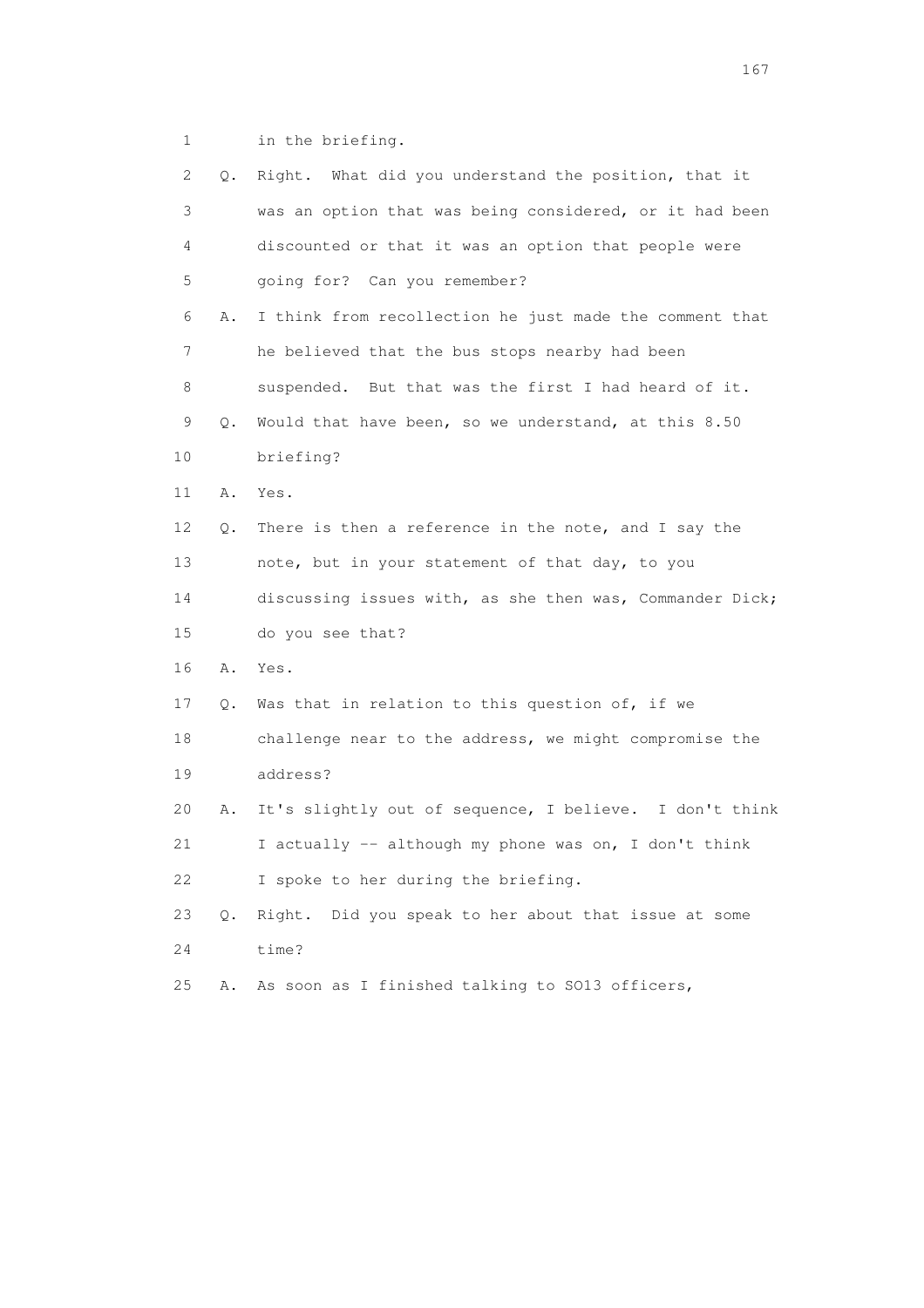| $\mathbf 1$ |    | I believe it was then or it may have been before, but      |
|-------------|----|------------------------------------------------------------|
| 2           |    | I then spoke to her because there was concern around the   |
| 3           |    | bus stops.                                                 |
| 4           | 0. | Pause so we don't get out of order. First of all, what     |
| 5           |    | we are dealing with at the moment is you speaking to the   |
| 6           |    | firearms officers?                                         |
| 7           | Α. | Yes.                                                       |
| 8           | Q. | I think you are going to tell us in a moment or two when   |
| 9           |    | we come on to it that you spoke to SO13 officers after     |
| 10          |    | that?                                                      |
| 11          | Α. | Yes.                                                       |
| 12          | Q. | Then just so we have the sequence right, do you think      |
| 13          |    | it's after that that you speak to Commander Dick about     |
| 14          |    | this issue of how --                                       |
| 15          | Α. | Yes.                                                       |
| 16          | Q. | -- if we challenge too near the address, people may find   |
| 17          |    | out what we are doing?                                     |
| 18          | Α. | Yes.                                                       |
| 19          | Q. | Now, we will finish this briefing, Mr Purser, first of     |
| 20          |    | Had you got some binders which had got photographs<br>all. |
| 21          |    | of the suspect and details of such background              |
| 22          |    | intelligence as you had?                                   |
| 23          | Α. | Yes, I am referring there to the two binders I got from    |
| 24          |    | the intelligence unit at SO13. I did not have --           |
| 25          | Q. | When had you got those, just remind us?                    |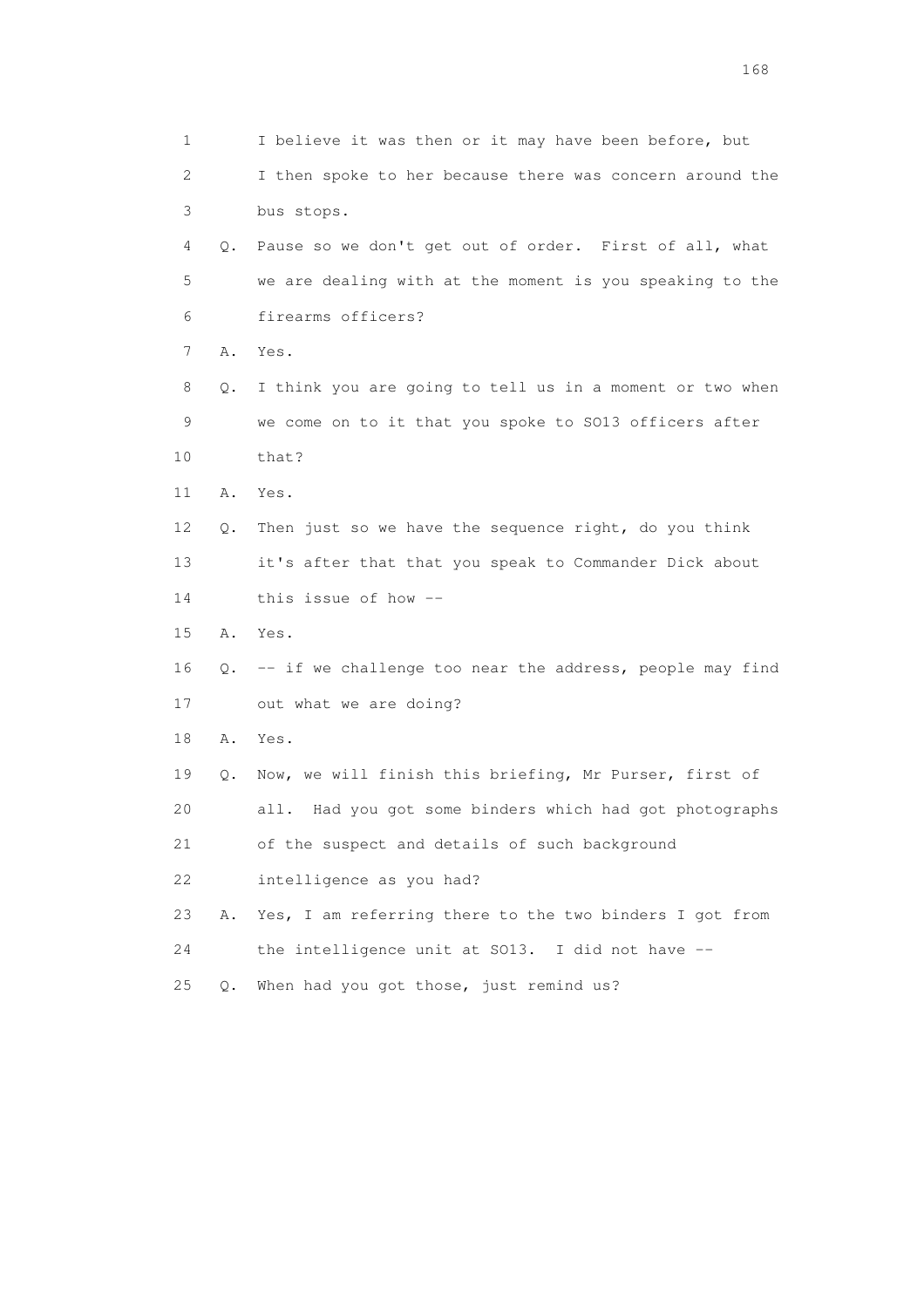1 A. Before I left New Scotland Yard, so it was prior to 2 8 o'clock. I had given one copy to DI Rose and I had 3 one copy. 4 Q. I am going to give you, just have a look, do you 5 recognise this almost already that this is the sort of, 6 it's come out of the binder now, hasn't it? 7 A. Yes. (Handed) 8 Q. We can get this up on the screen. It starts at -- 9 page 418 identifies it. Thank you very much. 10 What you have got there, Mr Purser, may or may not 11 be in the same order but if you can keep an eye on the 12 screen and you have the original. So that's an exhibit 13 label at 418. Then if we just turn over, we have seen 14 this in another context. Rucksack left at 15 Shepherd's Bush station, scene 8; then just explains 16 about the gym card; then there is the address, 17 Scotia Road, a date of birth is given, isn't it? 18 A. Yes. 19 Q. Got that all right? 20 A. Yes. 21 Q. If we turn over, a reference to Jeffrey Obwona, aka 22 Elias Girma? 23 A. Yes. 24 Q. Then if we go on, there is a repeat, the file's been 25 kept intact, hasn't it?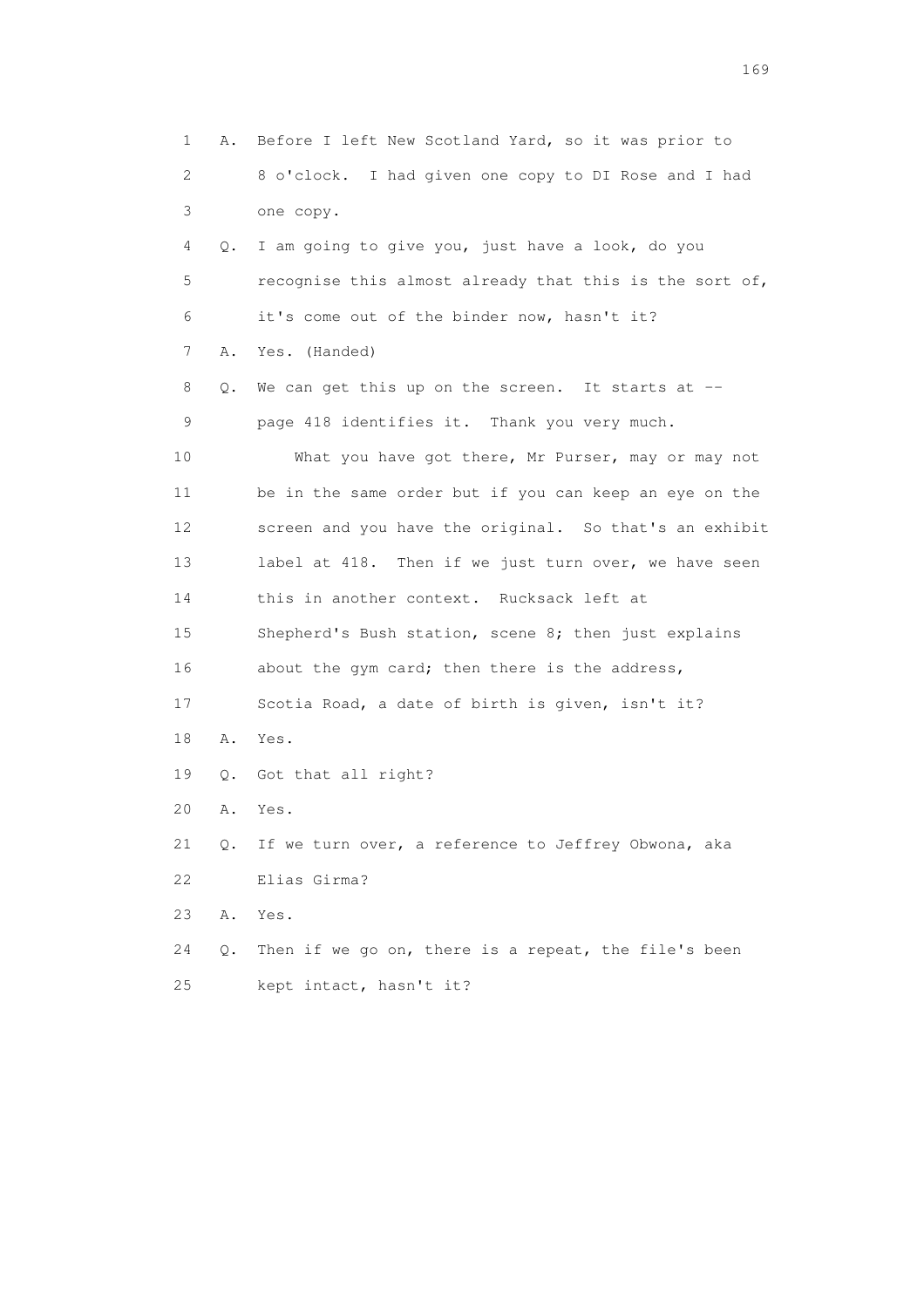1 A. Mm.

| 2. | So that's more Hussain Osman. We have looked at that.<br>0. |
|----|-------------------------------------------------------------|
| 3  | If we turn on, Warren Street and a possible associate of    |
| 4  | Hussain Osman, and this is the joint member, this is        |
| 5  | Abdi Samad Omar.                                            |
| 6  | SIR MICHAEL WRIGHT: Can you pause there a minute,           |
| 7  | Mr Hilliard. An inquiry, I think it's a very sensible       |
| 8  | one, what you have in your hand, Mr Purser, is the          |
| 9  | actual binder you had at your briefing, is it? I would      |
| 10 | like it passed around the jury.                             |
| 11 | MR HILLIARD: Can we one by one --                           |
| 12 | SIR MICHAEL WRIGHT: The only picture I think they need see  |
| 13 | is the Osman picture which is the only one we are           |
| 14 | concerned with.                                             |
| 15 | MR HILLIARD: We have two in there. Can you go back to       |
| 16 | R419.<br>Thank you very much. Turn that round, rucksack     |
| 17 | left at Shepherd's Bush. Do you have that there? So we      |
| 18 | will pass that one first of all. (Handed).                  |
| 19 | SIR MICHAEL WRIGHT: They do vary a lot in quality. The one  |
| 20 | in the jury bundle is probably as near the original as      |
| 21 | it's possible to get, which is tab 37. (Pause)              |
| 22 | That's that one. Because we have it, if you<br>MR HILLIARD: |
| 23 | look at page 420, that would be completely useless, so      |
| 24 | you had better show us, hopefully it was not as bad as      |
| 25 | Can everybody see from there? It's obviously not<br>that.   |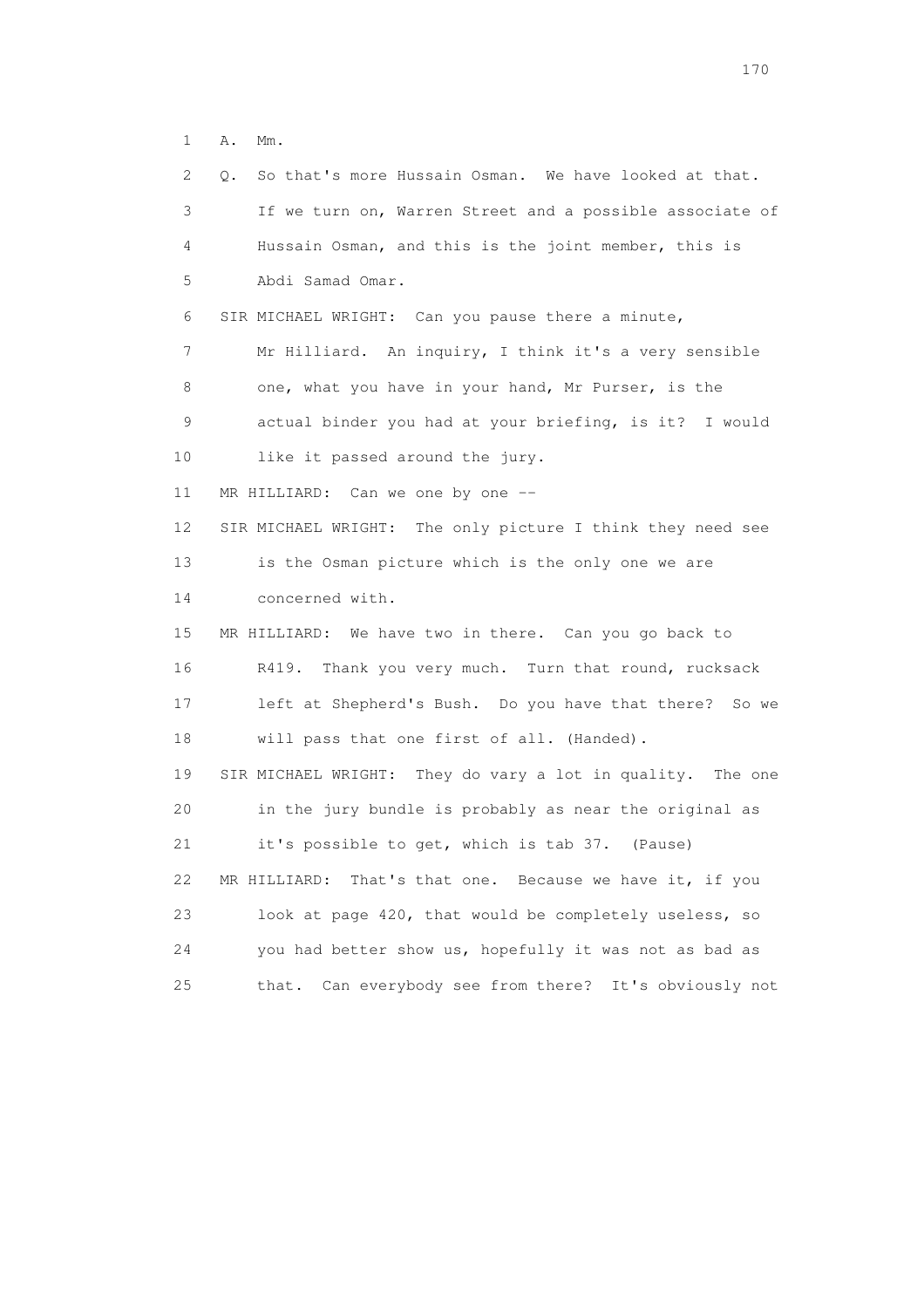1 as useless as on the screen.

 2 SIR MICHAEL WRIGHT: You have now seen the actual original, 3 so that's giving you the best idea of what it looks 4 like. Tab 37, in fact, in your jury bundle is quite 5 close to it. 6 MR HILLIARD: If we go on to the third one, page 421, this 7 is another Hussain Osman one, so we know what the two 8 were that were in the pack. 9 A. I think they may be identical, sir. 10 SIR MICHAEL WRIGHT: I thought they were. 11 MR HILLIARD: Good. 12 Then 422, 423, they are not as hopeless as that, are 13 they? No, they are a bit better. Thank you. 14 SIR MICHAEL WRIGHT: You said it. 15 MR HILLIARD: No, it's better, that one is useless on the 16 screen and that's marginally better. 17 SIR MICHAEL WRIGHT: However, we are not concerned with 18 these. Yes. 19 MR HILLIARD: Right, then 424, we will come to the one we 20 need, we have a still of CCTV film. It's obviously 21 better than we have it on screen. It's in colour. 22 Then, because you passed all this round, didn't you? 23 A. Yes, I did, yes. 24 SIR MICHAEL WRIGHT: Did you have only the one copy? 25 A. I did, sir. One of the, I suppose, beauties of doing it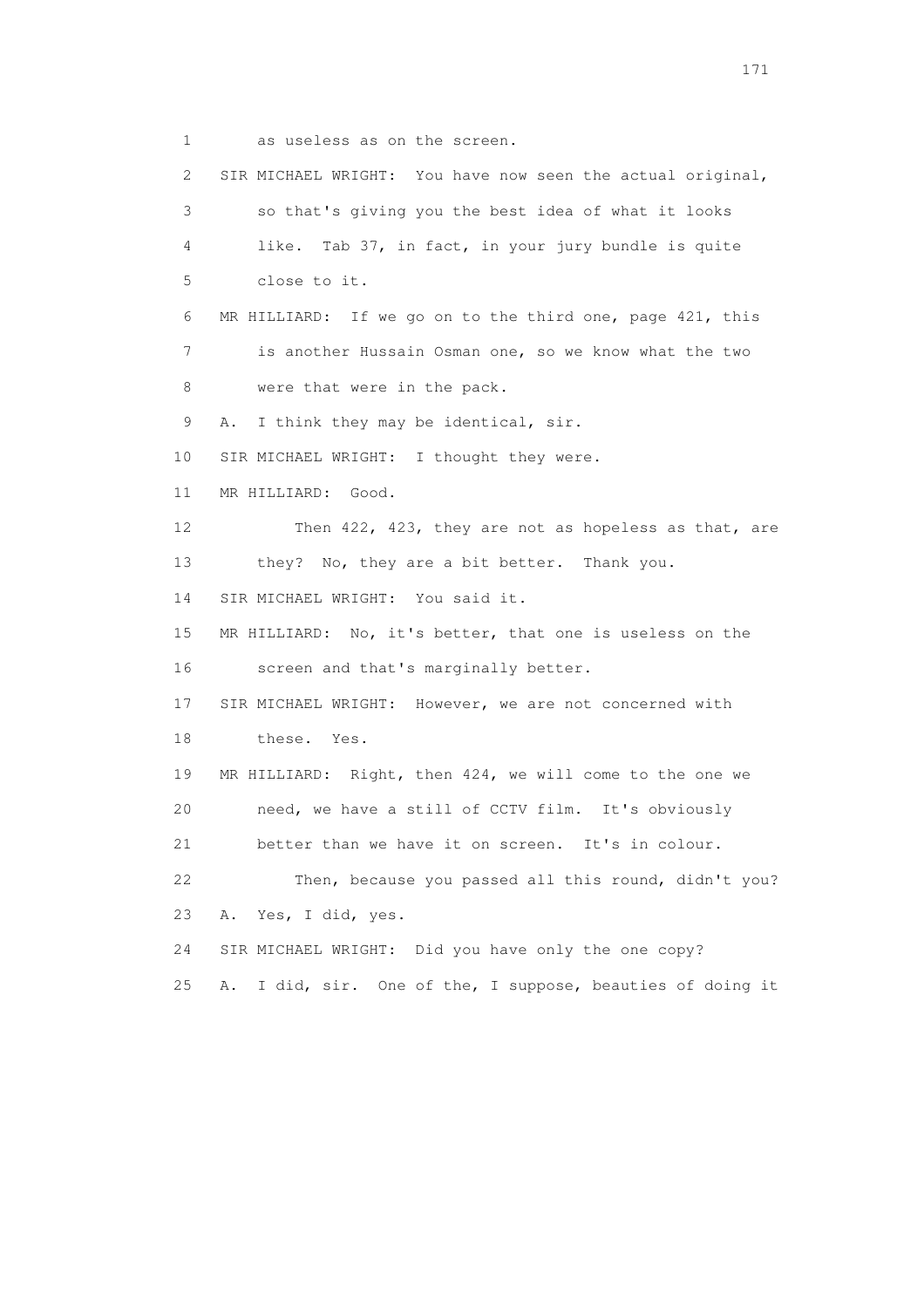1 at Nightingale Lane, if they wanted other copies, colour 2 copies, they could have got them. 3 SIR MICHAEL WRIGHT: Did they? 4 A. I believe they could, yes. 5 SIR MICHAEL WRIGHT: No; did they? 6 A. I don't think they did because -- one of the reasons we 7 only got one copy each is they take or seem to take some 8 time to print and the intelligence unit was about to do 9 a briefing. 10 SIR MICHAEL WRIGHT: I am not worried about that. When you 11 got to Nightingale Lane, they could have had them copied 12 if they had wanted to? 13 A. They could have done, sir. 14 SIR MICHAEL WRIGHT: But they all had a chance to look at 15 the one you passed round. 16 A. Yes, and they could have retained it if they had wished. 17 SIR MICHAEL WRIGHT: Except you wanted it back, I daresay. 18 A. It's not as important for them because they would get 19 led in by the surveillance as to who the suspect was. 20 Where I thought it would probably be more important was 21 if we had to go and do a dynamic entry at an address, 22 then the threat, once they get inside, is greater and to 23 have the photographs or have seen the photographs could 24 help them to assess the immediate threat before them. 25 MR HILLIARD: Thank you.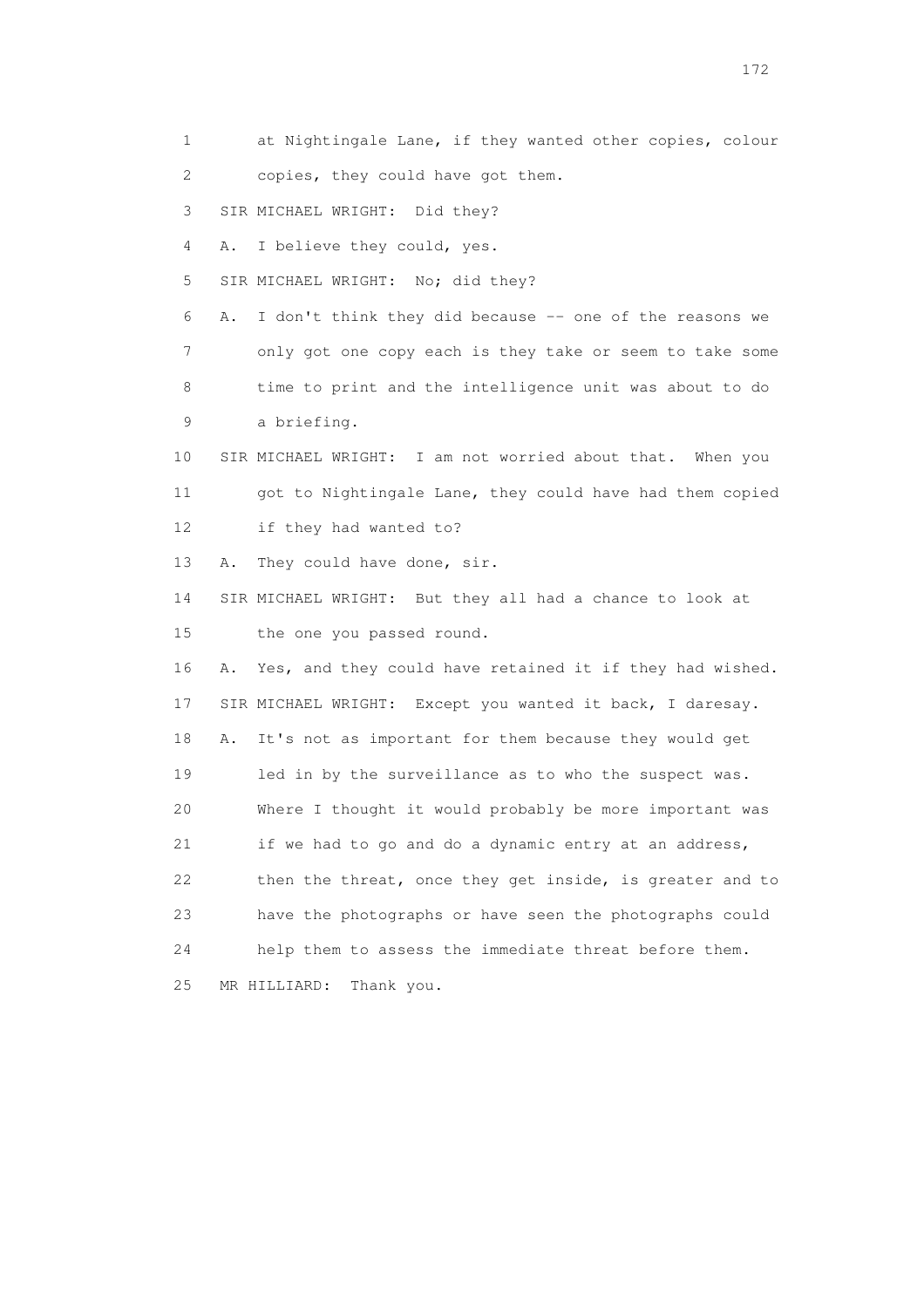| 1  |    | If we turn on, there is some -- Shepherd's Bush         |
|----|----|---------------------------------------------------------|
| 2  |    | station, can you see this all right, items recovered    |
| 3  |    | from rucksack. Then there is reference to Mr Girma,     |
| 4  |    | isn't there?                                            |
| 5  | Α. | Yes.                                                    |
| 6  | Q. | Then I think the pages that follow are just, we can see |
| 7  |    | the address if we go on down the bottom of the page,    |
| 8  |    | Corfe House, Dorset Road. Do you see that about ten     |
| 9  |    | lines up from the bottom?                               |
| 10 | Α. | Yes.                                                    |
| 11 | Q. | If we turn on through, this is just some police         |
| 12 |    | information about him, isn't it?                        |
| 13 | Α. | Yes.                                                    |
| 14 | Q. | Quite a lot of pages of that. If we carry on turning    |
| 15 |    | through all that, there is a picture of him. We don't   |
| 16 |    | need to see the original of this but the original is    |
| 17 |    | better than that?                                       |
| 18 | Α. | Yes.                                                    |
| 19 | Q. | If we go on, Shepherd's Bush, that's what we want, and  |
| 20 |    | we will just pass that round, please. (Handed)          |
| 21 |    | That is actually Mr Osman, isn't it?                    |
| 22 | Α. | Yes.                                                    |
| 23 | Q. | With the cap and the bag on in the picture; yes?        |
| 24 | Α. | Yes.                                                    |
| 25 |    | (Pause)                                                 |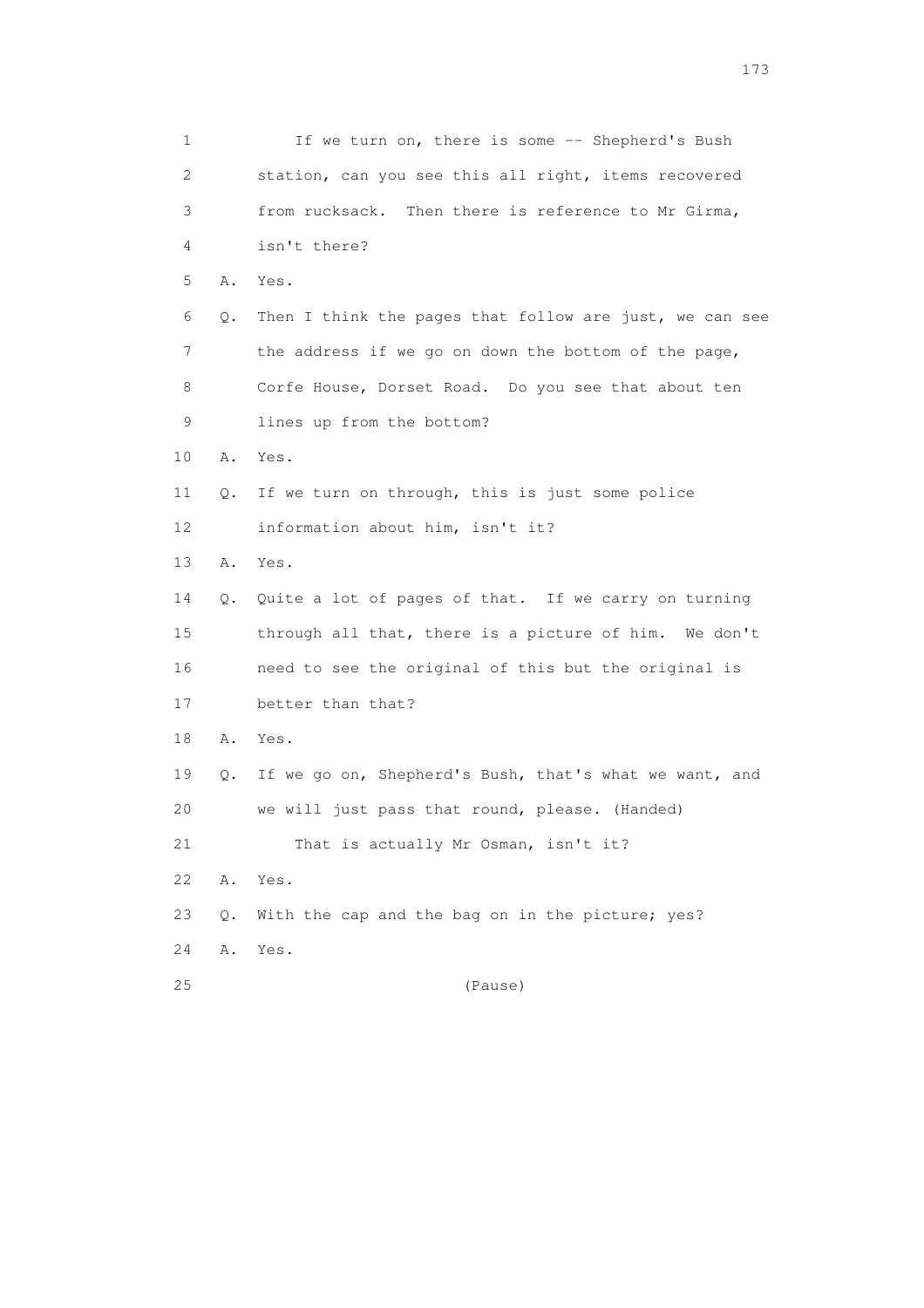| 1              | Q. | Then the last three pages, they are all, as it were, bad |
|----------------|----|----------------------------------------------------------|
| $\overline{2}$ |    | screen copies but the originals there, the first two are |
| 3              |    | from CCTV and they are obviously better than that, and   |
| 4              |    | the same goes for the last, doesn't it?                  |
| 5              | Α. | Yes.                                                     |
| 6              | Q. | Now, you had, is this right, at the briefing just got    |
| 7              |    | one binder with that material in. The other you say you  |
| 8              |    | had given to Inspector Merrick Rose?                     |
| 9              | Α. | Yes.                                                     |
| 10             | Q. | Is this right, that had got the two pictures of          |
| 11             |    | Mr Hussain Osman from the gym card and then the page     |
| 12             |    | that has the still from Shepherd's Bush station?         |
| 13             | Α. | Yes.                                                     |
| 14             | Q. | Did you give the binder with all that material in it to  |
| 15             |    | the SO19 officers?                                       |
| 16             | Α. | Yes, I did.                                              |
| 17             | Q. | So that they could pass it round themselves, look at it  |
| 18             |    | and so on?                                               |
| 19             | Α. | Yes.                                                     |
| 20             | Q. | Just so we are clear, is this right, as you understand   |
| 21             |    | it, nobody did go and make a copy and keep it for        |
| 22             |    | themselves, as you understand it?                        |
| 23             | Α. | Yes.                                                     |
| 24             | Q. | You did, did you, take the material back after a period  |
| 25             |    | of time?                                                 |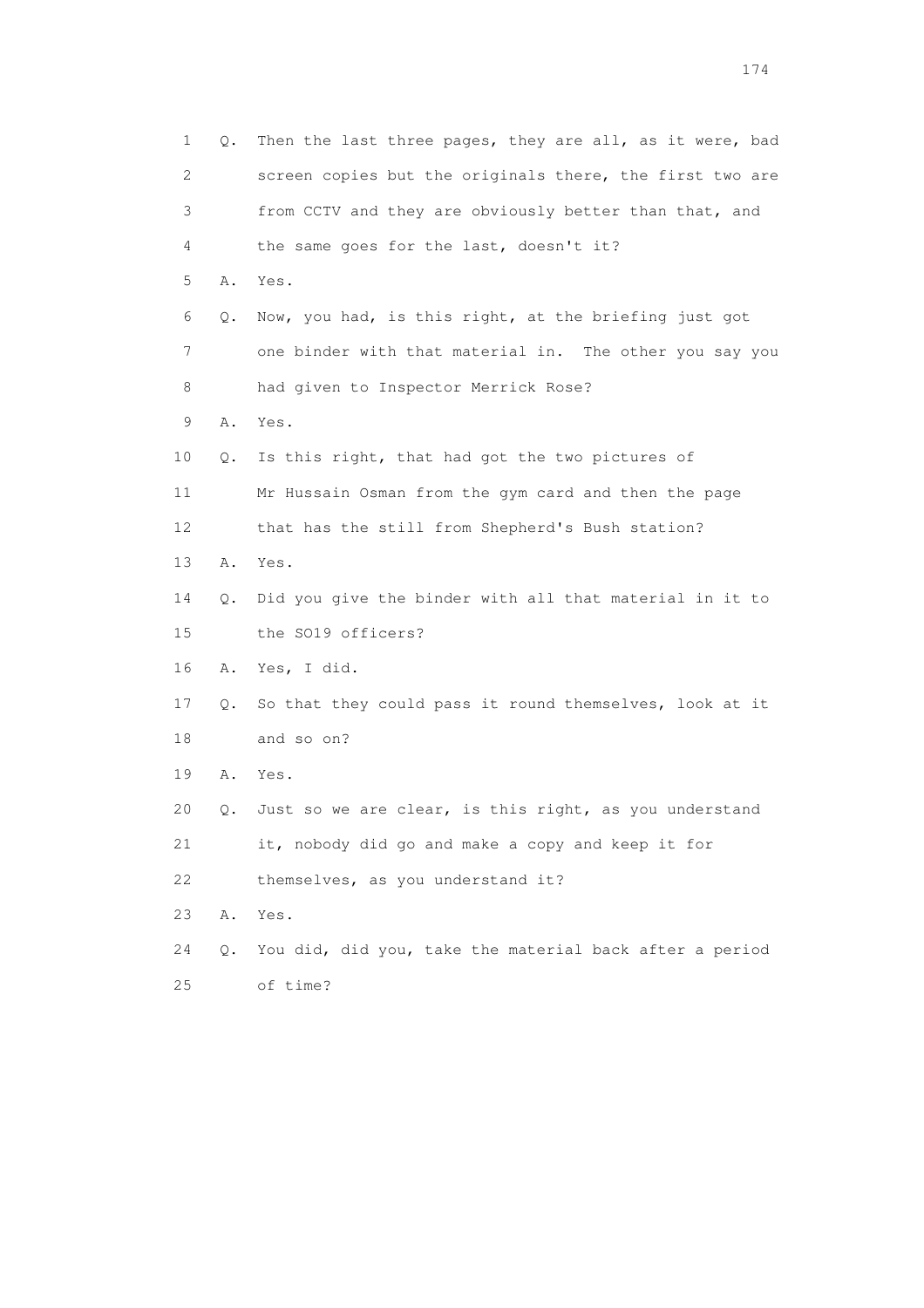1 A. I believe my sergeant, yes, Dingemans, recovered it for 2 me from CO19 later. 3 Q. How much later would that be? 4 A. That would have been most likely on the day after the 5 incident. 6 Q. Right. So had you then left it with them after the 7 briefing? 8 A. Yes. 9 Q. Do you know who you had left it with? 10 A. No, I don't. 11 Q. Would it be the team leader? 12 A. No. I thought I had lost it. 13 Q. But then it happened that somebody in the team had got 14 it? 15 A. Yes. 16 Q. That briefing had started at 8.50, and included in it, 17 and we have seen something about this before, did you 18 speak to them at the conclusion about the use of force? 19 A. Yes. What I have always tended to do, when I first 20 started doing firearms operations, which was around 21 1999, I found it a bit strange that we had this warning 22 formula around reasonable force and in the documents and 23 that we were meant to read it out to them every 24 occasion. My view at that time was that they must know 25 it backwards. But it was explained to me that if you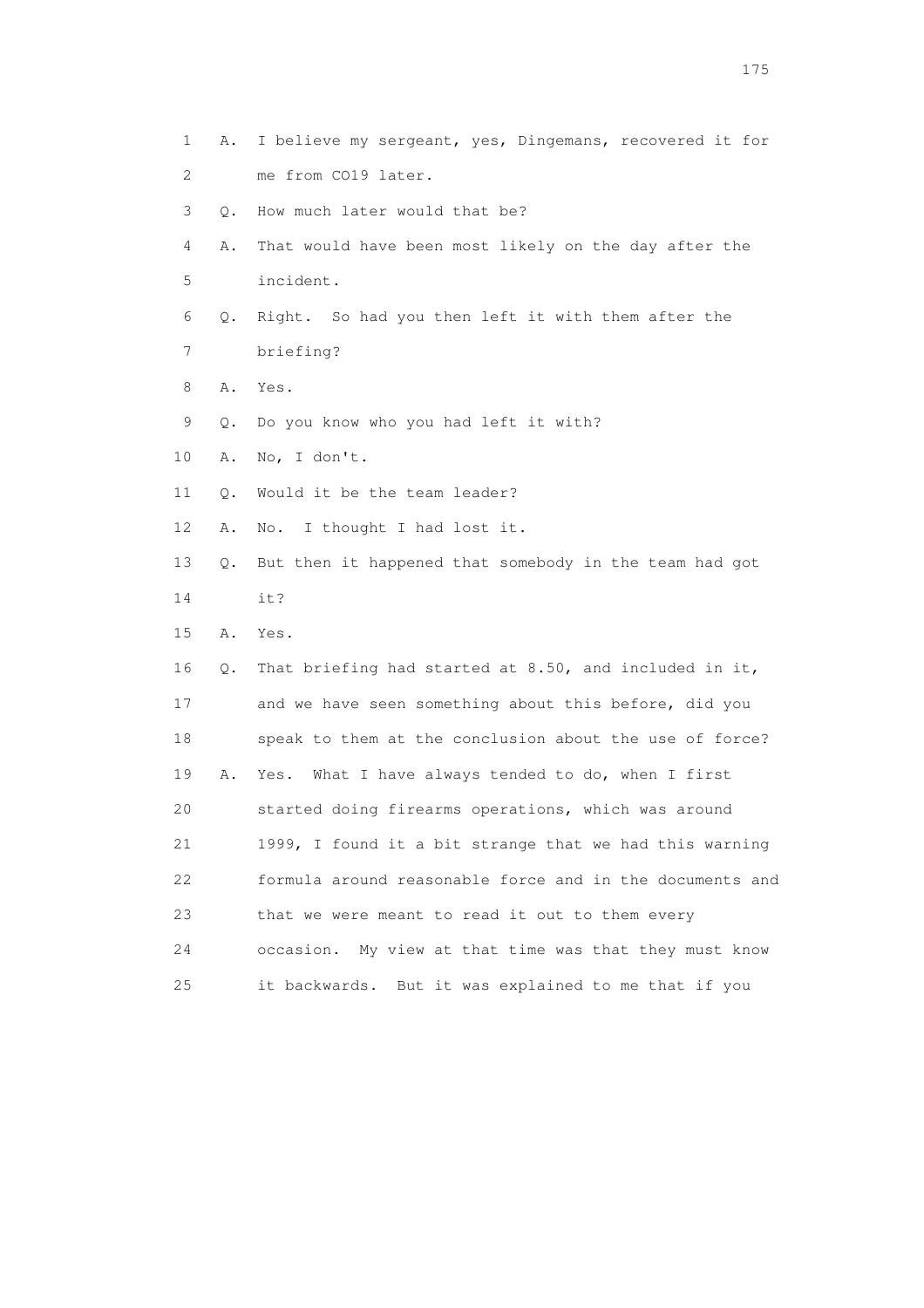1 don't read it out, they will make a note of that 2 potentially. 3 Q. What, that you haven't read it out? 4 A. Yes. And that they see it as a sign of respect, that it 5 should be read out. 6 Q. Right. 7 A. So I have always read it out. 8 Q. Right. 9 A. Thankfully the newer one now isn't such a wordy 10 document. 11 Q. If we look at what you have read out at the time, page 12 137, we won't probably go through it all, only because 13 -- not because it's not very important but we have done 14 it once before. It's 137. This is a page, a standard 15 page that's in the form 3605, isn't it? 16 A. Yes. 17 Q. This is a section, as I say, we have read this through 18 once before, but: 19 "Guidelines on the Use of Reasonable Force". 20 So we understand, was it your practice, then, for 21 the reasons that you have given, just to read this out 22 really in its entirety? 23 A. Yes. 24 Q. So does it follow that as you recollect it, that is 25 exactly what you did do on this day?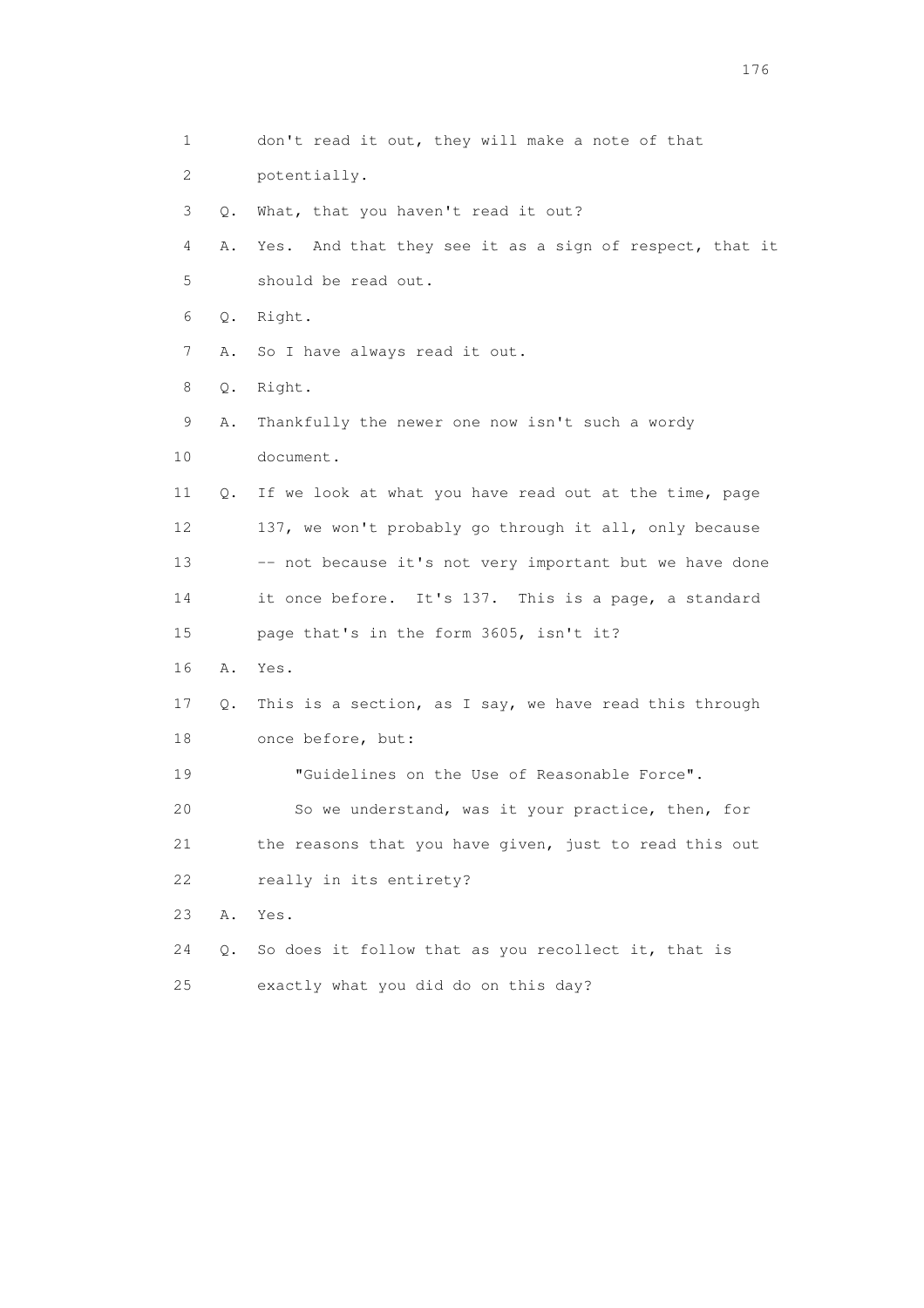1 A. Yes, and I wanted to ensure that DI Rose did the same as 2 well, and that's why we sort of hunted around the Yard 3 to try to find the firearms document. 4 Q. To make sure you both have the same form and the form 5 has got this on it? 6 A. Yes. 7 Q. Right. So that's at, is this right, about 9.15 or so 8 that you got to that bit of the briefing? 9 A. Yes. 10 Q. We heard about this this morning, but do you remember 11 that there were comments, I think from an officer or 12 more than one, at the end of this about the fact that 13 they had found the briefing helpful, that it had been 14 full and so on? You had said concern had been expressed 15 to you at the start that they were not getting full 16 information. Do you remember comments being made to you 17 at the end of this briefing? 18 A. Yes, it was a first for me that one of them stood up and 19 I believe it was Terry, and thanked me for 20 a comprehensive briefing, and I was later thanked by 21 Trojan 84 as well. 22 Q. Right. Then you told us, do you remember, you just gave 23 us the sequence of events, you thought that after this 24 briefing you had then spoken to SO13 officers? 25 A. Yes.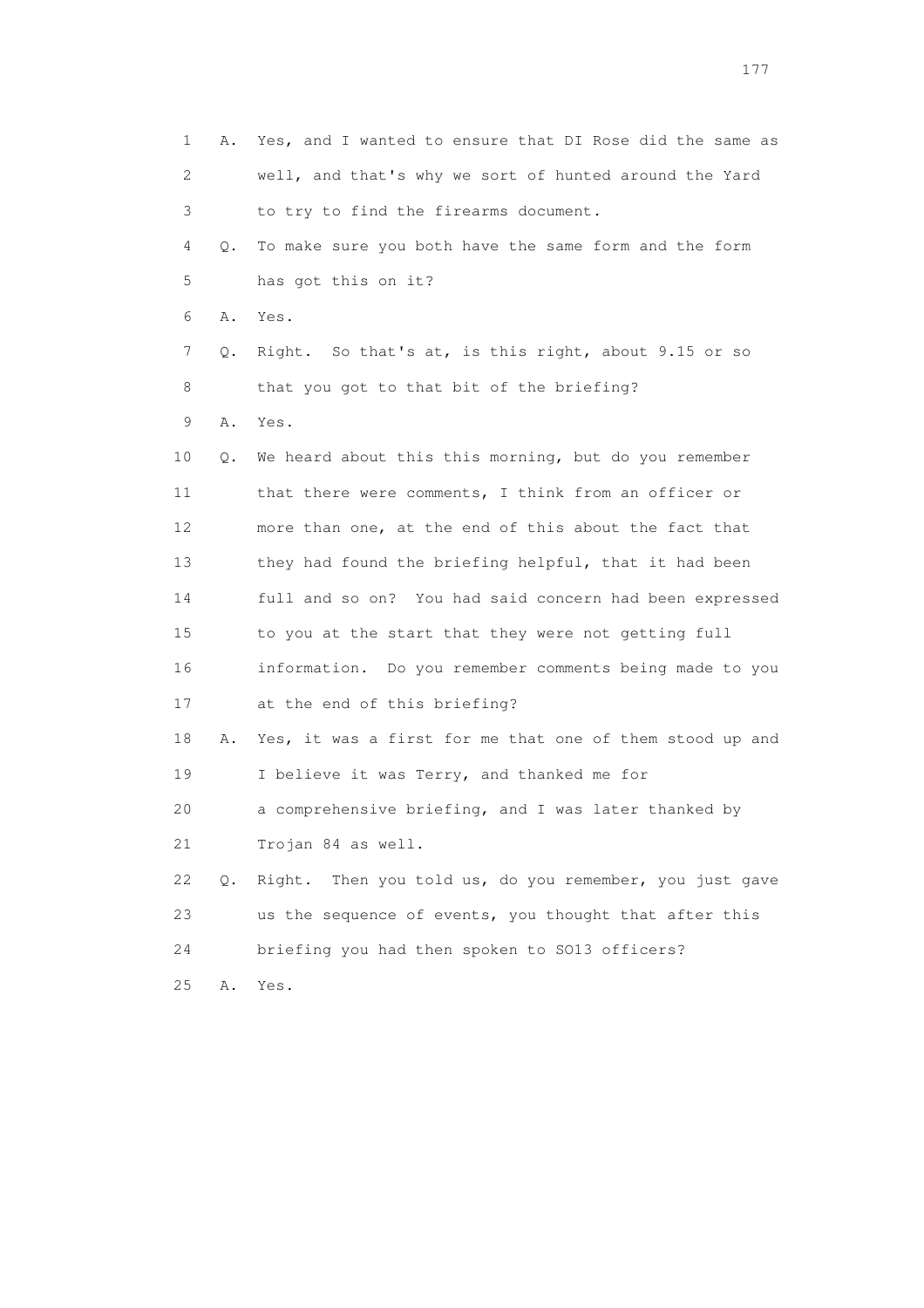1 Q. And did you do that?

| 2 | A. Yeah, SO13 officers, they were my officers, and they  |
|---|----------------------------------------------------------|
| 3 | started to come in halfway through the briefing. At the  |
| 4 | time Trojan 84 was giving the strategy, then he was      |
| 5 | starting to move towards his side of the business, so to |
| 6 | speak, where he starts to talk about who's going in what |
| 7 | cars and so on and so forth and I took the opportunity   |
| 8 | to try to cut the time down, I took the time to go over  |
| 9 | and speak to my officers.                                |

10 It was reasonably short, what I had to say to them. 11 One was that they had a dual role. One was that they 12 would be the arrest team, as we previously described, 13 and I also explained that there may be intelligence 14 opportunities where we may seek to use them if 15 unidentified people come out of the address and there 16 was an intelligence opportunity.

- 17 Q. Then you told us, do you remember, that you thought you 18 had spoken to Commander Dick?
- 19 A. Yes.
- 20 Q. Again, by all means look at your statement if that helps 21 you.
- 22 A. Yes.
- 23 Q. You think that's the right order, briefing of the 24 firearms officers, SO13 briefing and then speaking to 25 Commander Dick?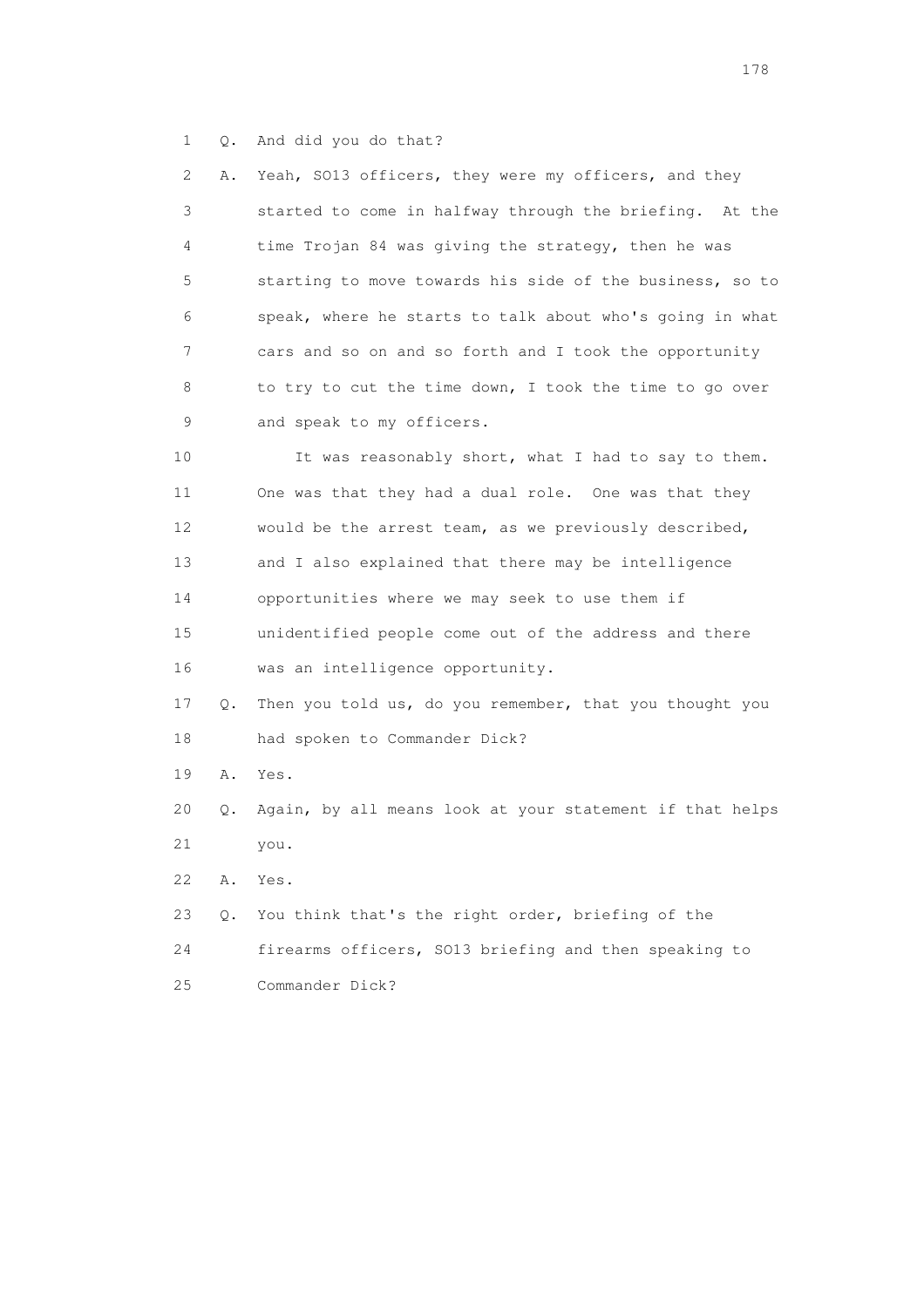1 A. Yes.

2 Q. What was the discussion with her?

 3 A. She basically sort of reiterated the conversation we had 4 had earlier, which was that she was going to be in 5 charge, she was going to run the operation, and then 6 again we talked about the strategy and about the 7 possibility of intel opportunity. I was acutely aware 8 that we had many, many people at New Scotland Yard 9 working on the intelligence and we also had the security 10 services working on the intelligence, and we wanted to 11 do our bit; and we saw that this was an opportunity if 12 we could stop somebody and find out exactly where number 13 21 was for a start and also then we could look, if we 14 could get into one of the addresses we could look to do 15 some technical attack.

16 Q. We have heard a bit about that.

 17 A. She was in agreement with that. We then talked about 18 the bus stops, and as I was talking to her, I was saying 19 we have bus stops close, close to us in relation to the 20 address. As I was having the discussion with her, 21 somebody walked past from CO19, and I have asked, or 22 they have overheard but -- the conversation, because 23 I have been asked how close are they, and the 19 officer 24 has said apparently they are very close.

25 I then raised that issue with Commander Dick. She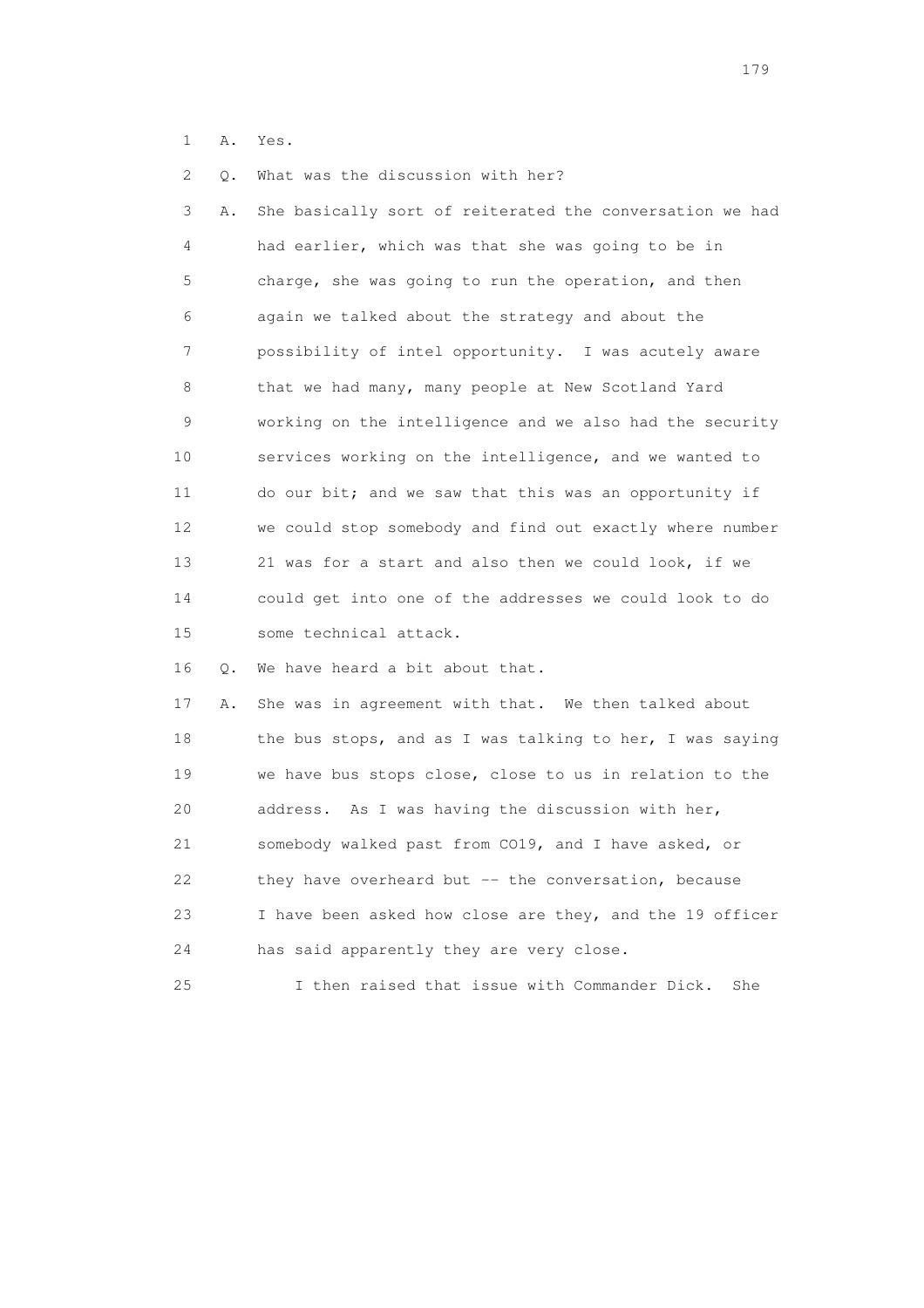1 told me that she wasn't going to suspend the buses, that 2 she hadn't suspended the buses and that she wasn't going 3 to do that, but that she would keep it under review. 4 So at the end of that conversation, my major concern 5 around it was being able to identify suspect, stop him, 6 by intervention, before he got on a bus. 7 Q. Right. What did you do about what she had told you 8 about the bus stops and that they weren't being 9 suspended? 10 A. Well, what I wanted to do then was to get down there to 11 actually see the situation for myself. 12 Q. What I really mean is this: in the briefing someone had 13 told you that that had happened, is that right, or was 14 happening? 15 A. Yes, by this time we had already come out of the 16 briefing. We were probably down in the yard and all the 17 19 officers were getting kitted up in their gear. 18 Really events took over in the sense that I have made 19 some more phone calls, and then it's become obvious that 20 the bus stops aren't suspended because somebody is on 21 the bus. 22 Q. Right, that's a while later, isn't it? 23 A. Yes. I can't remember discussing it with 19 about that 24 issue. 25 SIR MICHAEL WRIGHT: As you have come to the end of the

180 and 180 and 180 and 180 and 180 and 180 and 180 and 180 and 180 and 180 and 180 and 180 and 180 and 180 and 180 and 180 and 180 and 180 and 180 and 180 and 180 and 180 and 180 and 180 and 180 and 180 and 180 and 180 an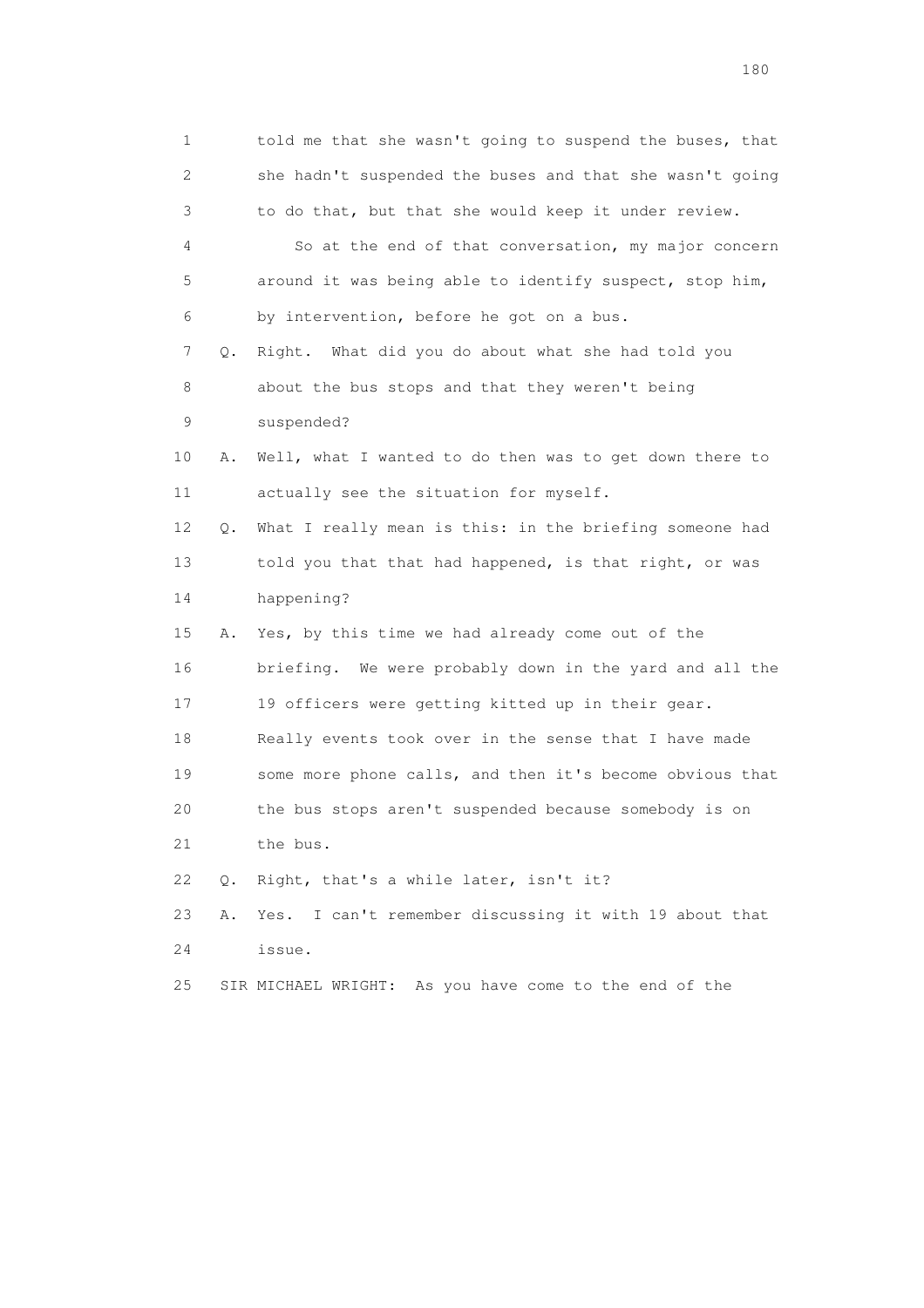1 briefing, there is one more thing I would like to ask 2 you. You talk about a briefing pack. It sounds rather 3 as though you are carrying a travel brochure around with 4 you. I don't suppose it's as glamorous as that. What 5 goes into a briefing pack? 6 A. An operation order? 7 SIR MICHAEL WRIGHT: That's what I wanted to know, you see. 8 Several people have made references to a briefing pack 9 which I think you had with you. They were the binders 10 you have told us about which had the photographs in 11 them. 12 A. Yes. 13 SIR MICHAEL WRIGHT: What else was there? 14 A. That's all I had, sir. 15 SIR MICHAEL WRIGHT: So there is no pack as such? 16 A. No. When somebody talks about an operation order, in 17 fact the day after this event, I was asked to put 18 a briefing team together and put operation orders 19 together to brief the firearms team on Saturdays and 20 Sunday. Basically it's a comprehensive docket, 21 document. 22 SIR MICHAEL WRIGHT: Don't worry about that, because that 23 didn't exist at the time. 24 A. No. 25 SIR MICHAEL WRIGHT: You didn't have anything other than the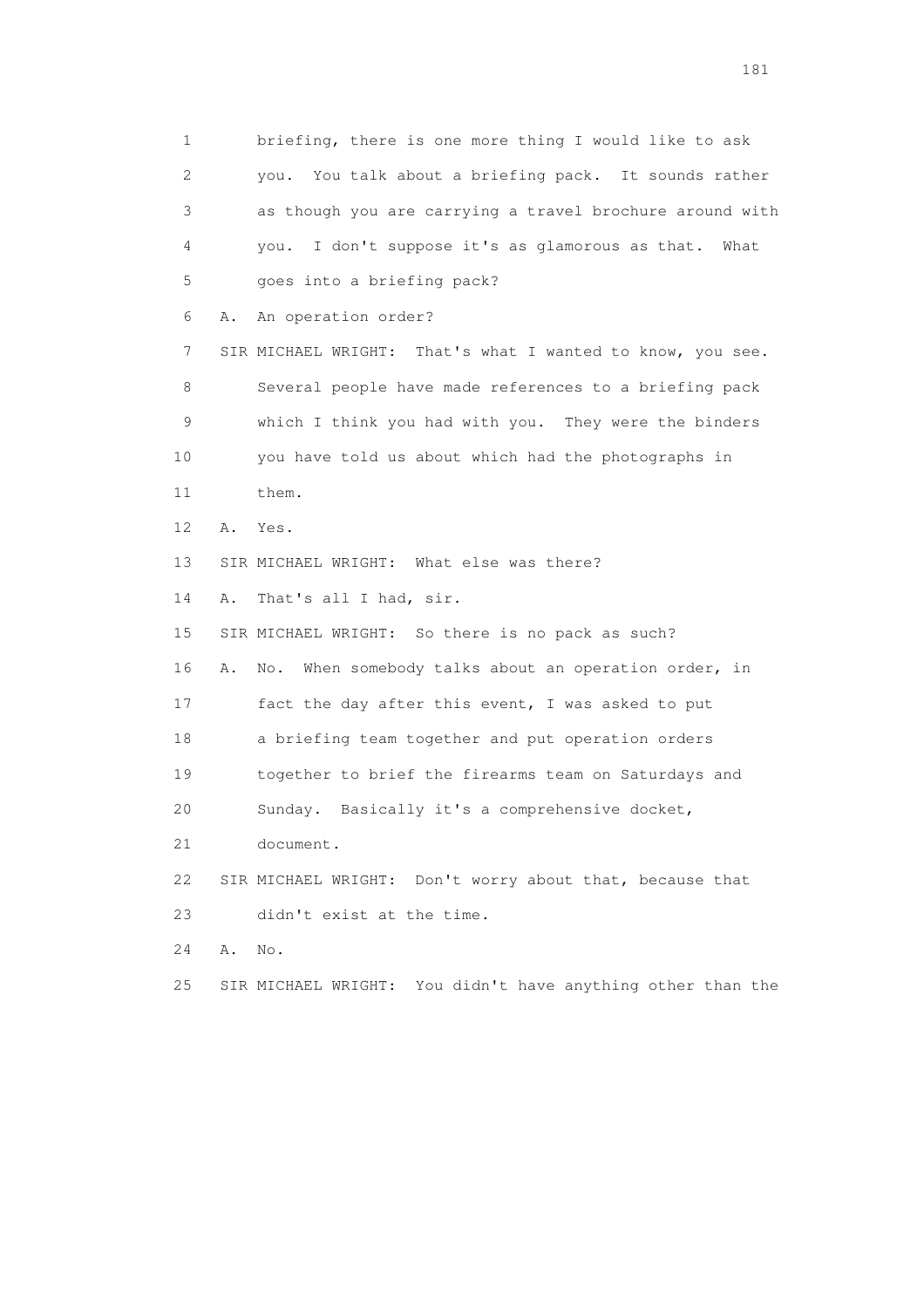1 binders with the photographs in them.

2 A. That's right.

 3 SIR MICHAEL WRIGHT: You did have a form 36 whatever it is. 4 A. 3605, yes.

 5 SIR MICHAEL WRIGHT: Which is a 32-page bundle, but which 6 does have on its face the guidelines for the use of 7 force.

8 A. Yes.

 9 SIR MICHAEL WRIGHT: Printed guidelines for the use of 10 force.

 11 A. The thing with that form, sir, is that if you are 12 running a small firearms operation, everything would go 13 in that. Very often people type on Word the intention, 14 and so on and so forth, then staple it.

 15 SIR MICHAEL WRIGHT: That's a report for after the event? 16 A. No, sir.

17 SIR MICHAEL WRIGHT: Only partly?

18 MR HILLIARD: The 3605 isn't, is it?

 19 A. No. A 3605, if I can explain, if you were going to do 20 a small firearms operation, and without an operations 21 room and without senior management involved, it would 22 just go up to superintendent level, and they would write 23 in the book "authorised" and so on, or they might type 24 it and staple it to it. Then you would go out with that 25 and do your little armed operation, then that book gets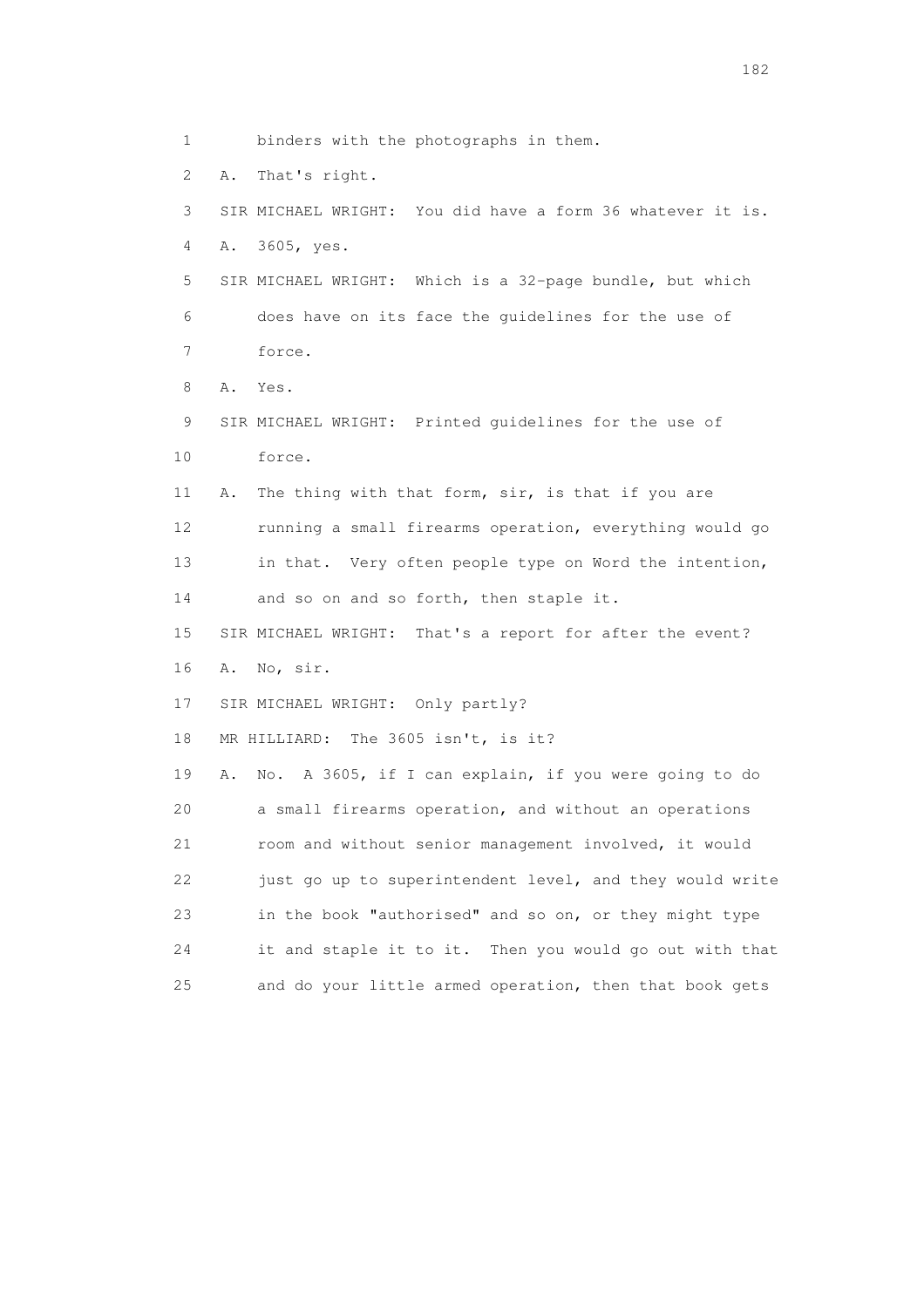1 put away. When you have a major inquiry like this, 2 I don't get to see the original armed operation 3 document, or I didn't on this occasion, the 3605 that 4 was presumably completed on the evening of the 21st. 5 SIR MICHAEL WRIGHT: Very well. So you didn't have that 6 with you either? 7 A. No. 8 MR HILLIARD: If we go back to page 145 in the form 3605 so 9 we can see these events. 10 SIR MICHAEL WRIGHT: Again before we start anything else, 11 Mr Hilliard, I think our stenographer wants a certain 12 amount of relief. 13 MR HILLIARD: Certainly, if we can just get this on the 14 screen and then we will stop. 15 So 8.50, the briefing? 16 A. Yes. 17 Q. You told us about that. 9.15, do you remember you told 18 us about the warning about the use of firearms, you have 19 dealt with that? 20 A. Yes. 21 Q. At the same time it's the briefing to the SO13 arrest 22 team, you have told us about that? 23 A. Mm. 24 Q. Then what we are going to come on to is the next bit in

25 a moment, but that forward deploy to TA Centre.

183 and the contract of the contract of the contract of the contract of the contract of the contract of the contract of the contract of the contract of the contract of the contract of the contract of the contract of the co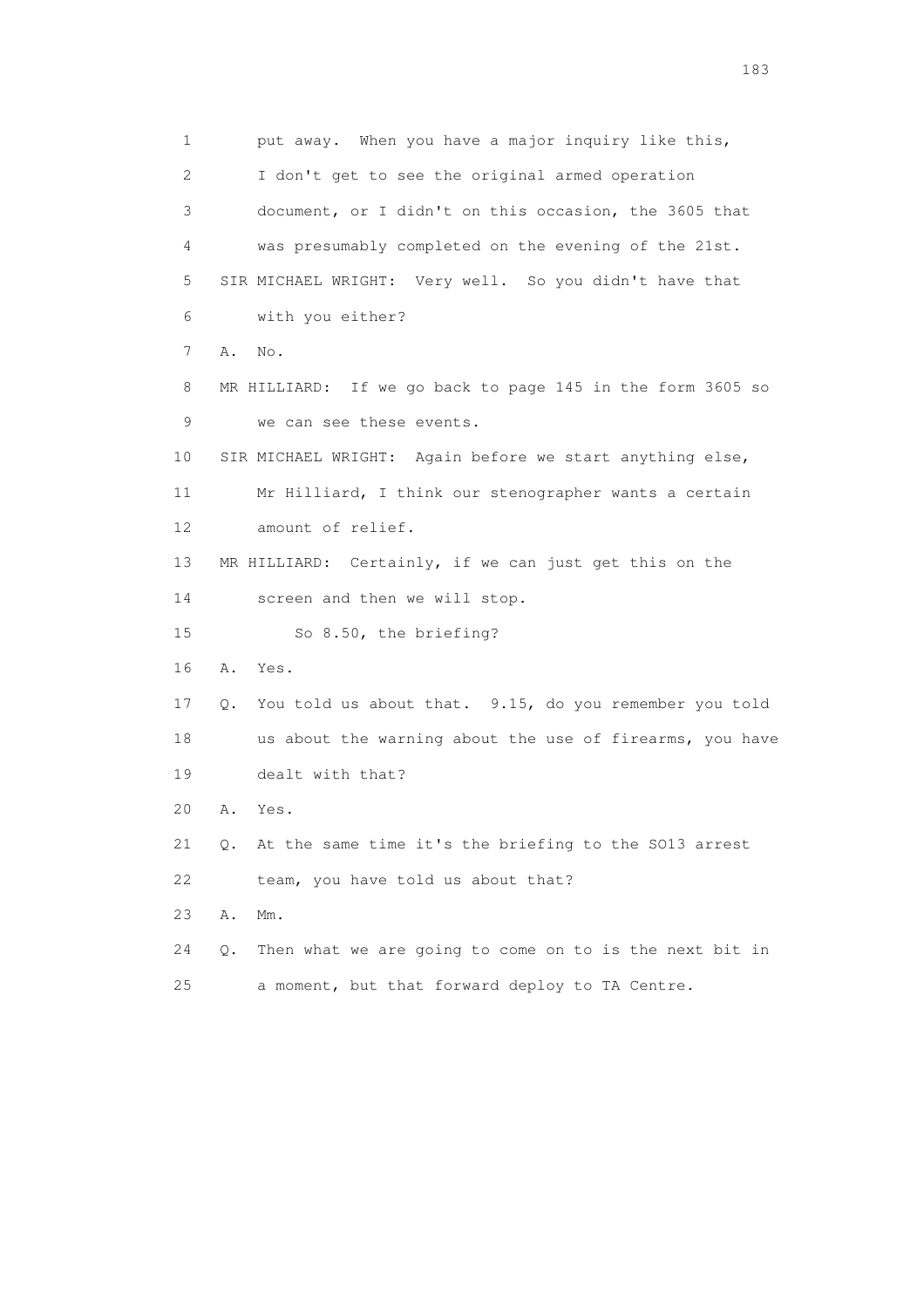1 A. Yes. 2 MR HILLIARD: We will have a break and carry on through 3 there. 4 SIR MICHAEL WRIGHT: Thank you very much, 4 o'clock. 5 (3.50 pm) 6 (A short break) 7 (4.00 pm) 8 (In the presence of the jury) 9 SIR MICHAEL WRIGHT: Yes. 10 MR HILLIARD: Just one last question about Nightingale Lane 11 before we deal with the journey to the TA Centre. 12 In any of the briefings that you gave at 13 Nightingale Lane, do you remember ever saying and 14 speaking of those who had been involved in the attempted 15 bombings the day before that they were deadly, 16 determined and up for it? 17 A. It's not a phrase I would use, sir. I certainly wanted 18 to get across to the team that this was not a hoax. 19 When it first came in at lunchtime on Thursday the 21st, 20 we thought it might be a sick hoax, that was the talk. 21 It just seemed to be the wrong time of day. So when 22 I discussed it, I wanted to get across that this was not 23 a hoax, that we nearly had a further event in relation 24 to, same magnitude of 7/7, and that we were lucky, and 25 I did not use "up for it, deadly and determined" but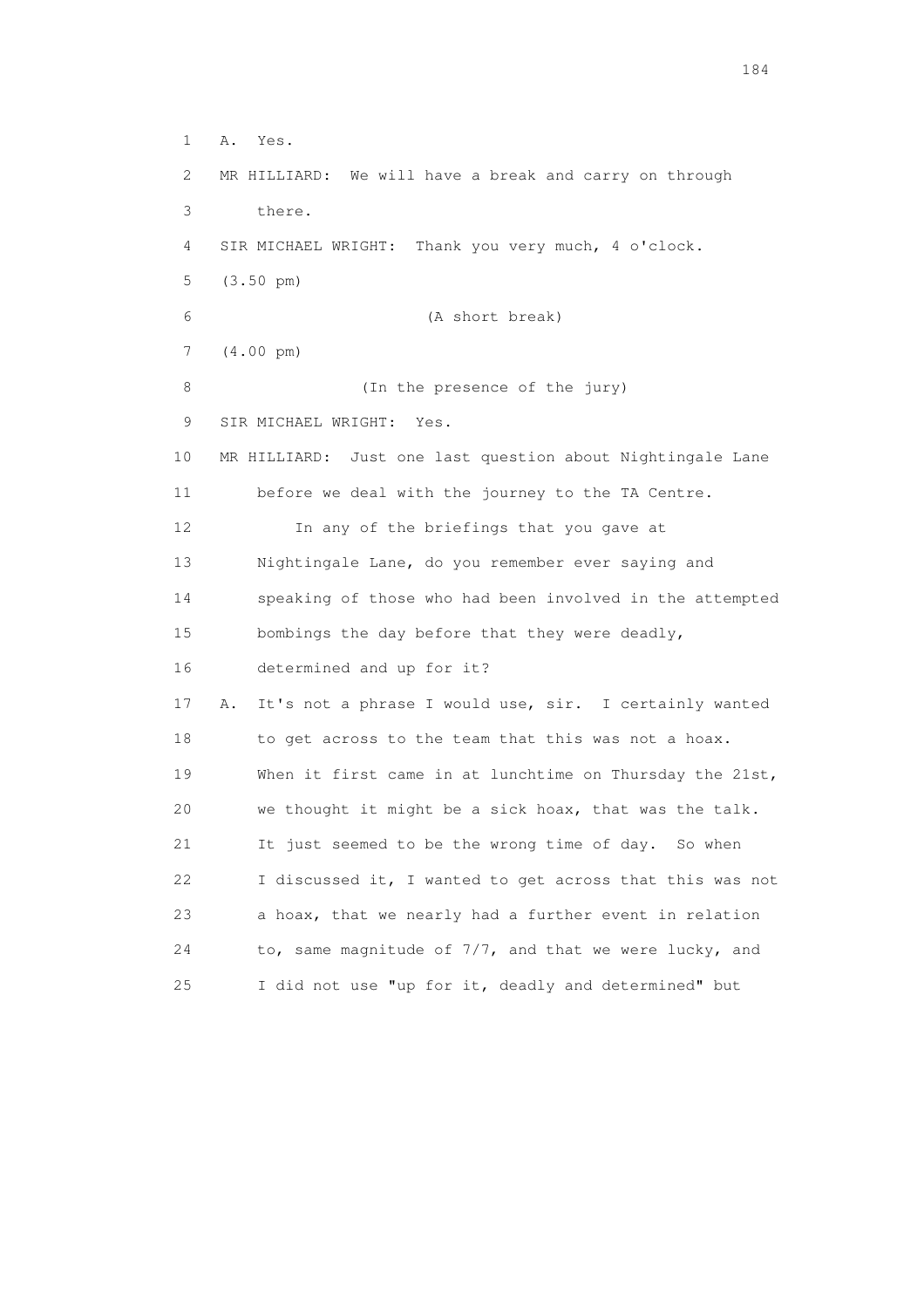1 I wouldn't disagree that that's a fair paraphrase of 2 what -- the message I was trying to get across. 3 SIR MICHAEL WRIGHT: Several people actually recollect those 4 phrases being used. 5 A. Well, the only thing, it was a joint briefing, sir, 6 I don't know whether Trojan 84 used those terms at some 7 stage, paraphrasing me, I don't know. 8 MR HILLIARD: But does it come to this: even if not the 9 precise words that you think you would have used or you 10 recall using, the sense of it you don't disagree with. 11 A. No, no. 12 Q. For the reasons you have just given us? 13 A. The phrase "up for it" it's not a phrase I would use and 14 I have never heard of "deadly and determined" before. 15 Q. All right, so that's the briefing, Mr Purser, thank you 16 very much, and then the move to the TA Centre. So we 17 understand the position, the team, the various cars and 18 so on, there you are at Nightingale Lane, and then we 19 look at it, we can see 9.40. Was that originally -- 20 it's no criticism -- 9.20? It may well have been 21 a mistake in the record that you have amended to 40. 22 Someone will ask you if I don't. 23 A. No, it's just the flowery way I write, sir. 24 Q. Is it? The one underneath looks like a "2". 25 A. No, no, sir.

<u>185</u>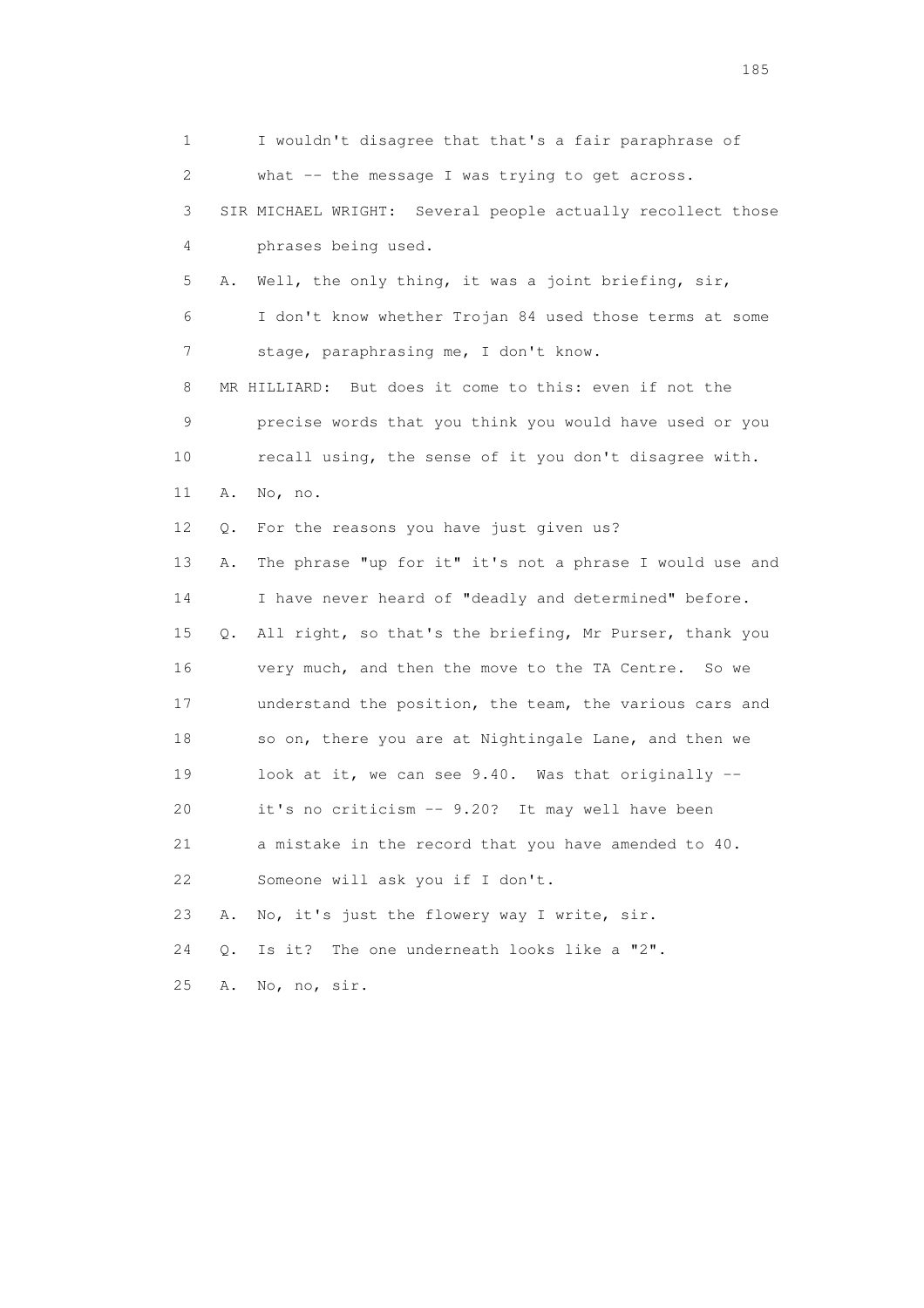1 Q. Really?

2 A. I could show you other writing I do.

 3 Q. That's all right. What's the reason for the move at 4 9.40?

5 A. What's the reason for the?

6 Q. The reason for the move at 9.40?

 7 A. I have been made aware that the TA Centre might be 8 available, that it's closer than Nightingale Lane. It's 9 not just a simple thing to move down. We needed to -- 10 84 was going to send down a vehicle to go and see if 11 it's suitable for them, I can't assess whether it's 12 suitable for them or not, and we would also probably 13 want to find out who was on the premises, whether they 14 would let us stay, how long for, because when we tend to 15 do these things, we tend to sort of make our welcome -- 16 extend our welcome to the extent that sometimes we are 17 asked to move on. Overstay our welcome.

 18 Q. The 9.40, is that when somebody is going off to find 19 out, or have they found out by that time that you can go 20 there?

 21 A. I believe at that time we found out that we can go 22 there, and we are now getting in a position to go.

 23 Q. Right. Was it somewhere you had ever used as a forward 24 point before, that TA Centre?

25 A. No, I don't know this area of London that well.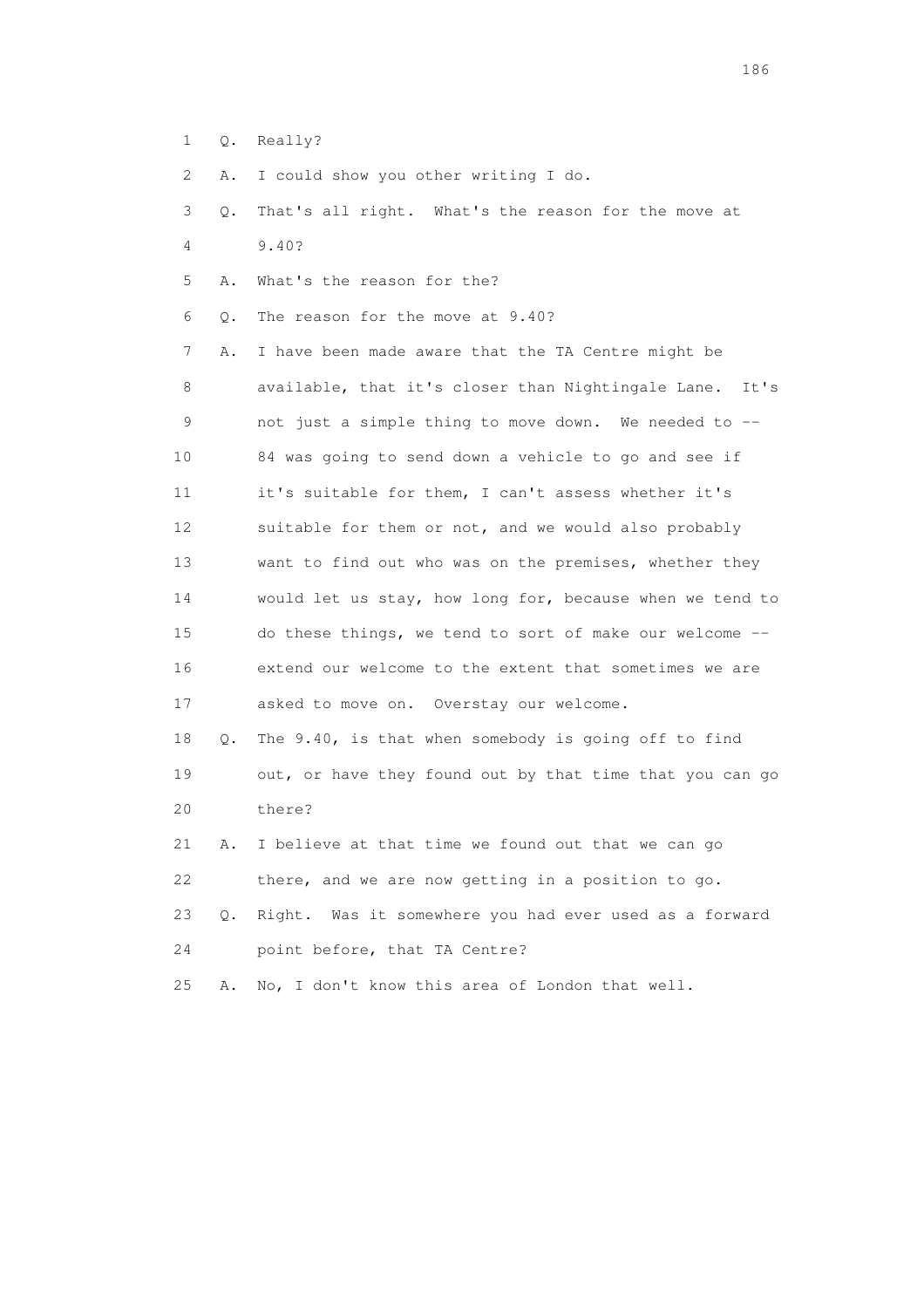| 1  | Q. | So you are getting ready to go at 9.40. Do you leave at |
|----|----|---------------------------------------------------------|
| 2  |    | different times? You are not all going in single file   |
| 3  |    | after the other?                                        |
| 4  | Α. | No, it's a staggered movement.                          |
| 5  | Q. | What sort of gap is there between the various vehicles  |
| 6  |    | qoing?                                                  |
| 7  | Α. | I wasn't really paying attention, to be honest. That's  |
| 8  |    | a matter for the firearms team. I am in the back of the |
| 9  |    | car and I leave that to them.                           |
| 10 | Q. | So you then, in your vehicle, there is yourself,        |
| 11 |    | a driver and T84, is that right?                        |
| 12 | Α. | Yes, I am in the back.                                  |
| 13 | О. | In the back of the vehicle?                             |
| 14 | Α. | Yes.                                                    |
| 15 | Q. | Right. Off you go to the TA Centre, and then if we just |
| 16 |    | look, 9.45:                                             |
| 17 |    | "Discuss with Commander Dick, IC2 male from address,    |
| 18 |    | not ident with suspects, DS Dingemans, SO13 arrest team |
| 19 |    | deployed".                                              |
| 20 |    | Then is that your initials?                             |
| 21 | Α. | Yes.                                                    |
| 22 | Q. | After that, "not carrying anything"?                    |
| 23 | Α. | Yes.                                                    |
| 24 | О. | Can you just explain that entry, please, for us?        |
| 25 | Α. | En route I had discovered that the surveillance team    |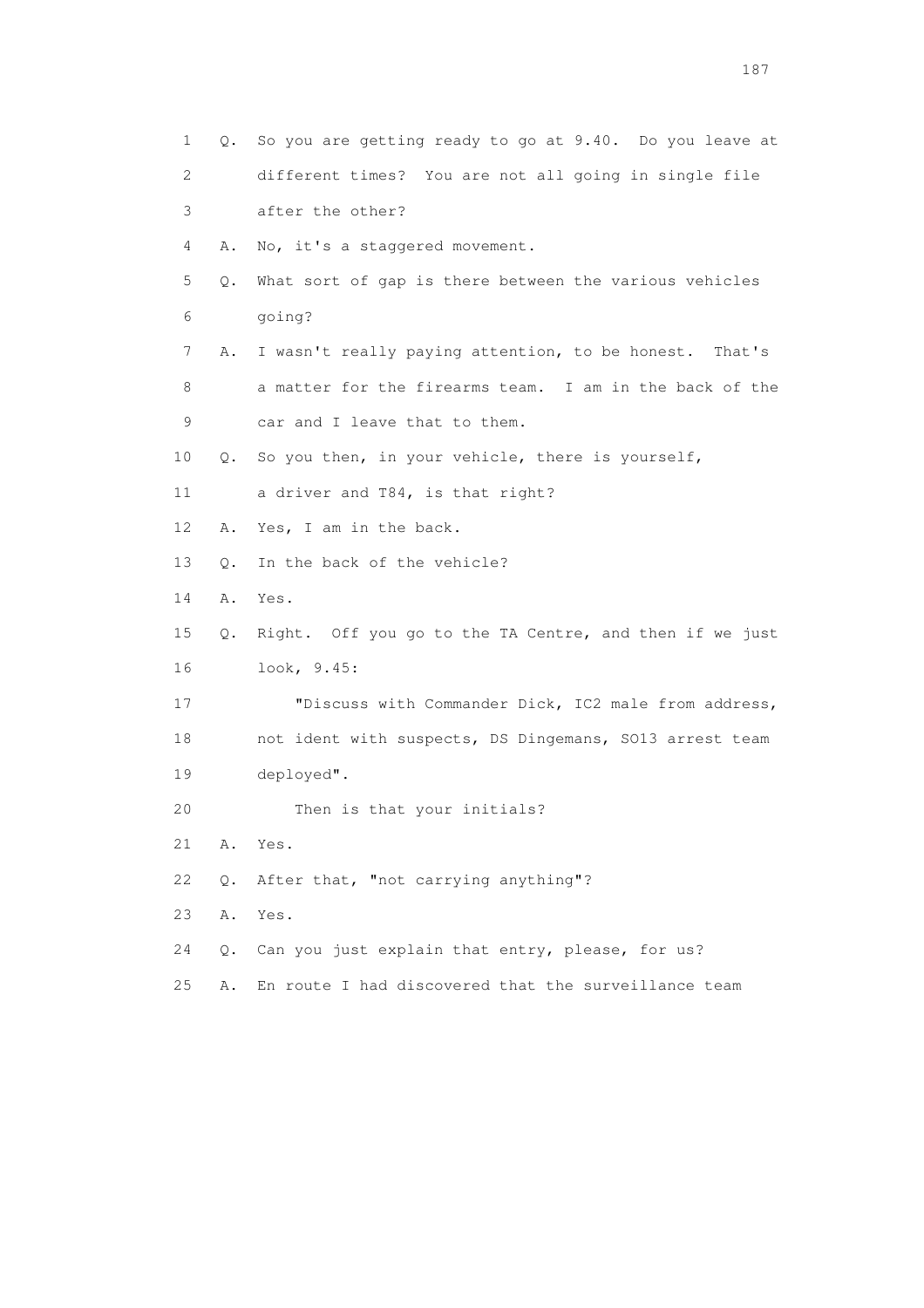1 were looking at somebody, and I was told by Trojan 84 2 that he was an unidentified male that had come from the 3 address. What I wanted to do was get authority from 4 Commander Dick to stop this person so we could try and 5 get some intelligence in relation to the address. 6 Q. Right, so you then speak to her? 7 A. Yes, I spoke to her, she gave authority, I then phoned 8 DS Dingemans, and asked him to contact James, the grey 9 team leader, and arrange to see if they can catch up 10 with this unidentified male, ask him to assist us in 11 relation to the address. 12 Q. It says there, the second line: 13 "Not ident with suspects". 14 Short for -- 15 A. That means he is not one of the suspects. 16 Q. So positively not one of them? 17 A. Absolutely, yes. 18 Q. Right. Yes, and what happened then about that? 19 A. Well, I believe from my phone records at 9.48, I have 20 contacted DS Dingemans and asked him to speak to James 21 so that they can liaise so they can find out where this 22 unidentified male is, I understood him to be on the bus, 23 stop him and speak to him. 24 Q. Yes? 25 A. And at that time we were still en route to the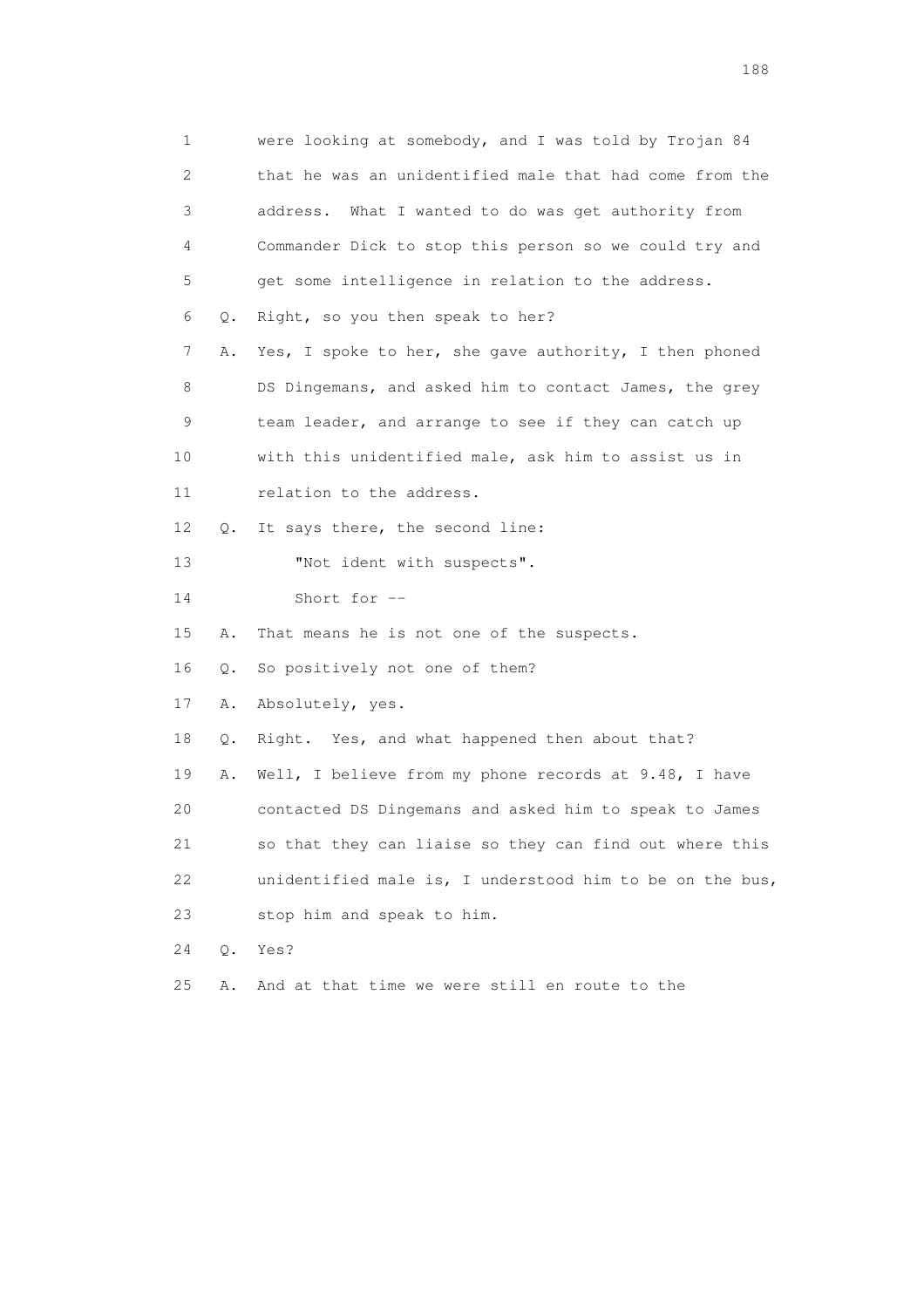1 TA Centre.

| 2  | Q. | Yes, what else happens with that?                          |
|----|----|------------------------------------------------------------|
| 3  | Α. | He was despatched to deal with that, and then around,      |
| 4  |    | between those times, we have pulled up at the TA Centre.   |
| 5  | Q. | If we can just stay with that, you pull up at the          |
| 6  |    | TA Centre and who else does -- who else is there when      |
| 7  |    | you are there in terms of numbers of vehicles?             |
| 8  | Α. | My recollection is, I can only remember seeing another     |
| 9  |    | vehicle there, and it was facing towards us, and it was    |
| 10 |    | parked up. As we arrived we parked up nose to nose with    |
| 11 |    | about 20 feet apart, and I can remember that Trojan 84     |
| 12 |    | got out of the car and he went over to the 19 officers     |
| 13 |    | that also had got out of the car, and there was a wall     |
| 14 |    | or $a - i t$ was a hut and there was a door, a white door, |
| 15 |    | and a couple of them were going in and out there, and      |
| 16 |    | this person came out who I assumed was the keyholder or    |
| 17 |    | the caretaker. And they were then in discussion about      |
| 18 |    | whether we were going to be invited to stay.               |
| 19 |    | I sat in the car listening to the Cougar set with          |
| 20 |    | the driver.                                                |
| 21 | Q. | Can you help us, is there any record that's kept           |
| 22 |    | anywhere of the movement of SO19 vehicles and, as it       |
| 23 |    | were, where they are at particular times?                  |
| 24 | Α. | No.                                                        |
| 25 | Q. | None at all?                                               |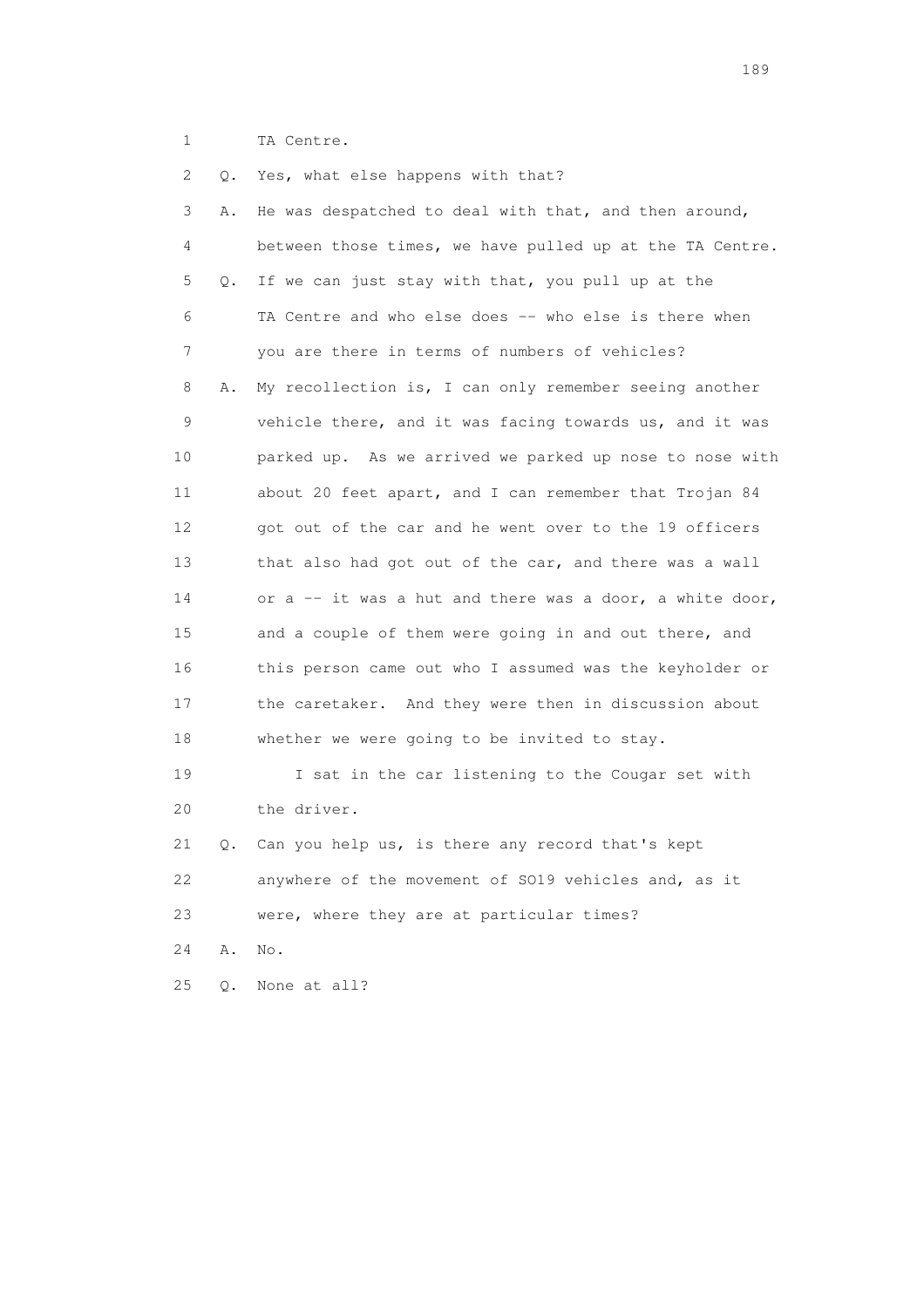1 A. Not that I am aware of, no.

| 2               | Q.        | So you think when you get there, one other vehicle by    |
|-----------------|-----------|----------------------------------------------------------|
| 3               |           | the sound of it has had time to turn round and so on?    |
| 4               | Α.        | I don't know whether it had turned round or just come in |
| 5               |           | in a different direction and we were facing each other   |
| 6               |           | and the others were starting to move towards our         |
| 7               |           | direction.                                               |
| 8               | Q.        | So what happens to you then?                             |
| 9               | Α.        | Well, I am listening to the main set in the -- with the  |
| 10              |           | Cougar, and then my entry at 9.55 is that I have heard   |
| 11              |           | over the radio -- well, several things happened all at   |
| 12 <sup>°</sup> |           | I hear over the radio that the commentary that<br>once.  |
| 13              |           | states, "It's him, Nettle Tip, believed him", or         |
| 14              |           | "Believed Nettle Tip, it's him".                         |
| 15              | Q.        | Pause a minute. Who's that you are listening to? I am    |
| 16              |           | sure $--$                                                |
| 17              | Α.        | I'm listening to a surveillance officer.                 |
| 18              | Q.        | Tell us again, the very words you hear are?              |
| 19              | Α.        | "It's him, Nettle Tip, believed Nettle Tip" or,          |
| 20              |           | "Believed Nettle Tip, it's him".                         |
| 21              | $\circ$ . | Did you know what that was about?                        |
| 22              | Α.        | I took that to mean that now he had gone from            |
| 23              |           | unidentified to, and I have written "identified".        |
| 24              |           | I don't mean positively identified, but he has gone to   |
| 25              |           | identified.                                              |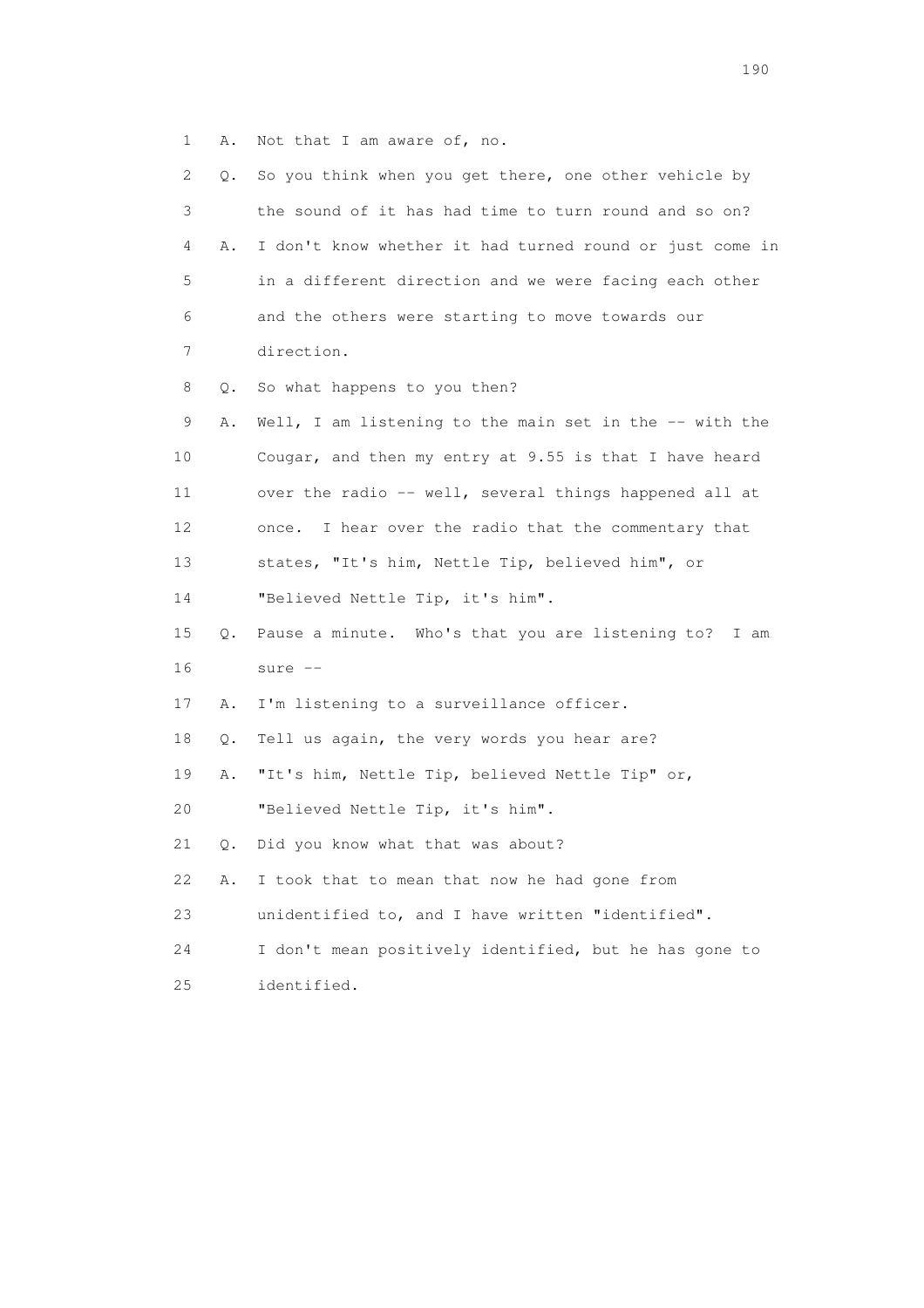1 Q. What's the difference, so we understand? What would 2 have to have been said for him to have been in your view 3 positively identified? 4 A. My view, positively identified, my definition is that 5 you have to be 95 per cent certain that it's him. 6 I don't think on this day we would ever, ever get there, 7 and there are many reasons for that. 8 Q. And they are? Not all of them, if there are many, many. 9 A. He might have a twin brother, you are working off a bit 10 of video still, you haven't got his demeanour. 11 SIR MICHAEL WRIGHT: The chances of mistake would never 12 allow you to say positively identified in those 13 circumstances? 14 A. No, sir. What you get is over a period of time with 15 surveillance you can start to judge people's walk, 16 actions, clothing, and all these bits and pieces add up 17 to a fuller picture. 18 MR HILLIARD: You mean because this was, as it were, so 19 early into it -- 20 A. Yes. 21 Q. Right. 22 A. The significance of it to me was that it was now not 23 an unarmed stop by my officers, but it had gone to 24 an armed stop. And also what happened at that time, and 25 they more or less happened all together, Commander Dick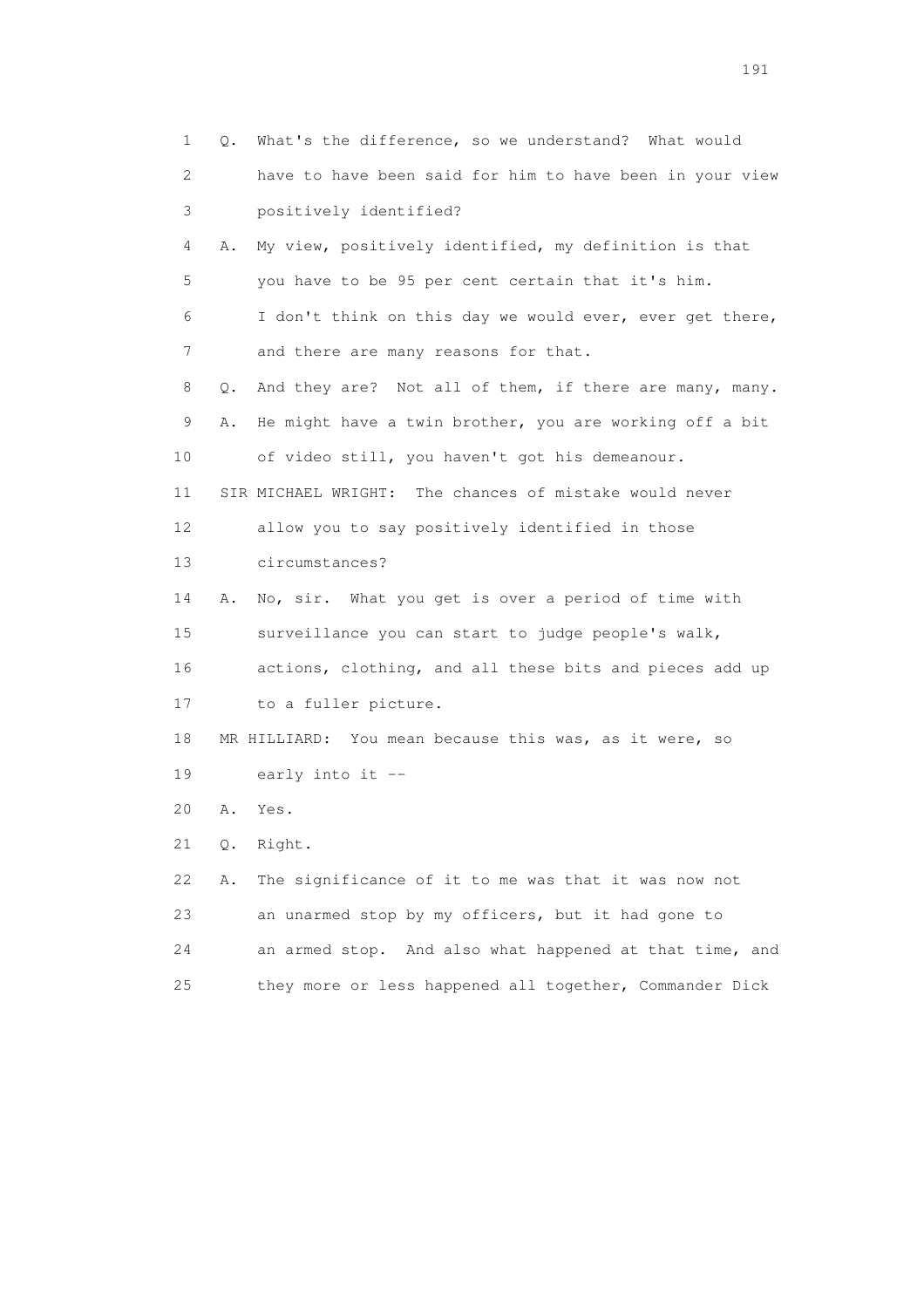| 1                         |    | phoned me up and said one of two things, "Are you        |
|---------------------------|----|----------------------------------------------------------|
| $\mathbf{2}^{\mathsf{I}}$ |    | getting this?" or, "Are you getting all this?"           |
| 3                         | Q. | Right, what did that relate to?                          |
| 4                         | Α. | Well, I made the assumption she was talking about what   |
| 5                         |    | I had just heard on the radio. It might be that she was  |
| 6                         |    | actually talking about having heard the unident male get |
| 7                         |    | off the bus, get back on the bus.                        |
| 8                         | Q. | What did you say to her when she said, "Are you getting  |
| 9                         |    | this?" or "getting all this"?                            |
| 10                        | Α. | My honest belief was that she was talking about the      |
| 11                        |    | identification, so I have more or less cut her off, and  |
| 12 <sup>°</sup>           |    | said, "Yes, yes, yes, we are rolling, we are rolling",   |
| 13                        |    | meaning that I was going to deploy the firearms team,    |
| 14                        |    | and at the same time as I was having this discussion, 84 |
| 15                        |    | has come back to the car and the other officers have     |
| 16                        |    | gone back to their car, and I have then -- they have     |
| 17                        |    | either heard the same as I have heard --                 |
| 18                        |    | SIR MICHAEL WRIGHT: So you are still in the yard at the  |
| 19                        |    | TA Centre at this point?                                 |
| 20                        | Α. | Yes, we are sitting there. They have gone back to their  |
| 21                        |    | Then we have started to roll and I am keen to<br>cars.   |
| 22                        |    | contact my sergeant, to tell him to drop back and stop   |
| 23                        |    | doing what he's doing, so I have then phoned him.        |
| 24                        |    | I wasn't able to speak to him because he's driving and   |
| 25                        |    | I have ended up speaking to one of my DCs.<br>Again, it  |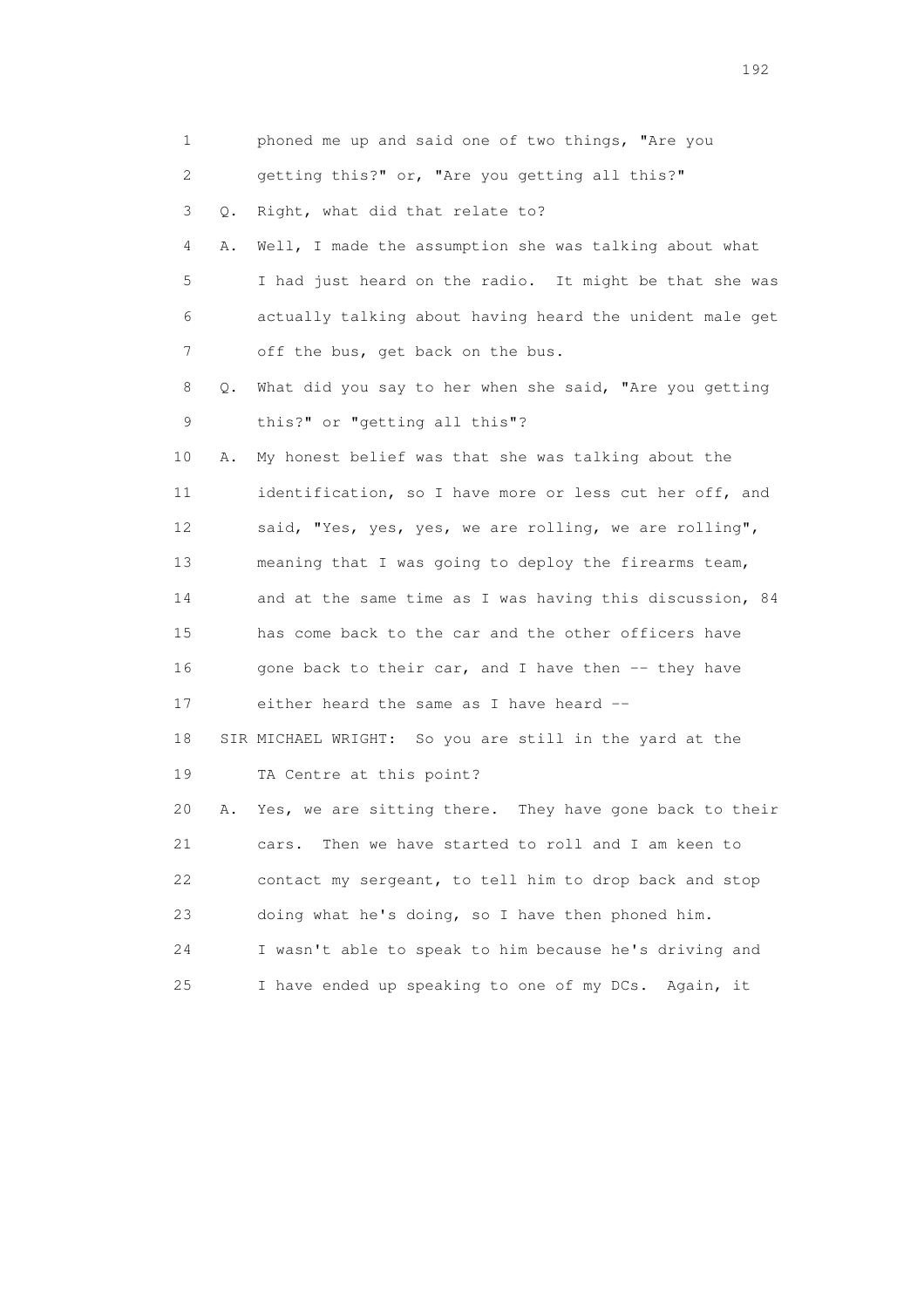1 was a very brief conversation, "Stand down, firearms 2 team are deploying". 3 SIR MICHAEL WRIGHT: Just go back a moment to what you have 4 heard. It's either, "It's him, believed Nettle Tip", or 5 the other way around, "Believed Nettle Tip, it's him"? 6 A. Yes, sir. 7 SIR MICHAEL WRIGHT: That was obviously coming from 8 surveillance officers? 9 A. Yes, it was. 10 SIR MICHAEL WRIGHT: How many? 11 A. I only heard it from one officer. 12 SIR MICHAEL WRIGHT: Just one officer? 13 A. Yes. 14 MR HILLIARD: So just from one officer? 15 A. Yes. 16 Q. So you haven't been able to speak to Mr Dingemans but 17 you have managed to speak to somebody else who, as you 18 understand it, is with him; is that right? 19 A. Yes. 20 Q. As you understood it at that time, what was going to 21 happen to the person on the bus? What was the plan? 22 A. The plan was for CO19 to get into position to detain him 23 with the use of firearms. 24 Q. I can show you a passage if you have no recollection of 25 this, in your interview with the IPCC about this, but do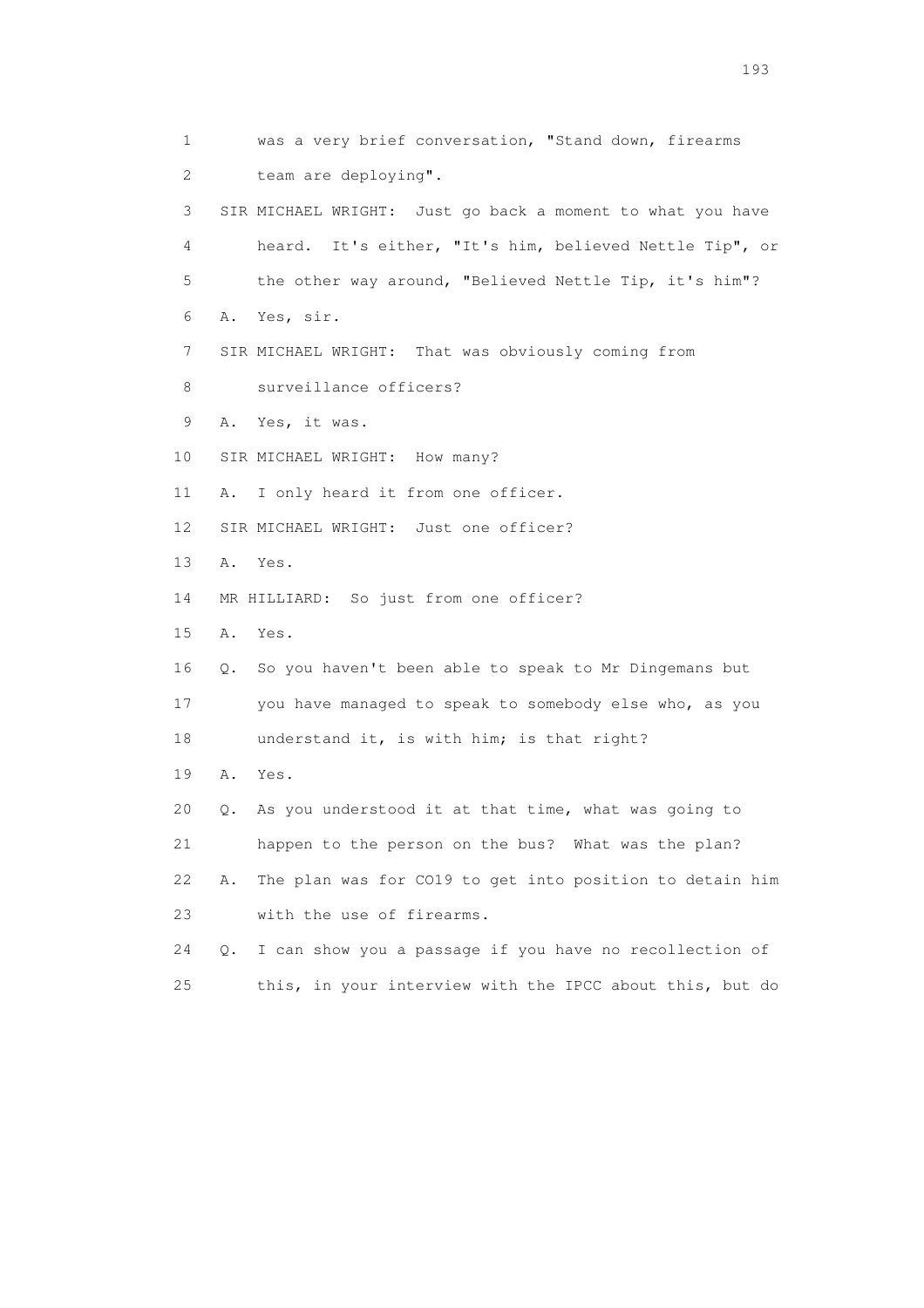1 you remember discussing or having any conversation with 2 Commander Dick about what should happen to the person? 3 I think on the question of letting him run, if I use 4 that phrase, does that ring any bells? 5 A. That came later, sir. 6 Q. Did it? All right. 7 A. That came later. If you wish, I can -- 8 Q. No, we will try and keep it in order, and in case you 9 are wondering, I am going to show you some telephone 10 records at the end, but as we have all sorts of 11 documents out, we will just do the sense of things 12 without the phone records and then come back to those. 13 So as you understand it at this stage, the person is 14 on the bus and did you say CO19 are going to get into 15 a position where they can do a stop; is that your 16 understanding? 17 A. Yes. 18 Q. Right. What in fact happens? 19 A. Well, we, with several -- there was another vehicle, 20 I am certain, another 19 vehicle just pulling into the 21 gate as we were coming out so there was at least three 22 of us. I am not sure of our position in the convoy. We 23 are then on blue lights travelling. 24 Q. Can I just pause, because when we look at the phone 25 records, this would be, would it, that you set off, as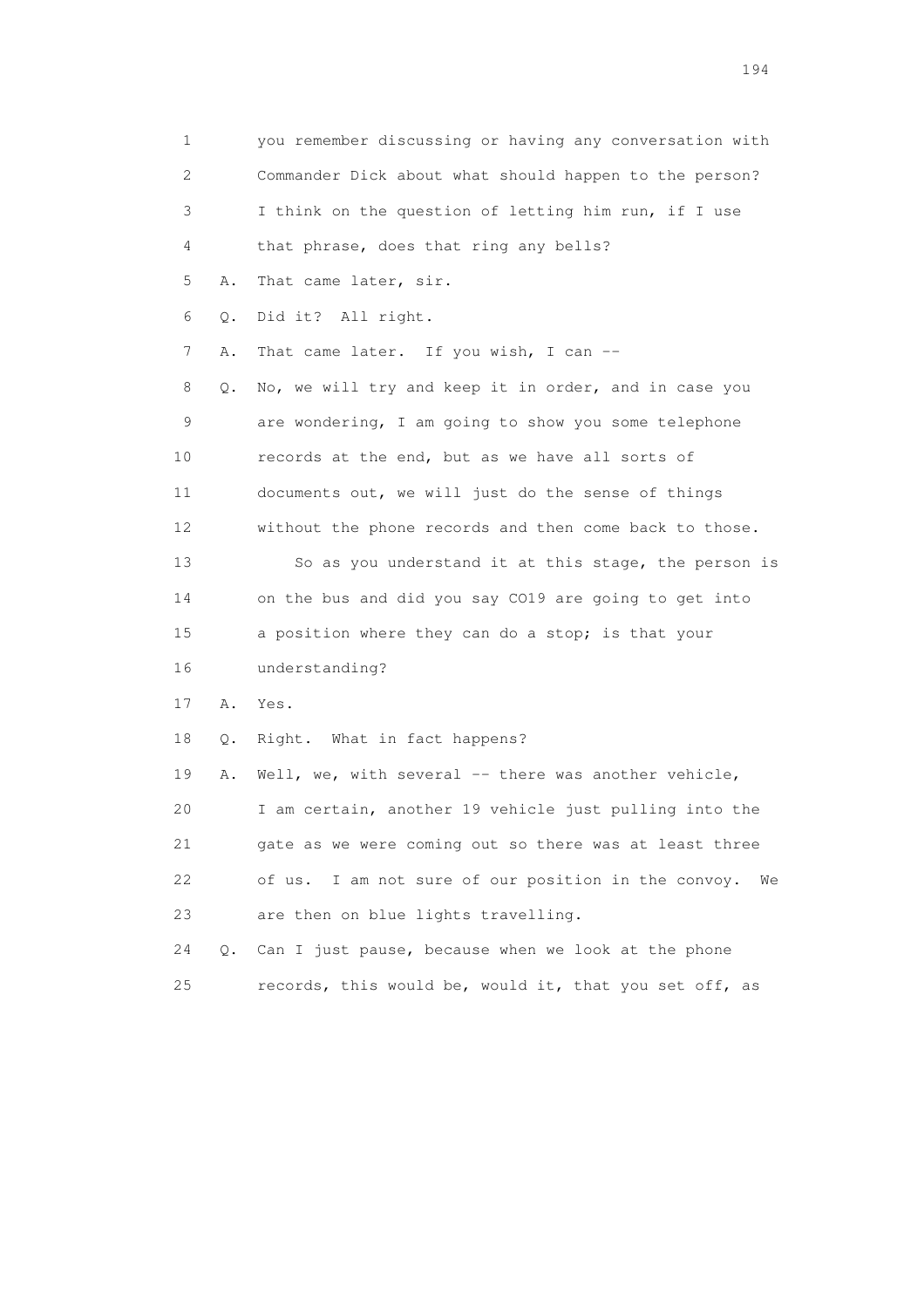1 you say, not sure of your position in the convoy, but 2 you will be setting off some time after the conversation 3 in which you have sought to call DS Dingemans off, if 4 I can put it that way?

 5 A. My honest belief is, sir, that Commander Dick has phoned 6 me up, because I was sitting there and it was a moment 7 I will always remember because I was beginning to get 8 a false sense of security because I thought all my 9 vehicles, armed vehicles, are coming together, the 10 surveillance team, I have got a surveillance team around 11 the address, I have got the other surveillance team are 12 just about to help my unarmed officers do a stop; we 13 will get some intelligence from that, I can bring those 14 back, and then we can actually sit again and look at 15 what was ahead of us, because there were issues that 16 I needed to look at, and progress.

17 So when I heard that over the radio, it was one of 18 those sit-up moments, and I distinctly remember almost 19 immediately Commander Dick phones me up, "Are you 20 getting this, are you getting all this", and I assume -- 21 I might be wrong but I assume she was talking about the 22 identification and I more or less cut her off because 23 I am worried about my sergeant. I cut her off, and say, 24 "We are rolling, we are rolling", and that was at or 25 around 9.55. That is my honest recollection.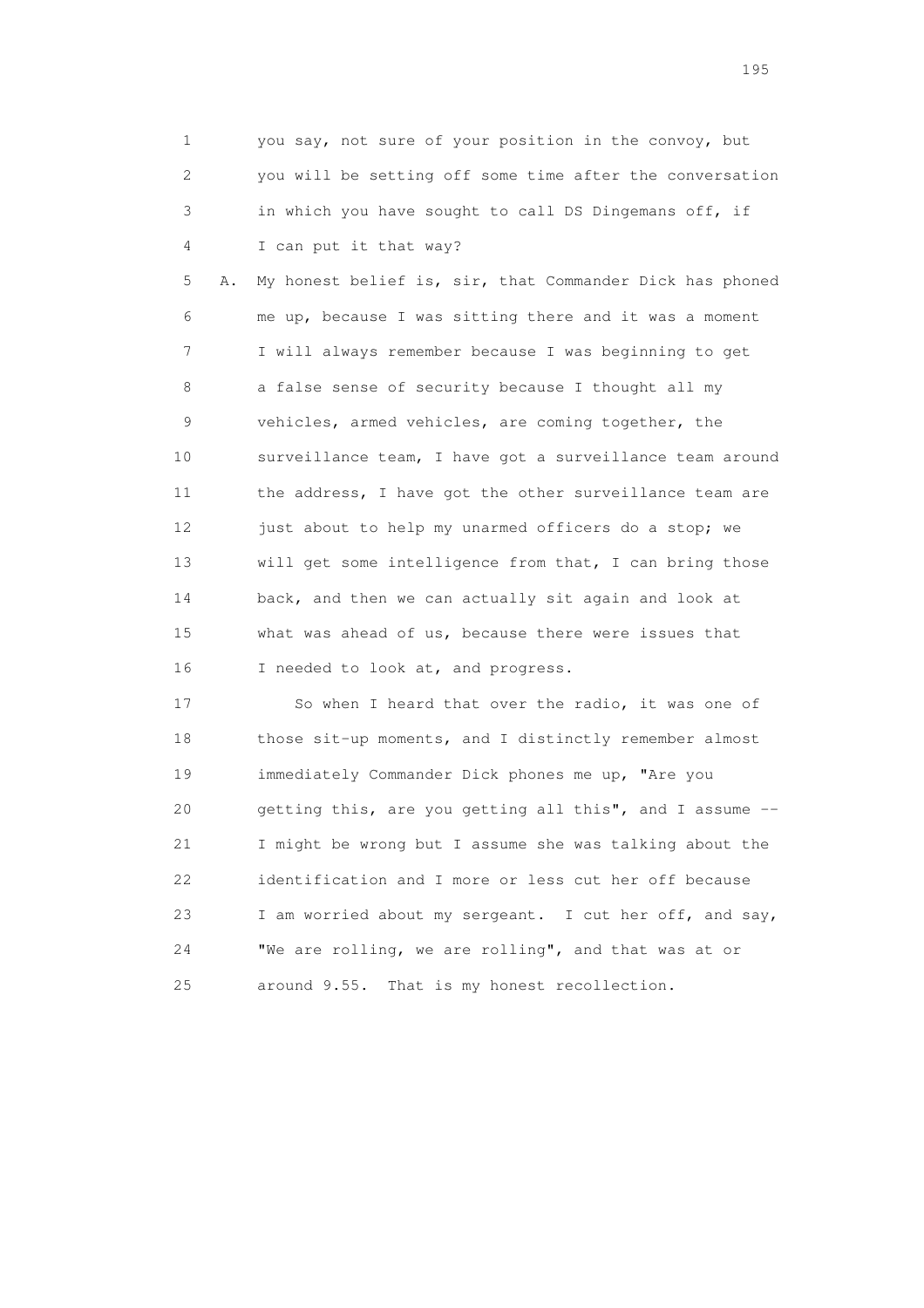1 Q. All right. We will look at the phone records in 2 a minute or two. 3 Then if we just go back to this list, do you see 4 10 o'clock -- go back, 9.55, IC2 identified as Osman, 5 you have told us about that? 6 A. Yes. 7 Q. SO13 stood down. DC Hillier, you have told us about 8 that. SO19 deployed, you mentioned that? 9 A. Yes. 10 Q. 10 o'clock, Osman on bus, and that's the registration of 11 the bus, is it? 12 A. Yes. Again, there is a jump there, sir. 13 Q. Yes? 14 A. In between this, prior to 9.55, the commentary on the 15 Cougar radio was professional, controlled and steady but 16 there was gaps in it, you know, I wouldn't say it was 17 slow time but it was, there was capacity to increase it. 18 After 9.55, although the two tones are going on our car, 19 I have got Commander Dick speaking to me at stages, the 20 commentary increased incredibly, to full capacity. Very 21 professional, very slick, but it was at full capacity. 22 Prior to that, I had heard -- again I didn't hear 23 all of it because I was speaking to Sergeant Dingemans, 24 but I had heard that he had -- the unidentified male had 25 got off the bus and he was getting back on and I heard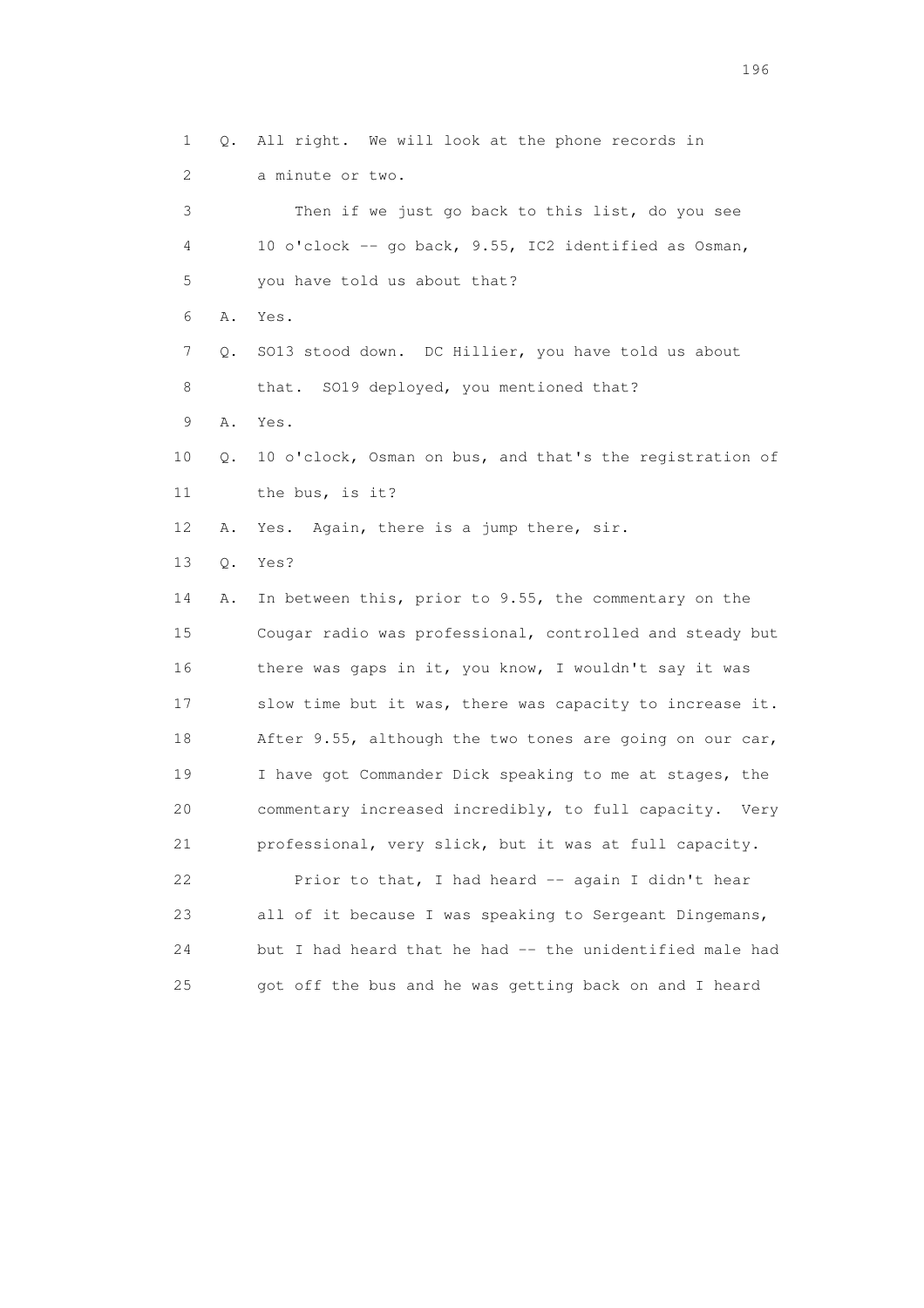1 the word "nervous or twitchy". I know there is other 2 bits there, but I didn't hear the other bits. 3 But now at past -- 4 SIR MICHAEL WRIGHT: Forgive me, you heard the bit about him 5 getting back on the bus again? 6 A. Yes. 7 SIR MICHAEL WRIGHT: From one of the surveillance officers, 8 obviously. 9 A. Yes. 10 SIR MICHAEL WRIGHT: How soon after that did you get what 11 you regarded as an identification? 12 A. I believe that was happening around the time I was 13 speaking to Sergeant Dingemans, which would be around 14 9.48. 15 SIR MICHAEL WRIGHT: I thought that was after you had heard 16 the identification? 17 A. No, sir. 18 SIR MICHAEL WRIGHT: You wouldn't have known to pull 19 Dingemans back until you knew that SO19 were going to be 20 deployed again, do you follow? 21 A. No, sir, no. 22 SIR MICHAEL WRIGHT: You had had Dingemans following him? 23 A. Yes, I did. 24 SIR MICHAEL WRIGHT: Make an arrest on the basis that he was 25 not the suspect.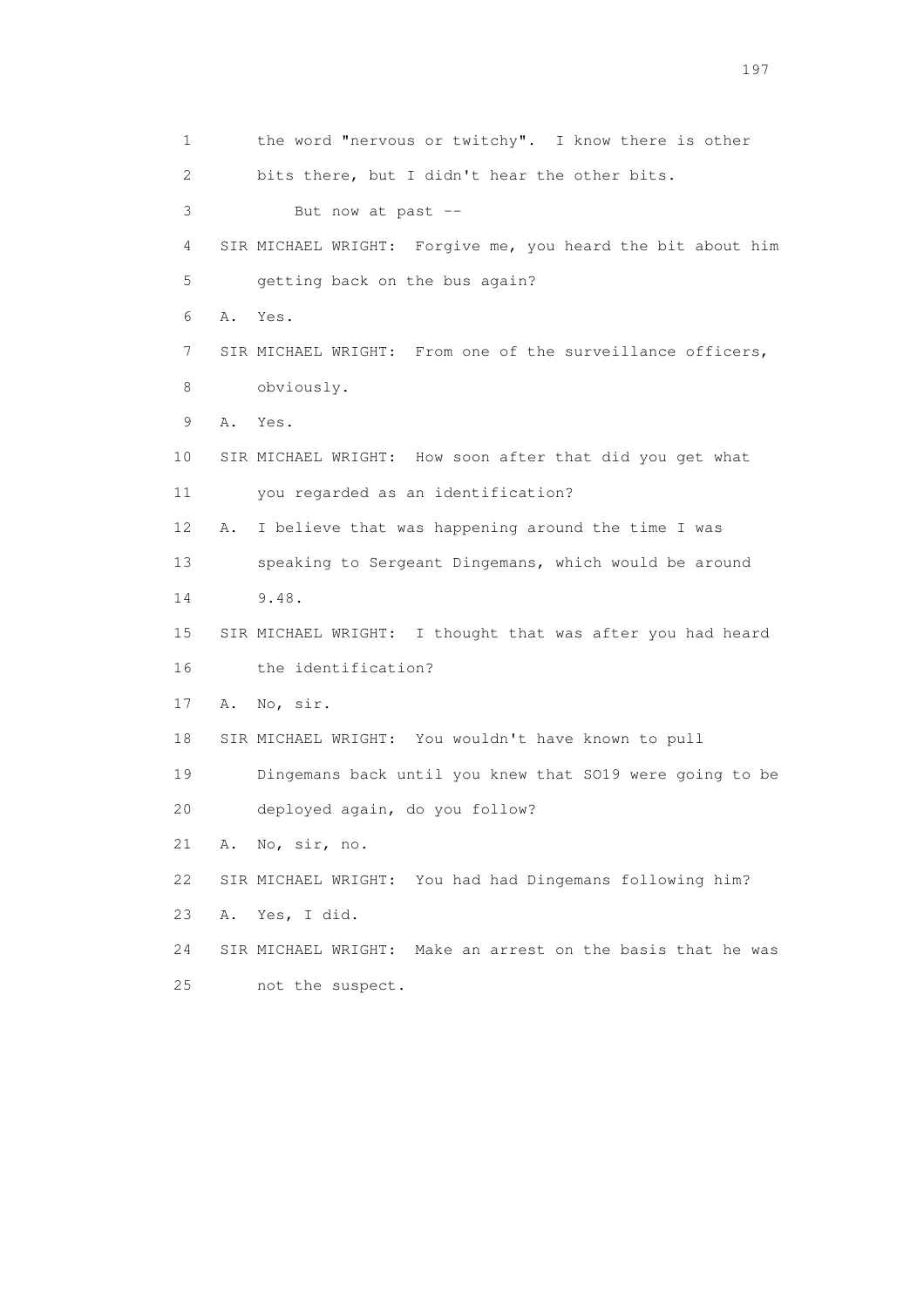1 A. Yes.

 2 SIR MICHAEL WRIGHT: You wouldn't start calling Dingemans 3 back until you knew that he now was a suspect. 4 A. That's right, at 9.55. 5 SIR MICHAEL WRIGHT: 9.55. So is that roughly the time when 6 you heard, "It's him"? 7 A. At 9.55 or there or thereabouts is when I heard it, yes. 8 SIR MICHAEL WRIGHT: Right. 9 MR HILLIARD: We were just looking at the entry, do you 10 remember, 10 o'clock, Osman on bus and you were saying 11 there were some bits before that. You have told us 12 about that. There is the registration of the bus and 13 a location of the bus; is that right? 14 A. Yes. 15 Q. If we just go on, do you see 10.05: 16 "Cannot go down the tube, Commander Dick", and then 17 is that your writing after that? 18 A. Yes. 19 Q. Do you remember I was asking you whether anything was 20 said about "let him run", do you remember? 21 A. Yes. 22 Q. You have told me, quite properly, that it came later in 23 the sequence? 24 A. Yes.

25 Q. What I want to know is: does it come between that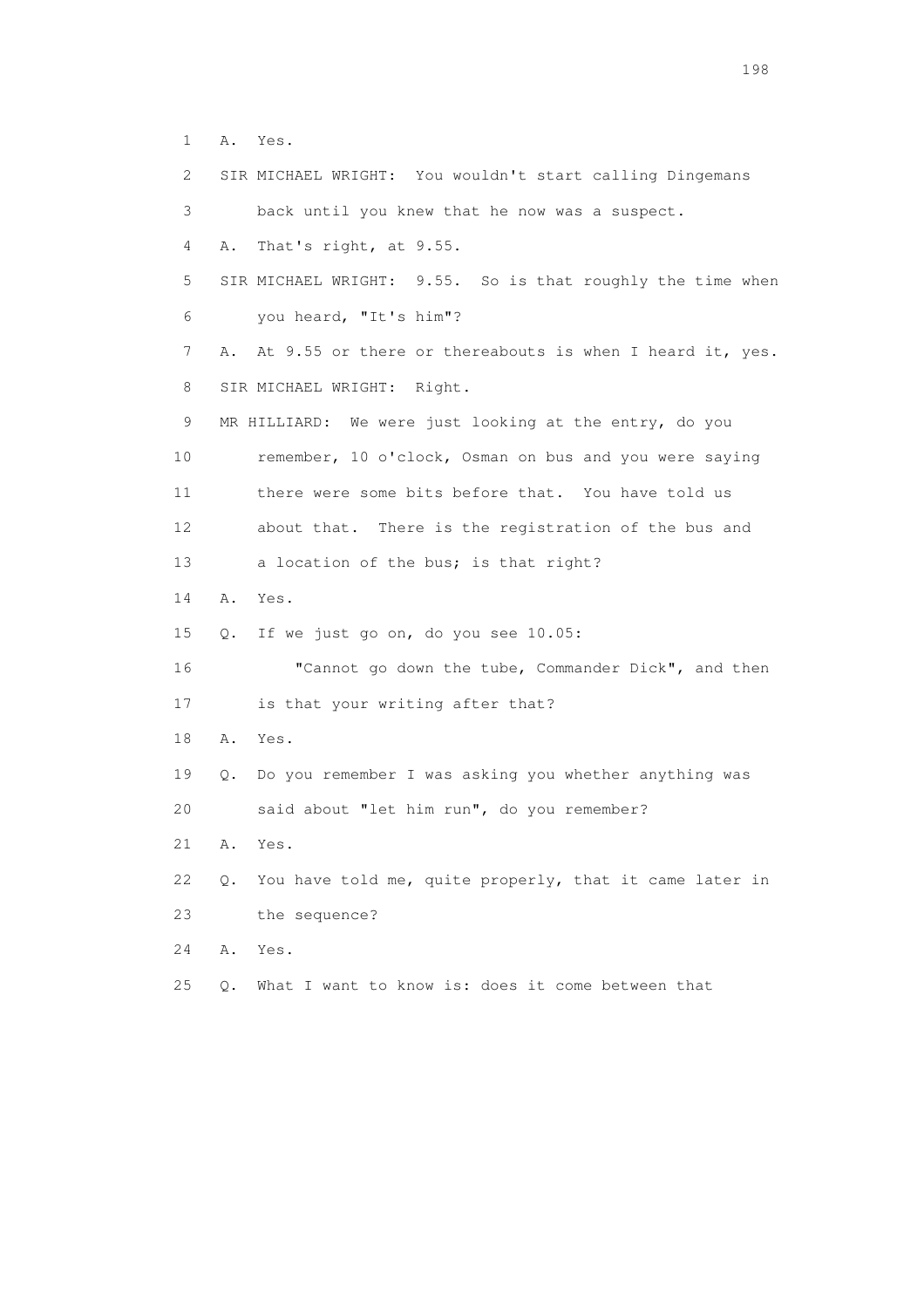1 10 o'clock and 10.05 entry or a different time? 2 A. I believe I had -- I remember two things that 3 Commander Dick said. First of all, she said, "I want 4 him stopped before he goes to the tube station". 5 Q. Yes? 6 A. And I believed it was at or around that time 7 I suggested, mainly as an investigative opportunity, it 8 was high risk but I suggested to her, "Do you want to 9 let him run?" 10 There was a pause, there was a pause, I don't know 11 how long, it wasn't very long, but she just came back 12 and said, "No, I want him stopped", and I conveyed that 13 to Trojan 84, although I was acutely aware that he was 14 getting the same messages or similar messages, I assume, 15 from Trojan 80. 16 Q. So this is you on the telephone to her? 17 A. Yes. 18 Q. Are you on your mobile? 19 A. Yes. 20 Q. She called you? 21 A. Yes. 22 Q. Just help us, by this time have you got an open line to 23 her, as it were dedicated to her? 24 A. Yes, there was one moment, and I am not sure of the 25 time, I think it's about 9.58, I have spoken to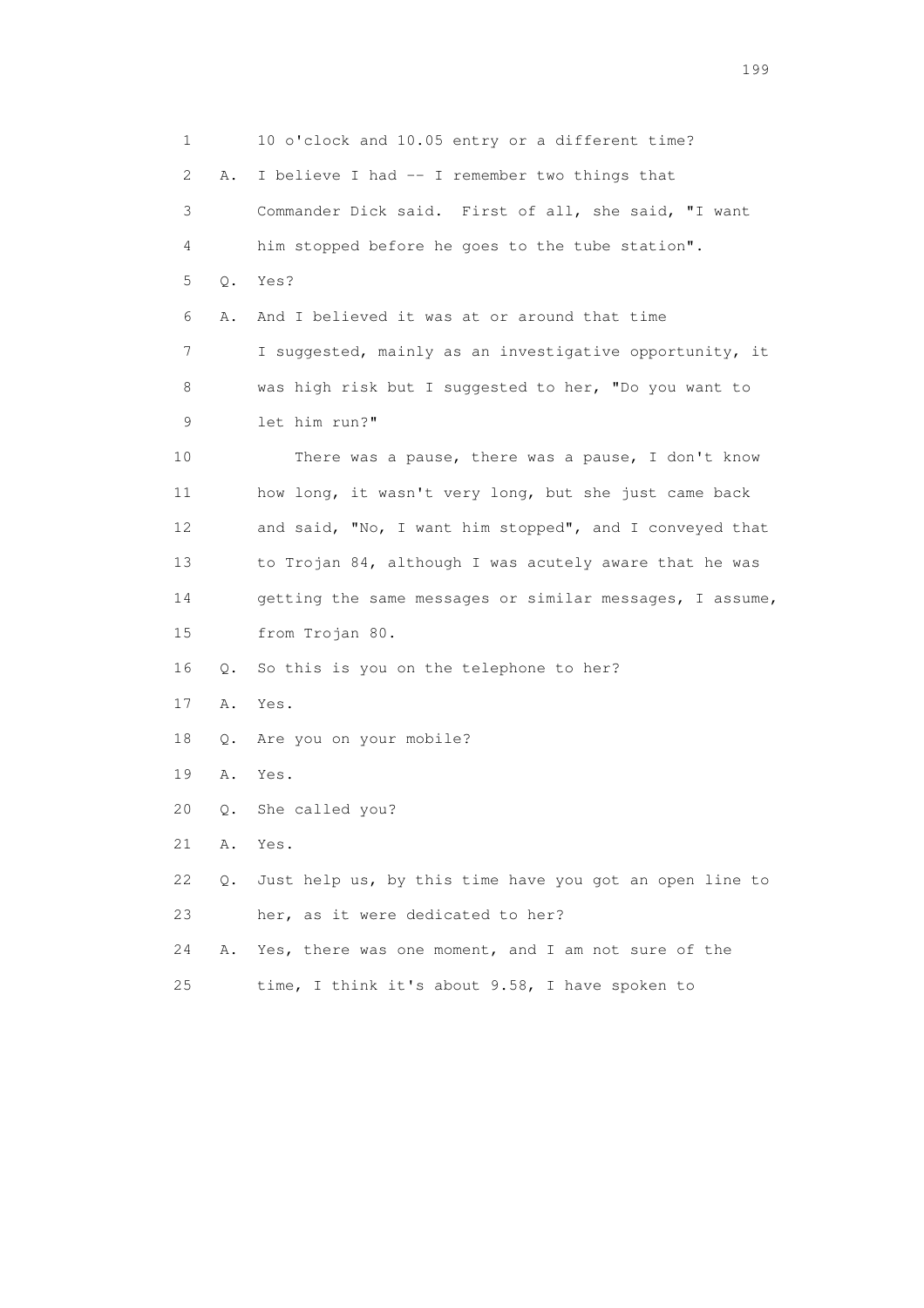1 Sergeant Dingemans just to try to update him and find 2 out what his position was and so on. When I came off 3 that, I have got a slight rebuke from Commander Dick 4 that I must keep an open line, which I did. 5 Q. Just help us, why had you asked about, or why had you 6 raised the question of allowing him to, as it were, 7 carry on, this person, just so we understand? 8 A. I can't remember the specifics of it, but we talked in 9 that morning or it might have been the evening before 10 about if we found one, we might find all four. We were 11 adrift at least three bombers, as we thought then, 12 a bomb factory -- 13 Q. Just something you thought you could at least mention? 14 A. I just thought it was something to be raised, and she 15 dismissed it robustly. 16 SIR MICHAEL WRIGHT: We have actually heard from 17 Commander Dick that that suggestion originated, although 18 it may well have been only half seriously, from your 19 boss, Mr Prunty. 20 A. Right. 21 SIR MICHAEL WRIGHT: Do you remember that? 22 A. I might have -- I can't -- well, if that's happened on 23 the 22nd, I could not have heard that because -- 24 SIR MICHAEL WRIGHT: No, because it was the previous 25 evening.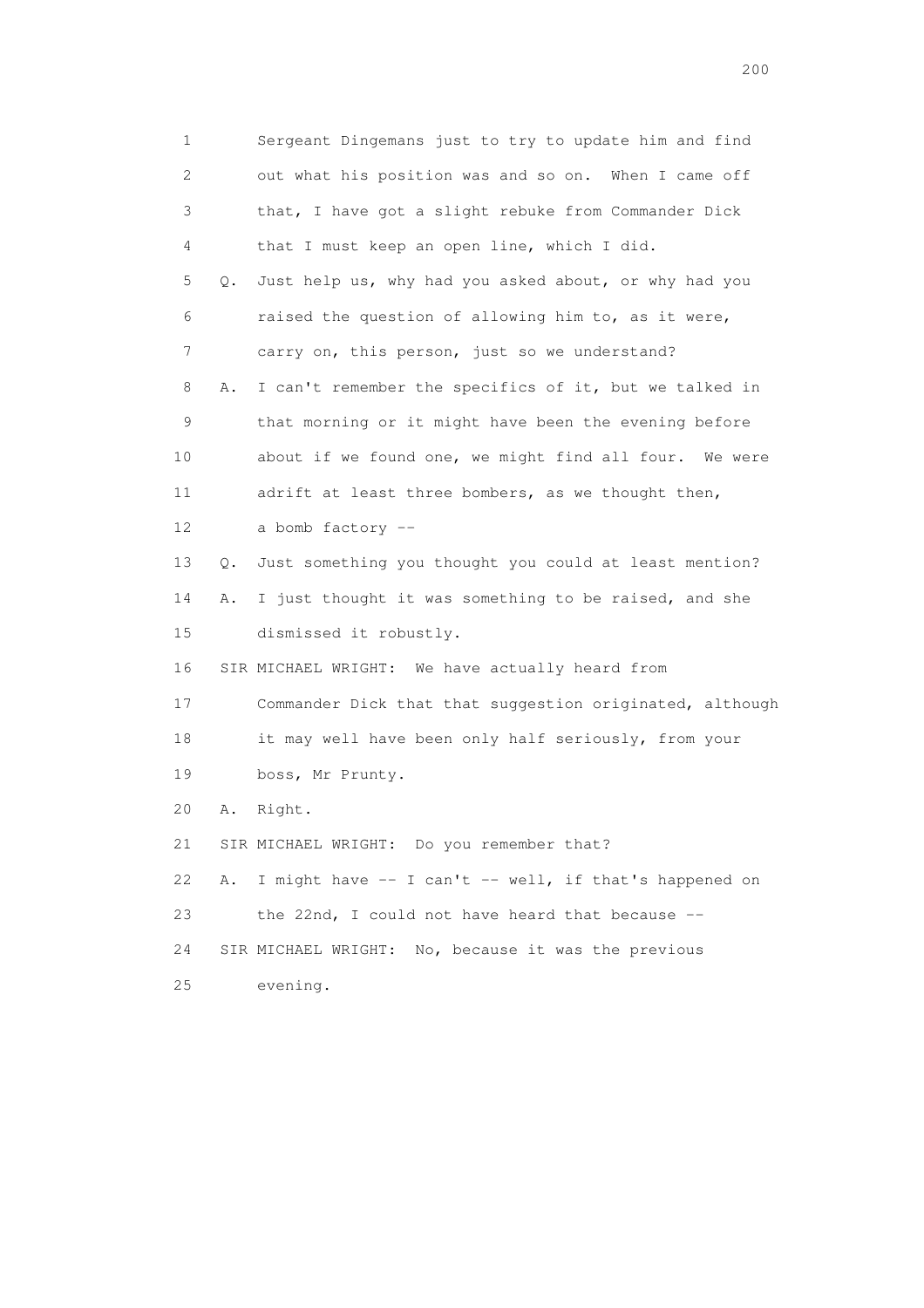- 1 A. I have never seen --
- 2 SIR MICHAEL WRIGHT: It was the previous evening.
- 3 MR HILLIARD: No, it was earlier that day.
- 4 SIR MICHAEL WRIGHT: It must be on the 22nd, you couldn't
- 5 have heard it from Prunty then?
- 6 A. No.
- 7 SIR MICHAEL WRIGHT: Very well.
- 8 MR HILLIARD: He is nowhere near you at the moment, is he? 9 A. Who?
- 
- 10 Q. Mr Prunty?
- 11 A. No.
- 12 Q. It is you, isn't it. You just raise that with her at 13 that time, and as you say, I think you said there is
- 14 a pause and then she dismisses it?
- 15 A. Yes.
- 16 Q. All right. As you understood it at this time, when you 17 are in the vehicle with T84 and the driver, CO19 are 18 going to be performing the stop; is that right?
- 19 A. Mm.
- 20 Q. Equally, is this right, it follows, once you had made 21 that or raised that topic with Commander Dick who you 22 say dismissed it again, presumably your understanding 23 was still CO19 are going to be making the stop?
- 24 A. Yes.
- 25 Q. What was the position as you understood it, if we just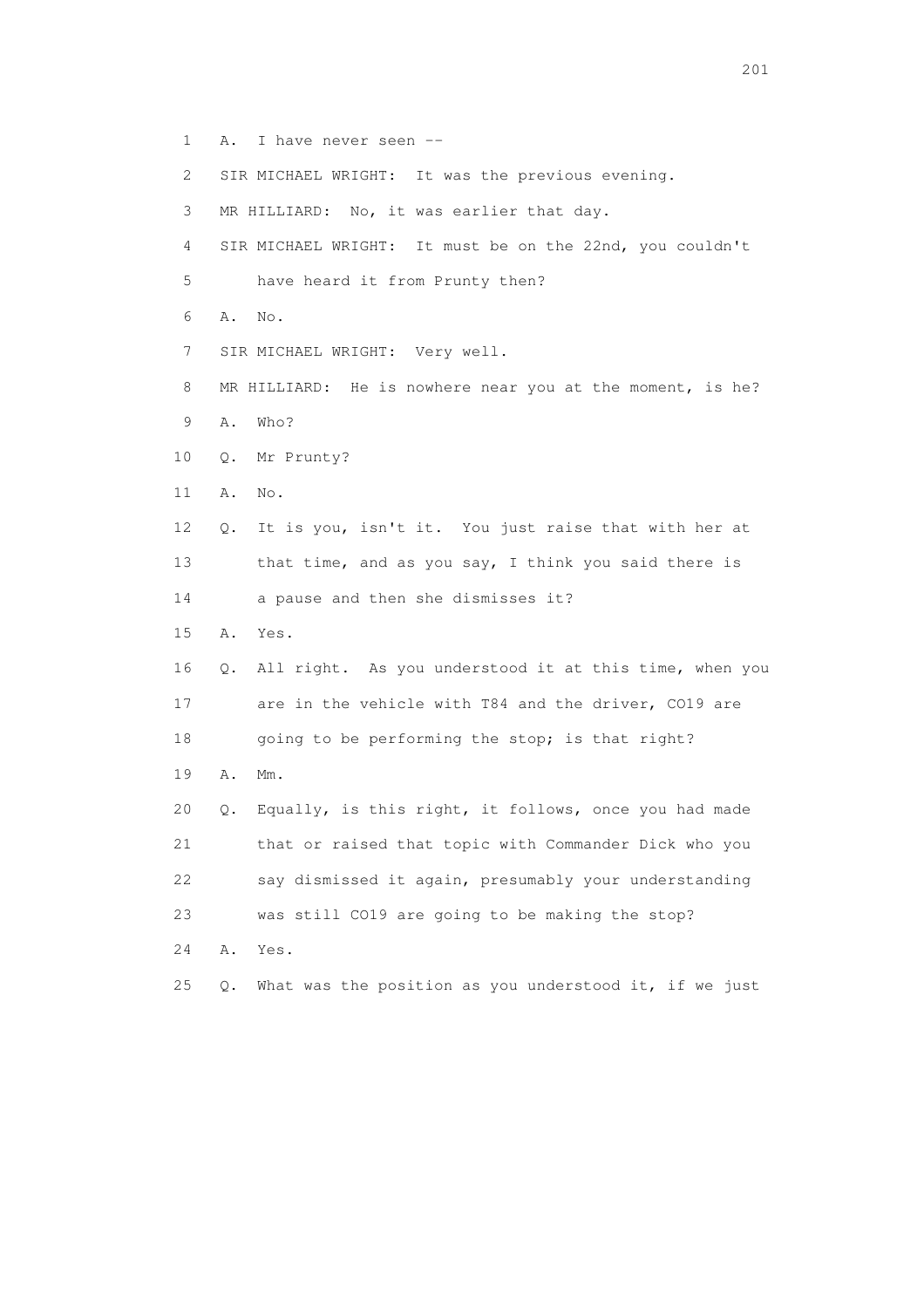1 take that time when she had dismissed the question of 2 letting him run? Did you have any idea of how far away 3 from the person on the bus you were? Do you see what 4 I mean? 5 A. Yes. I didn't, sir. At one stage Commander Dick asked 6 me where I was, and there was no obvious landmark, and 7 I couldn't tell her. All I could tell her was that we 8 were not in a position to do the stop. 9 Q. Right. 10 A. We kept that open line. I don't recall her asking me 11 again, "Where are you now?", and I think the thing to 12 remember, we weren't all together so it wouldn't have 13 been that easy for me to be able to say where we all 14 were. 15 Q. Right, you could have spoken for yourself and I suppose 16 anybody you could have seen, but not the whole team; is 17 that the point? 18 A. That's right. The other thing, when you say things 19 like, "We are at X now", and up in the operations room 20 you might think, oh, well, they can only be a minute 21 away but a lot of things can happen in that minute. We 22 could get blocked, we could have an accident, many 23 different things could happen that would stop us from 24 getting to a position where we can actually deploy. 25 Q. So what you had said to her by this stage was that you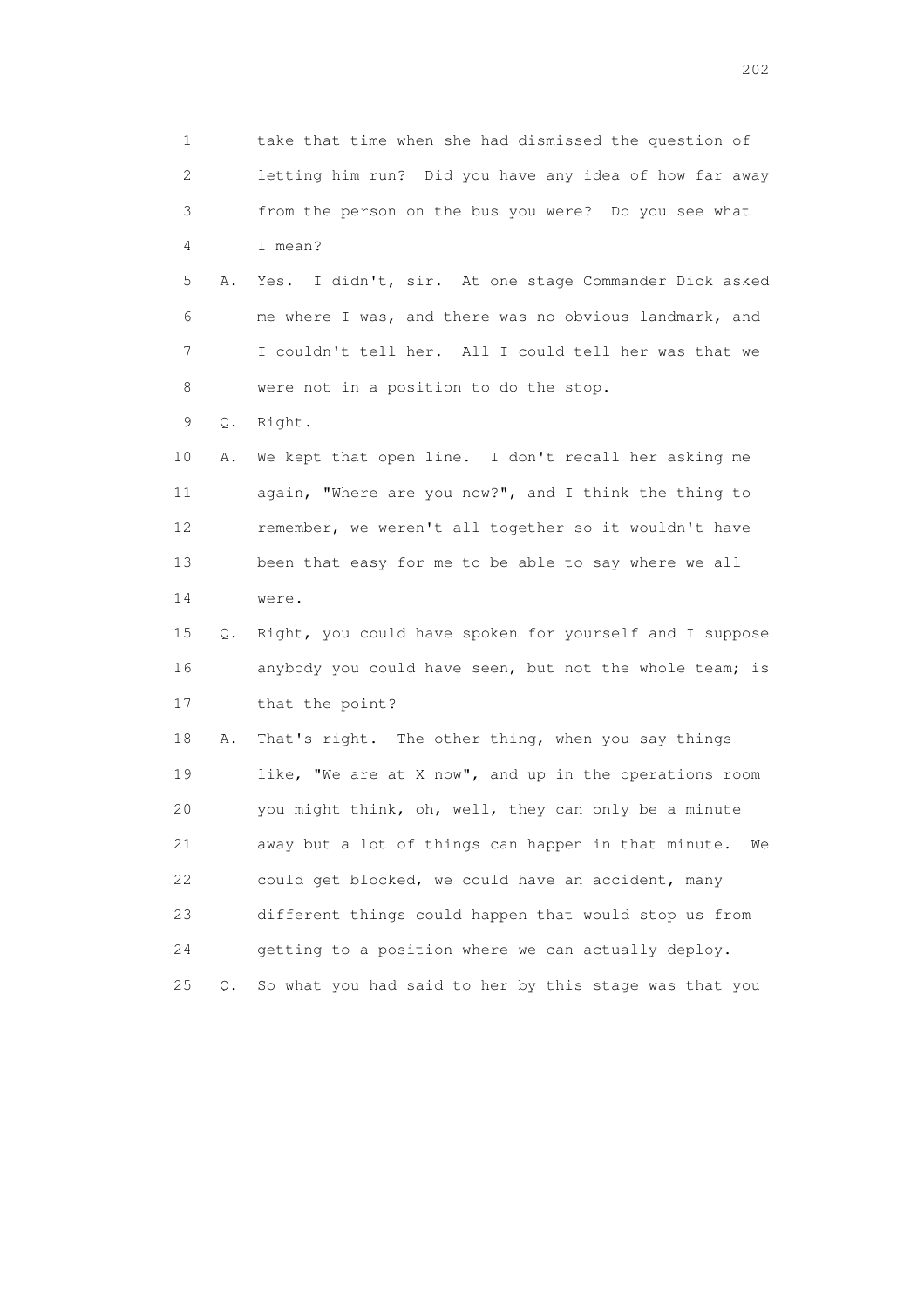| 1                         |    | were not in a position then to do the stop?             |
|---------------------------|----|---------------------------------------------------------|
| $\mathbf{2}^{\mathsf{I}}$ | Α. | No, and we were now, after the phone call with          |
| 3                         |    | Sergeant Dingemans and she had told me to keep an open  |
| 4                         |    | line, she was there all the time, and we could tell it  |
| 5                         |    | was getting closer and closer, and she said, "I do not  |
| 6                         |    | want him to go down there, stop him, I do not want him  |
| 7                         |    | to go down the tube, the Underground".                  |
| 8                         | Q. | "Stop him, I don't want him to go down the tube", "or   |
| 9                         |    | Underground", one or the other. Just help, as we look   |
| 10 <sub>o</sub>           |    | at the note, can you see we have got:                   |
| 11                        |    | "Cannot go down the tube".                              |
| 12                        |    | Then lower down:                                        |
| 13                        |    | "Down the tube, SO19 deploying".                        |
| 14                        | Α. | Yes.                                                    |
| 15                        | Q. | Can you help us as to which of those two -- is that,    |
| 16                        |    | sorry, it's my mistake, is it the first one, "Cannot go |
| 17                        |    | down the tube", is that what you are talking about?     |
| 18                        | Α. | No. Right, "Cannot go down the tube", yes.              |
| 19                        | Q. | Is that what you are talking about?                     |
| 20                        | Α. | Yes.                                                    |
| 21                        | Q. | Right. So she says, but should we, as it were, mentally |
| 22                        |    | insert, "Stop him", before that?                        |
| 23                        | Α. | Yes.                                                    |
| 24                        | Q. | So, "Stop him, can't go down the tube". Again, so we    |
| 25                        |    | understand, would you be writing this in the car?       |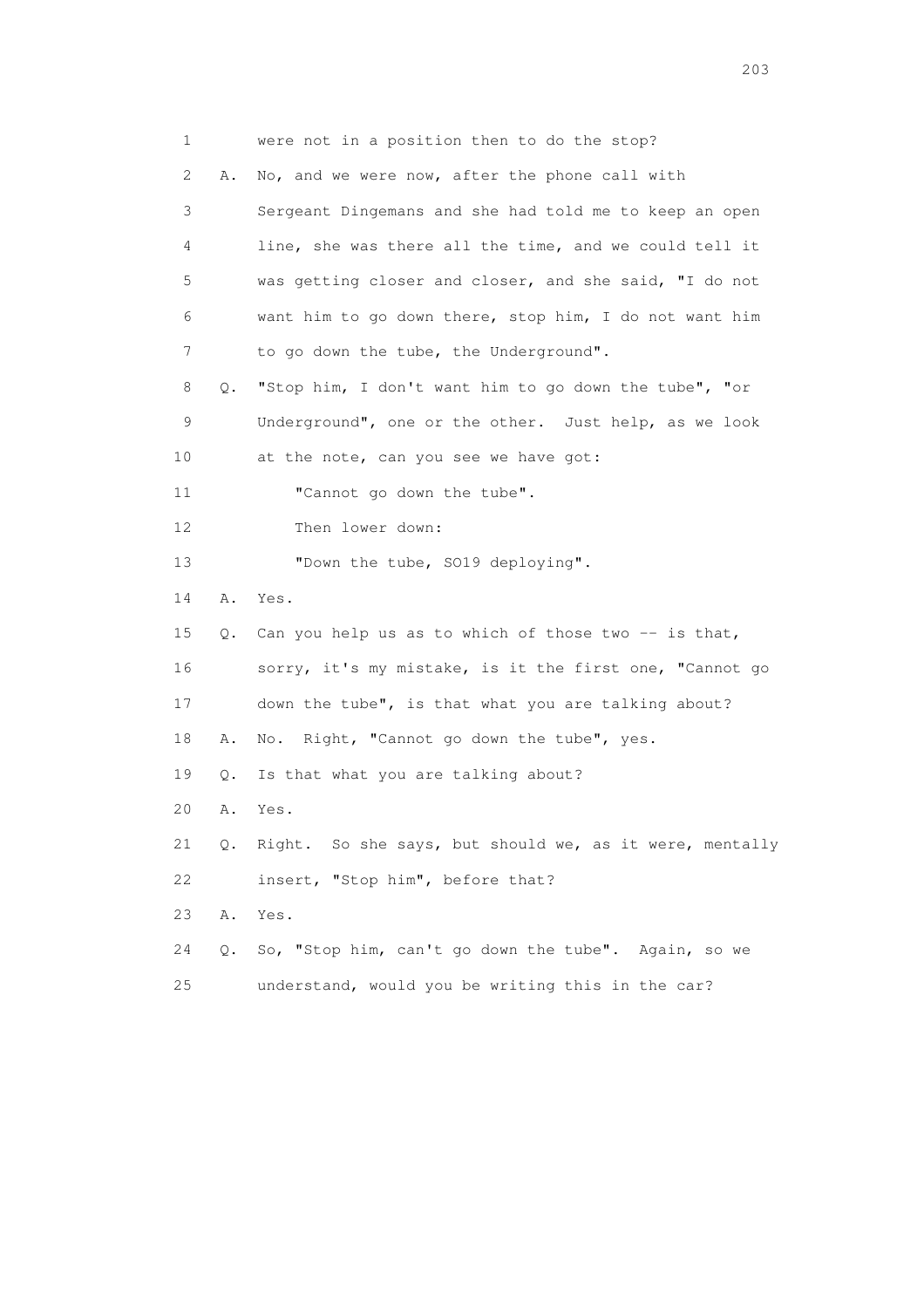1 A. As far as I can recall, this is a contemporaneous note. 2 Some of the reasons why it's considerably neater than 3 other bits is that we got stopped, we got blocked in or 4 we couldn't move and you could write it down. There is 5 other bits that should have been on here that I have 6 written elsewhere because we are moving and it's not as 7 clear. My recollection of that is that that is how 8 I remember it. 9 Q. That's all right. 10 A. As we got closer, our vehicle, we got stopped at the 11 traffic lights opposite Stockwell, and we turned the 12 noise off, the sound, the twos and blues -- 13 Q. That's where you turn it off, is it, when you are stuck 14 in that traffic, there or thereabouts? 15 A. Yes, I assume the video will show exactly what happened, 16 but we weren't stuck long because we have got -- the 17 drivers are advanced drivers, they are good at pushing 18 through, and at that time again I said, "We are not in 19 a position to do it". 20 Q. So that's the second time you have said that? 21 A. Yes, at least the second time. 22 Q. Yes? 23 A. Then as we get  $-$  as we are there, you have got  $S012$ , 24 the surveillance team are offering up to do this, and 25 Commander Dick then says that SO12 to deploy.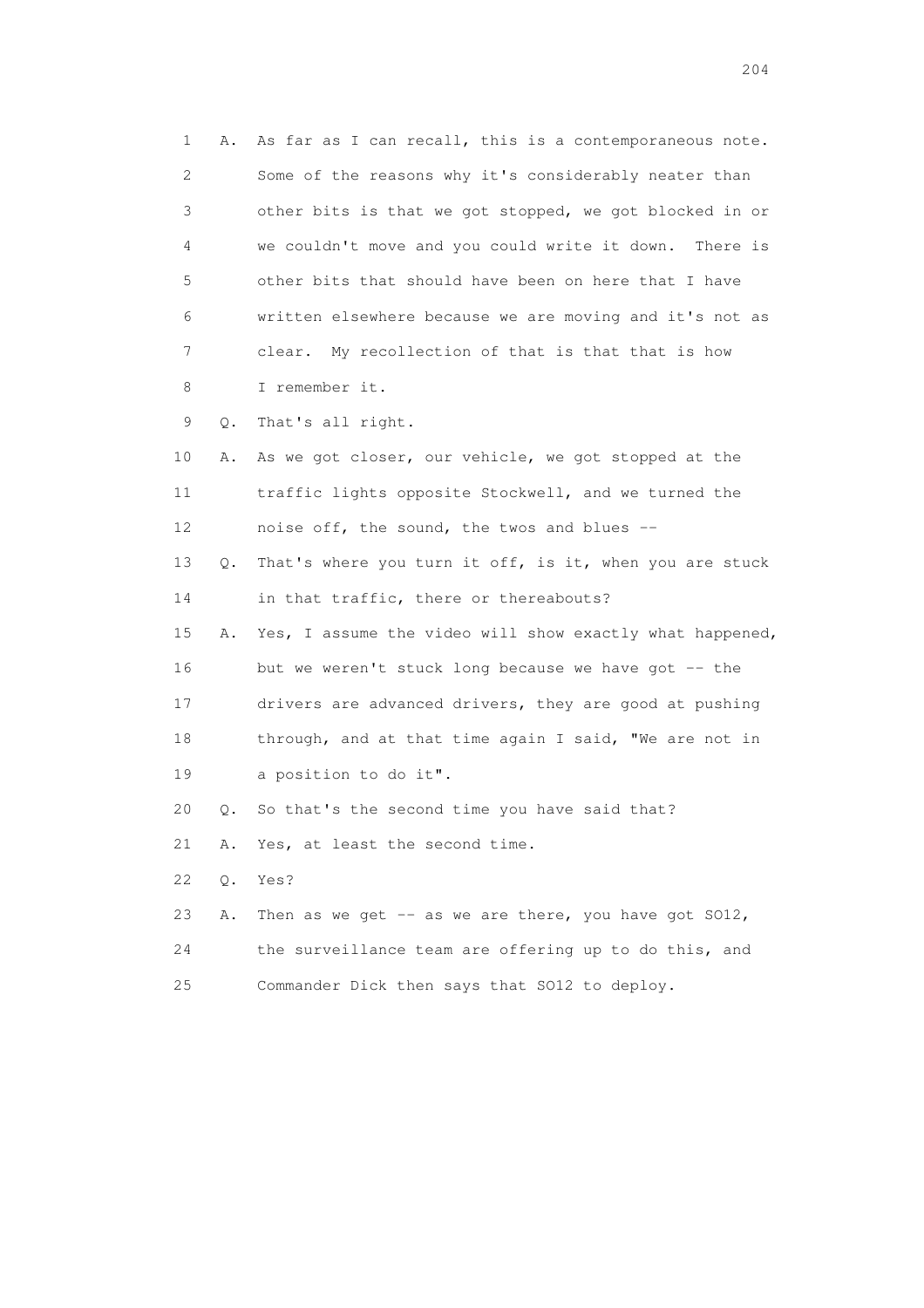| 1  | Q. | You hear that?                                           |
|----|----|----------------------------------------------------------|
| 2  | Α. | Yes. Almost immediately you have got -- now I am sure    |
| 3  |    | I heard then, "Escalators, going down the tube".         |
| 4  | О. | So we get it, it's "SO12 to deploy"?                     |
| 5  | Α. | Yes.                                                     |
| 6  | Q. | You think almost immediately, "Going down the            |
| 7  |    | escalators", or something like that?                     |
| 8  | Α. | Yes.                                                     |
| 9  | Q. | Yes?                                                     |
| 10 | Α. | And then on the back-to-back radio that 19 carry --      |
| 11 | Q. | So this is just the radio that the firearms team hear?   |
| 12 | Α. | Yes. Met radio, I think it is, something similar.        |
| 13 |    | There are two or three calls come over it from 19        |
| 14 |    | officers saying, "We can do this, we can do this, we are |
| 15 |    | in position, we can do it".                              |
| 16 |    | 84 is talking to Trojan 80, I'm talking -- and as        |
| 17 |    | I am talking to Commander Dick, we are going across the  |
| 18 |    | junction, and we are behind one of the -- one of our     |
| 19 |    | vehicles. I have lost sense of where everybody else is.  |
| 20 |    | We park up in Binfield Road right near the railings, and |
| 21 |    | as I am crossing the road, I am saying to                |
| 22 |    | Commander Dick, "19 are saying they can do it, 19 are    |
| 23 |    | saying they can do it", and then almost immediately she  |
| 24 |    | says, "19 to do it", and I don't remember hearing what   |
| 25 |    | was obviously called as a state red.<br>I don't remember |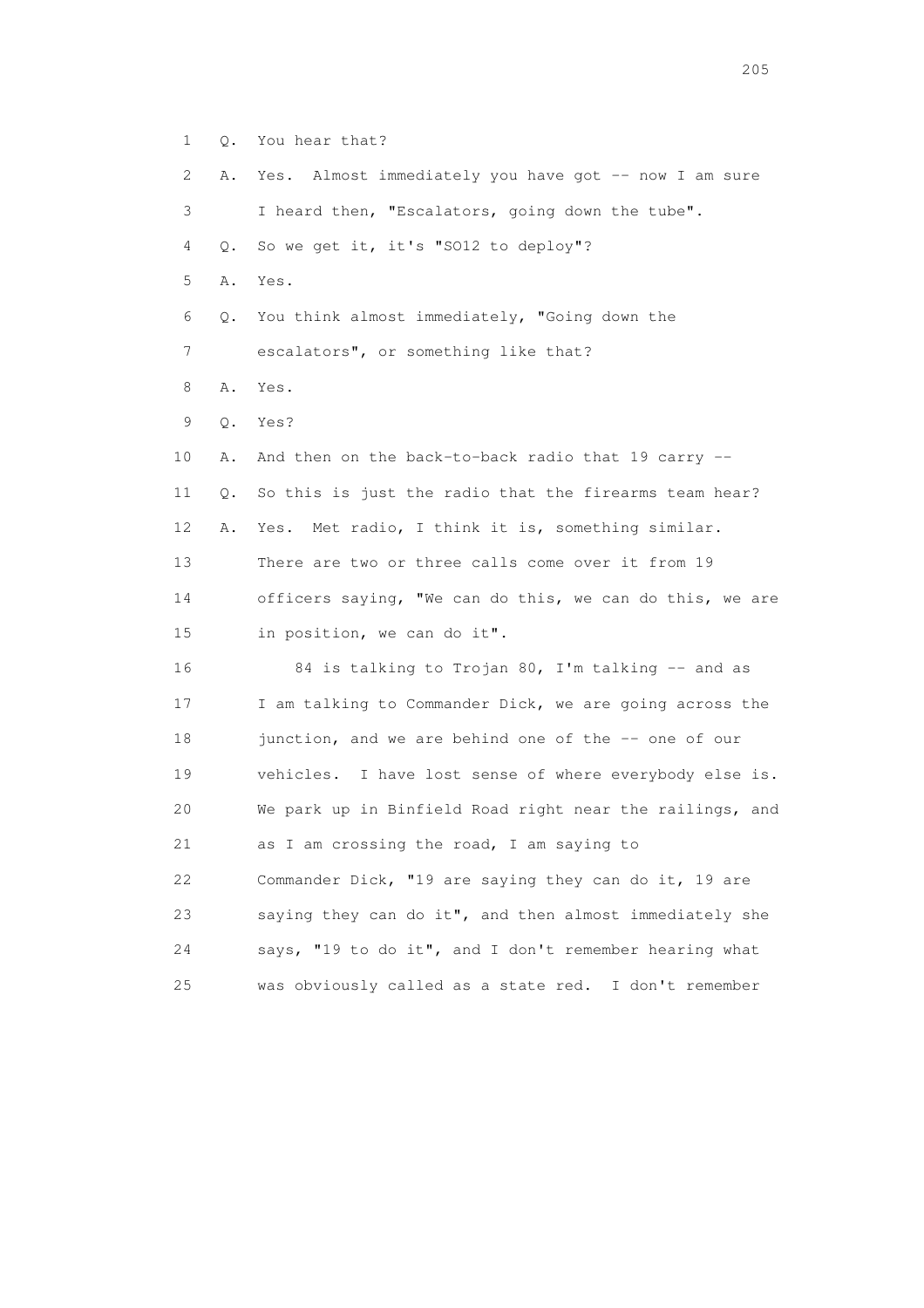1 that.

|  |  | 2 Q. Just so we follow, she has indicated that the person |  |  |  |  |
|--|--|-----------------------------------------------------------|--|--|--|--|
|  |  | can't go or mustn't go down the tube; yes?                |  |  |  |  |

4 A. Yes.

 5 Q. You have then heard that he has gone down the escalator? 6 A. Or is about to go, yes.

 7 Q. It's only after that that there is reference to "19 can 8 do it"? Do you follow the point because in that 9 sequence of events, they couldn't really do it, could 10 they, because if the aim is he mustn't go down the tube, 11 then the word is he is going down the tube, in that, do 12 you see what I mean, the point I want to ask you to deal 13 with, in that sequence of events, they wouldn't be able 14 to deal with it, would they, because he had already gone 15 down?

| 16 | A. It's hard to explain, sir, it was almost, all this is |
|----|----------------------------------------------------------|
| 17 | condensed into like 10 seconds, it's that tight.<br>But  |
| 18 | what I would say is that I believed then and I believe   |
| 19 | now that it was -- the best was for SO19 to do this      |
| 20 | intervention; and when they said they could do it, they  |
| 21 | could do it, I probably reinforced that with             |
| 22 | Commander Dick.                                          |

 23 Q. What was wanted to be done, I just want to make sure 24 there's nothing else, was that he should be stopped so 25 that he couldn't go down the tube. That was the aim,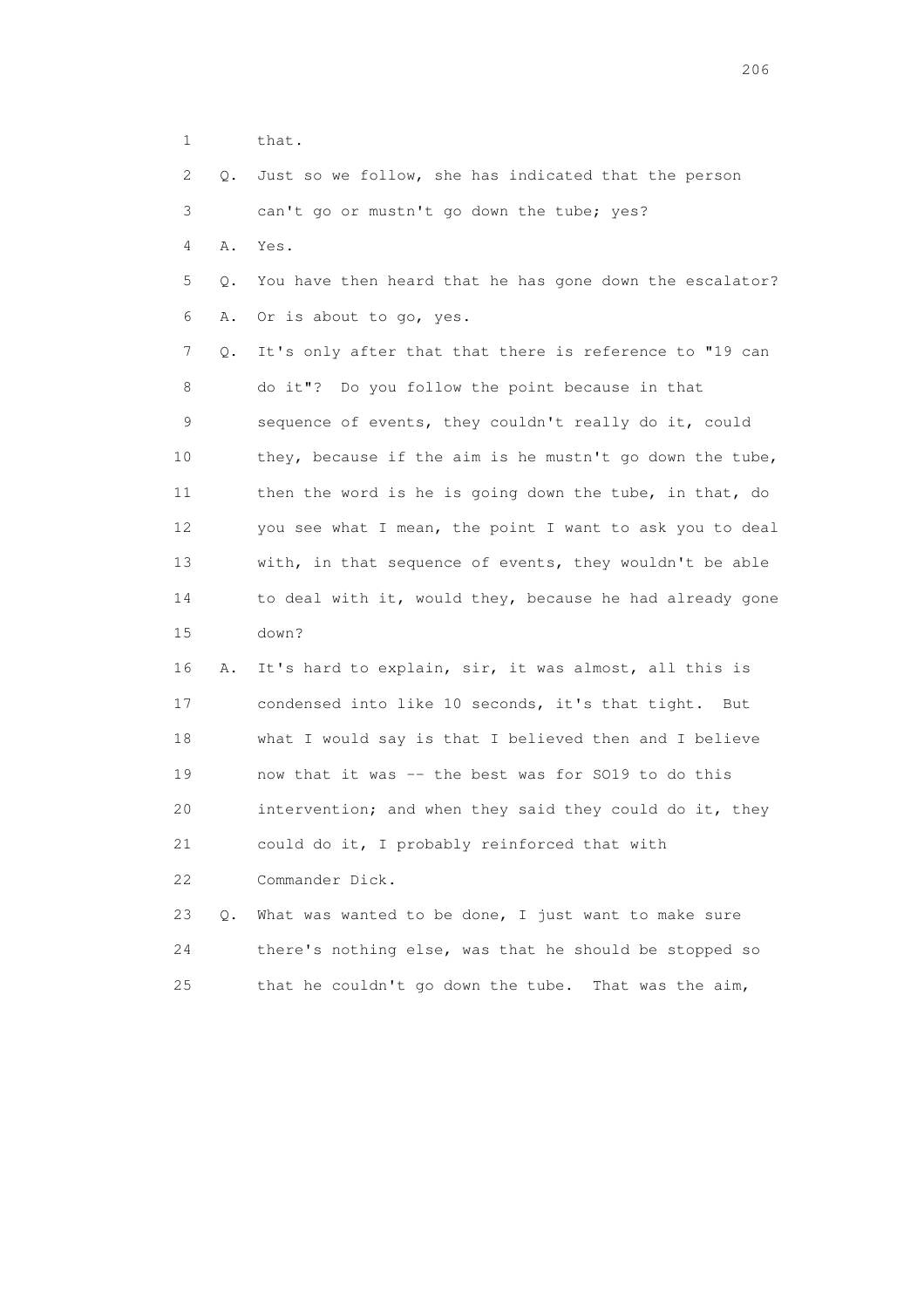1 was it, as you understood it?

| 2  | Α.    | I think we had got to the stage where, and what I do not |
|----|-------|----------------------------------------------------------|
| 3  |       | want to do, sir, is start filling in the gaps with       |
| 4  |       | what  I believed that we were in a position we were      |
| 5  |       | not going to be able to stop him getting down that tube, |
| 6  |       | with whoever we used. It was tight around it, do you     |
| 7  |       | I could be wrong. But that's my recollection.<br>know.   |
| 8  |       | SIR MICHAEL WRIGHT: You say "I think"; was that what you |
| 9  |       | thought at the time?                                     |
| 10 | Α.    | Yeah, I honestly believe, sir, that I thought he was --  |
| 11 |       | if you want, at the top of the escalators and he was     |
| 12 |       | going to go down, and you know, whether he has gone down |
| 13 |       | one step of the escalators or whether he has gone down   |
| 14 |       | 20, there is no turning around and coming back, so       |
| 15 |       | I thought that was the position we were in.              |
| 16 |       | SIR MICHAEL WRIGHT:<br>Yes.                              |
| 17 |       | MR HILLIARD: Right.                                      |
| 18 |       | Now, your vehicle stopped where?                         |
| 19 | Α.    | Binfield Road, right on the junction.                    |
| 20 | Q.    | What happens to the three of you in your vehicle, the    |
| 21 |       | vehicle you were in?                                     |
| 22 | Α.    | I can't remember what happened to the driver.            |
| 23 | $Q$ . | Right, so we will leave him out.                         |
| 24 | Α.    | Yes, but I think 84 and I stayed above ground.<br>I know |
| 25 |       | I stayed above ground.                                   |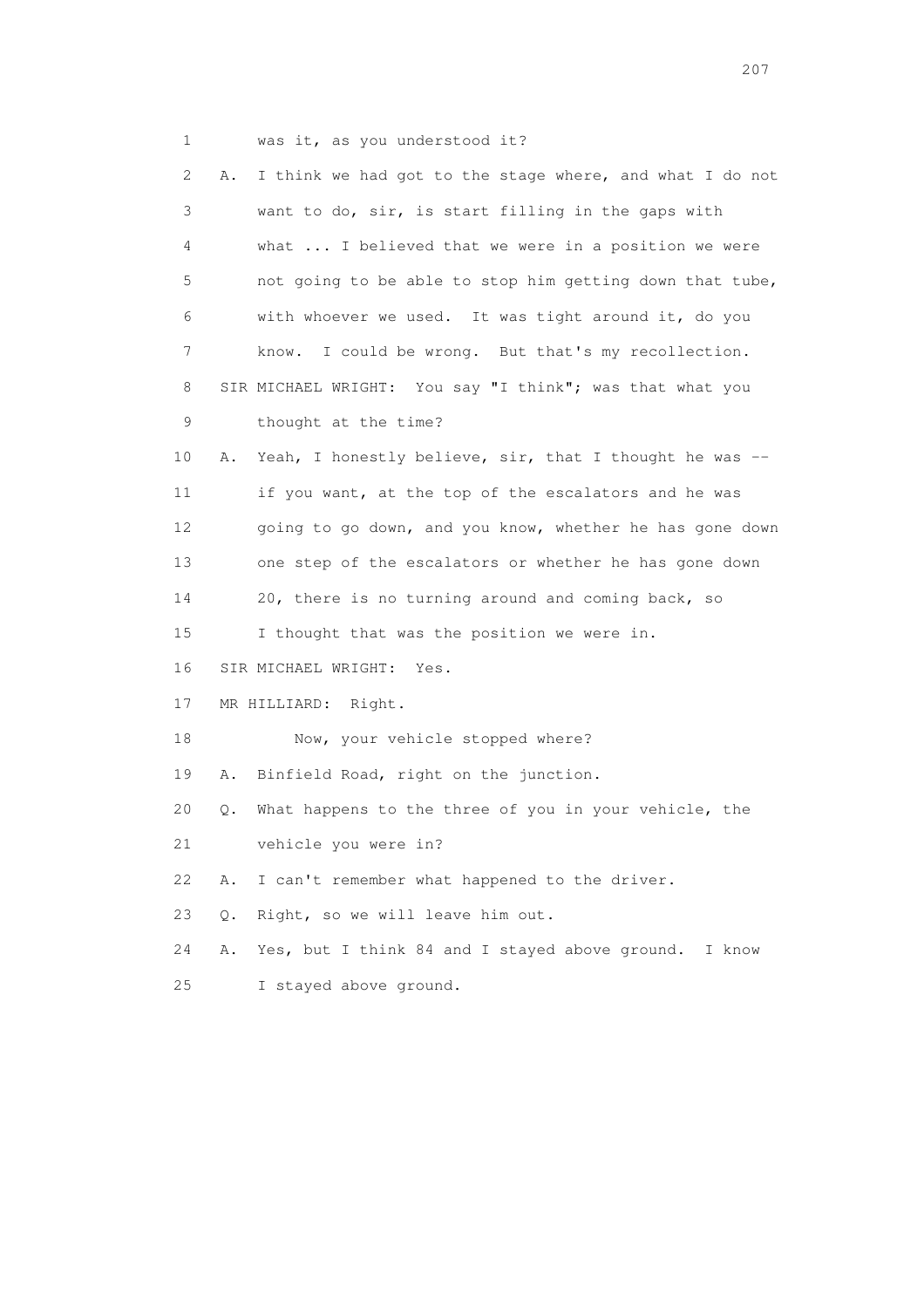1 Q. As far as you are concerned, are you confident about 2 that, that you stayed above ground? 3 A. Yes. 4 Q. Did you learn in due course that somebody had been shot? 5 A. Yes, I believe it was, I might be wrong, one of them 6 came up, I thought it was Terry, he came up for a first 7 aid kit, he told me that he had been shot in the head, 8 and I told him, "Get the first aid kit, get down there". 9 I have then -- I must have -- I don't know whether 10 Commander Dick was still on the phone, but I'm sure she 11 was, I have said we need an ambulance and expo, 12 explosives officers, to come down. Everybody was piling 13 out, I had been joined by my team, DS Dingemans, and we 14 were waiting to hear, really. 15 Q. Did you in fact go down, I am looking at the next page, 16 146, 10.25, does that say: 17 "Given walk through by Terry green team." 18 Is that right? 19 A. Yes, that's right. 20 Q. Then: 21 "Stated man identified by surveillance leaning on 22 yellow pole did not comply, thought he was going to 23 escape, fired 9 to 10 shots." 24 Have I read it right? 25 A. Yes. What he is telling me there was --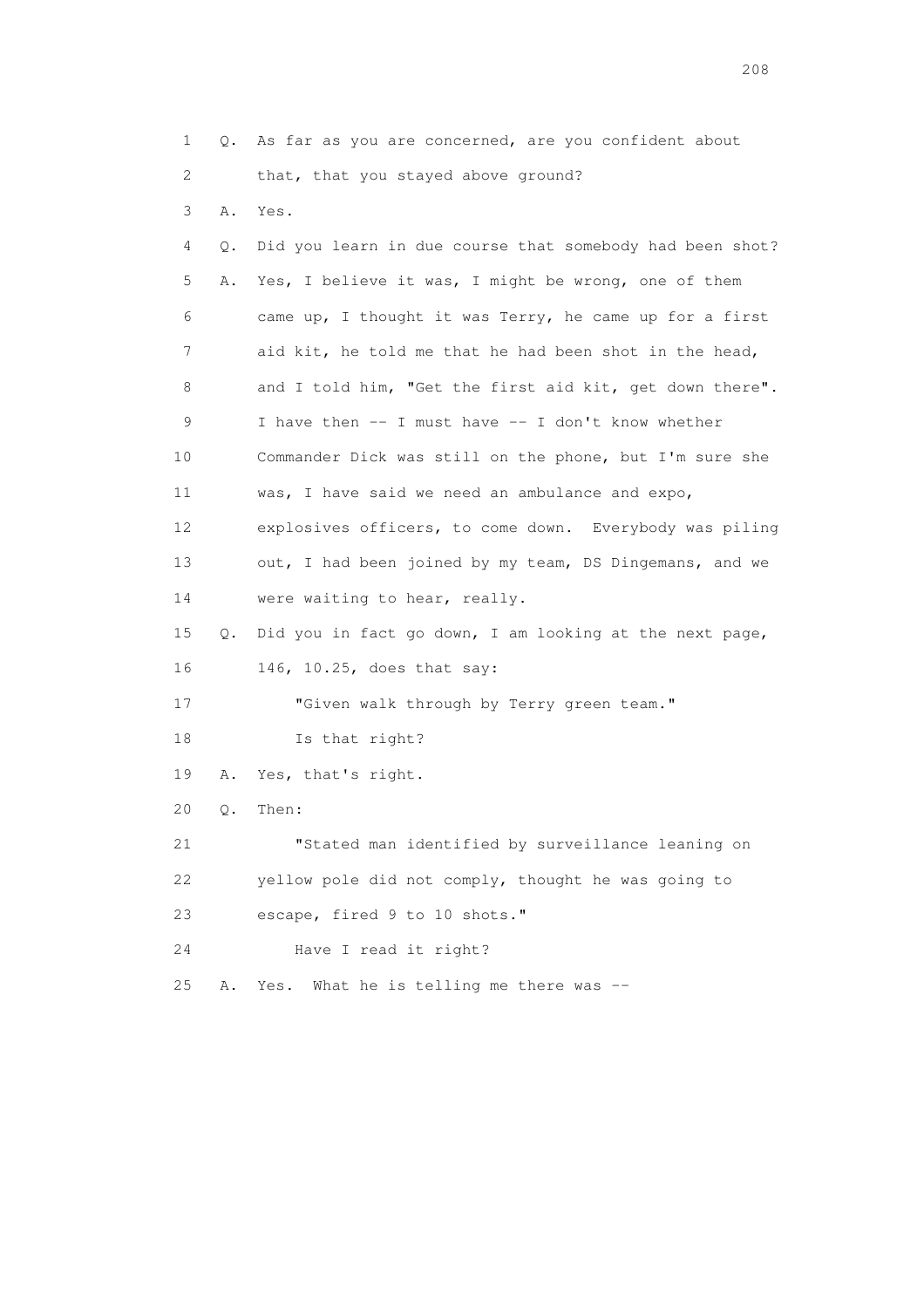1 Q. This is Terry speaking to you?

 2 A. Yes. What has now happened, I have gone down with him 3 and we have gone and we are standing, the doors to the 4 tube train are open. Mr de Menezes is on the floor. 5 He's then explaining to me that the surveillance officer 6 was leaning on the yellow pole and that the victim was 7 challenged and didn't comply. The bit about "thought he 8 was going to escape", what he was telling me there was 9 he was standing in front of the carriage and I haven't 10 got the configuration of the carriage but my memory 11 serves me right, it would be a single door further down. 12 He had -- he must be right-handed because he was holding 13 a firearm like that (indicated) and he pointed or he 14 moved his arm, he said he thought, he said two other 15 officers had -- one other officer has gone into the 16 single door.

17 Q. This is what Terry is saying to you?

 18 A. Yes. Down the far end, because they thought he might 19 try to escape. He then told me that at least or between 20 nine and ten shots had been fired, that the victim, his 21 body had been moved from the original position because 22 of medical aid. He then referred to a wallet and 23 a mobile which was sitting on the seats nearest the 24 platform, opposite to where I assume he had been 25 sitting. There was some medical gloves there on the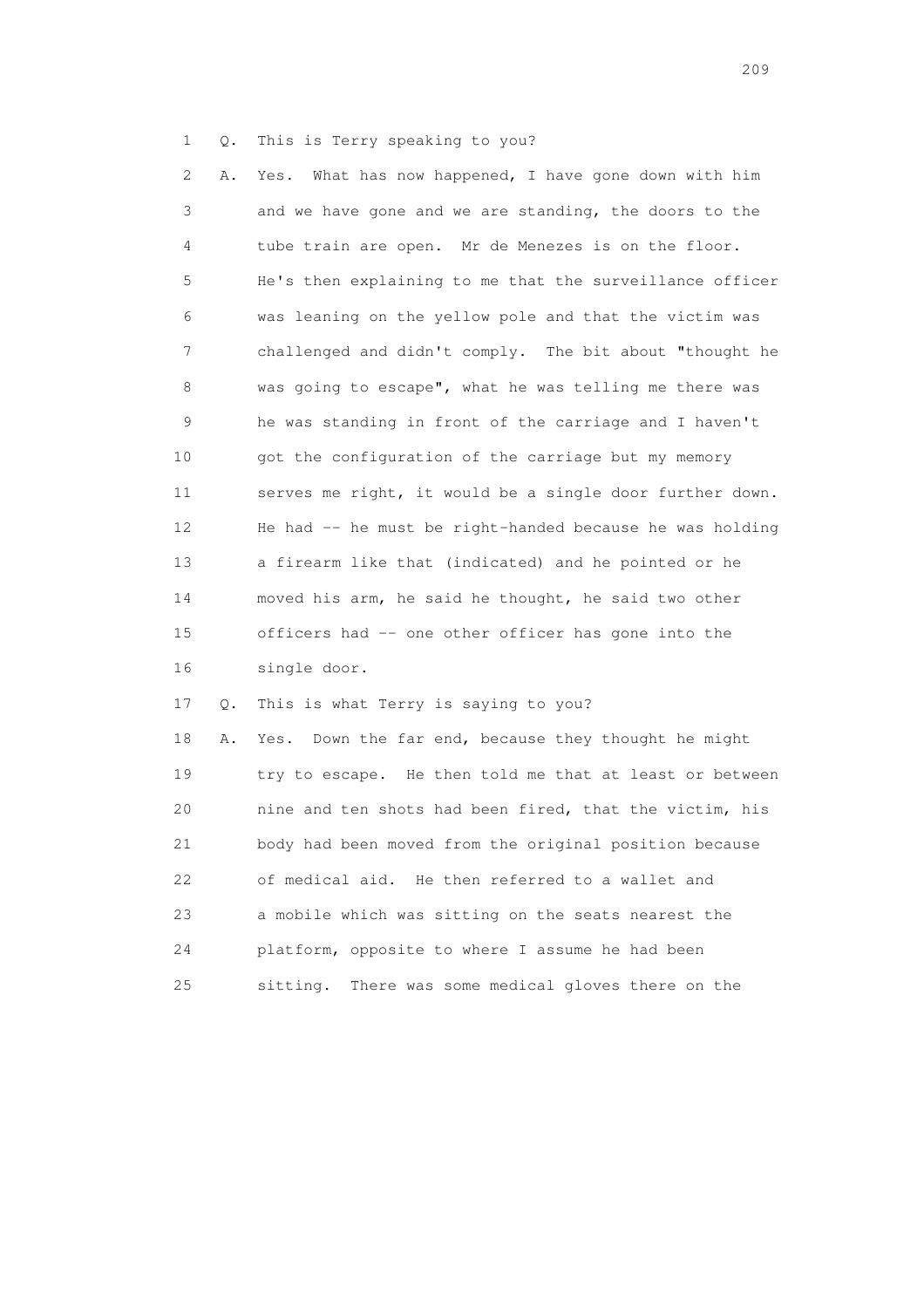1 side on the floor by the double doors, and some parts of 2 a bullet, and Terry explained to me there was some 3 molten metal which he said was a thing called splash. 4 Q. Just looking at your statement you made, I want to know 5 whether this is right or not. If you have this, it's 6 the page before the last one, so almost the last page. 7 It just says this:

 8 "I then entered the scene and at 10.25 am Terry then 9 took me to the scene. He stated that the man had been 10 identified by surveillance leaning on a yellow upright 11 pole near the double doors of the carriage. He was 12 challenged but did not comply and the officers thought 13 he was going to escape. As a result, 9 to 10 shots were 14 fired at the suspect."

 15 All right? That's how you have put it in your 16 statement. Is that right or not?

 17 A. Yes, it's the same as the note I made. It just needs 18 that clarification which I think I have given.

 19 Q. Which is what, that where it says "been identified by 20 surveillance leaning on a yellow upright pole near the 21 double doors of the carriage", you say that that meant 22 the surveillance officer was leaning on the yellow pole? 23 A. That's as I remember it, sir.

 24 Q. "He was challenged but did not comply and the officers 25 thought he was going to escape."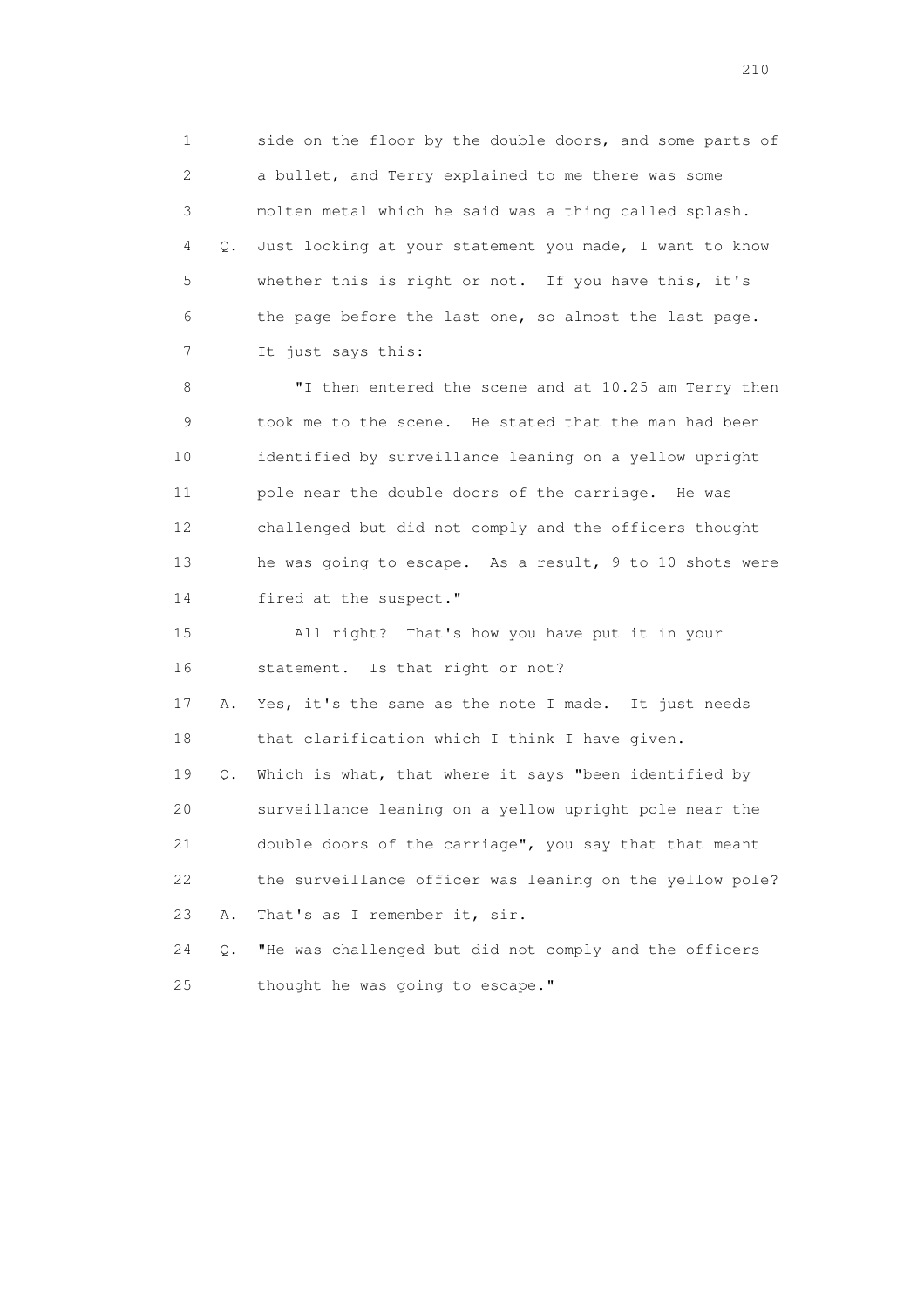1 Was this the sense of it: as a result of all that, 9 2 or 10 shots were fired at him. 3 A. No, no. Apparently he was challenged, he didn't comply, 4 and as a result of that he was shot. In relation to 5 they "thought he was going to escape", Terry was 6 explaining that he was referring to officers that had 7 gone to the door further down the carriage. 8 Q. This says, and what you actually wrote out is: 9 "He was challenged but did not comply and the 10 officers thought he was going to escape." 11 The officers. 12 "As a result, 9 to 10 shots were fired at the 13 suspect". 14 You say the sense of that is wrong? 15 A. It is. I tried to correct it in my interview. But yes. 16 It's not in the right order. What I have done there, 17 I have gone and made this note while Terry was speaking 18 to me, and I haven't been able to record down everything 19 he has said. 20 Q. I am talking about the statement one, what you put in 21 your witness statement, not when you are making the 22 note? 23 A. I have taken the note and put it into my statement. 24 Q. If we can just look, I think it's out loose in front of 25 you, Mr Purser, there is a telephone schedule, it's come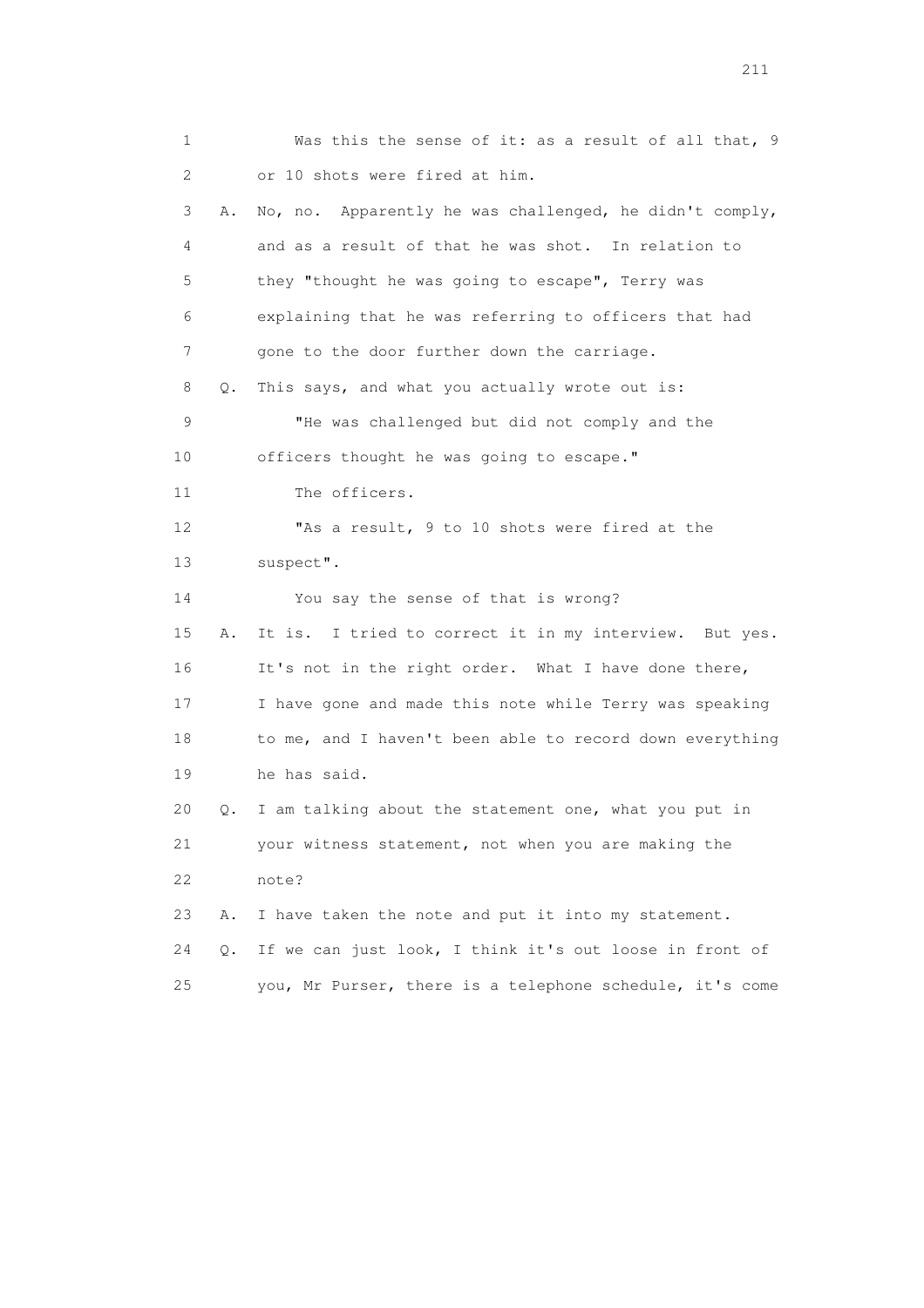1 up on the screen, but I think you have a loose version 2 of that. 3 SIR MICHAEL WRIGHT: Before we turn to that, please, it was 4 Terry who gave you the explanation and walked you 5 through. Did you talk to anybody else? Any of the 6 team, I mean, any of the firearms team? 7 A. I believe I spoke to Ralph. 8 SIR MICHAEL WRIGHT: He wasn't down there when the actual 9 shots were fired. I will put it more clearly. Did you 10 talk to any of the firearms officers who were either on 11 or near the train when the shots were fired? 12 A. No. 13 SIR MICHAEL WRIGHT: You got all this from Terry. 14 A. Yes. 15 SIR MICHAEL WRIGHT: Did he say anything when he says that, 16 used the expression "refused to comply", or "did not 17 comply", did he say anything about what it was that 18 Mr de Menezes was supposed to have done that imported 19 failure to comply? 20 A. No, he didn't, no. 21 SIR MICHAEL WRIGHT: Thank you. 22 MR HILLIARD: Have you got the schedule? 23 A. Yes. 24 Q. If you turn, please, to page 7. As we have got the 25 information, we might as well -- just to help us with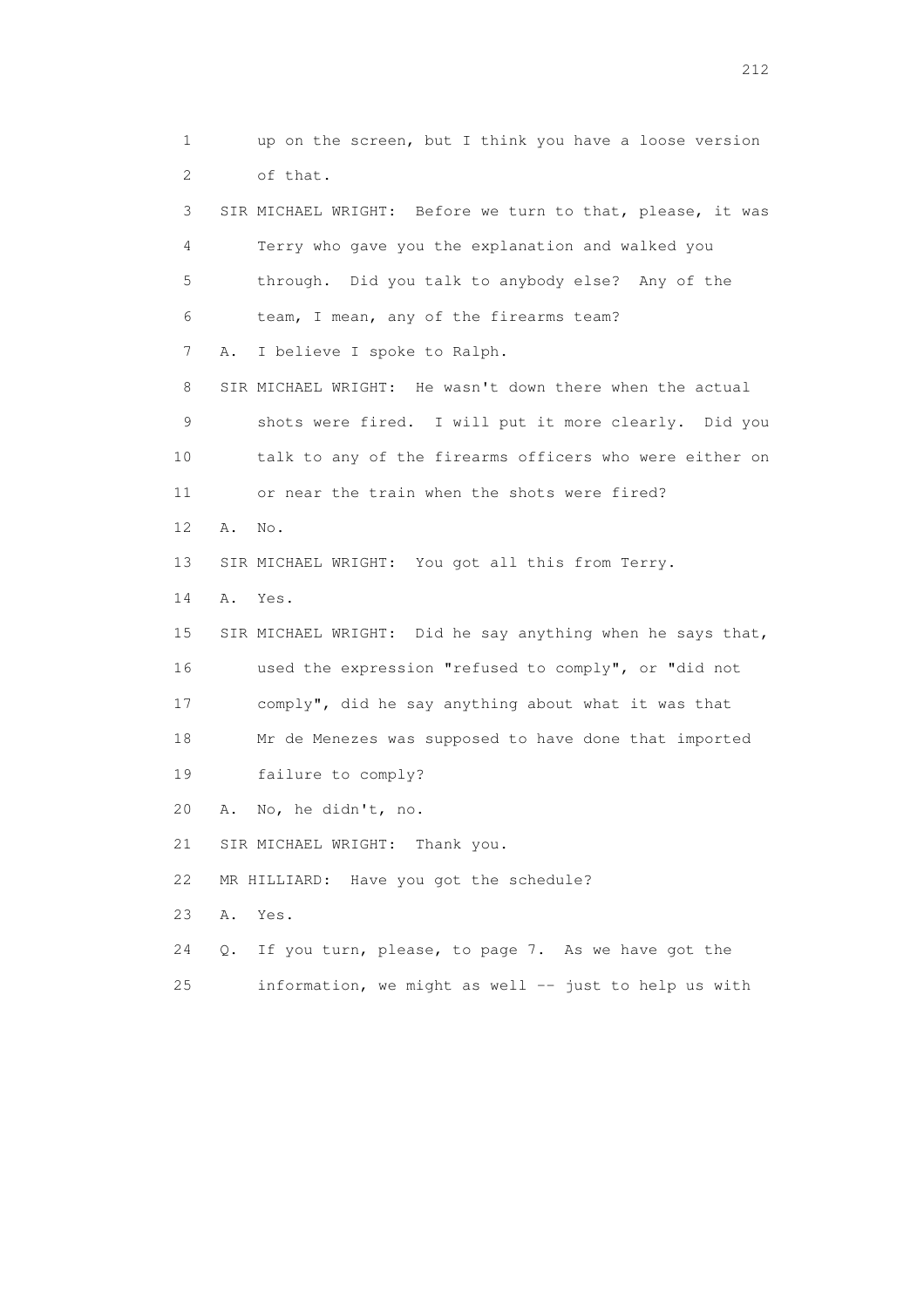1 it, can you see there is a time, 9.41.53, 39-second 2 call, do you see? 3 A. Yes. 4 Q. Yourself to a Detective Sergeant Howard? 5 A. Yes. 6 Q. No-one is going to expect you to remember the precise 7 words, but any idea what that was or is likely to have 8 been about? 9 A. Yeah. He was the sergeant that I was working with on 10 7/7, and on the coming Sunday, we had got -- many of the 11 victims' families and those that have had life-changing 12 injuries were coming to the Family Assistance Centre in 13 London. Basically what I was doing there was trying to 14 cancel my day, you know, the Friday. 15 Q. That's what that one's about? 16 A. Yes. 17 Q. Thank you. If you go down, can you see 9.48.50? 18 A. Yes. 19 Q. It's for 58 seconds, it's a call certainly on your 20 phone, looks as though it's you to Mr Dingemans; is that 21 right? 22 A. Yes. 23 Q. I am sure it's obvious, but what was that call about? 24 A. That call was about getting him to contact James so that 25 we could do an intelligence stop on the unidentified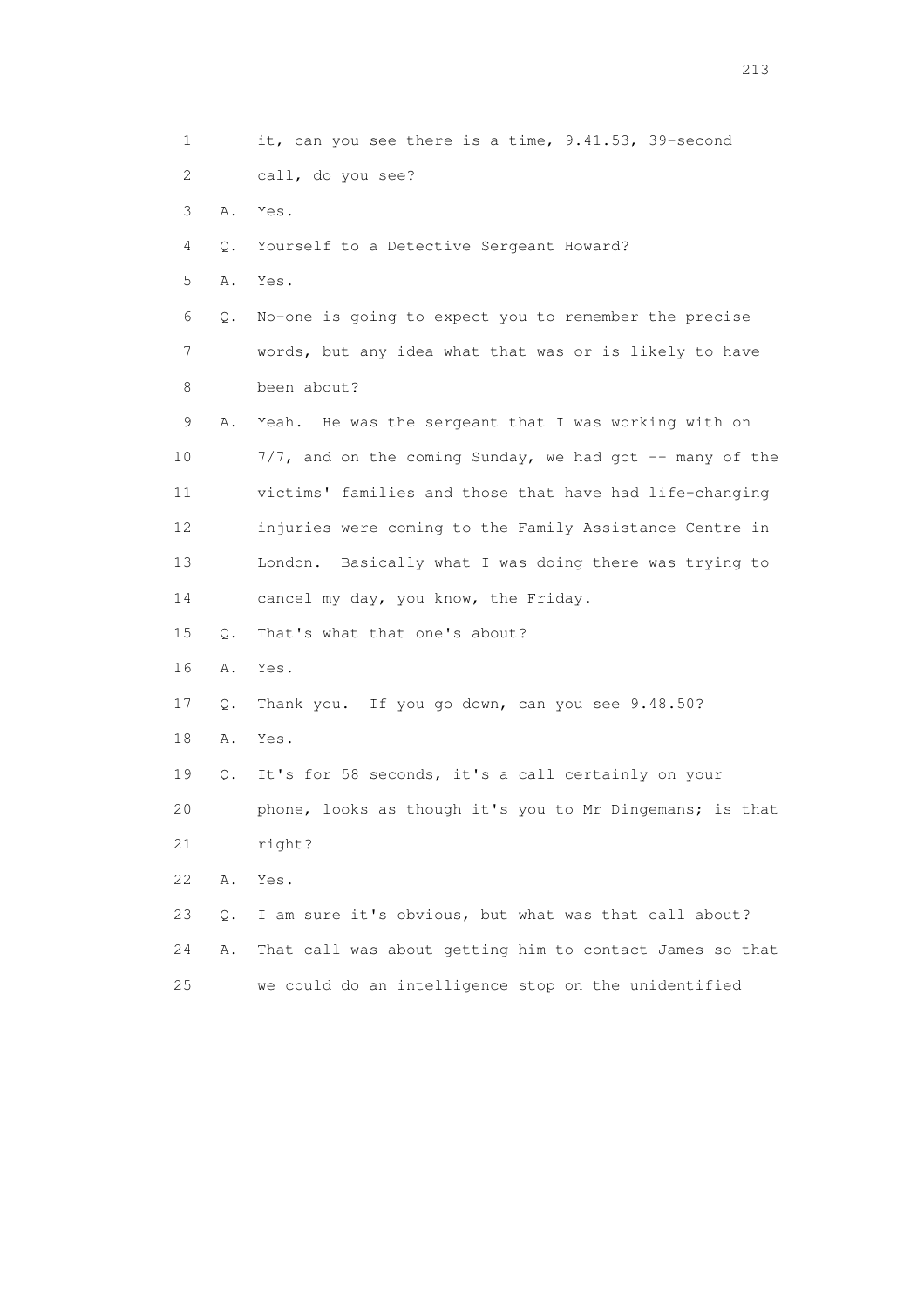- 1 male.
- 2 Q. Then 9.51.19, there is a 20-second call, is that you to 3 Mr Boutcher? 4 A. Yes, Mr Boutcher was the Silver intelligence and 5 basically I just wanted to go through what we were doing 6 in relation to stopping this guy.
- 7 Q. Right. Then there is a couple, do you see three up from 8 the bottom and two up from the bottom, of failed calls, 9 Mr Dingemans to you; do you see?
- 10 A. Yes.
- 11 Q. If you turn over the page, please. 9.55, just as you 12 have mentioned earlier when we went through, although we 13 didn't have this, do you remember you mentioned to me 14 the 9.48 call and you also mention 9.55. Here we have 15 it. 19 seconds, that's you to Mr Dingemans? 16 A. Yes.
- 17 Q. Just remind us, what was that about?
- 18 A. That was telling him to or speaking to his DC, telling 19 them to stand down.
- 20 Q. Because you said Mr Dingemans was driving; is that
- 21 right?
- 22 A. Yes.
- 23 Q. So you have spoken to somebody else. Then 9.58, do you 24 see, for 35 seconds, do you see, you to his phone.
- 25 I don't know if that was him or somebody else at that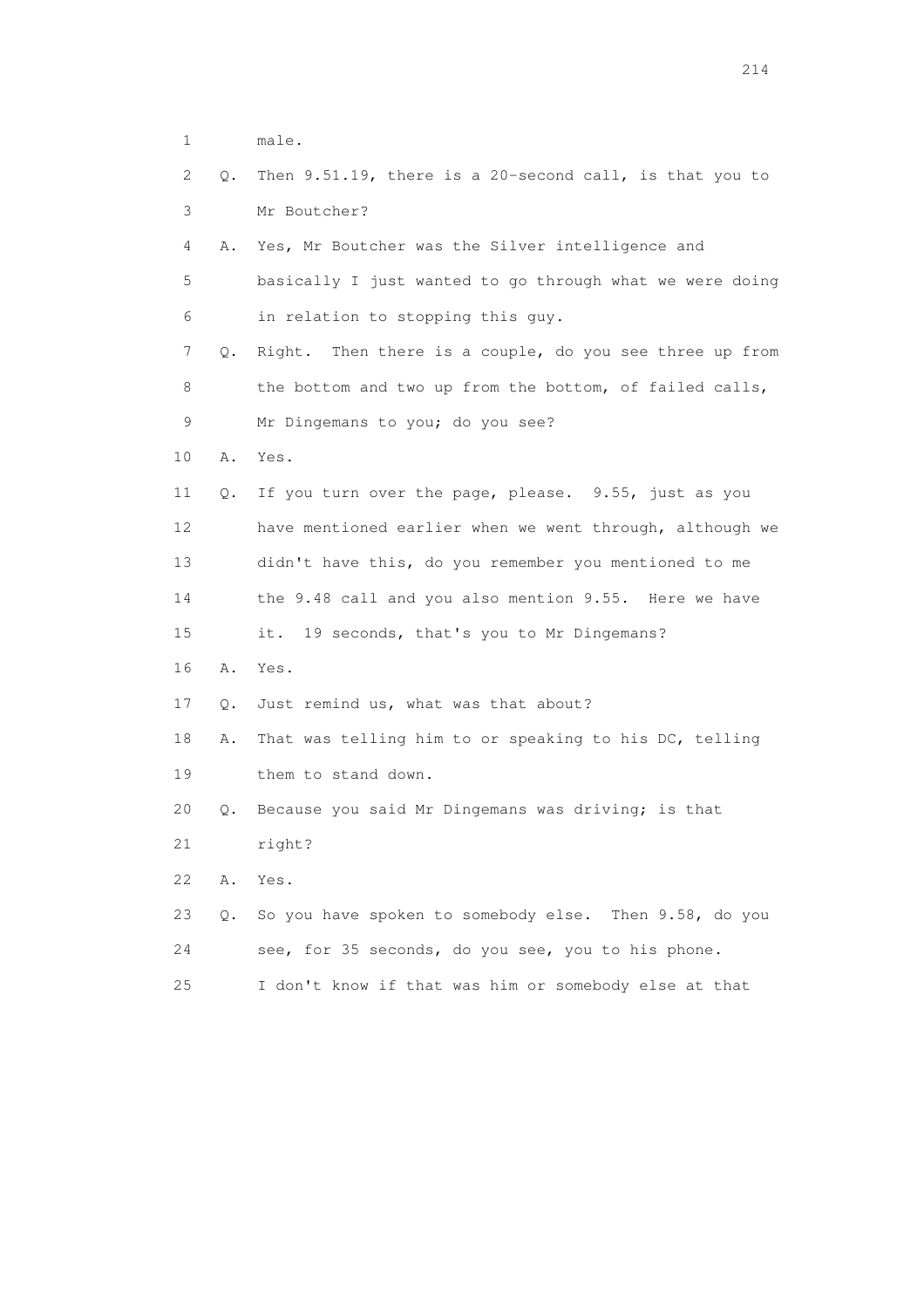1 time; can you help?

 2 A. It might have been him because I have told him to stand 3 down, so it most likely was him.

4 Q. What would this one be about?

 5 A. I was just trying to tell him what had happened and what 6 was happening.

7 MR HILLIARD: Then I think to complete, 10.02 there is

8 a failed call from him to you, and then I don't know

 9 what that means at the bottom but it's 10.09, so we need 10 not trouble with that. All right.

11 Thank you very much indeed, Mr Purser.

12 SIR MICHAEL WRIGHT: That would be a convenient moment,

13 I imagine?

14 MR HILLIARD: Yes.

 15 SIR MICHAEL WRIGHT: Can I just ask you all to remember that 16 when you are invited to ask questions through me, they 17 are questions of the witness, not me, so you really must 18 consider who the witness is, what he is able to say and 19 what he is dealing with. A lot of these questions you 20 are putting up to me are simply not going to be capable 21 of being answered by this witness. Just stop and think 22 before you do it.

 23 The short answer, I am sure, about the 24 reconstruction of the noise level in the operations room 25 is: it is simply not possible. Apart from anything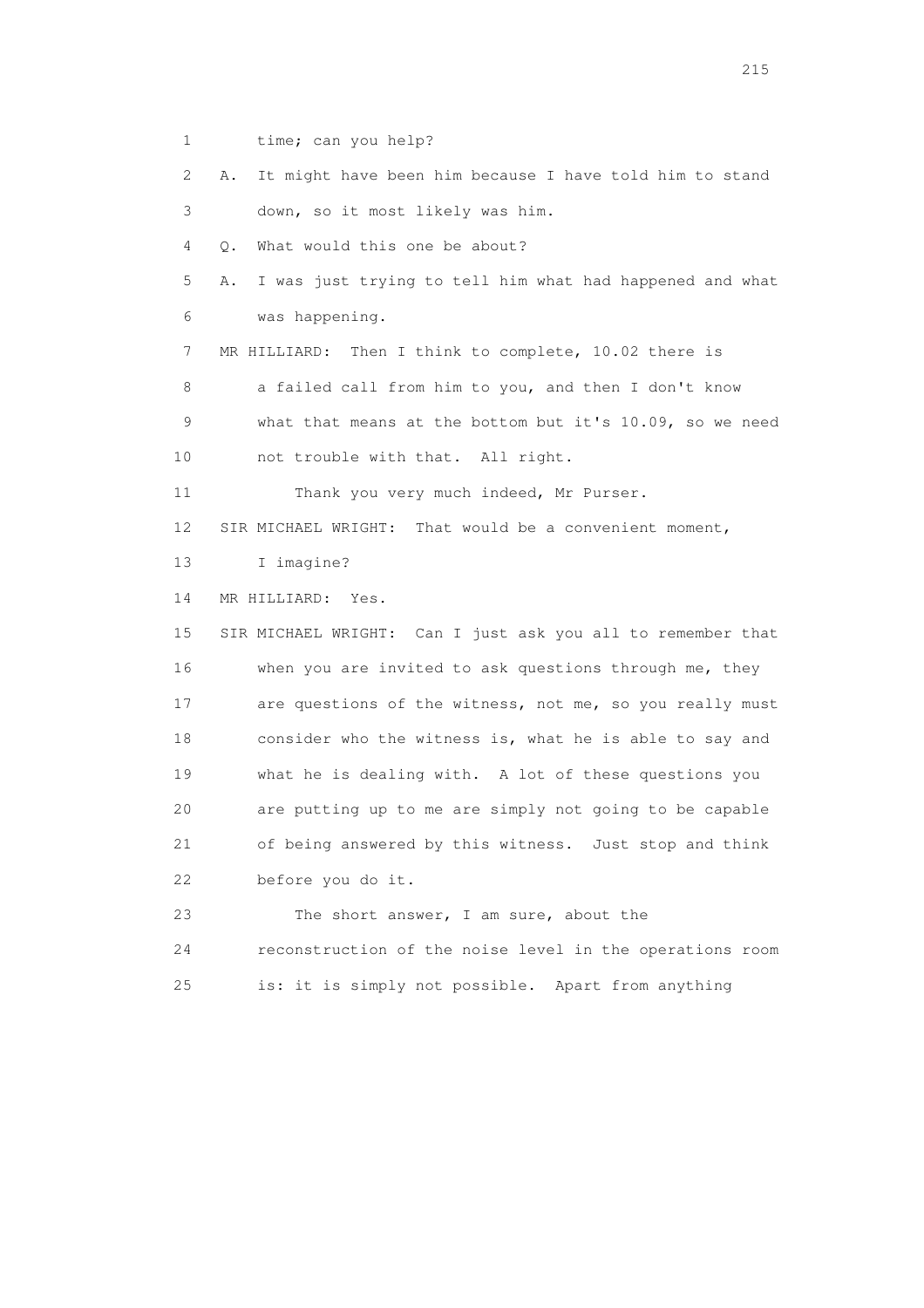1 else, the only noise level that would be relevant was 2 the noise level that was actually happening on this 3 particular day on this particular case and that isn't 4 going to be repeatable. 5 One question I will ask you, Mr Purser, is: what did 6 you understand, if anything, from what Terry was telling 7 you, was what was the significance of the yellow pole? 8 Or was it anything more than that you have simply 9 repeated what you were told? 10 A. I just recorded what I was told. 11 SIR MICHAEL WRIGHT: Right. 10 o'clock tomorrow morning. 12 (5.00 pm) 13 (The court adjourned until 10.00 am on 14 Friday, 17 October 2008) 15 16 17 18 19 20 21 22 23 24 25